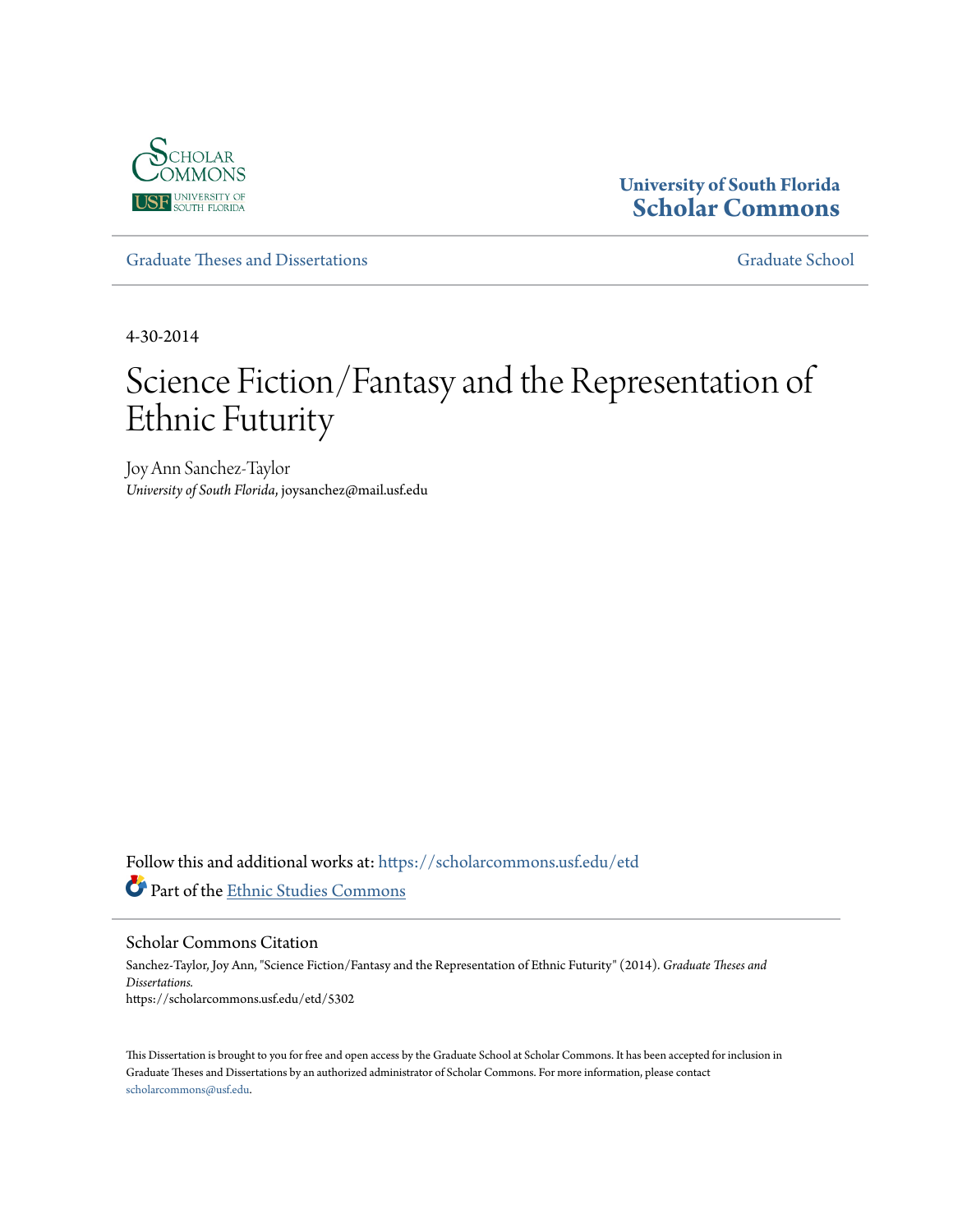Science Fiction/Fantasy and the Representation of Ethnic Futurity

by

Joy Sanchez-Taylor

A dissertation submitted in partial fulfillment of the requirements for the degree of Doctor of Philosophy with a concentration in Literature Department of English College of Arts and Sciences University of South Florida

Major Professor: Diane Price-Herndl, Ph.D. Tova Cooper, Ph.D. Ylce Irizarry, Ph.D. Quynh Nhu Le, Ph.D.

> Date of Approval: April 30, 2014

Keywords: American literature, Ethnic American literature, Science Fiction, Fantasy

Copyright © 2014, Joy Sanchez-Taylor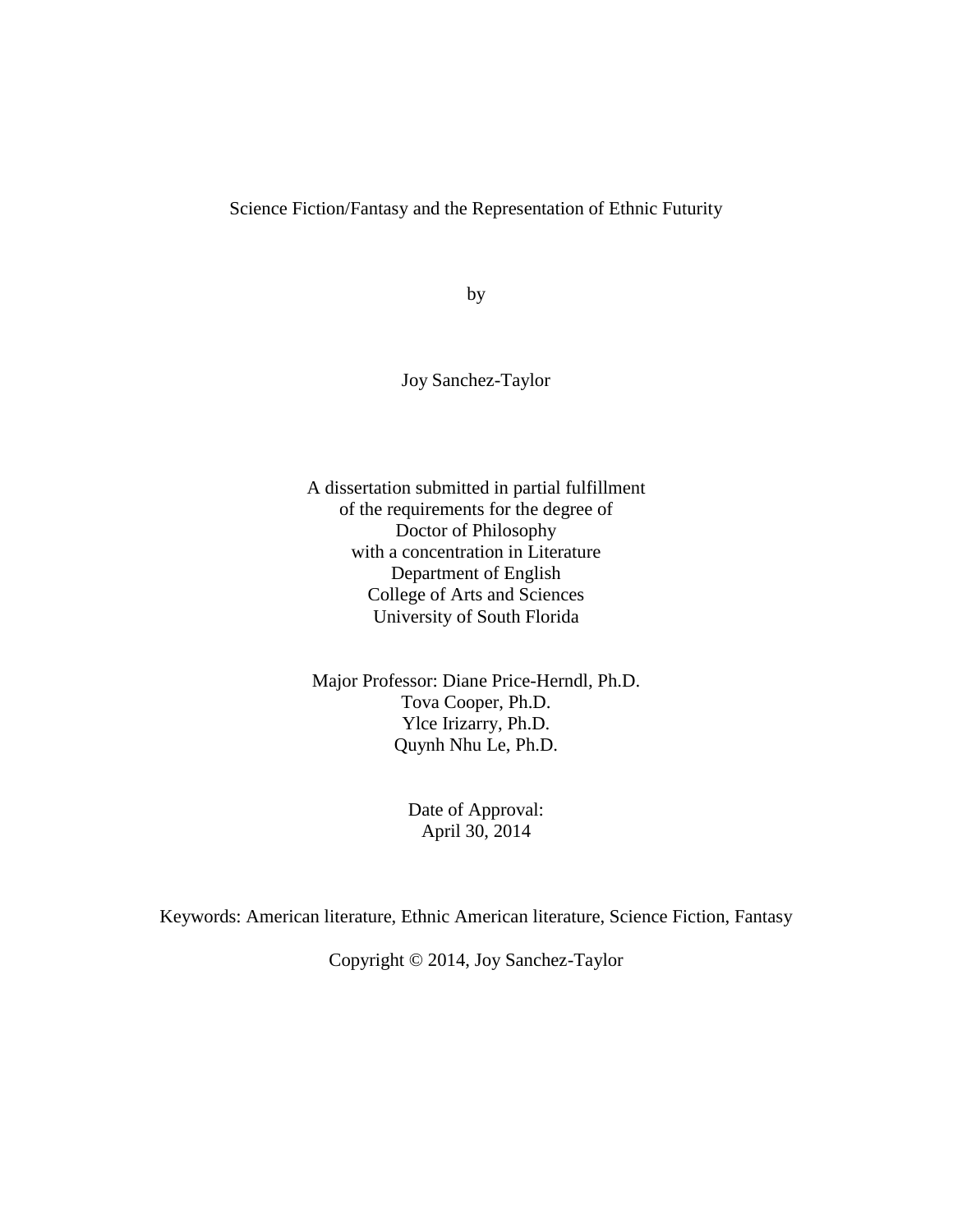# **ACKNOWLEDGMENTS**

Anyone who goes through the grueling process of writing a dissertation knows that it takes a community of support. I am so grateful to have people around me who value my scholarship and support me unconditionally. First, I have to thank my husband, Sam Taylor, whose love and support allowed me to believe I could one day finish this massive project. Also, my family, Theresa Sanchez, Raymond Sanchez, and Amanda Phillips, who supported me through every step.

I have been lucky to have amazing academic support at the University of South Florida. Thank you to my committee chair, Diane Price-Herndl, for her support and patience. Also, a grateful thank you to my committee members, Tova Cooper, Ylce Irizarry, and Nhu Le, for all of their support throughout this process. To my friends and fellow dissertating students, Katherine McGee and Jessica Cook, thank you for the weekly lifeline meetings. Thank you to the USF English department Graduate support groups: the Dissertation Support Group and the Graduate Research and Scholarly Publication group. Without the support of faculty and my student community, I never would have finished this project.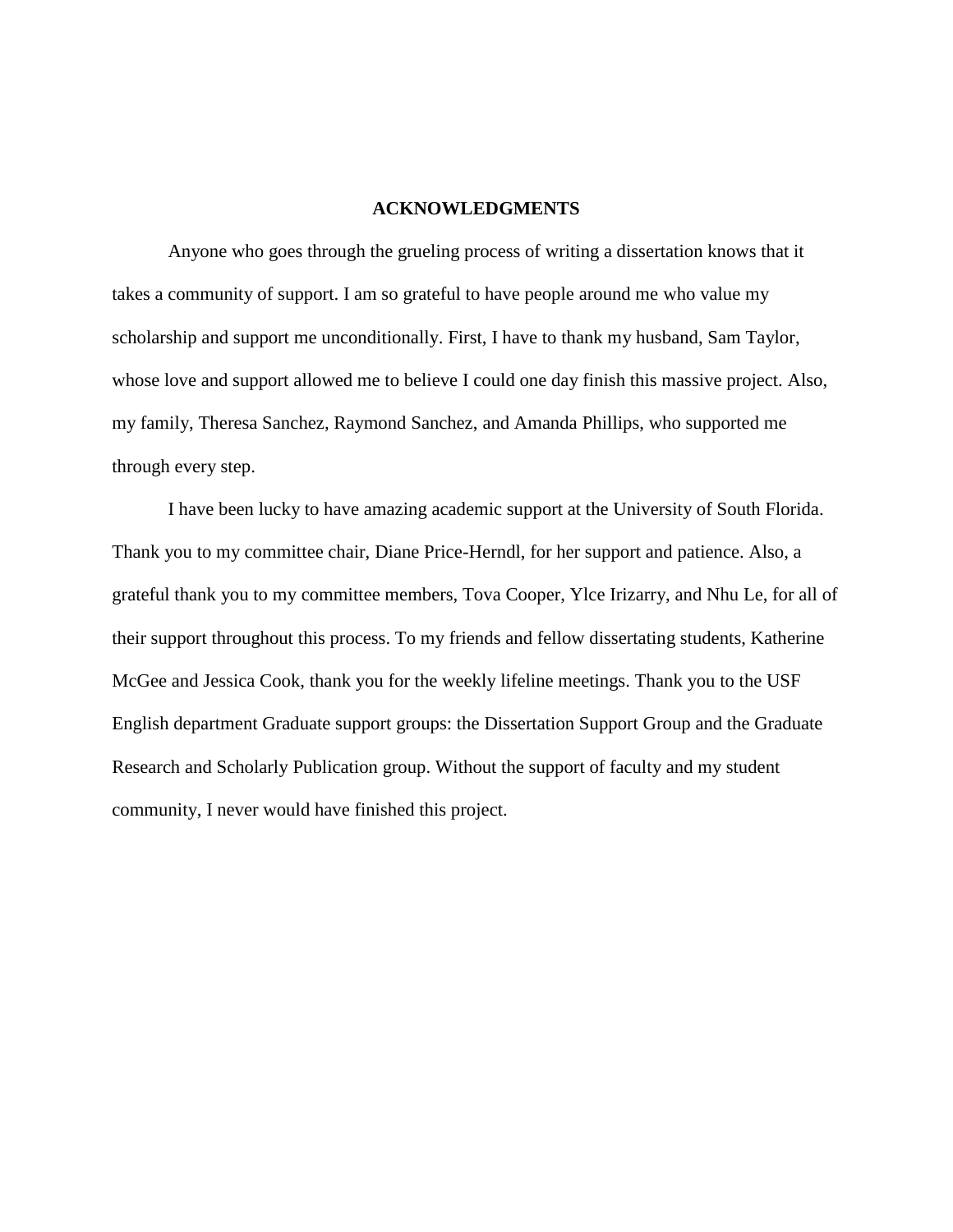# **TABLE OF CONTENTS**

| Chapter Two: "Armageddon been in effect": Post-Apocalyptic Landscapes in Samuel       |  |
|---------------------------------------------------------------------------------------|--|
| Delany's Dhalgren and Gerald Vizenor's Bearheart, the Heirship Chronicles32           |  |
|                                                                                       |  |
|                                                                                       |  |
|                                                                                       |  |
|                                                                                       |  |
|                                                                                       |  |
| Chapter Three: Octavia Butler's Fledgling and Daniel José Older's "Phantom Overload": |  |
|                                                                                       |  |
|                                                                                       |  |
|                                                                                       |  |
|                                                                                       |  |
|                                                                                       |  |
|                                                                                       |  |
|                                                                                       |  |
|                                                                                       |  |
|                                                                                       |  |
| Chapter Four: Space Travel and Fourth World Representation in Celu Amberstone's       |  |
| "Refugees" and Rosura Sánchez and Beatrice Pita's Lunar Braceros 2125-2148109         |  |
|                                                                                       |  |
|                                                                                       |  |
|                                                                                       |  |
|                                                                                       |  |
|                                                                                       |  |
|                                                                                       |  |
|                                                                                       |  |
|                                                                                       |  |
|                                                                                       |  |
|                                                                                       |  |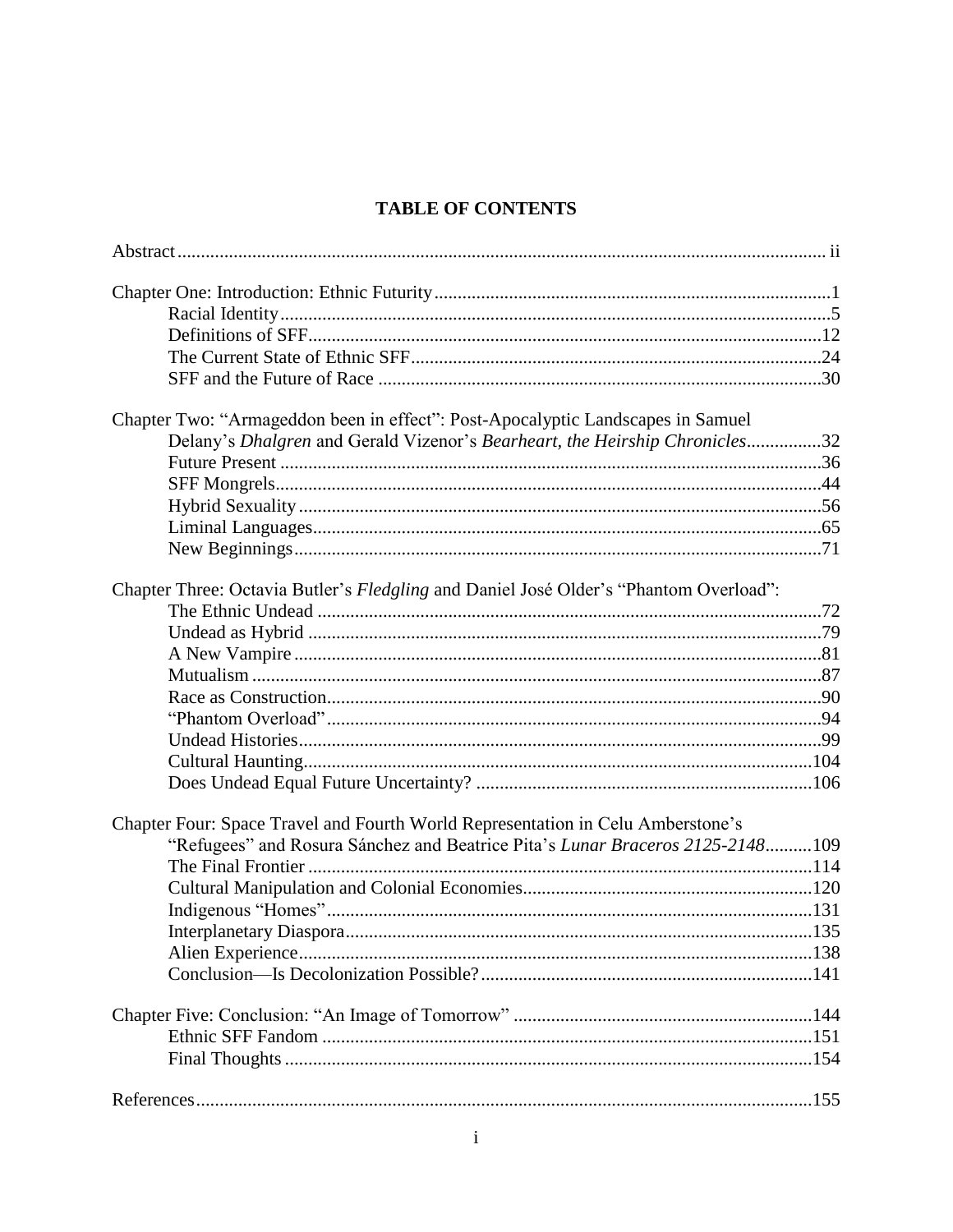# **ABSTRACT**

*Science Fiction/Fantasy and the Representation of Ethnic Futurity* examines the influence of science fiction/fantasy (SFF) as applied to twentieth century and contemporary African American, Native American and Latina/o texts. Bringing together theories of racial identity, hybridity, and postcolonialism, this project demonstrates how twentieth century and contemporary ethnic American SFF authors are currently utilizing tropes of SFF to blur racial distinctions and challenge white/other or colonizer/colonized binaries. Ethnic American SFF authors are able to employ SFF landscapes that address narratives of victimization or colonization while still imagining worlds where alternate representations of racial and ethnic identity are possible.

My multicultural approach pairs authors of different ethnicities in order to examine common themes that occur in ethnic American SFF texts. The first chapter examines SFF postapocalyptic depictions of racial and ethnic identity in Samuel Delany's *Dhalgren* and Gerald Vizenor's *Bearheart: The Heirship Chronicles.* Chapter two explores depictions of ethnic undead figures in Octavia Butler's *Fledgling* and Daniel José Older's "Phantom Overload." Chapter three addresses themes of indigenous and migrant colonization in Celu Amberstone's "Refugees" and Rosura Sánchez and Beatrice Pita's *Lunar Braceros: 2125-2148.*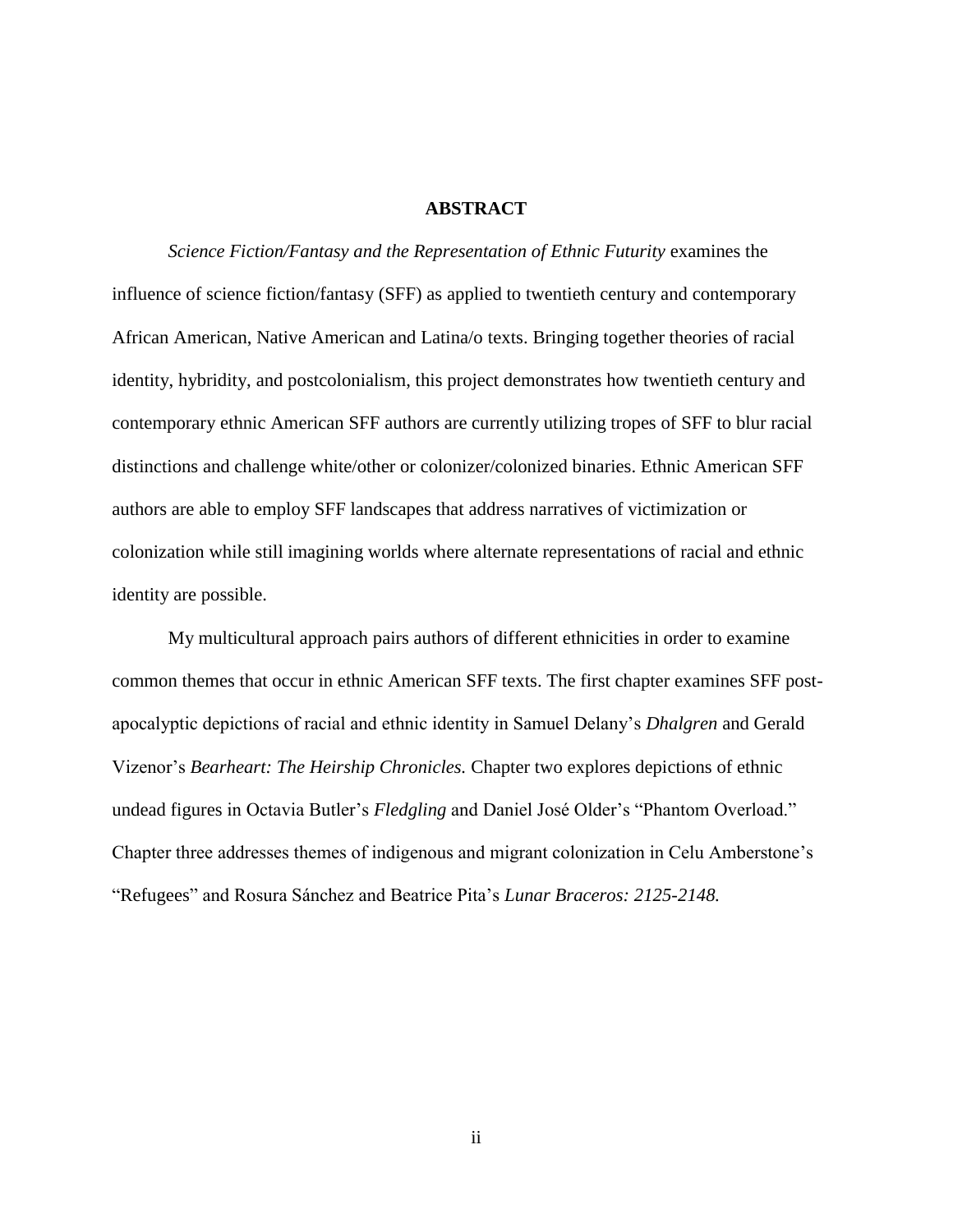## **CHAPTER ONE**

#### **INTRODUCTION: ETHNIC FUTURITY**

*Perhaps the greatest challenge or potential of contemporary science fiction is to imagine political/social futures in which race does not simply wither away but is transformed, changing into something different and perhaps unexpected. This would require paying attention to an actual history of race (and racism) in which what constitutes the Other*  and the Self is always under revision. This means noting not only where traditional *definitions of race and racism are broken but also how they are reformed in new guises…I will, therefore, hazard a prediction. The future of sf and sf studies will be informed by race as a significant component of our social/political lives and any historically conceived future.*

—De Witt Douglas Kilgore

*Without an image of tomorrow, one is trapped by blind history, economics, and politics beyond our control. One is tied up in a web, in a net, with no way to struggle free. Only by having clear and vital images of the many alternatives, good and bad, of where one can go, will we have any control over the way we may actually get there in a reality tomorrow will bring all too quickly.*

*And nothing gives such a profusion and richness of images of our tomorrows however much they need to be revised—as science fiction.*

—Samuel R. Delany, *Starboard Wine*

In *Starboard Wine*, Samuel Delany discusses the first time he came across a reference to a person of color in a science fiction/fantasy (SFF) text, Robert A. Heinlein's *Starship Troopers.* Delany states that the experience of discovering, more than a hundred pages in, that the main character was Dominican "made me realize that up until then, with all the efforts going on around me to 'improve the racial situation,' I really had no image of what the 'improved racial situation' was actually going to look like. Oh yes, *equality* was a word I knew; but what would it look like, feel like, smell like? How would I know it had actually come?" (10, emphasis in the original). Although Delany wrote this in the 1960s, his story is one that could easily happen today. I am frequently met with surprise from students when they discover the legacy of SFF writing by authors of color; most have no idea about the contributions African Americans,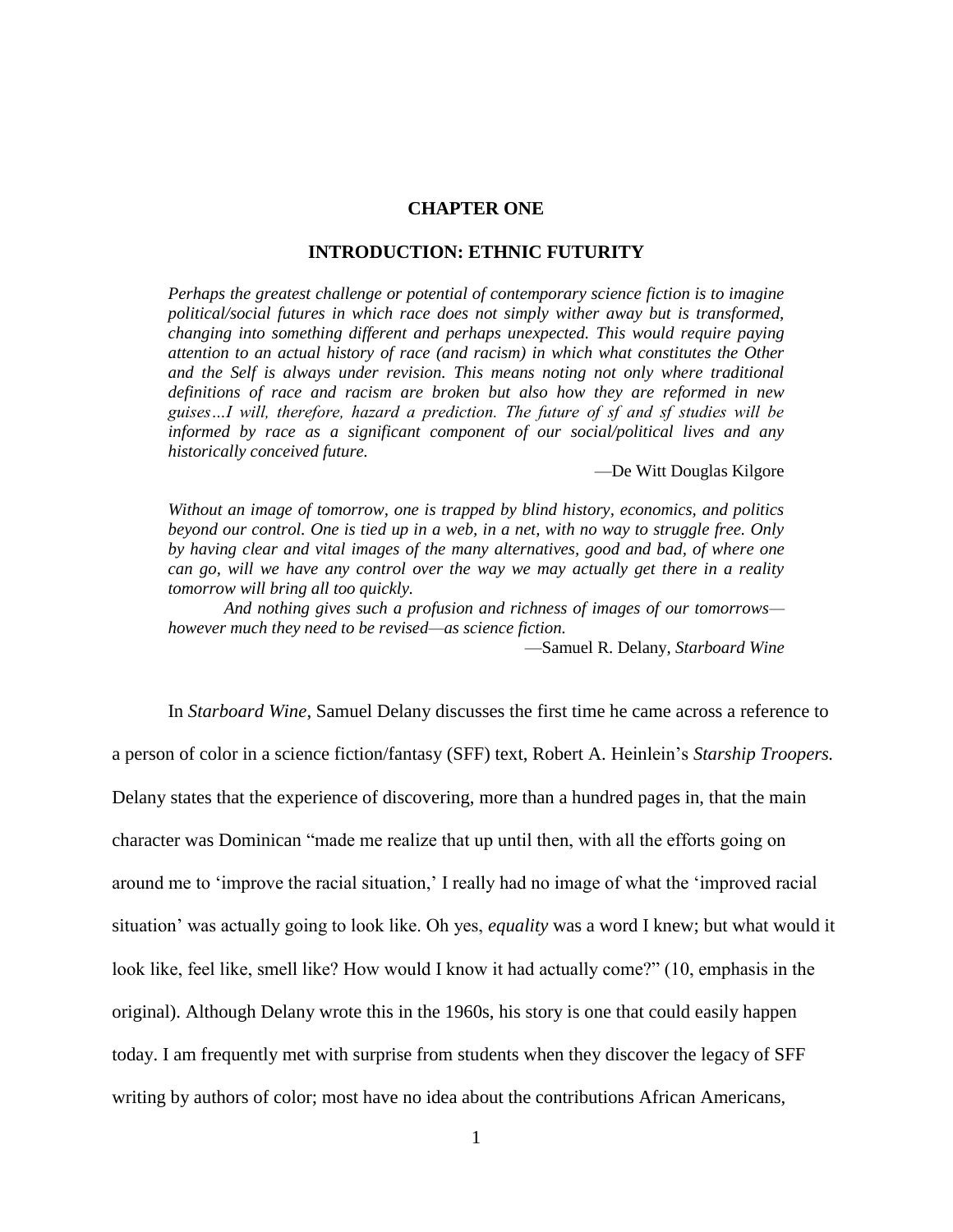Native Americans, Latinas/os and Chicanas/os have been and are currently making to SFF. Delany's words demonstrate a need for more texts where young people of color, who so often encounter "race blind" future worlds or human vs. "other" alien tropes, can see themselves reflected in the future. In ethnic SFF texts, the experiences of people of color become lenses through which to examine all possible avenues for future racial identification.

Critics such as Lázaro Lima suggest that ethnic American authors often sacrifice the idea of an ethnic futurity in the interest of writing historical texts that appeal to publishers. I argue that one way ethnic American authors can begin to approach the need for an ethnic futurity is through a further adoption of SFF writing. Bringing together theories of racial identity, hybridity, and postcolonialism, this project demonstrates how twentieth century and contemporary ethnic American SFF authors are currently utilizing tropes of SFF to blur racial distinctions and challenge white/other or colonizer/colonized binaries. Ethnic American SFF authors are able to employ SFF landscapes that address narratives of victimization or colonization while still imagining worlds where alternate representations of racial and ethnic identity are possible. Homi Bhabha argues that the literature of colonization often depicts indigenous or ethnic cultures as less advanced, an opportunity to experience the simplicity of pre-modern culture. SFF offers ethnic American authors a way to reverse stereotypical views of othered cultures in order to critique past representations of cultural history while avoiding essentialized views of race and ethnicity.

While SFF is not the only genre that allows for experimentation, my reason for focusing on multiethnic American SFF is because it is a relatively unexplored avenue of inquiry. There has been little effort to chart how authors of different ethnicities employ similar approaches in the construction of ethnic futures or alternate environments. SFF is also becoming a subversive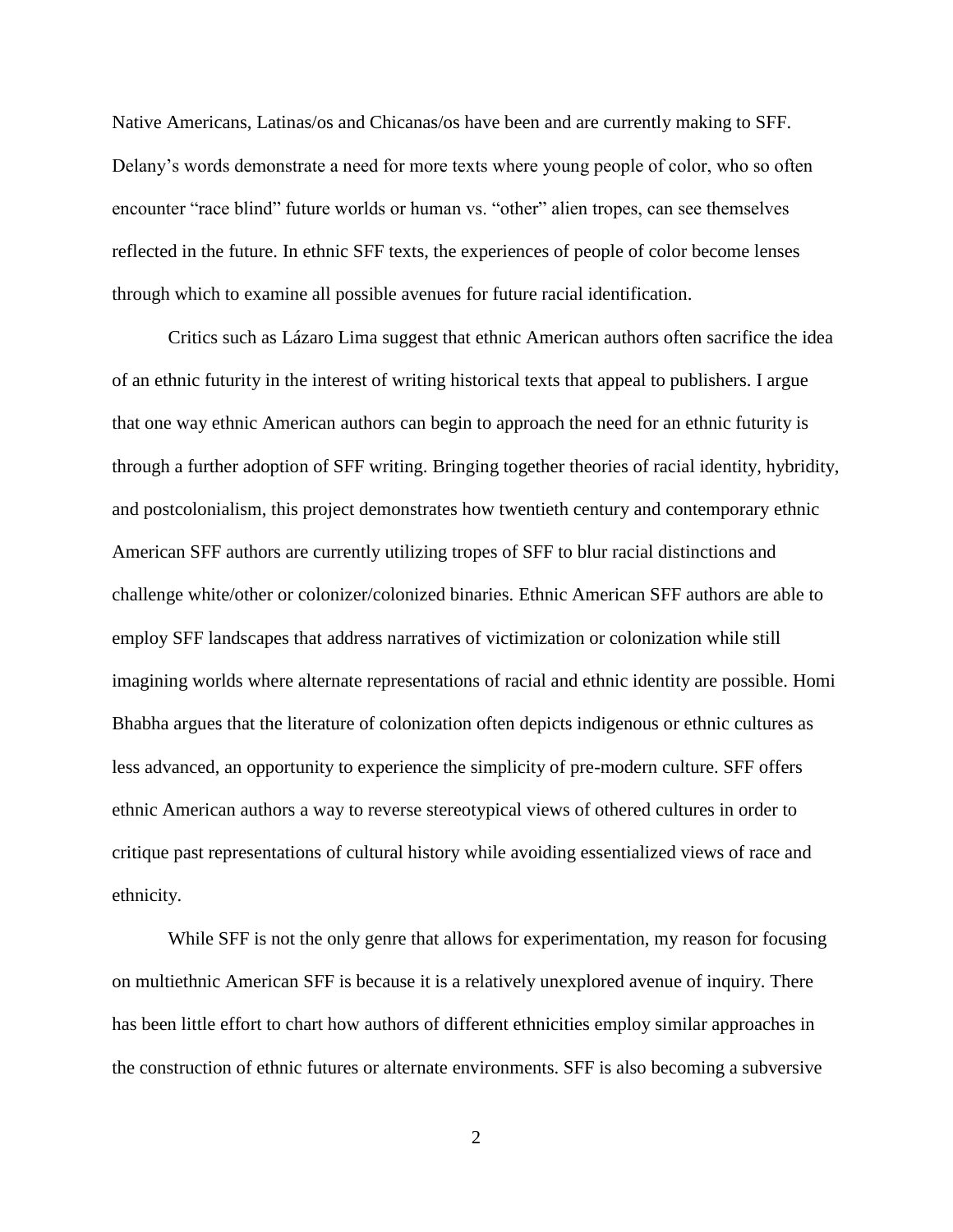option for ethnic American authors who want to write fiction that appeals both to the general public and literary critics. For the purposes of this study, I have chosen to write about African American, Latina/o, Chicana/o and Native American authors because these ethnicities all have experienced colonization within the U.S., allowing me to speak to the history of marginalization of ethnic peoples in the U.S. I purposely pair authors of different races and ethnicities in each chapter to demonstrate how SFF tropes are employed in each author's work. My goal is to go beyond acknowledging the contributions of writers of color to the SFF genre and examine connections in the ways ethnic authors utilize the potential of SFF to challenge current definitions of race and ethnicity.

Chapter one examines post-apocalyptic depictions of racial and ethnic identity in Samuel Delany's *Dhalgren* and Gerald Vizenor's *Bearheart: The Heirship Chronicles.* By connecting Homi Bhabha's theories of hybridity and interstitial spaces to theories of post-apocalyptic writing, I demonstrate how Delany and Vizenor's post-apocalyptic texts serve to disrupt essentialized views of race and ethnicity through depictions of post-apocalyptic U.S. landscapes. Instead of upholding a perceived view of racial or ethnic identity, Delany and Vizenor work to dismantle all stereotypical notions of identity in their works. In both texts, hybrid identities and multicultural groups are defined as better able to adapt to new environments, connecting the idea of hybridity to the survival of the human race. Delany and Vizenor also challenge the view of post-apocalyptic landscapes as a devolution of humanity by creating interstitial spaces where hybrid identities are valued.

Chapter two explores depictions of ethnic undead figures in Octavia Butler's *Fledgling*  and Daniel José Older's "Phantom Overload." Undead characters are a popular trope in horror and SFF texts typically used to embody a cultural fear, such as difference or contamination. In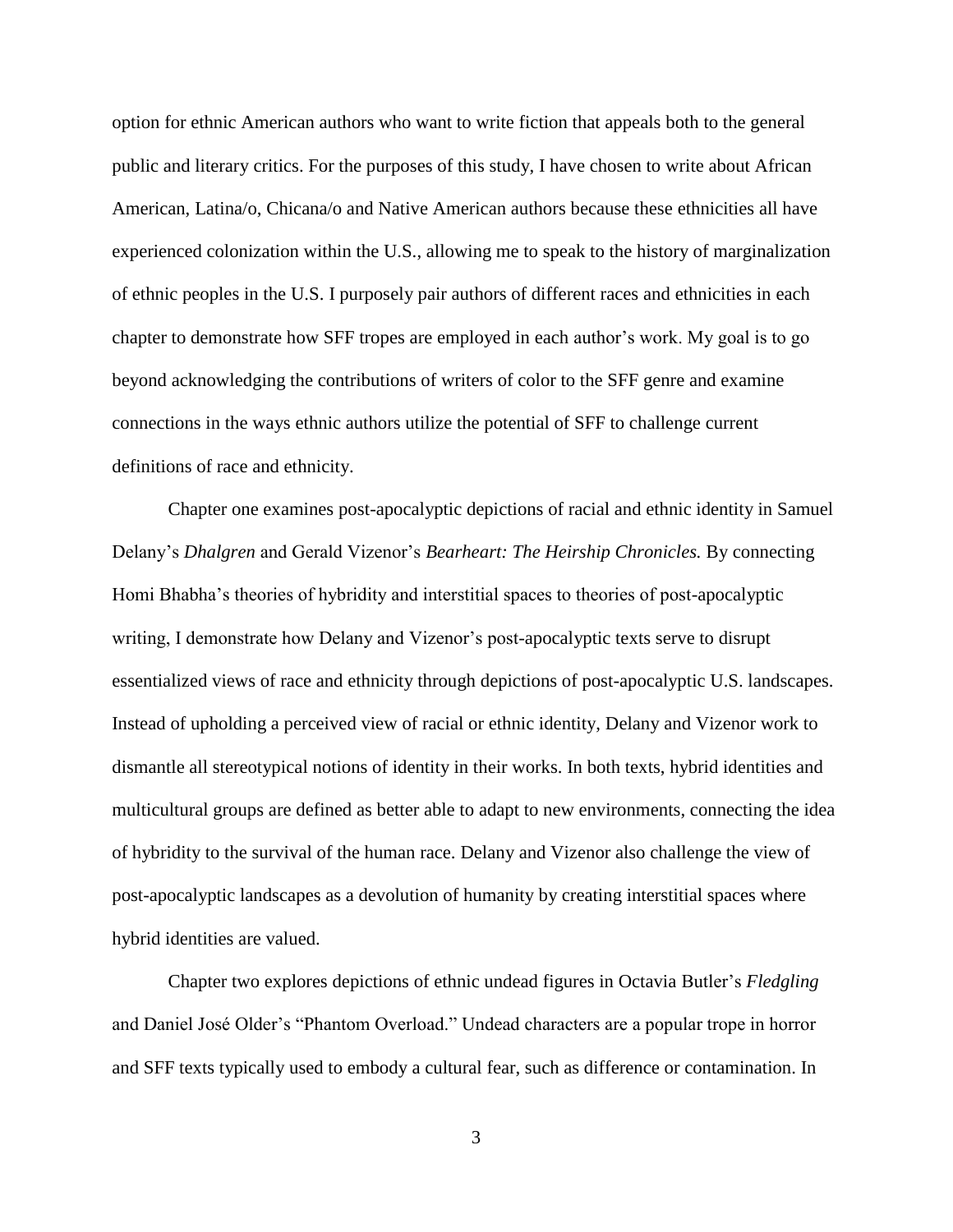recent decades, authors and filmmakers have created undead characters of color that challenge cultural stereotypes about race and ethnicity. I argue that Butler and Older's texts build on a history of undead ethnic representation by creating texts which blur the genre distinctions between science fiction and fantasy to redefine depictions of the undead—specifically vampires, zombies and ghosts. *Fledgling* and "Phantom Overload" employ hybrid ethnic/undead characters to expose the effects of colonization on ethnic peoples while examining alternate representations of race and ethnicity. Depicting African American or Latino undead characters allows each author to represent his or her racial and ethnic history; however, I argue that Butler and Older ultimately utilize the SFF genre to create layered depictions of race and ethnicity that more accurately reflect the multiplicity of contemporary U.S. ethnic peoples.

Chapter three addresses themes of indigenous and migrant colonization in Celu Amberstone's "Refugees" and Rosura Sánchez and Beatrice Pita's *Lunar Braceros: 2125-2148.* I argue that these texts represent a contemporary view of space travel that focuses on the consequences of the characters' displacement from Earth. Both texts bring together the experiences of indigenous and migrant<sup>1</sup> peoples in the spirit of Guillermo Gómez-Peña's Fourth World theory, described as "a conceptual place where the indigenous inhabitants of the Americas meet with the diasporic communities" (7). By creating hybrid ethnic/indigenous communities, Amberstone and Sánchez/Pita are able to argue that these groups share a common diasporic experience, refuting stereotypical depictions of diasporic and indigenous cultures as separated and opposed to one another. Amberstone and Sánchez/Pita's choice to set all or part of their texts

l

<sup>&</sup>lt;sup>1</sup> While I realize that the terms "migrant," "exiled," and "immigrant" each refer to different ethnic and cultural groups, each with their own experience of displacement, for the purposes of this reading I will refer to these groups as migrant peoples. I choose to use this categorization because each of these groups is defined by movement and a connection to a distant space, whether voluntary and involuntary. I will also use the term "indigenous" to refer to the first peoples of the Americas and "Native American" to refer to specific institutions that affect indigenous populations in the U.S., such as Native American reservations.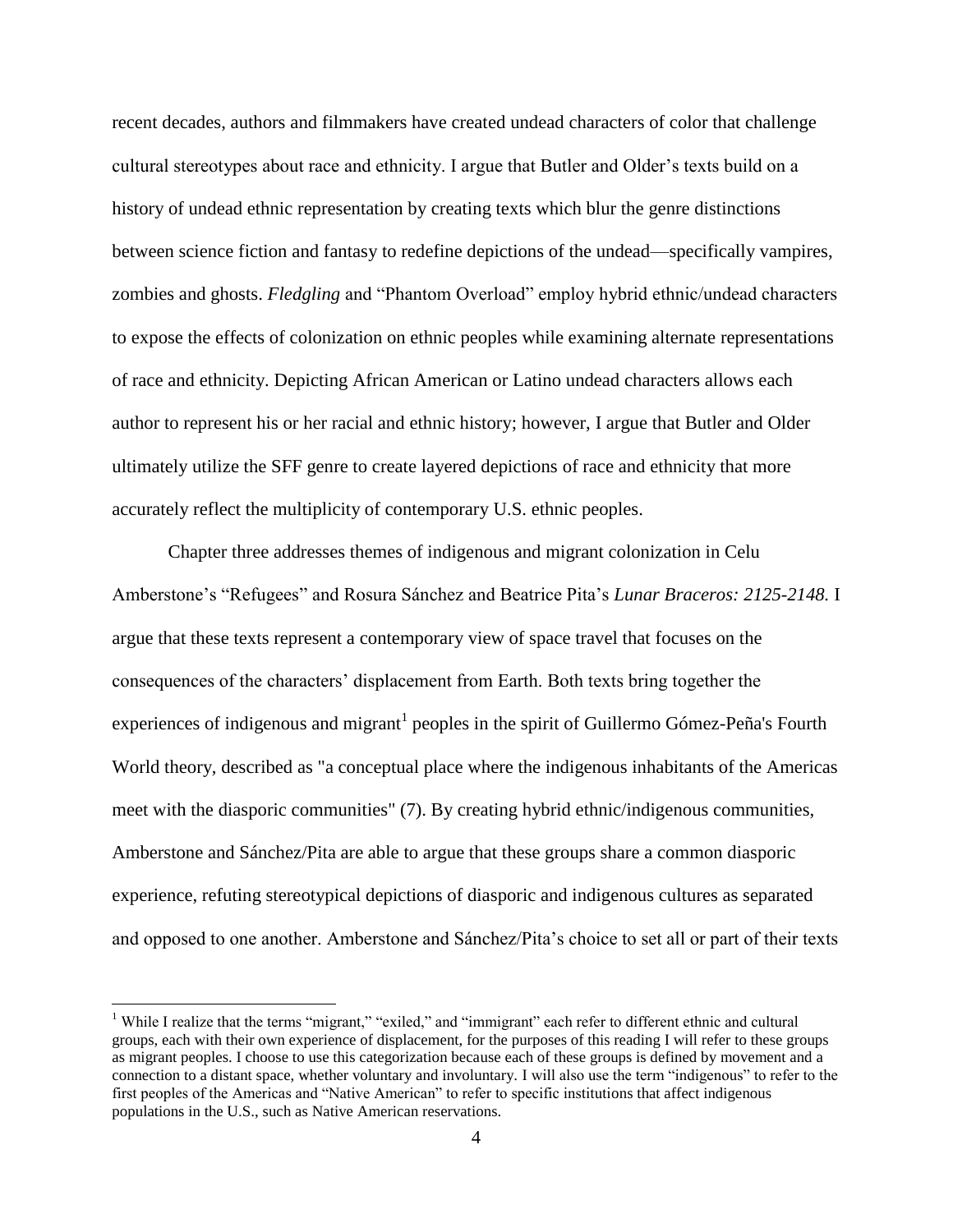in space also creates opportunities for the employment of liminal landscapes that reproduce narratives of colonization and diaspora while allowing for alternate outcomes.

The approach I take demonstrates that while authors of various races and ethnicities approach the representation of race and ethnicity differently in their SFF texts, they share similar tropes and themes within their works. It is important to acknowledge these similarities because although there are a few ethnic American SFF authors who have been accepted by the SFF community, SFF authors of color have primarily been overlooked or misclassified. The texts in this study also demonstrate how SFF authors of different races and ethnicities approach the representation of race/ethnicity in future or alternate environments, often employing hybrid or fluid identifications to complicate essentialized definitions. A study of multiethnic SFF acknowledges the ways ethnic SFF is expanding the boundaries of SFF and racial identification.

# **Racial Identity**

 $\overline{\phantom{a}}$ 

SFF has the ability to create not-yet-realized races and species, allowing for fluid representations of racial and ethnic identifications. Racial identity is a complex, often contradictory notion. Some critics argue that racial identity is a social construction; while they acknowledge that racism has an impact on certain groups of peoples, they ultimately argue that race is not an intrinsic part of a person's identity.<sup>2</sup> Others argue that race, defined as one of many categorizations of identity which also include sexuality and class, is a part of a person's identity and also affects the way that they identify with other groups in public and private settings.<sup>3</sup> Racial identification began in the sciences, and yet today scientists argue that there is no inherent genetic difference between peoples of different races. Race can also be conflated with ethnicity

<sup>&</sup>lt;sup>2</sup> A few examples include Paul Gilroy's "Race Ends Here" (1998) and Anoop Nayak's "After Race: Ethnography, Race, and Post-Race Theory" (2006).

 $3$  Later in the introduction, I give a detailed description of a critical work that embodies this view, Michael Hames-García's *Identity Complex: Making the Case for Multiplicity* (2011).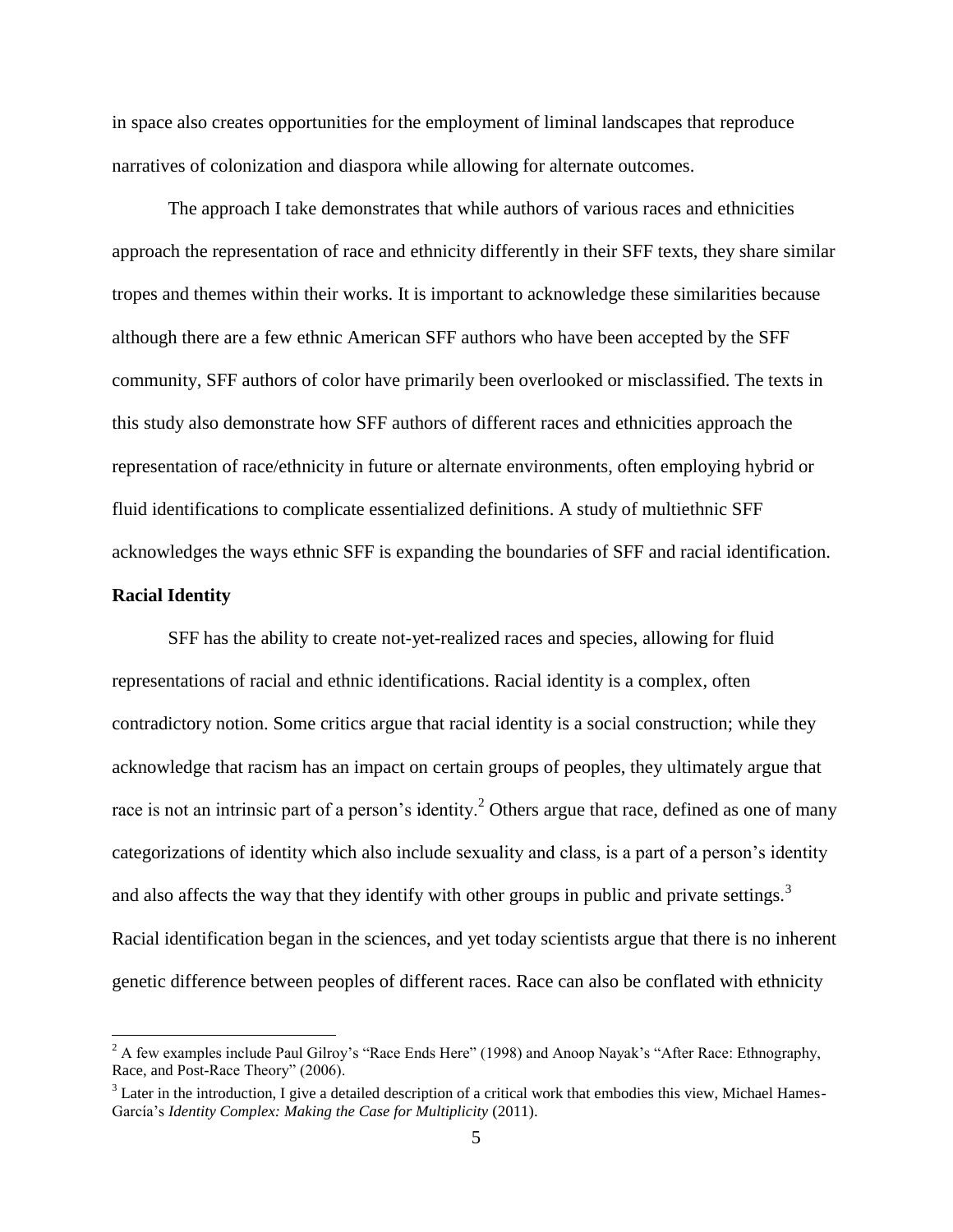or culture; people consider "Jewish" to be both a racial and ethnic characterization, and yet other racial identifications such as "black" are based solely on skin color and can combine peoples of multiple ethnicities. It is no wonder that in the U.S. today, arguments are being made that racial language should be removed from political dialogue or that humans should move beyond racial identifications altogether.

One of the challenges when discussing race is conflicting arguments about how race is linked to the sciences of genetics and biology. After the publication of Darwin's *Origin of the Species* (1859), scientists in the late nineteenth and early twentieth century began to examine the differences between peoples of different races, resulting in ideologies of scientific racism (Jackson, John 66). Scientific racism connected ideas of intelligence and race; the "higher" or more intelligent races were considered to be more civilized than the "lower" or "savage" races. Such ideas eventually led to writings such as Gobineau's multivolume *Essay on the Inequality of the Races* (1853-1855) which specifically connected the idea of race as connected to civilization building:

> [Gobineau] affirmed the widely accepted division of the races into white, black, and yellow, and introduced the idea that civilization itself was based on race. The white race, which Gobineau called the 'Aryan' race, was the only one capable of creative thinking and civilization building. The downfall of such great civilizations as Egypt and Greece owed to the commingling of Aryan blood with that of the lesser races. (70)

Such writing forms the basis of a major theme in colonial writing: the blood of lesser races as contaminant. Scientific racism is based on a fear of contamination and savagery which has formed the basis of racist thinking from the nineteenth century to the present day.

Today, advances in genetics have led most scientists to the conclusion that race is not connected to any significant difference between human beings. In "Genetic Residues of Ancient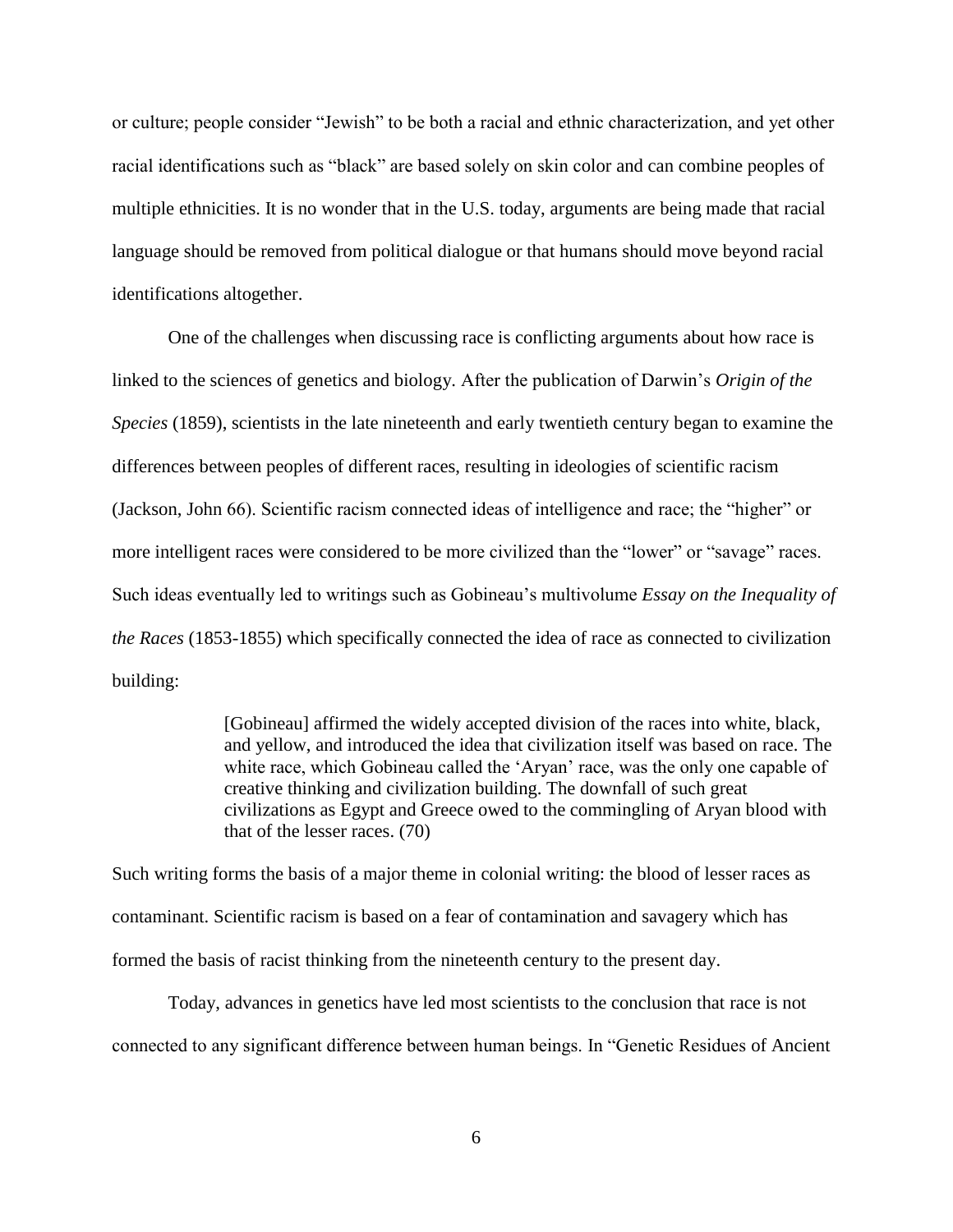Migrations: An End to Biological Essentialism and the Reification of Race," William M. Richman states the contemporary, revised scientific view of race and genetics:

> Stripped of its scientific complications, the new research reveals a simple and elegant truth. *There simply are no genetically-based pan-'racial' differences in character, intelligence, or any other set of traits crucial to individual or societal success or position; racial essentialism is intellectually bankrupt.* (Richman 389, emphasis in the original)

This reversal in scientific thought has led critics to a complete negation of the idea of race-based difference, leading to arguments against the use of racial identifications.<sup>4</sup> However, Michael Hames-García, author of *Identity Complex: Making the Case for Multiplicity*, argues that racial identification is still important to the understanding of racial experience: "While such outward differences as skin color, hair texture, or eye shape may hold little or no meaning for our biological functioning as organisms or for our innate capacities, they can prove crucial, in Western societies at least, for our social functioning" (58). To forget the social implications of race leaves out a crucial part of racial identity: the struggle that people of color often experience based on stereotypes about skin color and facial/body features. Although the genetic findings are an important part of educating peoples about the false claims of scientific racism, condemning centuries of negative identification does little to help peoples of color who are still living with the consequences of racial stereotyping.

The idea that humans of different races have no significant genetic difference is a concept that negates the notion of biological essentialism, and yet this idea also causes political issues for racial and ethnic groups who rely on a central notion of racial identity for political organization. Barry E. Laga notes in a reading of Gerald Vizenor's *Heirs of Columbus* that the negation of

 4 A few examples of post-race theorists who argue against the use of racial identifications are Paul Gilroy in *Against Race* and Sumi Cho in "Post Racialism." There are also post-racial theorists who argue that post-race theory does not negate discussions of race and racism, such as Antonia Darder and Rodolfo D. Torres in *After Race: Racism After Multiculturalism* and Ramón Saldívar in "Historical Fantasy, Speculative Realism and Postrace Aesthetics in Contemporary American Fiction."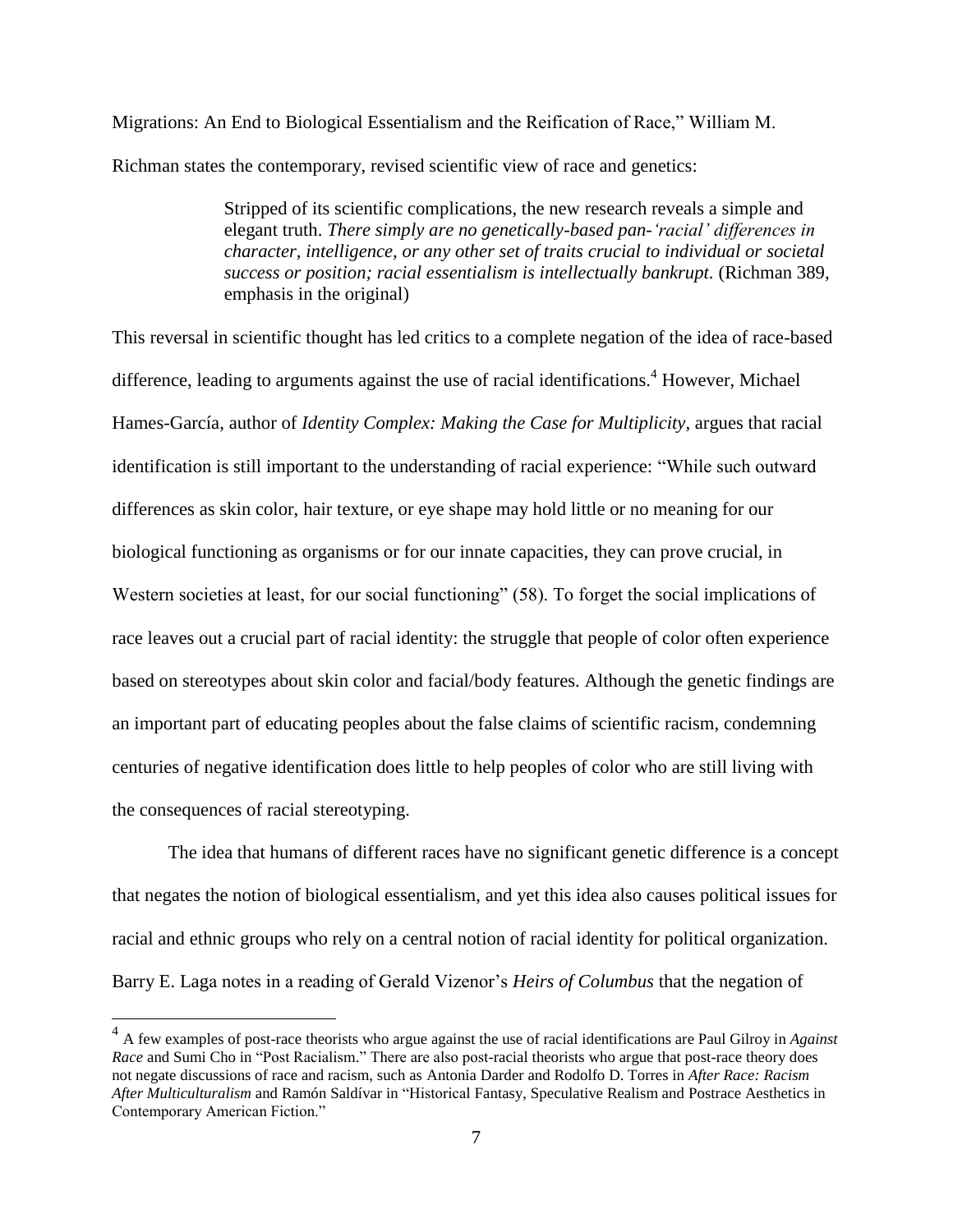racial identity, while well-intended, can be linked to a maintenance of racial hierarchies: "While Vizenor systematically destabilizes identity, he does not dismiss the need for representation. We should note that at the very time in history that Native Americans (and women, African-Americans, Hispanics, the Third World, and other suppressed communities) begin to have a voice, the notion of identity is obliterated, and identity politics with it" (81). Laga's argument points out that contemporary political attempts to remove racial language or identification can be linked to attempts to limit the social or political influence of people of color. Although it is possible for identity politics to reinforce fixed racial identifications, group racial identification is also the foundation of many political and social organizations; such groups need racial/ethnic identification in order to gain access to resources and to enact social change. The contradiction of identity politics and racial/ethnic organization leads to racial debates, linked to ideals of racial identity and authenticity: how can people express their unique connections to racial identity while avoiding the essentialized identifications of identity politics? How can groups advocate against racism without erasing their racial identities? And how does a formerly colonized group overcome internalized views of inferiority, which are a residue of the colonization process, while still maintaining a link to their cultural history? All of these questions demonstrate how complex racial identification has become, especially in the U.S., a country that combines a history of internal colonization with patriotic rhetoric about racial and cultural acceptance.

For the purposes of my study, I will draw connections between Michael Hames-García's definition of racial identity in *Identity Complex: Making the Case for Multiplicity* (2011) and Homi Bhabha's definitions of hybridity and liminality in *The Location of Culture* (1994). I argue that these two critics discuss two major aspects of contemporary race theory: the effects of colonialism and the need for fluid representations of race. All of the authors I include in my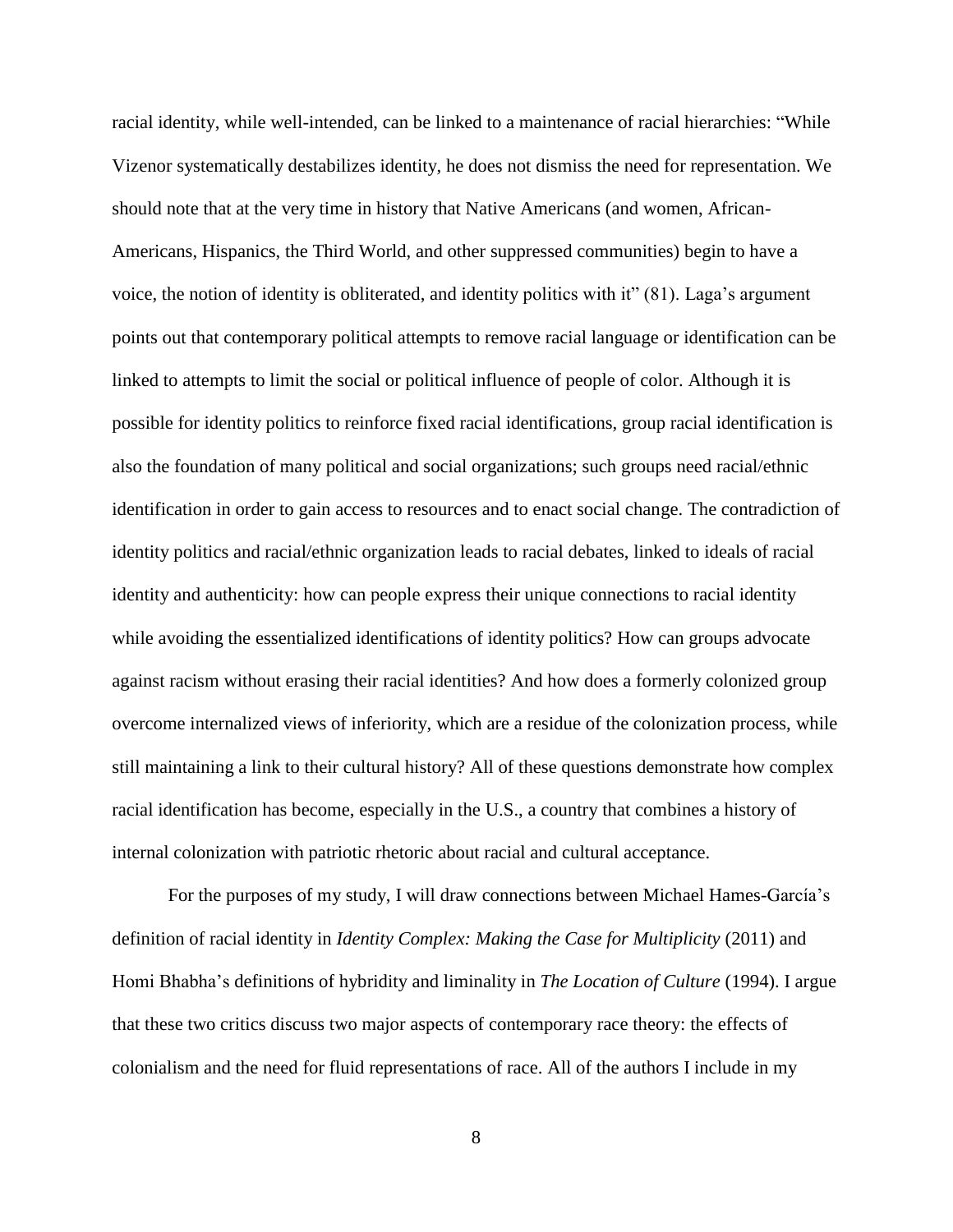study come from racial/ethnic groups that have been colonized in the U.S., requiring an examination of the effects of colonization on U.S. populations. Bhabha's theories of postcolonialism challenge depictions of colonized countries as a homogenous group of peoples, opening possibilities for the discussion of how colonized peoples preserve a racial or ethnic identity which influences the colonizing culture. Hames-García represents a contemporary view of race theory, arguing that race cannot be separated from other socially constructed aspects of identity such as gender, sexuality, and class. Citing examples of laws that have attempted to deter racial profiling, such as California's Racial Privacy Initiative, he demonstrates that, often, laws designed to negate racial identification leave advocates with no way "to demonstrate discriminatory patterns of surveillance, arrest, or harassment" (40). What Hames-García's example demonstrates is that erasing racial language does not negate issues of racism. It may even work against the interests of people of color by preventing race-based groups from advocating against racial injustice. Hames-García ultimately argues for the use of race as a term for identification, but suggests that a "mutual constitution of race with gender, sexuality and other aspects of identity" would allow for a more complete view of identification (40). He also argues that racial theories should be judged by "their ability to evolve an understanding of the importance of race in relation to both the multiplicity of identity and the resistance to structural forms of discrimination, domination, exploitation, and oppression" (40). Hames-García's work demonstrates the balance needed in race theory; authors need to be able to express a multiplicity of identity that includes factors other than race while still raising awareness about issues of racism and essentialism. I would also add to Hames-García's argument that authors also need spaces to express a multiplicity of racial/ethnic identities; authors who identify with more than one race/ethnicity, as well as authors who identify with separate racial/ethnic identifications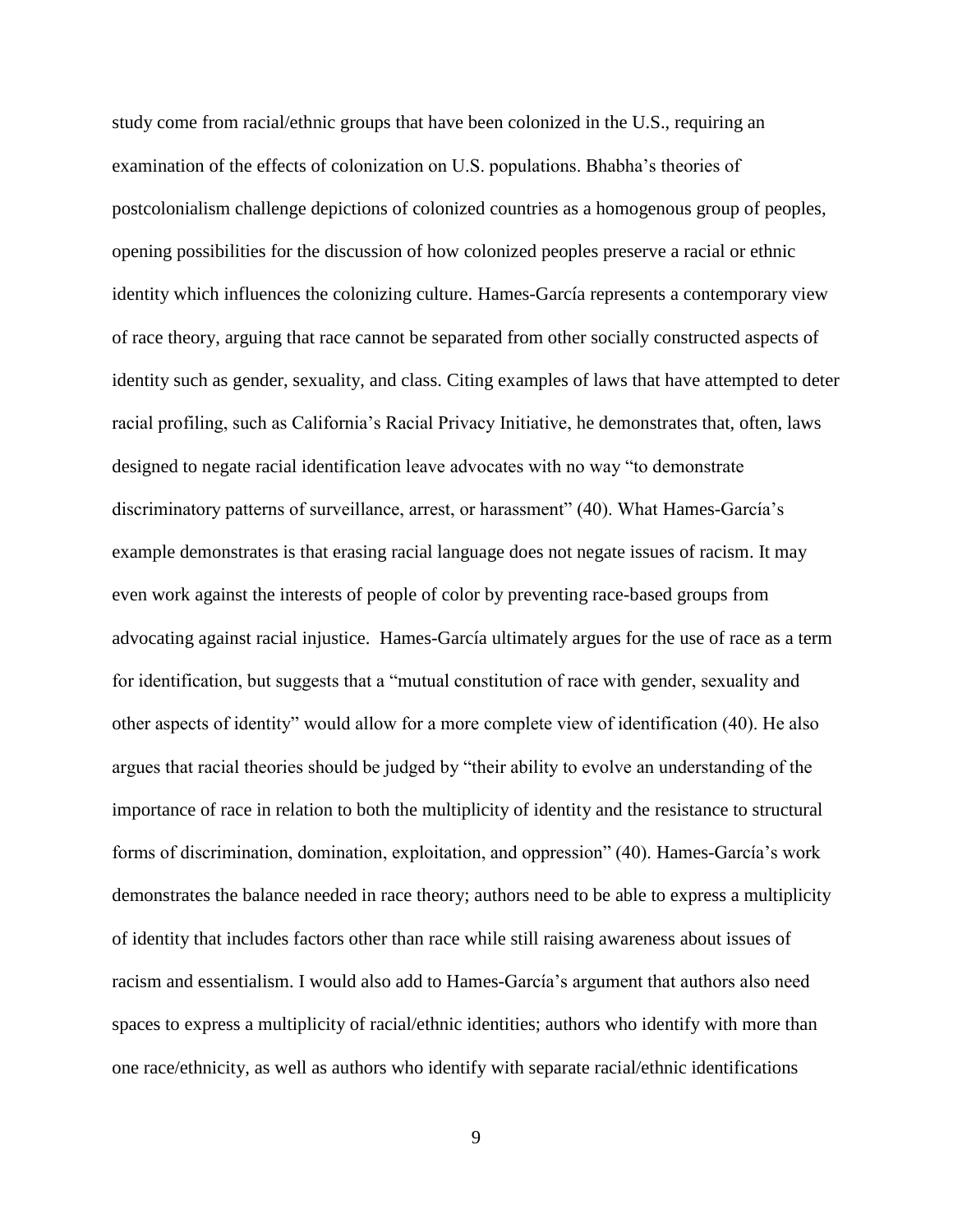(such as black/Caribbean or white/Italian) need spaces to express their racial and ethnic identifications.

I argue that one of the ways the authors in my study create multiplicities of identity while still addressing issues of colonization is through the creation of hybrid characters and the employment of interstitial landscapes. Hybridity is often linked to themes of alienation, making it a useful lens to inform theories of race, gender and culture. Because its most basic definition is a mixture of two parts, hybridity can be used to define any mixture of two things—items, peoples, sexualities, and cultures—that may appear opposite or contradictory. Susan Squier notes in "Interspecies Reproduction: Xenogenic Desire and the Feminist Implications of Hybrids" that interest in theories of hybrid species increased in the nineteenth century<sup>5</sup> and were linked to discussions about the origin of humanity:

> Preoccupied by the question of monogenesis or polygenesis—whether the human race issued from a single origin or from several different 'species'—midnineteenth century thinkers found hybridity to be a useful term to express the anxieties produced, and articulated, by an evolutionary model that arraigned not only species, but the races of humankind, hierarchically. (365)

Because hybridity involves intermixture, it is directly linked to questions of origin, purity and essentialism. For nineteenth century colonial writers, hybridity, specifically hybrid races, were linked to negative ideas about the contamination of the human race. The idea that "lesser species" such as Africans or indigenous peoples could mate with whites created anxiety within the colonial structure about how to classify humans of different races and their mixed-race offspring.

Although theories of hybridity began as negative representations, hybridity also has the potential to demonstrate how mixtures of races and cultures can challenge colonial views of race

 $\overline{\phantom{a}}$ 

 $<sup>5</sup>$  This is not to say that theories of hybrid species were not present before the nineteenth century; such theories were</sup> also present in the 18th century. For more information, see Tore Frangsmyr, J.L. Heilbron, and Robin E. Ryder's *The Quantifying Spirit in the Eighteenth Century* (1990).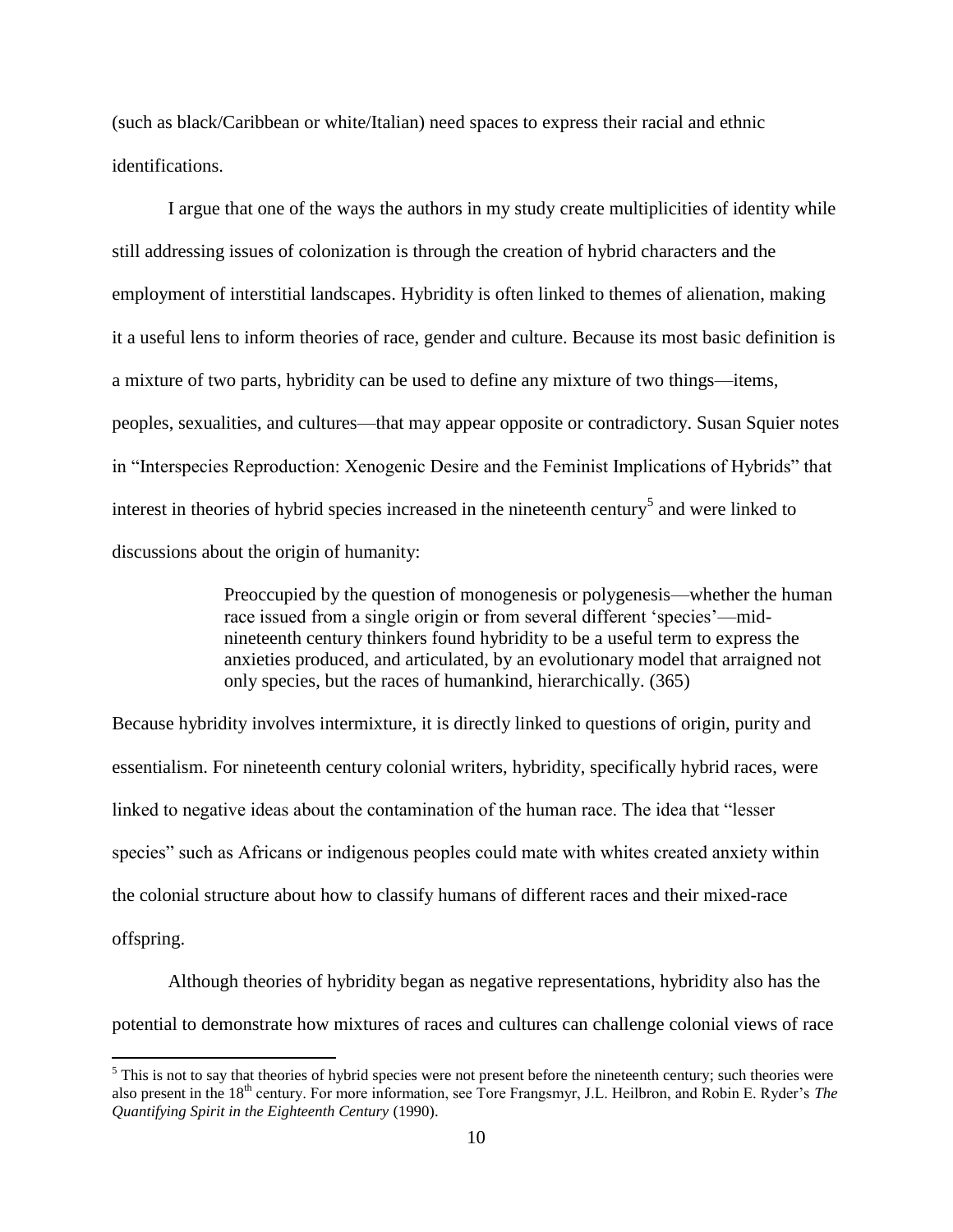and humanity. In *The Location of Culture,* Homi Bhabha highlights the ability of hybridity to challenge essentialized views of race and culture:

> Hybridity is the revaluation of the assumption of colonial identity through the repetition of discriminatory identity effects. It displays the necessary deformation and displacement of all sites of discrimination and domination. It unsettles the mimetic or narcissistic demands of colonial power but reimplicates its identifications in strategies of subversion that turn the gaze of the discriminated back upon the eyes of power. (160)

Bhabha examines depictions of hybridity in colonized cultures to highlight the presence and influence of a colonized culture on its colonizers. He argues that hybridity thwarts efforts to depict colonized countries as one, homogenous group of people and colonized peoples as assimilated or absent.<sup>6</sup> Kay Anderson notes that Bhabha's theory of hybridity is significant because it challenges "the simplistic notion of colonial textuality as a system which entirely dominates indigenous people" (17). Bhabha's theory brings agency back to colonized peoples by demonstrating the influence of colonized cultures on the colonizing population, typically described as the creation of colonial anxiety. His theory of interstitial spaces also stresses the need to go beyond fixed identifications: "The interstitial passage between fixed identifications opens up the possibility of a cultural hybridity that entertains difference without an assumed or imposed hierarchy" (Bhabha 5). Bhabha's theories suggest the possibility of opening fixed racial and cultural identifications in order to question their validity, creating the possibility for alternate identifications. Hames-García and Bhabha both work to highlight how complex racial theory has become and the need for spaces that allow for multiple, even contradictory, racial and ethnic identifications.

 $\overline{\phantom{a}}$ 

<sup>&</sup>lt;sup>6</sup> Although Bhabha draws attention to the influence of colonized people on colonizing culture, this does not imply that the colonized/colonizing peoples have an equal influence on one another. Economic, political, and social factors result in an unequal ability for influence.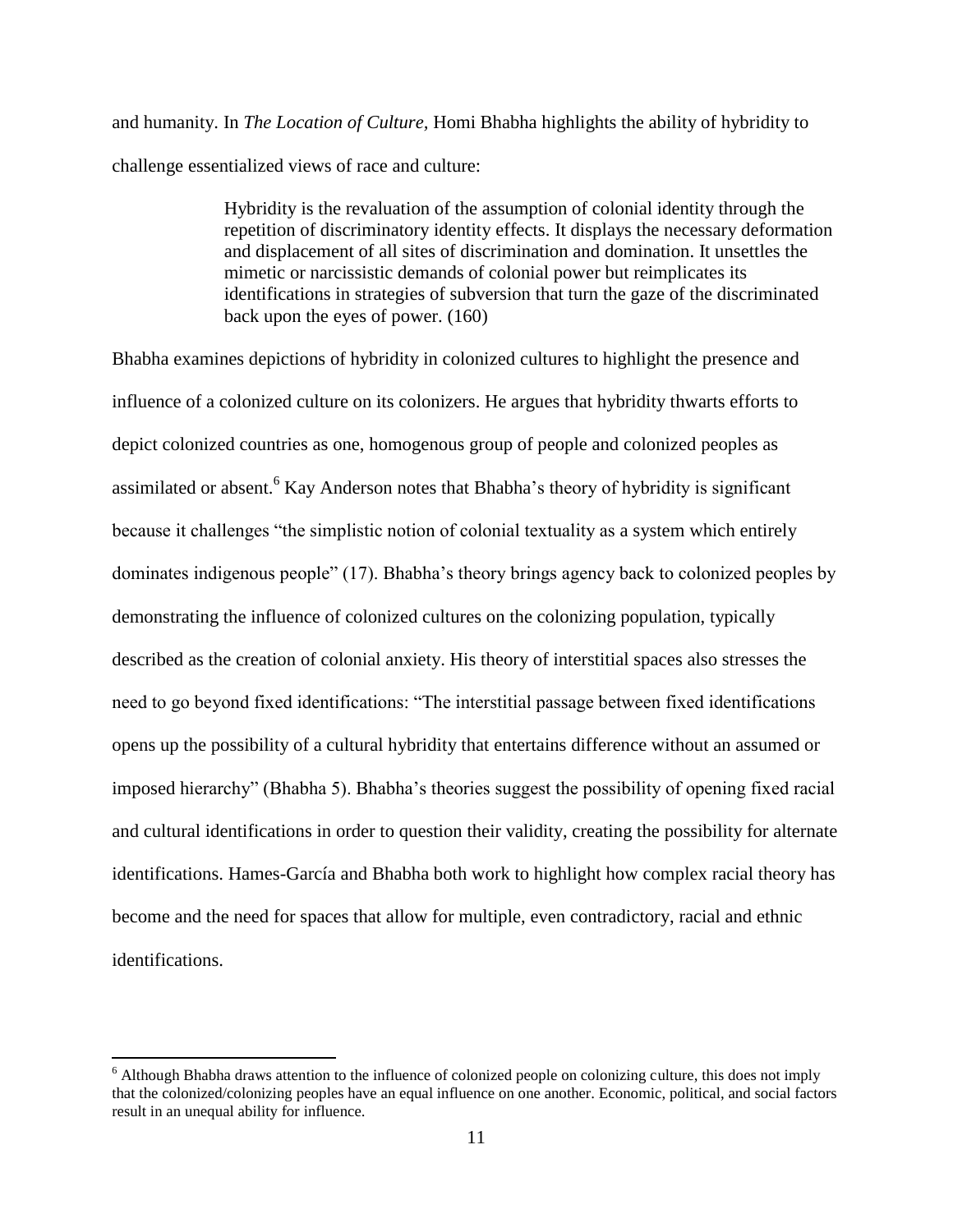The authors in my study each combine hybrid identifications and SFF landscapes to realize the possibility of hybrid racial and ethnic identifications. The possibility for hybrid representation in SFF makes it ideal for authors who wish to challenge essentialized views of race and ethnicity; in SFF texts, authors can make the idea of inter-species encounters literal, exposing the racist ideologies of colonial thinking. Hybrid races appear frequently in SFF writings, making SFF a potential genre for authors who want to utilize complex depictions of race and ethnicity. By blurring the line between human/other, SFF is able to employ hybrid or mutant cultures to challenge social norms. One example of hybrid characterization in SFF writing is Anne McCaffrey's short story "Duty Calls" in which a spaceship with a male, human brain goes on an exploratory mission with a female, human/cat hybrid species. The positive depiction of two hybrid characters and their relationship challenges the notion of hybrids as monstrous represented in early SFF texts such as Mary Shelley's *Frankenstein* or H.G. Wells's *The Island of Doctor Moreau.* SFF authors are also able to use tropes such as genetic manipulation to challenge definitions of race by literally altering the DNA of their characters.<sup>7</sup> Because SFF is a genre that allows for hybrid representations not possible in more realistic landscapes, SFF authors are able to build on Bhabha's theory of hybridity by creating hybrid human/other characters that disrupt notions of racial, ethnic or cultural hierarchy.

#### **Definitions of SFF**

 $\overline{\phantom{a}}$ 

Because this study argues for a closer examination of ethnic American authors currently contributing to the SFF genre, as well as the inclusion of overlooked ethnic American SFF texts, it is important to understand how such texts align with definitions of the genre. One difficulty for SFF authors of color is finding space in a genre which has, at times, served to erase racial distinctions or reinforce a fear of racial intermixture. Many nineteenth and twentieth century SFF

 $<sup>7</sup>$  I discuss themes of genetic manipulation and SFF in more detail in chapters one and two.</sup>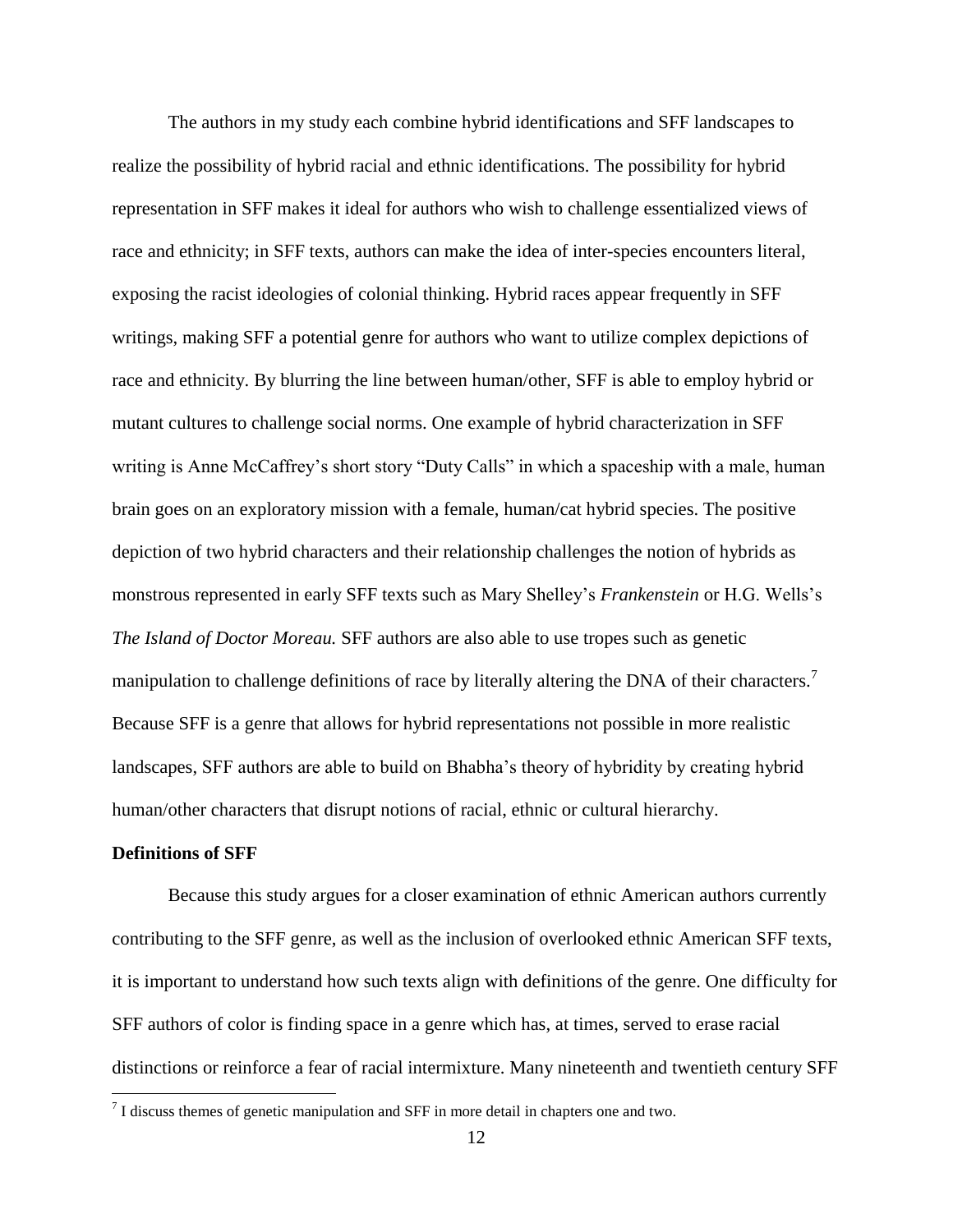texts depict white travelers who invent wondrous machines and travel to exoticized locations such as Asia or Africa.<sup>8</sup> These texts served to enforce the racial thinking of the times and cultures these authors lived in. Brooks Landon describes early SFF adventure dime novels as "foreground[ing] a thoroughgoing racism that ranged from crude ethnic stereotyping to the almost gleeful application of technological inventions to the mass murder of dark-skinned natives wherever they might be found, thus inextricably linking technology with racism in what might be considered America's earliest sf" (198). The depiction of exceptional white protagonists who overcome othered groups of dark skinned peoples created a racist view of "civilization" in SFF and advanced the stereotype of SFF as a genre for young while males.<sup>9</sup>

Contemporary SFF texts are still influenced by the history of negative SFF racial and ethnic representations. John Hutnyk notes that contemporary depictions of race in SFF are often connected to a fear of cultural mixture, resulting in "dystopias of ethnic mixture" that can be seen in contemporary SFF films such as *Bladerunner* and *The Fifth Element*. <sup>10</sup> The future is dystopic because it has been overrun by ethnic peoples, connecting the rise of race/ethnicity to the apocalypse. Hutnyk argues that the white, male heroes of these films become metaphors for the attempts of society to preserve the fantasy of cultural purity; the heroes impose order on societies defined by cultural mixture and non-human species (94). Fear of cultural contamination

 $\overline{a}$ 

<sup>8</sup> Some examples of early racialized SFF stories include the *Frank Reade* or *Doc Savage* dime novel series, Edgar Rice Burroughs's *Under the Moons of Mars*, and the works of William Murray Gradon, Frank Aubrey, and Fenton Ash.

 $9<sup>9</sup>$  I am not trying to state that there were no ethnic American SFF writers during this time period; examples of early black speculative fiction include Martin Delany's *Blake, or the Huts of America* (1859) and W.E.B. DuBois's short story "The Comet" (1920). However, early SFF writers of color were generally not supported or acknowledged as part of the SFF genre. In addition, Latino and Native American cultures have a rich history of utilizing fantastical elements in their writings; however, it is only recently that these texts have begun to be recognized as related to the SFF genre. Samuel Delany also argues that because of the use of pseudonyms in popular fiction, there is no way to accurately chart how many ethnic American authors participated in the writing of SFF stories or dime novels.

 $10$  An example of this theme in SFF literature is the cyberpunk works of William Gibson.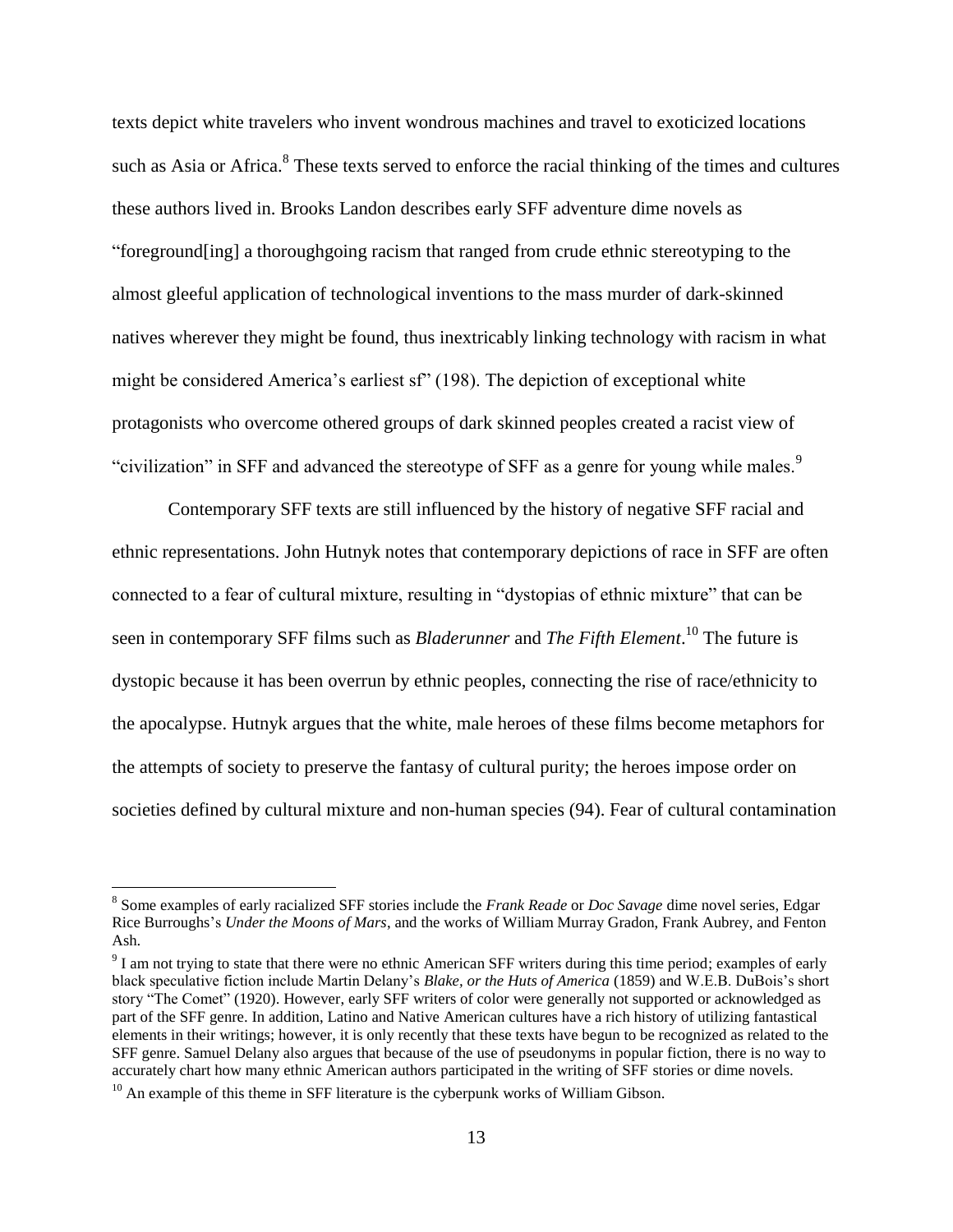is not a new theme, yet there are few SFF texts depicting the effect of colonization on colonized peoples. $11$ 

Another issue for SFF writers of color is the depiction of "race-blind" futures, or futures where racism is described as no longer being an issue. Mark Bould notes the lack of racial diversity in SFF texts in his introduction to a *Science Fiction Studies* special issue on Afrofuturism:

> From the 1950s onwards, sf in the US magazine and paperback tradition postulated and presumed a color-blind future, generally depicting humankind 'as one race, which has emerged from an unhappy past of racial misunderstandings and conflicts' (James 47; see also Kilgore). This shared assumption accounts for the relative absence of people of color from such sf: if race was going to prove unimportant, why even bother thinking about it, when energies could instead be devoted to more pressing matters, such as how to colonize the solar system or build a better robot? (177)

Bould argues that the notion of a future where all racial issues have been overcome still dominates the SFF genre, yet most of these texts do not make any attempt to describe how racial issues have been overcome or to depict major characters of color.<sup>12</sup> The popularity of the longrunning T.V. series *Star Trek*, which depicts a future where all racial issues have been overcome, adds to the popular acceptance of race-blind futures. This gap between the futures being depicted in SFF and the racial issues of today leave many ethnic American authors little room to address racial issues in a genre where racism is considered obsolete.

 $\overline{\phantom{a}}$ 

 $11$  There are a few authors who have attempted to depict the effects of colonization in SFF texts. Examples include Octavia Butler's *Xenogenesis* series and Samuel Delany's *Tales of Neverÿon.* Nalo Hopkinson also describes her writing as "subverting the genre which speaks so much about the experience of being alienating, but contains so little written by alienated people themselves" (qtd. in Leonard).

<sup>&</sup>lt;sup>12</sup> There are a few SFF texts that include depictions of Africans or African Americans (Steven Barnes, Terry Bisson) and Native Americans (Orson Scott Card, Pamela Sargent, Andre Norton, and Harry Turtledove); however, few of these texts feature a protagonist of color. A few SFF novels written by white authors have also attempted to address issues of racism. One example is Marge Piercy's *Woman on the Edge of Time*, which introduces a Latina woman as the protagonist of the novel who travels to an alternate world in which racism, among other issues, has been eradicated. In the text, the protagonist's race is mentioned in passing.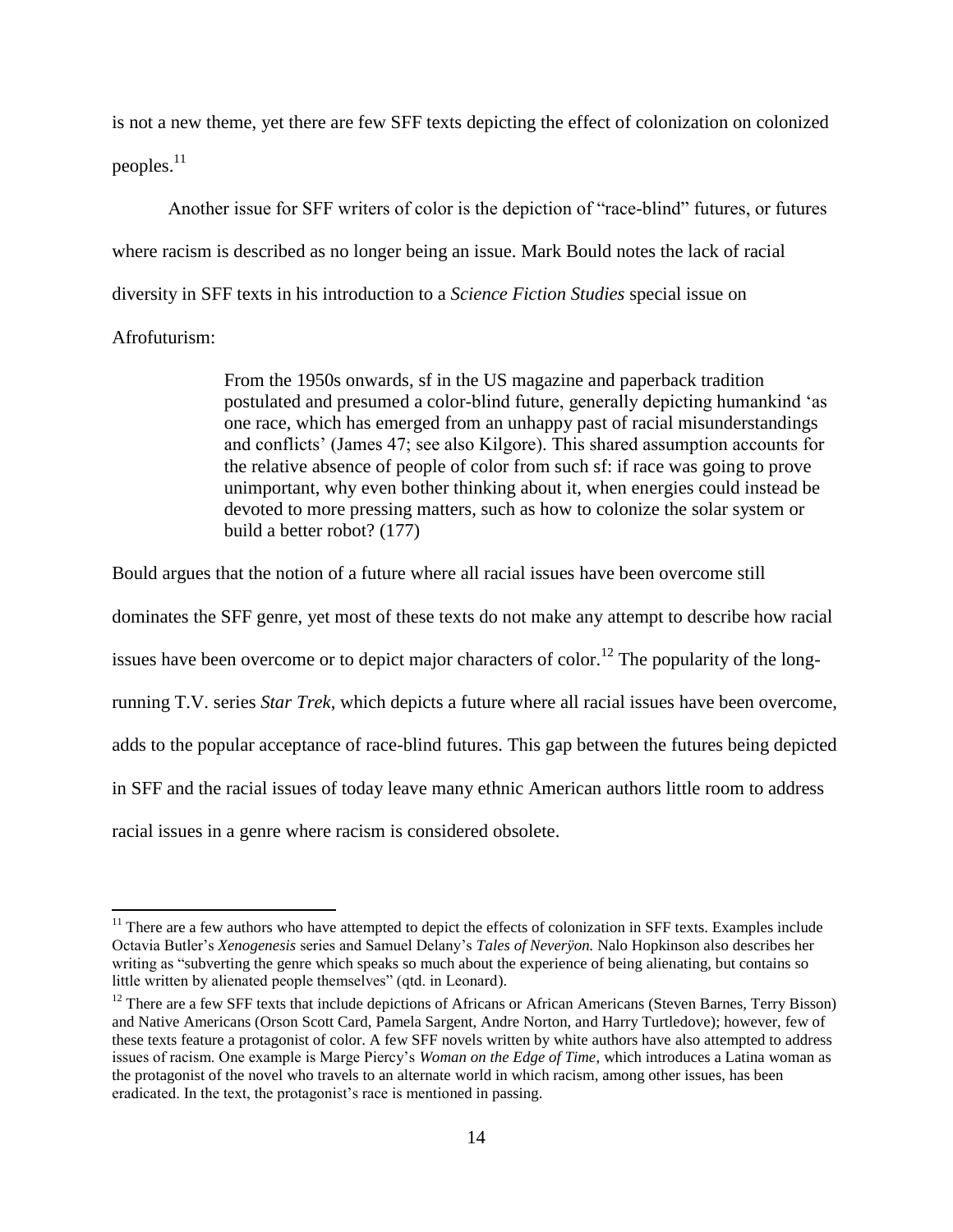Writers of color who wish to write fantasy texts often find themselves confronting Westernized, white-dominant representations in the genre. Many fantasy texts do not discuss the race of their human characters, instead focusing on the representation of magical races.<sup>13</sup> Such writing creates a worldview in fantasy similar to the race-blind futures of SF. The influence of J.R.R. Tolkien's *The Lord of the Rings* series on the genre also has many authors creating epic fantasy worlds heavily influenced by British imperialism. In *The Lord of the Rings* series, the human peoples live in what appears to be a feudal class system with a clear racial divide between the human or human-like races. In medieval Europe, white skin was believed to be "the color of superior class and noble bloodlines" (Heng 260). The Dunedain, Rohirrim and Gondorian peoples are depicted as pale with blonde hair and blue eyes, while Sauron's human minions are described as dark peoples dressed in a combination of Asian and Middle-Eastern dress. These people travel on large elephants from far-away lands, making them a clear metaphor for the colonial fear of invading peoples of color (Ibata). Tolkien's theories of world-building and his noble class structure continue to influence the fantasy genre. Examples of U.S. epic fantasy texts with white-dominant class structures are Piers Anthony's *Xanth* series (1977-2013),<sup>14</sup> and George R.R. Martin's *A Song of Ice and Fire* series (1996-2011), which is also the inspiration for the popular *Games of Thrones* T.V. series. In both series of novels the main characters, typically members of the nobility, are depicted as white, while many of the evil races and lesser tribes of humans are depicted as dark-skinned. While the authors' intentions may have centered on the

 $\overline{\phantom{a}}$ 

<sup>&</sup>lt;sup>13</sup> I understand that many fantasy texts use relations between humans and aliens or magical races as metaphors for racial issues. Examples include the treatment of house elves in the *Harry Potter* series or the depiction of Xenians in China Mieville's *Bas-Lag* series. There are also many texts where humans become the racial minority; Tolkien's humans in *The Lord of the Rings* series are depicted as inferior to elves and Rowling's "muggles" are considered inferior to witches. Some contemporary fantasy novels, such as the *Harry Potter* series, do represent a diverse human population; however, the main characters are still white. My point is that even if magical races are depicted as a metaphor for racial issues, the presence of a mostly white human population works against the author's good intentions.

<sup>&</sup>lt;sup>14</sup> Piers Anthony was born in England, but his family emigrated to the U.S. when he was six years old.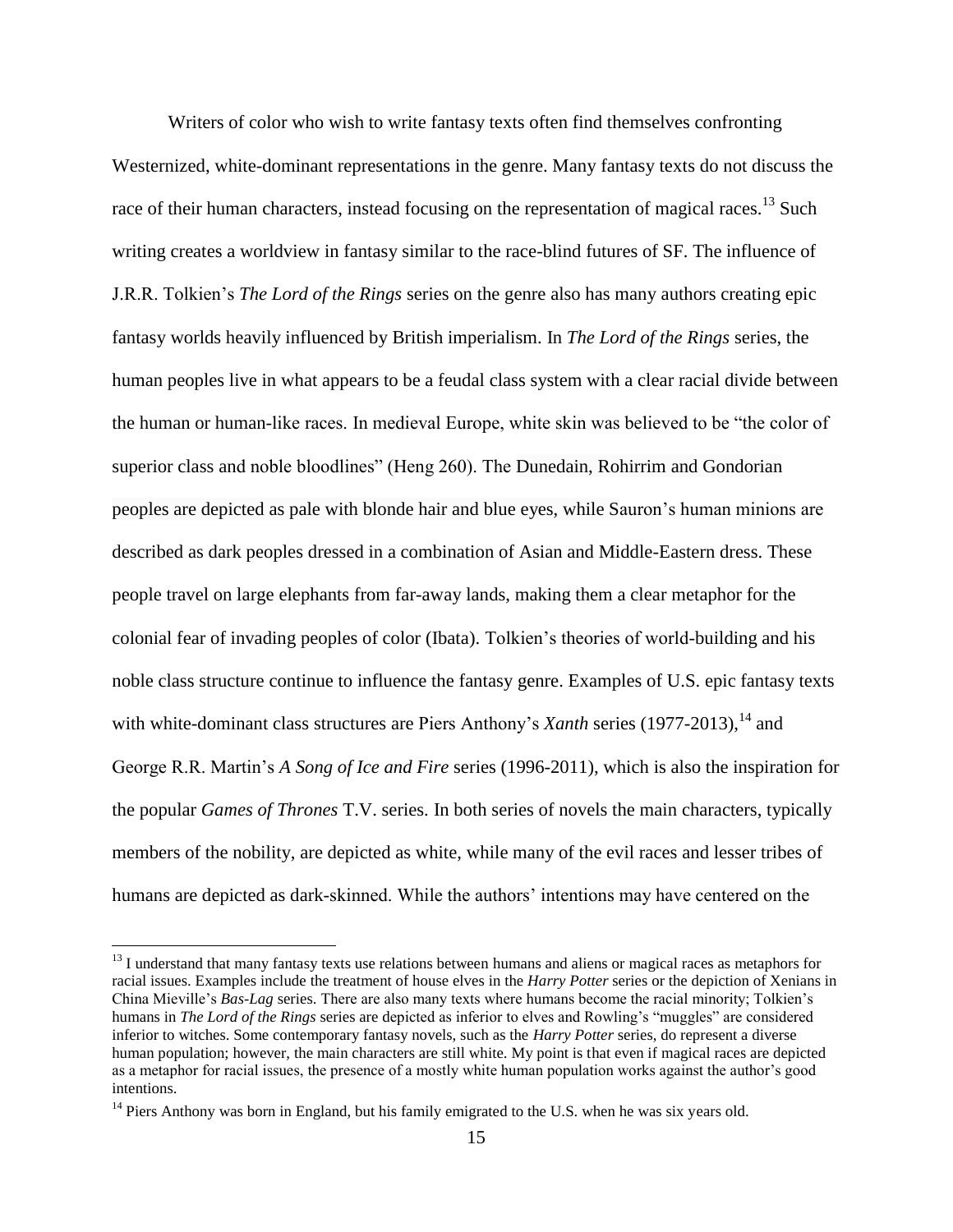portrayal of a classic good/evil dichotomy, the depiction of human races enforces a white equals pure or good association within the genre.

Although SFF has a vexed history of racial and ethnic representation, the definition of SFF is constantly being revised to account for new texts and audiences. Critics frequently struggle to define science fiction and fantasy texts and even argue about whether these two categories should be considered one or two genres of literature. Definitions of SF range from Darko Suvin's theory of "cognitive estrangement" to Damon Knight's looser interpretation that SF is "what we point to when we say 'science fiction'" (1). Traditional definitions of SF, often associated with the category of "hard SF," focus on the integration of not yet realized technologies and their effects on the reader. Suvin identifies SF as the antithesis of realism, a literature defined by the presence of science and the interaction of estrangement and cognition:

> *SF is, then a literary genre whose necessary and sufficient conditions are the presence and interaction of estrangement and cognition, and whose main formal device is an imaginative framework alternative to the author's empirical environment.* (375, emphasis in the original)

According to Suvin, a SF work must offer an alternative environment, based on the science of its day, that is both estranging and familiar. He describes SF characters and environments as mirror images of the real world; because the unknown world in SF texts is based on known scientific parameters, the text can serve as a mirror for present day societal issues (374). This alternate environment allows readers of science fiction to critically interrogate the impact of science or technology on society. Authors such as Asimov, Ray Bradbury, Arthur C. Clarke, L. Ron Hubbard and Robert A. Heinlein would fit Suvin's definition; each combined scientific-based tropes such as spaceflight, rocket ships, and robots with descriptions of future worlds and alien encounters in their writings to create an estranging environment for their readers.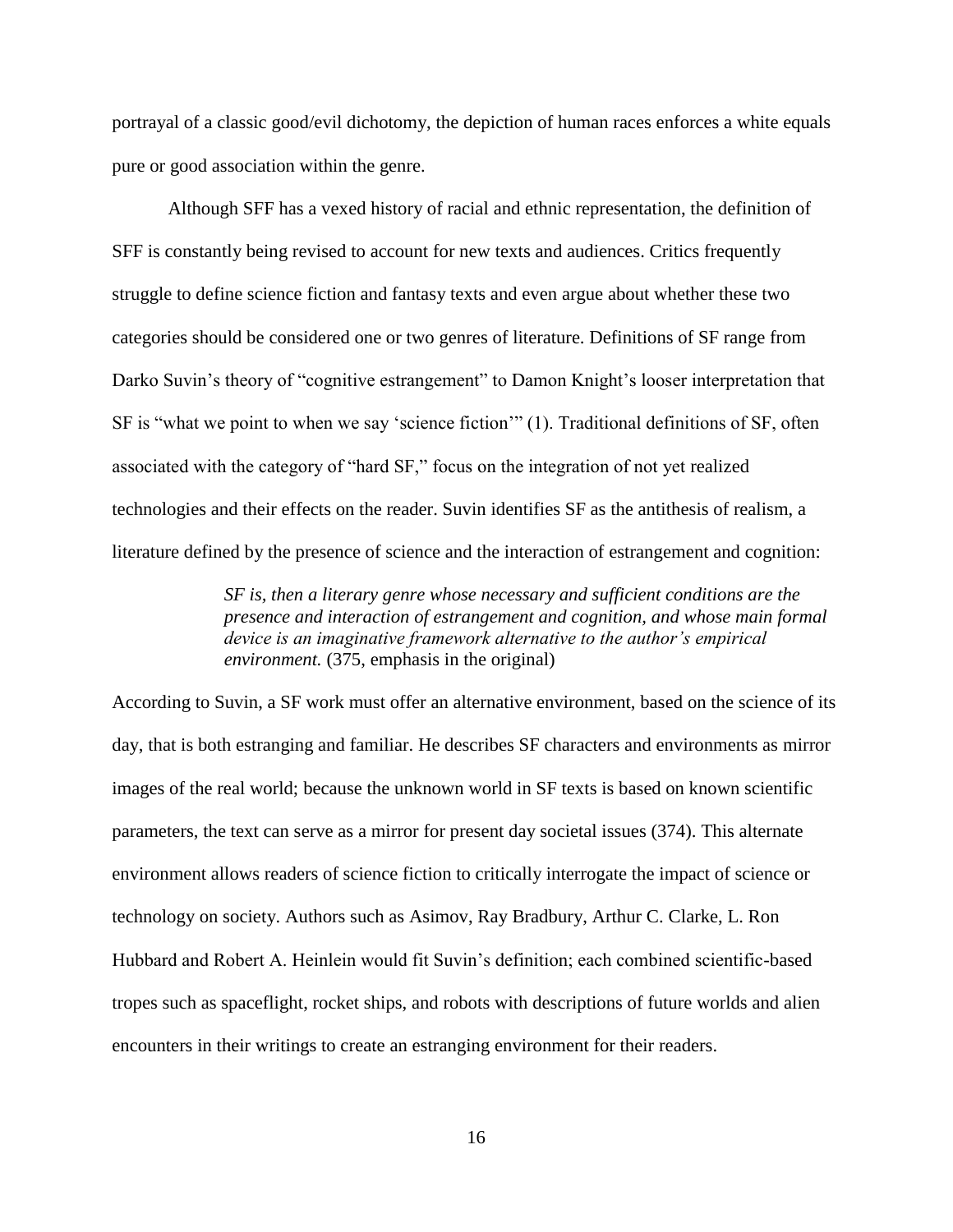Suvin's definition of SF argues that the SF genre critically interrogates the relationship between society and science/technology; however, shifts in themes of SF towards the social sciences and plots with more emphasis on relationships than technology (described by some critics as "soft SF") create the need for a more inclusive definition. Istvan Csicsery-Ronay, Jr. builds on Suvin's definition by acknowledging the estrangement of the SF reader, which he describes in terms of two "gaps"—the first one being between the reader's ability to acknowledge that certain technologies and scientific principles "can be entertained" and the ability to recognize that they may be realized. The second gap occurs when the reader admits the plausibility of "historically unforeseeable innovations in human experience…and their broader ethical and social-cultural implications and resonances" (3-5, ellipsis added). He acknowledges that most SF is engaged with descriptions of the future, new technologies, and other worlds, but also argues that SF does not have to be set in the future, citing examples such as alternate histories and parallel universes. He also argues that while SF is usually based on plausible scientific knowledge, it also takes liberties and "plays" with scientific possibilities, in effect using scientific possibility as a metaphor for present-day hopes and anxieties (6). One example he cites is the transporter technology of the *Star Trek* T.V. series, which was not based on any scientific principles of its day, yet has inspired scientists since to explore the possibility of matter transport. Csicsery-Ronay's definition takes into account contemporary SF authors, who do not always depict scientifically accurate technology or space exploration in their texts. I argue that most of the texts in this study would fit Csicsery-Ronay's revised, more inclusive definition of SF.

Contemporary SFF criticisms mark the genre as having subversive potential; moving away from the stereotype of SF as escapist pulp literature, critics and authors argue that SF has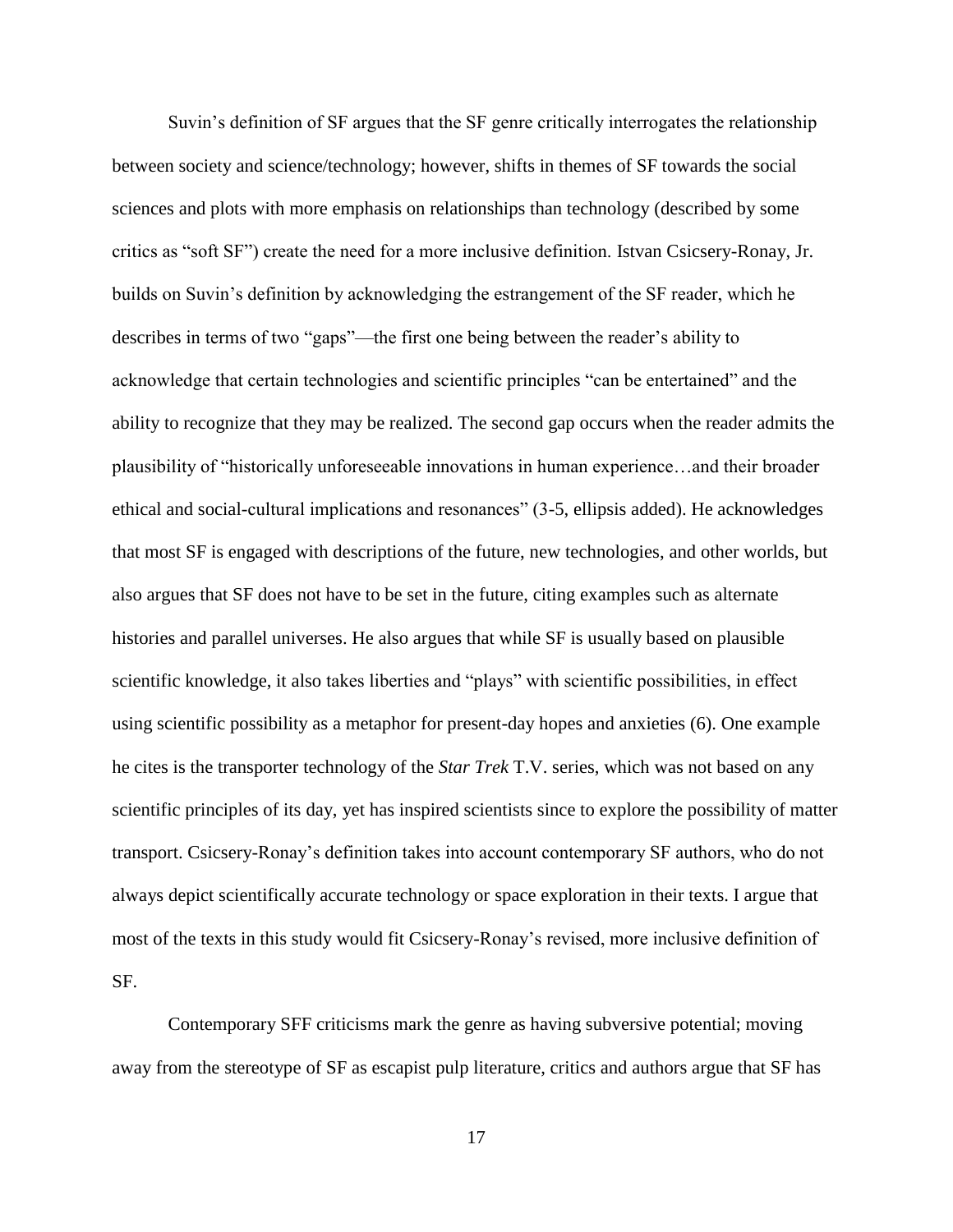the potential to create mirror images of the real world which examine and critique present-day social and political issues. Ursula K. LeGuin states in the introduction of *The Left Hand of Darkness* that "the future, in fiction, is a metaphor" (xix). Futuristic landscapes can magnify present-day racial and social issues, allowing readers to recognize the connections between the imagined future and the present day. Carl Freedman also notes that though science fiction and historical fiction have certain commonalities (both use other time periods—the past and future respectively—as a way of commenting on the present) the main difference between the genres is the freedom of form and content: "As knowledge…of the past becomes ideologically more and more difficult to attain, the historical novel, necessarily tied as it is to such knowledge, is bound to become increasingly susceptible to reification. But science fiction is comparatively free of the burden of the past…" (57-8). Because science fiction is not tied to an accurate depiction of history (or at least one that seems plausible, as in historical fiction), it is able to employ an outside perspective not available to historical narrative. Daynali Flores-Rodriguez uses the example of one form of historical narrative, the dictator novel, to express the difference in reception between historically-based works and SF:

> If science is enough to lend credibility to a fictional story, then dictator novels are no different when they use historical cues (instead of science) to claim likewise. The main difference between the genres is that one does not go further than the book (science fiction) while the other (the dictator novel) is treated as an accurate cultural representation. (100)

Flores-Rodriguez explains that because dictator novels are assumed to be based on some measure of historical fact, they are often privileged over genres such as SF (100). Such privileging creates an issue for ethnic American authors looking to move towards depictions of race and ethnicity that are not centered on historical narratives. Because SFF is not connected to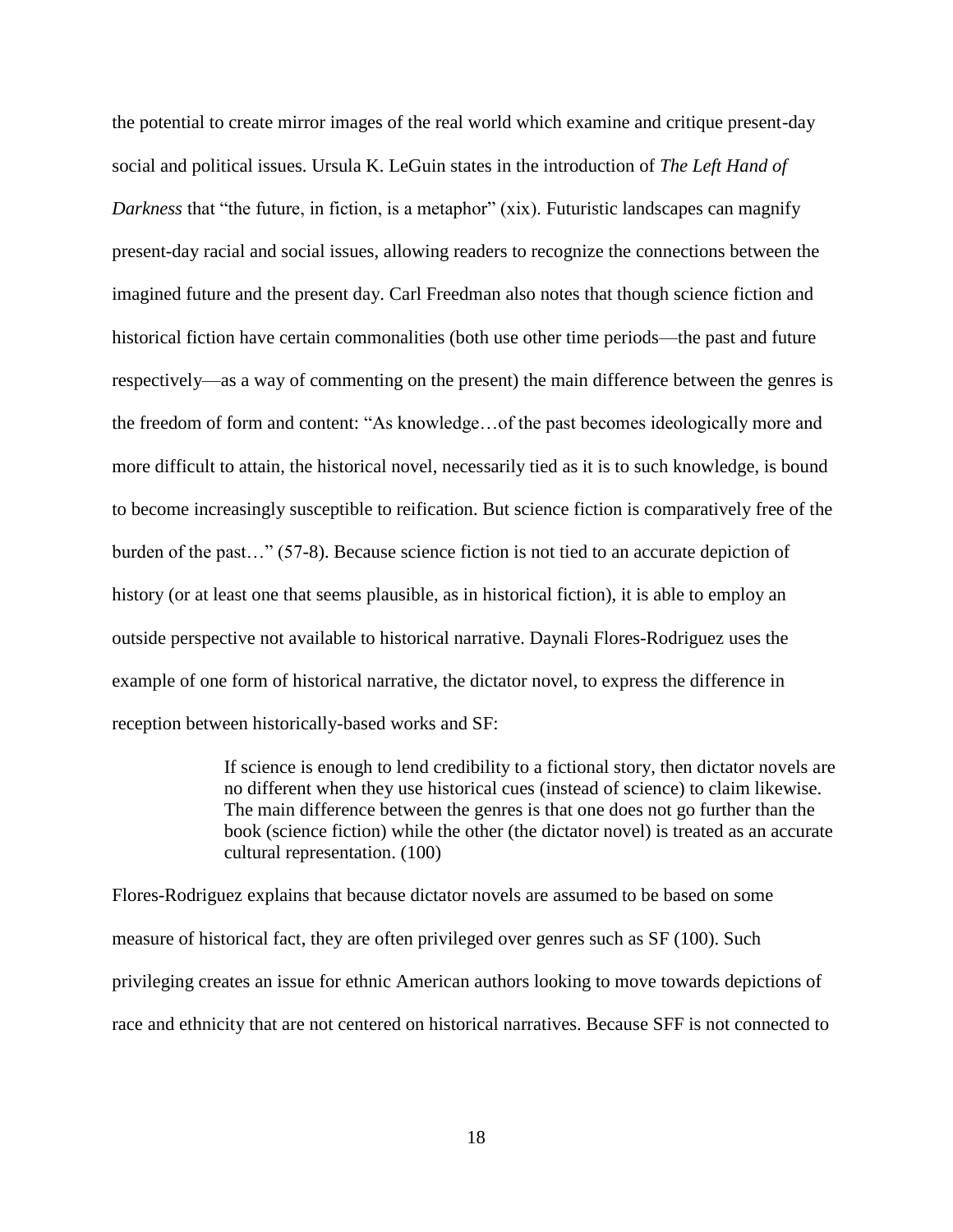a historical or cultural tradition, it allows authors more freedom to experiment with depictions of racial and ethnic identity.

In *The Jewel Hinged Jaw: Notes on the Language of Science Fiction*, Samuel Delany points to SF as a genre that allows authors more freedom to experiment with form and more freedom of expression to challenge social issues in their times. He uses the example of McCarthy Era SF, noting that SF authors were able to publish more politically aggressive texts because of the genre's reputation of dealing with the imaginary: "People were invariably astounded that so much freedom did exist within the genre. But the official reason was that SF was lunatic and not to be taken seriously" (100). Delany views SF as having the potential to create new, experimental forms of writing if literary critics and authors can change their perception of the genre as a "low" fiction.<sup>15</sup> He also notes that SF has the potential to influence other genres, stating, "…the fact is, if SF had been influenced only by itself, it would have strangled long since. If it did not continually influence areas outside itself, we would not have the present increase of interest" (80). SFF is not a self-contained genre; there are works that are not categorized as SFF which employ tropes of SFF. Authors may also write fiction that relies on tropes of SFF but that is not categorized as such in order to avoid the label of SFF. This is especially true of genres connected to a racial or ethnic heritage, such as magical realism or neoslave narratives, which are considered genres separate from SFF despite their use of fantastic elements.<sup>16</sup> As one of only a handful of recognized African American writers of SFF, Delany

 $\overline{a}$ 

<sup>&</sup>lt;sup>15</sup> The introduction to *The Routledge Companion to Science Fiction*, written by noted SFF critics Mark Bould, Andrew M. Butler, Adam Roberts, and Sheryl Vint, states that "Many of the first critical stories about sf, in both fan and academic discussions, argued that it was as worthy of attention as the rest of literature" and goes on to state that fantasy was treated as even more inferior than SF, defined as "the feminized irrational Other to sf's masculine rigor and rationality" (xx).

<sup>&</sup>lt;sup>16</sup> One example is Octavia Butler's *Kindred*, a text where the main character living in California in the 1970s is inexplicably transported back to nineteenth century Maryland. Though Butler is considered a SFF author and her novel employs time travel, usually considered a SFF trope, this work is often classified as a neo-slave narrative.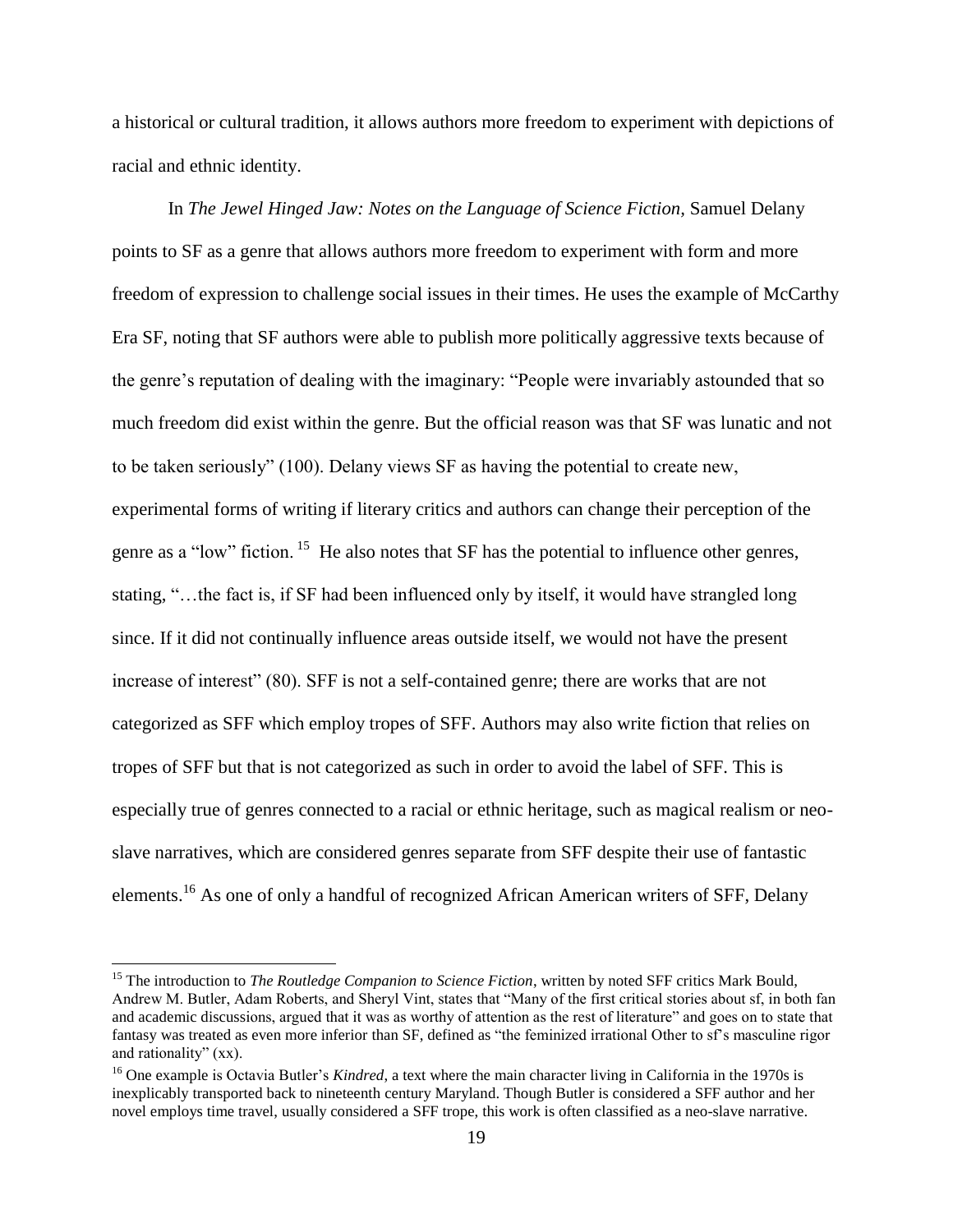understands both the possibilities and limitations the SFF genres provide to ethnic American authors.

If SF is the use of an alternative environment that is based on plausible scientific theory, it should be easy to state that the genre of fantasy is defined by an alternative environment based on magic, typically viewed as the antithesis of science. However, fantasy critics debate what elements are necessary in order for a text to be classified as fantasy. Richard Mathews notes that the basic definition of fantasy is literature that "evokes wonder, mystery or magic—a sense of possibility beyond the ordinary, material, rationally predictable world in which we live" (1). Common tropes of fantasy include the use of magic and magical races, the creation of new worlds based on magical principles, and engagement in quests. Mathews also notes that one of the main distinctions between fantasy and SF is that fantasy is not required to account for its wondrous events (3). Magic is not based on real-world scientific principles; therefore, a reader enters a fantasy text with a willingness to suspend the need for an absolutely explainable world or technology.

Fantasy criticism is also heavily influenced by the critical and fictional works of popular fantasy authors such as J.R.R. Tolkien, who offers the basis for a definition of the fantasy genre in his essay "On Fairy Stories." Tolkien does not view fantasy as connected to supernatural events; rather, he focuses on the creation of an alternate, magical world. Tolkien outlines fairy stories to be defined not by the presence of "fairies" as defined by Western society, but by the use of "Faerie" or "the realm of state in which fairies have their being" (4). He also argues for a treatment of magic as natural to the created world; if an author uses satire, it must not be to make fun of the presence of magic in the story (4). The job of the fantasy writer, according to Tolkien, is to create an alternate world complete with its own magical laws and reasoning. Tolkien ends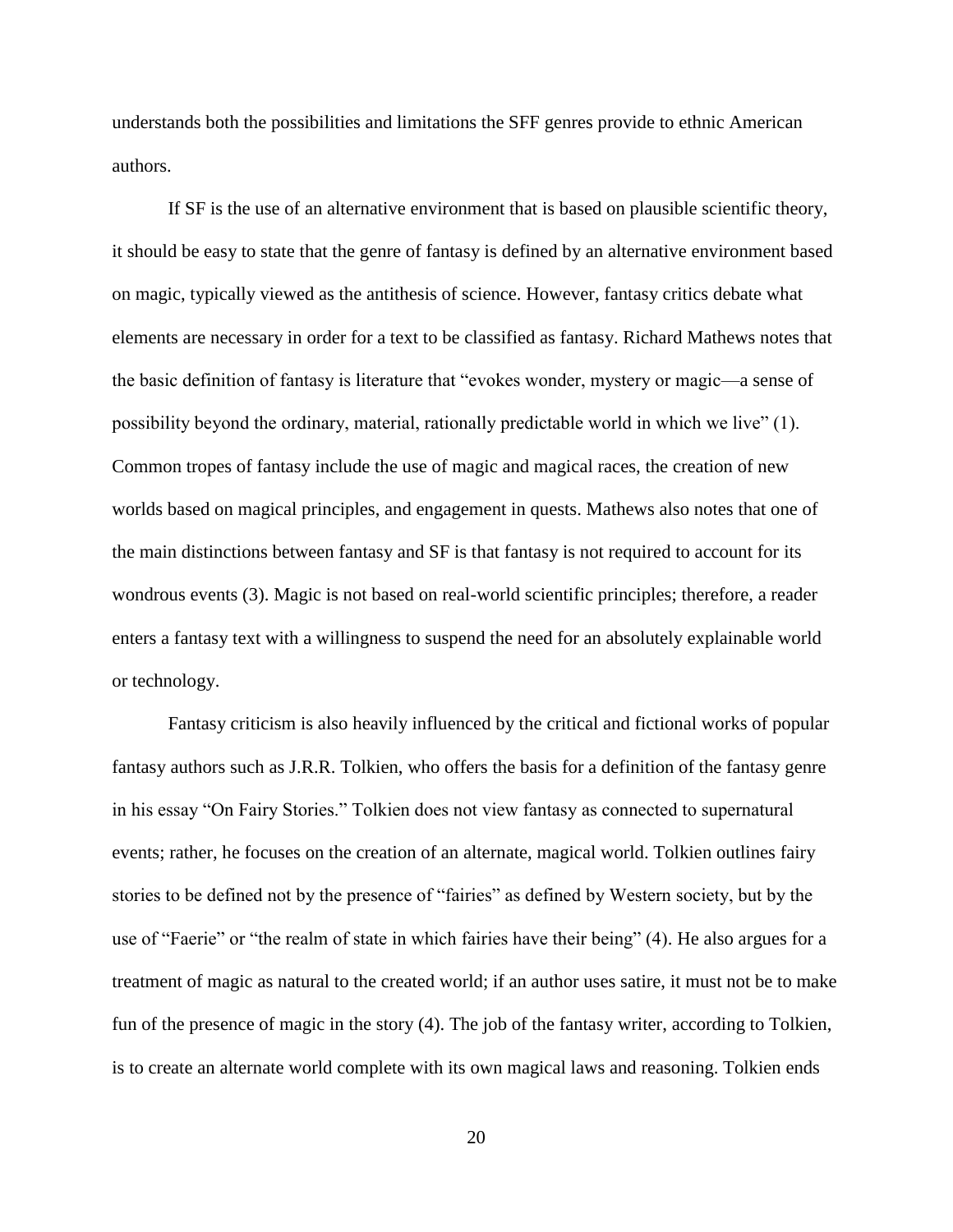the essay by arguing that fantasy allows for "recovery," which he defines as a regaining of a viewpoint that includes the possibility of wondrous events (19). Tolkien's definition of fantasy most closely correlates to present day U.S. fantasy readers who have an expectation of escaping into a magical world complete with its own races, languages, and settings.

In the 1970s, Tzvetan Todorov introduced a theory of the fantastic that focused on the reader's psychological state, rather than the author's role as world-builder:

> The fantastic requires the fulfillment of three conditions. First, the text must oblige the reader to consider the world of the characters as a world of living persons and to hesitate between a natural or supernatural explanation of the events described. Second, this hesitation may also be experienced by a character; thus the reader's role is so to speak entrusted to a character, and at the same time the hesitation is represented, it becomes one of the themes of the work -- in the case of naive reading, the actual reader identifies himself with the character. Third, the reader must adopt a certain attitude with regard to the text: he will reject allegorical as well as 'poetic' interpretations." (33)

Todorov describes the main element in fantastic works to be a creation of uncertainty; readers are never clear about whether the events occurring in the work are truly supernatural or merely coincidental. The events also cannot have a rational explanation. Todorov's definition of the fantastic does not discuss magic; rather, this definition could apply to other genres of texts such as magical realism, where the reader encounters a realistic environment challenged by the representation of one key fantastical being or event. In Gabriel Garcia Márquez's "A Very Old Man with Enormous Wings," the story centers on a man who not only has wings, but flies away at the end of the piece. Several theories about the man are presented by different characters, causing the reader to hesitate between a natural explanation (the man has a physical deformity) and a supernatural one (he is an angel). In order for readers to accept the conditions of the world created, they must accept the possibility of angels appearing on Earth, or the possibility of a human with wings. Depending on the ethnicity or culture of the reader, this acceptance may be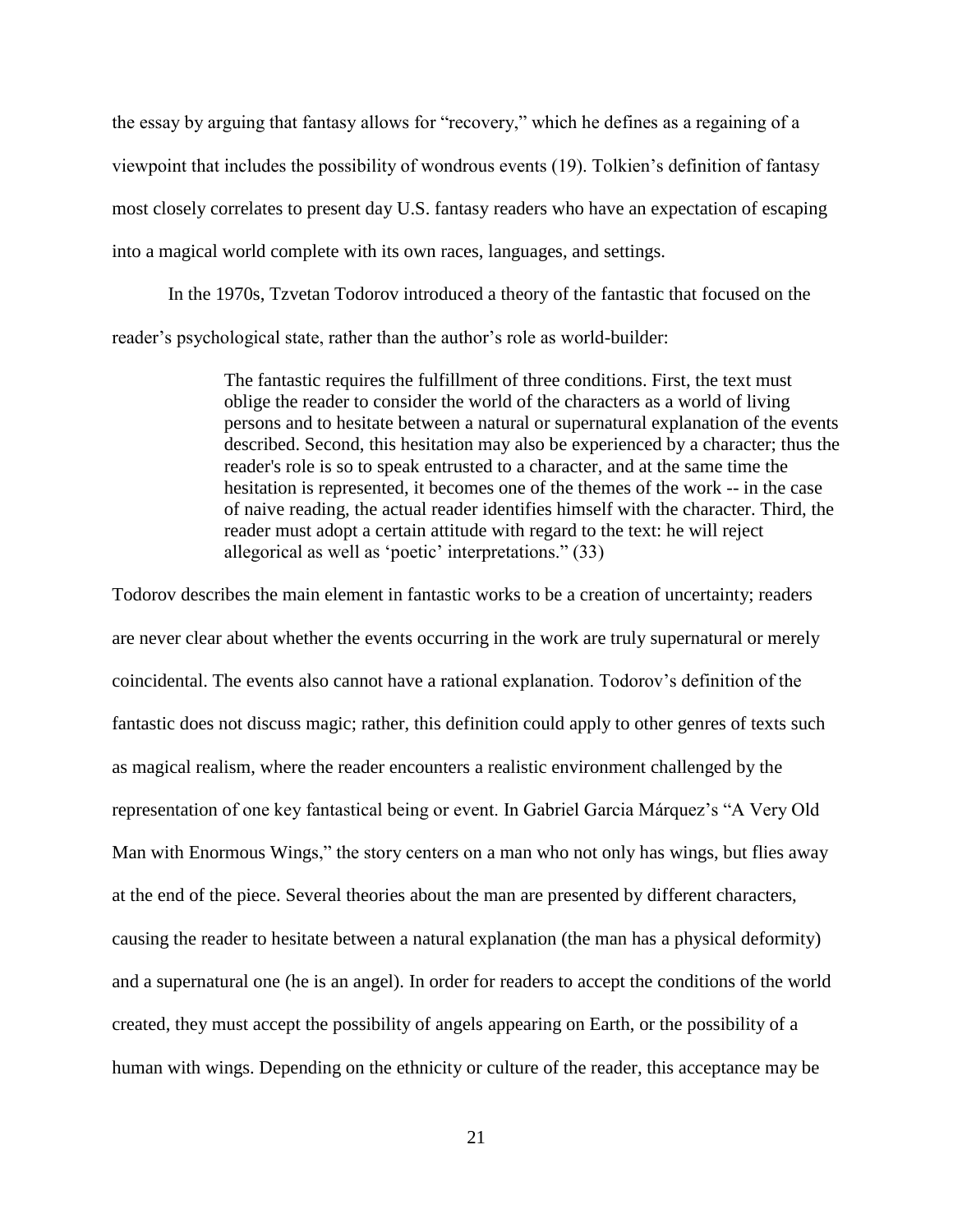easier or harder to come to. Although some critics argue that magical realism is differentiated from fantasy by the normalization of the fantastic, Márquez's story includes hesitation. The narrator states early on in the story that "Father Gonzaga arrived before seven o'clock, alarmed at the strange news" (335). The appearance of the angel is considered strange, and people come to view the angel the same way they view a carnival freak. The fact that there are characters in the story who are alarmed by the arrival of the man demonstrates that the fantastic is not fully normalized in Márquez's work. Applying Todorov's definition, cited as one of the foundational definitions of fantasy, to a work of magical realism demonstrates that fantastic works from other cultures can be linked to the genre of SFF. Authors such as Márquez, who write stories with fantastic elements, fit Todorov's broader definition of fantasy, one that does not rely on magic or worldbuilding. Contemporary texts such as Daniel José Older's "Phantom Overload" further connect the two genres by combining elements of magical realism and fantasy to showcase new possibilities for the fantastic in Latina/o writing.

Contemporary fantasy critics are working to broaden the definition of the genre by commenting on its potential to critique present-day society. In her recent work *Fantasy,* Rosemary Jackson argues that fantasy must be considered in conjunction with the society it comes from; rather than being a way to "escape" the modern world and its problems, fantasy "attempts to compensate for a lack resulting from cultural constraints" marking it as "a literature of desire, which seeks that which is experienced as absence and loss" (3). Jackson's definition of fantasy marks it as a subversive genre, one that can use alternate environments and fantasy elements to critique present day society or recover lost cultural values. Ramon Saldívar applies the notion of fantasy as a subversive genre to post-race ideals, arguing for the potential of fantasy works to highlight the treatment of certain classes and races: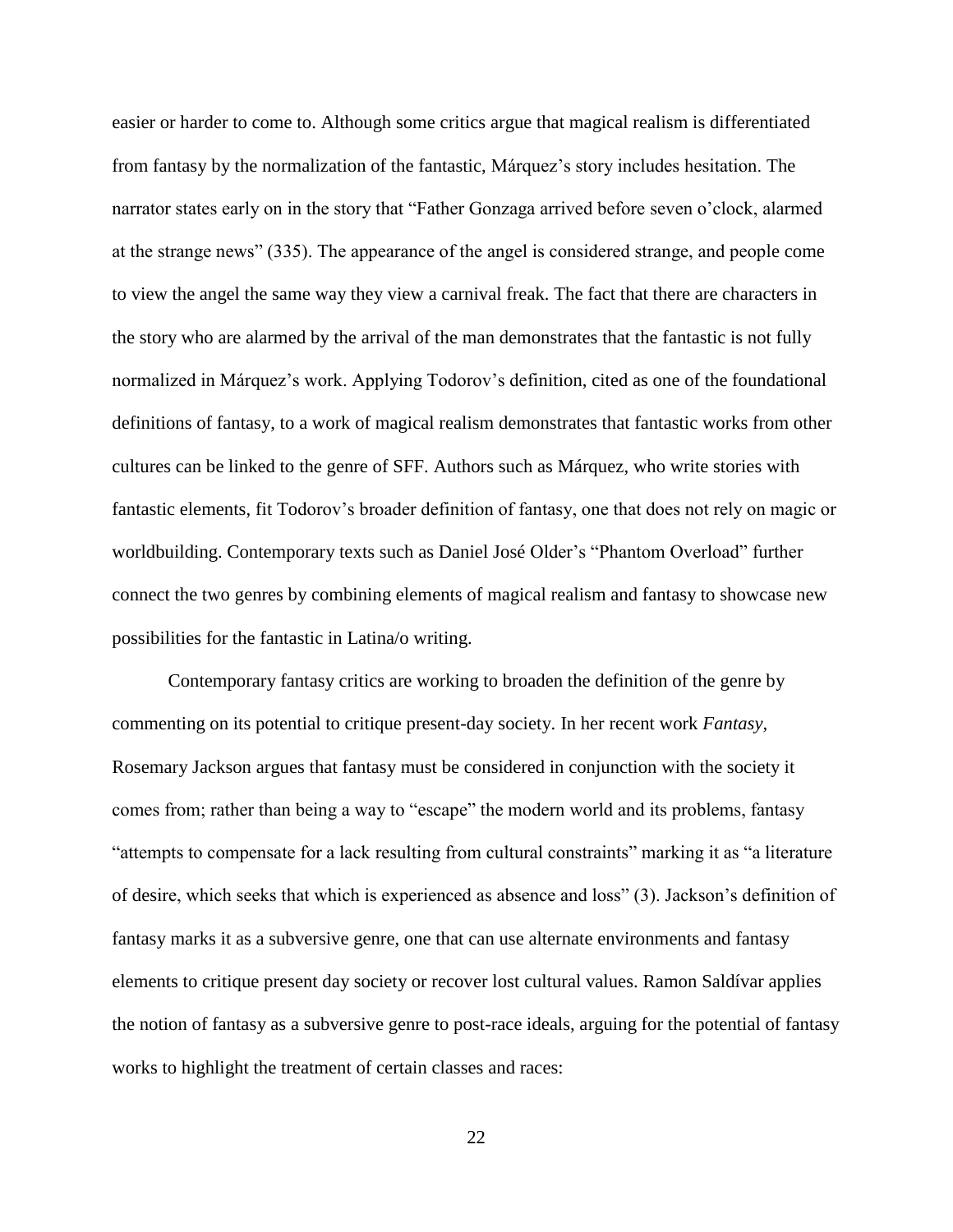. . . fantasy compels our attention to the gap or deficit between the ideals of redemptive liberal democratic national histories concerning inclusiveness, equality, justice, universal rights, freedom guaranteed by rule of law, and the deeds that have constituted nations and their histories as public connective fantasies. Accounting for this democratic deficit and locating those who pass unacknowledged by it is the dynamic of the new postrace novel. (594)

Saldívar argues that fantasy is one tool authors can employ to highlight the constructedness of U.S. national histories, particularly those that exclude the experiences of marginalized groups. Like SF, fantasy allows for representations of "the gap" or liminal space (as defined by Bhabha) between how U.S. racial rhetoric is represented and the lived experiences of people of color in the U.S. Fantasy offers authors a freedom of form and expression, giving authors the potential to challenge essentialized racial and ethnic viewpoints. Several of the texts in my study, including Older's "Phantom Overload" and Octavia Butler's *Fledgling,* are examples of ethnic American texts that employ fantasy writing to call attention to social or political issues. $17$ 

It is impossible to separate science fiction and fantasy; firstly, because the two share elements of construction (alternate environments, metaphors of present day social issues), and, secondly, because there are many texts that blur the boundaries between the two categorizations. Octavia Butler's *Fledgling* is a good example of a contemporary SFF work that combines the SF trope of genetic manipulation with the fantasy of the vampire myth. Other texts located on the boundaries between science fiction and fantasy include Orson Scott Card's *Ender's Game* series and Philip Pullman's *His Dark Materials* series. Andrew M. Butler argues against the misconception that SF is a "pure" genre, noting that "too many critics seem to assume a genetic purity to sf (or whatever) that is simply unsustainable…There is no text that is not part of a genre, and there is no text that is *only* part of *one* genre" (11, ellipsis added, emphasis in the original). SF and fantasy each have their own qualifying aspects. Yet science often appears to be

 $\overline{\phantom{a}}$ 

<sup>&</sup>lt;sup>17</sup> For the purposes of this study, I identify Butler's *Fledgling* as a hybrid science fiction/fantasy text.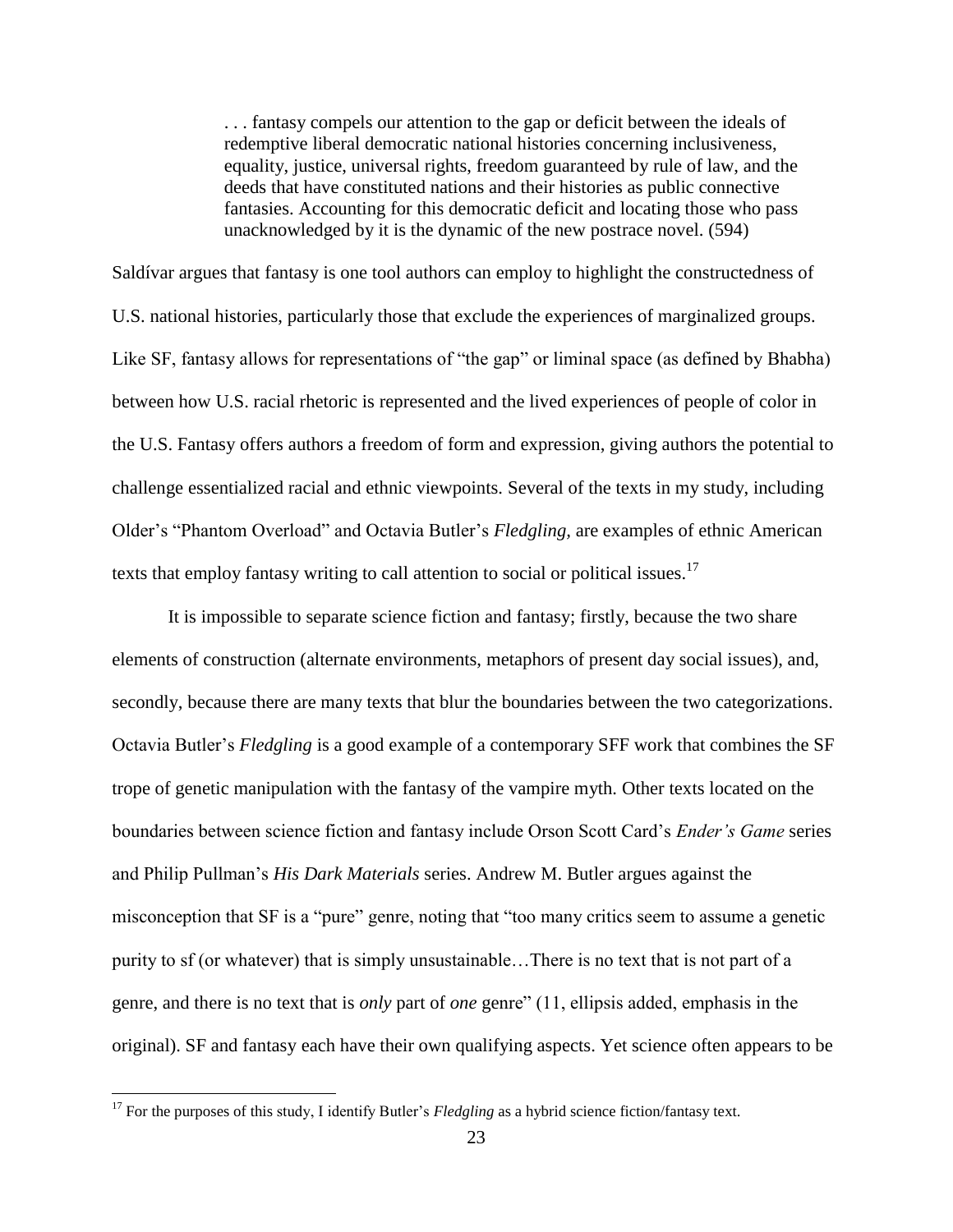magic when it is viewed by a society for the first time. In a genre defined by the ability to depict not-yet-realized races and landscapes, there will always be room for texts that challenge accepted boundaries.

SFF has the potential to become a genre that challenges essentialized notions of race and ethnicity. Its greatest strength is its ability to transport the reader to alternate environments where social issues become metaphors, allowing for an indirect discussion of racism and colonization not tied to a specific cultural history. The fact that SFF is considered a genre which depicts notyet-realized events and characters helps SFF create hybrid, liminal landscapes that explore the inconsistencies between the rhetoric of race in contemporary U.S. society and the experiences of peoples of color. SFF is a genre with fluid borders, which is constantly revising itself to take into account new voices and experiences. Its ability to depict hybrid characters allows for representations of race and ethnicity that are not yet portrayed in mainstream ethnic American literature. These factors make SFF a subversive genre useful for ethnic American authors, who often live in a liminal space between a desire to express all aspects of their identity and a need for social or political unity with racial/ethnic communities.

## **The Current State of Ethnic SFF**

Although racial representation in SFF is an ongoing issue, I want to call attention to the history of ethnic SFF movements and the small but growing number of ethnic SFF scholars and authors addressing racial and ethnic representation in SFF. These works influence the definition of SFF by arguing for the inclusion of ethnic works not typically defined as SFF. If works by Edgar Allen Poe, Jules Verne and H.G. Wells are accepted as examples of early SFF, then there have been SFF texts written by authors of color in the U.S. and in other countries since the nineteenth century, such as Martin Delany's *Blake, or the Huts of America* (1859) and Juan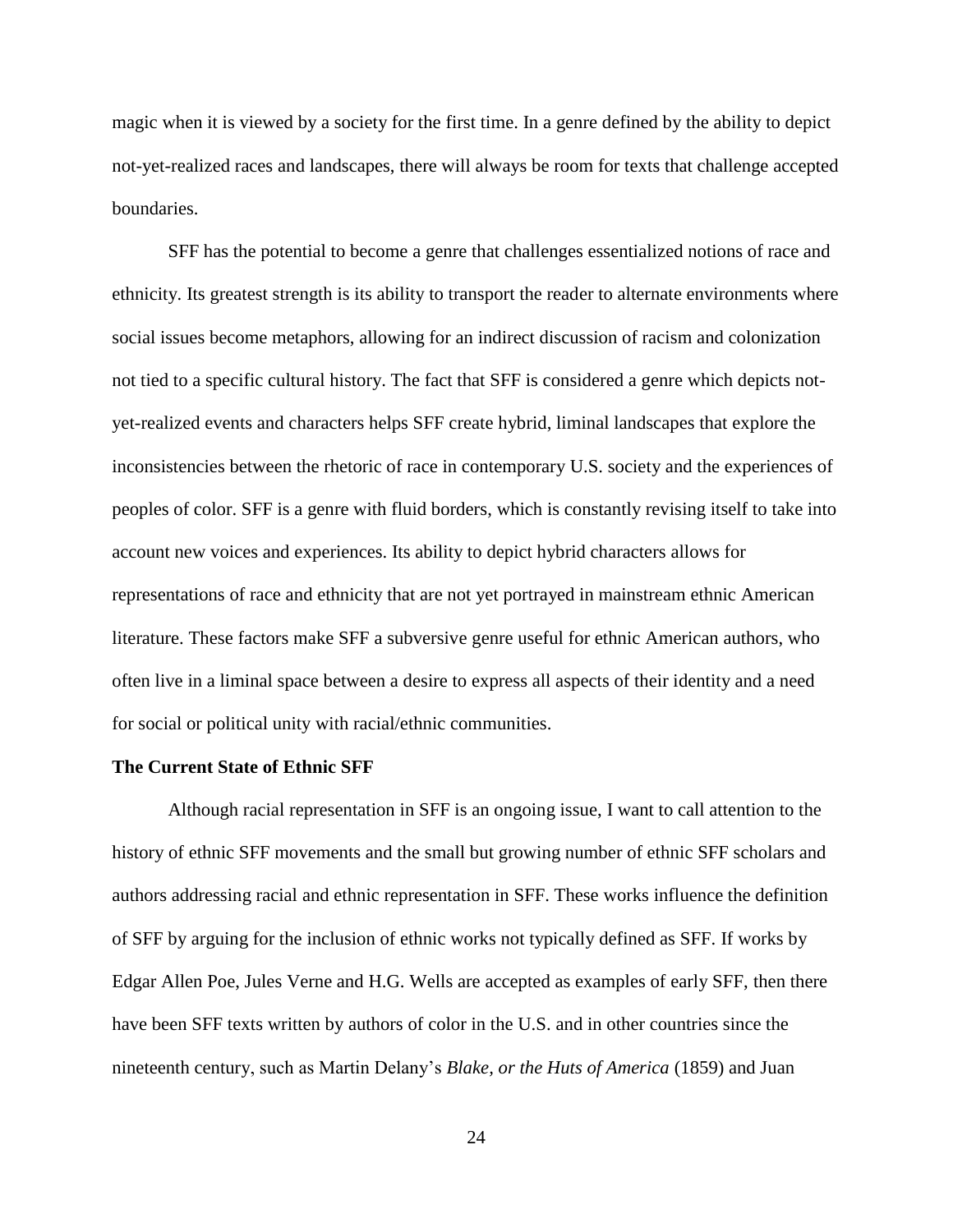Nepomuceno Adorno's "The Distant Future" (1862). Scholars of ethnic SFF are re-visiting nineteenth and twentieth century ethnic writings to demonstrate the numerous contributions that authors of color have been and are currently making to the SFF genre.<sup>18</sup> Ethnic SFF movements also draw critical attention to the connections between SFF and the lived experiences of people of color by using SFF metaphors and tropes to highlight the lack of social and political opportunities for peoples of color.

One of the earliest ethnic SFF movements that has received critical attention is Afrofuturism. The term is contributed to Mark Dery, who first used the term in an interview with African American scholars Samuel Delany, Tricia Rose, and Greg Tate which discussed how these authors combine themes of African American culture and SFF (Rollefson 83). J. Griffith Rollefson notes that the origins of Afrofuturism can be found in works as early as Ralph Ellison's *Invisible Man* (1952) and in other artistic media such as the music of Sun Ra (1950- 1970) (84). Today, Afrofuturist authors continue to produce representations of the future that feature blackness and diversity. Lisa Yaszek notes in "An Afrofuturist Reading of Ralph Ellison's *Invisible Man,*" that "…Afrofuturism appropriates the narrative techniques of science fiction to put a black face on the future. In doing so, it combats those whitewashed visions of tomorrow generated by a global 'futures industry' that equates blackness with the failure of progress and technological catastrophe" (297, ellipsis added). By appropriating visions of the future and equating them with blackness, Afrofuturist artists and critics worldwide are working to combat depictions of color-blind futures. Examples of contemporary African American SFF works which imagine blackness in futuristic settings include the works of Samuel Delany, Octavia Butler, Tananarive Due, Steven Barnes, Jewelle Gomez, Ishmael Reed, Minister Faust,

 $\overline{\phantom{a}}$ 

 $18$  Examples of scholars revisiting ethnic writing to link it to the SFF genre include Rachel Haywood Ferreira, Grace L. Dillon, and Sheree R. Thomas.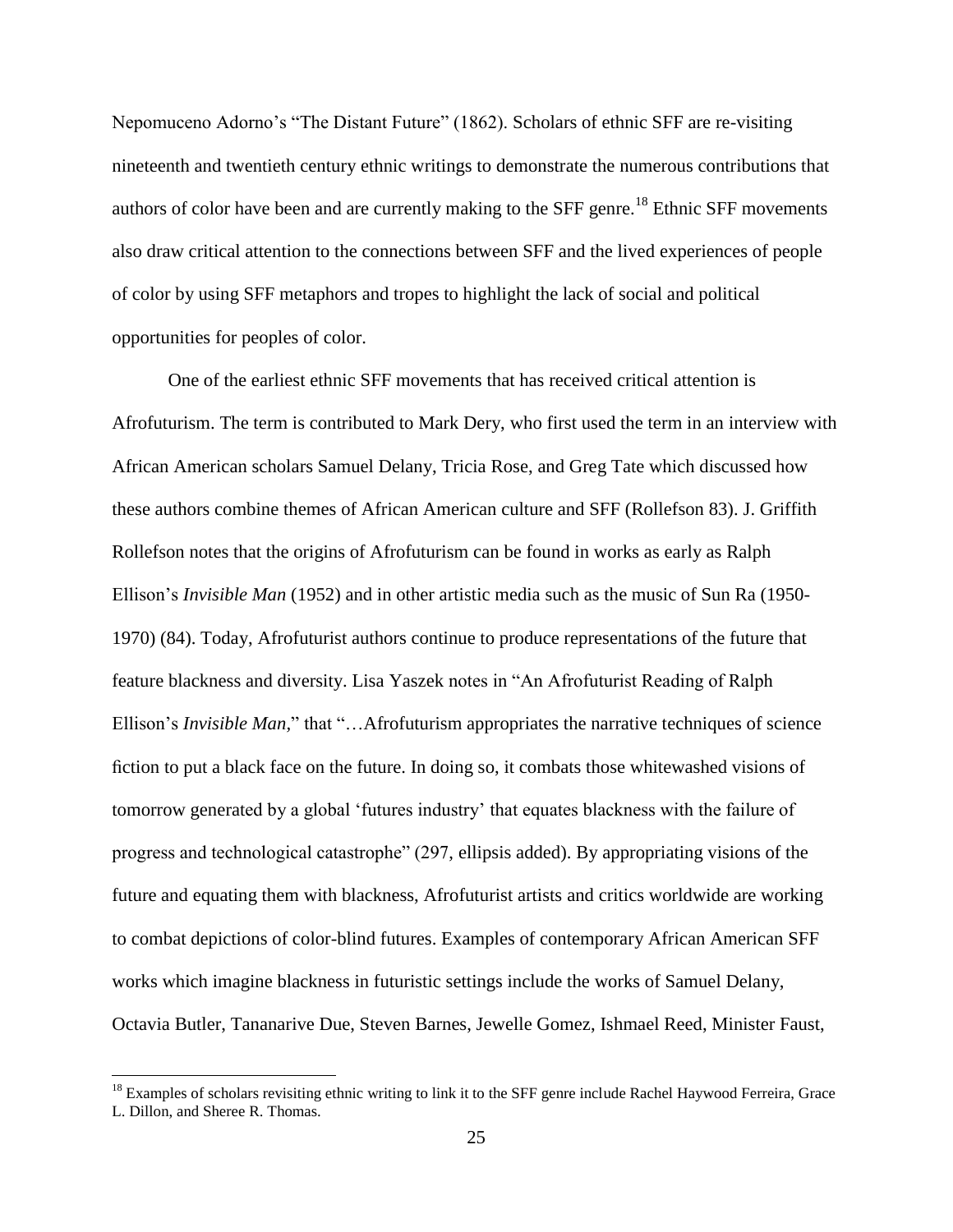Charles R. Saunders, and Nisi Shawl. Afrofuturist scholars and artists work to challenge the idea that technology and social progress are linked to whiteness.

The increased visibility African American SFF authors in the SFF marketplace has created a platform for critical works and anthologies about African American SFF/speculative fiction. Examples of recent critical texts that examine the connections between African American culture and SFF include Sheree R. Thomas's anthologies *Dark Matter: A Century of Speculative Fiction from the African Diaspora* (2000) and *Dark Matter: Reading the Bones* (2005), De Witt Douglass Kilgore's *Astrofuturism: Science, Race, and Visions of Utopia in Space* (2003)*,* and Milton Davis/Charles R. Saunders's collection of "Sword and Soul" African-set fantasy texts, *Griots: A Sword and Soul Anthology* (2011). Each of these texts takes a different approach to the study of African American SFF. In the introduction to her first *Dark Matter* anthology*,* Thomas uses the metaphor of "dark matter" to describe the experiences of black speculative fiction authors. Dark matter is "a nonluminous form of matter which has not been directly observed but whose existence has been deduced by its gravitational effects" (qtd. in Thomas x). Thomas argues that the black contribution to speculative fiction is similar; the contributions of black speculative fiction authors from the 1920s to today "[have] not been directly observed or fully explored" (xi). Douglass Kilgore coins the phrase "Astrofuturism" to discuss representations of the future and depictions of space travel as presenting "…invitations to worlds (real and imagined) that are ordinarily inaccessible" (3). She argues that moving SFF to alternate environments, such as space, allows authors to address social and political issues in the present, such as racism. Both texts argue for the inclusion of the experiences of people of color in discussions of the future, futuristic technologies, and alternate environments.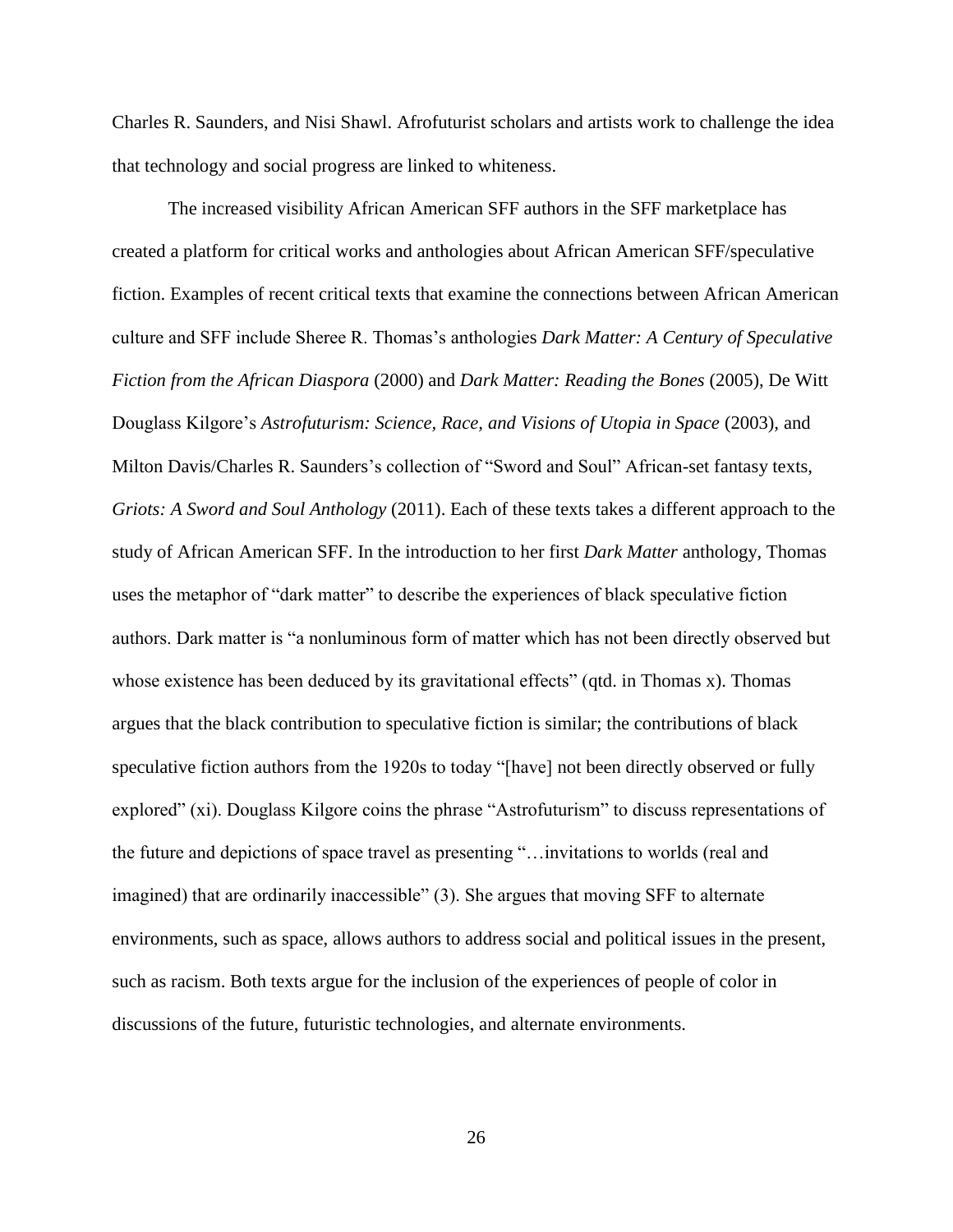Davis and Saunders's anthology is one of the few critical works which draws attention to the influence of African culture on fantasy writings. Saunders explains in the introduction to *Griots* that there was a surge of interest in African culture in the 1960s, which prompted him to use an African setting for his "sword and soul" fantasy texts, a play on the popular heroic fantasy such as the *Conan the Barbarian* texts. He states that until the 2000s, he had not met many other fantasy authors who wrote African-themed fantasy texts. Today, he notes the growing number of SFF authors of all races who are writing fantasy texts with African themes or settings, including Sheree R. Thomas, Amy Harlib, Carole McDonnell, Gregory Walker, Mshindo Kuumba, and N.K. Jemisins. *Griots* makes an important contribution to the definition of fantasy literature; using an African setting allows these authors to demonstrate that ethnic SFF authors do not have to use traditional fantasy settings to write popular fantasy works.

Critical contributions to the study of Native American SFF are also increasing. The introduction to Amy H. Sturgis's critical collection *The Intersection of Fantasy and Native America: From H.P. Lovecraft to Leslie Marmon Silko* (2006) is a reworked speech Sturgis made as the keynote speaker at Mythcon XXXVII. The theme for the conference was Native American fantasy and Native Americans in fantasy. In her speech, Sturgis notes the lack of acknowledgement for Native American contributions to fantasy, stating, "Why do booklovers who devour the work of the Inklings and their modern-day descendants, who through their reading absorb the mythology of Iceland, of Finland, of Germany, not know the comparable tales of the Cherokees or the Navajos?" (11). She goes on to argue that many well-known Native American authors use elements of fantasy in their writing, including H.P. Lovecraft, Louise Erdrich, Gerald Vizenor, and Leslie Marmon Silko. Her text examines the works of Native American authors through the lens of fantasy to make an argument about the contributions of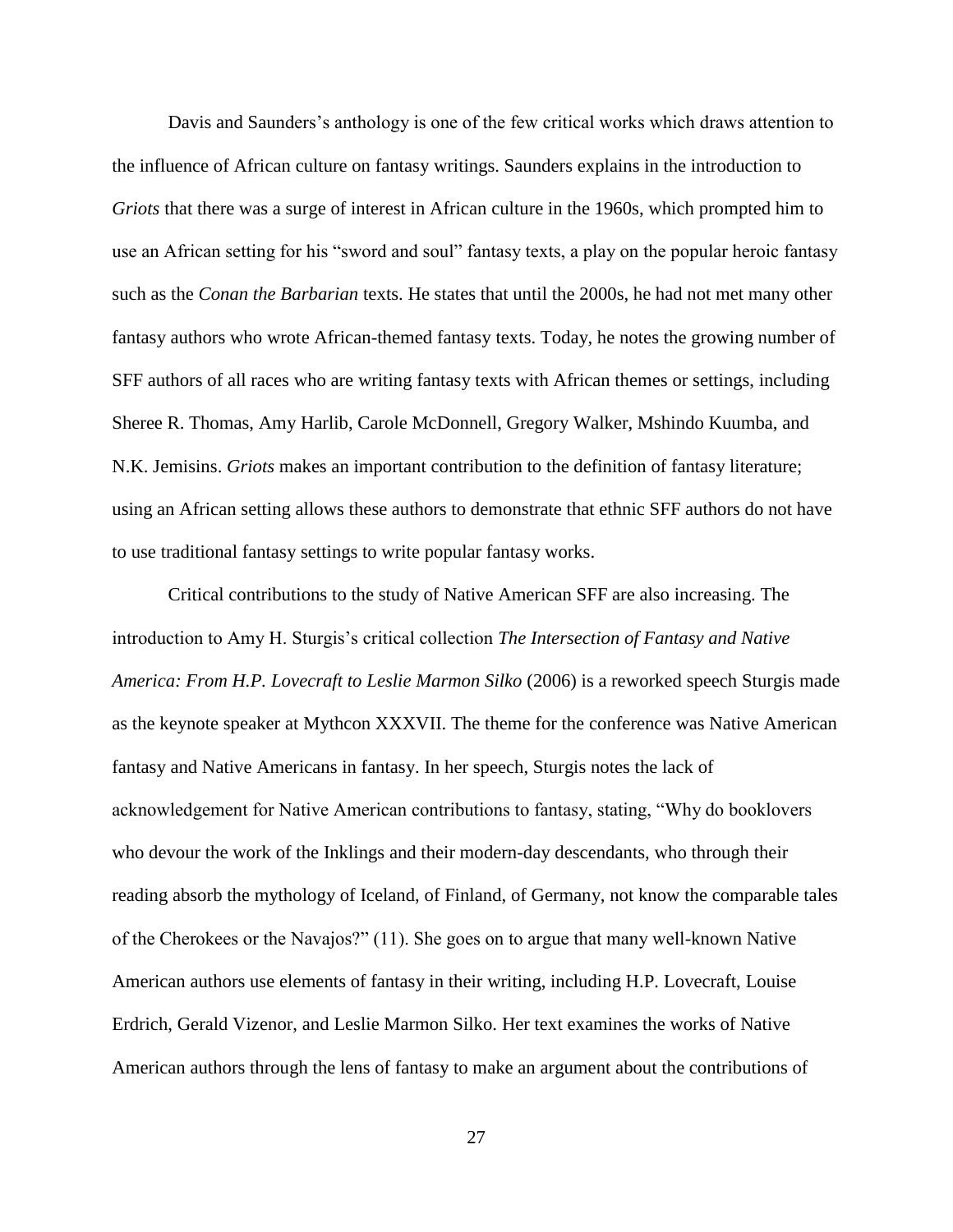Native American authors to fantasy writing. Another important text increasing awareness about U.S. and Canadian indigenous SFF is Grace L. Dillon's anthology, *Walking the Clouds: An Anthology of Indigenous Science Fiction* (2012)*,* the first indigenous SFF collection to date. Like Sturgis, Dillon revisits the works of well-known indigenous authors, including Sherman Alexie, Gerald Vizenor, and Leslie Marmon Silko; however, she also draws attention to works by emerging indigenous SFF authors, such as Celu Amberstone, Andrea Hairston, and Nalo Hopkinson. Both texts demonstrate how critics of ethnic literature are beginning to explore overlooked connections between indigenous writing and SFF while also calling for more indigenous participation in mainstream SFF, creating a space for indigenous participation in a genre that once depicted indigenous peoples as othered, alien figures.

Spanish-speaking cultures have a rich history of SFF writing that contemporary scholars are beginning to revisit.<sup>19</sup> Rachel Haywood Ferreira notes in "The First Wave: Latin American Science Fiction Discovers Its Roots." that the desire to retrolabel Latin American texts as SF (even those before the 1920s, when the term became popular), stems from the desire to represent "a more direct national or continental SF family tree" that allows present-day Latin American and Latina/o authors to connect with a history of Spanish language SF writings (432). Such a move allows current Latin American and Latina/o SFF authors to feel more ownership within the SFF genres, rather than being forced to look towards the notoriously white dominant U.S. SFF tradition.

One of the most comprehensive studies of Spanish-speaking SFF to date is Andrea L. Bell and Yolanda Molina-Gavilán's *Cosmos Latinos: An Anthology of Science Fiction from Latin America and Spain* (2003), a text that explores Latin American and Spanish contributions

 $\overline{\phantom{a}}$ 

 $19$  I use the term "Spanish-speaking cultures" to indicate the broad variety of Spanish-speaking groups both in the U.S. (Latina/o, Chicana/o) and outside the U.S. (Cuban, Mexican, Spanish, Latin American, and Caribbean).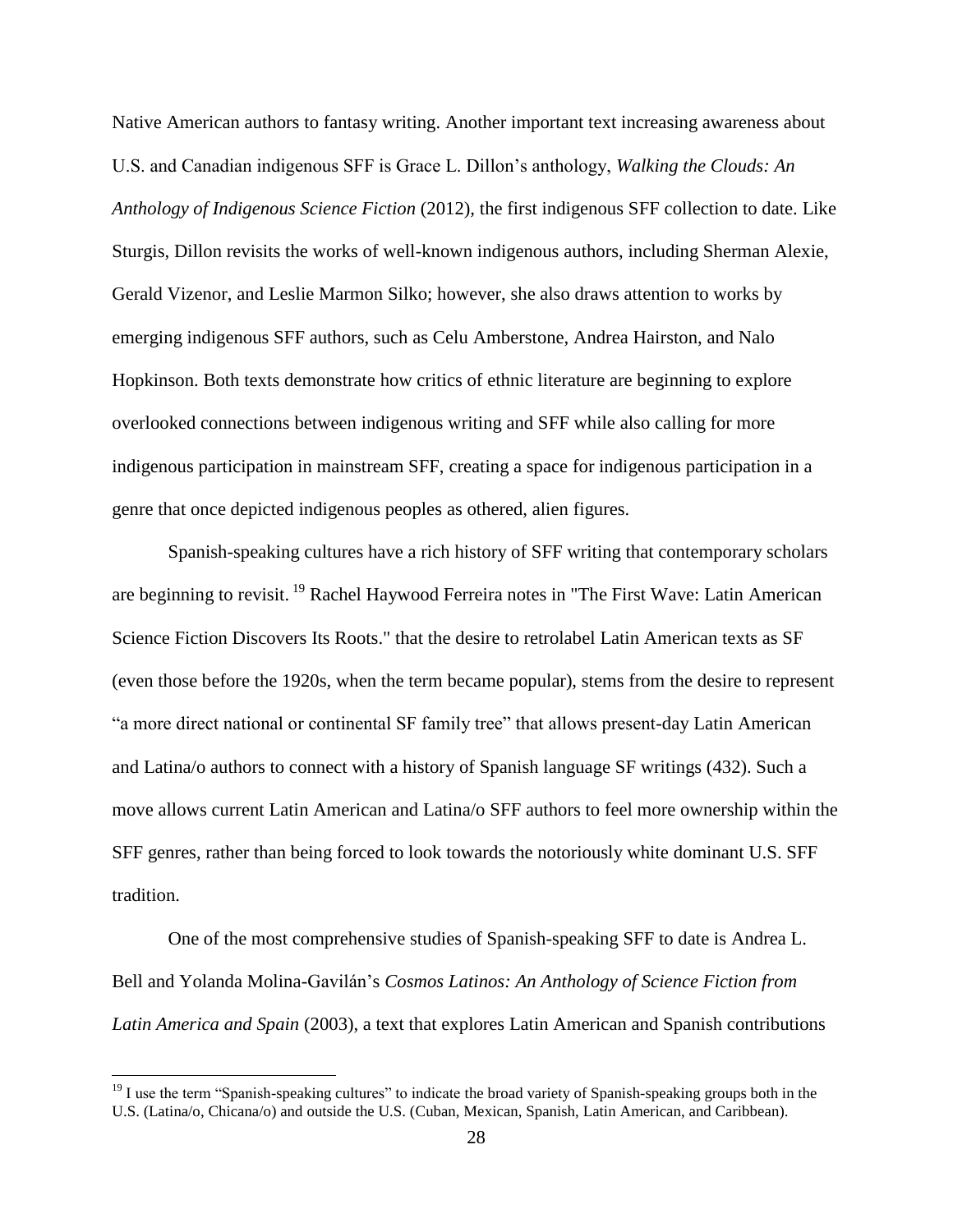to SFF chronologically from the nineteenth century to the present day. Bell and Molina-Gavilán explain that the majority of the works in their anthology come from five Spanish-speaking countries which have been economically capable of maintaining a strong publishing community: Argentina, Cuba, Brazil, Mexico, and Spain (3). They also note that fantastic works were not popularized in Latina America until Jorge Luis Borges, Bioy Casares, and Silvina Ocampo edited a volume of fantastic fiction, *Antología de la literatura fantástica* (*The Book of Fantasy*, 1940). One important contribution *Cosmos Latinos* makes is to document the history of Spanishspeaking countries' engagement with SFF. In the 1950s and 1960s, Spanish writers in Spain wrote under Anglo pseudonyms due to conservative cultural views about literature. The 1960s and 1970s saw a rise in popularity for SFF works due to an increased availability of translated SFF works and a broadening of the genre to include themes of soft SF (6). In the 1970s and 1980s, political turmoil in Latin American caused a decrease in the production of Latin American SFF. Bell and Molina-Gavilán conclude by noting the resurgence of SF fanzines in Spanish speaking countries, both in-print and online. However, they also note that many authors have difficulty getting their Spanish or Portuguese SFF texts published by large publishing houses. It seems that one obstacle to including Latin American and Spanish SFF authors into the genre is a lack of U.S. exposure to SFF texts written in other languages.

In the U.S., Latina/o and Chicana/o SFF study is moving slowly; however, a few critics and authors are beginning to examine SFF themes in Latina/o and Chicana/o writings. In 2004, Catherine Ramírez introduced the term "Chicanafuturism"; building on definitions of Afrofuturism, Ramírez defines Chicanafuturism as "explor[ing] the ways that new and everyday technologies, including their detritus, transform Mexican American life and culture. It questions the promises of science, technology, and humanism for Chicanas, Chicanos, and other people of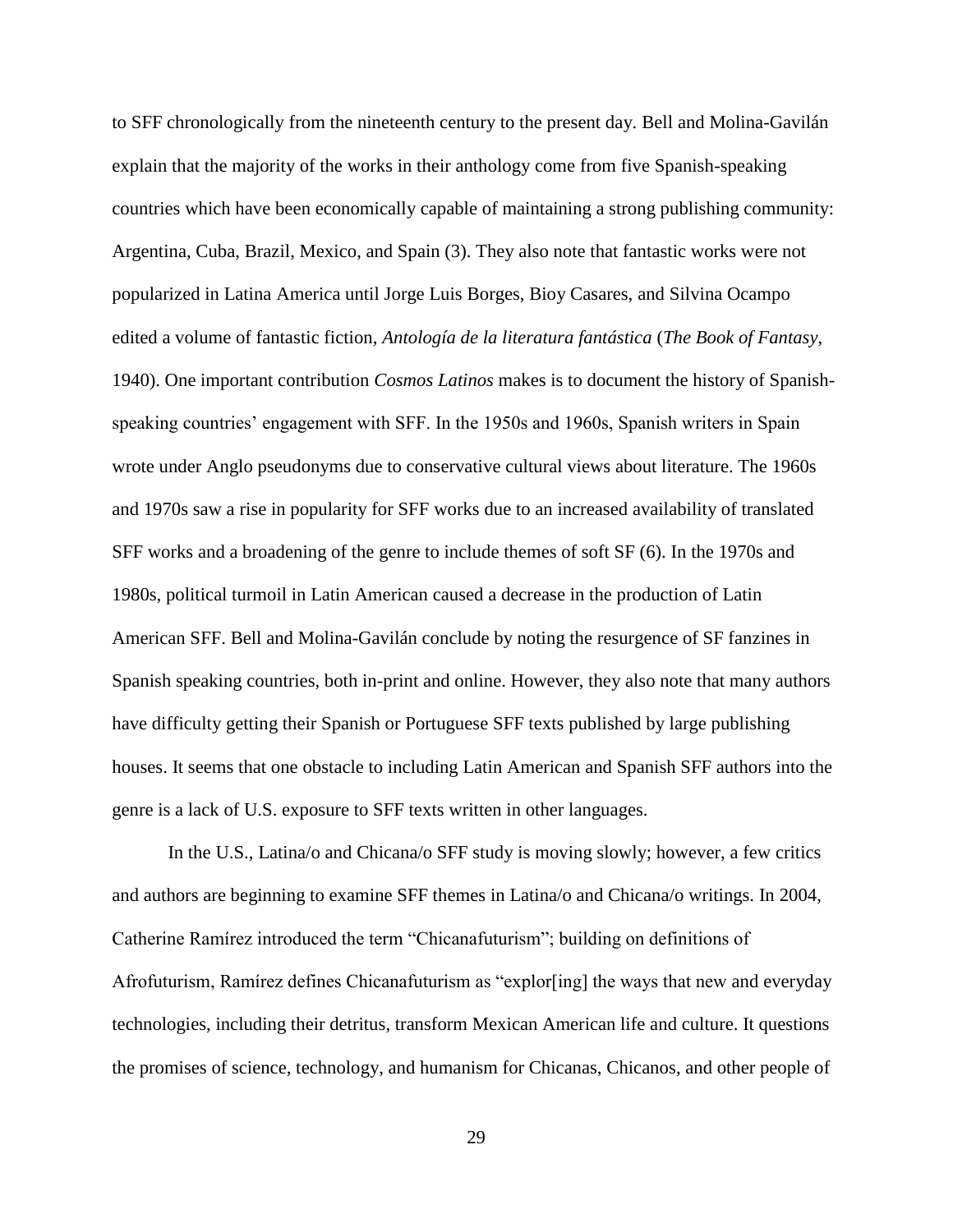color. And like Afrofuturism, which reflects diasporic experience, Chicanafuturism articulates colonial and postcolonial histories of *indigenismo, mestizaje,* hegemony, and survival" (187). Ramírez makes an important connection between African American, Chicana/o and Native American cultures to demonstrate how all have been affected by technological "advances" and the stereotype that peoples of color have no connection to technology, and therefore no place in the future.

While scholars of ethnic SFF are making an important contribution to critical discussions of race and SFF, there is still a lack of critical attention to the intersections between SFF authors of different races and ethnicities. By separating the study of ethnic SFF into subcategories based on race or ethnicity, ethnic SFF scholars risk creating the same essentialized categorizations of ethnic SFF that currently exist in discussions of race and ethnicity. SFF is able to blur distinctions between races and ethnicities, giving it the potential to challenge and transform current racial and ethnic identifications. Such a transformation is necessary if race and ethnicity are to survive current arguments about post-race identification and genetic similarity. What my study demonstrates is how ethnic SFF authors work to create texts which represent the complexity of the experiences of peoples of color in the U.S. yet also disrupt current racial and ethnic identifications. Ultimately, these authors demonstrate how representation of race and ethnicity can adapt to meet the personal, social, and political needs of present-day peoples of color.

#### **SFF and the Future of Race**

In demonstrating the contributions of ethnic American authors to SFF, I hope to show the importance of making space for more fluid depictions of race and ethnicity, as well as for futures that reflect the diversity of U.S. culture. In the face of critical arguments about the constructed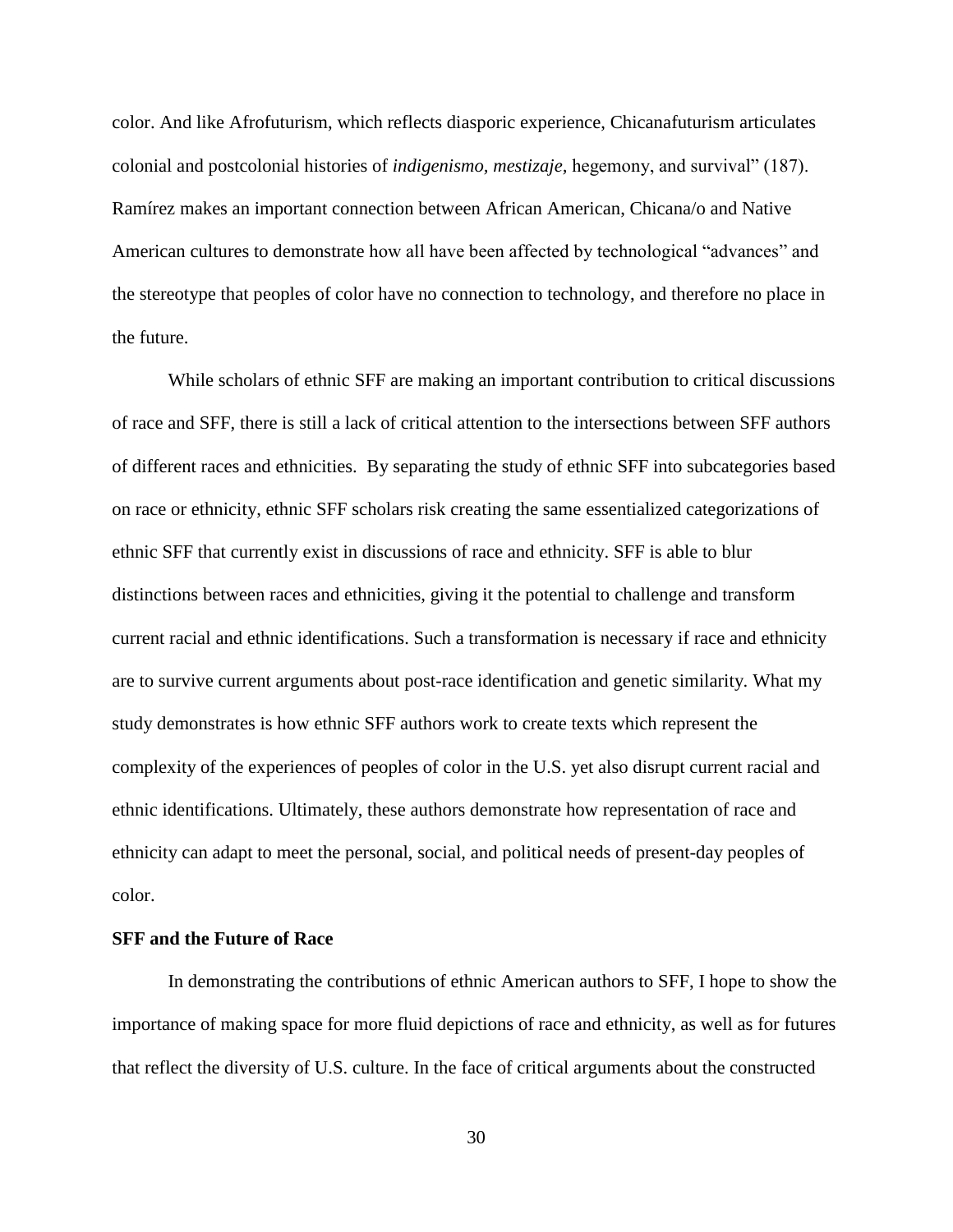nature of racial and ethnic identities, ethnic American authors must find a way to reconcile the desire to connect with a racial/ethnic heritage and the knowledge that there are no distinct genetic differences between races. Hames-García argues for a significant shift in the ways cultures theorize racial issues:

> Racial hierarchies and biological determinist assumptions about racial difference will not evaporate without a significant reorganization of cultural, economic, and political relations at the personal and societal levels, as well as an accounting for how different bodies intra-act with racial categories and ideas. This reorganization, in turn, must come in part from racial identity projects that do not simply reaffirm what race is and has been, but rather seek a transformation of race into something new. (66)

Hames-García argues for a shift in racial theories towards rhetorics of change and originality, creating opportunities for hybrid, liminal racial and ethnic depictions not tied to an essentialized cultural history. While the history of race and racism is consistently addressed in ethnic American writing, few ethnic American authors take the time to consider what race and ethnicity could become, how it could change and still be relevant to discussions of racial/ethnic identity. SFF offers a means through which ethnic American authors can create these future constructions of race and ethnicity while still addressing present day racial issues. As a subversive genre, SFF creates the possibility for representations of race and ethnicity that may not be available in other genres. As metaphors for present-day societies, SFF texts allow authors to critique social and political issues. Yet the fact that SFF texts are also set in future or alternate environments create forward-looking depictions of race and ethnicity. It is important to recognize a past history of alienation or discrimination; however, what the authors in my study also prove is that it is just as important to move towards alternate depictions of race, ethnicity, and culture which take into account mixed-race individuals, cultural need, and social change.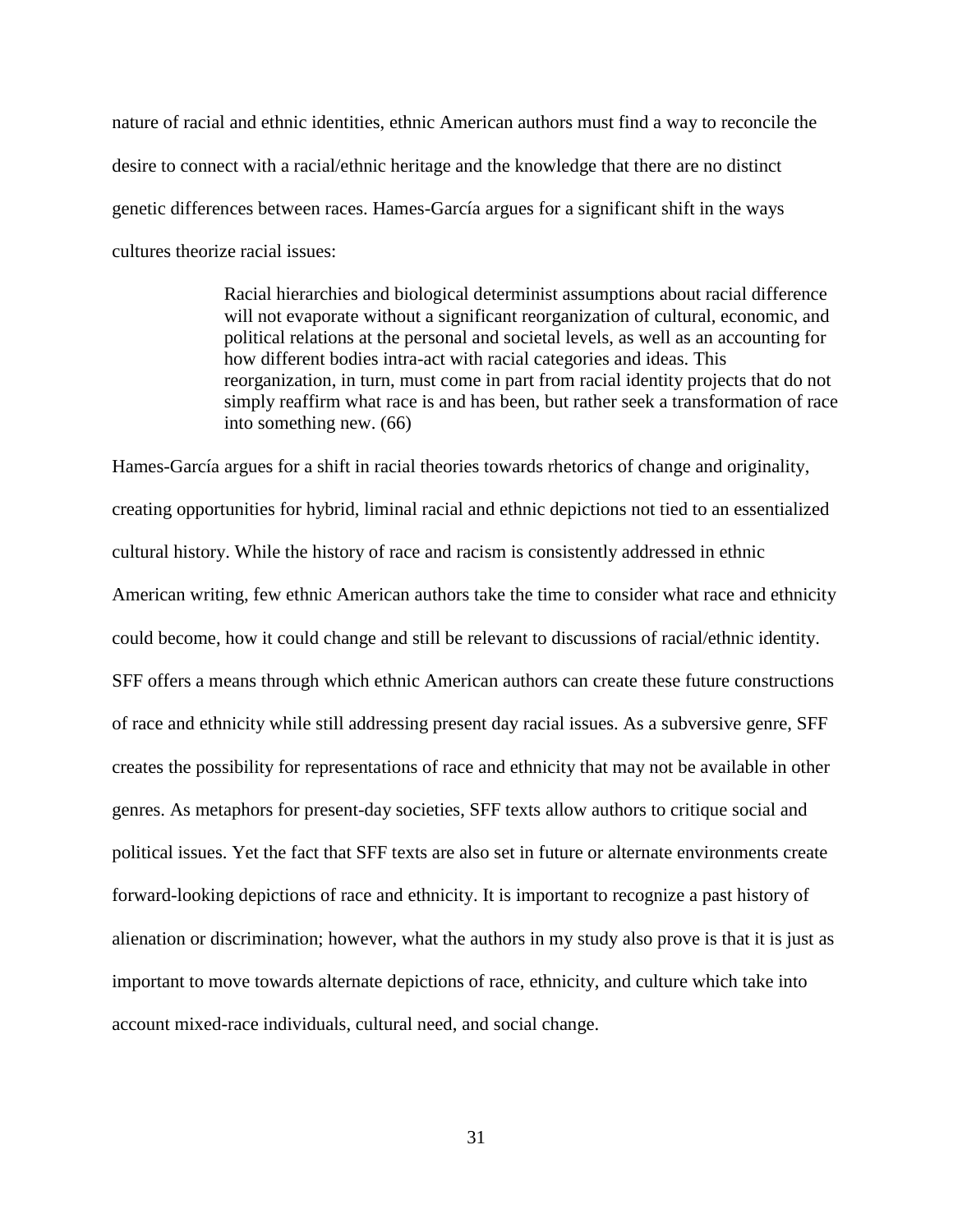## **CHAPTER TWO**

# **"ARMAGEDDON BEEN IN EFFECT": POST-APOCALYPTIC LANDSCAPES IN SAMUEL DELANY'S** *DHALGREN* **AND GERALD VIZENOR'S** *BEARHEART, THE*

## *HEIRSHIP CHRONICLES*

*The advantage of Science Fiction as a point of cultural departure is that it allows for a series of worst-case futures—of hells-on-Earth and being in them—which are woven into every kind of everyday present reality. . . . The central fact in Black Science Fiction self-consciously so named or not—is an acknowledgement that Apocalypse already happened: that (in [Public Enemy's] phrase) Armageddon been in effect. Black SF writers—Samuel Delany, Octavia Butler—write about worlds after catastrophic disaster; about the modalities of identity without hope of resolution…*

This chapter examines Samuel Delany's *Dhalgren* and Gerald Vizenor's *Bearheart, the* 

—Mark Sinker

*Heirship Chronicles* as representations of the SFF subgenre of post-apocalyptic literature. Although apocalyptic and post-apocalyptic texts are often distinguished from SFF, the fact that these texts represent alternate worlds that do not yet exist makes them an important subgenre of SFF. By connecting Homi Bhabha's theories of hybridity and interstitial spaces with theories of post-apocalyptic landscapes, I demonstrate how Delany and Vizenor's post-apocalyptic texts serve to reimagine spaces typically associated with racial violence: the inner city and the reservation. Rather than looking back nostalgically at the comforts of modern life, Delany and Vizenor's texts challenge readers' assumptions about the superiority of modern culture. In both texts, hybrid identities and multicultural groups are defined as better able to adapt to new environments, connecting the idea of hybridity and multiple identifications to the survival of the human race. Delany and Vizenor create sexually graphic, disjointed narratives that force readers to acknowledge the similarities between African American or indigenous colonization and the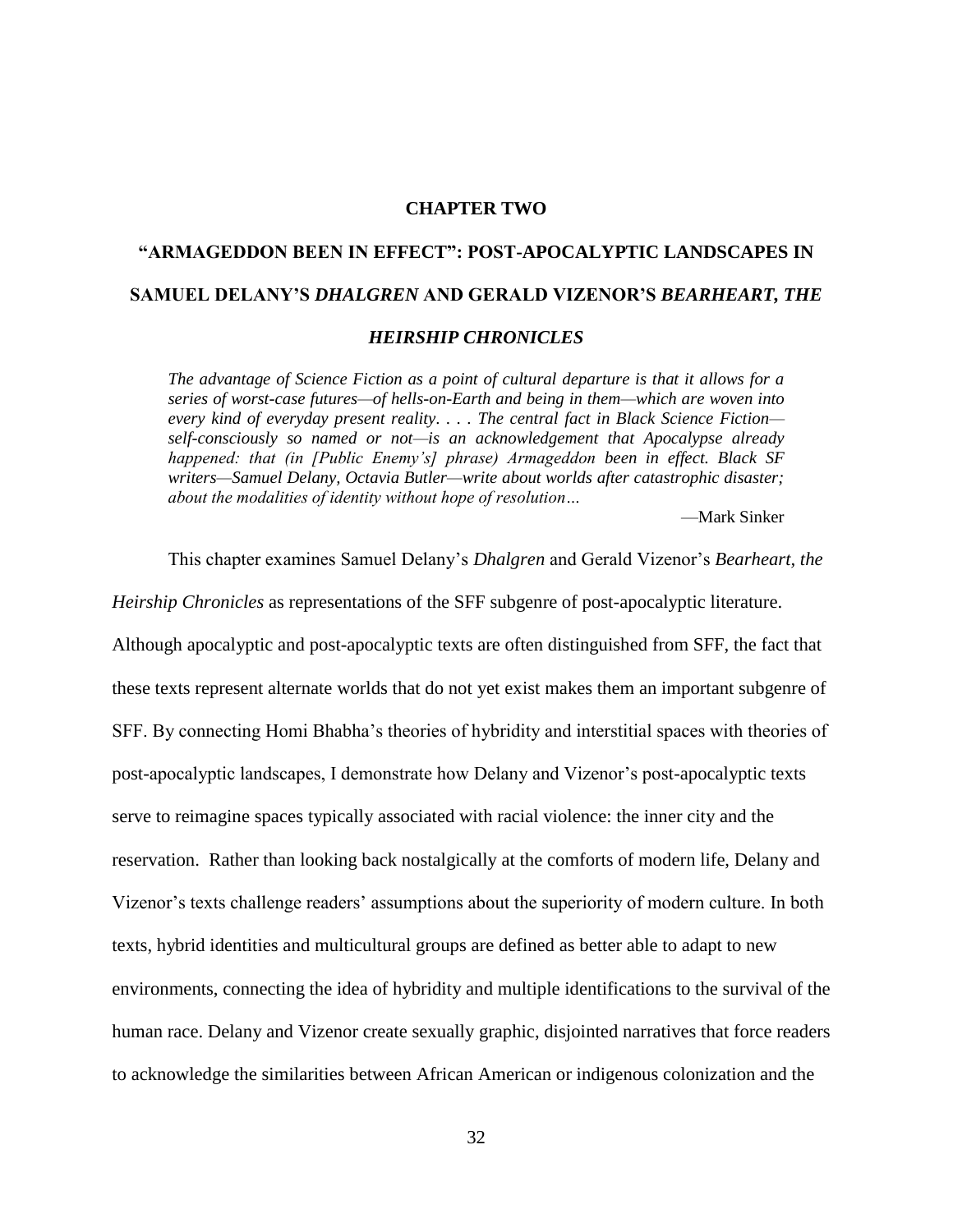apocalypse. By employing postmodern tropes, both authors disrupt static depictions of race, ethnicity, and sexuality to highlight the ways U.S. linear narratives of progress have suppressed marginal or alternate viewpoints.

In *The Location of Culture*, Homi Bhabha argues against a "linear narrative of the nation" or the notion of a nation as one, essentialized group with a common history: "The linear equivalence of event and idea that historicism proposes, most commonly signifies a people, a nation, or a national culture as an empirical sociological category or a holistic cultural entity" (201). Instead, Bhabha argues for an "interstitial perspective" designed to replace "the polarity of a prefigurative self-generating nation 'in itself' and extrinsic other nations" with the notion of "cultural liminality within the nation":

> For the political unity of the nation consists in a continual displacement of the anxiety of its irredeemably plural modern space—representing the nation's modern territoriality is turned into the archaic, atavistic temporality of Traditionalism. The difference of space returns as the Sameness of time, turning Territory into Tradition, turning the People into One. The liminal point of this ideological displacement is the turning of the differentiated spatial boundary, the "outside", into the authenticating 'inward' time of Tradition. (213)

Bhabha contrasts linear narratives of cultural history with liminal, interstitial spaces—hybrid, marginal spaces that challenge linear narratives of the nation supported by Western, hierarchical traditions. The idea of embracing multiple historical narratives inverts traditional narratives of a singular, forward-moving modern nation, threatening its base of power.

I argue that post-apocalyptic literature creates the liminal space that Bhabha argues for by literally creating situations where society is forced to exist in a place in between the "modern" world and a perceived end of civilization. Homi Bhabha reads a passage from Fitzjames Stephen's "Foundations of the government of India" as an apocalyptic reference, arguing that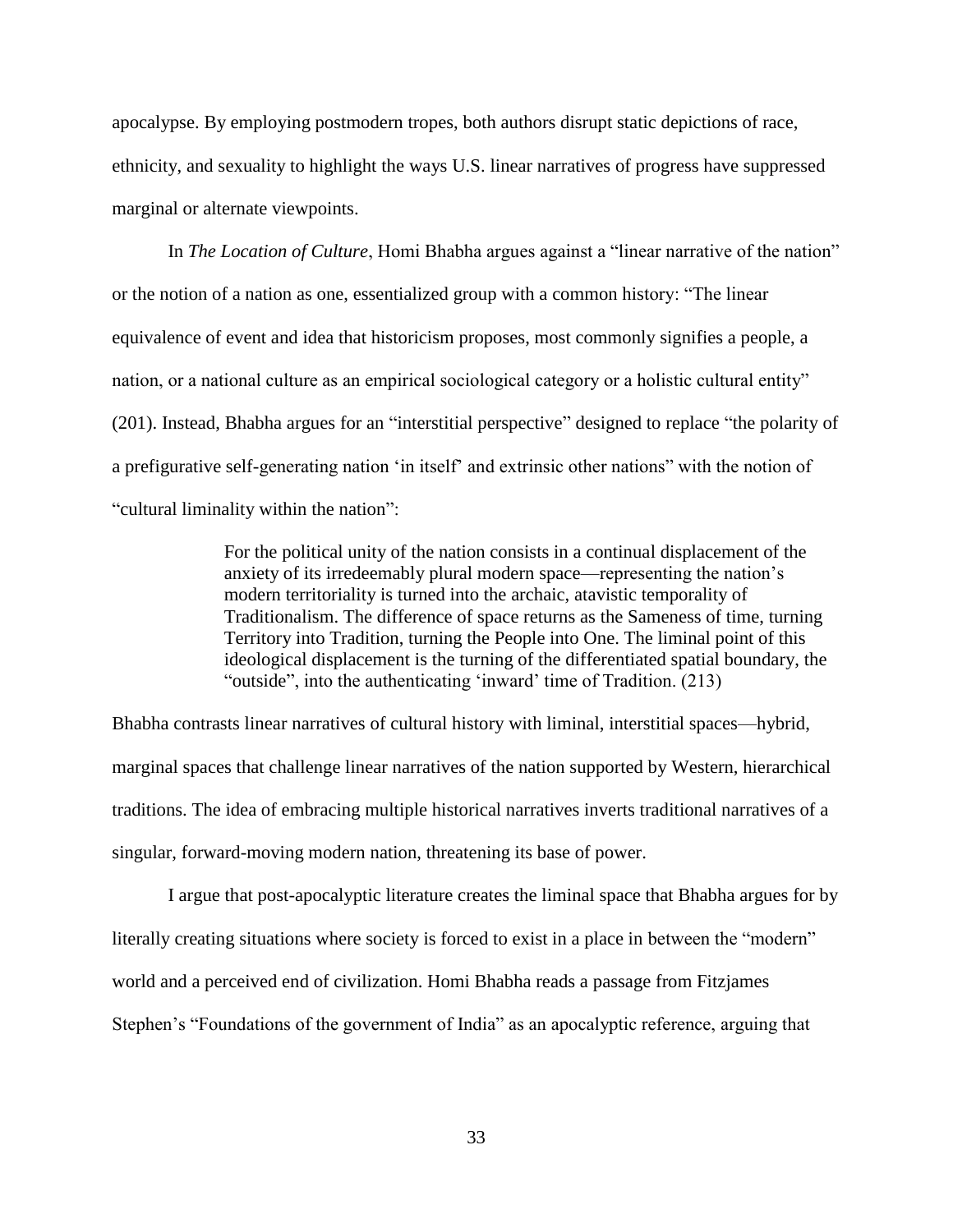Stephen's description of an India without British rule demonstrates the paranoia that colonial texts associated as apocalyptic:

> In the oscillation between apocalypse and chaos, we see the emergence of an anxiety associated with narcissistic vision and its two dimensional space. It is an anxiety which will not abate because the empty third space, the other space of symbolic representation, at once bar and bearer of difference, is closed to the paranoid position of power. In the colonial space, that space of the other is always occupied by an *idée fixe*: despot, heathen, barbarian, chaos, violence. (143)

Bhabha argues that colonial texts use apocalyptic references to highlight a fear of chaos; when the world loses its rational order through a loss of institutions, a baser nature of humanity is allowed to run wild. Such a reading conflates colonized peoples with chaos and apocalypse; the literature of colonization cannot see past a moment when the colonizer will be present to impose "order" and "civilization" on the colonized. Bhabha's reading demonstrates how the literature of colonization is limited by its refusal to accept the value of alternate cultural constructions, an anxiety that results in cultural paralysis.

Beyond the representation of colonial anxiety and its connection to apocalyptic language, post-apocalyptic landscapes serve to challenge stereotypical views of modernity. Mary Manjikian notes that apocalyptic and post-apocalyptic<sup>20</sup> writings "rewrite our understanding of the world's map, since they reverse the situation of the center and the periphery" (286). By creating a situation in which First World, "modern" culture has been destroyed or degraded, apocalyptic and post-apocalyptic writings allow authors to either reinforce or critique "modern society and its narrative of exceptionalism" (146). Some post-apocalyptic texts reinforce discourses of colonialism; in texts such as Richard Jefferies' *After London,* Joseph Conrad's *Heart of Darkness*, and Cormac McCarthy's *The Road,* Manjikian notes, "the land (and the people) has been reenchanted, as they have abandoned modern beliefs and forms of social

 $20$  For the purposes of my study, I will define apocalyptic writing as writing set during an apocalyptic event and post-apocalyptic writing as writing set in the aftermath of an apocalyptic event.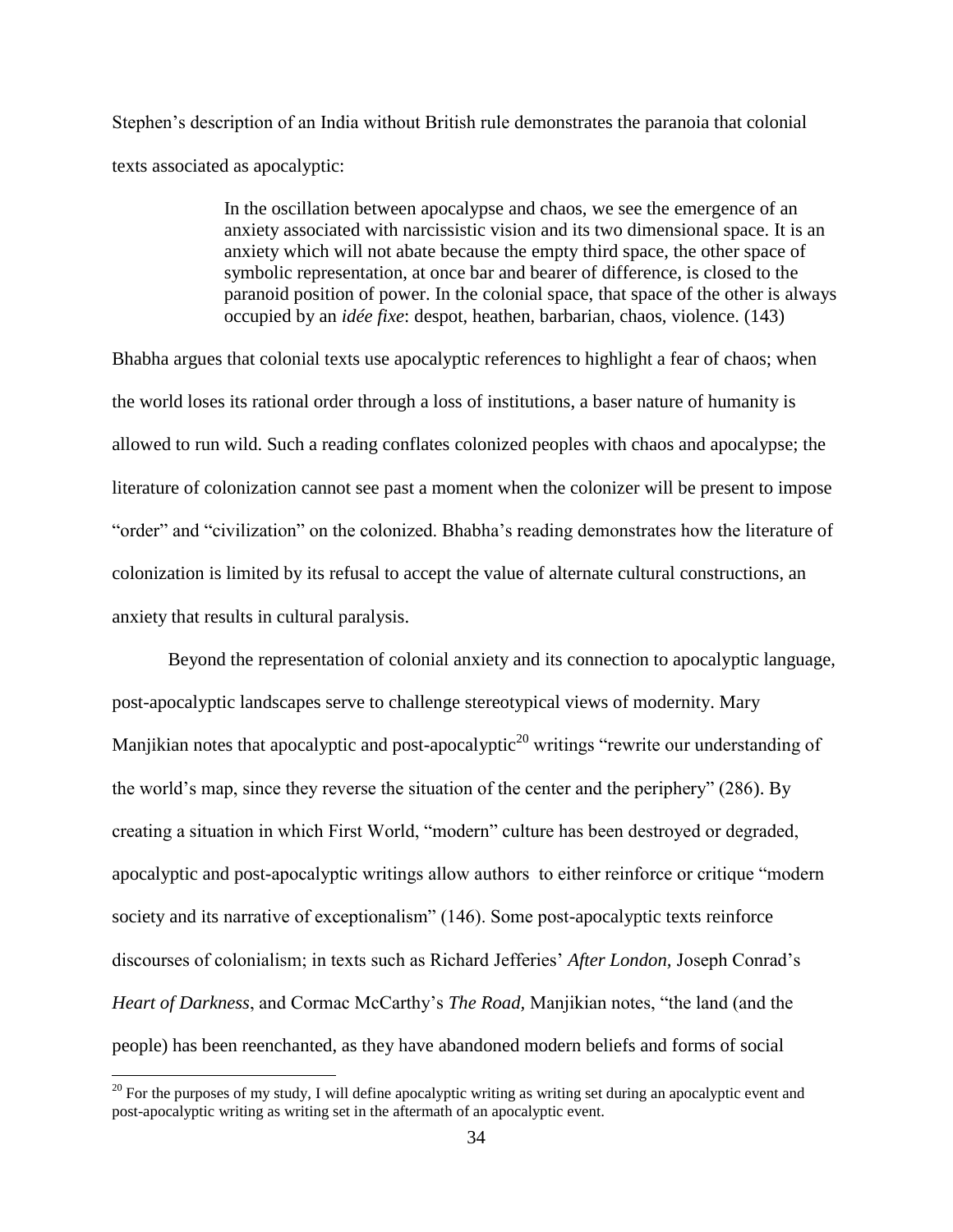organization for the primitive. This destroyed environment is then visited by a colonizing foreigner from across the sea, or alternately is described by a narrator from an earlier time who looks back from a vantage point where America was the pinnacle of success but now must gaze upon the ruins of its former self" (234-5). In these post-apocalyptic texts, the destruction of modern society is viewed as negative, a loss of modernity and a devolution of humanity back to its "savage" roots.

Post-apocalyptic texts also have the ability to counter colonial viewpoints by allowing for an examination of the disadvantages of modern society and the recreation of alternate social spaces and relationships. Post-apocalyptic SFF texts such as Phillip K. Dick's *Do Androids Dream of Electric Sheep?,* John Mitchell's *The Last American,* and Pat Frank's *Alas, Babylon*  use post-apocalyptic landscapes to critique aspects of modernity by turning the U.S. or Earth into a wasteland caused by a misuse of technology. In *Alas, Babylon,* the U.S. experiences a nuclear attack and ends up needing foreign aid from Brazil and Venezuela. Such a reversal of first world/third world stereotypes critiques U.S. politics and foreign policy. Postmodern postapocalyptic texts, such as Thomas Pynchon's *Gravity's Rainbow* and Matthew Sharpe's *Jamestown* take the critique of modern society a step further by suggesting that the desire for social order present in most post-apocalyptic texts is either unnecessary or impossible. I argue that *Dhalgren* and *Bearheart* fall into this category of post-apocalyptic texts; each text employs postmodern tropes to disrupt the view of post-apocalyptic landscapes as spaces defined by a need for imposed social order. Delany creates fluid depictions of time and space, literally changing the landscape of the inner-city and its social identifications, while Vizenor focuses on distorting linear narratives of U.S. history. Both authors also employ racial/ethnic hybridity, graphic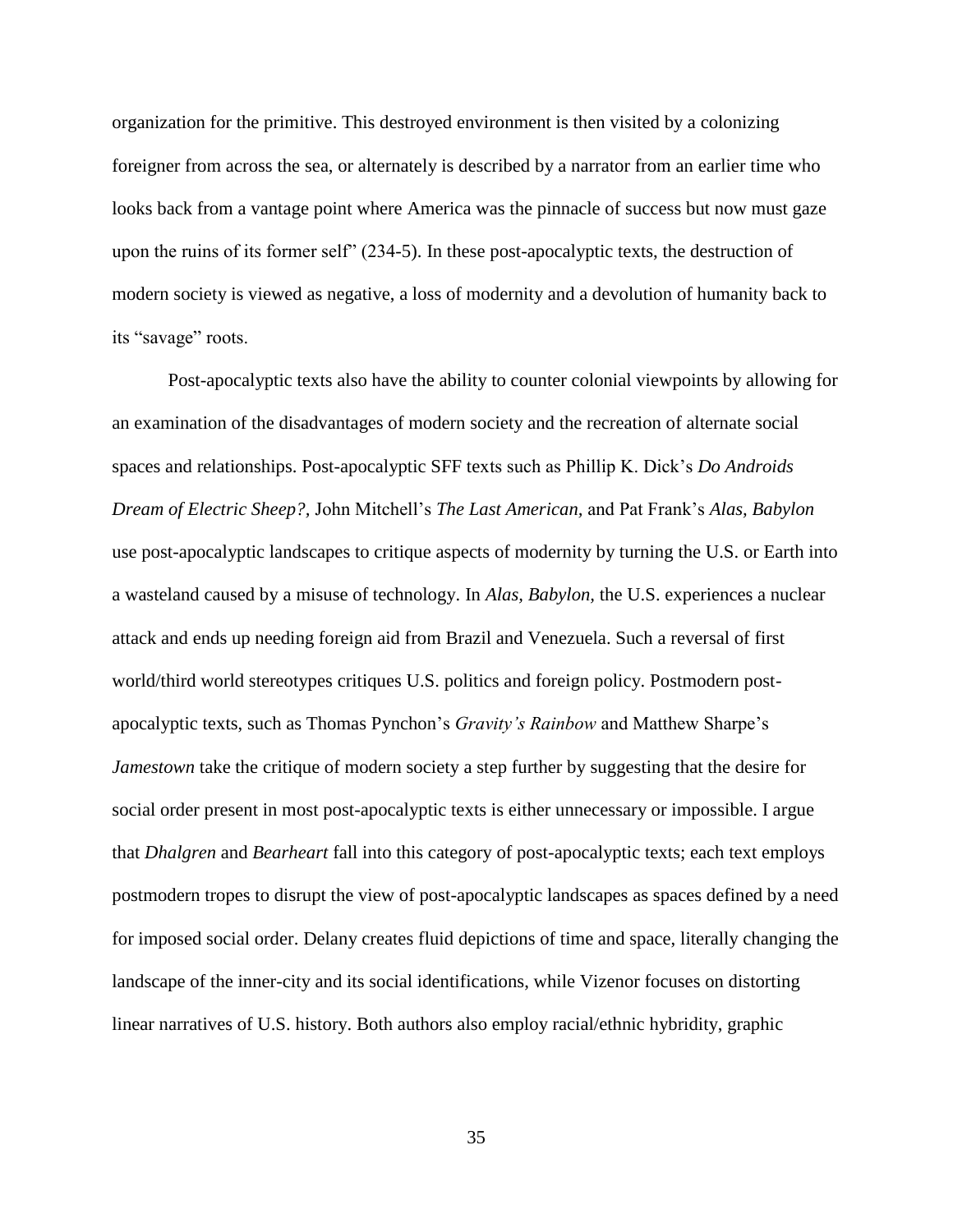depictions of sexuality, and language manipulation to challenge readers' perceptions of racial and sexual norms.

# **Future Present**

James Berger notes that apocalyptic and post-apocalyptic writings create a temporal loop where "the writer and reader must be both places at once, imagining the post-apocalyptic world and then paradoxically 'remembering' the world as it was, as it is" (6). Post-apocalyptic literature is set in a time that has not yet occurred; however, because it is a society in ruins, it must appear close enough to a recognizable present for the reader to be able to compare the two realities. This creation of an immediate future which looks back to the present is one reason why some post-apocalyptic texts are less likely to be classified as SFF, especially if the author, like Vizenor, is not usually associated with the SFF genre. Several SFF critics, such as Algis Burrys, have also defined Delany's *Dhalgren* as "allegorical quasi-fantasy" that should not be considered SFF. Mark Chia-Yon Jerng argues that the reason for such critiques of Delany's work is related to the text's depiction of time: "…because the depictions in the novel might be easily related to the given world, readers lose the sense of an alternative world that is central to defining the novel as SF" (264). I argue that Delany and Vizenor's texts do not appear to be depicting a distant future because the past and current racial issues they highlight are already post-apocalyptic. African Americans and indigenous peoples are both attempting to rediscover or rebuild cultural traditions destroyed by colonization; Vizenor and Delany play with this depiction of ethnic culture as post-apocalyptic by making their future landscape an allegory for present racial and ethnic crisis. Delany and Vizenor's texts are overlooked as SFF because these texts refuse to consider the apocalyptic event as a loss of culture; instead, the post-apocalyptic landscape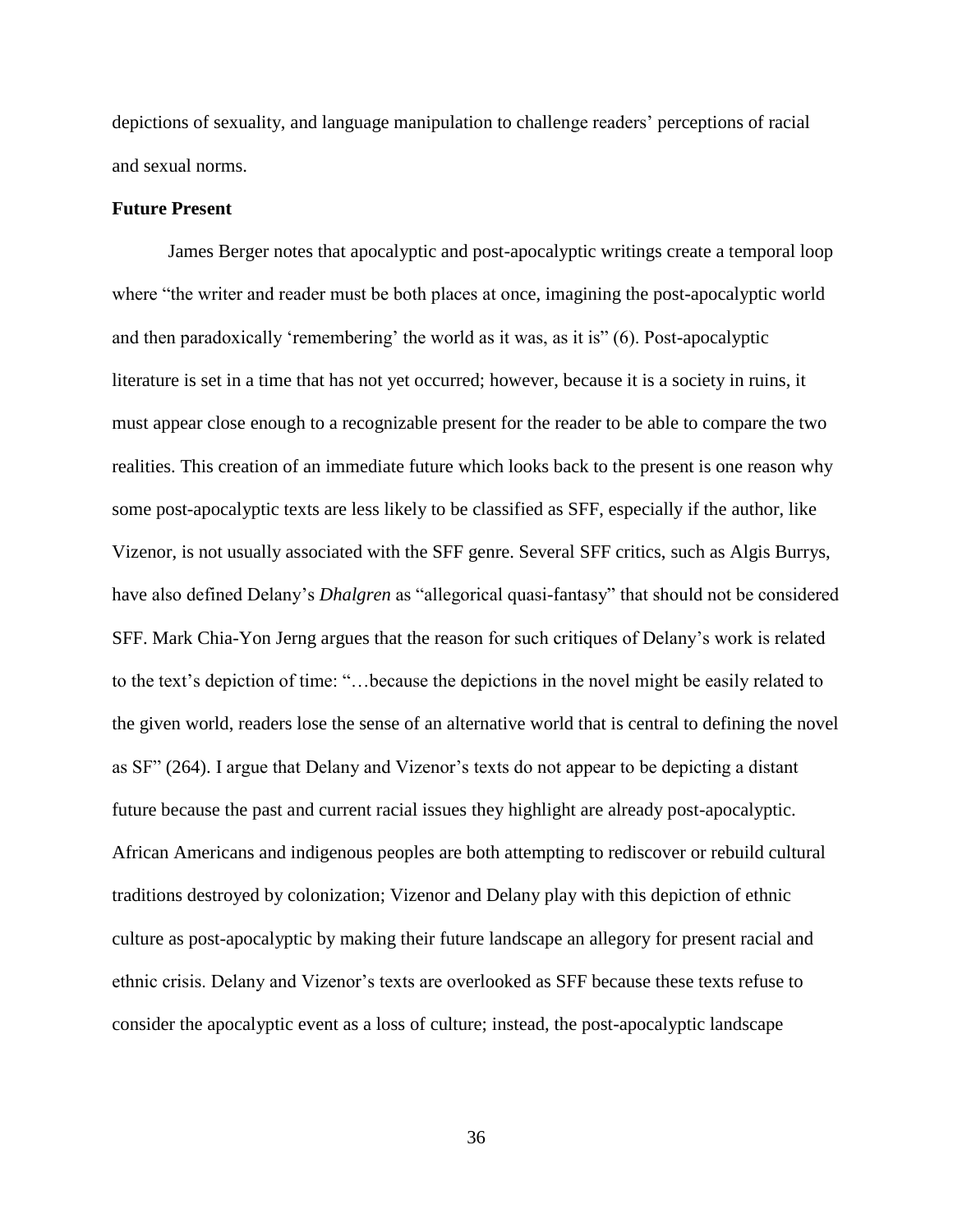becomes a space where these authors can imagine cultures defined by an acceptance of hybrid, liminal identities.

*Dhalgren* and *Bearheart* create post-apocalyptic landscapes that mimic the lived experiences of African American and indigenous cultures today. Delany includes a riot in *Dhalgren* which recalls the civil unrest of the 1960s (Delany wrote his novel after the Watts riot and the riots following the assassination of Martin Luther King). Jason Haslam argues that *Dhalgren* challenges linear, nostalgic narratives of history by creating a "tension related to the past and to a largely unspoken sense of guilt that concerns memories (personal and cultural) of inaction in the face of (cultural and personal) moments of violence" (79). Delany uses his postapocalyptic texts to draw attention to historical narratives that have been repressed because of U.S. guilt or anxiety concerning racialized violence. *Bearheart* revisits the history of indigenous exploitation in the U.S. through a parody of forced migration. Both moments of historical violence have been ignored or downplayed in U.S. historical memory and transformed into "a universalized myth and therefore…a supposedly unassailable truth" (79, ellipsis added). In order to disrupt a received, essentialized view of U.S. history and culture, Delany and Vizenor employ post-apocalyptic landscapes to challenge and reimagine present day depictions of racial violence in U.S. historical accounts.

Each author uses a different approach to the disruption of U.S. historical narrative. *Dhalgren* uses time distortion to disorient readers, who never receive a full explanation of how time functions in the text. The narrator of the text, who calls himself Kid, has lost most of his memory. He also periodically loses random amounts of time; what seems like hours to him become days when he encounters others. Kid finds himself entering Bellona, a post-apocalyptic city space that has been devastated after a riot. The people of Bellona have limited power and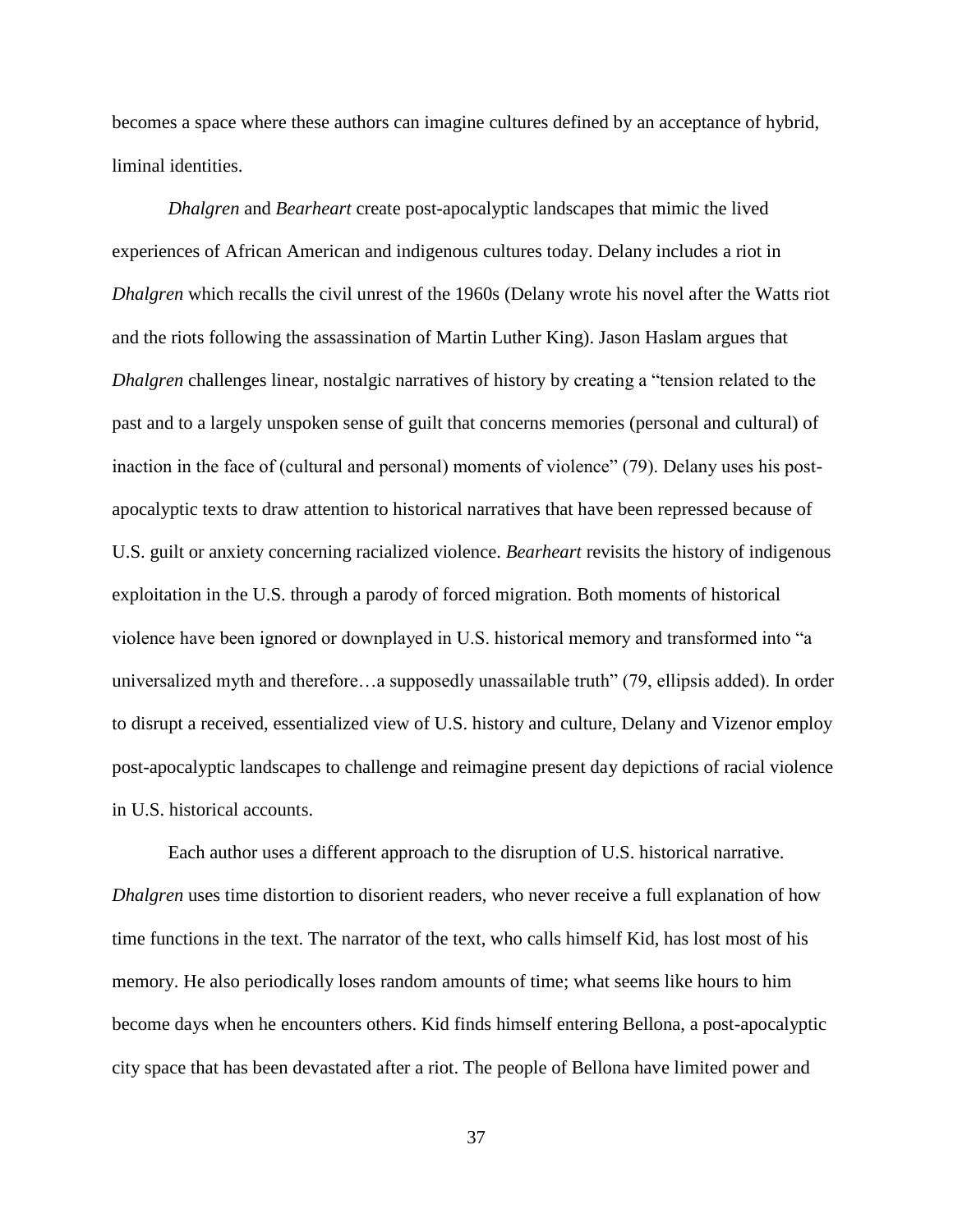access to food; most are forced to join groups of residents and pool resources to survive. Bellona is marked by violence and sexuality; Kid finds himself participating in both violent raids and orgies throughout the novel. During his stay in Bellona, Kid meets an assorted cast of characters, becomes the head of the city's main gang, engages in a variety of sexual encounters, writes a book of poetry, and survives the destruction of the city by fire and water. Delany purposely employs an unreliable narrator to confuse the notion of time in Bellona; the reader is never sure if it is only Kid who loses time, or if all of the characters are experiencing time-distortion.

Delany's time distortion makes the plot of *Dhalgren* fragmented; Similar to Bhabha's argument against linear narratives of history, Delany argues against the perception of time as straightforward and linear; instead, he opens a space where each character's perception of time can be different, allowing for entirely different experiences of Bellona. However, Peter S. Alterman argues that the depiction of time in *Dhalgren* is actually more realistic than texts defined as chronological:

> In the relativistic universe, time is indeed not constant, but is related to the velocity and frame of reference of the observer. This is dramatized in *Dhalgren*, and although it is a physical reality of the universe we all inhabit, we persist in viewing time as a universal and linear norm. . . . What seems to be a fantastic view of time is in fact a realistic, because time is psychologically a function of the state of the observer and physically a function of the velocity of the observer. (26, ellipsis added)

Readers become confused when faced with *Dhalgren's* portrayal of time because it is not viewed as linear. Because the time in *Dhalgren* is based on Kid's "real-time" perception, it changes as he moves through different areas of the city. The ability to create a non-linear perception of time allows Delany to present an otherwise present-day depiction of inner-city life, yet challenge the ways that readers define and justify this space. There is no logical explanation for how time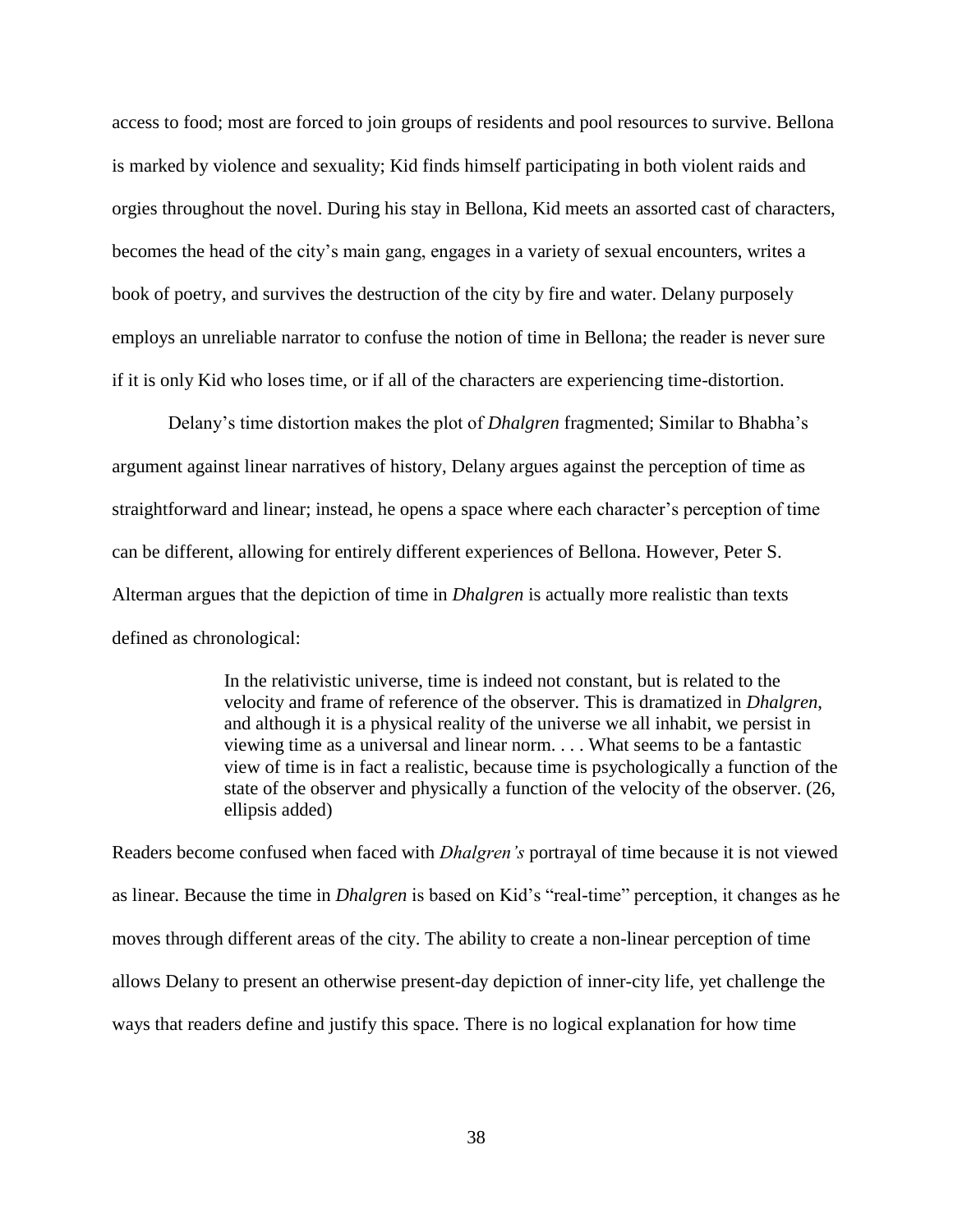changes in Bellona, as there is no justification for the social situations of poverty and crime that exist in inner-city populations.

In addition to the distorted perceptions of the characters, the only form of media left, *The Bellona Times,* also disrupts views of time in the novel by printing random dates in its issues. The newspaper states that it is April 1, 1919 one day and December 25, 1940 another. The residents of Bellona make plans by meeting whenever the paper says it is Sunday. The fact that the paper states such wildly different time periods can be viewed as a joke, but with all of the other phenomena happening in Bellona, it is possible that the entire city could be on a different plane of time and space. *The Bellona Times* is yet another way that Delany disrupts his reader's expectations for linear narratives. If the newspaper, a symbol of knowledge and information, is distorted, then all of the information Kid receives is questionable. Haslam notes that the U.S. mass media has influenced perceptions of race, in particular views of ethnic peoples connected to images of violence in inner-city settings (83). By distorting perceptions of linear time, Delany highlights the ways that the media creates narratives of racial violence to influence public opinion.

The physical landscape of Bellona is as distorted and changeable as the timeline of the novel. Kid describes Bellona as a liminal space, both accessible and unknown:

> Very few suspect the existence of this city. It is as if not only the media but the laws of perspective themselves have redesigned knowledge and perception to pass it by. Rumor says there is practically no power here. Neither television cameras nor on-the-spot broadcasts function: that such a catastrophe as this should be opaque, and therefore dull, to the electric nation! It is a city of inner discordances and retinal distortions. (14)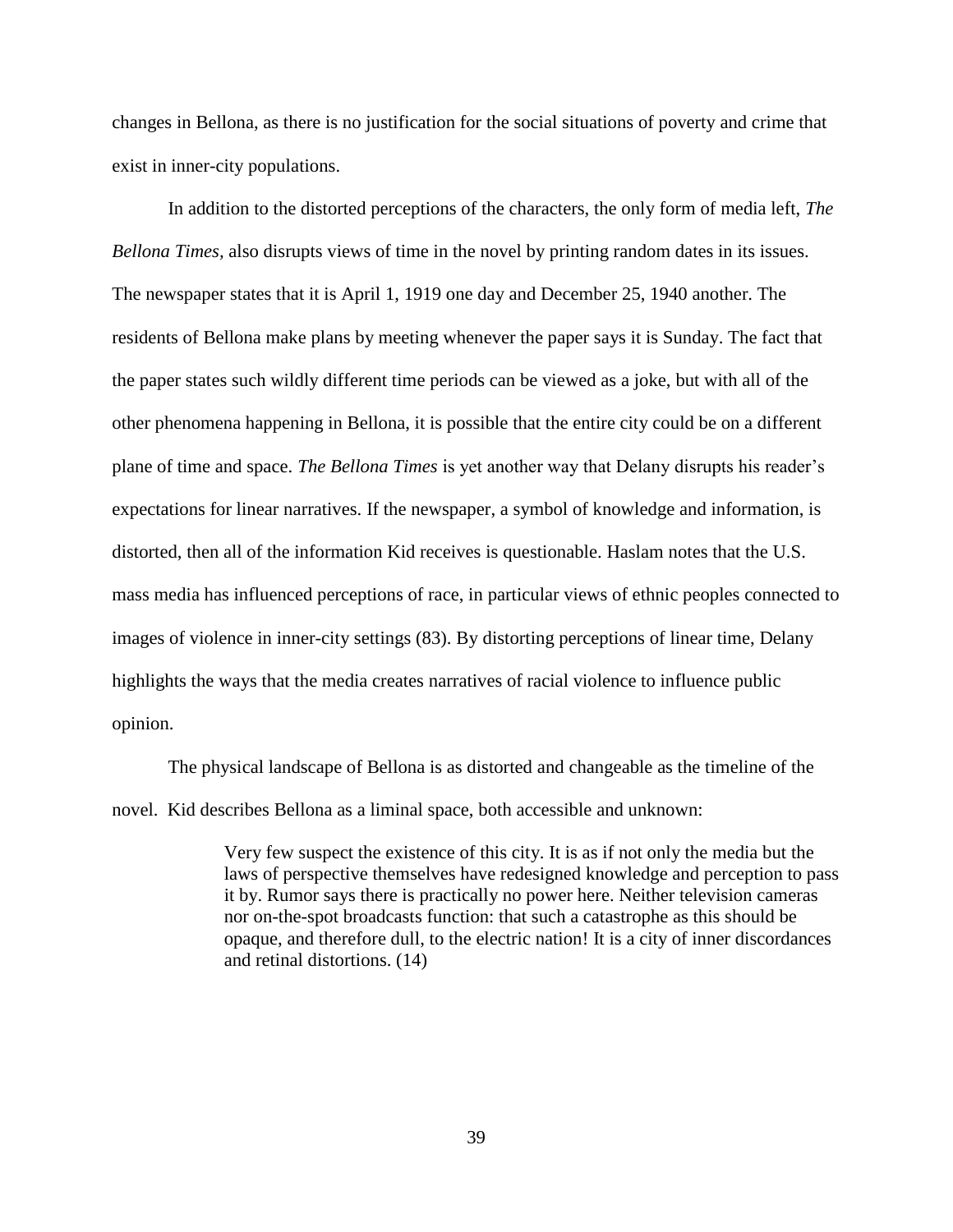Several critics have connected descriptions of Bellona to the lack of police and television attention in inner-city areas, which have become lawless spaces defined by violence.<sup>21</sup> Robert Elliot Fox notes the incongruities of Kid's description: Bellona is described as a Midwestern metropolis with a former population of about two million people, which has been reduced to thousands. Such a disaster would surely attract attention, and yet Bellona is not receiving recognition from the rest of the country; the only new people are the few adventure-seekers that enter out of curiosity. How can they know about the existence of Bellona without the rest of the country being aware? It is clear that somehow, Bellona is not included in the national consciousness, possibly because the majority refuses to acknowledge the violence that has marked it, and therefore the rest of the country.

Bellona's position as a fluid landscape allows Delany to play with readers' perceptions of the "natural" world. Several natural phenomena occur during Kid's visit. Fires seem to randomly start and stop in the city, two moons appear in the sky, and a giant sun rises and sets in the course of a few hours. The residents of Bellona never discover whether the fires are being set or are spontaneously erupting. They also do not know if the two moons and giant sun actually appeared, or if they were the result of a mass delusion. Even the former astronaut, Captain Kemp, cannot see any stars that would prove that Bellona has not somehow moved to a different galaxy, and is, in fact, still located on Earth. Like every other aspect of Bellona, the landscape is experienced differently by each resident, making the definition of the events based on the perspective of the person relating them. Delany uses the natural phenomena to add fantastic elements to an otherwise realistic landscape. Disrupting the reader's perception of the landscape allows Delany to highlight the post-apocalyptic aspects of inner city life for people of color. The

<sup>&</sup>lt;sup>21</sup> See Stefanie Dunning's "The Wounded City: Ambiguous Subjectivities and the Riotous Metropolis in Samuel Delany's *Dhalgren*" and Robert Elliot Fox's "'This You-Shaped Hole of Insight and Fire': Meditations on *Dhalgren*."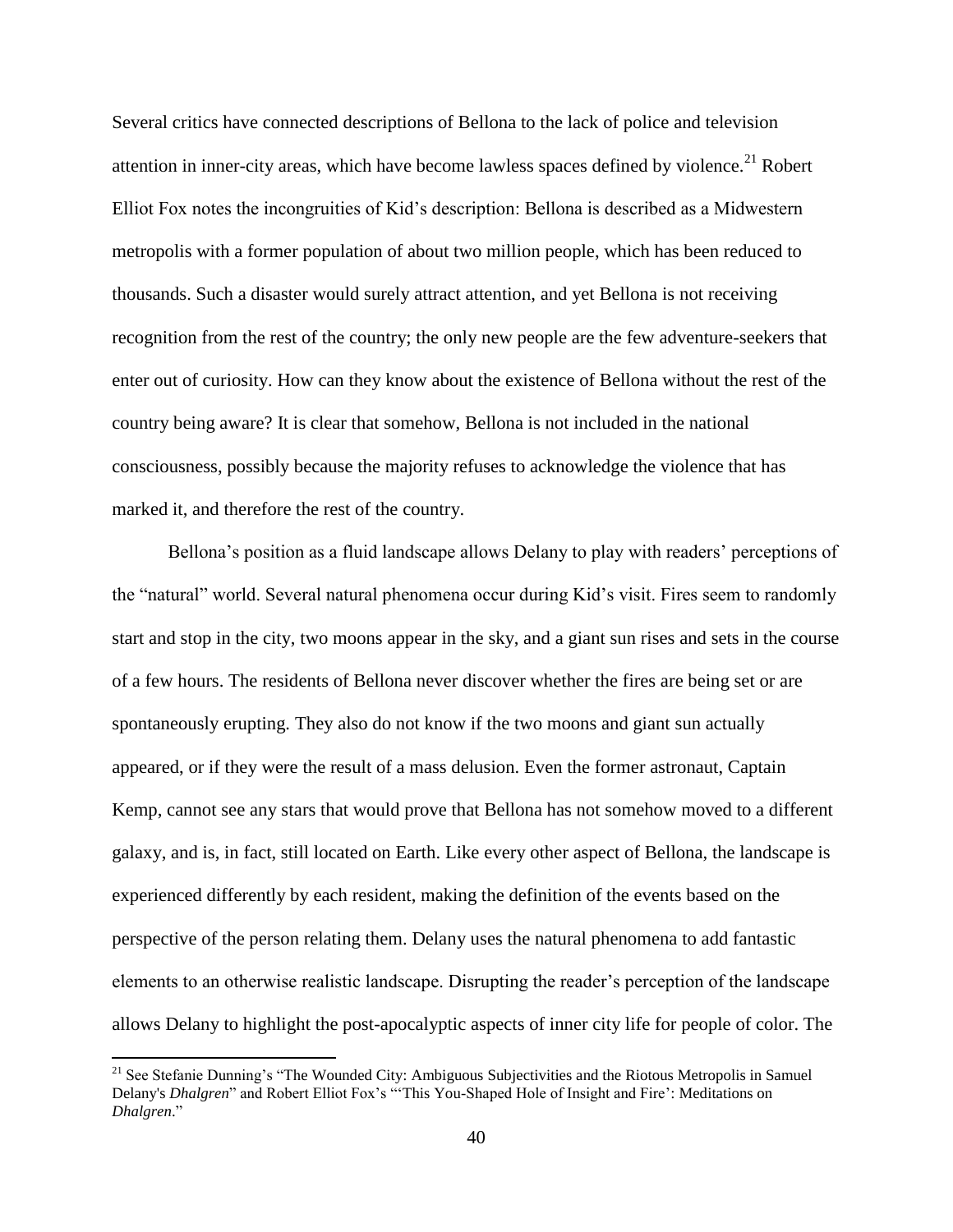natural phenomena are often linked to racial issues. The second sun is named after one of the prominent black men in the city who may have started a race-riot. The fires that burn sections of the city are thought to have originated with the riot that caused Bellona to become cut off from the rest of the U.S. These natural phenomena force the reader to notice the similarities between surviving in an inner city environment and surviving the apocalypse. By the end of the novel, the city is consumed in an explosion of fire and water, and yet Kid meets people entering the city as he leaves. Bellona is both destroyed and renewed for those first entering, creating a cyclical pattern of time and space that suggest an unending cycle of poverty and violence.

Rather than distorting time, *Bearheart* disrupts linear narratives of historical progress by connecting the history of U.S. government/indigenous relations and contemporary indigenous political groups to the end of the world. *Bearheart* tells the story of Proude Cedarfair, a powerful, shape-shifting Native American man, and a group of mixed-blood pilgrims. Proude and the pilgrims travel through a post-apocalyptic U.S. that has run out of gasoline, resulting in the destruction of "modern" life. At the beginning of the novel, Proude is forced to leave his ancestral home, which his family has occupied for four generations, because the government decides to cut down the cedar trees on his land for fuel. Along the way, he and his wife encounter other mixed-blood pilgrims trying to make their way to New Mexico. The landscape is riddled with dangers, which test the pilgrims' sense of identity. Vizenor uses the concept of "mixed-blood" or "cross-blood" figures to complicate essentialized definitions of indigenous identity. As the son of a Native American father and a white mother, Vizenor himself is a "mixed-blood" and creates characters with mixed indigenous identities in his works to disrupt "terminal creeds," a term he creates to describe limited or essentialized views of indigenous cultures.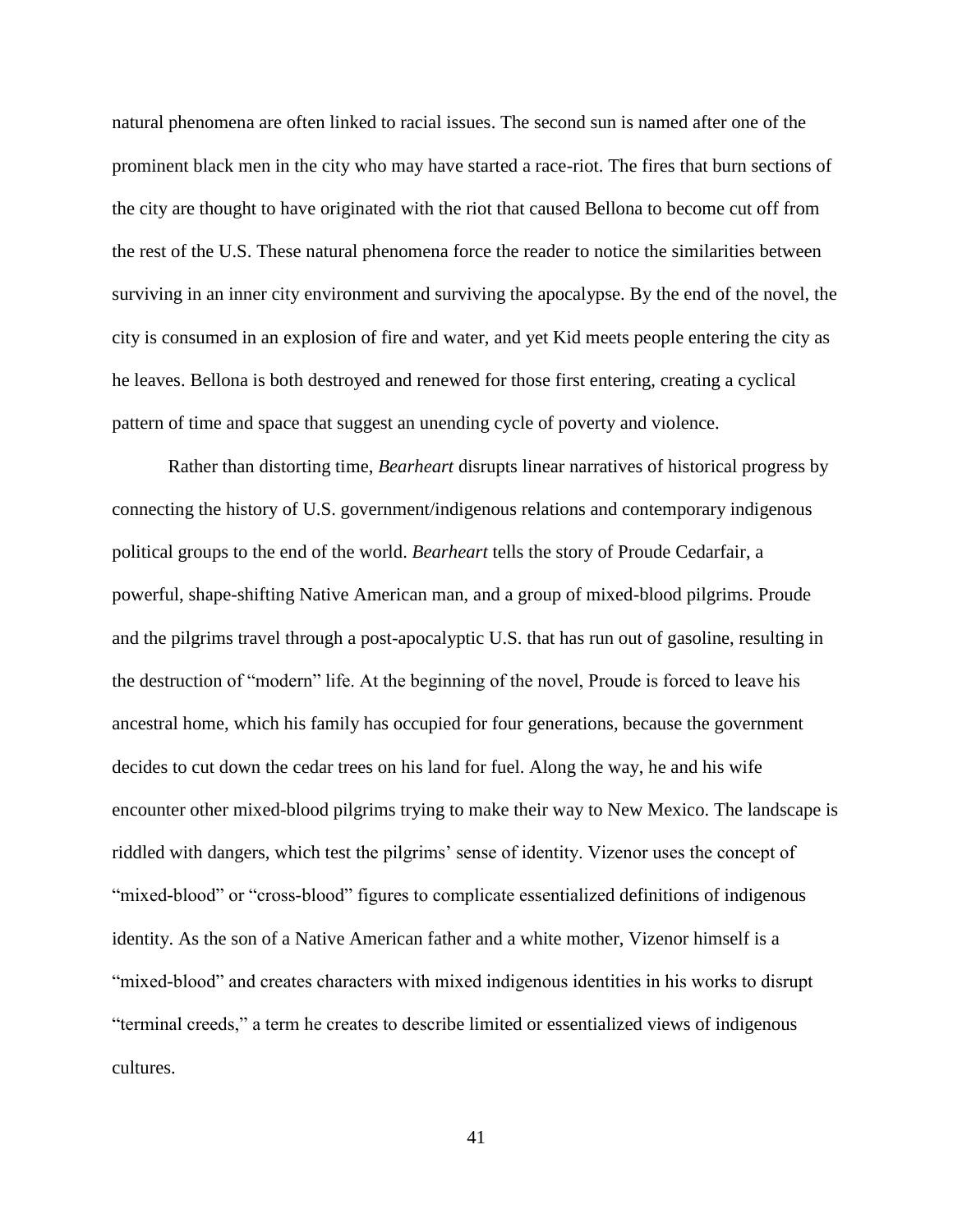Vizenor's post-apocalyptic text works to dismantle perceived notions of indigenous cultures being less than modern. The novel starts with a description of the political factors that caused the destruction of the U.S.:

> Through political and executive nonfeasance the national supplies of crude oil had dribbled to nothing. Paralyzed in its own political quarrels the executive and legislative branches of government were not capable of negotiating trades or developing alternative fuels. The nation ran out of gasoline and fuel oil.... Economic power had become the religion of the nation; when it failed people turned to their own violence and bizarre terminal creeds for comfort and meaning. New families were made from aberrations. (23, ellipsis added)

The idea that a developed country would run out of fossil fuels through a failure to explore alternative fuel options is not unusual in post-apocalyptic literature. However, Vizenor connects the government's exploitation of natural resources to a history of indigenous exploitation through the story of the Proude family and their cedar nation, the forest they call home. Fourth Proude Cedarfair represents four generations of indigenous resistance to government exploitation. For decades, the Cedarfairs have protected the cedar forest from outsiders who wish to exploit the land's natural resources. The fact that Proude and his wife are finally forced to leave the cedar nation represents an indigenous apocalypse in which the last remnants of indigenous peoples are finally forced off of their lands. Vizenor's depiction of Proude and the other pilgrims searching for a new home plays with themes of indigenous displacement and manifest destiny; the exploitation of natural resources and the exploitation of indigenous peoples both contribute to the post-apocalyptic environment.

Vizenor does not create a text where indigenous peoples are innocent victims; he is careful to also represent the contributions of indigenous peoples to the apocalypse. The first section of *Bearheart* includes a sexual encounter between Proude Cedarfair and a female member of the American Indian Movement (AIM). Proude's monologue in the first section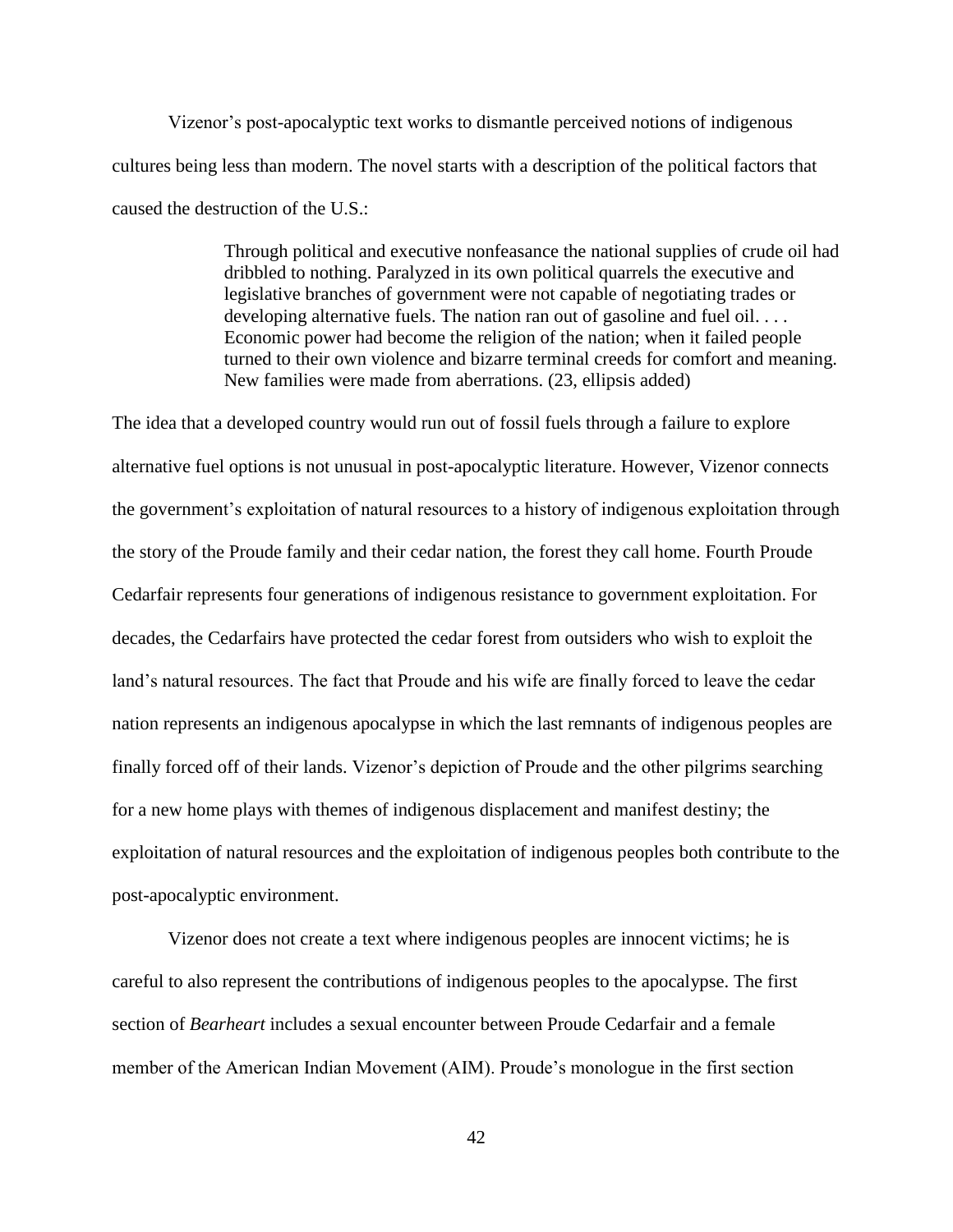describes the effect that contemporary indigenous peoples and their false movements are having on indigenous culture:

> There are new tribal evils with us now. The crossbloods and wicked skins dressed in animal hides and plastic bear claws are down around us here in the heirship documents. The aimless children paint harsh words on the federal windows in their material wars, and the words are dead, tribal imagination and our trickeries to heal are in ruins. (ix)

Proude's statement about "plastic bear claws" brings to mind issues of plastic shamanism, the idea that some indigenous people are willing to "sell out" their people's sacred practices for personal gain.<sup>22</sup> The reference to "material wars" points to contemporary indigenous movements that are more concerned with material gain than the preservation of cultural traditions. Proude's description of "crossbloods" and his argument with the AIM member about cultural authenticity demonstrates Vizenor's physical and cultural apocalypse for indigenous peoples, filled with fake shamans, broken treaties and "terminal creeds."

In *Bearheart*, Vizenor demonstrates how indigenous peoples are defined by "survivance," a term he coins in his later work to describe the renunciation of a "legacy of victimry" and the creation of an "active presence" in indigenous writing (*Survivance* 1). His view of indigenous culture is that it is adaptable, yet still able to preserve indigenous traditions. During the argument with a female AIM member about cultural traditions, Proude mocks her for her anger and lack of cultural knowledge. When she states that she is part of a revolution, Proude refers to it as a "revolution with plastics." Vizenor's post-apocalyptic landscape becomes a space for exposing the terminal creeds of contemporary indigenous peoples (or any peoples who falsely claim connections with indigenous culture) who have replaced lost cultural knowledge with imagined

 $22$  In "Appropriation and the Plastic Shaman: Winnetou's Snake Oil Show from Wigwam City," Lisa Mayo defines plastic shamanism as "a Native or non-Native individual who sells native spirituality; who claims to have studied Native spirituality and runs sweat lodges and other sacred ceremonies for a very high price" (54).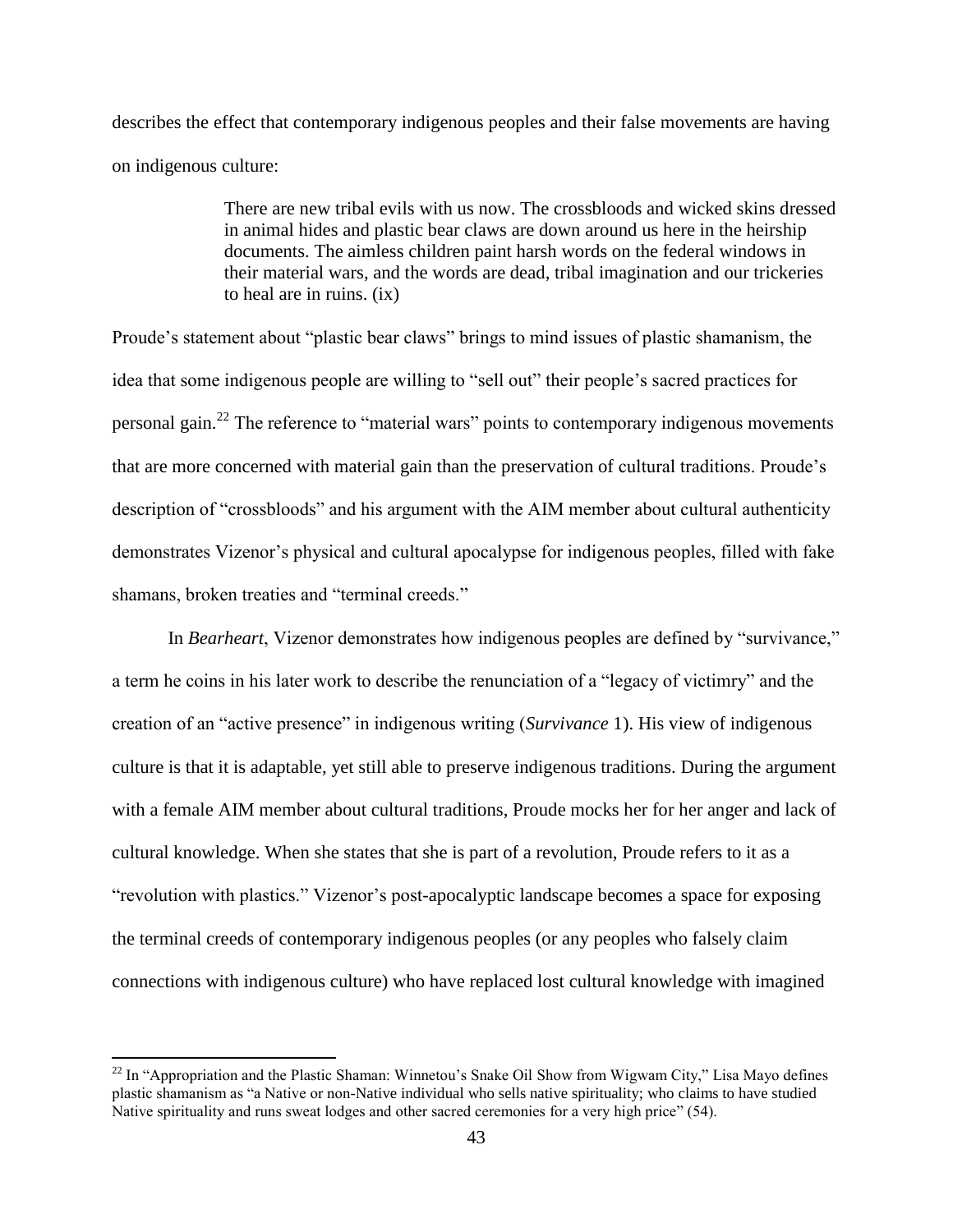movements and plastic shamanism. His definition of survivance indicates that in the postapocalyptic landscape, false representations of indigenous culture cannot survive.

Delany and Vizenor both use post-apocalyptic landscapes as liminal spaces, allowing them to disrupt linear, essentialized narratives of history, race and ethnicity. Their landscapes become fluid, constantly changing places where people (and in Vizenor's case, animals) must adapt by embracing multiple identifications. Any attempt to hold on to rigid notions of identity results in stasis and, ultimately, death. While Delany chooses to distort *Dhalgren's* timeline and physical landscape, Vizenor concentrates on distorting images of historical progress and essentialized depictions of indigenous culture. Both texts highlight violence towards racial and ethnic groups; however, their employment of the SFF post-apocalyptic landscape also creates spaces that will allow for multiple racial, ethnic, cultural, and sexual identifications. Both texts demonstrate the possibility for SFF post-apocalyptic texts to challenge essentialized, static representations of race and ethnicity.

### **SFF Mongrels**

 $\overline{\phantom{a}}$ 

Mixed-race characters or multiracial groups in *Dhalgren* and *Bearheart* are better suited to survive in post-apocalyptic environments. In genetics, mixing two like species usually results in the hybrid organism gaining the advantages of both gene sets.<sup>23</sup> Mules and certain types of dogs were created by interbreeding two animals of the same species for specific purposes. One example is the mule, which was bred to have the power of the horse and the durability and sure footing of a donkey. Mixed-breed animals embody traits from both of breeds involved; Hal L. Black and Jeffrey S. Green conducted a study of the use of mixed-breed dogs to guard livestock

<sup>23</sup> I will also discuss themes of genetic manipulation in Octavia Butler's *Fledgling* in chapter two. The main difference between Delany and Vizenor's works and Butler's is the means of manipulation; genetic interbreeding has been used as a low-tech means of genetic manipulation while the character in Butler's text is manipulated in a laboratory setting. Either way, the manipulation is used to complicate racial and ethnic classifications.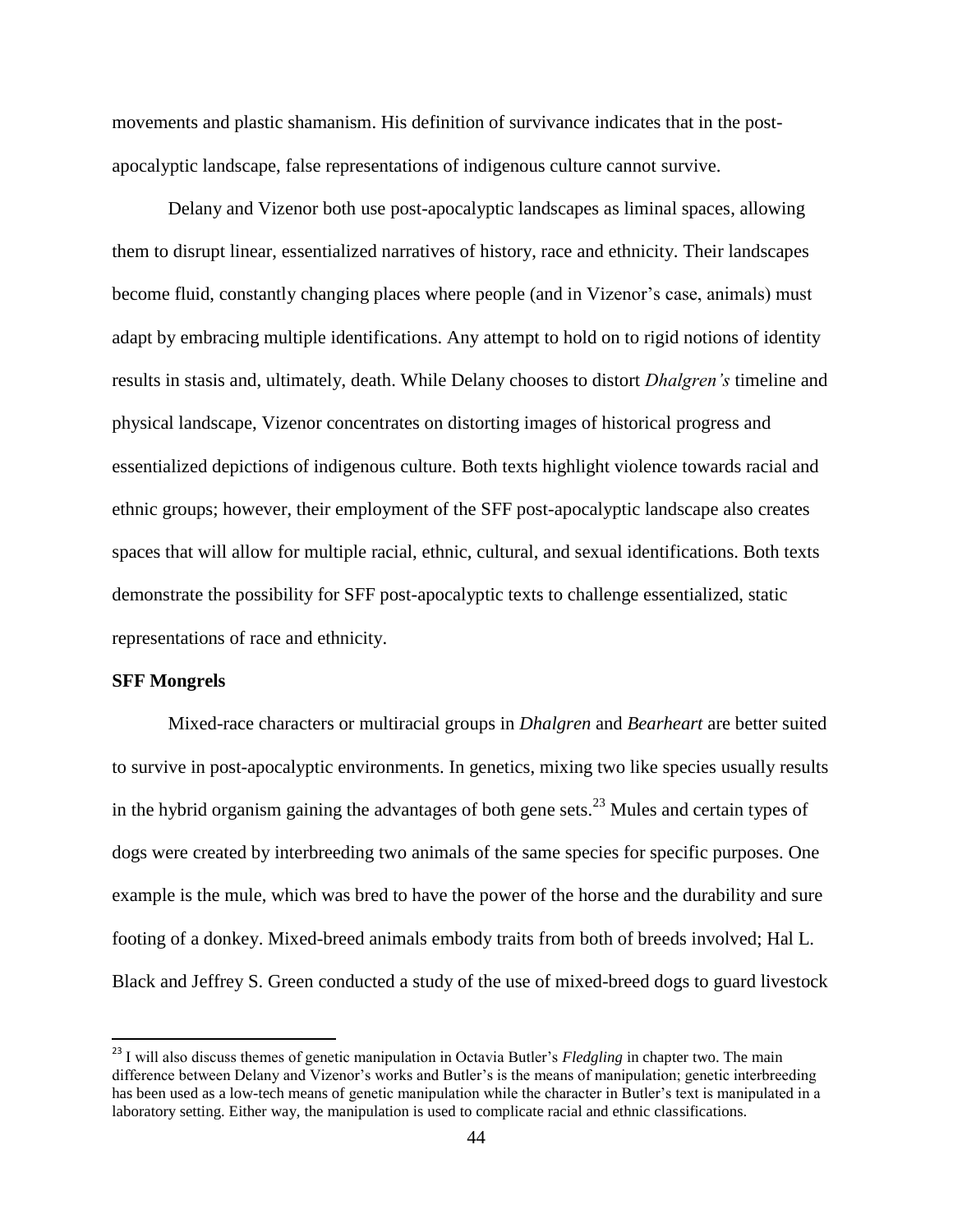on Navajo reservations, finding that mixed-breed dogs were able to display the herding tendencies of sheep dogs and the protective nature of other breeds.<sup>24</sup> These examples demonstrate that under certain circumstances, mixing genes creates a hybrid that is more adaptable than the "purebred" species that created it. Delany and Vizenor both utilize the theme of genetic mixture as positive to combat colonial views of racial interbreeding as negative.<sup>25</sup> *Dhalgren* portrays mixed-race peoples and communities as more able to adapt to life in Bellona. At the beginning of the novel, a nameless narrator describes Kid as half white, half indigenous. His artistic ability and bravado quickly give him a reputation equal to the gun-slinging cowboy he ironically names himself after. This reputation and his ambiguous ethnic background allow him access to all classes of people in Bellona, and eventually result in his becoming the leader of the Scorpions, a mixed-race gang. The Scorpions choose to live together, protect each other, and go on raids of the city together, making them one of the most formidable groups in Bellona. The fact that the Scorpions are able to accept peoples of different races into their group make them more adaptable; each member brings certain skill-sets into the group, and the group as a whole acts as a family unit by living together, sharing food and resources. Once Kid becomes the leader of the Scorpions, it becomes the most formidable gang in Bellona. Kid's liminal position as a mixed-race individual allows him to negotiate racial misunderstandings and make the group a cohesive unit. He never offers information about his ethnic background; indeed, it is difficult to know if he is actually the ethnicity the text describes him as. Because Kid does not remember

 $24$  Vizenor has discussed his admirations for "mongrel" dogs in various interviews, often telling stories about mixedbreed dogs he owned in his youth. Black and Green note that the Navajo do not have a specific mixture of breeds used as guard dogs. The reservation dogs often run free, allowing them to mate and create mixed-breed dogs. Black and Green do state that certain breeds, such as German Shepherds, are not considered good livestock dogs because of their tendency to bother or chase the livestock (14). They also note that the presence and employment of mixedbreed dogs is an aspect of several Native American tribes.

 $25$  U.S. slave laws such as the "one-drop" rule equated racial intermixture as negative; any individual who had even a trace of African ancestry was treated as a slave, and stripped of their rights. I discuss this topic further in my discussion of race and genetics in chapter two.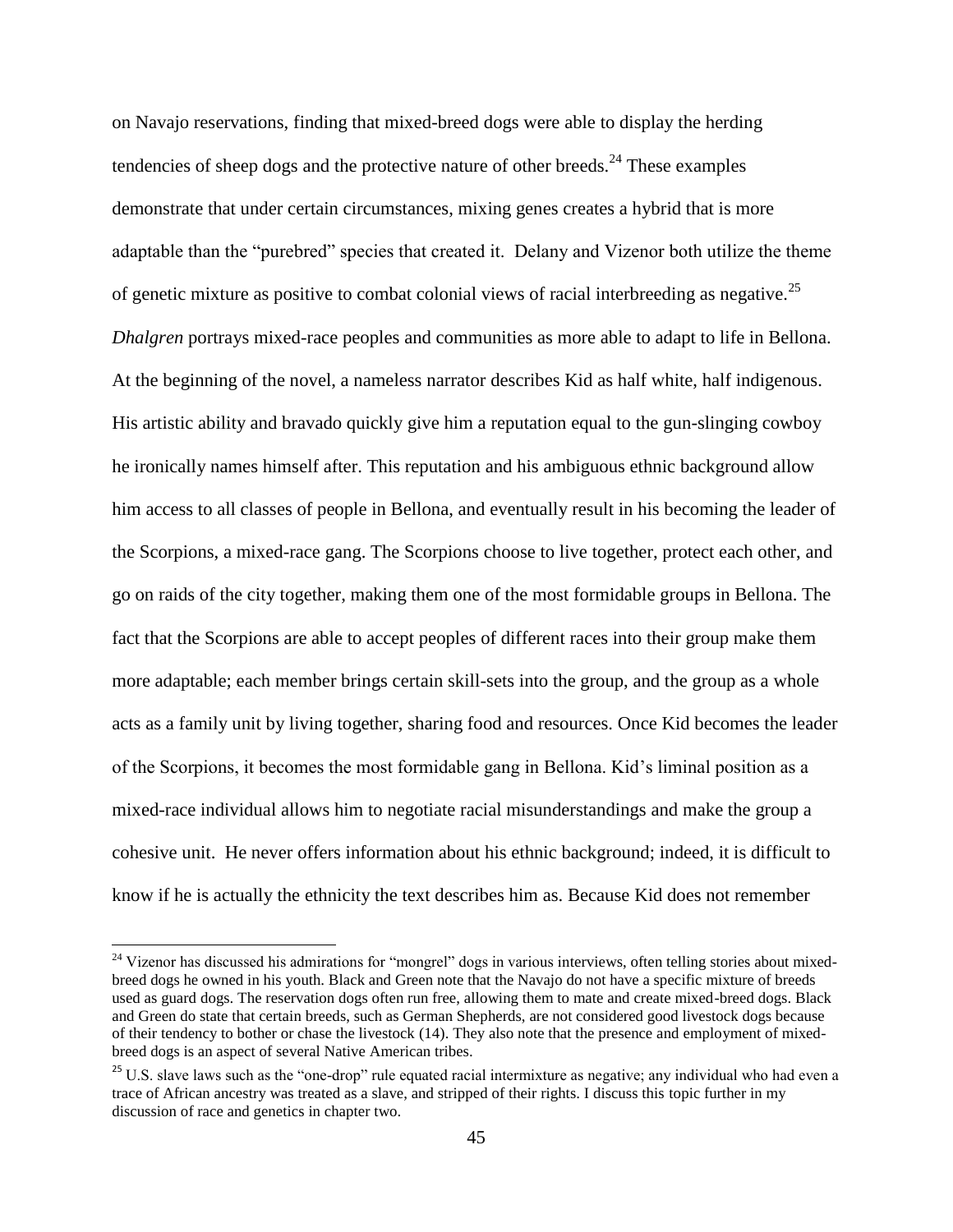most of his life or even his name, he could potentially be a number of races or ethnicities. He is described by one of the Scorpions as "dark," so it is possible that many of the Scorpions mistake him for black or another ethnic minority. However, towards the end of the novel, Kid's girlfriend Lanya, who is white, asks why Kid is the head of the Scorpions instead of one of the black members. After giving the questions some thought, one of the black Scorpions explains his reason:

> "I think more or less everybody has got it in their head that one of these runs or other, the shit is going to come down. Hard. When it does, you gonna see some niggers fade in the night like nobody's business. But the chief scorpion, maybe, ain't gonna be able to fade quite so fast. So that if this dumb-ass white motherfucker—" Glass put his arm around my shoulder and gave me a big grin.— "wants to stick around here and play superman, ain't no nigger with any sense gonna stand in his way. I mean the guy in charge is the one who gets zapped. At least, that's the way it works anyplace else…" (769)

It is clear that each member of the Scorpions reads Kid's race differently, and accepts him for different reasons. As a representation of whiteness, Kid represents a possible scapegoat. As a mixed-race individual, he represents a variety of identifications that make him able to adapt to different racial and social environments, such as the park commune, the Richards' apartment, and Calkin's party. Kid is able to move more freely around Bellona, bringing the Scorpions with him, because of his liminal racial identification.

Delany contrasts depictions of the Scorpions' open, communal lifestyle with that of the Richards, a white, middle-class family that has refused to leave Bellona. Mrs. Richards stays in her apartment all day, afraid of what the world outside has become. She lives in a perpetual state of stasis and is obsessed with making her living space perfect. She hires Kid to clean the upstairs apartment so her family can move because she cannot stand the noise her new neighbors make. When Kid makes the suggestion that she run an extension cord into the hallway to get more light in the apartment, she refuses because management would not allow it, stating, "Oh no, this isn't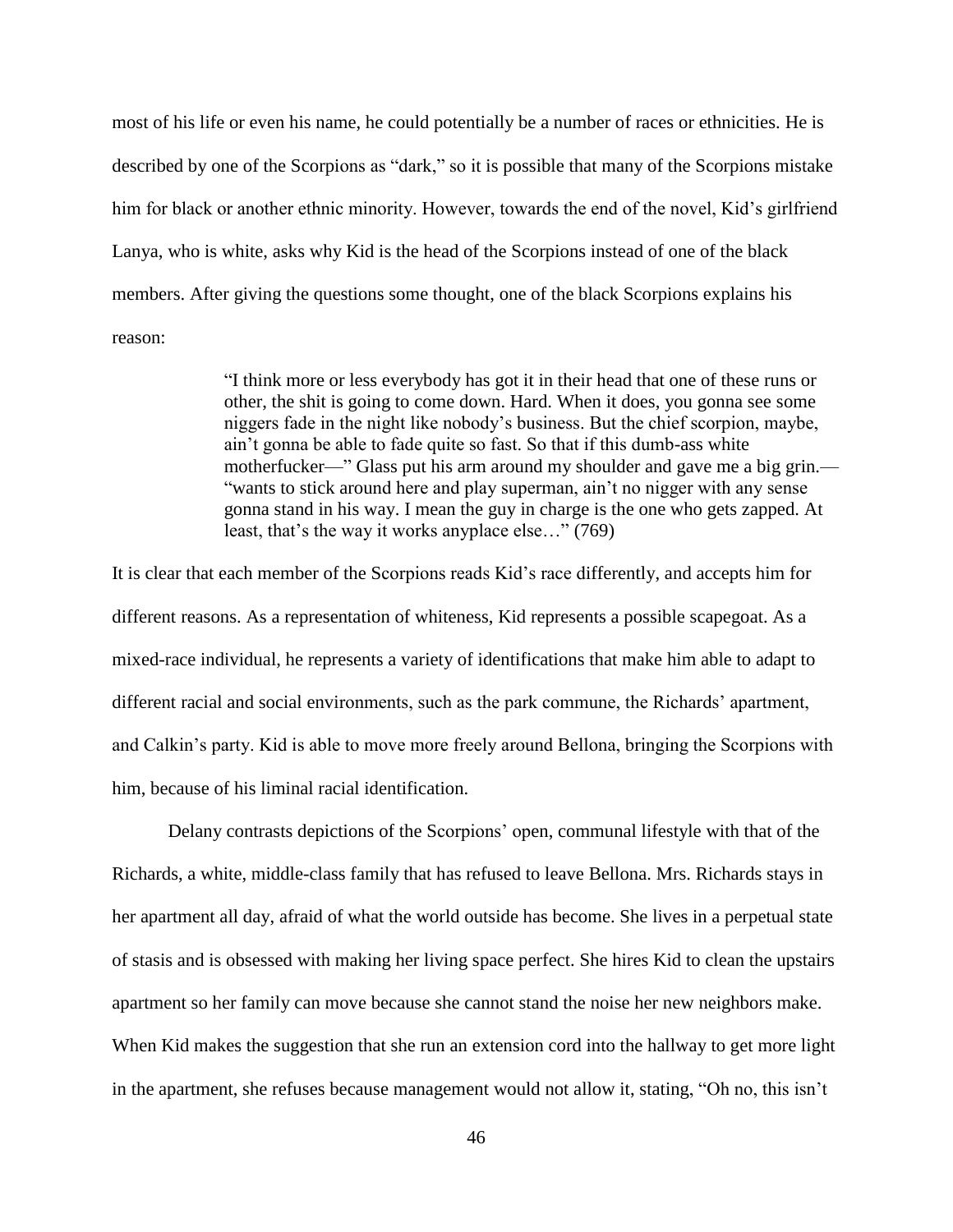that kind of place" (126). Mrs. Richards is unable to adapt to Bellona's post-apocalyptic landscape like Kid and the Scorpions, so she becomes trapped in her apartment, unable to leave or acknowledge the changes that go on around her. At one point, Mr. Richards explains to Kid that his wife's inability to adapt to her surroundings or leave Bellona is affecting his perception of reality:

> A man's home is supposed to be—well, a place where everything is real, solid, and he can grab hold. In our home, I just don't know. . . . I think it's me, sometimes. Mary's always been a strange woman; she hasn't had it that easy. She tries so hard to be . . . well, civilized. We *both* do. (173, first ellipsis added)

Mr. and Mrs. Richards' obsession with maintaining a façade of "civilized" behavior leads to their inability to adjust to the changes of Bellona. Mrs. Richards' decision to move from the seventeenth floor to the nineteenth floor, away from her uncivilized new neighbors, represents her desire for upward social mobility. Mr. and Mrs. Richards are obsessed with trying to fit an essentialized, static definition of civilization, and are thus trapped in their own perception of Bellona as a chaotic, "savage" place. Adding to their issues is the fact that Mrs. Richards is only able to interact with people that she considers "safe"—those who are white.<sup>26</sup> Her refusal to interact with peoples of other races and classes traps Mr. and Mrs. Richards in a limited space of their own making.

The Richards represent Western cultures' creation of social and historical myths, described by Barry E. Laga as connected to a perceived view of social stability: "Western culture creates myths important to its stability, reducing anxiety by explaining away contradictions or providing a way of living with them" (73). Mr. and Mrs. Richards manage to reduce their anxiety

 $\overline{a}$ 

<sup>26</sup> Although Kid may be half-Native American, he is perceived by characters in *Dhalgren* as white and ethnic in different circumstances. His interactions with Mrs. Richards are limited and based on her terms; he first works for her as an employee, and after she discovers he is a poet, is invited to her home to read his works for her and her friends. Delany does not indicate whether Mrs. Richards believes Kid is white or of a different ethnicity; it is possible that his ambiguous racial identification allows Mrs. Richards to interact with Kid on a limited basis.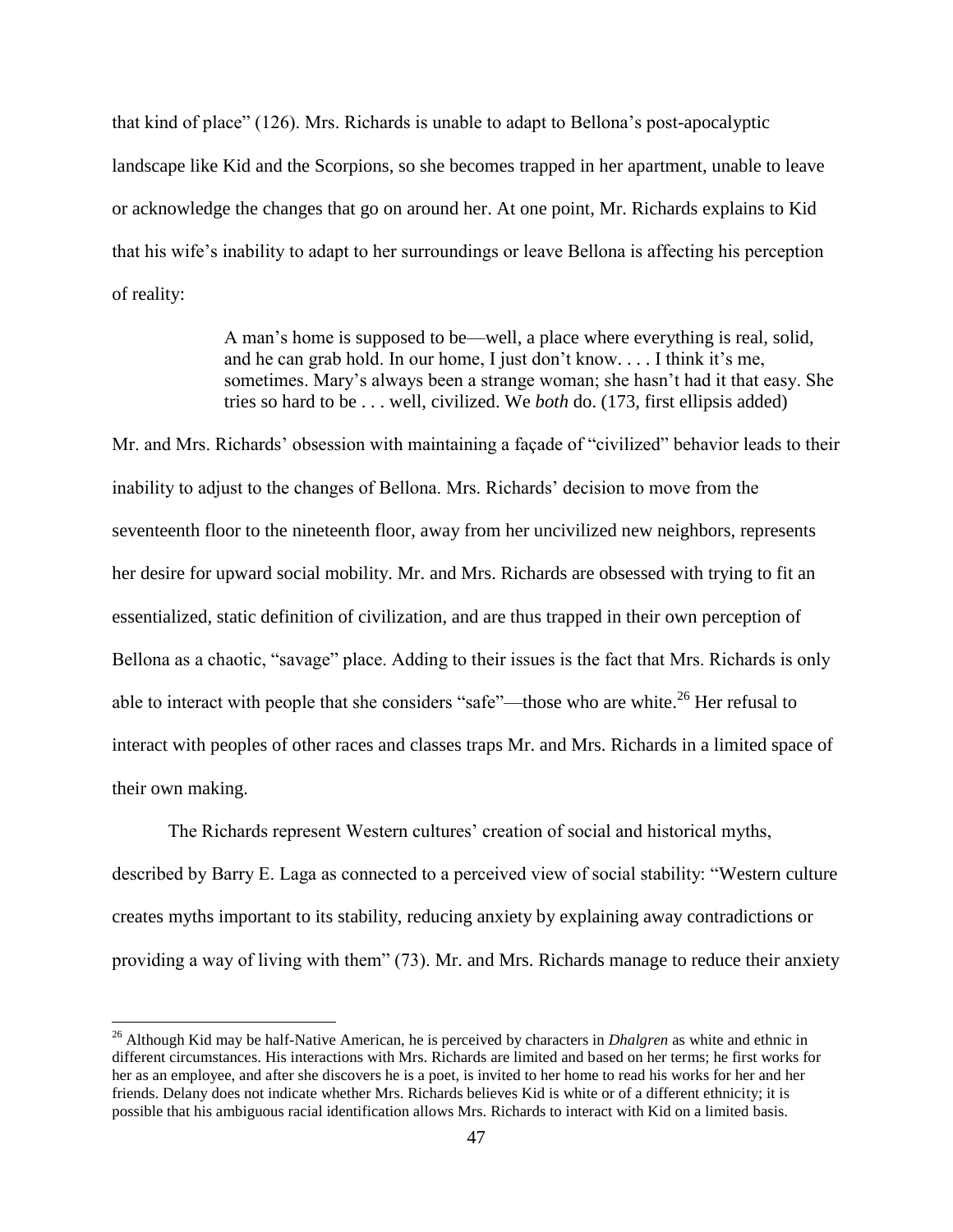by creating what they perceive to be a stable living space; however, the event that finally shatters Mr. and Mrs. Richards' constructed identities is the death of their son, Bobby. It is unclear whether Bobby accidentally falls down an elevator shaft or whether he is pushed by his sister, June. Both representations destroy the Richards' controlled environment, leading to "an absolute spatial hemorrhaging in which the family being is torn and exposed to all the difference it hopes to elide" (Comer 176). Bobby's death cannot be ignored or explained away, forcing Mrs. Richards to acknowledge the effect that Bellona's shifting environment is having on her and her family. Delany hints that the older Richards children—the younger generation—may have the ability to adjust that their parents lack. June Richards goes out to explore the new landscape frequently, and to search for George, a black man she has had relations with in the past. Her older brother becomes a member of the Scorpions and renames himself "Tarzan" in an ironic nod to his perceived decivilization. In Bellona, those willing to adjust to new racial/social/sexual situations by building new family units are able to thrive in the post-apocalyptic environment.

Mixed race peoples and communities in *Bearheart* use adaptability to challenge colonial stereotypes about the mixture of races. Vizenor makes constant references to "mongrels" in *Bearheart*, both human and animal. A mongrel, or mixed breed animal, is typically used as a derogatory term to indicate a lesser breed. Such a description recalls issues of anxiety in colonial writings about intermixing of cultures and loss of racial or cultural purity. Vizenor plays with such cultural anxieties, as well as the stereotype of indigenous peoples as uncivilized "savages," by using a word typically associated with animals to describe humans. As John Purdy argues in "A Scapehouse for Us All: Pure Gumption, Agents of Agitation and The Ecological Vision of *Bearheart: The Heirship Chronicles*," "'Mongrel' suggests a wanton disregard for the supposed sanctity of bloodlines, and thus a sense of chance derived from sexual action that results in a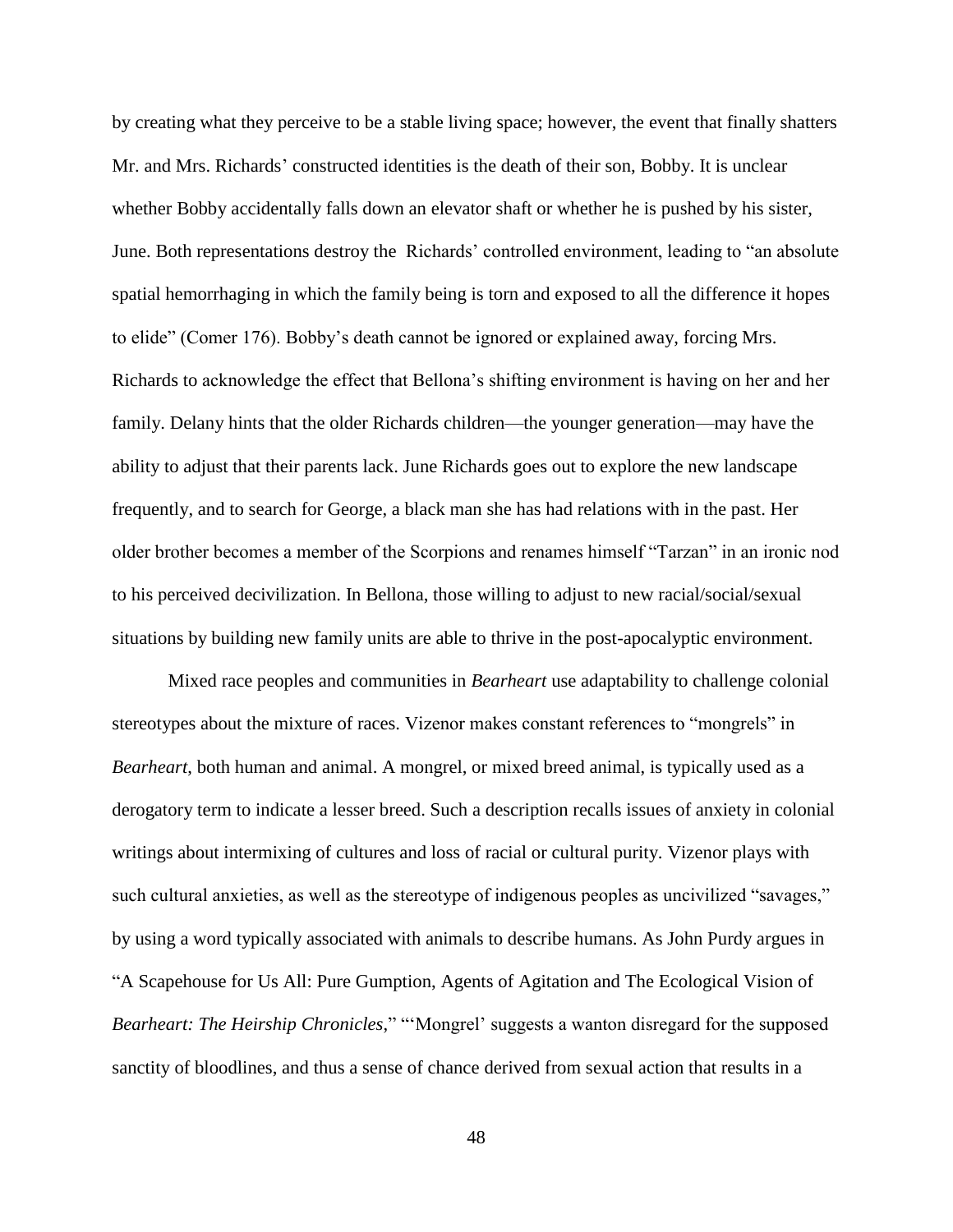contamination; in the case of the terms' use in [*Bearheart*], the word brings into sharp relief underlying value systems that privilege one animal over another, and, like 'race,' this is a social construct" (Purdy 185). The fact that mongrels are more adaptable in *Bearheart's* postapocalyptic landscape also points to the idea of genetic complexity as positive. Purdy explains that a pure-bred dog is limited by its blood, "its engineered nature" and notes that in indigenous cultural stories, monsters that are limited to one action or way of thinking are used as negative examples: "Ironically, in this way [the pure-bred dog] resembles many of the monsters that inhabit the stories of indigenous cultures, who also act in predictable ways; oftentimes, these automatic responses to certain stimuli actually doom the monster, if the hero of the story is clever enough to understand these limits of thinking and power and thereby anticipate the monster's reactions, turning them against it" (187). Indigenous stories reinforce ideas of adaptability and survival; the heroes are able to overcome monsters by drawing on a number of skills and adjusting to new situations. Vizenor employs the history of indigenous peoples as adaptable to connect indigenous culture and survival, or survivance.

In an interview*,* Vizenor notes that one of his goals for *Bearheart* was to dispel notions of racial purity for all races and cultures: "The characters in my stories forever contravene racial categories. Only the separatists play to racial purity and privilege, and that has been the dreadful human condition in the modern world, and world, anytime! There is no other source of native consciousness than crossbloods, and that naturally is the heart of this bear story. Everyone, everywhere is a crossblood" (qtd. in Purdy 186-87). All of the twelve pilgrims in *Bearheart*  embody multiple identifications. Fourth Proude Cedarfair has the ability to change into a bear. Benito Saint Plumero has a relationship with a statue, Lilith Mae Farrier has sexual relations with her two dogs. Pio Wissakodewinini is a man who was punished for rape by being surgically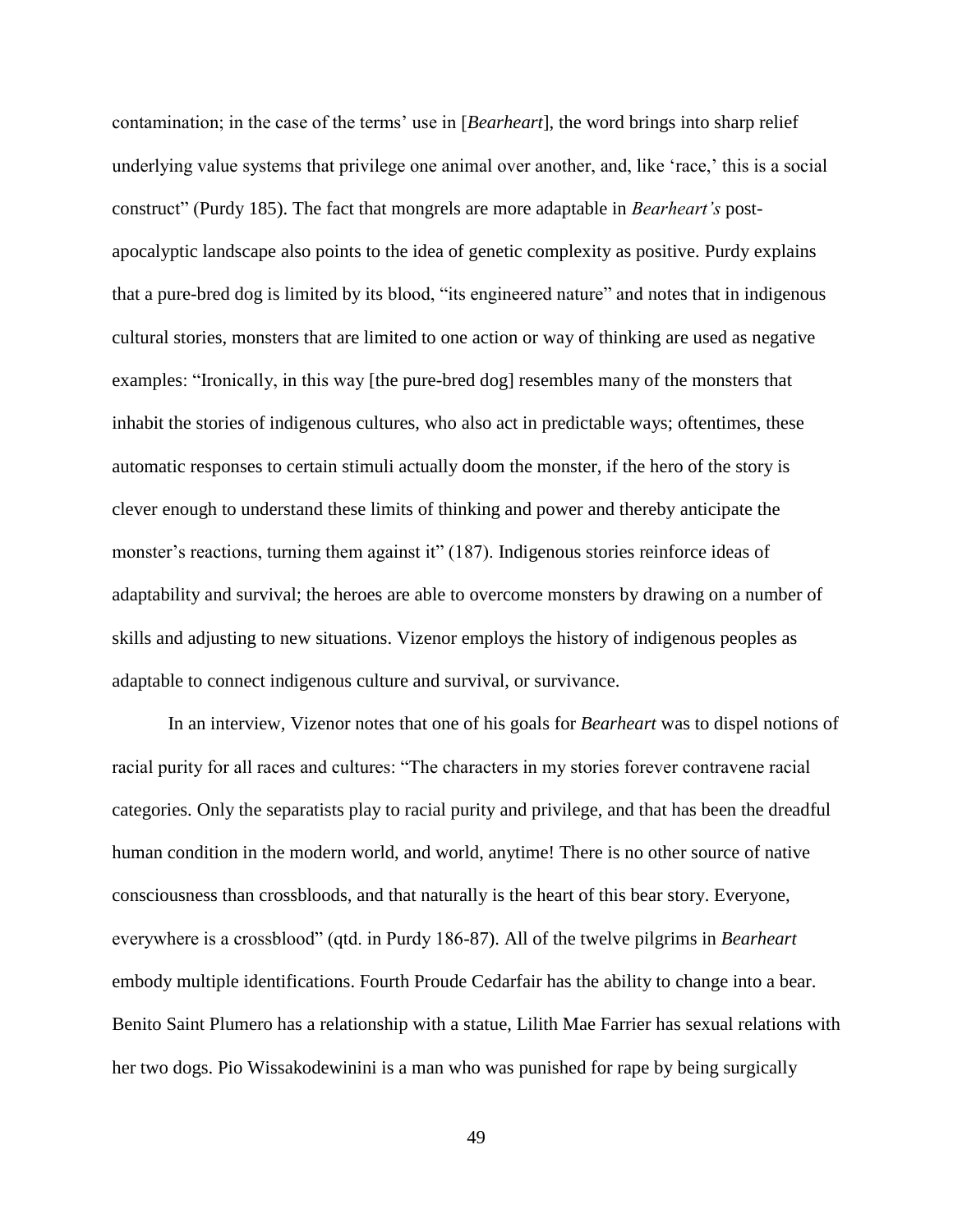changed into a woman. The Bishop and Pio each wear a series of "metamasks," allowing them to disguise their facial features and gender. Each pilgrim is willing to accept the others and their choices, allowing them to band together for protection.

The group of pilgrims that travel in Vizenor's novel are not simply a collection of mongrels or crossbloods; it is also a mixed-species group. Vizenor frequently comments on the human-animal relationship in indigenous cultures and stories. His critical article "Authored Animals: Creature Tropes In Native American Fiction" argues for a "warranted" literary anthropomorphism by explaining how indigenous cultures create literary depictions of animals that, while not entirely realistic, serve as metaphors for larger cultural concepts: "The creatures in native literature are seldom mere representations of animals in nature or culture, wild, domestic, generic, or otherwise; however, there is an unnamable presence, traces of a familiar nature, comic motivation, native reason, and author introspection" (678). Vizenor is concerned with deconstructing the perceived divide between "civilized" human beings and animals. He achieves this goal in two main ways: by describing scenes and indigenous tales where animals and humans engage in sexual relations and by creating powerful animal characters capable of human intelligence and empathy.

The animals who travel in the group of pilgrims contribute to the group's ability to adapt and survive. Proude's ability to transform into a bear is a connection to his position as a shaman and lends him the power to overcome his enemies and escape imprisonment.<sup>27</sup> Vizenor quotes Paul Shepard and Barry Sanders' definition of the bear in *The Sacred Paw* to show how bears can serve as hybrid metaphors for the human/animal distinction:

<sup>27</sup> Bernadette Rigel-Cellard explains in "Doubling in Gerald Vizenor's *Bearheart*: The Pilgrimage Strategy or Bunyan Revisited" that bears and bear transformation stories are found in the oral traditions of many indigenous tribes; the Chippewa, in particular, are fond of bear transformation stories. She also notes that bears in many indigenous cultures are considered animals that embody "strength and spiritual wisdom, shamanistic power" (99).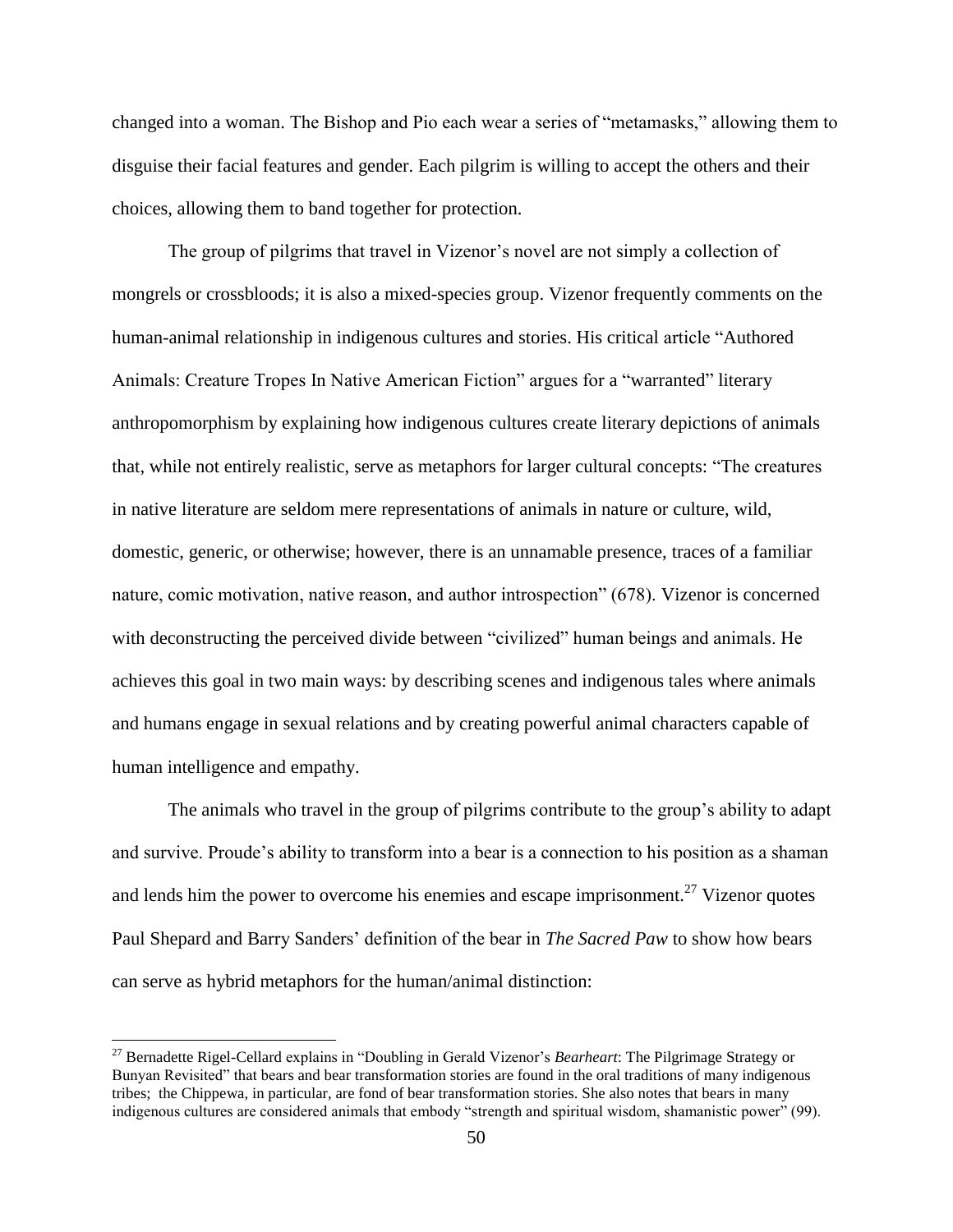Living beyond civilized life, sexually and boldly aggressive, the bear gives vent to a massive and uncontrolled appetite, upsetting rule and restriction. . . . But in its display of maternal care and concern, the bear is the very essence of civility and order. Standing for both male and female characteristics, the bear would appear to have no gender. (qtd. in Vizenor 672, ellipsis added)

Bears are typically viewed as aggressive, savage animals by "modern" cultures; however, indigenous cultures often view bears as maternal survivors. Vizenor plays with indigenous stories, which often acknowledge an animal's "human" qualities or personify animals, by making Proude a powerful bear/man hybrid. Other animals that travel with the group include the seven crows, who act as tricksters and warn Proude about impending dangers, Lilith Mae Farrier's two dog companions, who gives her love and protection, and Pure Gumption, a magical dog. Each animal contributes to the adaptability of the overall group, making each animal as important as the human pilgrims.

In order to further stress the connections between humans and animals, Vizenor creates an animal character whose powers rival that of his main character, Fourth Proude, who is already a human/animal hybrid figure. Pure Gumption, the glowing dog, is the most powerful animal described in the text. Vizenor has commented in numerous interviews about the intelligence and resourcefulness of dogs, and in "Authored Animals," he explains that indigenous authors such as M. Scott Momaday and Leslie Marmon Silko also depict dogs with human traits that have meaningful roles in their texts. In terms of magical ability, Pure Gumption works some of the most powerful magic in the novel. She heals a woman with cancer and is not allowed to be present when Proude battles the Evil Gambler because her powers are recognized as a threat. Animals frequently serve as healers and teachers in indigenous oral tales<sup>28</sup>; therefore Pure Gumption serves as an animal shaman, a mystical creature who demonstrates the intelligence and

<sup>28</sup> One example of animal as healer/teacher is that of *gichimakwa*, a Chippewa figure who is both a bear and a boy who can heal the sick and teaches the secrets of the *midewiwin,* the secret society of the Chippewa (Rigel-Cellard 102).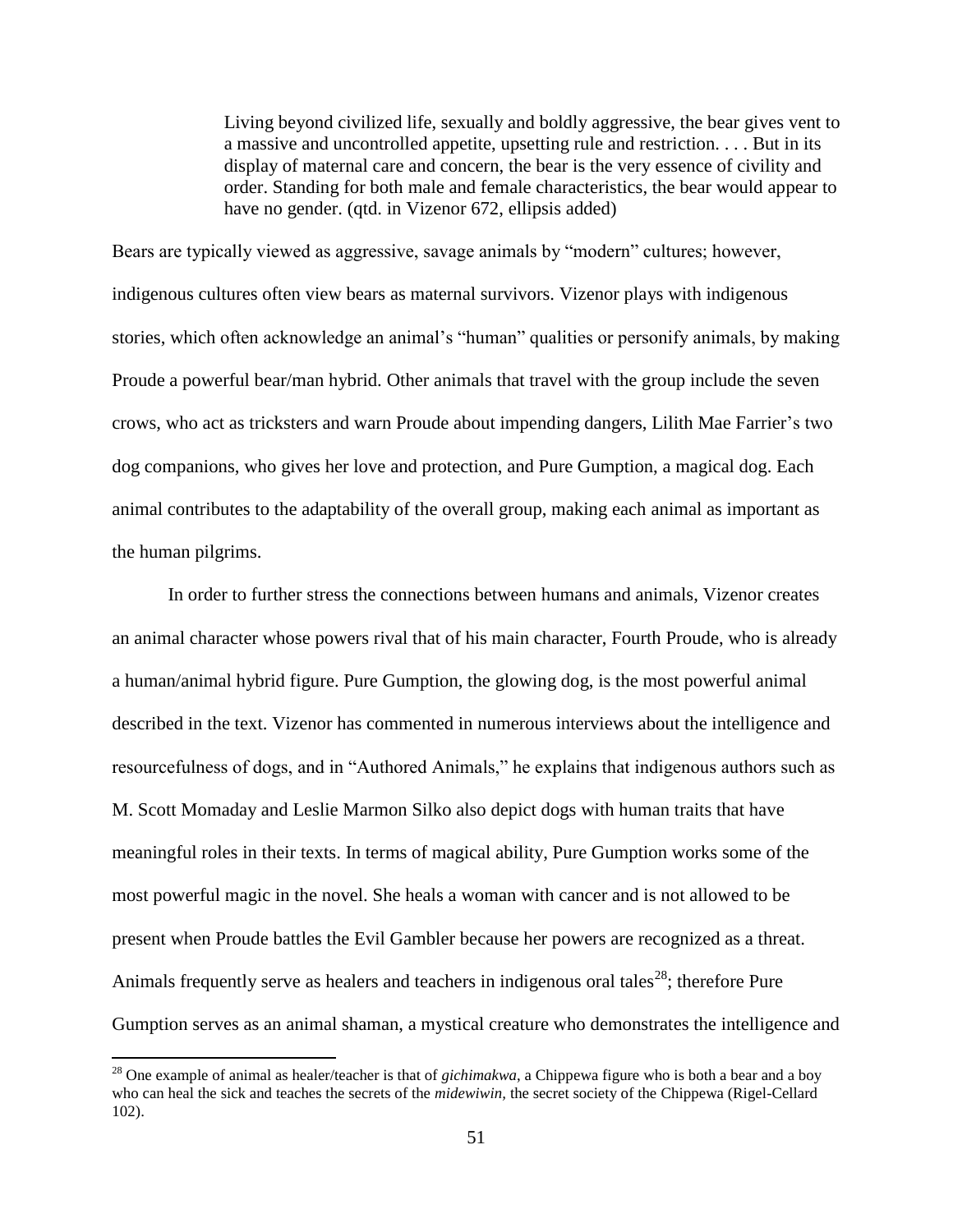compassionate nature of animals. The fact that the pilgrims never attempt to eat their animal companions, and even protect them from being killed by other hungry travelers, creates a landscape where humans and animals work together to survive. By embracing the animals of the group as equals and acknowledging their power, the pilgrims are able to avoid terminal creeds and create a space that challenges perceived notions about animals, and through them, the nature of humanity.

Vizenor contrasts the anthropomorphic animals in *Bearheart* with depictions of "savage" humanity—disfigured cancer victims looking for body parts and cannibals who roam the highways. The humans are depicted as grotesque figures whose bodies are marked by the effects of pollution. Described as "less than whole, less than human," the cancer patients are humans with "poisoned genes," and they are portrayed as the victims of chemical manufacturers, whose evil polluting of the land went unchecked until the effects became visible. Proude describes the deformed humans as victims of their own limited thinking: "We become the terminal creeds we speak. Our words limit the animals we would become" (147). The cancer patients become a reminder of the evils of civilization, limited humans who are even less than animals. Later, Vizenor describes the cancer victims as smelling of putrefaction, invoking the fear of undead hordes found in zombie texts.<sup>29</sup> He also notes that the deformed peoples are aggressive, as evidenced by their interactions with Little Big Mouse on the highway. Little Big Mouse is awed by the cancer victims, who she views with childlike wonder. When she performs an erotic dance for them, they swarm her, eventually ripping her body apart. At this point, Vizenor describes them as "whitecripples" who are "moaning and drooling" as they rip Little Big Mouse's body apart with teeth and thrust their deformed penises at her body. This scene marks the

 $29$  For a more thorough discussion of the role of zombies in ethnic American SFF, see my discussion of ethnic undead characters in chapter two.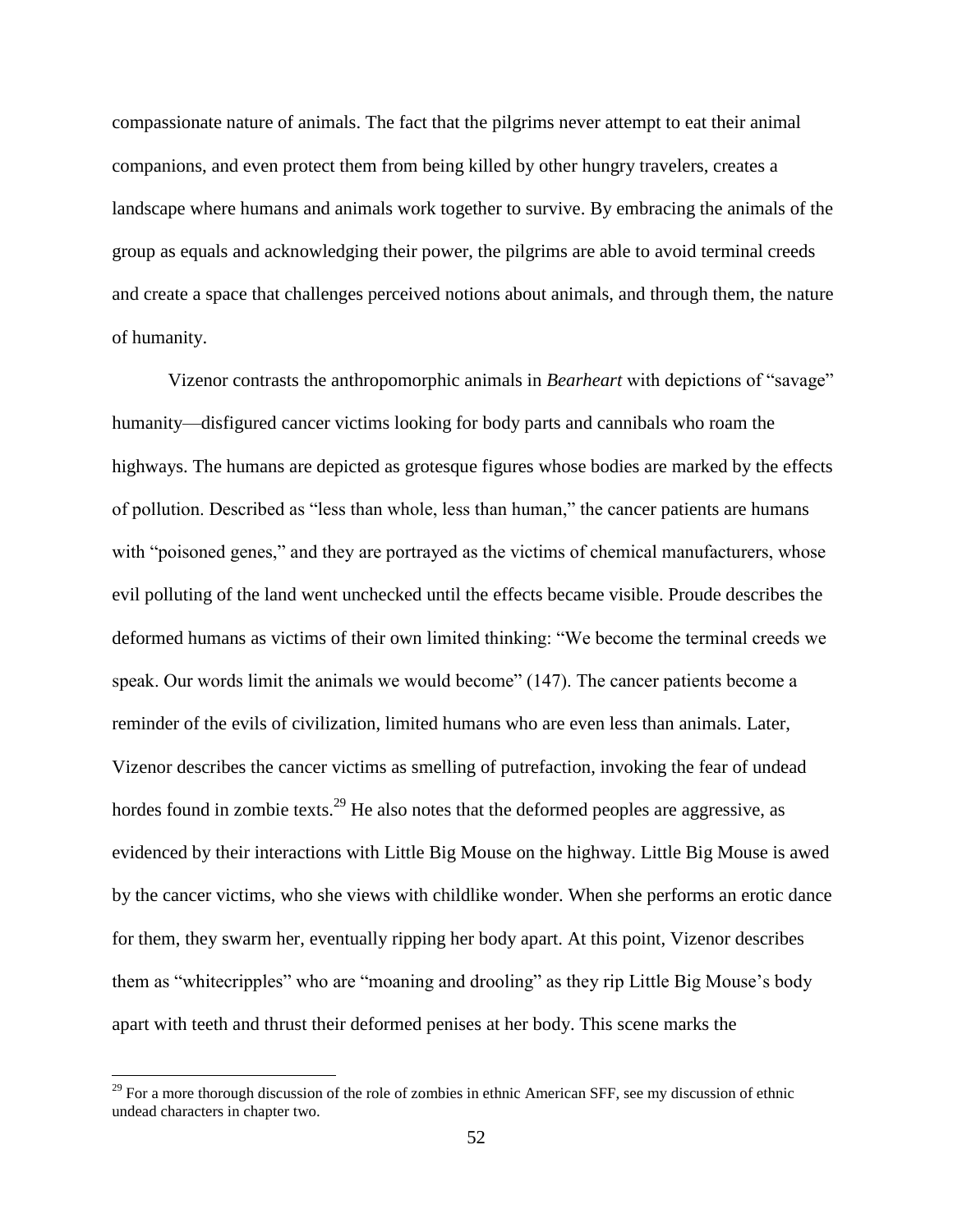whitecripples as savage, overly sexed beings who are less than human; the same stereotypical language often used in colonial writings to degrade indigenous peoples. In Vizenor's landscape, roles have been reversed: the peoples most reliant on modern life and technology become disfigured, inhuman beings while the "animals" thrive.

Throughout *Bearheart,* Vizenor stresses the idea that those willing to form hybrid communities are better able to survive. The first place Proude and his wife take refuge is the Scapehouse, a survival center housing a group of thirteen women poets described as "weirds" or "sensitives" who built the center during the first energy crisis. During their stay, one of the sisters asks Rosina if she has tested her instincts of survival, then proceeds to tell her the story of how she survived a plane crash in the jungle, leaving her body completely scarred. When asked if the scapehouse birds remind her of the jungle, she states, "No, not now…I am never alone here because we are survivors protecting ourselves from our fears and past memories" (41). The communal nature of the scapehouse contributes to its survival by demonstrating that "interdependency, tempered with a willing acceptance of new members…is at the very core of an ecosystem and its survival" (Purdy 188-89). People willing to put aside their received notions of race, class, and gender and form interdependent communities are the true survivors in *Bearheart.*<sup>30</sup>

Along the roads, the pilgrims encounter many dangers, including an evil gambler and hordes of cannibalistic, deformed humans. The people walking along the interstate are so afraid of cannibals that they sleep in groups for protection. The apocalyptic environment causes some people to release their "savage" natures, while for others it creates a situation where peoples of different ethnicities and backgrounds can band together for a common purpose. Vizenor makes

 $30$  John Purdy likens the scapehouse to an ecosystem; I discuss the connection between the ecological concept of mutualism and human survival further in my reading of Octavia Butler's *Fledgling* in chapter two.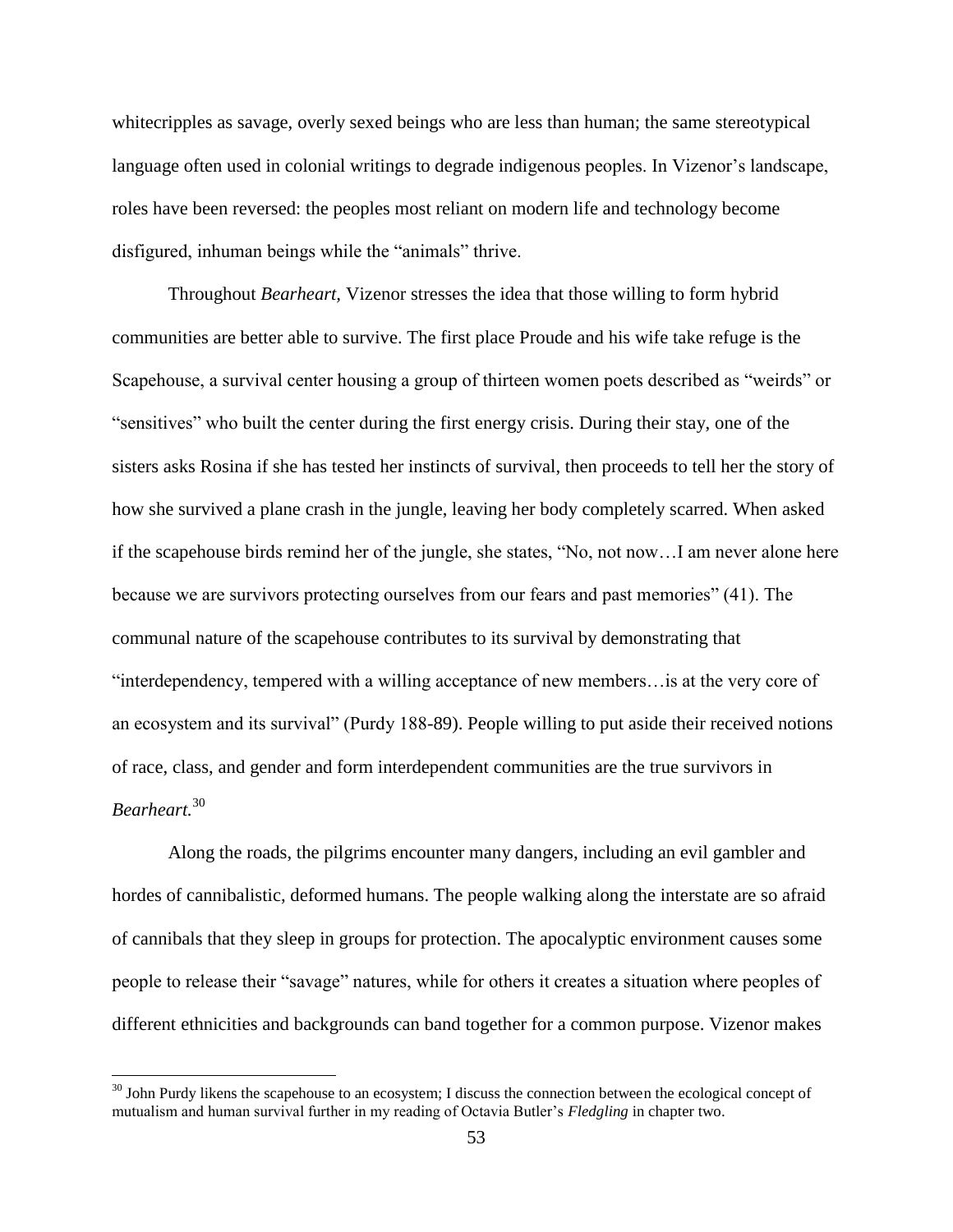the connection between community and survival clear when the pilgrims travel the dangerous open highways: "The Circus pilgrims discovered the new meaning of families. Independence for some people was preserved in hunger. . . . Those who survived the longest knew themselves at least as well as the government instigators once knew them. The toughest survivors never had their internal chickens plucked" (Vizenor 162). In *Bearheart*, people of any race can become cannibals; it is the people who are willing to accept their new circumstances and form communities who manage to avoid death. The fact that Vizenor stresses that "those who know themselves" will survive also indicates that a knowledge of self and culture is necessary for survival.

The pilgrims represent different levels of survivance through their ability to adapt and discard terminal creeds while still maintaining a connection to culture and spirituality. As *Bearheart* progresses, eight pilgrims die or are left behind after a series of tests. Lilith Mae Farrier sets herself on fire because she cannot overcome a past of victimization. Belladonna Darwin Winter Catcher is poisoned because of her essentialized views of Native American culture. Princess Gallroad/Zebulon Matchi Makwa is murdered by a horde because of his inability to control his lust. Bishop Parasimo dies after deceiving the Master Stranger of lightning. Little Big Mouse is torn to pieces by savage cancer victims because of her inability to recognize the danger they represent. As the group travels, the pilgrims who cannot overcome their terminal creeds die off, leaving only Proude and Inawa Biwide access to the "fourth world," a term Vizenor creates to refer to a spiritual plane of existence, an escape from the meaningless words and actions of the post-apocalyptic U.S. landscape.

One of the most significant deaths is that of Belladonna Darwin Winter Catcher during the pilgrim's visit to Orion, a community defined by peoples who live to destroy terminal creeds.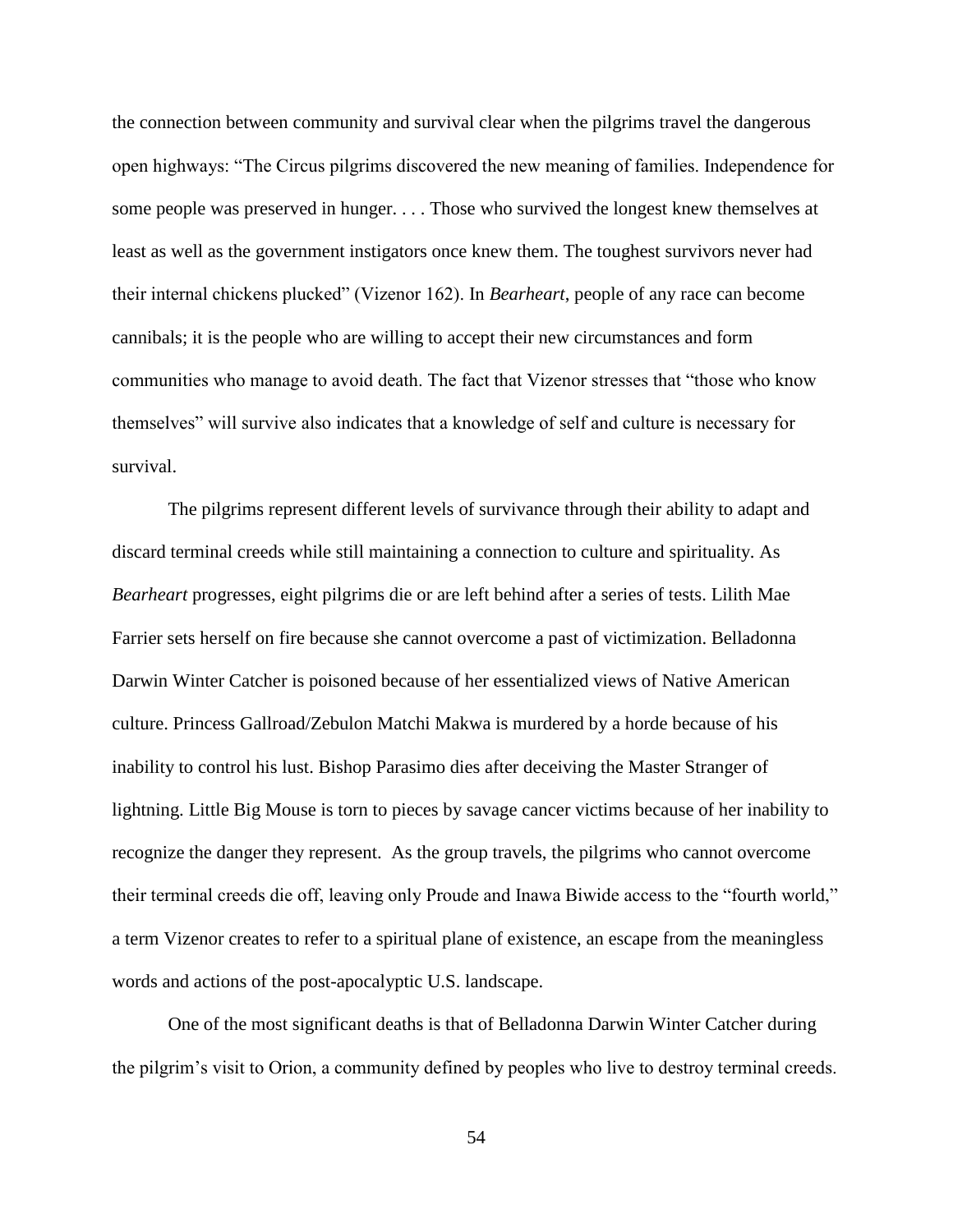Belladonna is described as a mixed-blood woman born during the siege at Wounded Knee.

Belladonna, like the young female member of the American Indian Movement, believes she

understands the nature of Indianness, and proceeds to recite a speech at Orion about tribal values:

We are raised with values that shape our world in different light.... We are tribal and that means we are children of dreams and visions. . . . Our bodies are connected to mother earth and our minds are part of the clouds. . . . Our voices are the living breath of the wilderness. (194)

Rigel-Cellard notes that Belladonna's speech utilizes "the same worn-out clichés" about Native Americans that Vizenor is constantly attacking in his work—the terminal creeds of contemporary Native American culture (106). When the residents of Orion begin to question Belladonna's definition of Indianness, she quickly becomes frustrated and defensive:

> "Are you so hostile that you cannot figure out what and who Indians are? An Indian is a member of a recognized tribe and a person who has Indian blood." "But what is Indian blood?" "Indian blood is not white blood." (195)

Belladonna cannot adequately define what makes a person indigenous; instead she uses the language of colonization by stating what Indians are not. The fact that she chooses to describe indigenous peoples using essentialized, stereotypical language demonstrates her lack of knowledge about indigenous cultures. The residents of Orion attack her logic by pointing out the constructed nature of Indianness: "'Indians are an invention' said the hunter with the beard. 'You tell me that the invention is different than the rest of the world when it was the rest of the world that invented the Indian…are you speaking as an invention?'" (195). The fact that it is a white hunter who questions Belladonna's definition demonstrates that Vizenor is choosing to reverse the roles of colonization for a minute in order to demonstrate the ways in which contemporary indigenous peoples' adoption of terminal creeds is destroying the survivance of indigenous culture. Belladonna is not able to overcome her stereotypical definitions of indigenous peoples,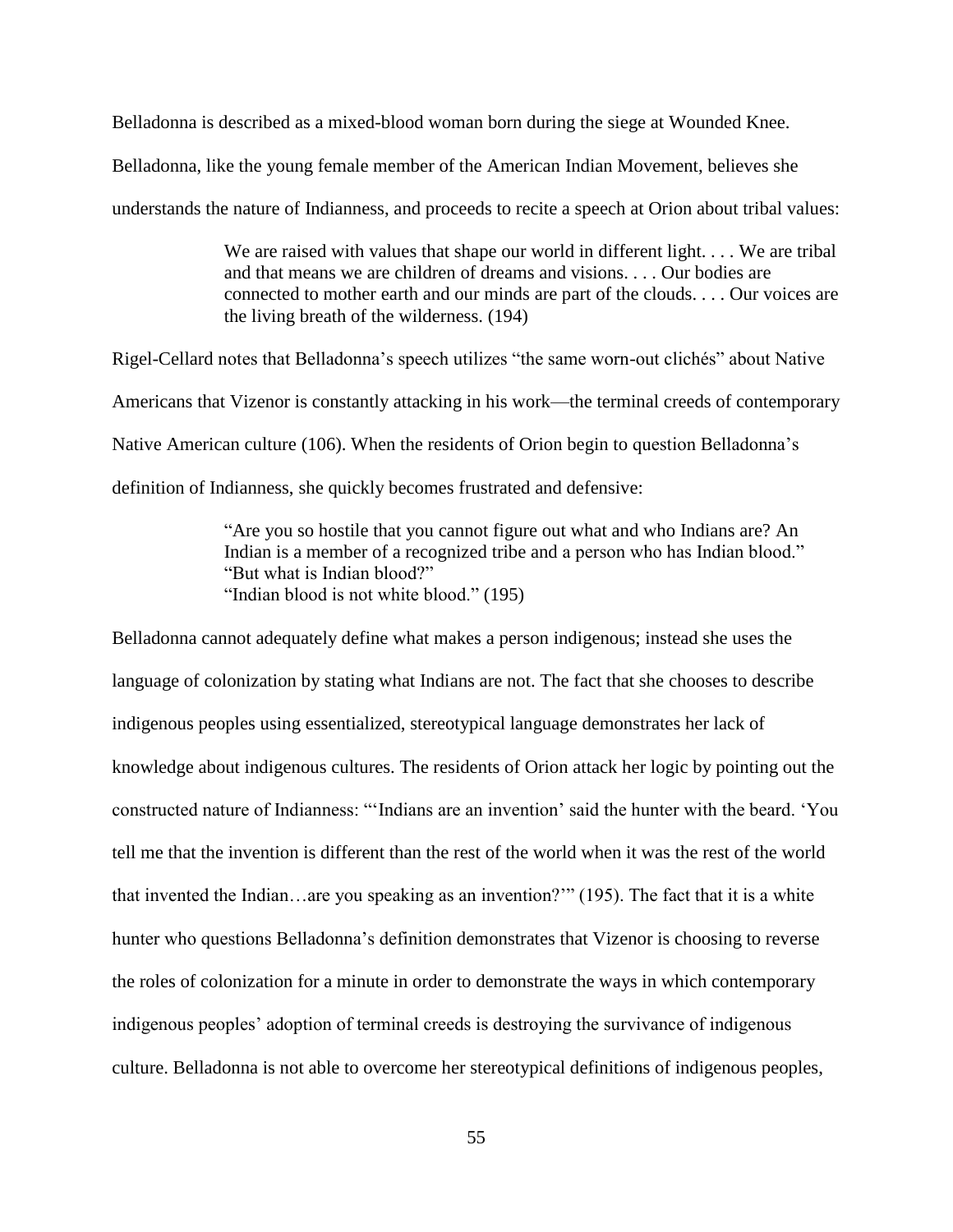so the residents of Orion feed her poison-laced cookies to keep her from spreading her "poison"—the Belladonna who poses as indigenous expert or cultural informer.

*Dhalgren* and *Bearheart* each link survival to an acceptance of mixed-race or mixedspecies peoples and groups, challenging U.S. historical narratives that equate racial intermixture with the apocalypse. Both novels include a group that survives because of their willingness to accept new peoples and ideas. Delany and Vizenor also include peoples who suffer because of an inability to let go of racist or essentialized views of race and culture. Their SFF post-apocalyptic landscapes use fantastic characters and descriptions to highlight the dangers of not being able to accept the fluidity of racial and cultural identity.

## **Hybrid Sexuality**

l

Delany and Vizenor each use multiple elements to disrupt readers' assumptions about SFF post-apocalyptic narrative, which often depict linear narratives and focus on combating the landscape or monsters.<sup>31</sup> In addition to disrupting the linear narratives and landscapes, Delany and Vizenor each utilize depictions of graphic sexuality in their texts to challenge views of cultural purity. Both authors play with the idea of contamination; if racial or cultural intermixture is considered to be contamination in colonial texts, then Delany and Vizenor exaggerate this idea to the extreme by creating texts that feature sexual acts between peoples of different races and species considered taboo by modern society. Several critics have noted the connections between colonization and sexuality. Andrea Smith argues in "Not an Indian Tradition: The Sexual Colonization of Native Peoples" that all colonial relations can be examined in terms of sexuality. Smith notes, "If sexual violence is not simply a tool of patriarchy, but is also a tool of colonialism and racism, then entire communities of color are the victims of sexual violence"

<sup>&</sup>lt;sup>31</sup> A few examples of the numerous post-apocalyptic texts that would fit this definition include Philip K. Dick's *Do Androids Dream of Electric Sheep* and Richard Matheson's *I am Legend.*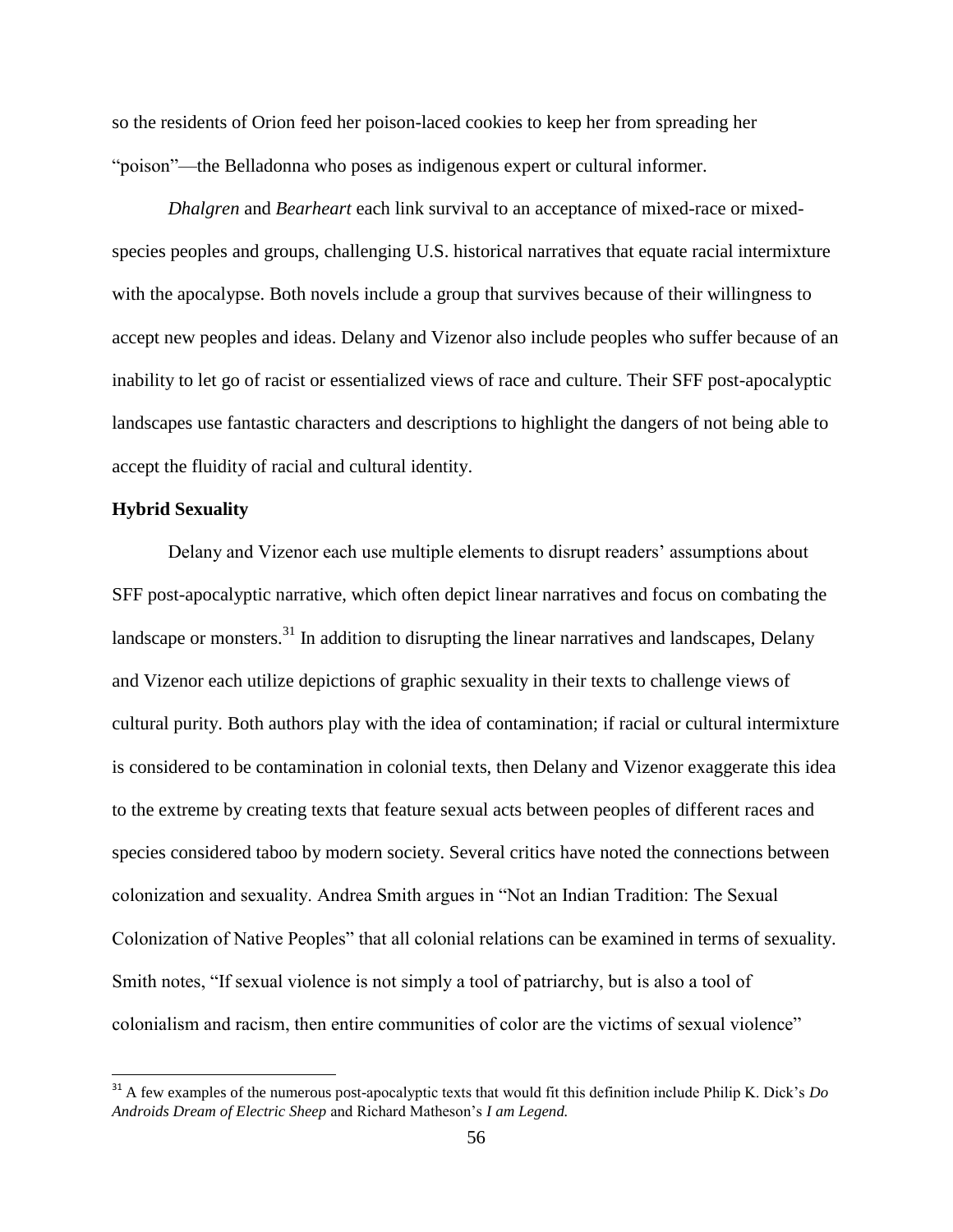(71). When two cultures are connected by colonization, which consists of extremely unequal social, political, and economic relationships, then one culture gains the opportunity to dominate the group with less resources, resulting in what Haunani Kay Trask labels in her study of U.S./native Hawaiian relations "cultural prostitution" (194). Trask goes on to draw connections between the idea of prostitution, or the sexual commodification of women, and the commodification of the Hawaiian peoples through tourism, stating, "The point, of course, is that everything in Hawai'i can be yours, that is, you the tourist, the non-native, the visitor. The place, the people, the culture, even our identity as a 'Native' people is for sale" (194). Trask's argument about the cultural prostitution of native Hawaiians also applies to other colonized peoples in the U.S. *Dhalgren* and *Bearheart* each connect graphic depictions of sex with scenes of sexual commodification to challenge racial/gender stereotypes and highlight the ways that peoples of color have been "fucked" by colonizing cultures. *Dhalgren* includes scenes of interracial sex, as well as scenes of homosexual sex and orgies. In the beginning of the text, Kid is depicted having sex with a woman whose ethnicity he cannot clearly define: ". . . her cheek bones were Orientally high. She w*as* Oriental, he realized and waited for another word, tuned for accent. (He could sort Chinese from Japanese)" (2). Like Kid, the woman's ethnicity is vague and expressed stereotypically. Their sexual encounter marks the beginning of Delany's complication of racial stereotypes. Upon arriving in Bellona, Kid's first sexual encounter is with a man named Tak. Kid seems hesitant to go through with the sexual encounter, but does so anyway. The fact that he agrees to have sex with Tak suggests the use of sex to form bonds or as a social currency; Kid "sells" his body for shelter and help navigating Bellona's social landscape. He then meets Lanya, a young white woman, and forms a relationship with her. Later, they meet an underage white boy named Denny who joins them. All of these sexual encounters relate to the formation of social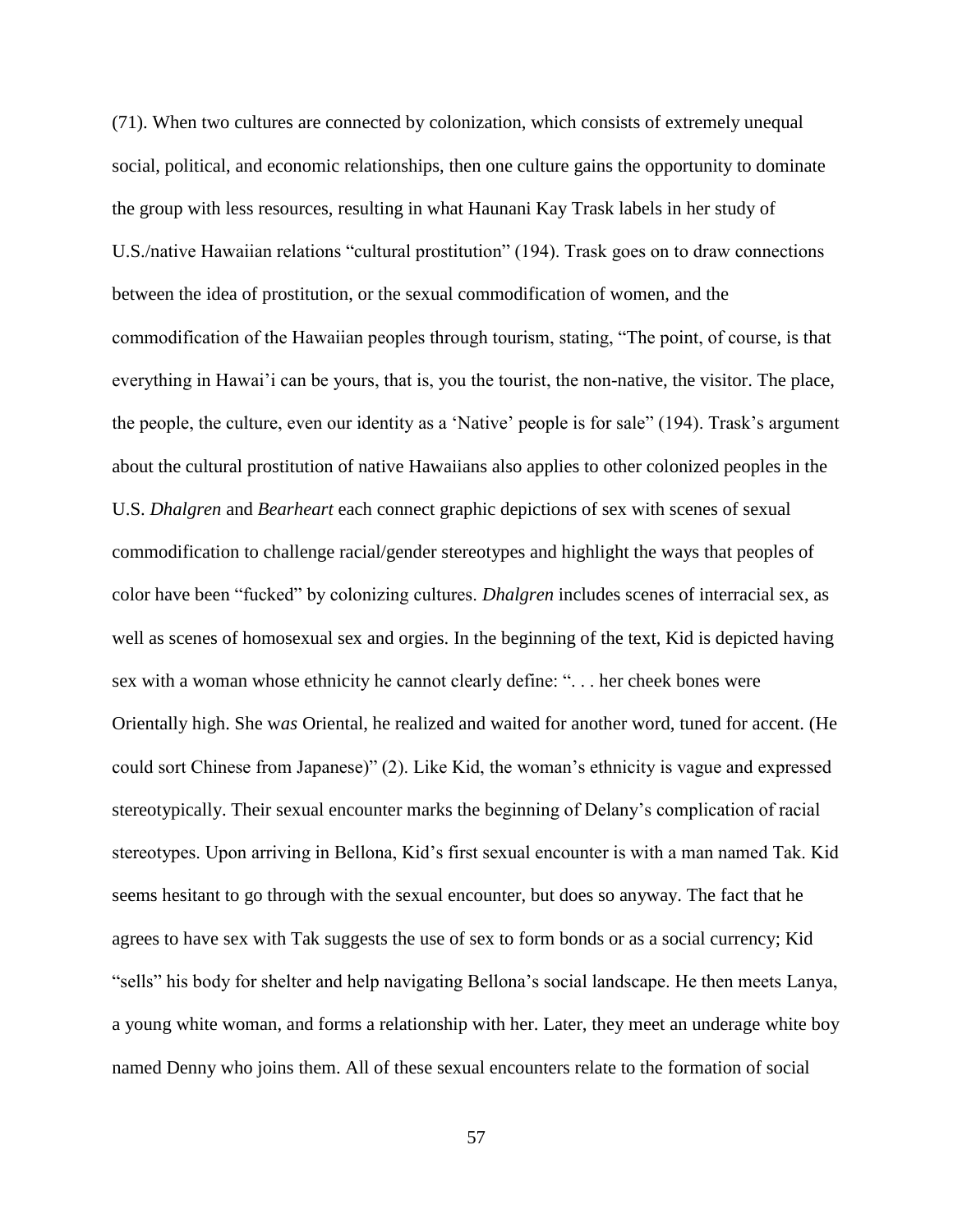bonds; his relationship with Lanya and Denny becomes akin to a family unit. Such an association of sex with social bonds and family makes sex an important part of adapting to life in Bellona. The idea that sex could be at the center of all social interactions in Bellona creates a connection between blatant descriptions of sexuality and the mixture of races, forcing readers to confront any perceived notions about ethnic intermixture.

During his stay with Scorpions, Kid also participates in an orgy with a black woman and a mixed-race group of men. Delany takes a sexual encounter typically associated with violence gang rape—and distorts it so that the black woman engaging in sex with multiple partners becomes the instigator. Kid speaks to the woman after the encounter; he is concerned because some of the Scorpion women did not approve of the sexual encounter, and wants to make sure the young black woman was not forced to have sex. The woman seems offended and tells Kid "That was all mine. You can't have any part of that" (684). Kid seems surprised and asks her if she enjoyed herself, to which she answers, "You go find out yourself, if you want it!" (685). The conversations prompts Kid to consider whether he wants to have sex with multiple men. Both sexual encounters speak to the idea of choice; the idea that a woman could instigate and enjoy a sexual encounter with multiple men without being forced does not occur to Kid. The woman's answers force him to confront his stereotypes and question why the idea of a woman controlling a group sexual situation disturbs him. In Delany's post-apocalyptic landscape, the destruction of racial and gender sexual stereotypes allows for a freedom of sexual expression.

Delany also uses sexuality to challenge racial stereotypes. One of the most volatile sexual encounters in *Dhalgren* is the one between a black man named George and June Richards, a young white girl. George and June have sex during the riots in Bellona, and Kid hears rumors that their encounter is what caused the riots. *The Bellona Times* depicts their encounter as rape,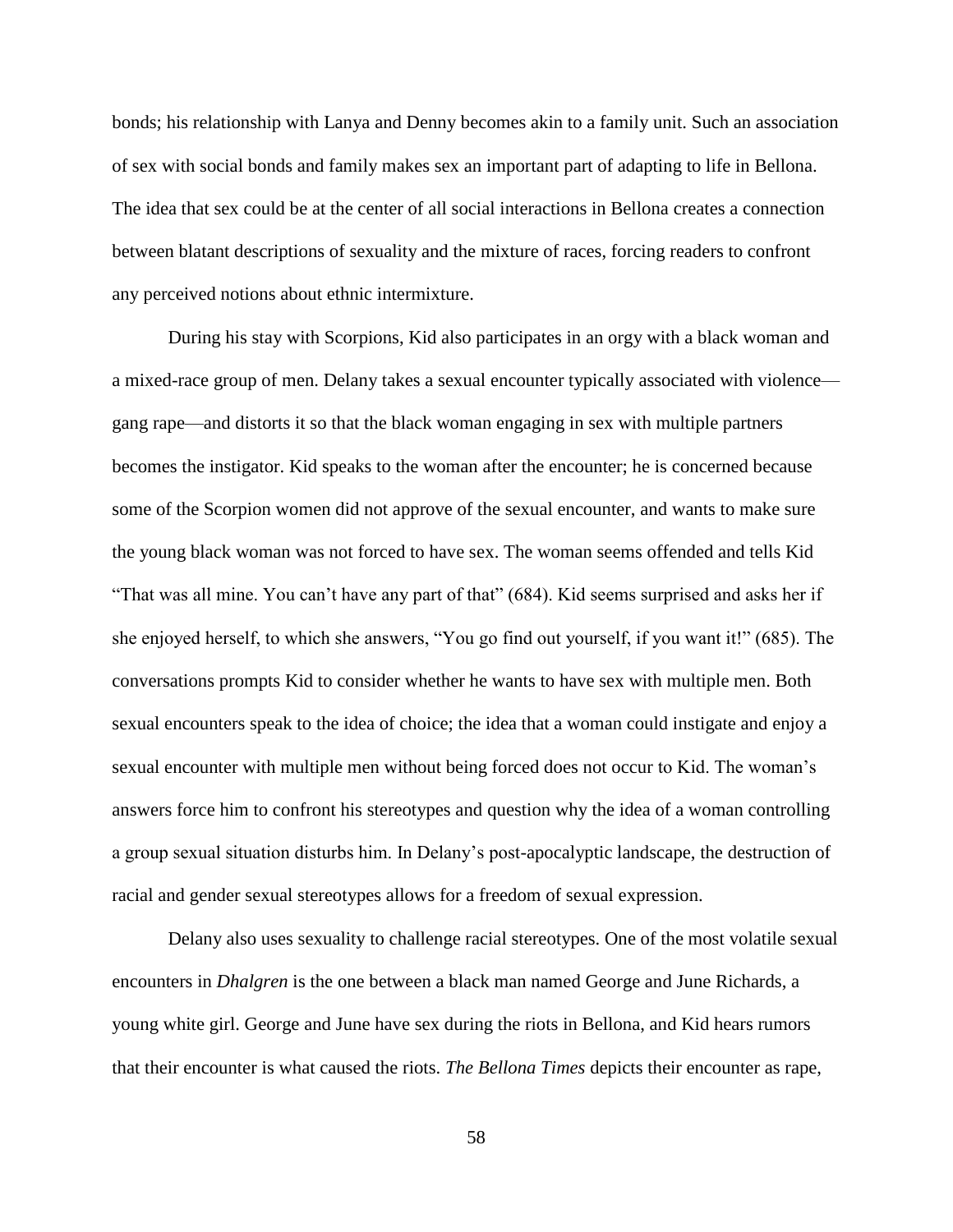reinforcing the stereotype of hypersexualized black masculinity. However, the fact that June Richards is seen twice searching for George and even asks Kid if he can get her one of George's erotic posters suggests that more is going on between them than the newspaper account and rumors suggest. When Lanya questions George about the incident, he dismisses the rumors of rape and describes their next encounter:

> "And the sky gonna go dark and the lightning gonna go roll over the night . . . and buildings gonna come toppling with fire and water both gonna shoot in the air, and people gonna be running and screaming in the streets!" George winked, nodded. "Gonna be just like last time." (212)

George describes his next encounter with June in terms of natural phenomena; the destruction of Bellona and its population mimics the destruction that supposedly caused Bellona's postapocalyptic situation, connecting taboo sexuality and the destruction of civilization. George goes on to state that when he and June meet again "*we* just gonna be doing our thing. *You* all is the ones who gonna be so frightened the city gonna start to fall down around your head" (Delany 212). George's remark acknowledges the dangers of racial and sexual stereotypes. The assumption that June has been raped by George causes the residents of Bellona to riot, destroying the city. The fact that the citizens of Bellona cannot accept that June and George's sexual encounter could be consensual is the catalyst for Delany's post-apocalyptic landscape. This connection between limited racial thinking and catastrophe highlights the ways that people of color can find themselves facing disaster when racially profiled or stereotyped. Delany takes a stereotypical view of race (sexually crazed black man, helpless white girl) and dismantles it to expose the underlying psychology that creates the post-apocalyptic experience of the inner city.

Throughout *Dhalgren*, George is sexualized and compared to natural phenomena occurring in Bellona, setting him up as both a sexual object and a God. The only church left in Bellona circulates posters of George in sexual poses, creating an irreverent view of organized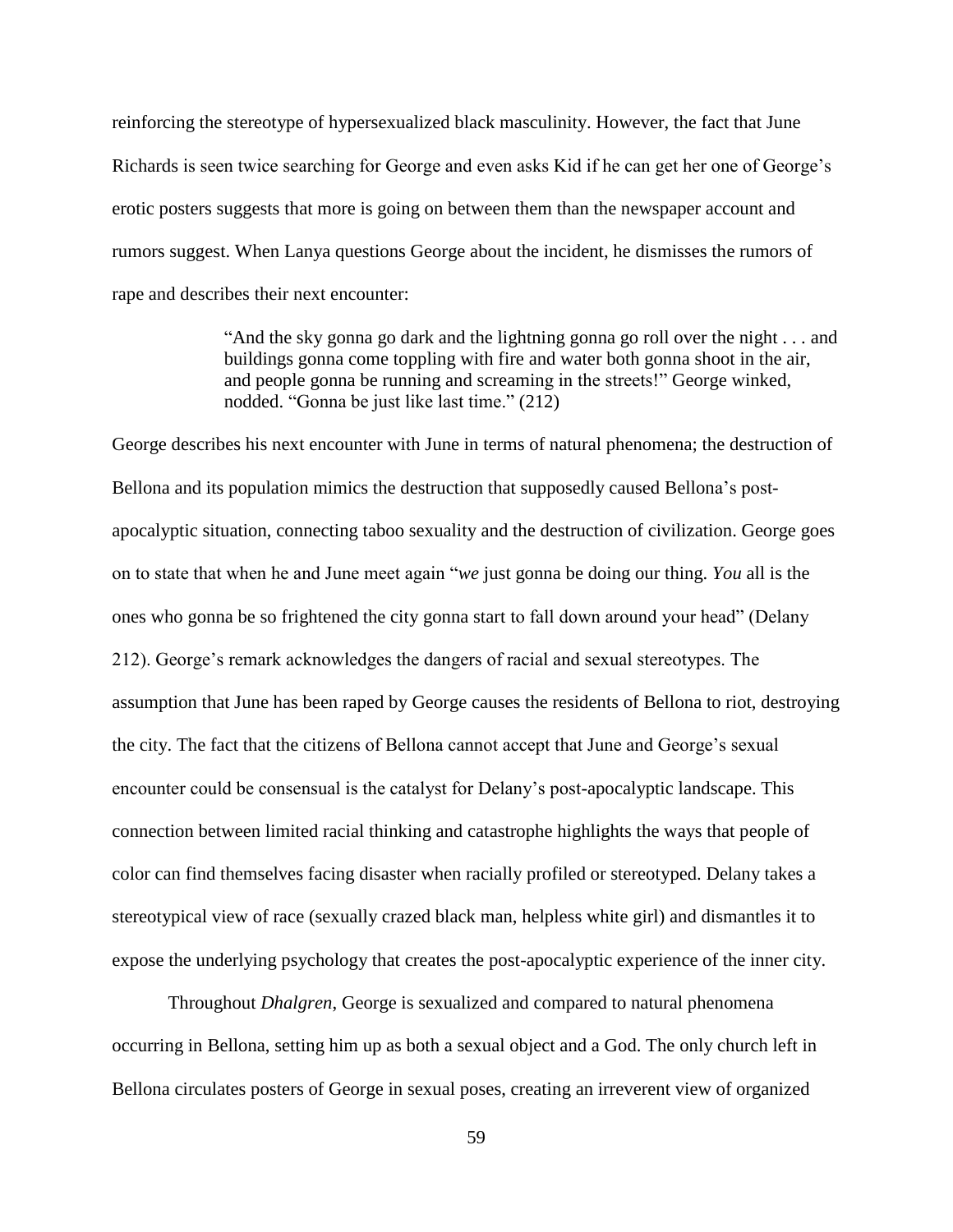religion and allowing Delany to connect stereotypes of black masculinity and divinity. Having the church, generally assumed to be the center of social morality, distribute sexually suggestive posters asks readers to consider the role of social institutions in creating sexual "norms" and highlights the sexual commodification of people of color. Again, Delany plays with the sexual stereotypes of black masculinity; in Delany's post-apocalyptic world, black masculinity is both fetishized and worshipped. George becomes such a large celebrity in Bellona that when a second moon appears in the Bellona sky, the people unanimously decide to name it George. Mark Chia-Yon Jerng states that "the way George is immediately related to another object in the world—the second moon—forces the reader to confront how the constitution of the world and the organization of objects in the world shapes evaluations of race" (267). Naming the moon after a man associated with rape and sexual deviance allows readers to consider how the moon and George are constructed. Bellona constructs an image of George based on their own racial stereotypes and sexual needs; however, George and the moon might both be false constructions. The readers never discover the truth about George or the moon, which both lend themselves to multiple interpretations. George may not be a sexual deviant or rapist, and the moon may be a mass delusion. The city of Bellona, its inhabitants, and the laws of science are all constantly shifting identities and identifications to draw attention to the ways people and social institutions construct environments that appease their need for social order.

Like Delany, Vizenor uses graphic descriptions of sexuality to draw his readers' attention to connections between sexuality and racial identity. Throughout *Bearheart,* Vizenor plays with connections between sexuality, colonization, and the phrase "being fucked." When the AIM protester asks Proude what his book is about (which is titled *The Heirship Documents*), his answer is "sex and violence," which references the history of violent indigenous colonization in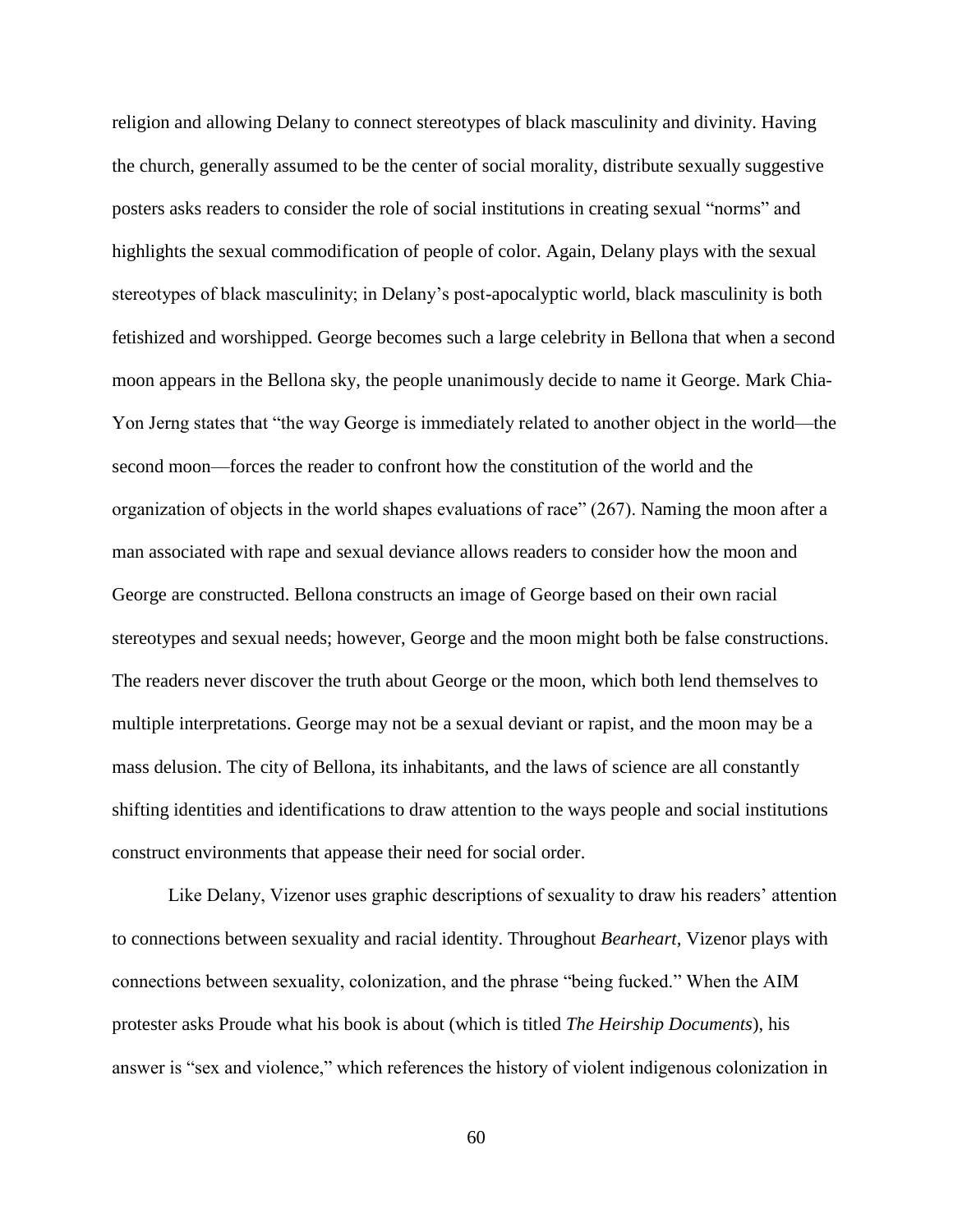the U.S. The sexual encounter between the AIM protestor and Proude becomes a moment of connection and teaching. They have sex as he teaches her about the text, connecting the joy of their sexual encounter with a gaining of cultural knowledge. After they are finished, she opens the book to the section where the federal man and woman have a sexual encounter, a scene that occurs again in chapter one. When the two government officials visit Proude to demand that he surrender the cedar forest, he asks the female citizen "do you fuck with words?" referring to the history of broken treaties and the exploitation of U.S. indigenous peoples at the hands of the government. After he asks the question, the government officials leave his home and proceed to have sex in the Cedar forest. Although the sex is described as fumbling and uninspired, it makes the officials aware of their "animal needs" and the beauty of the land around them. The next day, the female citizen decides to leave the cedar forest out of her official report. The reason the AIM protester opens Proude's text at this scene is because it is a metaphor for the "sex and violence" that Proude describes as the theme of *Bearheart*. Colonization has "fucked' indigenous peoples in multiple ways. The U.S. government has made a string of broken treaties, resulting in indigenous peoples losing land and resources. Whites engaged in sex with indigenous peoples both voluntarily, through intermarriage, and by force, through rape. Vizenor contrasts the idea of "fucking with words," represented by the federal officials and their executive orders, with the graphic sex scene between the two federal agents. When the two federal agents literally "fuck," they become more appreciative of the natural beauty of the cedar forest, resulting in the female agent's decision to omit the forest from her report. Vizenor connects his opening letter to the reader to the first chapter through a description of sex as a form of connection to others and to the land, creating a view of sexuality as either liberating or dominating, depending on the circumstance.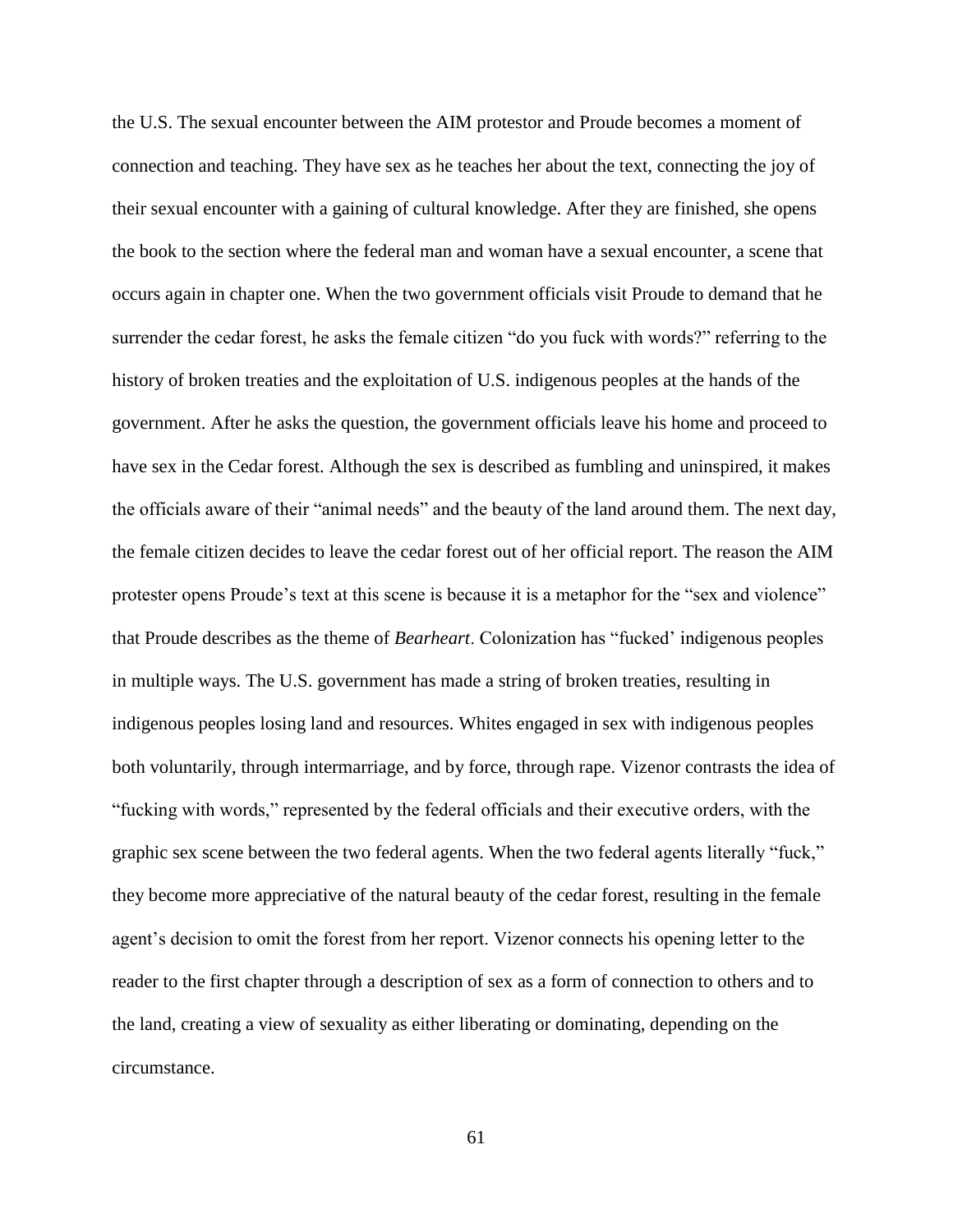The pilgrims' openness to sexual experience is contrasted with scenes of sexual violence, allowing Vizenor to contrast the high of unrepressed sexuality with the cost of sexual exploitation and violence. Bigfoot's sexual orgy with the women of the scapehouse is depicted as a joyous exchange; the women undress him and take turns having sex with him. The fact that his penis is named "President Jackson" is Vizenor's way of poking fun at the President responsible for a large portion of nineteenth century Native American policy. Bigfoot's designation as a "clown" and his penis's designation as a president suggest both the ridiculousness of cultural prostitution and the government's role in "screwing" the inhabitants of Vizenor's postapocalyptic world. Bigfoot sells himself to the women in exchange for food and shelter, screwing them out of resources as they revel in his sexual prowess like colonized peoples feigning subservience. At the end of the novel, Bigfoot moves from a clownish parody of cultural prostitution to a participant in cultural domination when he forces Rowina to perform fellatio on him. Rowina is not willing at first, but eventually succumbs to Bigfoot's will. During this sexual act, Bigfoot has his neck snapped by Pio a "parawoman mixedblood mammoth clown." Linda Tanner notes in *Intimate Violence: Reading Rape and Torture in Twentieth-Century Fiction* that the act of rape is related to a loss of subjectivity in the victim, similar to the position of colonized peoples:

> Beneath the violator's hand, the rape victim's body becomes a text on which his will is inscribed, a form that bears the mark of his subjectivity even as she cannot divorce it from her own. Within such a scenario, the entanglement of subject and body allows the violator to assume control of both and the victim to assert power over neither. The image of bodily penetration is thus bound up with the assault on subjectivity in which the victim is annihilated from both inside and outside; the woman's body continues to allow the violator access to her subjectivity even as the power of agency is stripped away from her, imprisoning her in a material form over which she as subject has no control. (115)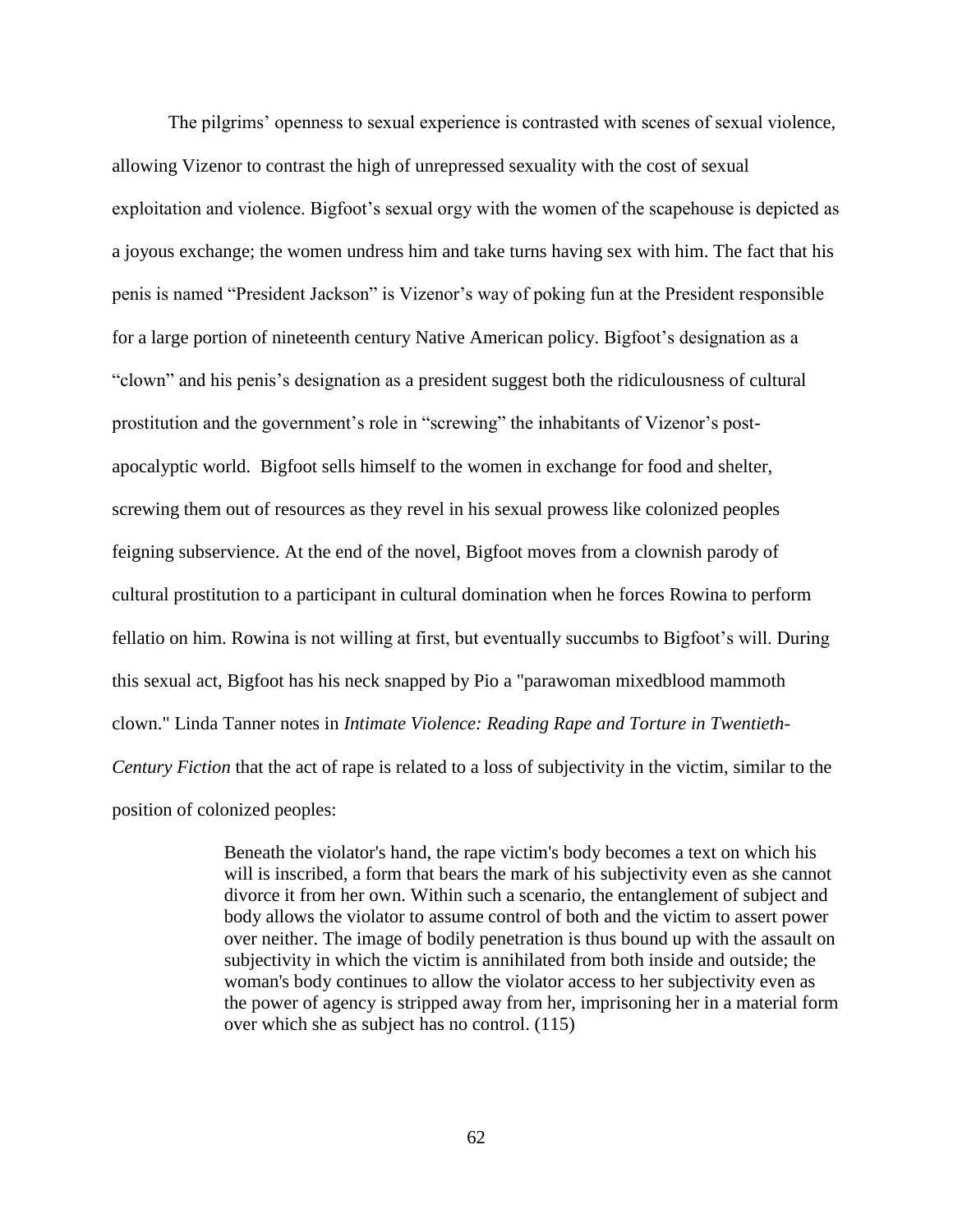The minute Bigfoot sexually assaults another pilgrim, he has crossed the line and become a colonizer. Because Bigfoot has stripped Rosina of her subjectivity, including her sense of self, and has forced her to become a vessel for his desires, he cannot be allowed to enter the spiritually clean space of the Fourth World. Rosina's participation in the sexual act, although not voluntary at first, strips her of her agency and imprisons her in her material body, suggesting that she also cannot move into the Fourth World. Vizenor uses the various sexual encounters in *Bearheart* to link sexual dominance, victimization, and a loss of agency, suggesting that those who dominate and those who participate in cultural prostitution lack the cultural awareness necessary to break the victimizer/victim binary in colonized cultures.

The inclusion of inter-species sexuality in *Bearheart* works to dismantle perceived notions about "savage" sexuality. The fear of bestiality is connected to the colonial fear of contamination and devolution. Aline Ferreira notes, in "Primate Tales: Interspecies Pregnancy and Chimerical Beings," that scientific advances in implanting embryos from one species into another question former views of the human/animal divide: "Xenotransplantation raises ethical questions about the eroded boundary between human and animal and reminds us that culture, as much as science, produces and shapes this divide" (224). Like interracial or same-sex pairings, animal/human sex is often considered taboo and a marker of degraded humanity. Vizenor plays with the idea of sex with animals by connecting it to the idea of embracing a connection to the natural world.

The scenes in *Bearheart* where humans engage in sex with animals challenge essentialized views of indigenous cultural identity. Vizenor contrasts a tribal story of a girl, a mongrel, and four puppies with the story of Lilith Mae Farrier to demonstrate the consequences of limited identifications. In the first story, the girl, who "moved in the magical flight of shaman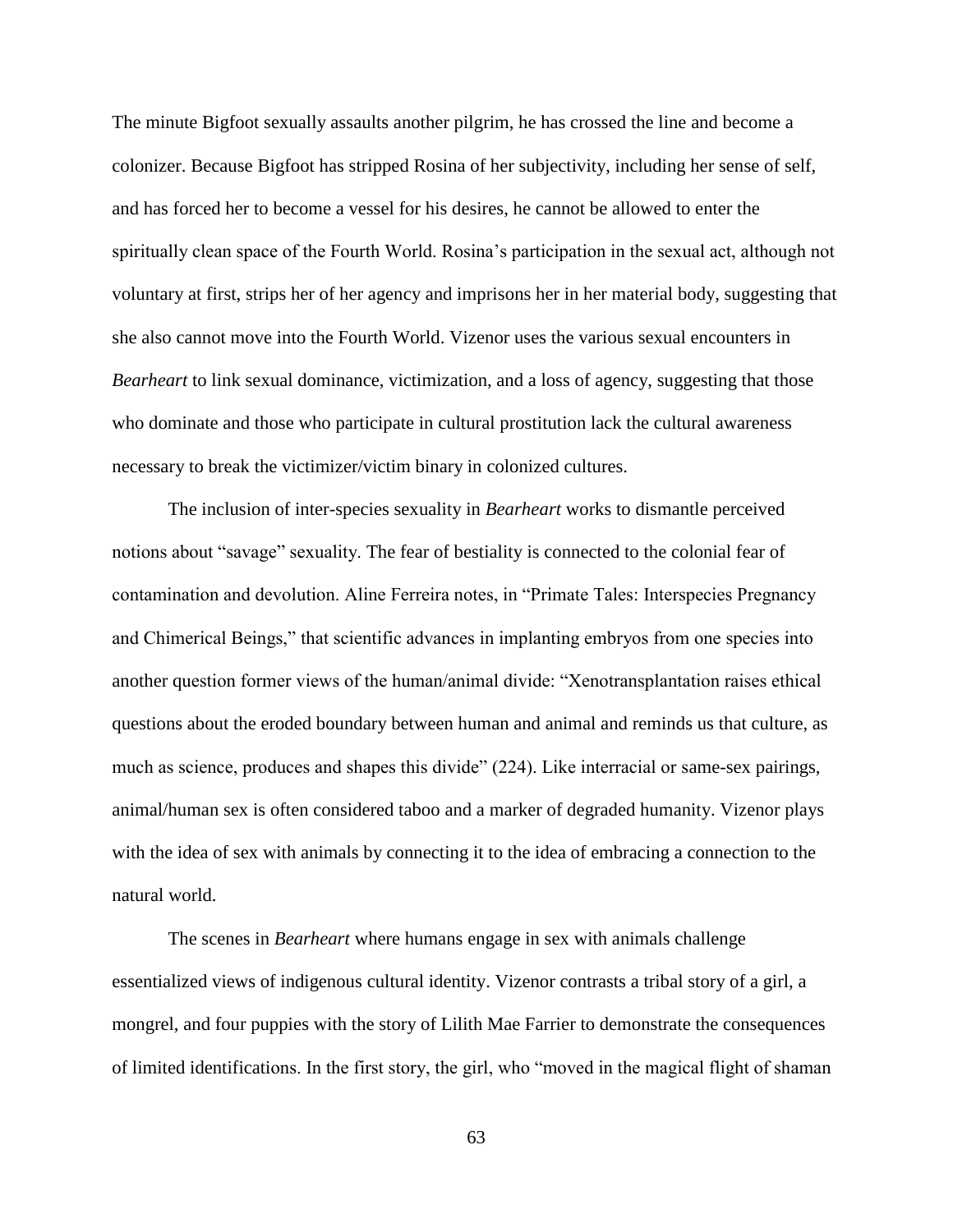crows and the languages of tribal animals," dreams that her favorite mongrel becomes a man, and they have sex (62). Soon after, she discovers that she is pregnant. The people of her village shun her and gossip about her. When her father decides to kill her, the crows warn her in a dream and she escapes to live outside of her community. The villagers bring an evil on themselves because they "shunned the love of animals," and they are only saved after the girl returns to the village and teaches them to love both animals and themselves. The animals in this story are a metaphor for cultural difference or change. Because they refuse to accept the human/mongrel children (representative of mixed-blood peoples), the villagers are almost destroyed. Once they shift their cultural views and accept change, the village is saved. This story is told before the pilgrim Lilith relates her life story to the other pilgrims. Lilith has an ongoing relationship with two reservation dogs which she describes as "dumb bastards," a reminder of her "slobbering father" who violated her as a child (90). Lilith associates the dogs with her time teaching on a reservation and the humiliation she faced at being raped and accused of having sex with dogs. Although she loves the dogs and they are devoted to her, she cannot accept the pleasure the dogs give her. Lilith eventually kills herself because she cannot move past the labels of victim and dog lover that the tribe places on her. In fact, Keady notes that Lilith comes to embody the views of others, losing her identity in the process:

> Lilith Mae believes the stories she has been told about herself and acts out of them. Having been mocked by the Anishinaabe women as a 'lover of dogs' Lilith Mae goes on to become a lover of dogs. She tells of victimization by her incestuous father, but offers herself as a victim to the Anishinaabe men, and then to the Evil Gambler. Her optimism is superficial, and lacking spiritual strength, she places her faith in words. . . . (63)

Lilith's inability to view herself in terms other than sexual victim causes her to kill herself rather than accept change. She is the antithesis of the girl in the tribal story who is not ashamed of her identity as a dog lover These two stories demonstrate how Vizenor connects sexuality and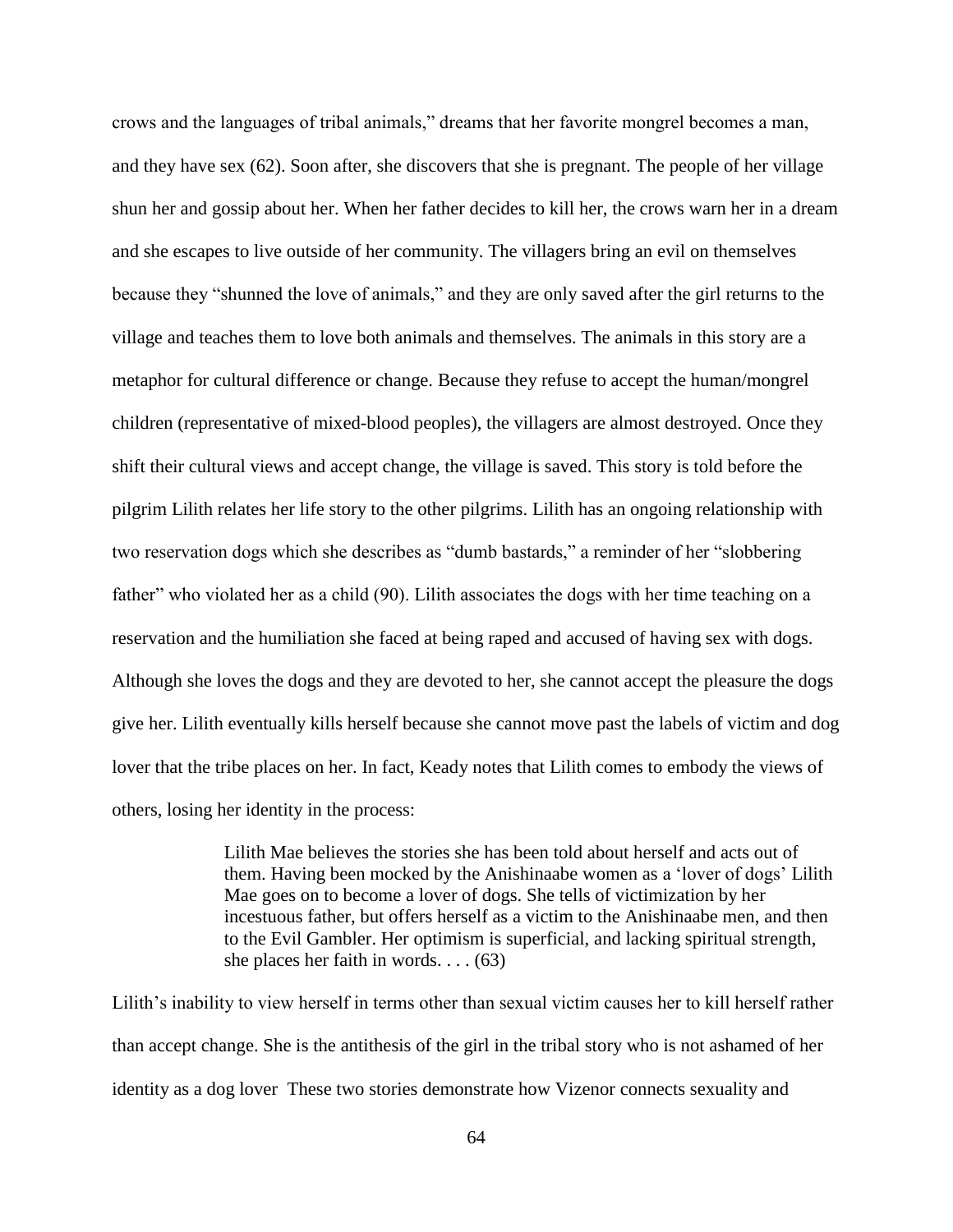"mongrels" or mixed-race individuals to warn his readers about the dangers of essentialized cultural views.

Delany and Vizenor each stress a need for sexual acceptance connected to an understanding of one's racial or cultural identity. The acceptance of sexual taboos is one more way that these authors challenge perceived views of civilization and cultural norms. In Delany and Vizenor's post-apocalyptic environments, there are no "norms"; each character is faced with the challenge of accepting themselves and others, despite their terminal creeds.

#### **Liminal Languages**

Vizenor and Delany are both concerned with creating languages that point to limited cultural constructions , participating in self-conscious readings of African American and indigenous cultural identity and opening liminal spaces that allow for multiple readings of race and culture. *Dhalgren* and *Bearheart* each use SFF tropes to demonstrate how language can create cultural barriers and miscommunications. Both authors have written extensively about the possibilities available through language manipulation. In his critical text, *Starboard Wine*, Delany focuses on the possibilities of SFF as a metaphorical language. Delany notes that one of the advantages of SFF writings is that SFF readers have been trained to "read between the lines" by recognizing clues in the language of SFF and orienting themselves to the SFF environment. Though SFF authors often use similar tropes, nothing in a SFF landscape can ever be assumed. This is especially true in post-apocalyptic literature, where characters often use everyday objects in vastly different ways than their original purposes. Vizenor has also noted in his critical writings that postmodern "language games" or the manipulation of language often found in postmodern texts, has the ability to refute cultural misreading and to create indigenous texts that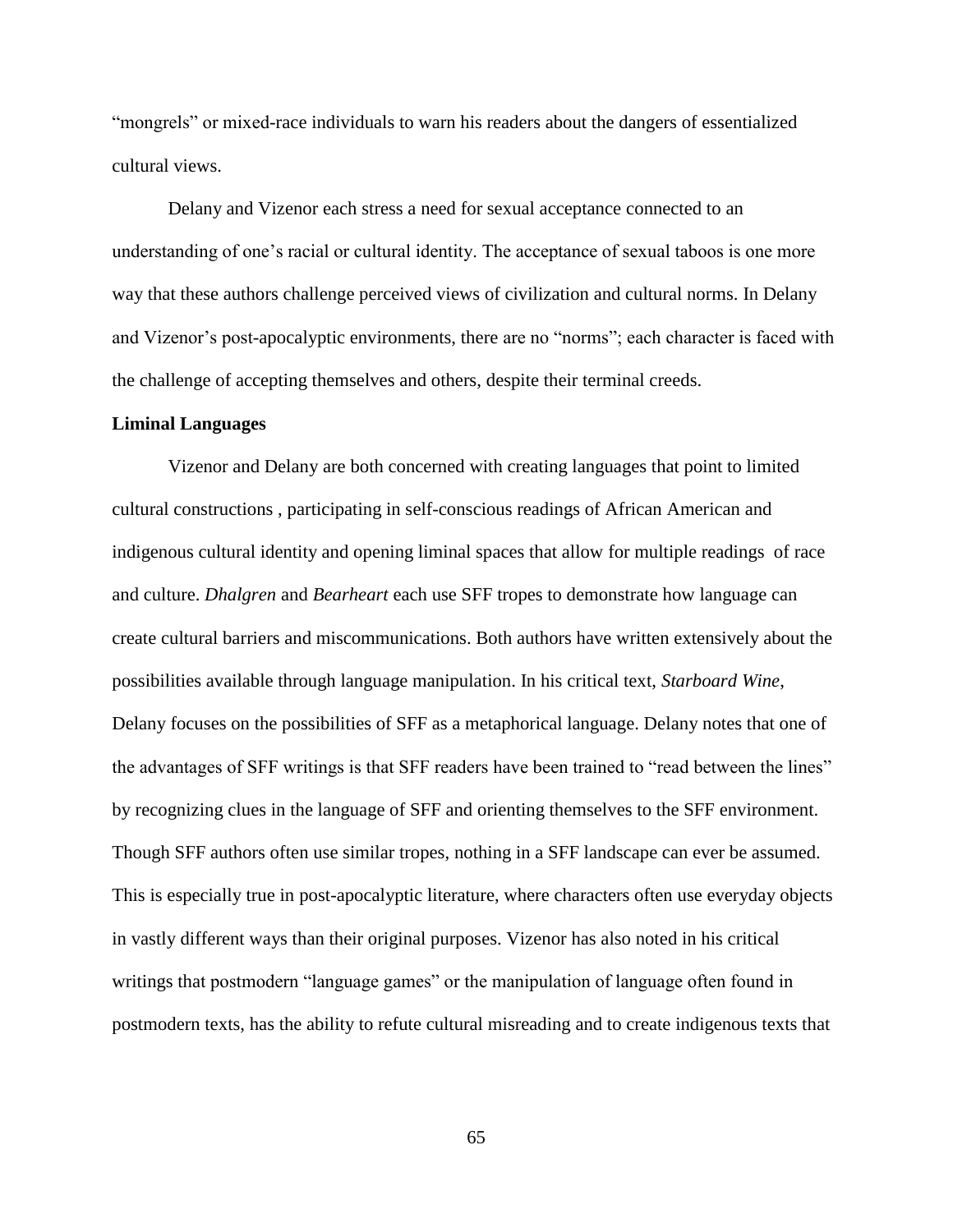challenge cultural expectations and stereotypes. Both authors create disjointed, layered SFF texts to demonstrate the breakdown in communications between colonizers and colonized peoples.

Delany and Vizenor take advantage of the language possibilities of postmodern and postapocalyptic literature by manipulating narrative and language to expose its limitations. Their language mimics the confusion and fluidity of the post-apocalyptic landscape. For example, in *Dhalgren,* Kid is self-conscious of his use of language because he is a poet and constantly writes and revises his experiences. His writings and revisions are included in the novel; sections of the text are crossed out and re-written, suggesting that the majority of the novel is a transcript of Kid's notebook. At times, Kid is not aware of which passages he has written in his notebook; he claims to have found it half-written-on and to be writing in the margins. If this is true, then Kid's writing can be connected to the writing experiences of colonized people. Because Kid is writing an alternate narrative in the margins of already established writing, his writing represents a marginalized viewpoint. Delany also suggests that Kid may have written in the notebook, lost it, recovered it, and continued writing without realizing that the main writing is also his. If this is true, then the notebook represents different aspects of Kid's identity, suggesting that he is able to embody multiple identifications. In his comparison of *Dhalgren* and William Gibson's *Pattern Recognition,* Haslam suggests that Kid's amnesia is linked to a suppression of marginalized narratives, noting that "the ways in which the American national narrative, in order to maintain a self-cohesive vision of the nation, needs to suppress its very creation of and relation to a silenced other" (79). Kid cannot recognize the main text in his notebook because his place in U.S. historical narrative has been erased. His self-conscious narrative, full of revisions, and his desire to create poetry worthy of being published, show his desire to both represent his experiences and re-imagine them, creating a liminal narrative that brings marginalized writings to the center of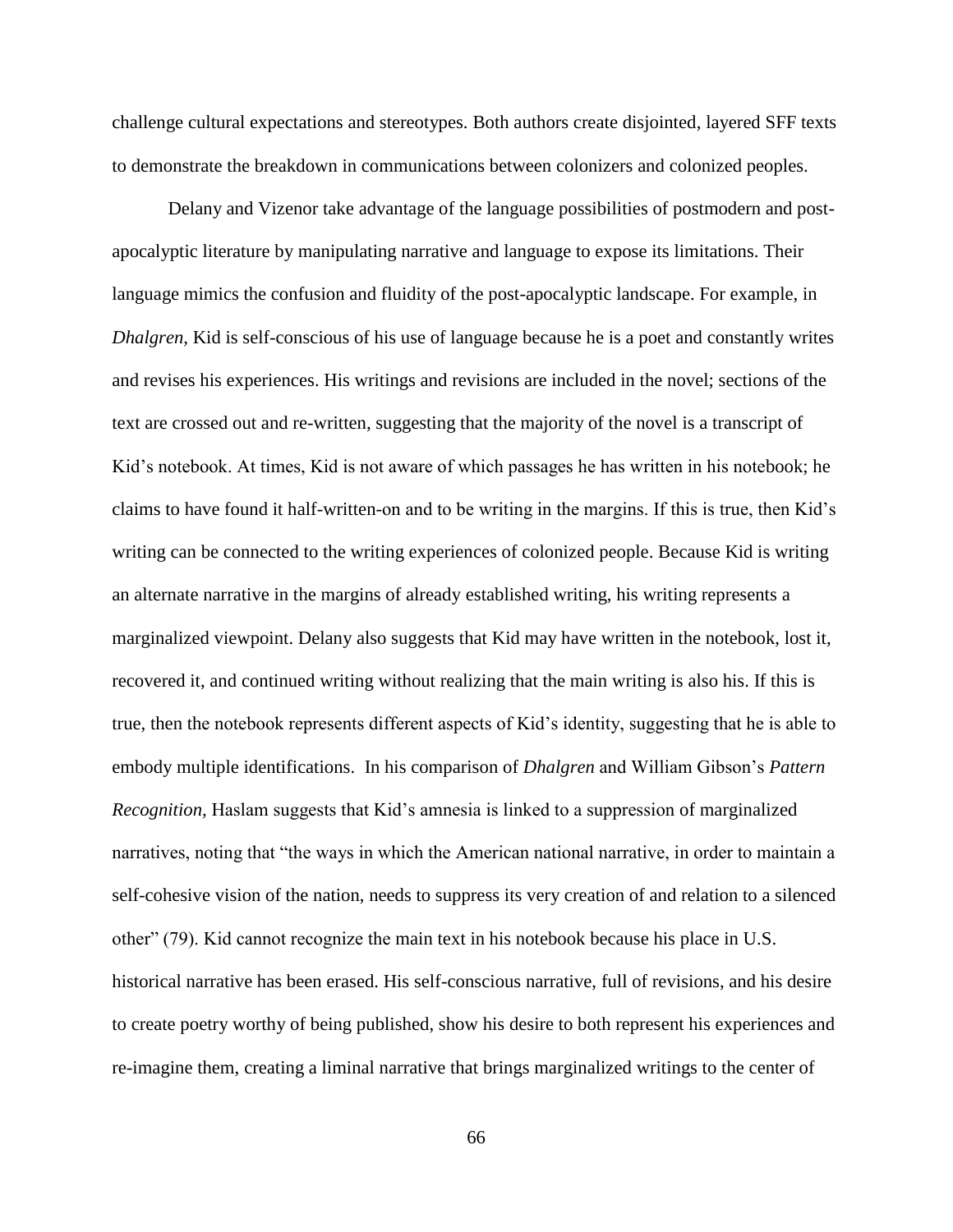the text. Delany purposely creates a text where the reader is forced to be aware of the ways language can be revised and manipulated to represent how the constructed narratives of colonialism suppress alternate narratives.

While Delany focuses more on manipulating the wording and appearance of his narrative, Vizenor manipulates language in his dialogue to highlight the language barrier between the U.S. government and indigenous peoples. One of the most significant critiques of language occurs when the pilgrims visit a "word hospital," an institution authorized thirteen years prior to the apocalypse to investigate "public damage to the language" and "words in conflict." As they tour the facilities, one of the officials describes the history of word hospitals:

> The government discovered that there was something wrong with our language. The breakdown in law and order, the desecration of institutions, the hardhearted investigations, but most of all the breakdown in traditional families was a breakdown in communications. . . . This caused our elected officials to create this word hospital and eight others in the nation…two were created in the ruins of the old Bureau of Indian Affairs field offices. . . . The bureau records were included in our analysis of language. You might say we are using the files and reports from the Indian offices as the basic paradigm to determine the causes for the breakdown in languages and government services. (166)

The idea that government documents, in particular those of the Bureau of Indian Affairs (BIA), cause the breakdown in language responsible for the destruction of modern society places indigenous culture at the center of *Bearheart*'s apocalypse. The BIA is known for its mistreatment of indigenous peoples; Vizenor specifically names this group to suggest that had the government attempted to understand indigenous language and cultural traditions, the apocalypse might never have happened. The fact that the government authorized the word hospitals demonstrates an understanding of the need for better government/indigenous communication; however, the scientific approach of the word hospital, reminiscent of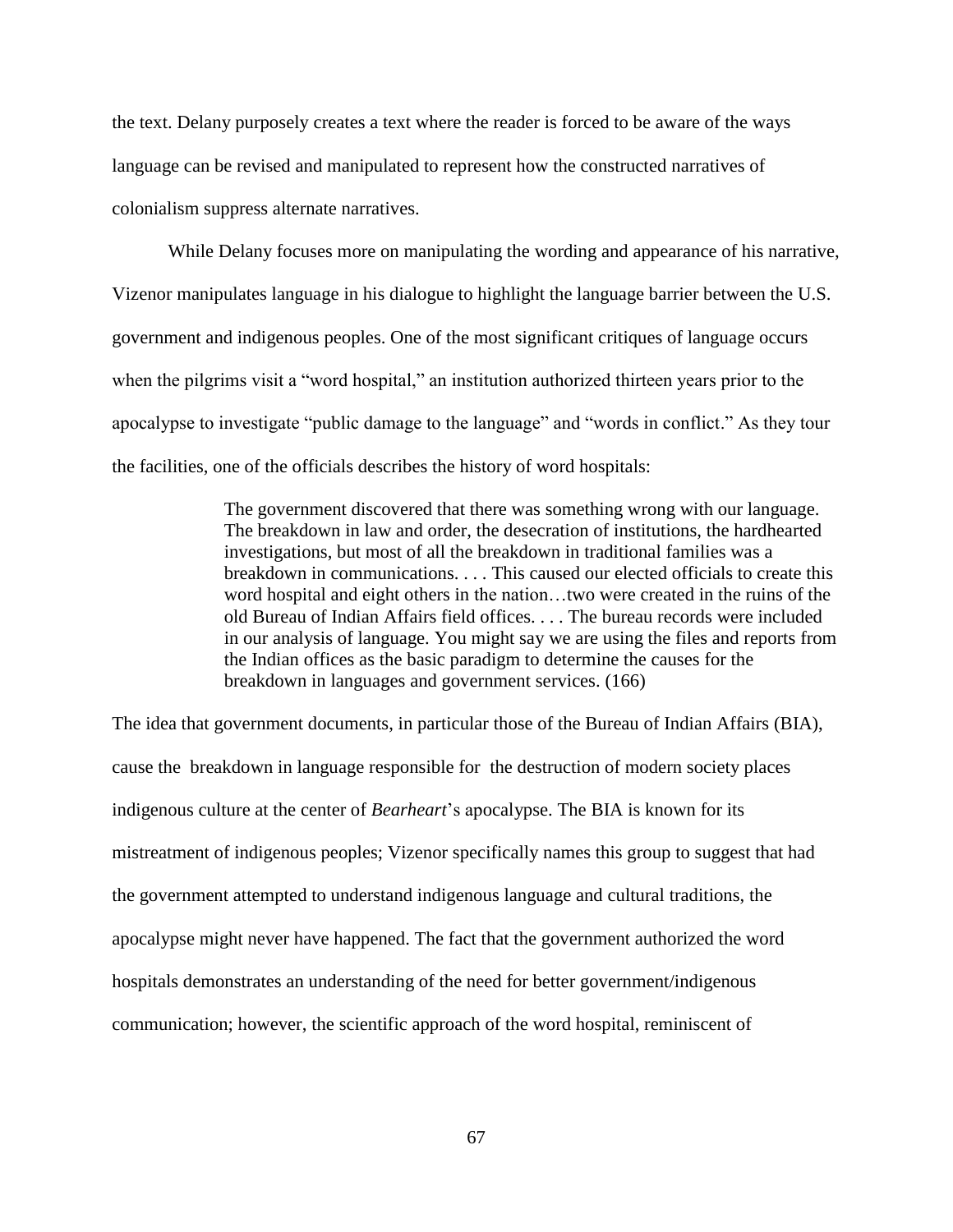government wire-tapping programs, fails to create a true understanding of indigenous language and culture, causing the apocalypse.

In *Bearheart,* the figure of the trickster and language of chance highlight the malleability of language. The manipulation of language in colonial texts (in particular, historical accounts written by colonizers) is linked to Vizenor's themes of language as chance and language as cultural barrier. Vizenor often comments on the connection between the trickster figure and postmodernism; in *Narrative Chance*, he argues the indigenous trickster figure is postmodern because its primary function is to challenge linear narrative, perceived closure, and the language of stability (x). The trickster figure serves multiple roles; Alan Velie notes in "The Trickster Novel" that depictions of trickster figures differ according to tribe:

> The tribal trickster is not a single figure; tricksters differ greatly from tribe to tribe and from tale to tale in the repertoire of the same tribe. Sometimes trickster is human, such as the Winnebago Wakdjunkaga and Blackfeet Napi; among other tribes trickster takes the form of Coyote, Raven, or Hare. Whatever his form, trickster has a familiar set of characteristics: he plays tricks and is the victim of tricks; he is amoral and has strong appetites, particularly for food and sex; he is footloose, irresponsible and callous, but somehow almost always sympathetic if not lovable. (122)

Trickster figures in Vizenor's work manipulate language to expose the loss of perceived "rules" about language and civilization. Many characters in *Bearheart* play trickster roles, including Bigfoot and Proude's crow companions; however, one of the most significant scenes for understanding the role of trickster in Vizenor's text is the mission clown scene*.* After escaping the pentartical pensioners, a group of men attempting to "build an empire in the new world," the pilgrims meet a group of mission clowns walking backward on the road to New Mexico. When asked about their strange activity, two of the clowns state, "Time and space between the starting and the stopping makes upward downward and backward forward and noward. . . . Place is not an invention of time, place is a state of mind, place is no notched measuring stick for memories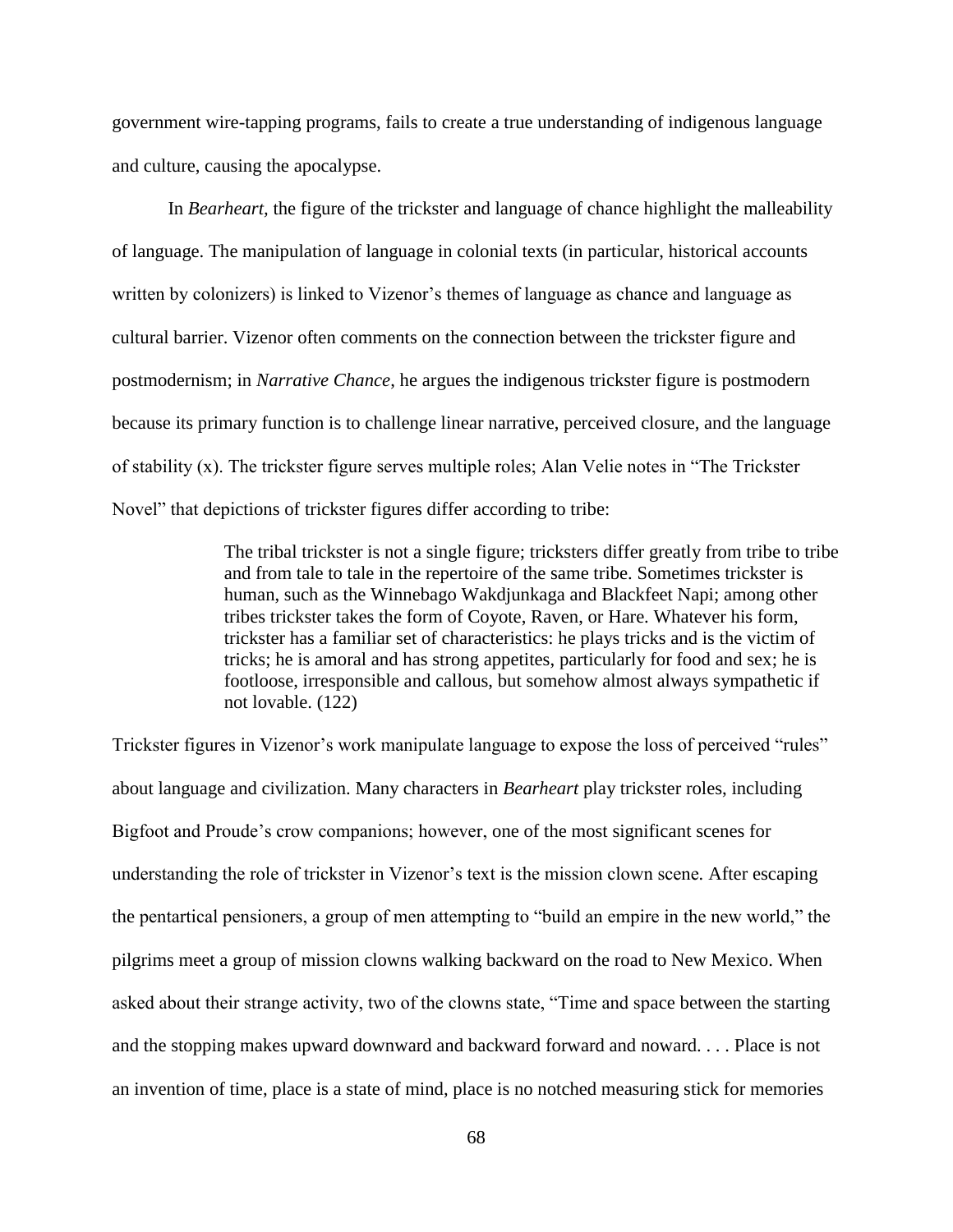here to there" (237-38). The clowns act as tricksters in this scene by trying to stop the pilgrims' linear journey. They serve as a reminder that linear space, like linear narratives, create terminal creeds. Unlike the pensioners, who hold on to a perceived notion of the need for colonization and empire, the clowns represent a complete loss of connection to place and a failure of forward progression; they mock the pilgrims' journey to find a new space of acceptance and insinuate that the pilgrim's journey is doomed to failure. However, one of the clowns notes that place is "a state of mind," suggests that it is the pilgrim's responsibility to maintain cultural traditions, even without a connection to a specific place. Bradley John Monsma describes the connection between the trickster figure and language as "help[ing] us understand that landscapes, like words, are simultaneously shifting and meaningful" (61). Vizenor views language as an active connection to indigenous cultural traditions, yet he also understands the ability of language to trick and cheat, to play with and distort perceptions of culture. The clown's irreverence in the narrative is balanced by the presence of Proude who represents a stable shaman figure and the possibility of reaching "the fourth world," or a liminal space that balances the need for language (in the form of cultural myths and stories) with the view of language as cultural barrier.

Games of chance in *Bearheart* also demonstrate how language, and people, can be manipulated*.* Proude's game of chance with Sir Cecil Staples, The Evil Gambler, connects evil language to politics to demonstrate the power of language to coerce and manipulate. Sir Cecil plays games of chance with unwitting travelers; the travelers stake their lives for the chance to win gasoline. The Gambler enjoys wielding his evil power and pointing out how degraded people have become in the face of vanishing resources. When Proude states that their powers are not equal because death is not malignant, Sir Cecil mocks his tribal knowledge of life and death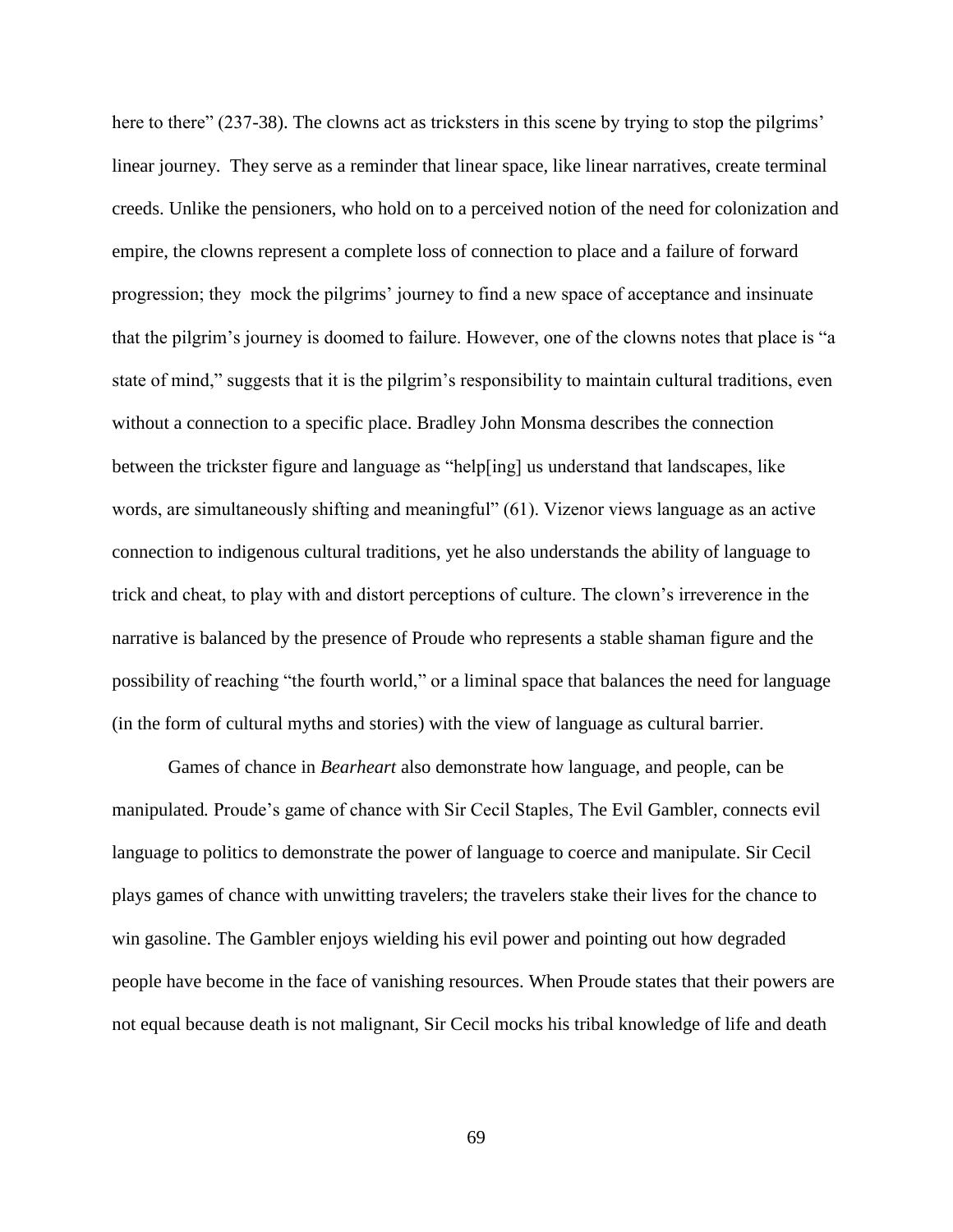as "tribal pronunciamientos" and points to a history of evil language as connected to a history of government "games":

> What holds us together now is what held the nation together for two centuries. . . . The constitutional government and the political organizations were deceptive games of evil . . . National games that preserved and protected the cause of evil. . . What happens between us when the game ends is what happened to the government when the political games were exposed . . . nothing! Nothing but the loss of faith among gambling fools. Nothing but chance. Fools and the games with their fantasies that living is more than death and evil is less than goodness... Winning is losing. (132, first ellipsis added)

Sir Cecil sees his power as connected to a tradition of colonizing governments' manipulation of language for power and profit. He compares the game of chance he runs to political games, meaningless games of chance that pretend to maintain order when they are really designed to protect certain classes and races of peoples from the "chaos" of allowing colonized peoples to decide how they wish to be governed. Those who gamble, or attempt to overcome the effects of colonization, are "fools" who will lose even if they gain advantages in the short term. Cir Cecil views language purely as deception; his loss of faith in the idea of social order is juxtaposed with Proude's faith in indigenous tradition.

Postmodern language games create narratives that challenge perceived notions of stability and linear narrative. When combined with post-apocalyptic landscapes, which distort landscapes to disrupt views of modernity and progress, language becomes another tool to disorient readers, forcing them to examine their adherence to certain established "truths" about race and culture. Delany and Vizenor each formulate ways to shape language and narrative to expose the chaos behind established narratives of colonialism and reclaim the fluidity of racial and cultural identity.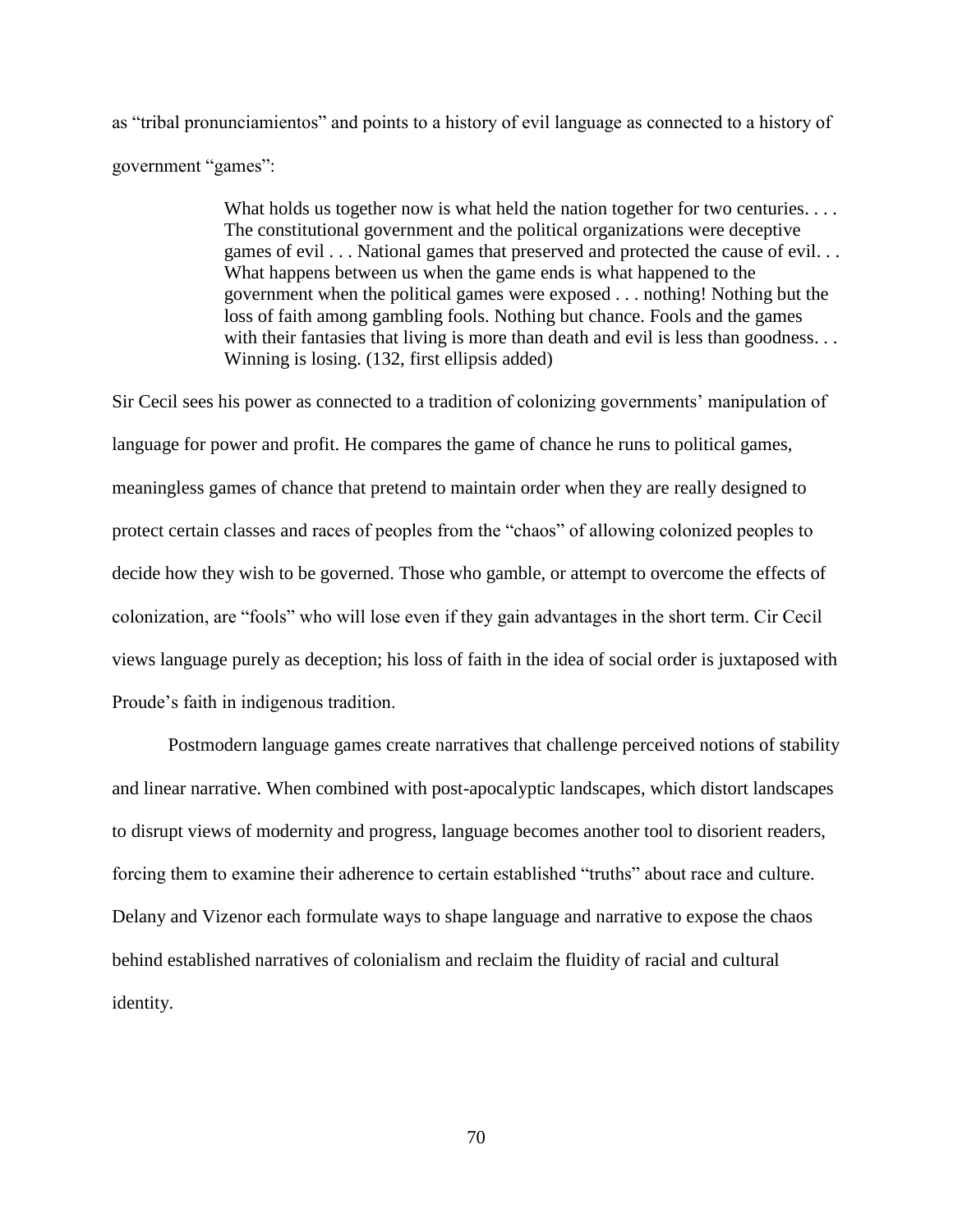### **New Beginnings**

Delany and Vizenor both demonstrate the need for spaces where alternate views of race and culture can be created and acknowledged. Both authors carefully craft landscapes and language to challenge linear, essentialized views of history and identity. For each author, the post-apocalyptic landscape becomes more than a way to critique present-day culture or to look back nostalgically at a time of prosperity; it is a way to re-imagine spaces previously defined by oppression and violence. In *Dhalgren*, the urban ghetto becomes a space of freedom for those willing to adapt to new social and sexual situations. In *Bearheart*, the group of mixed-blood pilgrims enacts a reverse migration through a landscape that tests their ability to adapt and punishes those who adhere to terminal creeds. Both texts point to the survivance of ethnic groups; however, the groups that survive are a mixture of races that do not adhere to essentialized definitions of race and ethnicity, suggesting that people of color will also have to adjust their thinking about race and culture. Both authors prove that post-apocalyptic writing opens the possibility to reflect the complex racial and cultural experience that is contemporary ethnic American writing.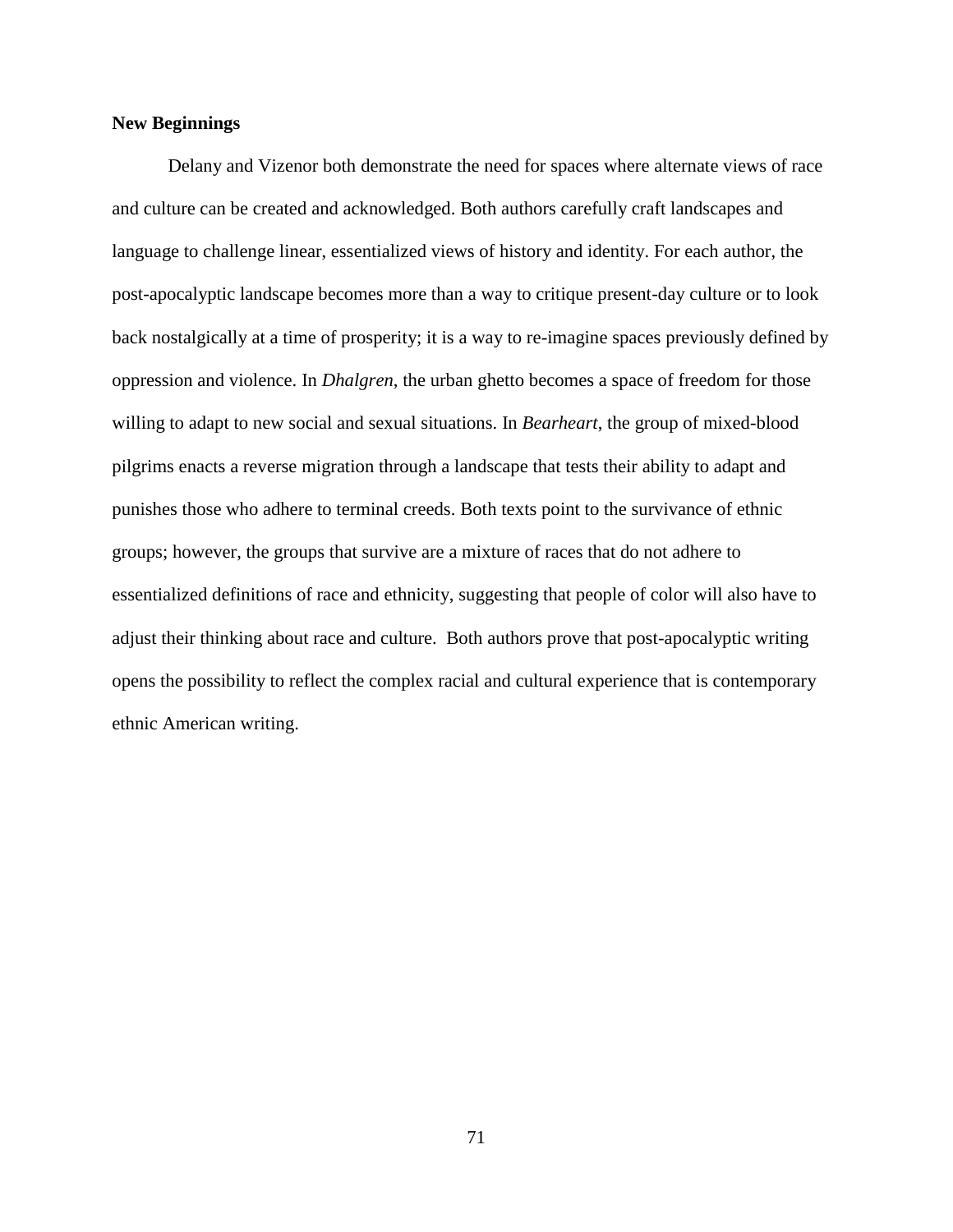## **CHAPTER THREE**

# **OCTAVIA BUTLER'S** *FLEDGLING* **AND DANIEL JOSÉ OLDER'S "PHANTOM**

## **OVERLOAD": THE ETHNIC UNDEAD**

*[T]here is room to say that science fiction is an engine of difference (an engine of prolific alterity or proliferating alterities). It is a fantastic medium through which we continually construct and manage images of new peoples and, therefore, new races. If we accept the implication that the representation of new races is an essential component of science fiction (as well as of human biosocial/historical evolution), we will have a better chance of gaining imaginative as well as political control over their transmission and meaning.* —Roger Luckhurst

Undead characters are a popular trope in SFF texts typically used to embody a cultural fear, such as difference or contamination. Some of the most famous undead figures in SFF texts, such as Bram Stoker's Dracula or Edward from Stephanie Meyer's *Twilight* series, have been defined in terms of absolute whiteness, which is often equated with normalcy or perfection. In recent decades, however, authors and filmmakers have begun to introduce ethnic undead characters to challenge cultural stereotypes about race and ethnicity. This chapter examines representations of ethnic undead characters in Octavia Butler's *Fledgling* (2005) and Daniel José Older's "Phantom Overload" (2012). I argue that Butler and Older's texts build on a history of undead ethnic representation by redefining depictions of the vampire and zombie/ghost. Grounding my study in theories of hybridity, I demonstrate how *Fledgling* and "Phantom Overload" employ hybrid ethnic/undead characters to expose the effects of colonization on ethnic peoples. Butler uses a hybrid black/vampire character to comment on the history of racial eugenics in the U.S., linking an acceptance of racial/species diversity to survival, while Older uses hybridity to expose the effects of internalized colonization on Latina/o culture. Depicting African American and Latino undead characters allows each author to represent his or her racial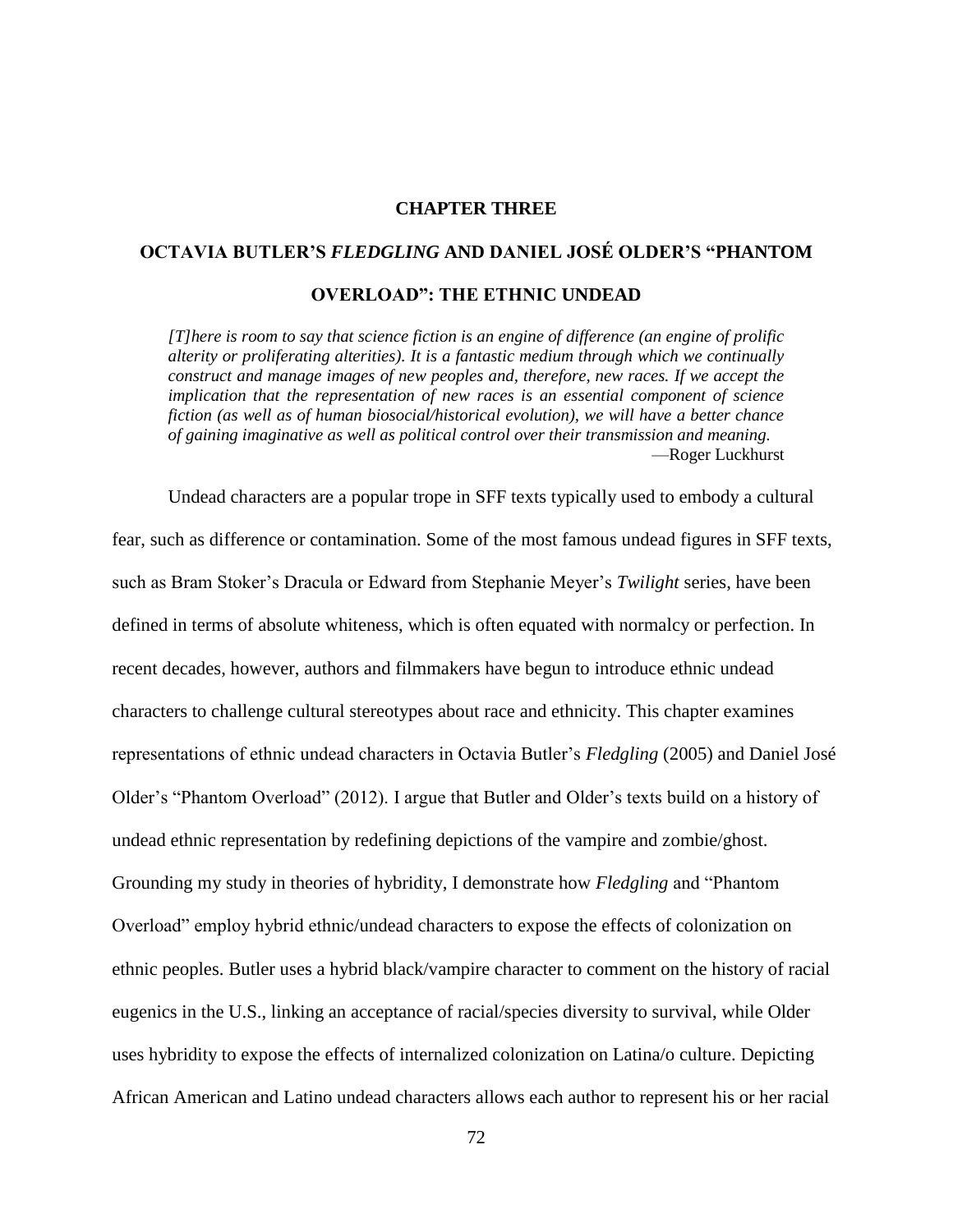and ethnic history; however, I argue that Butler and Older also use their ethnic undead characters to avoid essentialized depictions of race or ethnicity.

*Fledgling* and "Phantom Overload" each employ SFF elements to expose cultural stereotypes and demonstrate the possibility for complex racial and ethnic identifications. Butler's representation of a black, female vampire figure challenges popular culture's depiction of the vampire as a symbol of white masculinity. Her use of genetic manipulation<sup>32</sup> and portrayal of the vampire/human relationship as symbiotic combats racist stereotypes about black blood with themes of mutualism and survival. Conversely, Older's "Phantom Overload" plays with assumptions of zombie and ghost figures as negative reminders of a violent historical past. I argue that "Phantom Overload" represents a more contemporary Latina/o ethnic representation; the addition of a half-dead Latino narrator and multi-ethnic cast of characters demonstrates the possibility of revising traumatic cultural histories while also celebrating the mixture of Spanishspeaking cultures located within the U.S. Butler and Older challenge assumptions about race and ethnicity by writing texts whose characters that embody multiple racial and ethnic identifications.

Although Butler and Older create unique representations of undead characters, their writings build on oral and literary tradition. Stories featuring undead figures have existed for thousands of years and permeate multiple cultures. There are many types of undead figures, including vampires, zombies, ghosts and certain monsters. Early oral cultures told of creatures who returned from the dead to haunt the living, causing sickness and death. From the *adze* of West Africa to the *krasue* of Southeast Asia, undead figures surfaced to explain local phenomena and embody the fears of the culture that created them. In the late seventeenth century and early

 $32$  The use of genetic engineering in SFF stories is not unique to Butler, although it is a more recent trend in SFF. David Ketterer identifies James Blish's *The Seedling Stars* (1957) as one of the first SFF texts to utilize themes of genetic engineering.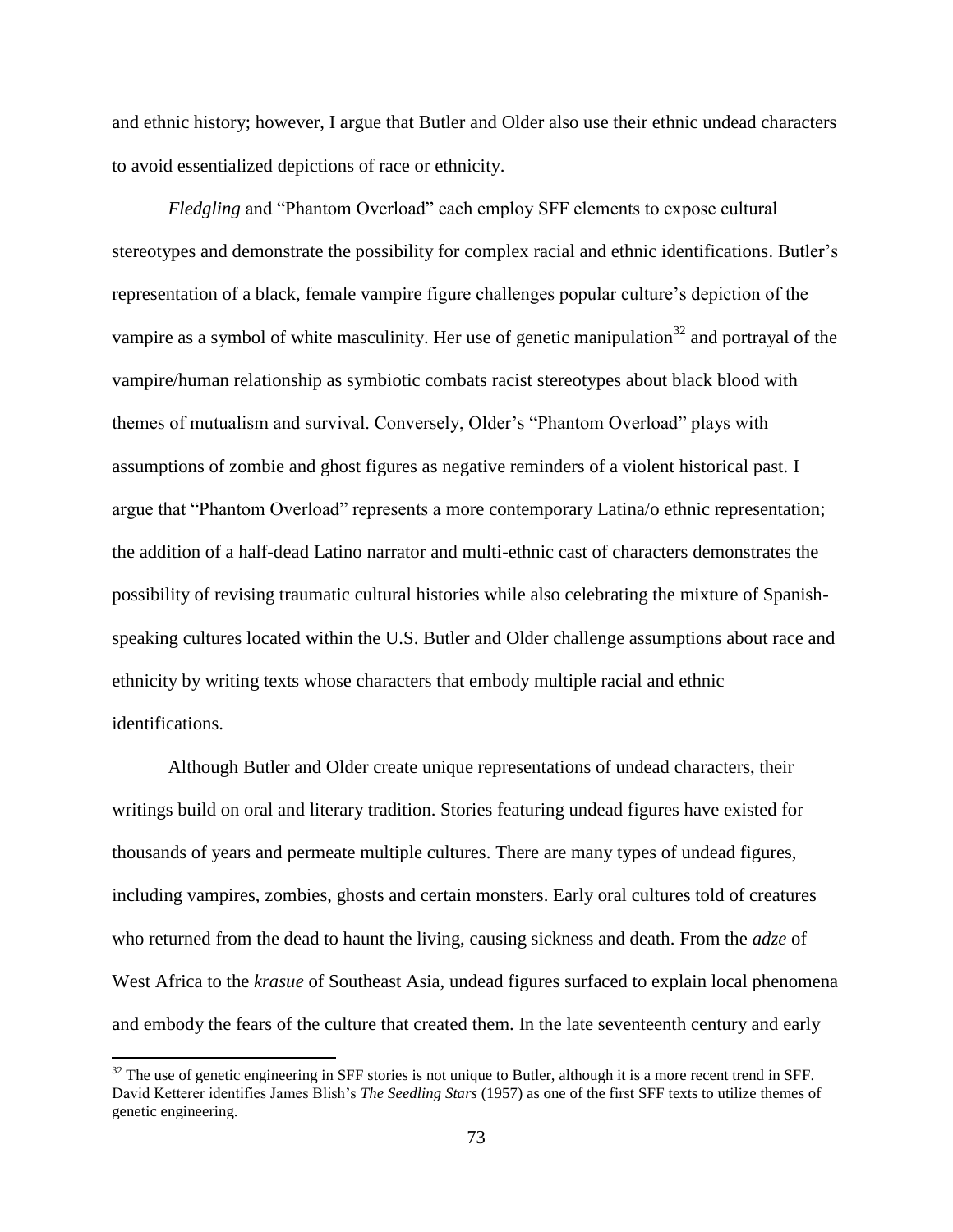eighteenth century, fear of the undead reached hysterical proportions in Europe, when masses of migrating peoples caused outbreaks of plagues, one of which was named "the vampire plague" (McLeod 75-76). The origin of the zombie can be traced back to the writings of Moreau de Saint-Méry (1797), who described the slaves of colonial Saint Domingue as believing in the concept of a returned soul, named a *revenant* (McAlister 459).

Depictions of undead figures in literature would change drastically by the Victorian Era. Eve M. Lynch notes that Victorian ghost stories became a safe way for authors to discuss the effects of social pressures, particularly inside the home (67). Victorian vampire novels such as Bram Stoker's *Dracula* (1897) also utilized undead figures as a safe vehicle for public commentary, transforming the vampire into a popular Western literary figure that could embody themes of deviant sexuality and decaying aristocracy. Victorian Gothic writings highlight how modern undead figures could do more than simply embody fear of sickness or death; Peter Day explains that these fantastic figures are also indicative of "[t]hreats to and longings for gendercrossing, homosexuality or bisexuality, racial mixture, class fluidity . . ." (210, ellipsis added). Although *Dracula* ultimately upholds Victorian-era societal restrictions, Stoker's representation of sexual deviance and challenge to British supremacy demonstrates the undead figure's potential to give voice to ideas and peoples that are often feared or repressed.<sup>33</sup>

Today there are many depictions of undead characters, some frightening, some funny and endearing. Modern-day vampires in Anne Rice's *Interview with the Vampire* and Stephanie Myer's *Twilight* series follow in Stoker's literary footprints, creating sexually charged, undead creatures that seduce young women. On the other hand, the popular T.V. series *Buffy the Vampire Slayer* depicts a teenage girl working to defeat the evil forces of the undead. The

 $33$  A few of the many Dracula critics addressing themes of sexual repression or politics include Troy Boone, Anne Cranny-Francis, Andrew Green, Judith Halberstam, Christopher Craft, Phyllis Roth, and Judith Wasserman.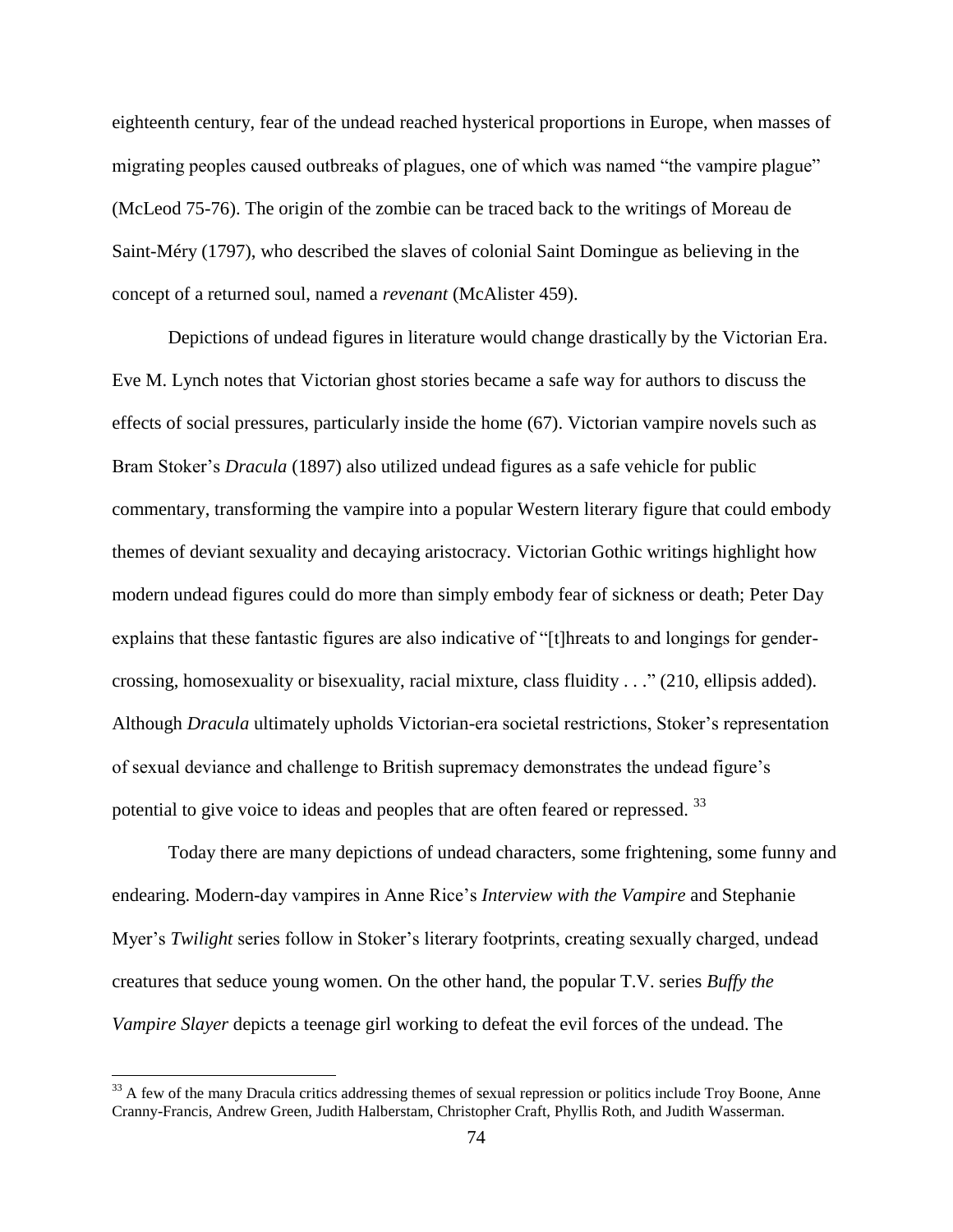*Resident Evil* movie series tells the story of an apocalyptic future in which most of the population has become mindless undead creatures created by an engineered plague. However, the film *Warm Bodies* depicts a zombie who befriends a young girl and protects her, becoming more "human" in the process. Ghosts, typically portrayed as terrifying creatures, are now being sought out in the *Ghost Hunters* T.V. series and communicated with by mediums. Whether the undead is portrayed as terrifying or as a sympathetic helper, the common denominator in contemporary horror and SFF works becomes the fact that they must function as a foil for (living) humanity, either by providing an excuse for human bravery or by helping humans overcome an obstacle. In "An Introduction to the American Horror Film," Robin Wood adds that as a characterization of the other, the undead also represent "not simply . . . something external to the culture or to the self, but also what is repressed (but never destroyed) in the self and projected outward in order to be hated and disowned" (199, ellipsis added). This description of the other also applies to entire cultures that project repressed fears onto undead characters in order to destroy them (199).<sup>34</sup> Two commonly repressed attitudes that appear in depictions of the undead are sexual repression and fear of racial contamination. Stoker, Rice and Myer's strangely beautiful vampires fulfill repressed sexual desires, while the hordes of invading zombies in the *Resident Evil* films represent repressed fears of cultural contamination and invading immigrant groups.

The portrayal of ethnic undead characters, while limited, is fast becoming a recognized trope of horror and SFF literature. In the 1970s, several films were produced that featured black vampire characters. *Blackula* (1972) and *Scream Blackula Scream* (1973) were popular films that depicted a black vampire actively combating racist social views. Frances Gateward explains that the black vampire figure becomes a way for authors and filmmakers to address the history of

 $34$  Wood is not the first theorist to link the other to ideas of cultural repression. His definition combines ideas from theorists such as Freud and Marx; however, he specifically applies them to the figure of the other in horror films.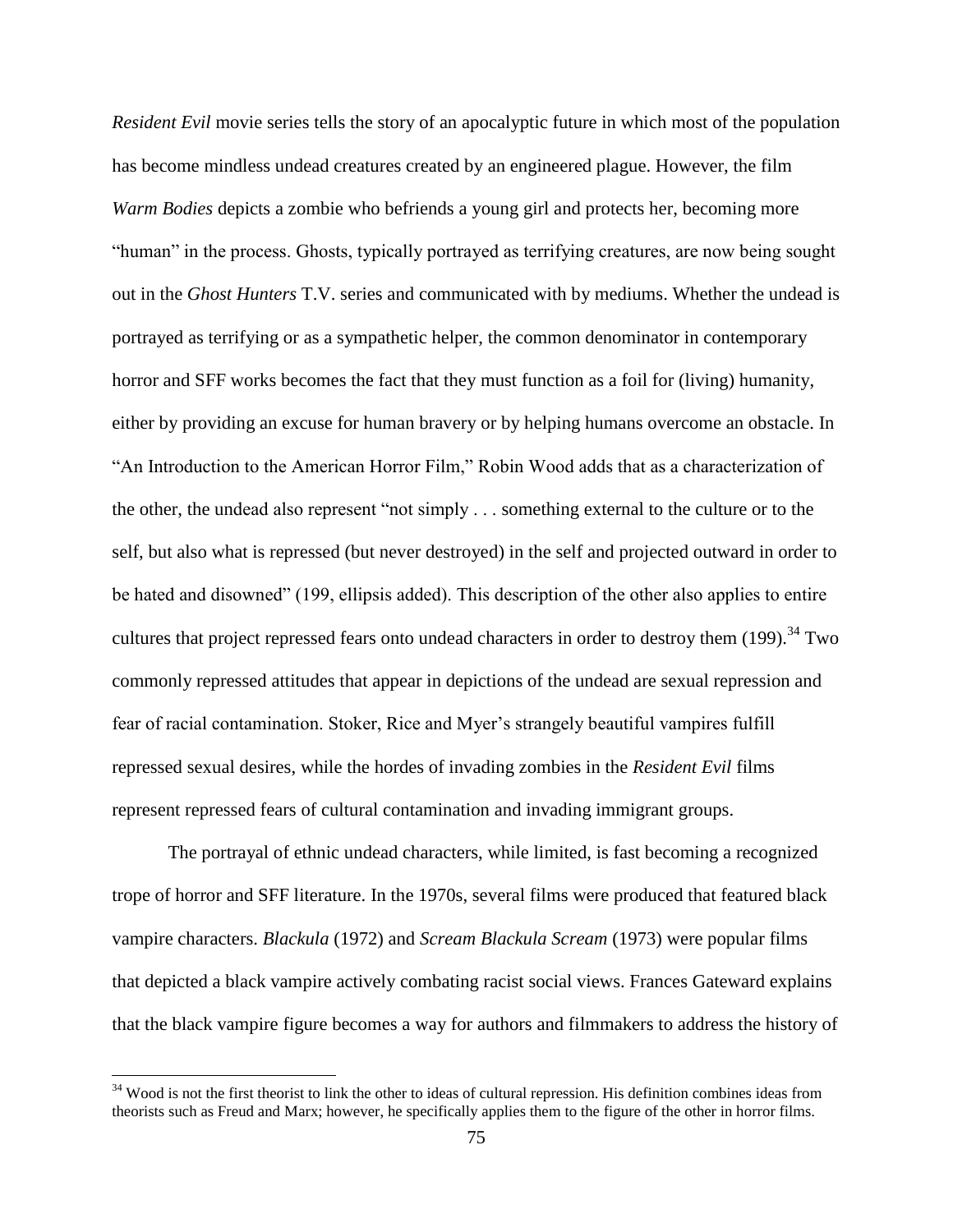violence located within African American culture: "Vampirism in *Blackula* is more than just a premise to provide a source of horror or the mere appropriation of Stoker's novel and its film adaptations. It is used to invoke the horrors of slavery and the continued oppression of Black Americans" (np). In the film, Blackula acts as an avenger figure that consistently defeats the forces of white racism, usually embodied by white authority figures such as police officers. *Blackula* uses the power of the vampire figure to create a situation in which black characters can overcome societal power structures.

Since the 1970s, the black vampire figure has become more common in literature, comics, and movies. The *Blade* comic book and movie series features a black vampire hunter who is a "daywalker"—a human whose mother was bitten during pregnancy, making him a vampire with the ability to tolerate sunlight. This depiction of a black man as daywalker turns black skin into an advantage, reversing the typical black/white evil/good racial dichotomy. Recent Afrofuturist texts have worked to further challenge the vampire-as-white-male stereotype by depicting black, female vampire characters. Jewelle Gomez's depiction of a black, lesbian vampire character in *The Gilda Stories* (1991) explores themes of slavery and sexuality by featuring a character with an extended lifespan who experiences multiple decades of racism. Tananarive Due's *African Immortals* series depicts a relationship between a mortal and immortal that results in a child with blood that gives her unique power. Due plays with a loose depiction of the vampire and also connects her characters back to an African heritage (the immortals originally come from Ethiopia). Each of these texts complicates the traditional depiction of the vampire to express a complex racial, gender and cultural history.

Katherine Brogan notes in *Cultural Haunting: Ghosts and Ethnicity in Recent American Literature* that the ghosts which frequent many contemporary ethnic American texts differ from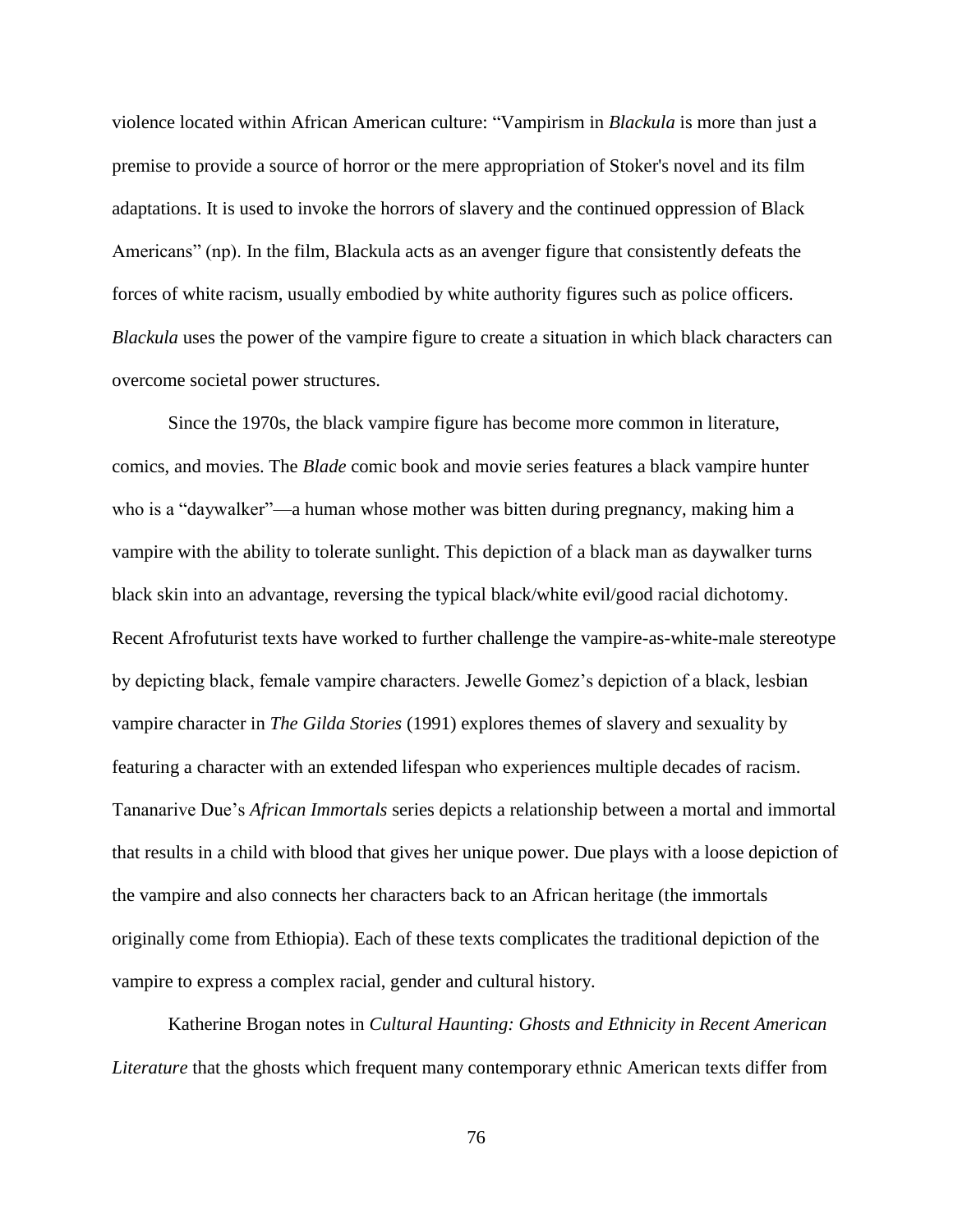earlier gothic representations. Rather than depicting fear-inducing specters, or using ghosts as a way to comment on societal anxieties, ethnic American authors often use ghosts to represent a lost cultural history (*Mama Day*, *Our House in the Last World*), as a way to reference cultural history (*Bless Me, Ultima* or *The Woman Warrior*), to represent a "haunting" of the present by a troubled past (*Beloved*, *Comfort Women*), and to reconcile a cultural past with its present (*Tracks*, *Dreaming in Cuban*). Brogan identifies the phenomenon of ghost characters in contemporary ethnic American texts as "cultural haunting," defined as texts in which the agency of ghosts is used to regain or revise a lost, threatened or fragmented cultural history (6). She goes on to explain that ". . . the ghosts in stories of cultural haunting are agents of both cultural memory *and* cultural renewal: the shape-shifting ghost who transmits erased or threatened group memory represents the creative, ongoing process of ethnic redefinition" (12). The ghosts Brogan describes are more fluid than popular culture representations; these ghosts are a connection between past and present, cultural history and revisionism.

SFF and horror authors have also adopted a more Western representation of the zombie in order to appeal to a wider audience. Fans of popular zombie films and texts would find little similarity between popular culture's depictions of zombies and zombie origins. Unlike contemporary zombies, generally depicted as walking corpses with no soul, Haitian zombies, or *zonbi*, are depicted as pieces of human soul that can be captured and made to help their owner, more spiritually present than a walking corpse. The zombie stems from Afro-Caribbean traditions, making it one of the few undead figures without "a genealogy in European tradition or much presence in Gothic fiction" which ". . . represents, responds to, and mystifies fear of slavery, collusion with it, and rebellion against it" (McAllister 461). Although the zombie figure has been radically altered in contemporary writings and films (in fact, a large majority of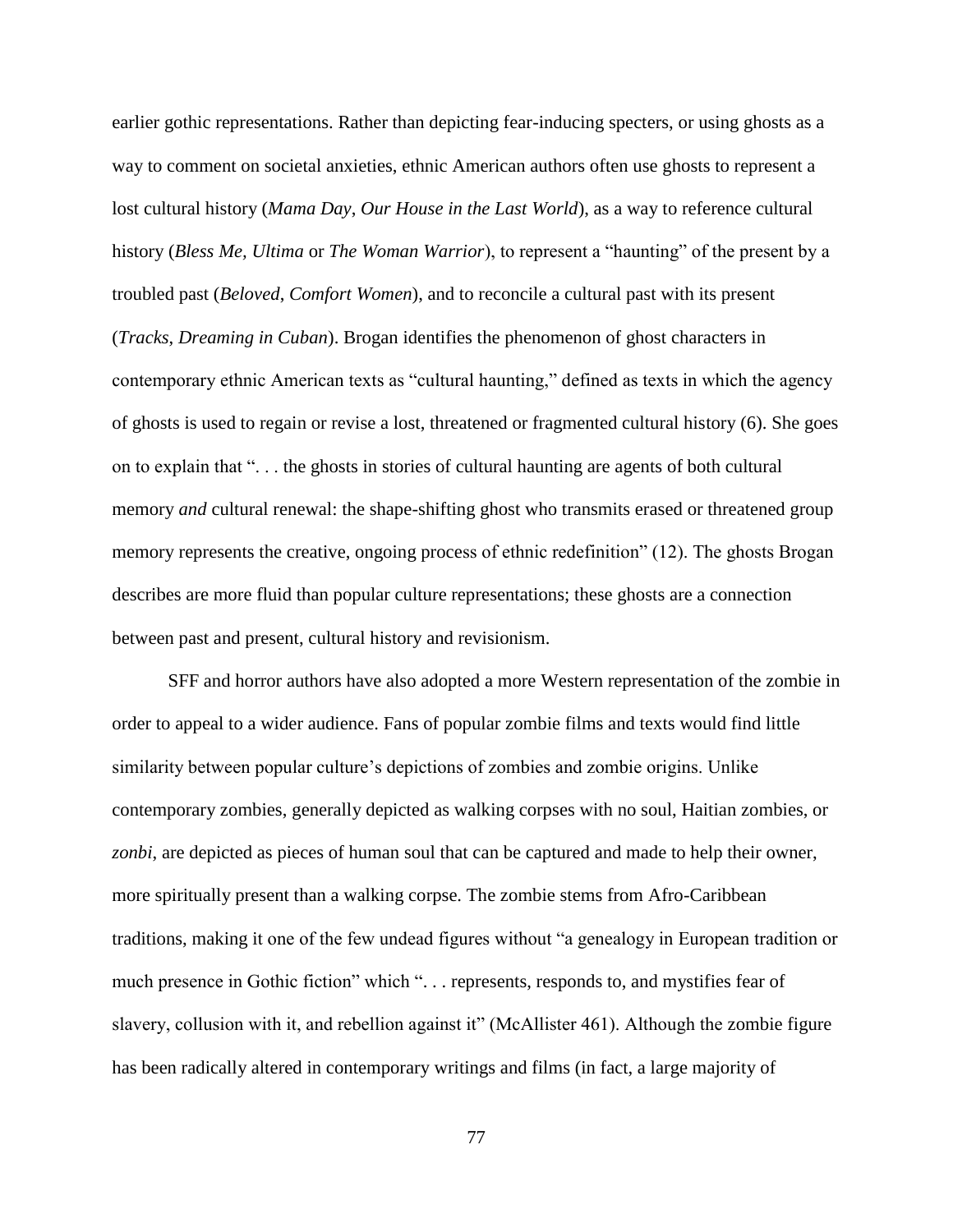zombies in film and T.V. are white), the fact that the zombie represents the power of ethnic figures over death makes it a highly subversive figure. Zombies refuse to quietly die and vanish, giving them a power, similar to that of ghosts, to participate in cultural renewal. The zombie could also potentially stand for a fear of the repercussions of ethnic cleansing and slavery. McAllister notes that "... the living take charge of their history when they mimetically perform master-slave relationships with spirits of the dead. The production of spiritual (and bodily) zonbis [zombies] shows us how groups remember history and enact its consequences in embodied ritual arts" (464). U.S. popular culture depictions of zombies describe soulless creatures that embody a fear of contamination and difference, figures that need to be defeated or contained. However, ethnic zombies are viewed as helpers, connections to the past that enable a peoples to resurrect or take control over their cultural history.

What becomes clear through these examples is that consistently, authors have utilized the ethnic undead figure to challenge contemporary perceptions about undead figures and to resurrect lost cultural connections. The undead figure in ethnic American SFF becomes more than a figure of horror or catharsis; it embodies the contradictory, complex experience of contemporary U.S. ethnic peoples. As a conduit between life and death, the undead serve to represent a liminal space. A figure that exists between life and death creates a grey area that allows for a more fluid, contradictory depiction of racial and ethnic identity. Such a space is useful for contemporary ethnic SFF authors, who often identify with multiple races, cultures and writing traditions. Butler and Older's texts are unique in the ways that they challenge the perceptions and limits of race, ethnicity and the undead. Shori and Carlos are not simply undead figures that happen to be of color; they build on a tradition of ethnic undead characters as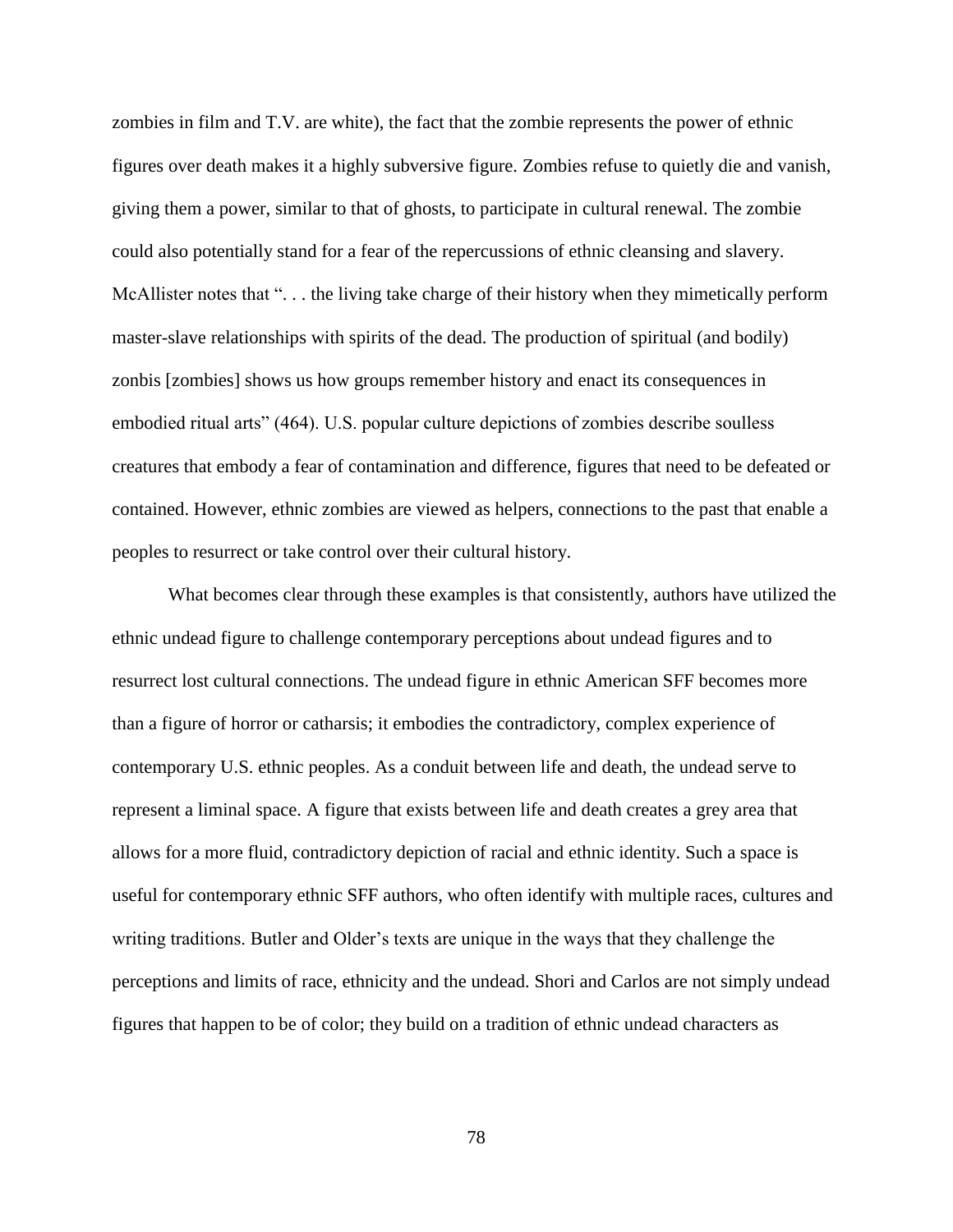subversive, yet also add new elements in their depictions of these characters as hybrid, doubly othered beings.

### **Undead as Hybrid**

Undead figures provide a lens through which to examine the ways hybridity can problematize assumptions about humanity. Because undead figures represent a human figure that has become "inhuman," they can also be utilized as metaphors for enslaved or socially devalued peoples. Gerry Canavan argues in his study of zombie imagery that the origins of Haitian zombie lore symbolizes the "social undeath" experienced by slaves: "In this way, slavery, to modify Orlando Patterson's famous term, is not so much social death as *social undeath*, insofar as the slave's expulsion from humanity is only ever partial and incomplete. The slave-owning class may deem the slave socially and legally dead, yet the enslaved person remains not only alive but a crucial, productive actor in society" (177). Groups of peoples who are ignored or suppressed by the dominant culture find themselves fighting to have their existence acknowledged, alive but not entitled to the label "human" or the political and economic advantages afforded the rest of humanity. Such peoples are not on the outside of their culture; indeed, they are typically immersed within the culture, and essential workforce in the colonial economy.

Butler and Older's undead representations serve to demonstrate the liminal position of African American and Latina/o peoples in the U.S. Shori's position as an African American Ina and her ability to pass on needed genetic advantages gives her a place in the Ina community, yet she is not fully accepted by all of the Ina peoples. She lives with Ina and participates in Ina cultural practices, but she is also described by some Ina as less-than because of her human DNA. Her experience as a black Ina marks her as socially undead. As a human who came back from death, Carlos represents a figure who lives between the living and dead worlds. He is never fully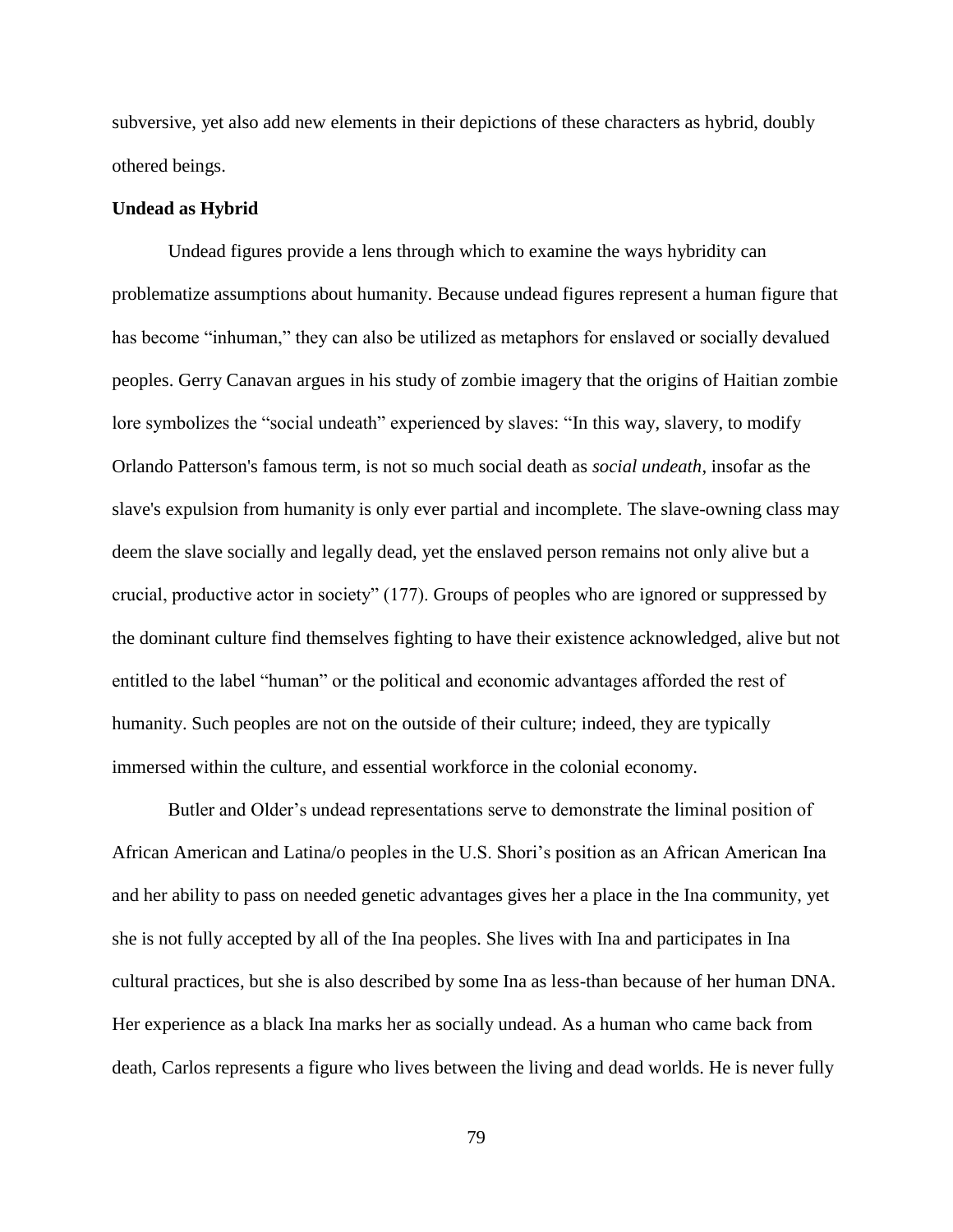accepted by either group; instead, he serves as a bridge of communication between worlds. He is a crucial member of living/dead society who is largely ignored by both groups. The Latin American ghosts in Older's text also represent a socially undead group. They are not entitled to the rights and resources given to other undead figures, and they are not given a choice about whether they want to go to the afterlife. *Fledgling* and "Phantom Overload" thus use undead figures to shift the focus of their texts to the stories of underrepresented groups.

As hybrid figures, undead characters challenge racial binaries. Anjali Prabhu notes that "In its dominant form, it is claimed that [hybridity] can provide a way out of binary thinking, allow the inscription of the agency of the subaltern, and even permit a restructuring and destabilization of power" (1). Binaries serve to enforce the racial perceptions of dominant cultural groups. Shori and Carlos, however, cannot be defined using a single binary; both are hybrid human/undead or living/undead characters, yet if one considers Richard Dyer's theory of whiteness, which argues that whiteness is often synonymous with humanity in general (3), then Shori and Carlos's race and ethnicity add an additional element of alienation which complicates a simple binary description. Dyer explains that "The assumption that white people are just people, which is not far off saying that whites are people whereas other colours are something else, is endemic to white culture" (2). If whiteness is equated with humanity, then Shori and Carlos's racial and ethnic identity is separated from a notion of universal "humanness," in effect dismantling notions that people of different races and ethnicities can be grouped together in the name of "humanity."

Because people of color have a history of being dehumanized, the "human" side of their identity becomes a complex, often contradictory representation. Shori and Carlos each struggle to define themselves and to find a place where their hybrid identities can be accepted, much like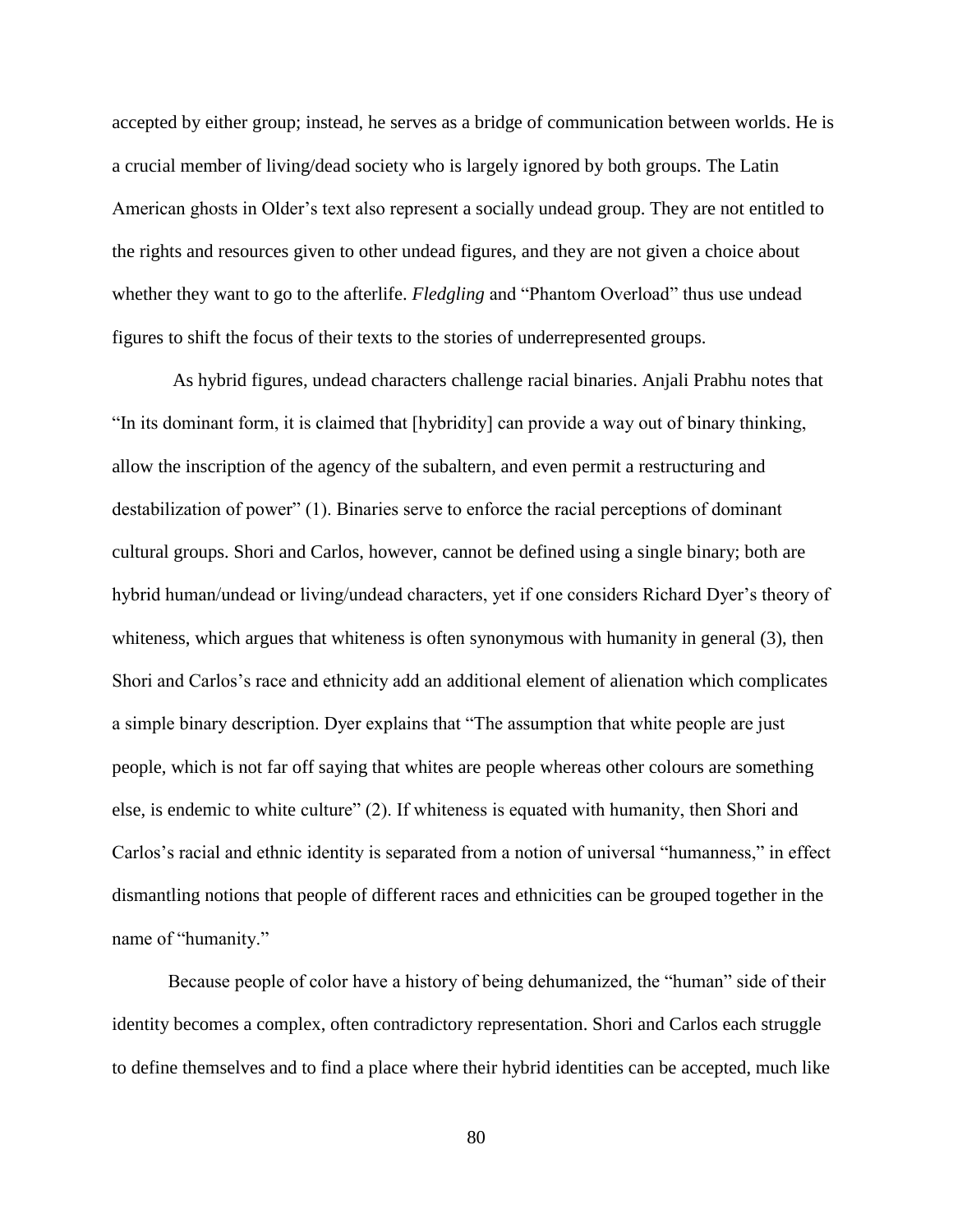the experience of colonized peoples. Their position as hybrid undead characters create opportunities to challenge dominant discourses about race and ethnicity while shifting the focus of the narrative not to the outside, but to those marginalized within their own communities. Shori and Carlos represent a multitude of identities; they are human, they are of color, they are undead. They cannot be defined by a single binary. Such a representation is characteristic of the SFF genre, a space where authors can play with current representations of undead characters to demonstrate how undead characters connect to the experience of social death. Butler and Older's hybrid ethnic undead representations demonstrate the potential within SFF for fluid racial and ethnic identifications.

#### **A New Vampire**

Butler follows in the Afrofuturist footsteps of Jewelle Gomez and Tananarive Due by creating a vampire that challenges the traditional depiction offered by authors such as Stoker or Rice. However, Butler's characterization also "strips vampires of both their omnipotence and their universalizing whiteness…rather, their strength can be found in symbiosis and hybridity, a transgressive, Afrofuturist feminist stance dangerous to conservative notions of identity and community often found in vampire lore" (Morris 161, ellipsis added). Like Gomez and Due, Butler's depiction of a black, female main vampire character challenges the white, male vampire figure found in many writings, but her description of the white Ina as a genetically flawed, imperfect species also places vampires on a similar level with humans. Rather than being portrayed as dominant, sexualized figures or human saviors, the Ina must work with humans and accept genetic modification in order to ensure their survival. Ali Brox describes Butler's vampire characterization as a deliberate shift in ideas about the monstrous:

> Butler's vampires do not embody the fears and anxieties of the society they infiltrate; rather, Butler shifts the monstrosity from the figure to the social ills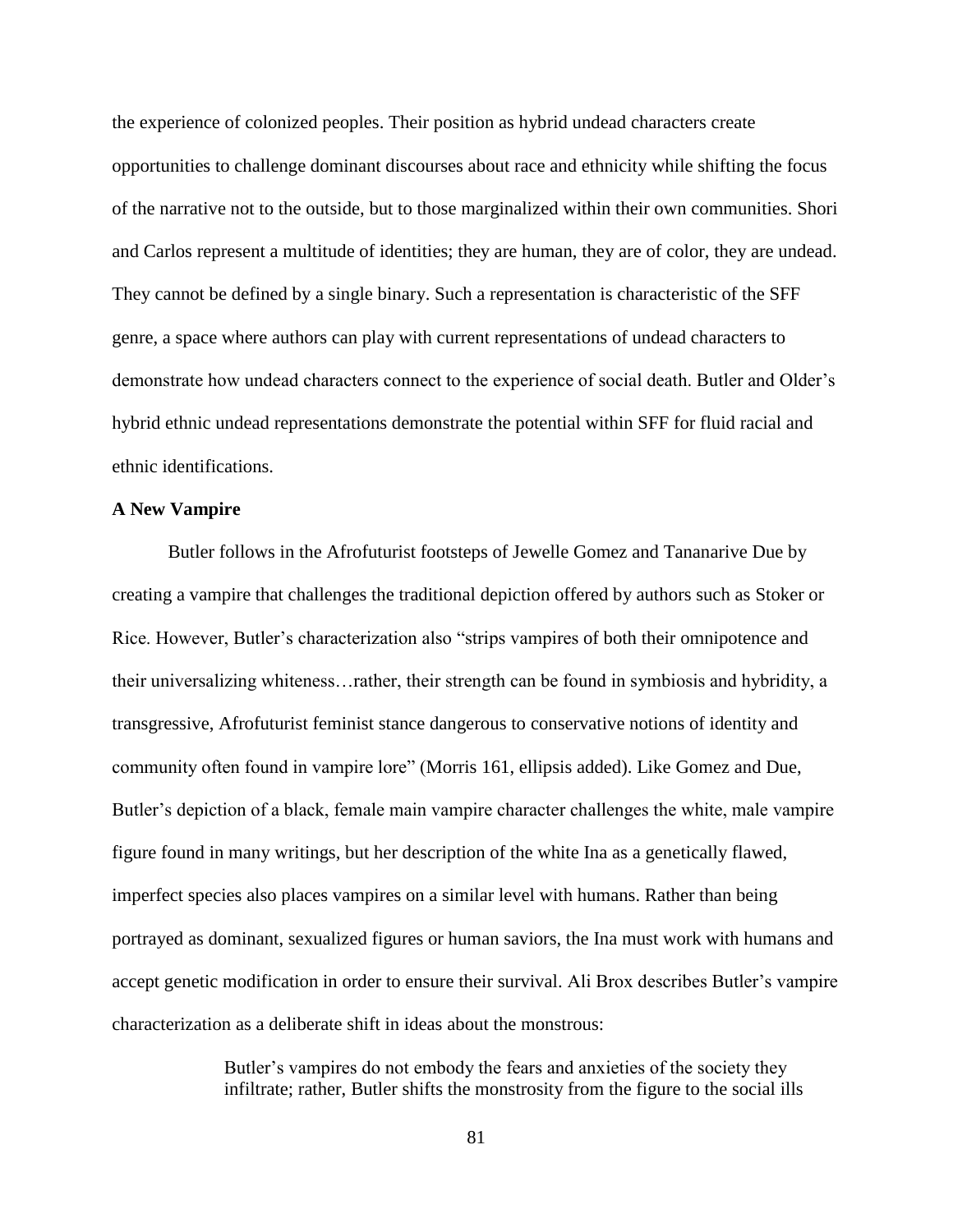themselves. In other words, the Ina who attack Shori and her family are not monstrous because they are vampires, but they are monstrous because of the antihuman rhetoric they direct toward their symbionts and Shori's mixed-blood status. (395-96)

The vampire typically signifies an evil or othered being that is compared to a human "norm"; however, Butler's vampires are not necessarily monstrous or othered. Instead, Butler plays with the contemporary fascination with vampires as advanced beings by making the Ina an imperfect species capable of their own social issues. Butler's choice to make her protagonist a mixed-race, mixed-species character not only challenges previous depictions of monsters, it also serves as a commentary on intolerance as a social ill that limits inhibits humanity's ability to survive and adapt to new circumstances.

Butler's combination of a recognizable fantasy figure with references to genetic manipulation and mutualism creates a world that blends themes of magic and science. Some Ina believe that their species evolved from humans, while others argue that Ina originally came to Earth from another planet. Both theories create a fuzzy origin for the Ina that makes them a multifaceted species; they can be viewed as vampires, evolved humans, and aliens, respectively. Fusing genres also works to destabilize readers' preconceived notions about humanity: "Butler's Ina create instances of defamiliarization, which work to destabilize dominant discourses. Seen through vampiric eyes, humanity's tendencies towards jealousy, racism, and patriarchy are magnified, but also transformed into biological shortcomings that can be transcended though higher reasoning" (Lacey 387). Butler's SFF text allows her readers to experience race as both a societally created myth and a scientific, biological aspect of human beings. Rather than directly challenging racist views, Butler uses the metaphors available in SFF to expose her readers to many different depictions of race, blending racial misconception with biological fact to educate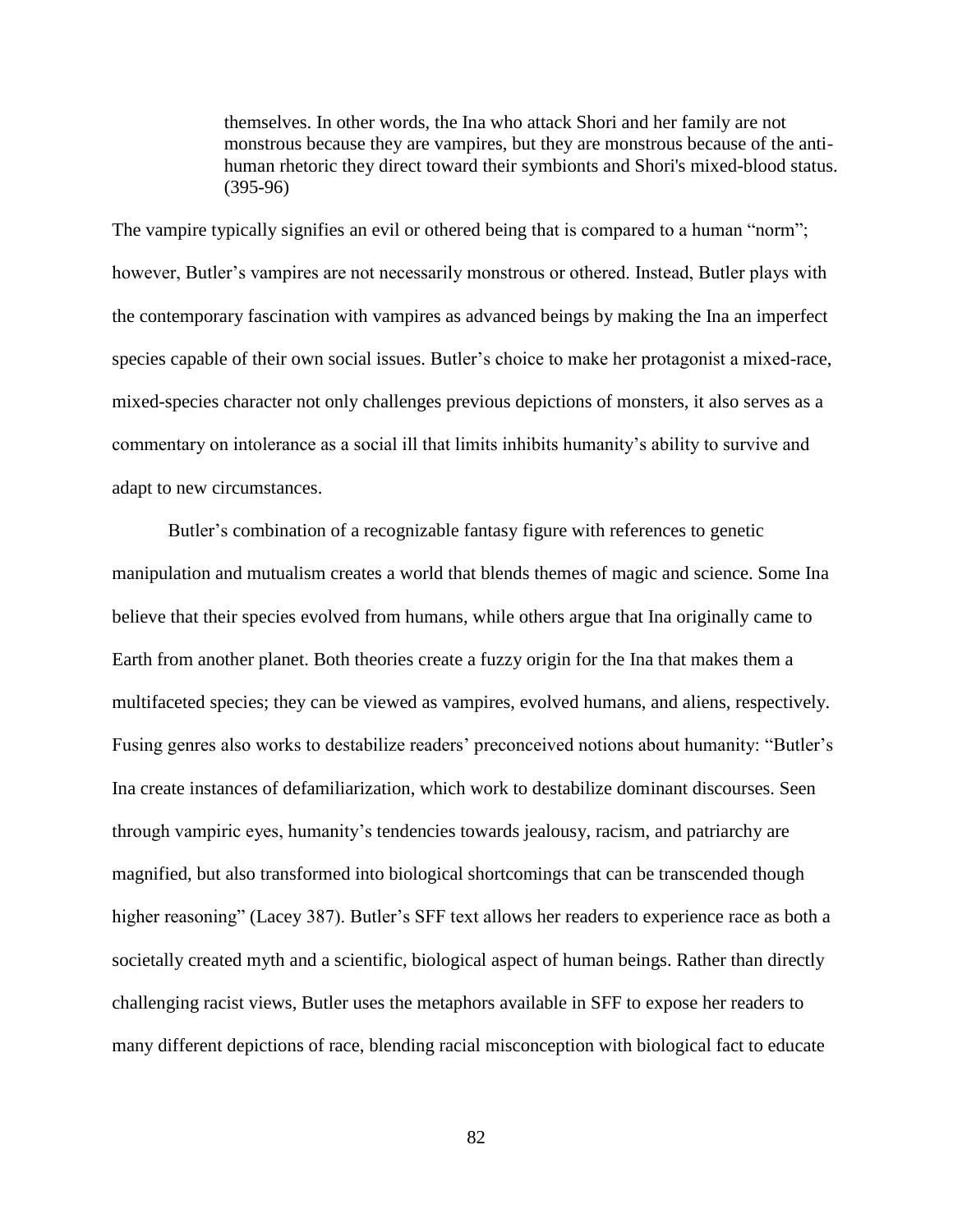readers about the many ways racist ideologies continue to affect the lived experiences of ethnic peoples.

Shori becomes Butler's biological experiment to inject blackness into the myths of the vampire and a "pure" human race. As a black, hybrid figure, Shori represents Butler's attempt to combat depictions of racial and ethnic mixture as negative and depictions of white males as cultural saviors. Shori is a young, black, female Ina/human hybrid. She originally appears to be helpless due to an attack that leaves her with amnesia. Described as childlike, Shori meets Wright, a white man in his twenties, who offers her a ride. Once Shori is in the car, it immediately becomes clear that she is more than a helpless child. When Wright tries to force her to stay in the car so he can take her to a hospital, Shori realizes that she is more powerful than he is: "I understood him a little better now that I'd had my hands on him. I thought I could break his wrist if I wanted to. He was big but not that strong. Or, at least, I was stronger" (10). Butler plays with racial and gender roles by making Wright, a white man, susceptible to Shori's powers of persuasion. In opposition to traditional vampire lore, Wright is not turned into a vampire or completely mesmerized. In fact, Butler pokes fun at traditional vampire lore by allowing Shori to debunk traditional vampire myths: she can walk in sunlight, she can see her reflection, and she picks up a cross. Butler makes it clear from the beginning of the text that *Fledgling* will challenge societal assumptions about the figure of the vampire, as well as racial and gender stereotypes.

Butler further problematizes human/Ina classifications by making Shori a mix of human and Ina DNA. Butler looks at genetic manipulation as a way to break humanity down into its cellular components, combating an essentialized view of humanity. She utilizes genetic manipulation in *Fledgling* to make Shori a hybrid character that embodies the advantages of two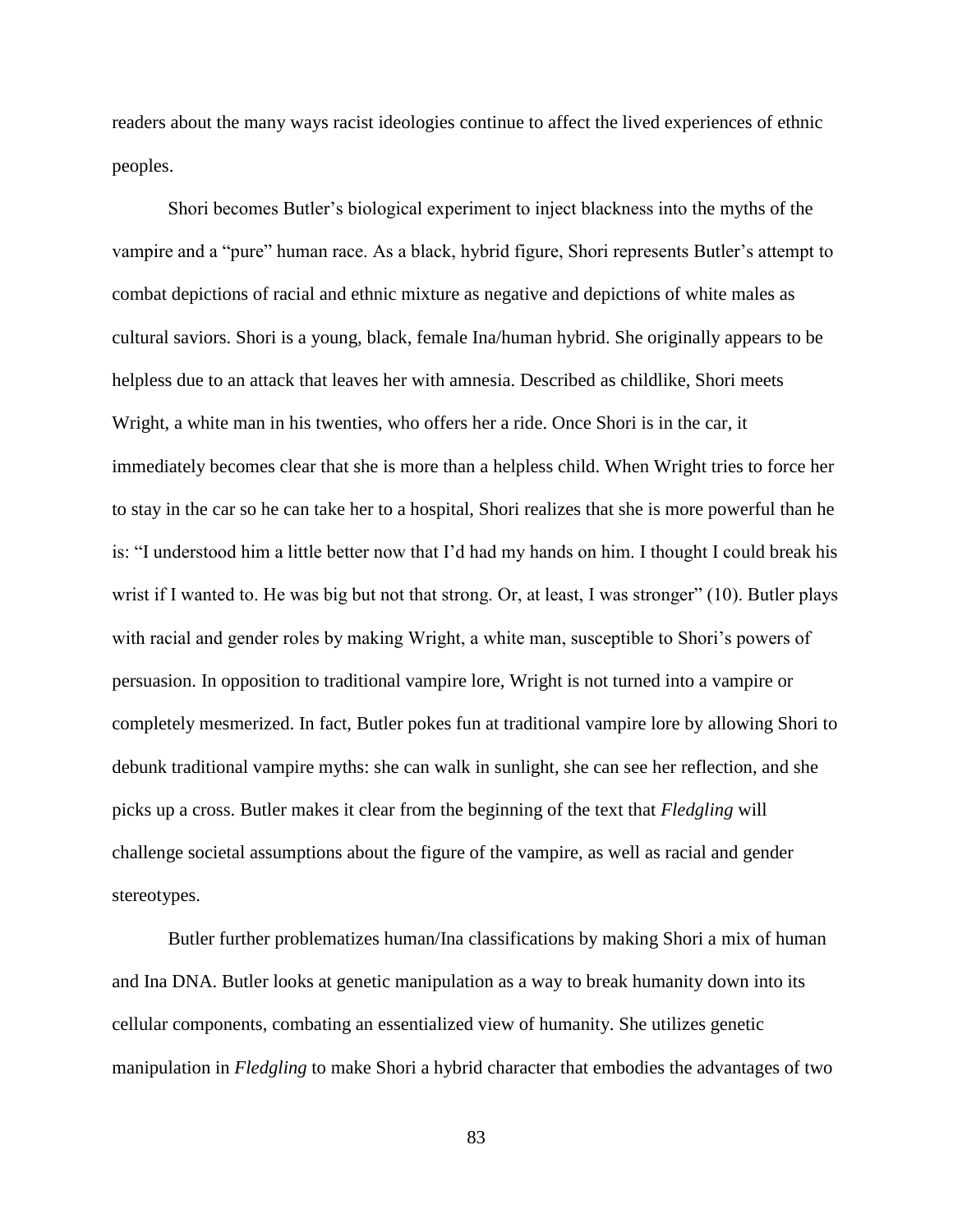species. Fittingly, the human advantage that Shori gains is black skin, a direct reference to early U.S. views of racial eugenics.<sup>35</sup> The "one drop" rule that resulted from theories of racial eugenics turned black blood into a biological contaminant and created a fear of intermingling utilized by authors of "passing" novels. From the earliest writings of slaves in the U.S., black writers have fought to dispel the theory that having black skin makes one inferior or non-human. Although racial theories have since been revised, there remains an ideal in U.S. culture that race is a natural or essential aspect of identity rather than a socially constructed category, as evidenced by a persistence of racially-charged language in media and politics. Such conflicting views about racial identity create issues for ethnic American authors, who are constantly forced to address racist views while also combating the notion of a stereotypical, essentialized notion of black racial identity.

*Fledgling* employs the trope of genetic manipulation to invert views of racial eugenics; instead of a deficiency, black blood becomes a source of salvation through Butler's depiction of Shori as a black human/Ina hybrid.<sup>36</sup> Shori's black skin gives her advantages over other Ina, such as being able to tolerate sunlight, yet it also causes her to become the target of racism. Shori and her companions assume that she is a target because of her black skin; however, Butler

 $\overline{a}$ 

<sup>&</sup>lt;sup>35</sup> The word "eugenics" stems from the Greek word *eugenes*, or well-born. Typically, eugenics programs are grouped into two categories: positive eugenics and negative eugenics. Positive eugenics programs seek to improve humanity by creating "superior" individuals with the best possible genetic traits. Negative eugenics seeks to prevent the creation of "inferior" humans, typically through sterilization or, at the extreme, extermination. Negative eugenics programs have severely affected ethnic peoples, from sterilization programs in Puerto Rico to the extermination of Jewish peoples in Nazi Germany. For more information, see *The Pure Society* by André Pichot.

 $36$  Fears about the consequences of genetic manipulation are not new to literature; the enduring popularity of texts such as Mary Shelley's *Frankenstein* (1818) is a testament to literature's fascination with the biological sciences and a fear of the monstrous effects of using science to manipulate the human form. Theories about the effects of radiation on the human body during the Cold War led to an increasing fear in the U.S. about the effects of scientific advances on humans. In the late 1950s, a French biologist named Jean Rowland published an inquiry titled *Can Man Be Modified?*, a text that would result in arguments about the possibility of using science to modify the human body. Rowland posited that biology would one day be able to usher in a new race of "artificial mutations" which would cause "new races of living creatures to appear on the earth" (Turney 139-140, qtd. in Turney 140). Later advances, such as the discovery of the DNA structure, would create a dialogue from the 1960s to the present day about the consequences of molecular biology.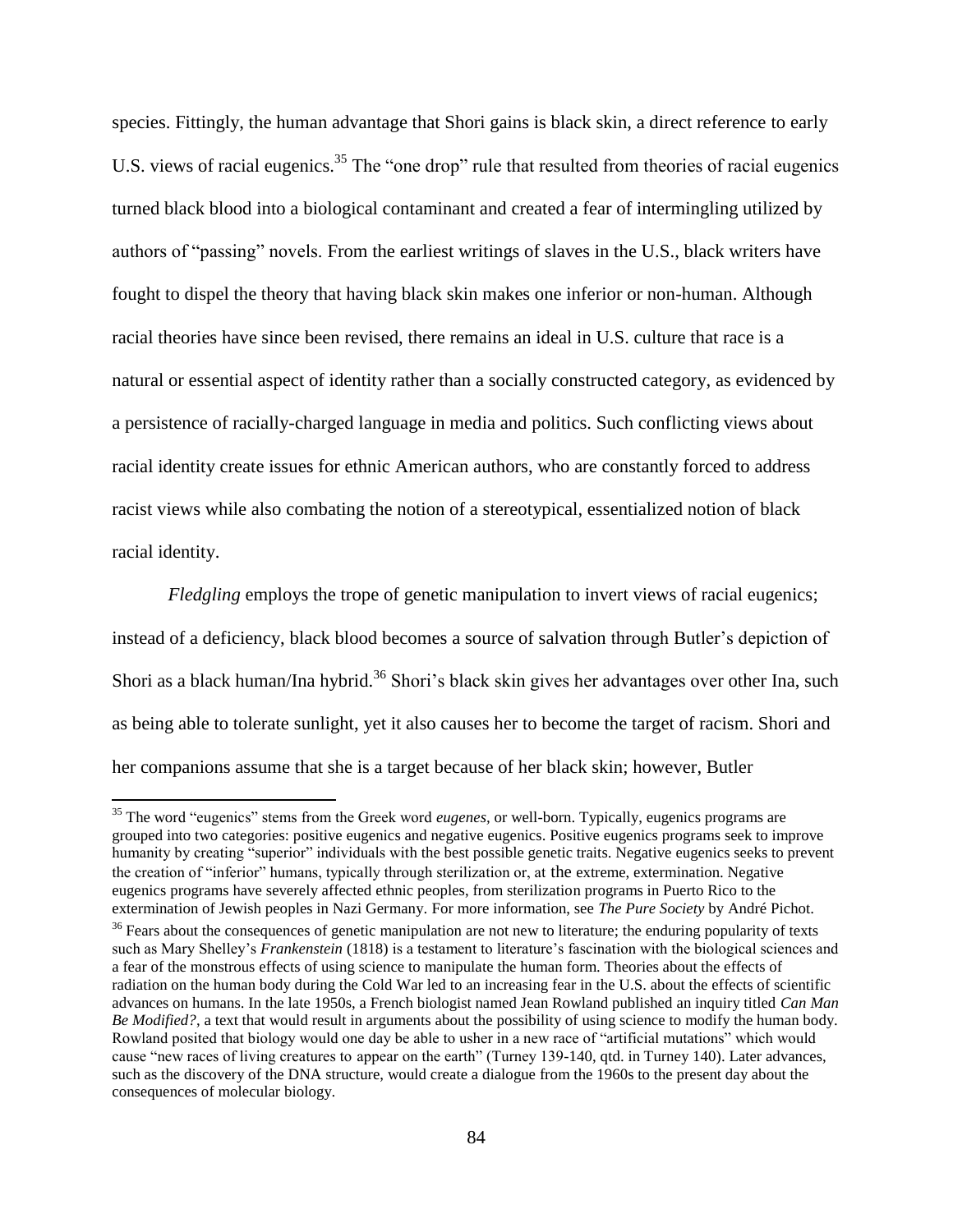complicates the Ina's reaction to Shori by conflating their views of race and humanity. Though the Ina need a symbiotic relationship with humans in order to survive, some Ina view humans as inferior and describe Shori's mix of human/Ina genes as a contamination of their species. The human/Ina relationship is symbiotic, yet conflicted, much like the historical relationship between black slaves and white slave owners.<sup>37</sup> Butler uses the reaction to Shori's presence as a metaphor for the persistence of racist views in present day U.S. society.

Shori's black skin makes her a curiosity for many of the Ina, who are either fascinated by her genetic gifts or horrified by the idea of Ina genes being merged with that of a "lesser" species. The Gordon family is described as curious to meet Shori because of her dark skin (133). They are able to see her black skin as an asset. However, many of the Ina view Shori's hybridity as an abomination. Butler conflates blackness and humanity, so that at times the Ina are discussing Shori as more human, while at other times she is specifically referred to as black. During the trial against the Ina responsible for the death of Shori's family, Milo Silk refers to Shori as a "clever dog" (238) and when sentenced to banishment, states "Murdering black mongrel bitch. . . . What will she give us all? Fur? Tails?" (300). Both references point to the history of racial eugenics and the view of black humans as animal-like. Shori must thus contend with three separate aspects of her identity: Ina, human, and black. Butler's characterization of Shori represents a more complex version of identity that she links to the survival of the human and Ina species. Humans and Ina alike must learn to accept Shori as a hybrid in order to save the Ina race and survive.

Racial eugenics revolve around the ability to control genetic opportunities, either by encouraging positive genetic traits or discouraging negative ones. Before the possibility of

 $37$  I am not suggesting that black slaves and white slave owners both benefited from the system of slavery; however, slaves were dependent on their owners for their physical needs.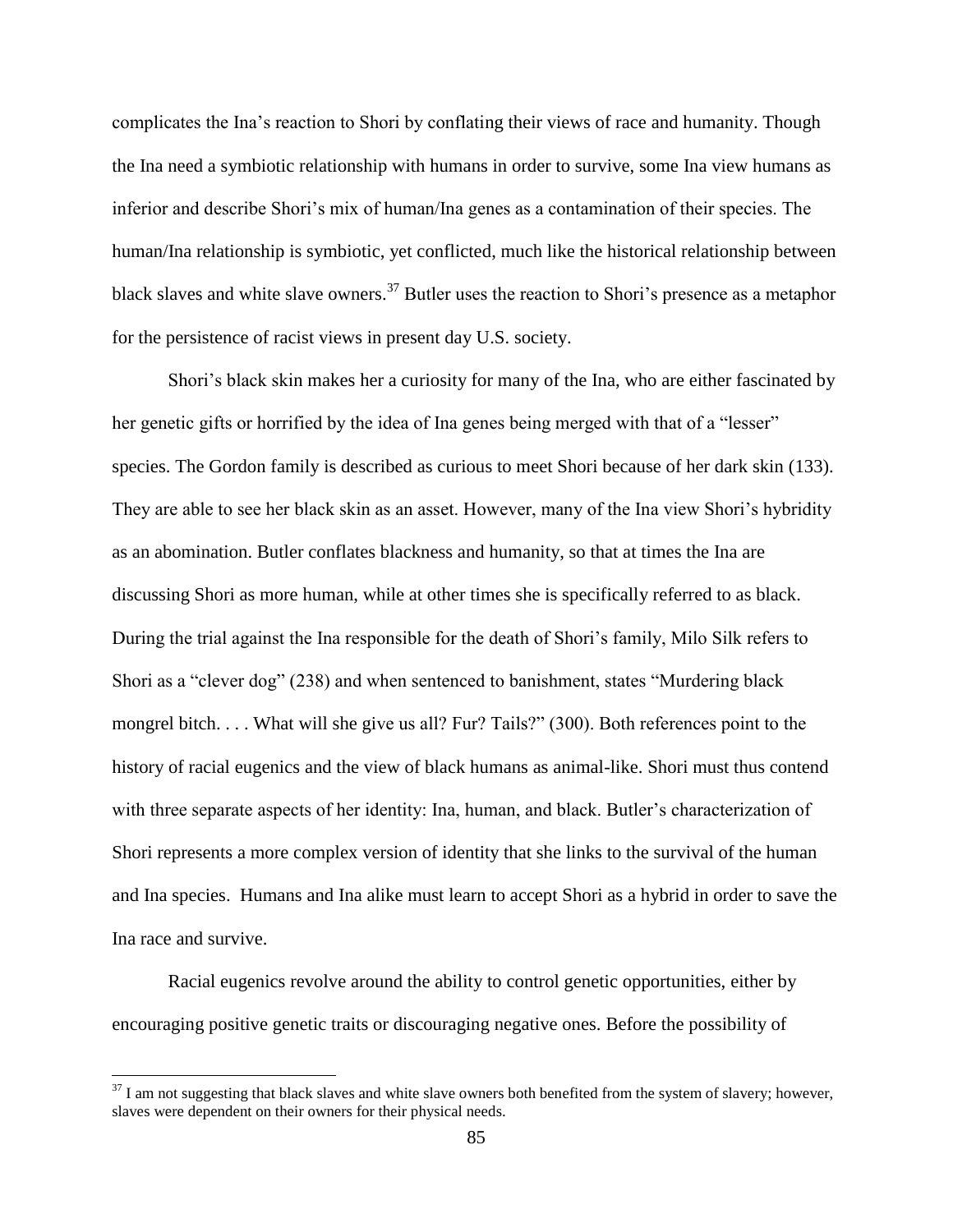artificial genetic manipulation, the only way to influence human genetics was to control human procreation. Butler links the idea of procreation to power in *Fledgling;* Shori's ability to pass on her genetic enhancements drives the plot of the novel*.* Shori's family is killed because some Ina fear that Shori will breed, forever changing the Ina species. One of the humans sent by the Silk family to kill Shori states that he was told to kill her because they "Couldn't let you and you . . . your kind . . . your family . . . breed" (173). The Silk family views Shori's presence and ability to pass on her light-tolerating ability as a threat to Ina "purity." Not all Ina, however, view Shori as a threat or an abomination. The Gordon family agrees to protect Shori so that she will mate with their sons, giving their family a distinct genetic advantage. Shori's genetic advantages and breeding potential make her both a threat and an ally, giving her the potential power to construct a new species that challenges the current hierarchies of the novel.

Hybridity in *Fledgling* is linked to survival. Gregory Jerome Hampton argues, "To be identified as a hybrid in Butler's fiction is, often times, synonymous with becoming a survivor and a signifier of the future" (192). Shori is an Ina/human hybrid, yet she also represents the creation of a new species (as evidenced by her ability to pass on her human genes to her offspring) that marks a space for positive depictions of blackness. Ali Brox notes that while Shori is a biracial figure, discussing her only in terms of a black/white binary is misleading: "While readers may perceive Butler's heroine, Shori, in biracial terms, the hybrid figure proves valuable for discussing Shori's identity and expanding the conversation beyond a rigid binary of black and white, vampire and human" (391). While it is important to acknowledge how Butler utilizes hybrid figures as representations of biracial or multiethnic figures, it is equally important to note that Shori is not simply biracial; the inclusion of Ina genes and Butler's commentary on the history of black dehumanization creates multiple identifications for Shori, who must contend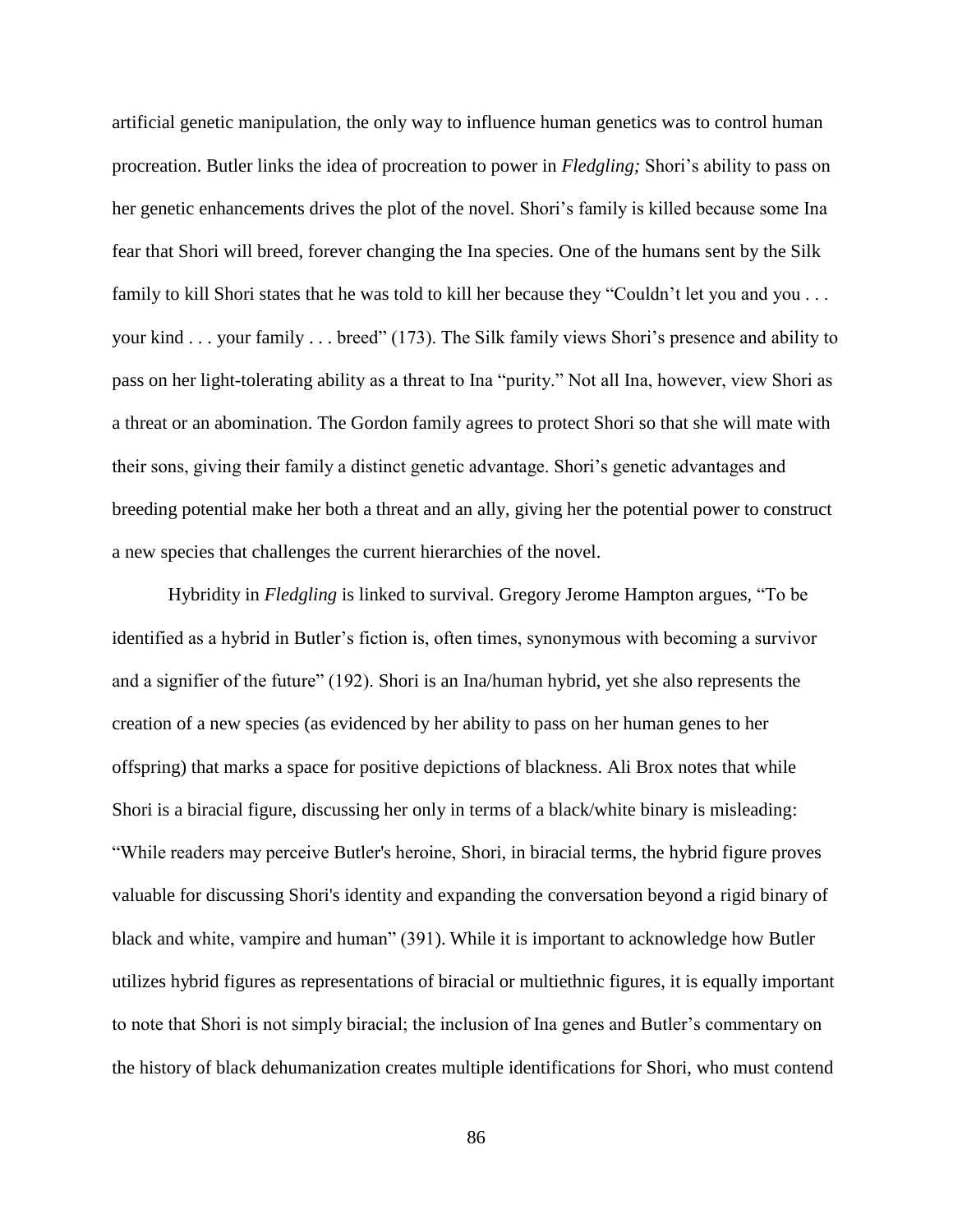both with views of racism and speciesism. The human and Ina who cannot accept Shori are depicted as fanatics who will destroy the Ina race. Butler links survival to genetic hybridity, indicating that in order to survive, humans and Ina will have to accept new racial and species identifications. *Fledgling* is a continuation of Butler's interest in hybrid species as an avenue for survival which began in her *Xenogenesis* series. In each of her texts, hybrid characters embody society's fear of change while representing more complex possibilities for representations of race in SFF.

#### **Mutualism**

One of the main differences between Shori and the traditional vampire figure is her concern for the humans she bites. Butler describes the Ina/human relationship as one based on mutualism. The definition of mutualism is twofold. The most common biological definition is a symbiosis between two organisms, or a mutually beneficial relationship. However, an alternate definition of mutualism is "the doctrine that mutual dependence is necessary to social wellbeing" ("Mutualism"). Butler employs both definitions of mutualism by creating a social and biological dependence between humans and Ina. Humans who are regularly bitten by Ina live longer, healthier lives than ordinary humans, a clear biological advantage. Ina also need to feed on humans to stay healthy, so human/Ina pairings would be considered a biologically mutualistic relationship between two species. Once bitten, Ina and human symbionts are bound to each other. Humans can sometimes survive without Ina; although they usually die, they can survive if they are adopted by another Ina quickly, typically a female. In fact, Shori saves her father's and brother's symbionts after their death by biting them and binding them to her. Ina, however, cannot survive long-term without humans; Shori learns from Hayden, an Ina elder, that the Ina were almost eradicated as a species because of "an Ina specific epidemic illness that made it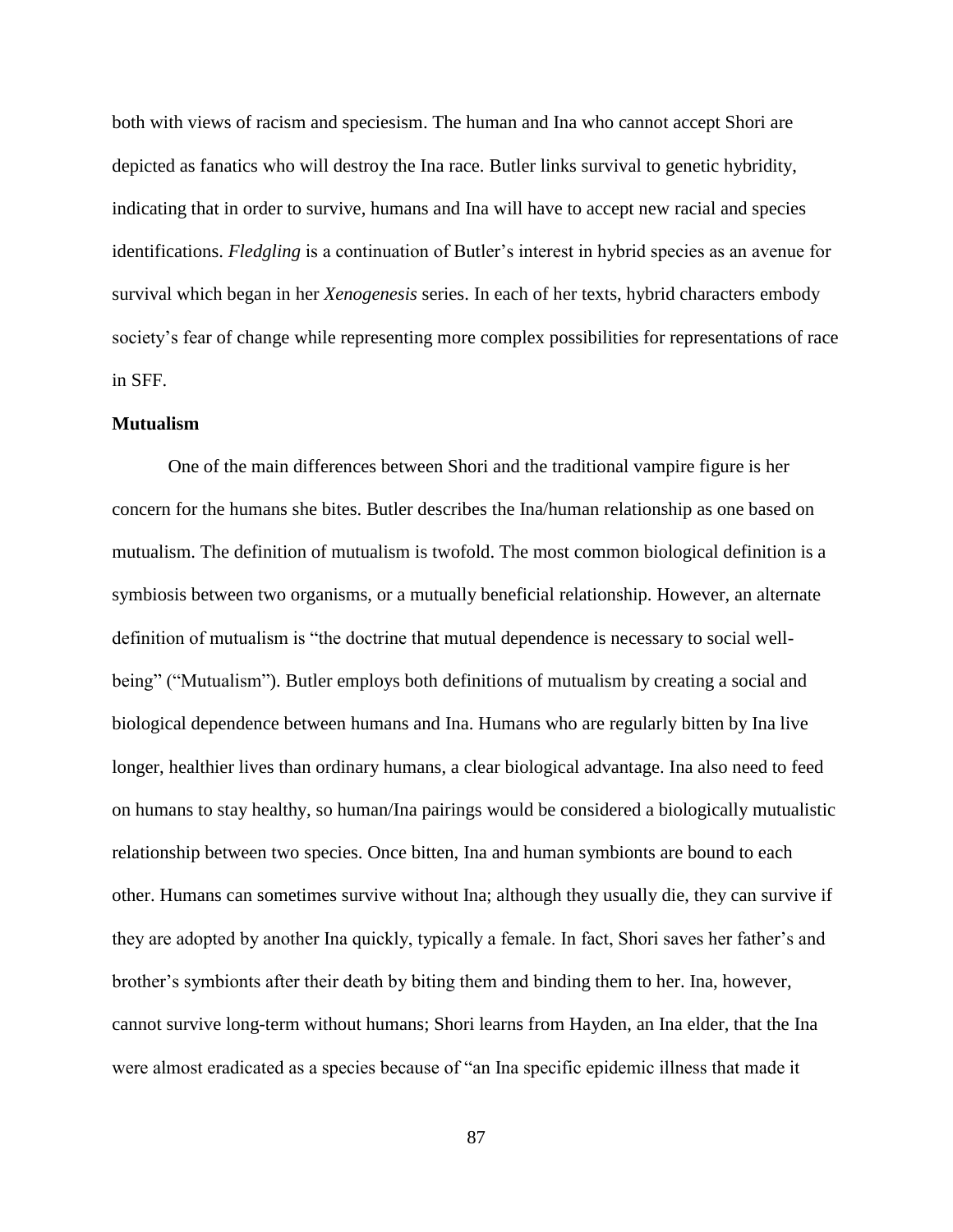difficult or impossible for our bodies to use the blood or meat that we consumed" (195). Butler creates biological shortcomings in the Ina to equalize Ina and humans. The Ina could be viewed as an "advanced" species that has the right to rule over biologically "unevolved" humans. Yet Butler makes these two species equally interdependent, creating a system where both parties contribute important biological functions. Butler's metaphor for mutualism becomes the basis of her views on white/black racial relations.

Mutualism also plays a vital role in maintaining the balance of Earth's ecosystem. The breakdown of mutualistic relationships results in severe consequences: "each species on Earth is involved directly or indirectly in one or more mutualistic partnerships; some are involved in hundreds... mutualism breakdown has the potential to expand and accelerate effects of global change on biodiversity loss and ecosystem disruption" (Casey 1459). Every species on Earth depends on mutualistic partnerships; breaking these species partnerships has the potential to destroy all life on the planet. Butler is able to use the idea of an ecosystem defined by thousands of mutualistic partnerships and expand it to the idea of human relationships and human/Ina relationships. Shori is the savior of the Ina species because she represents the embodiment of mutualism—human and Ina DNA working together in one body to the benefit of both species. Butler's depiction of Shori and human/Ina relations becomes a commentary on the need for humans to stop defining themselves in terms of hierarchy and begin to recognize the importance of mutualistic relationships. Mutualism is linked to survival; as a hybrid, Shori is able to survive because she is more open to mutualistic relationships.

Butler also connects the idea of mutualistic relationships to social stability. Shori's father, Iosif, cautions her to take care of her symboints so her relationships will be mutualistic:

> . . . treat your people well, Shori. Let them see that you trust them and let them solve their own problems, make their own decisions. Do that and they will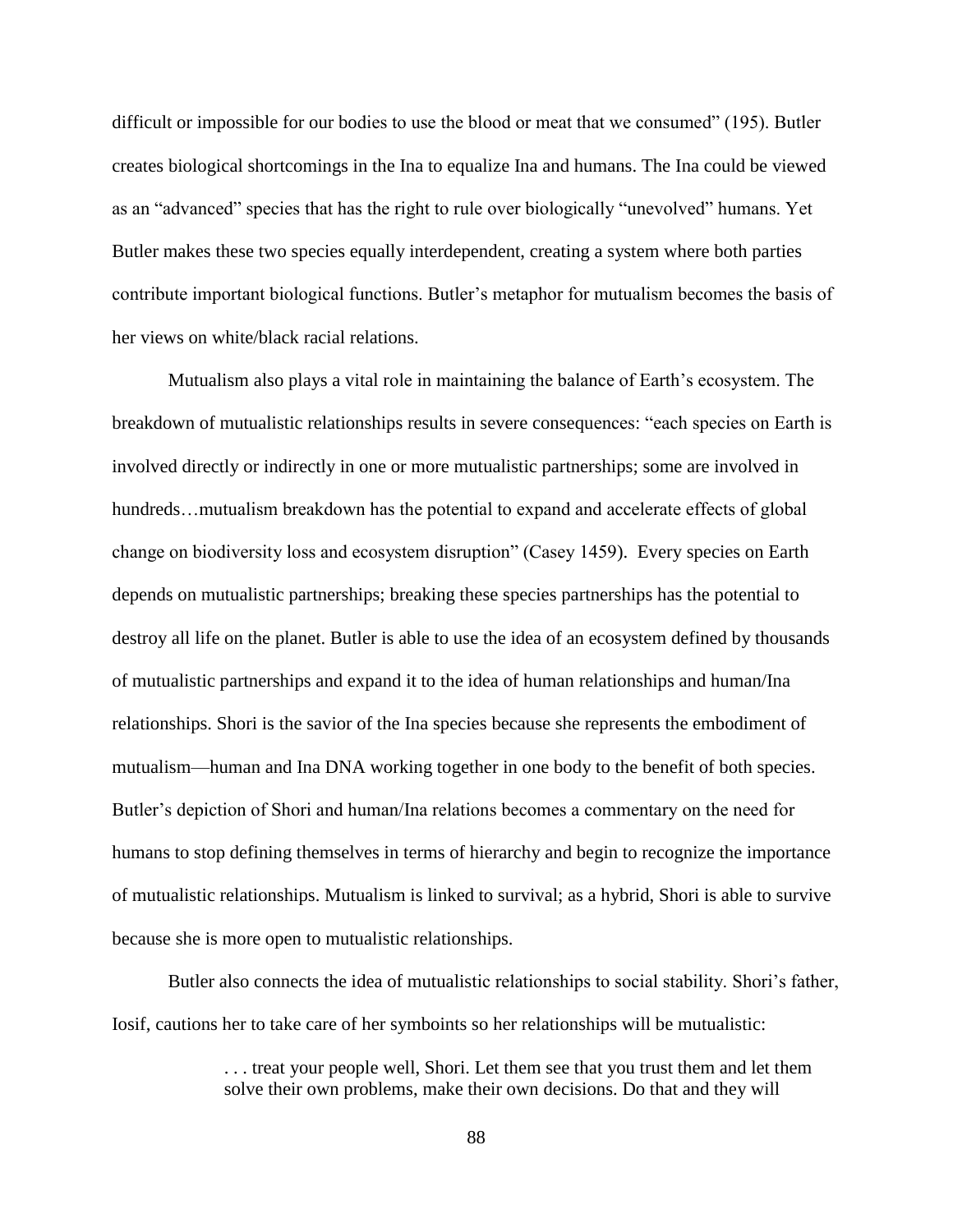willingly commit their lives to you. Bully them, control them out of fear or malice or just for your own convenience, and after a while, you'll have to spend all your time thinking for them, controlling them, and stifling their resentment. (73, ellipsis added)

Iosif's words describe the consequence of misusing the Ina/human relationship, an imbalance in their mutualistic relationship that would cause harm to both her symbionts and Shori. Throughout *Fledgling*, Shori shows concern for her symbionts' physical and emotional wellbeing, unlike the Silk family, who use humans as pawns in their vendetta against her and her family. Butler uses a comparison of healthy and unhealthy human/Ina relationships to highlight the benefits of mutualistic relationships, and the consequences of non-mutualistic relationships.

*Fledgling* highlights the advantages of racial and species intermixture by having the Ina and humans live in hybrid, mutualistic communities. Ina and their human symbionts have a communal living arrangement; multiple humans live with and share an Ina host. Ina need to feed on several humans to be satiated, resulting in a need for humans to accept the idea of living together and sharing their Ina. Since Ina can choose to feed on males or females of any race, Ina households become blended, multiracial families. The Ina/human living situation also challenges gender and sexual roles; Inas can choose to bite male or females, creating pansexual households (Strong 40). Butler is sure to note the discomfort of human symbionts like Wright towards their new living arrangements to demonstrate that Ina households are not utopic; rather, human/Ina households challenge humans to put aside racism and homophobia. The symbionts must accept diverse sexual and racial living situations in order to live peacefully and survive. Butler reverses the idea that mixing races will result in dystopic communities, replacing it with the idea of communal, multiracial/multispecies households that can be run by male or female Ina.

As a hybrid human/Ina, Shori recognizes the interdependent relationship between humans and Ina; though she possesses superior strength and the power of persuasion, she does not seek to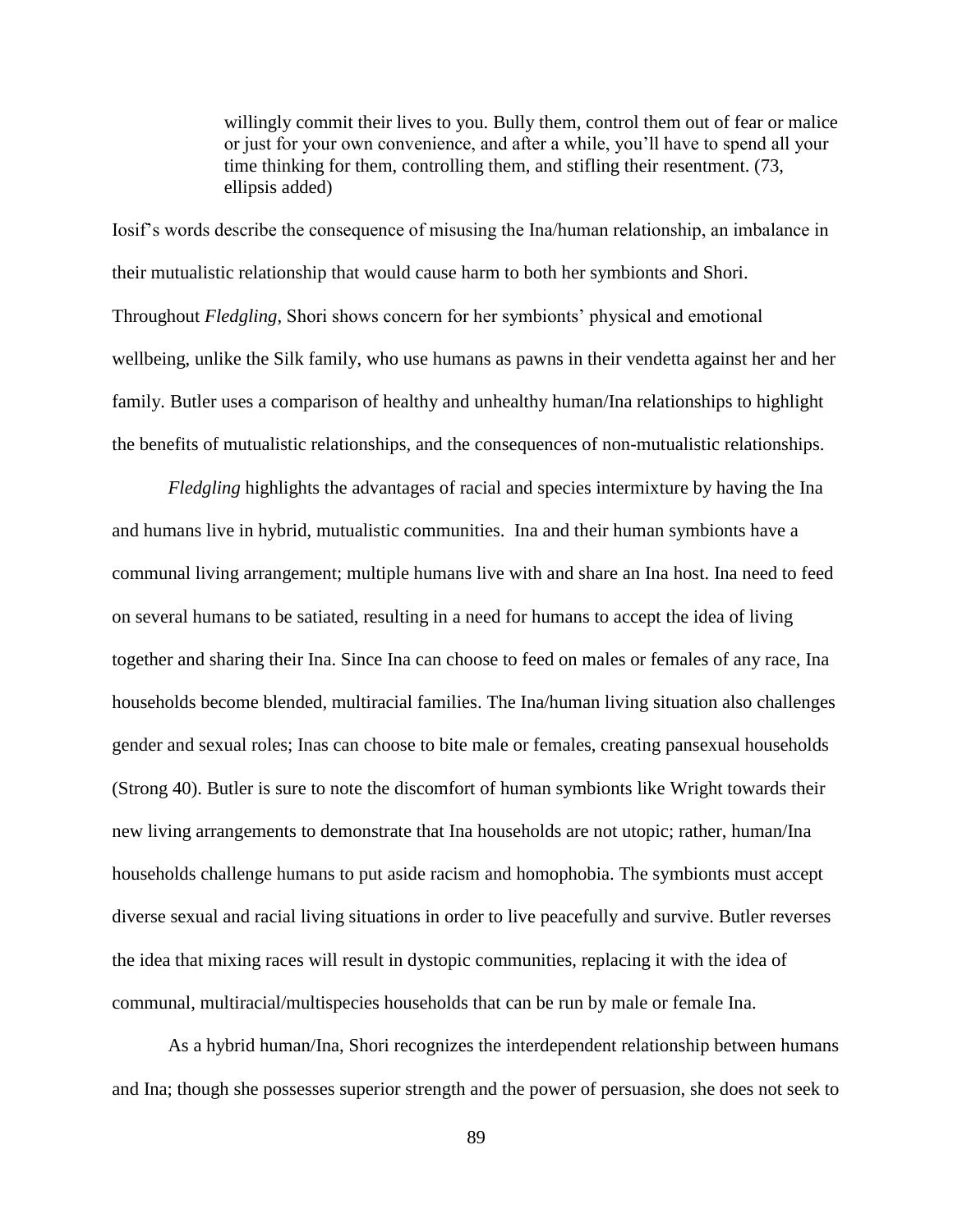control others. Ruth Salvaggio argues that a reoccurring theme in Butler's works is cooperation and the responsible use of power: "Though Butler's heroines are dangerous and powerful women, their goal is not power. They are heroines not because they conquer the world, but because they conquer the very notion of tyranny" (81). The fact that Shori encourages her symbionts to make their own choices, despite the fact that she could easily control them, demonstrates Butler's view of evolution and genetic enhancement as linked to embracing mutualistic social and personal relationships. The humans and Ina/alien species in Butler's works must accept their need for each other and for flexible identifications, or suffer the consequences. Butler creates characters defined by their interdependence, characters that must be able to work together to expand the boundaries of humans and Ina.

#### **Race as Construction**

Butler moves away from a focus on African American culture and black/white racial arguments in *Fledgling* and, instead, uses themes of genetic manipulation to highlight the constructed nature of race and humanity. Shori's first realization of her race does not include any awareness of African American racial or cultural history:

> "I'm . . ." I stopped. I had been about to protest that I was brown, not black, but before I could speak, I understood what he meant. Then his question triggered another memory. I looked at him. "I think I'm an experiment. I think I can withstand the sun better than . . . others of my kind . . . I don't know who the experimenters are, though, the ones who made me black." (Butler 31, second ellipsis added)

By focusing on Shori first as an Ina and erasing any connection to African American culture, Butler erases the need to immediately address African American racial history. Rather, she works to close the gap between races and species by using genetic manipulation to treat race and humanity as societal constructions. When Shori states that she doesn't know who "made her black," race becomes one more aspect of her overall genetic makeup, not an essentialized part of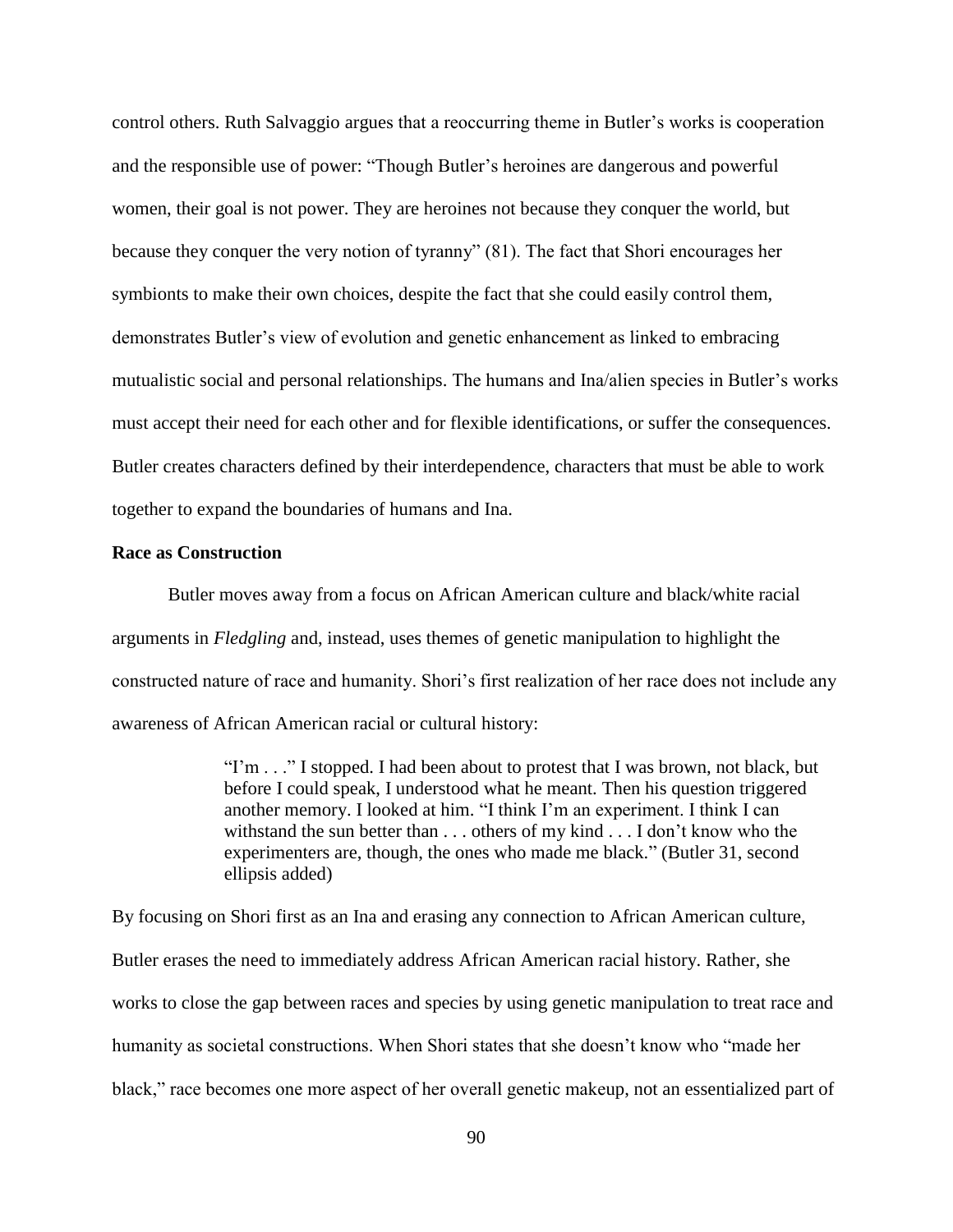her identity. As a human/Ina hybrid, Shori has been "made" part human by the Ina, a move that deconstructs race into its biological components, closing the gap between race and humanity.

*Fledgling* continually works to challenge ideas of racial essentialism. When Shori meets her father for the first time, Butler again dismantles perceived racial differences:

> He was a tall, spidery man, empty-handed, and visibly my kind except that he was blond and very pale-skinned—not just light-skinned like Wright, but as white as the pages of Wright's books. Even so, apart from color, if I ever grew tall, I would look much like him. (61)

Despite the fact that Shori's father is white, she immediately notes the similarities between them, rather than the differences. Race becomes simply one more aspect of identity as Shori begins to identify herself as a member of the Ina species. The fact that Shori's father is differentiated from Wright, a human, through his description as being unnaturally white also points to Shori and her father's difference from humans. By focusing on species and genetic makeup, Butler creates a space for a black, female main character while confining discussions of U.S. racial politics and the racial politics of SFF to the novel's subtext. Instead of using direct references to African American history and racism, Butler follows the tradition of authors such as Ursula K. LeGuin, who notes the ability of SFF to create a metaphor for present day social issues. Butler's racial metaphor of two conflicting species addresses issues of racism while still leaving room for alternate depictions of racial identification.

Towards the end of the novel, Butler directly references black/white human racial issues. When Wright meets Joel, he is angry that Shori's new symbiont is black. When he complains, his housemate Brook comments on the Ina view of race, "They're not human...They don't care about white or black" (162). The Ina are described as not making distinctions between races, much like descriptions of racial utopias in early twentieth century SF. However, Butler demonstrates that some of the Ina do have racist views, negating the view of Ina as a superior,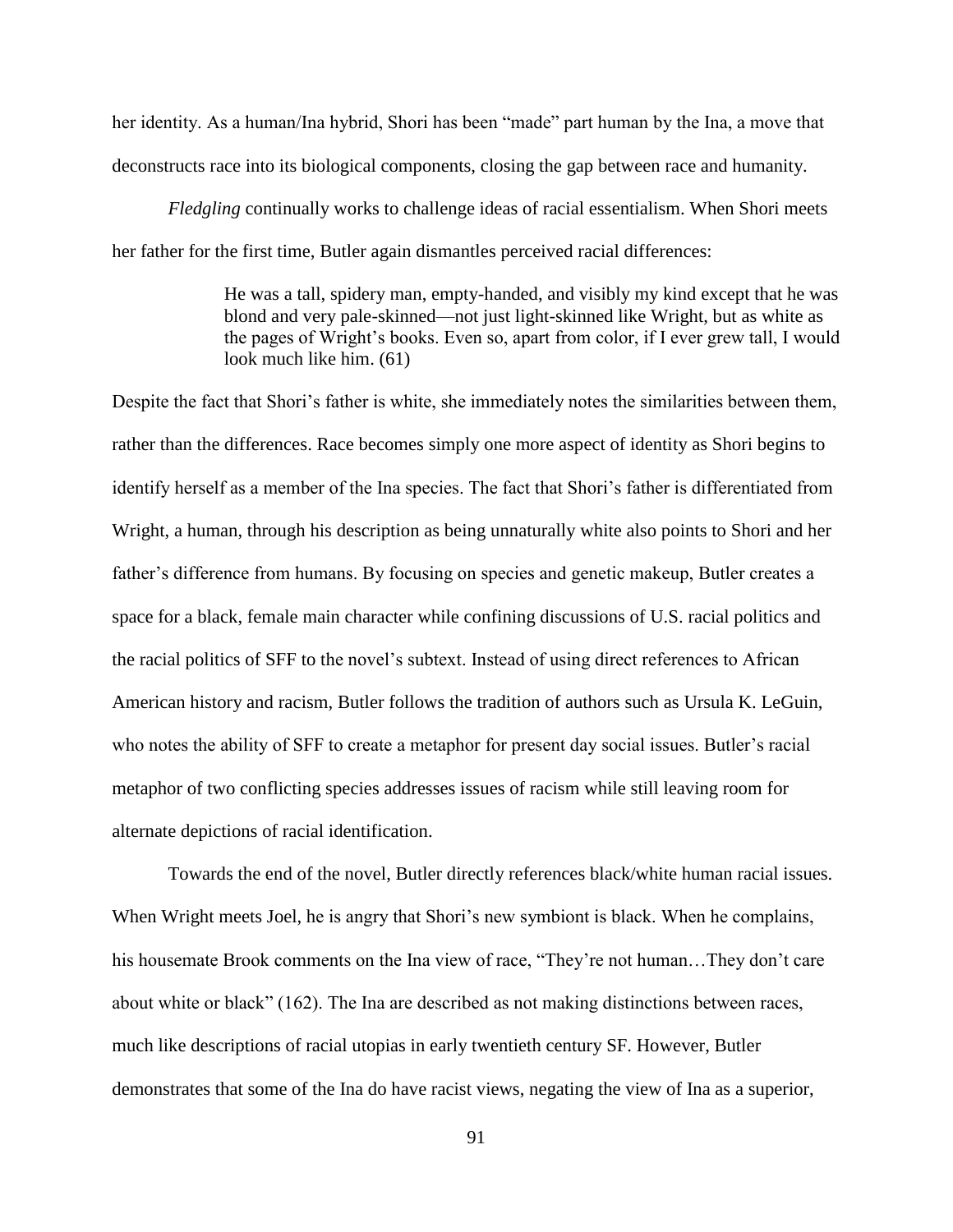non-racist species. During the trial against the Inas who killed Shori's family, one of the Ina references U.S. racial history: "You want your sons to mate with this person. You want them to get black, human children from her. Here in the United States, even most humans will look down on them. When I came to this country, such people were kept as property, as slaves." (272). This scene is the first mention of African American history and human racism. Butler waits until the end of the novel to describe the history of racism against African Americans, a deliberate strategy that moves the plot away from descriptions of the historical past. Instead, Butler is able to use racial metaphor and subtext to address issues of racism throughout the novel, saving more specific arguments about racism and U.S. racial history for the end of the novel. Her negation of the Ina as a non-prejudiced, utopic species demonstrates that even "advanced" species can have difficulty overcoming racist views.

The trial against Shori's attackers becomes a metaphor for the future of the Ina species. Rather than debating who is responsible for the attack on Shori's family, the Ina Milo Silk uses the trial as an opportunity to question Shori's status as an Ina by doubting her ability to heal herself and implying that her physical differences (skin color, height, strength) make her more human than Ina. Melissa J. Strong notes that the fact that Shori decides to testify, despite her memory loss, indicates that she is taking control of her agency; she refuses to be portrayed as a child or victim, negating the often-used stereotype of the tragic mulatta (32). Shori uses the trial to prove her ability to take on the leadership responsibilities of an Ina woman. The fact that the majority of the Ina side with Shori, despite the fact that some of them are still hesitant about the changes she represents, demonstrates the possibility of Ina and humans eventually embracing racial and species difference. The Ina who attacked her and her symbionts are sentenced to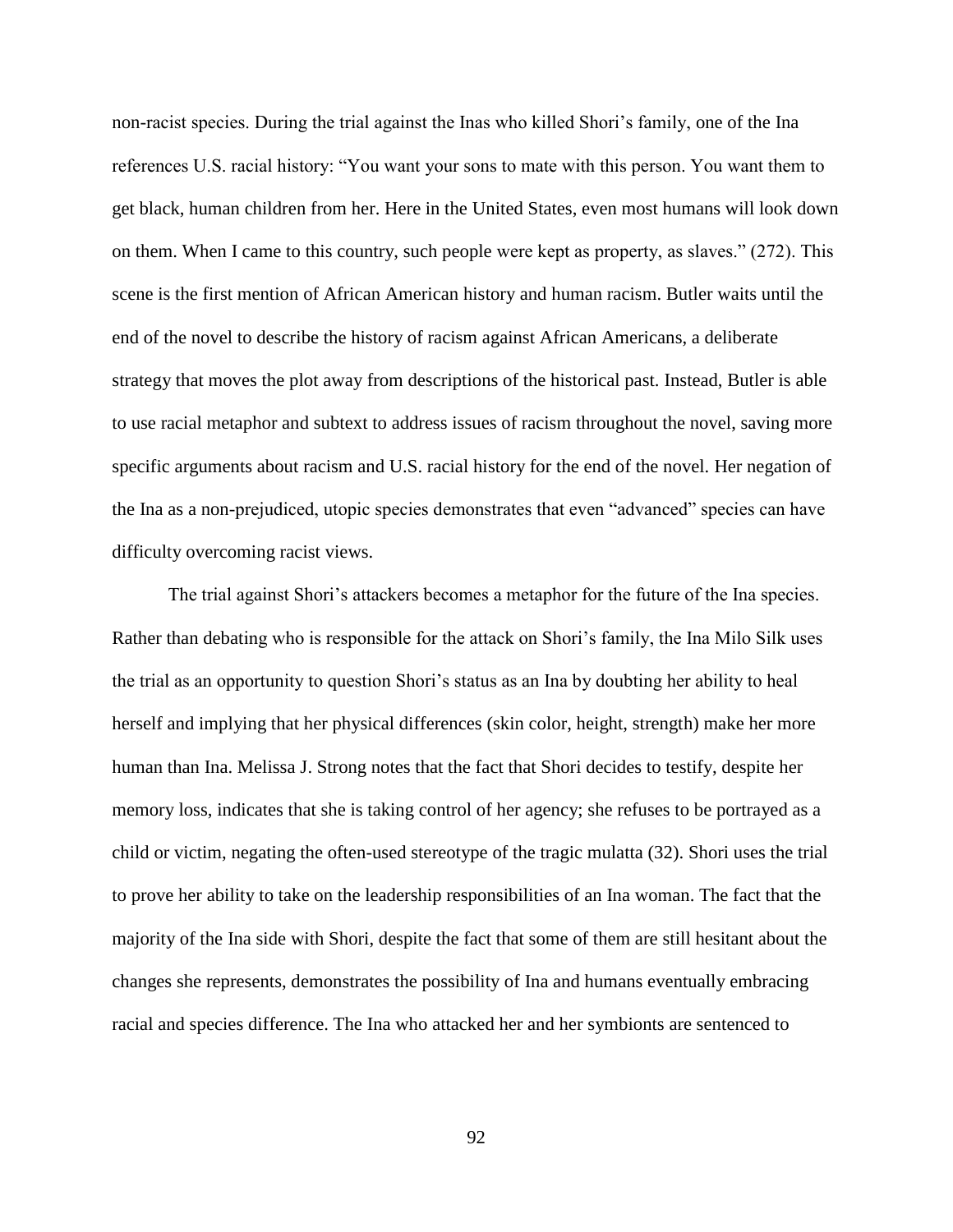banishment and mutilation, marking a new era where racism and speciesism will no longer be tolerated.

After the trial, Shori demonstrates her superiority by defeating the Ina woman responsible for the death of one of her human symbionts in a fight. Shori overtakes the larger Ina woman and rips out her throat, stating "She would do no more screaming for a while" (306). The reference to silence symbolizes the silencing of rhetorics of racism and looks ahead to a world where diversity is embraced and celebrated. The fact that Shori now has the ability to overcome an older, powerful Ina shows that she is learning to control her advanced abilities. Her strength is unusual for her size and age, which hints that Shori's hybridity may allow her to become stronger than the "pure" Ina. If Shori continues to gain strength, she will soon become the marker for all other Ina and will enact drastic changes on the Ina species. Just like the symbiont humans, the Ina must overcome their fear of hybridity in order to gain the advantages Shori represents.

*Fledgling* is Butler's final work of SFF and one of her greatest contributions to the genres. Her choice to conflate issues of race and humanity combats the depiction of ethnic peoples as non-human and gives authors a model for discussing race without allowing an essentialized view to dominate the text of the novel. By creating a strong, black protagonist, Butler represents the multi-faceted issue of race relations in present-day U.S. society and allows for positive depictions of blackness and otherness in SF texts. One of the benefits of the SFF genres is the ability to bring new races or species into being, which creates a more diverse representation of the future. Past SFF works have not yet fully realized this potential; instead, the "aliens" in some SFF works become stereotypical representations of ethnic peoples.<sup>38</sup> *Fledgling* 

 $38$  A number of SF critics have commented on SF's history of using aliens as stereotypes of indigenous or ethnic peoples, including Nalo Hopkinson, Gary Westfahl, and Brian Attebery.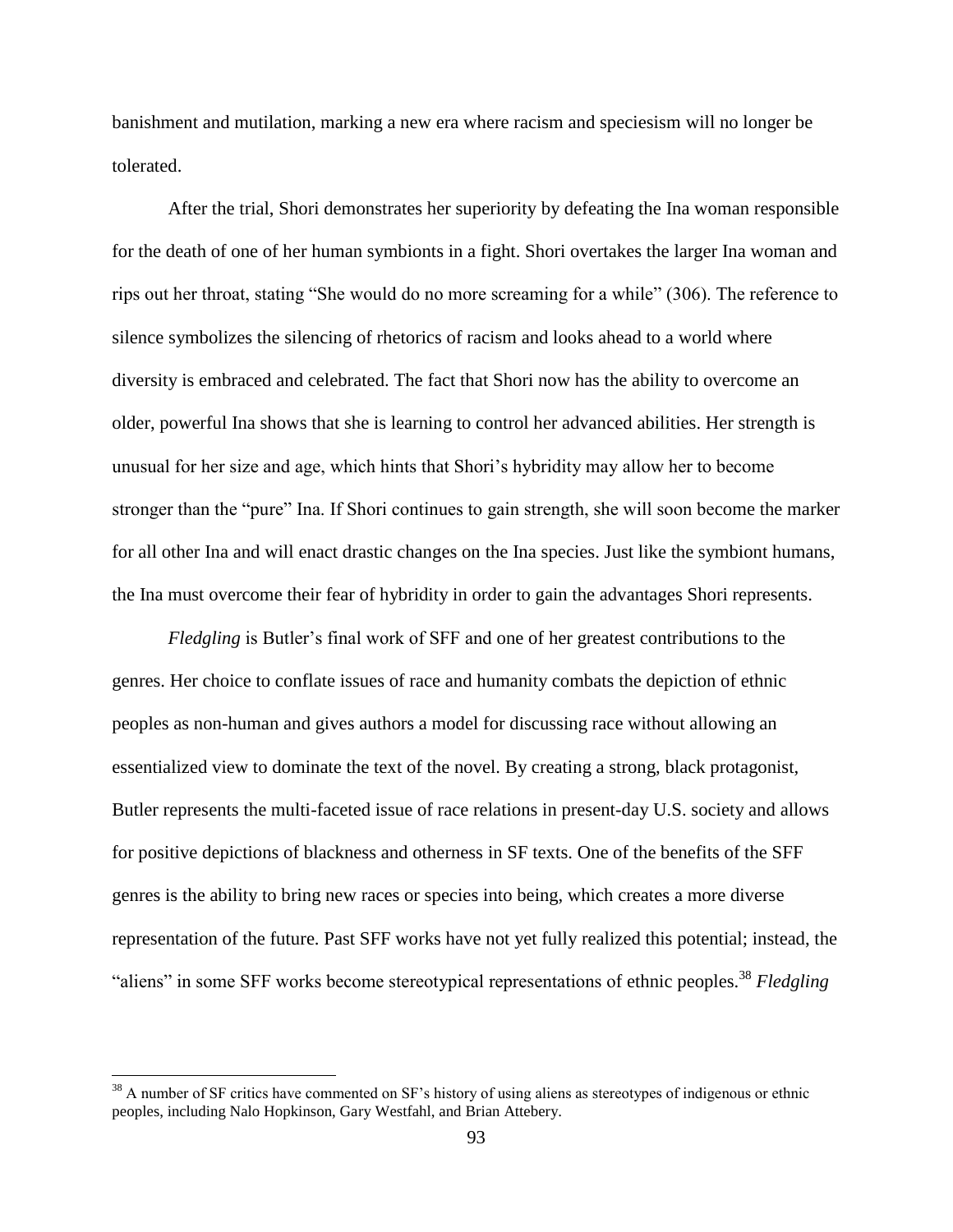demonstrates how authors can use SFF tropes to look at more complex representations of racial and ethnic identity.

Critics continually comment on the difficulty of discussing race in the wake of genetic discoveries that prove that humans are a species with more commonalities than previously imagined. However, it is impossible to erase decades of racism and the social struggles of peoples from marginalized racial groups. As more ethnic American authors move into the genre of SF, they will have to consider how to create depictions of race and culture in futuristic settings while still acknowledging an important history of racial injustice. *Fledgling* is an important example for ethnic American SF authors looking to find a voice in today's more flexible definition of the SFF genre.

#### **"Phantom Overload"**

While Butler and Older both include hybrid, undead characters of color in their writings, their choice of how to include references to race and ethnicity differ. Butler focuses more on challenging outside stereotypes of blackness, while Older focuses on the internalization of historical trauma in Spanish-speaking cultures. One of the reasons for this difference is the history of fantastic writing by Spanish-speaking authors. Authors from Spanish-speaking cultures frequently write texts that include elements of the fantastic, usually classified as magical realism. Such texts are typically defined by a connection to a cultural past or indigenous origin. However, contemporary critics have begun to examine the history of Latin American SFF writing in an attempt to highlight how Latin American authors have contributed to the SFF genres. Recent Latina/o and Chicana/o works with connections to SFF, including Junot Díaz's *Brief Wondrous Life of Oscar Wao*, Sabrina Vourvoulias's *Ink,* and Alejandro Morales's *The Rag Doll Plagues*, indicate that Latina/o authors are not only becoming more recognized in the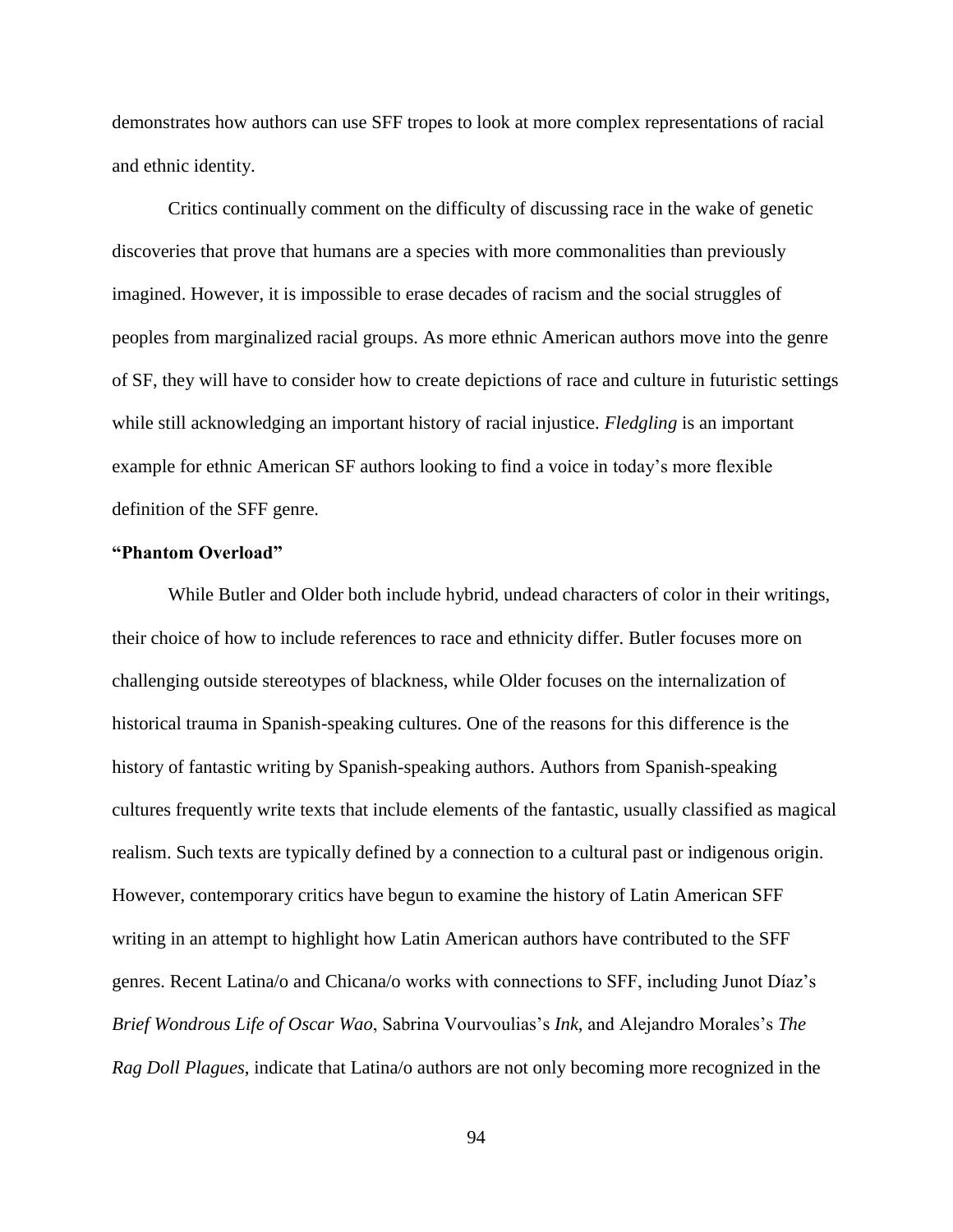SFF genre, but are also acknowledging themselves as SFF authors. Older's choice to write SFF connects his text to a history of Latino and Latin American SFF writing while combating already existing cultural beliefs in the fantastic, linked to specific cultural beliefs in death and spirituality, which contribute to the internal colonization of Spanish-speaking cultures.

"Phantom Overload" is the final tale in Older's collection of short stories, *Salsa Nocturna Stories* (2012), a collection following the adventures of Gordo, a Cuban musician who can see ghosts, and Carlos, a half-dead Puerto Rican soulcatcher working for the New York Council of the Dead.<sup>39</sup> Carlos is between worlds; he died and somehow came back to life, gaining the ability to communicate with both the living and dead. He is considered a curiosity by the dead and living, a grey-skinned Puerto Rican man who is not quite alive. Carlos challenges the authority of the Council of the Dead, a controlling, racist bureaucracy that satirizes present-day U.S. political systems. He does not approve of how the council treats certain groups of ethnic ghosts, as well as its questionable political aims. He actively works against the council at times, yet remains employed by them. Older refers to Latino fantastic cultural beliefs in his writing, such as a belief in ghosts and the power of saint-like historical figures; however, his inclusion of a zombie-like narrator and the fantasy of a ghost bureaucracy creates an alternate New York that makes it clear that "Phantom Overload" is not purely a work of magical realism. His work also incorporates elements of horror and detective/noir tales, making it a text that blurs the boundaries of multiple genres. Older's work depicts ghosts as representations of an ethnic cultural past, but also includes a variety of SFF elements, creating a space for Older to move beyond the

 $\overline{a}$ 

 $39$  I realize that discussing one short story in a collection could be viewed as not discussing the collection in depth; however, I felt that "Phantom Overload" is Older's most successful integration of SFF and Latina/o cultural themes. The majority of Older's short stories in *Salsa Nocturna* read more like detective stories or traditional ghosts stories of haunting/possession. As the last story of the series, "Phantom Overload" brings together all of the collections' characters in a larger-scale view of cultural haunting and hybrid identities.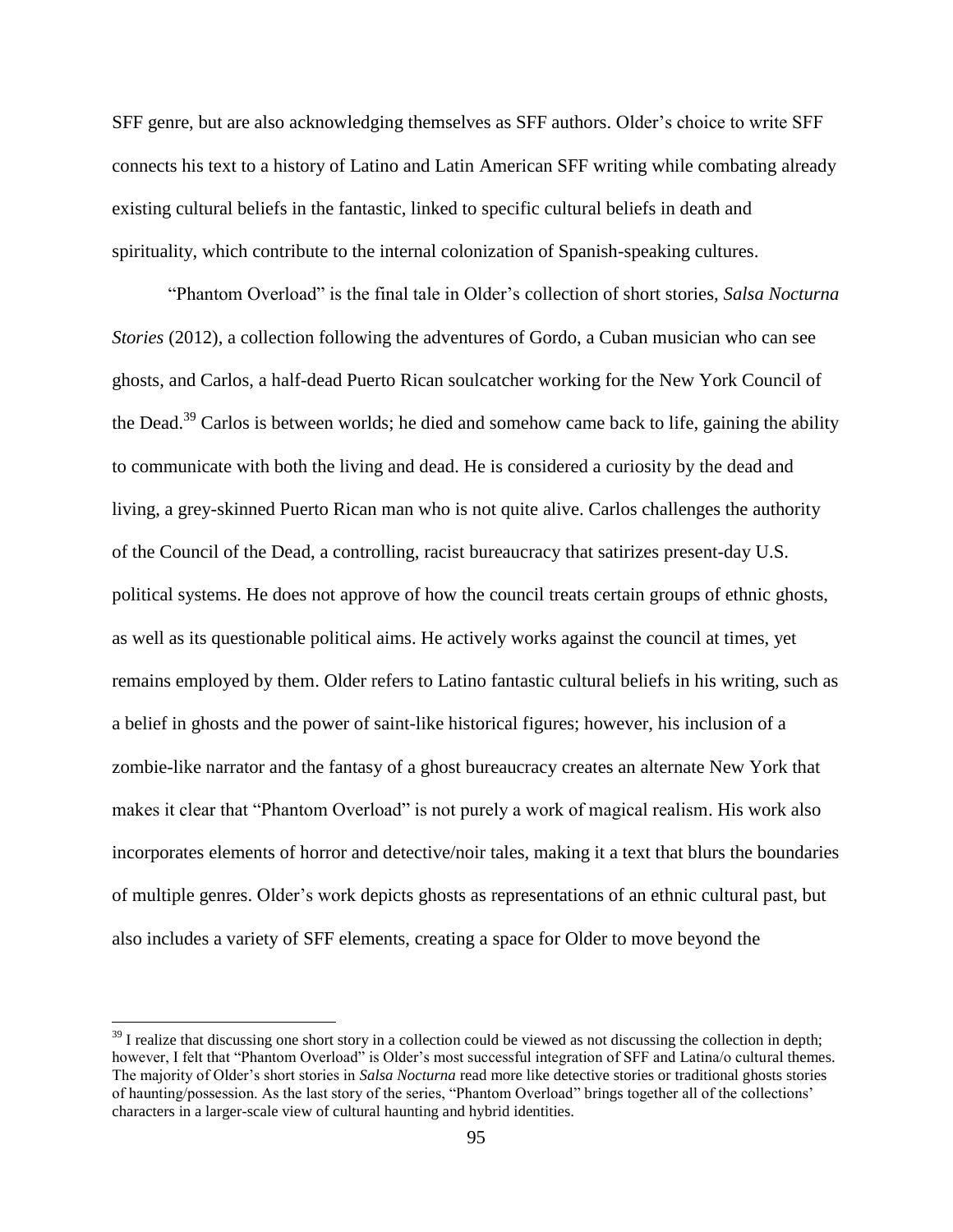"haunting" of past ethnic history towards a history where ethnic peoples have more control to change and modify cultural beliefs.

Older sets his story in a not-too-distant future where New York City is separated into different districts, most of which are controlled by the Council of the Dead. "Phantom Overload" tells the story of a neighborhood in New York. that has become overrun with ghosts. Typically, ghosts appear in random towns after they die and eventually make their way into the afterlife. An "overload" of ghosts in an area can cause issues for the living. One of the Remote Districts, or areas that reject interference from the council, has applied for help getting rid of the ghosts that are overrunning their town. The Latin American ghosts have discovered how to travel in the afterlife and have all come back to be with their ancestors in New York. Carlos is tasked with assessing the situation and preparing the way for the council's soulcatchers to come in and get rid of the ghosts. However, the situation gets complicated when Carlos discovers that the district's representative, Silvan, has misrepresented the situation to allow the council to gain control of the area. The ghosts are not overrunning the area; they co-exist peacefully with their relatives. Carlos eventually has to convince the ghosts to go into the afterlife after the ghosts have a fight with the council's soulcatchers, resulting in the death of several living residents. His position as a hybrid ethnic/living/dead figure allows him to serve as a bridge between the living and dead, a metaphor for maintaining a connection to cultural history.

"Phantom Overload" expresses a Latino, specifically Nuyorican, experience of New York City. Older frequently makes references to different Spanish-speaking cultures and New York City landmarks and also pokes fun at the internal differences between Spanish-speaking cultures that an outsider might not understand. Early on in "Phantom Overload," Carlos discovers that the district representative he thought was Mexican is actually Ecuadorian: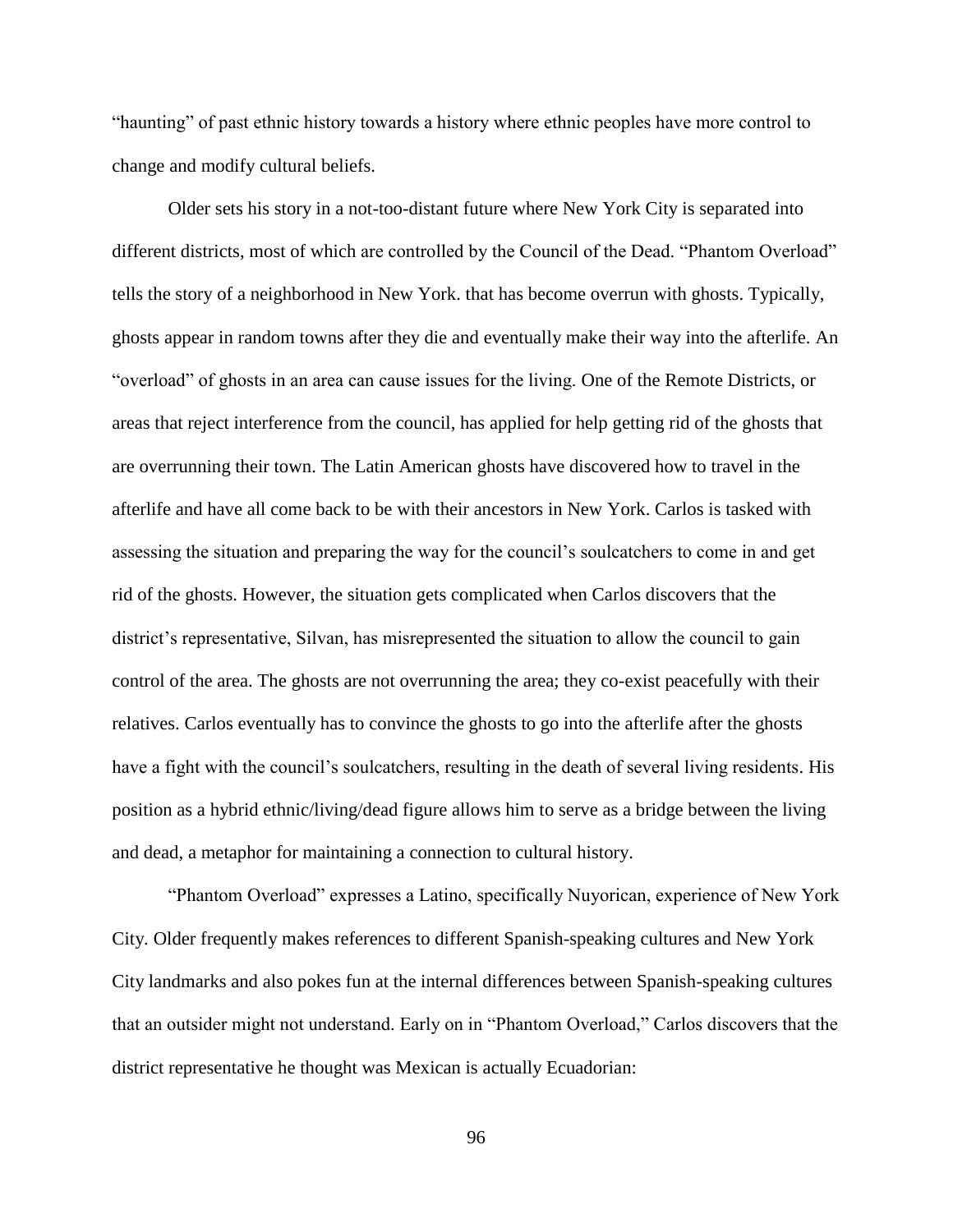"Turns out you're not Mexican," I tell Silvan when we reach the top of the trashstrewn hill where he's waiting for us. "You're Ecuadorian." "I know," says Silvan. "But you fucking Dominicans can't tell the difference." "I'm fucking Puerto Rican." (127)

Older makes it clear that his Latino culture is an important part of the stories he tells and the landscapes he employs. However, he also celebrates the diversity of Spanish-speaking cultures, a move that connects to contemporary studies of race and ethnicity which point out that often, members of Spanish-speaking groups resist being categorized together into the umbrella terms of "Spanish" and "Latina/o," preferring instead to be identified by their country of origin.<sup>40</sup> Grouping certain Spanish-speaking groups into the catch-all category of Latina/o, while more specific than past categorizations such as "Spanish," still fosters the thinking defined by Werner Sollors as "collective fictions" which result in the creation of "imagined communities" or groupings based on the assumption of essential, unchangeable traits. Sollors counters such an essentialist definition with the idea that nations (and, consequently, ethnicities) are constantly being debated and changed by the diverse population of members who identify themselves with the ethnic group. He also notes the role of literature in shaping both an ethnic groups' perception of themselves and the way those not associated with the ethnic group define the ethnic group: "Texts are not mere reflections of existing differences but also, among many other things, productive forces in nation-building enterprises" (xv). Latina/o literature encompasses many different Spanish-speaking groups (as well as second and third generation ethnic peoples who may not speak Spanish); therefore, trying to categorize peoples or texts as solely Latina/o

 $\overline{a}$ 

<sup>&</sup>lt;sup>40</sup> Critics such as Marta Caminero-Santangelo and Suzanne Oboler have done extensive studies of ethnic categorizations within Latina/o cultures, concluding that blanket terms tend to be applied to Latina/o peoples by those outside the cultures, while those within the cultures tend to identify themselves and others by their country of origin. For more information, see Caminero-Santangelo's *On Latinidad: U.S. Latino Literature and the Construction of Ethnicity* (2007) and Oboler's *Ethnic Labels, Latino Lives* (1995)*.*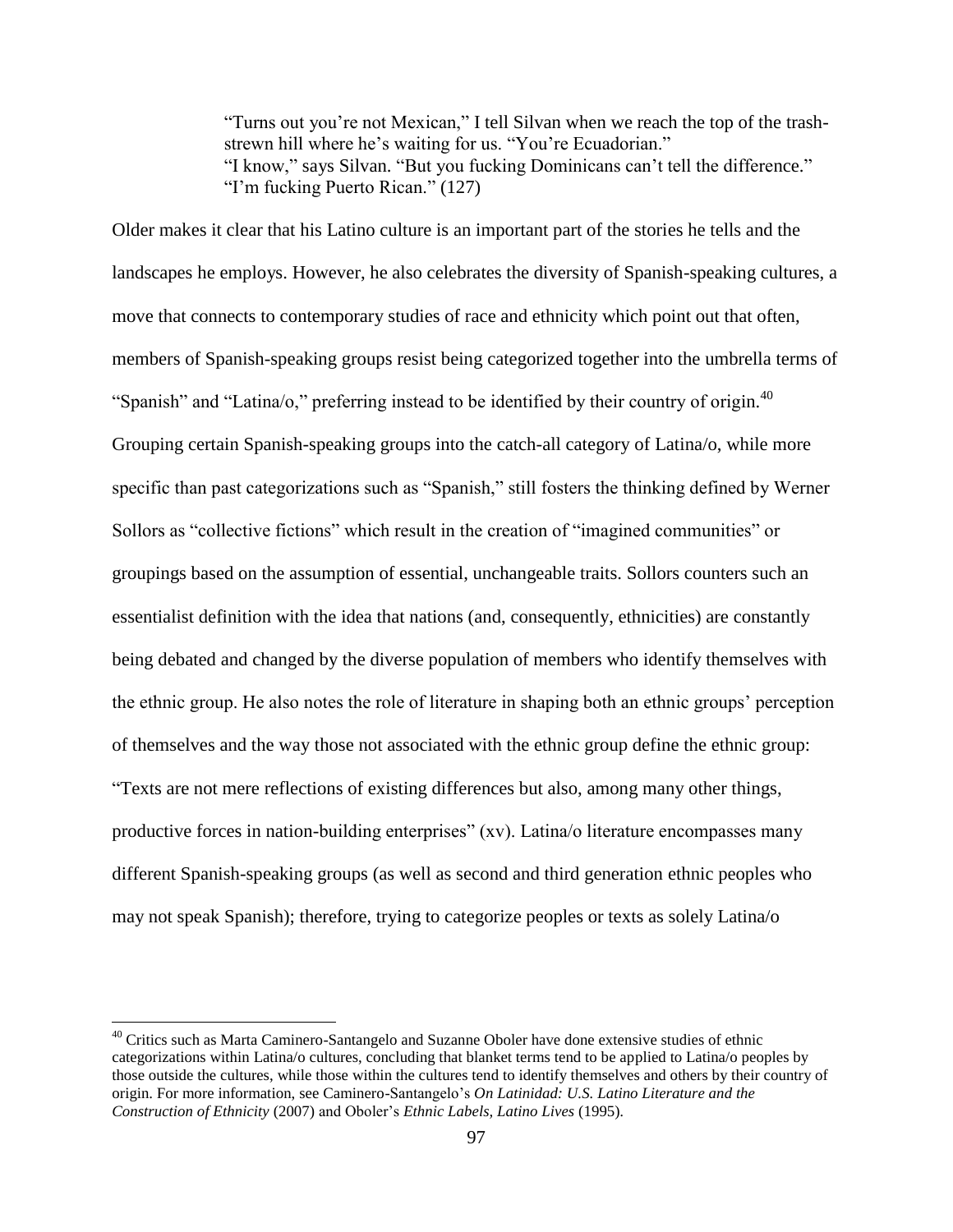becomes difficult, especially in diverse ethnic spaces such as New York, where people of many ethnicities interact and influence one another.

The fact that Older discusses the differences between different Spanish-speaking groups, while still showing these groups as linked by certain cultural similarities, demonstrates a more complex, contemporary depiction of Latina/o culture. Older's dual narrators are Puerto Rican and Cuban, two groups known for having very different U.S. immigration experiences. Marta Caminero-Santangelo notes that critics frequently exclude Cuban Americans from definitions of Latina/o culture because Cubans are defined by exile (507). Because Cubans are viewed as having a strong cultural connection with their homeland, as well as members who do not identify as Americans, they are not considered as part of the Latina/o experience (typically considered peoples who have connections to both an ethnic and American identity). However, many Spanish speaking cultures share the experience of exile or forced immigration and the experience of being grouped together as "Spanish" by non Spanish-speaking groups and U.S. politicians. Older's textual joke between Carlos and Silvan is a reference that can be appreciated by anyone associated with a Spanish-speaking ethnic group. Carlos is a true testament to the diversity of U.S. Spanish-speaking cultures; he is Nuyorican, drinks Dominican coffee, works with Ecuadorian and Cuban associates, and communicates with Latin American ghosts. Older uses the setting of New York City, a place that is known for bringing together a number of different Spanish-speaking groups, to paint a broader, more inclusive representation of Latina/o ethnicity and culture. Setting his stories in a contemporary setting, rather than the essentialized historical/cultural past of a single ethnic group, more accurately expresses his contemporary experience as a Spanish-speaking Nuyorican.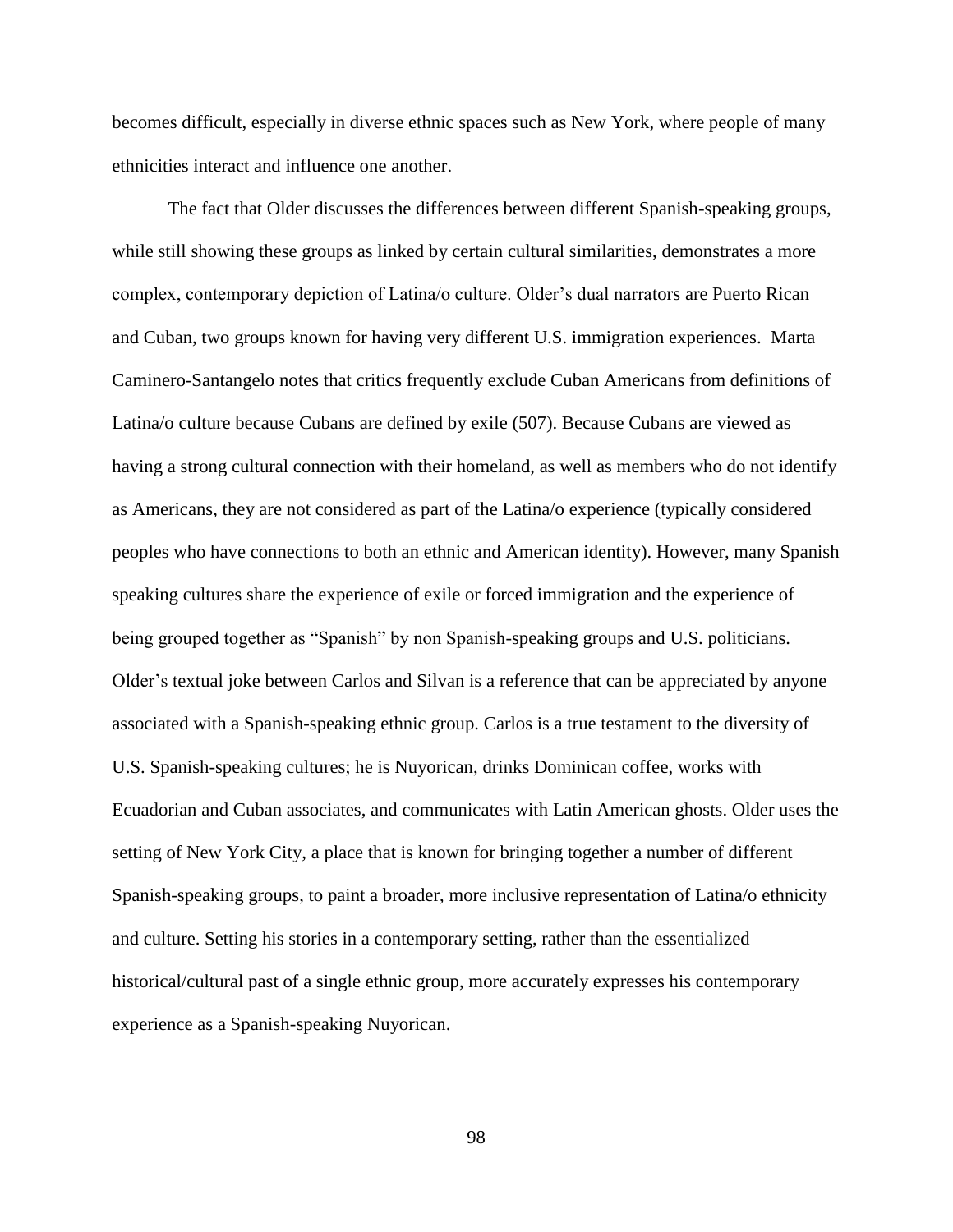## **Undead Histories**

Older recognizes the vexed history of Spanish-speaking cultures which result in conflicting representations of cultural histories. After his meeting with the Council about the ghost situation, Carlos tells his friends, Gordo and Jimmy, that the councilman made him look like Malinche:

> "Who's Malinche?" Jimmy asks. "The chick that helped a couple white guys on horses take down the whole Aztec empire," I say Jimmy looks crestfallen. "Or got kidnapped and forced into being a historical scapegoat, more than likely." Gordo looks very sad all the sudden. "It's always easier to blame one of our own." (126).

Older references La Malinche, a Nahua woman who is rumored to have participated in the Spanish conquest of Mexico, as a way of commenting on historical uncertainty. La Malinche, originally named "Malinalli" or "Ce-Malinalli," lived as a slave among the Chontal Maya and served as a translator for Cortés during his conquest of Mexico.<sup>41</sup> She eventually converted to Christianity and married one of Cortés's officers (Downs 398). The fact that she and Cortés had a child, one of the first Mestizos<sup> $42$ </sup> in Mexican history, makes her a figure linked to historical intermixture and uncertainty. Malinche is a historical figure that Older connects to the vexed historical situation that some U.S. Spanish-speaking cultures are experiencing today.

Like Pocahontas, Malinche is a silenced female unable to write her own history. Historical representations are often created by outside observation, similar to the way that colonizing groups write the histories of colonized ethnic groups. Kristina Downs notes that when historical figures are unable or not allowed to leave behind a written record then their

 $\overline{a}$ 

 $41$  As a slave among the Chontal Maya, Malinche spoke both Nahuatl and Spanish. Cortés needed Malinche to communicate with Montezuma or any of the Nahuatl groups, making her an essential part of his communication with the indigenous groups of Mexico. For more information, see Kristina Down's "Mirrored Archetypes: The Contrasting Cultural Roles of La Malinche and Pocahontas" (2008).

 $42$  Mixed race people European and Indigenous American ancestry.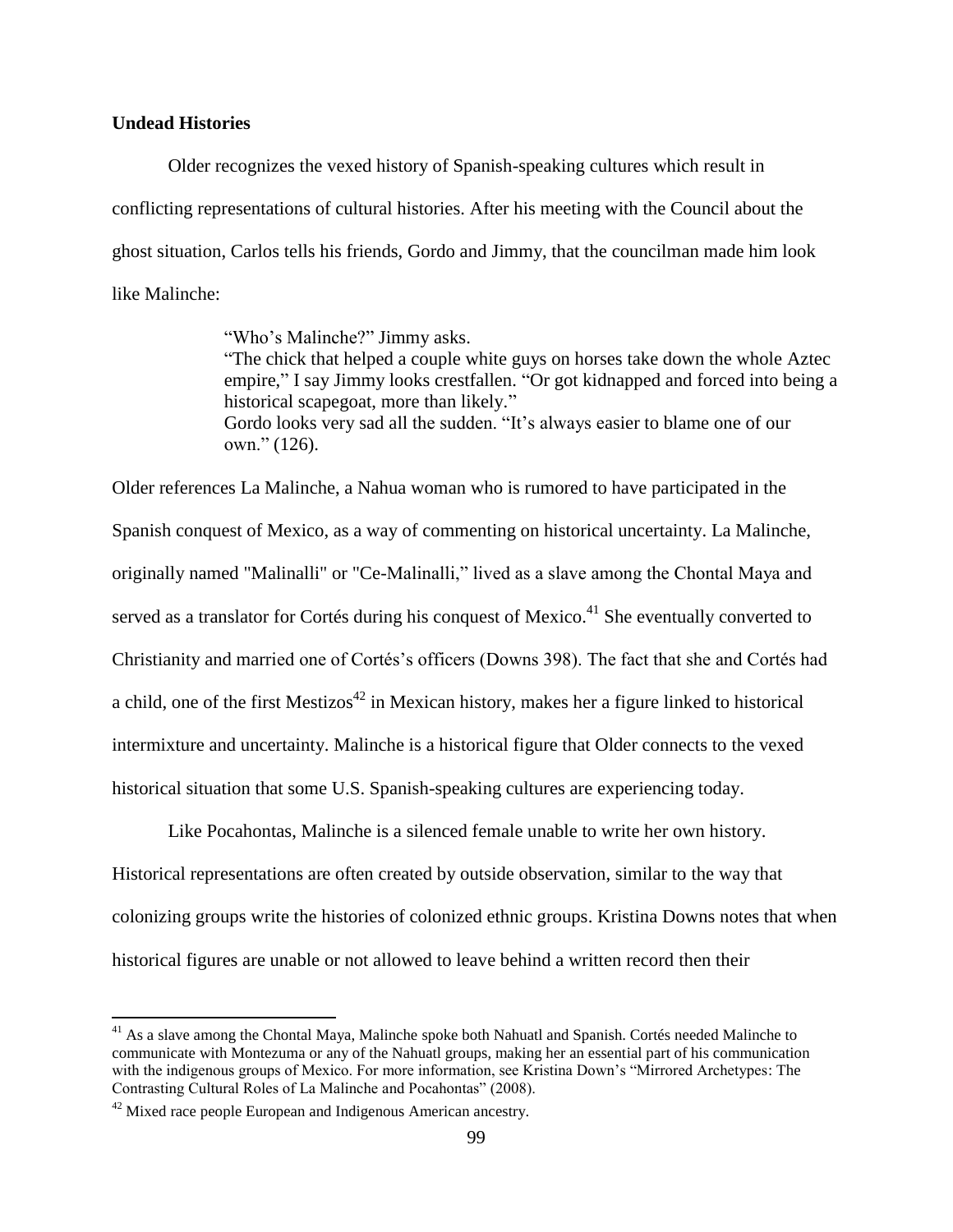representation can become appropriated by the dominant culture: "both women are silent; both were illiterate and as such left no record of themselves. Instead, we must rely on primary sources recorded by those around them" (399). Pocahontas and Malinche are both good examples of the effects of historical myth; without primary sources written by the women themselves, historical records make both women out to be polar opposites. Historians depict Pocahontas as a helper, an Indian princess who plays an important role in the colonization of the Americas. Conversely, Malinche is commonly depicted as a traitor and temptress. The difference in depiction of the two women is related to the perception of their roles. Pocahontas assists settlers of the "New World," typically represented as an uncivilized, barely occupied land. Adapting the story of a native woman into U.S. cultural history also helps U.S. historians to differentiate U.S. cultural history from that of England (401). Malinche, on the other hand, is involved in a violent conquest of occupied land. Down argues that Malinche's participation in war as a translator for Cortés affects her historical representation:

> Neither indigenous nor European mindsets from the sixteenth century allowed women a role in warfare and her involvement therefore becomes a subversive act. A woman would not have ordinarily played such a central role in a sixteenth century military campaign, but Malinche's skills as a translator made her indispensable to Cortés. . . . Familiar with the Spanish sexual desire for indigenous women, the Chontal Maya gave Malinche to Cortés, along with several other women, as a tribute to avoid a Spanish military campaign against them (Karttunen 1994:5). Her very introduction to Cortés then was shaped by the violence, both military and sexual, of the conquest. In this violence, she takes on the role of sexual victim but also military victimizer. Her ultimate alliance with the Spanish and the Spanish success in the conquest put Malinche in the position of taking part in the destruction and domination of her own people. (401, ellipsis added)

Malinche's introduction to the Spanish and her assistance to them is more complicated than the story of Pocahontas. She occupies a position of both victim and victimizer, making her more difficult to categorize in Mexican historical accounts. Her participation in a violent conquest,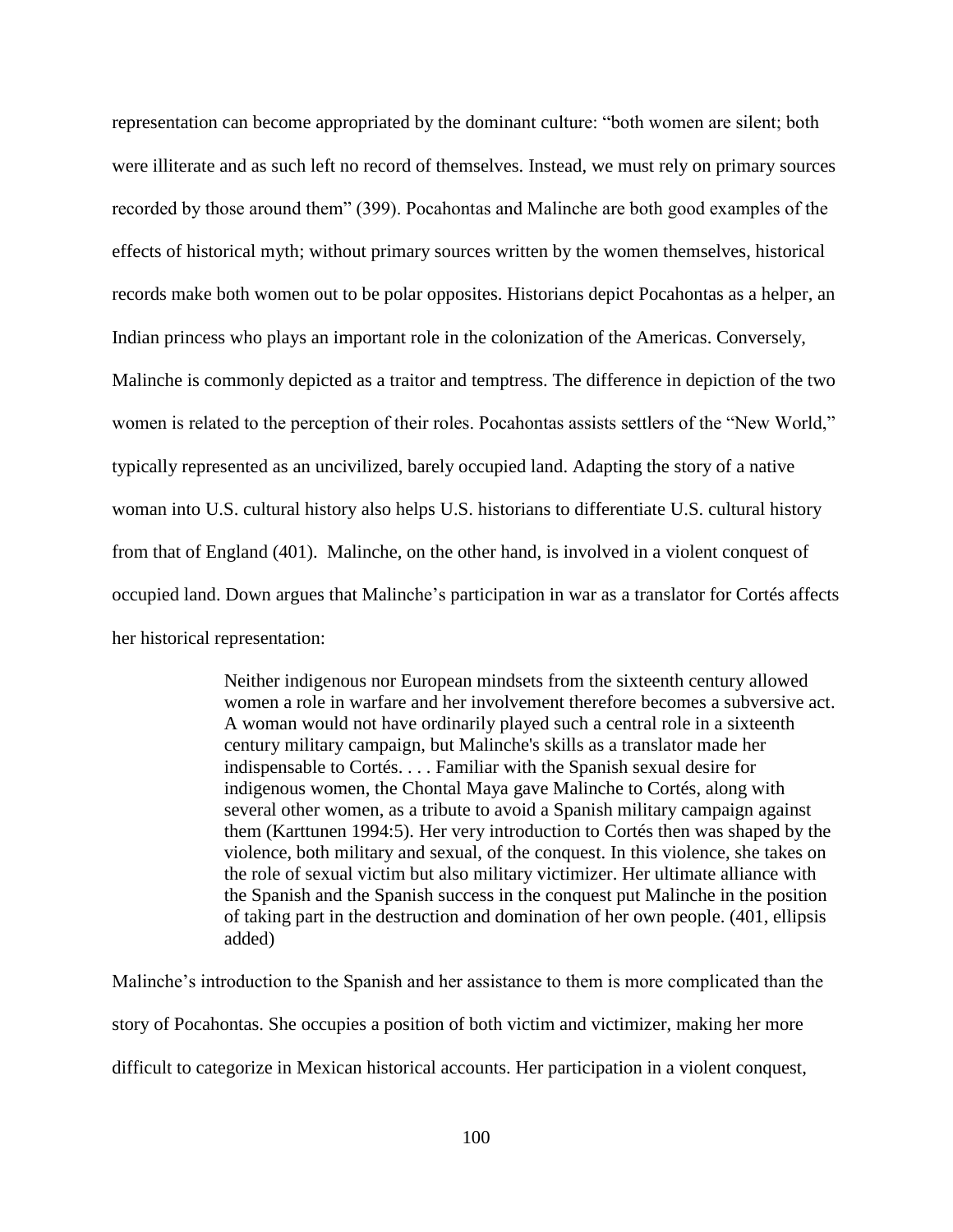both of the land and of her body, create a narrative of victimization less likely to be accepted. This complexity has caused descriptions and opinions of La Malinche to change over time as different social and political perspectives have emerged. To date, she has been described in Mexico as an evil temptress, a disloyal Mexican, an Aztec princess, a victim, and a symbolic mother of the New Mexican people (Cypess 12-13). These different, often conflicting views of Malinche demonstrate the historical confusion that occurs when trying to revise historical accounts of colonization.

Older's reference to Malinche in "Phantom Overload" creates a theme of the consequences of cultural haunting throughout the text. The ghosts haunting the remote district become a metaphor for the historical ghosts that haunt colonized Spanish-speaking groups. The fact that Malinche is represented as an important figure in Mexican mythology and her association with other mythological figures creates a depiction of her as a cultural specter, a historical ghost who haunts the Mexican peoples. The figure of Malinche is often associated with other negative cultural figures, such as the weeping mother figure, La Llorona.<sup>43</sup> She also serves as a contrast to positive cultural figures, such as the Virgin of Guadalupe. The fact that she represents the violent birth of Mexico as a colonized nation turns her into a figure that continues to influence the national imaginary. In *The Labyrinth of Solitude*, Octavio Paz notes that the myth of Malinche as violated mother (*La Chingada*) has had a profound effect on Mexican culture:

> The person who suffers this action [violation] is passive, inert and open, in contrast to the active, aggressive and closed person who inflicts it. The chingón is the macho, the male; he rips open the chingada, the female, who is pure passivity, defenseless against the exterior world. The relationship between them is violent,

 $43$  The La Llorona figure is typically portrayed in Mexican and Chicana/o culture. She is depicted as a weeping woman crying over the children she has killed in a fit of rage, another representation of a woman betraying her culture.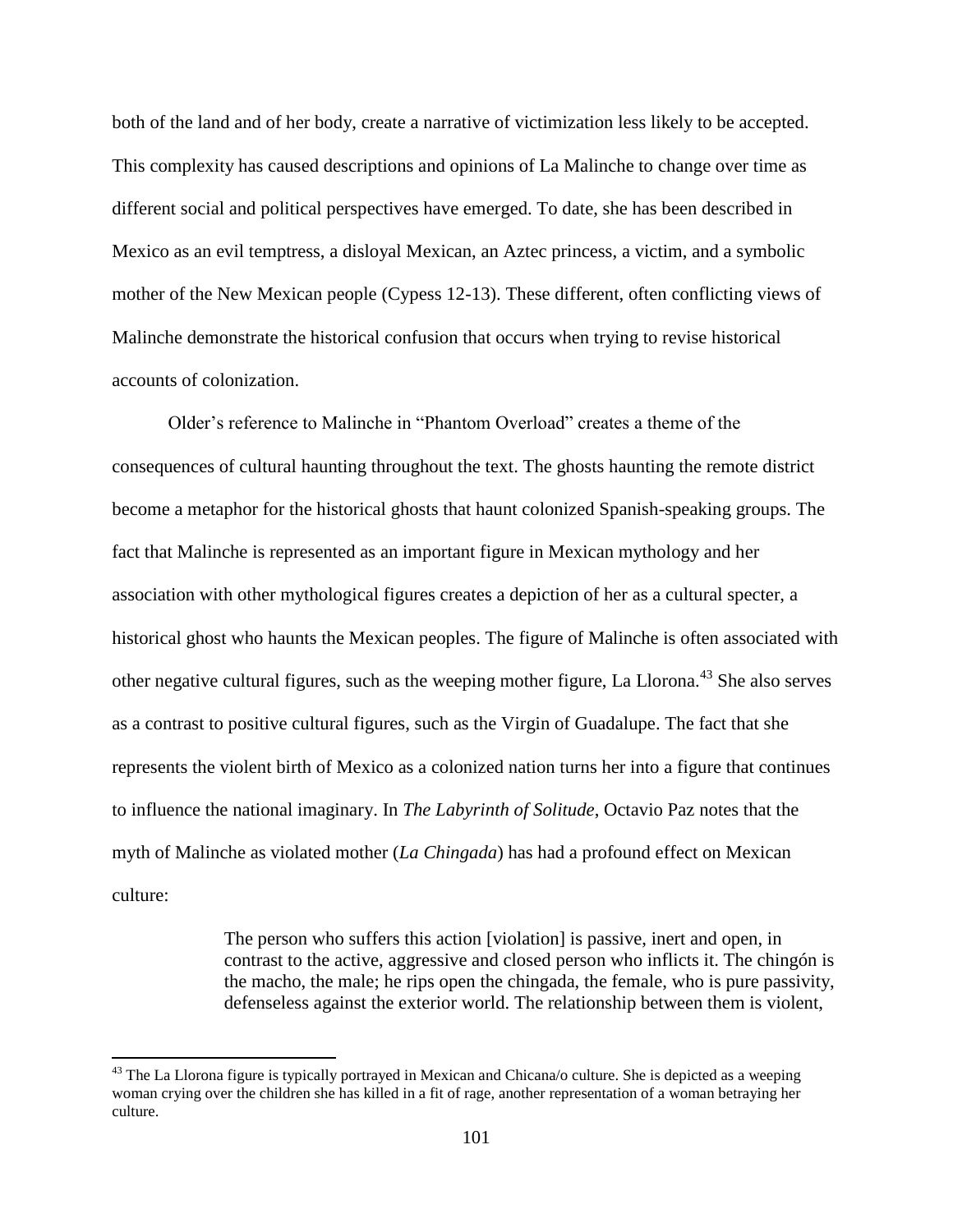and it is determined by the cynical power of the first and the impotence of the second. (77)

Paz argues that colonized peoples become more than victims; as sons of Malinche, Mexican culture becomes stripped of its masculinity to become a passive acceptor of violence and assimilation. Because Spanish-speaking cultures are often defined by the concept of machismo the man as representing a strong head of the family who is also its protector—Paz's definition of Mexican culture as stripped of its masculinity is a significant commentary on how colonization has devastated Mexican cultural history. He goes on to note that the conflict represented by the figures of Cortés and La Malinche continue to haunt Mexican cultural beliefs: "The strange permanence of Cortés and La Malinche in the Mexican's imagination and sensibilities reveals that they are something more than historical figures: they are symbols of a secret conflict that we have still not resolved" (87). According to Paz, Mexican culture is haunted by the figure of Malinche, the traitor/mother who is both revered and reviled. The conflict that needs to be resolved for a number of Spanish-speaking countries is how to move beyond a history of internalized colonization and the representation of Spanish-speaking cultures as passive victims internally and by outside groups, such as the U.S., who continue to exploit the economic condition of Spanish-speaking countries. As a Puerto Rican and member of the Latino community, Older is concerned with depicting the lived conditions of Spanish-Speaking groups both in the U.S. and outside. However, Older also realizes the need to move beyond narratives of victimization, the history that haunts Latina/o cultural history and inhibits authors from portraying other aspects of Latina/o cultural history.

Older also recognizes the complexity of Latino cultural representation; he must find a way to balance exorcizing the ghosts of Latino history while still maintaining a connection to Latino culture. The most typical association of the terms *malinche* and *malinchista* in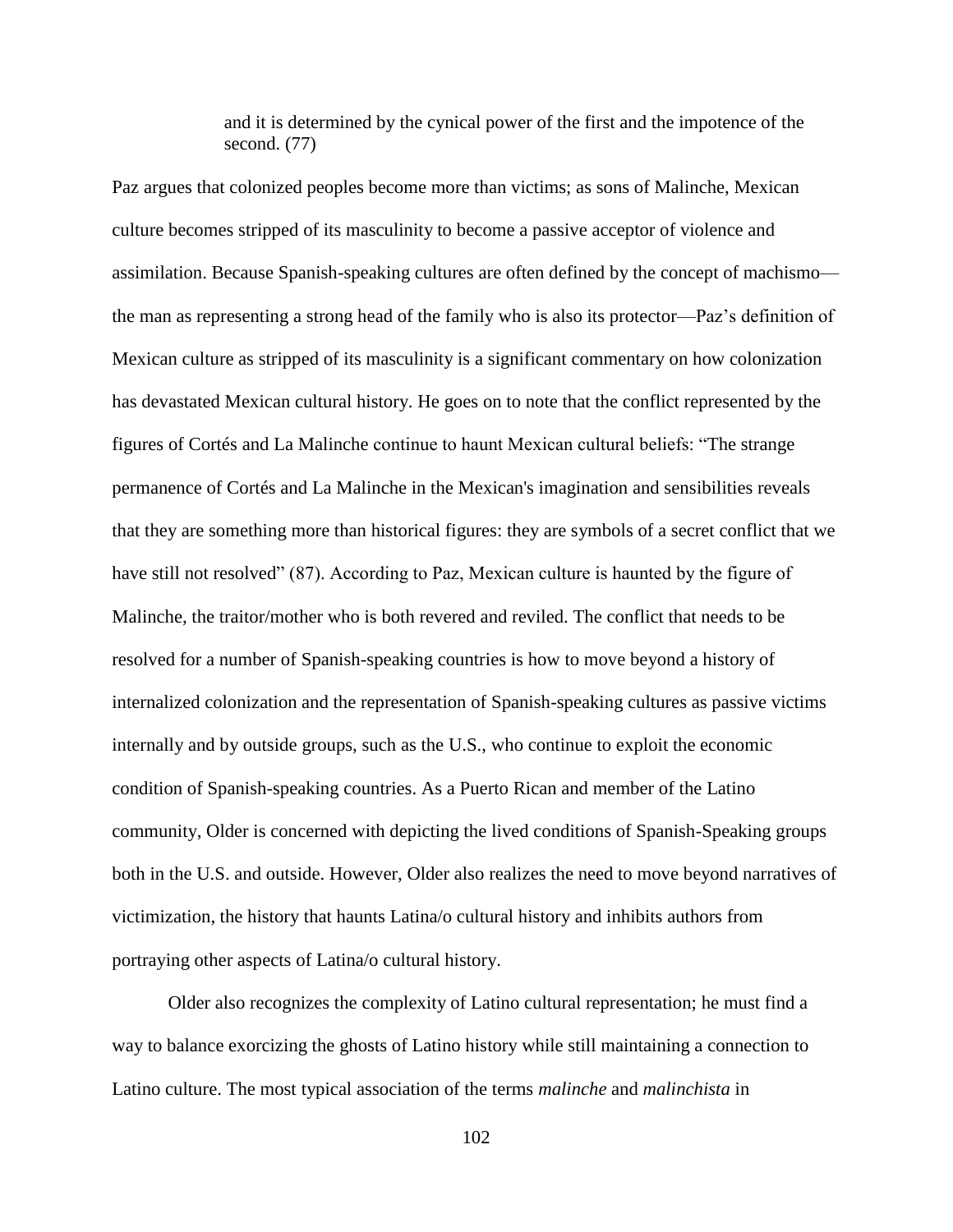contemporary Mexican culture is that of a traitor; specifically, the terms are most often linked to betrayal of the nation: In "Yo Soy La Malinche," Mary Louise Pratt defines *Malinchista* as "a common term for a person who adopts foreign values, assimilates to foreign culture, or serves foreign interests" (Pratt 860). Language usage connects the figure of Malinche to that of a native informer, one who either gives away cultural secrets or forsakes their cultural heritage. Such a usage can also be applied to contemporary immigrants or diasporic peoples, creating a cultural disconnect between people living in Spanish-speaking countries and those who choose to migrate. When Carlos states that he has been made to look "like Malinche," he is referring to himself as a traitor on many levels. As a Latino man, he could be viewed as an assimilated Puerto Rican. As an employee of the Council of the Dead, he is betraying both his Latino culture and his half-living status. The council members are predominantly white and are often characterized as racist. Even in death, the ghosts have maintained racial power structures, with the wealthy, white ghosts in positions of power ready to colonize predominantly ethnic areas. Carlos is sent in to assess the situation and prepare the way for the council's soulcatchers, causing him to fulfill the roles of cultural moderator and native informant. Like Pocahontas or Malinche, he is expected to be a bridge between dominant and native cultures. He eventually participates in purging the Mexican ghosts from the area, causing him to question his decision to work for the council. Carlos views himself as a subversive figure working to better the situation of ethnic ghosts; however, the fact that he eventually has to talk the Mexican ghosts into leaving links him to a betrayal of Spanish-speaking peoples.

#### **Cultural Haunting**

Older's description of the Mexican ghosts connects the fantastic aspects of Spanishspeaking cultures with the more contemporary notion of cultural haunting. The ghosts in Older's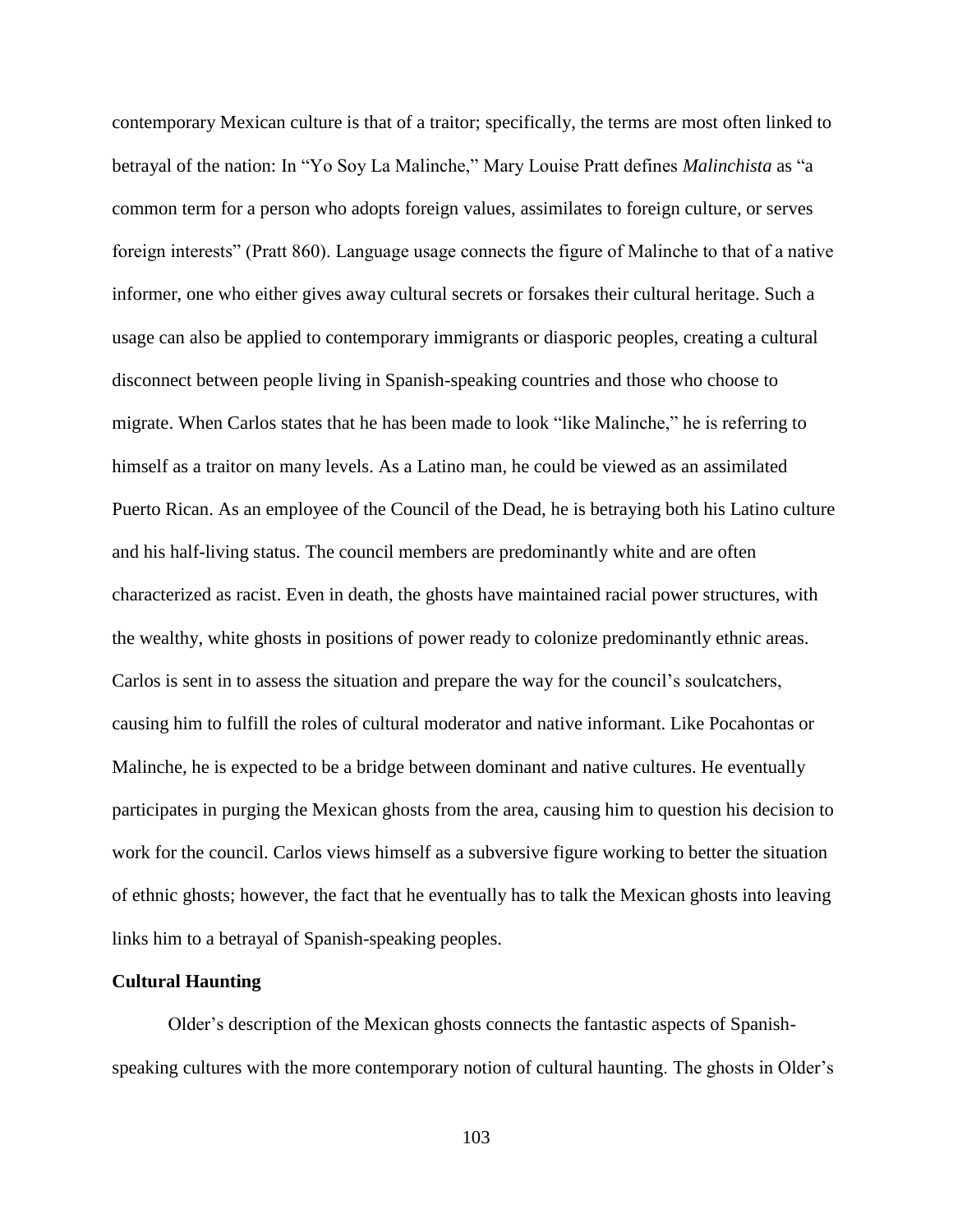tale represent a literal "haunting" of the living by the dead; like Malinche, they have become negative reminders of the cultural past. The fact that they are dead signifies a violent cultural history of colonization. The ghosts in "Phantom Overload" cannot coexist with the living; if they are left in the town, it will eventually be destroyed. The ghosts signify a connection to a cultural past; however, the fact that they have a negative influence on the town demonstrates a need for Spanish-speaking cultures to move beyond an internalized history of colonization. Carlos, however, is conflicted about the need to separate past and present culture; When he first encounters the phantom overload, or an overabundance of ghosts, he feels sympathetic: "My first instinct is to leave Phoebus and Jimmy behind and go for a jaunty stroll down a street where for once, the two disparate halves of me happily cohabitate" (127). Carlos is able to sympathize with the ghosts on multiple levels; as a Latino, he understands the ghosts' desire to connect with family and culture. Like Shori, Carlos's hybrid body represents the merging of two different modes of existence. Consequently, he is better able to accept the idea of living and dead coexistence. Carlos's depiction as hybrid speaks to a desire in contemporary Spanish-speaking cultures to bring together past, present and future, to acknowledge a cultural history of colonization while still celebrating what the culture has become and can become in the future.

At the end of the story, Carlos is forced to convince the ghosts to leave. After the council soulcatchers kill living hostages in an attempt to escape being ambushed by the ghosts, Carlos speaks to the ghosts to convince them to do what is right for their living family members:

> "I know you just came here to be with your families, to carry on in an afterlife that's harmonious with the living. And believe me," I had been in this let's-cleanthis-mess-up mode but I'm suddenly choking over my words, "I want as much as any of you to see that happen, here in New York." They believe me. Even I believe me. I guess it's 'cause it's true, but still—I'm startled. "But it's not time yet. There's more work to be done. Foundations to be laid." (133)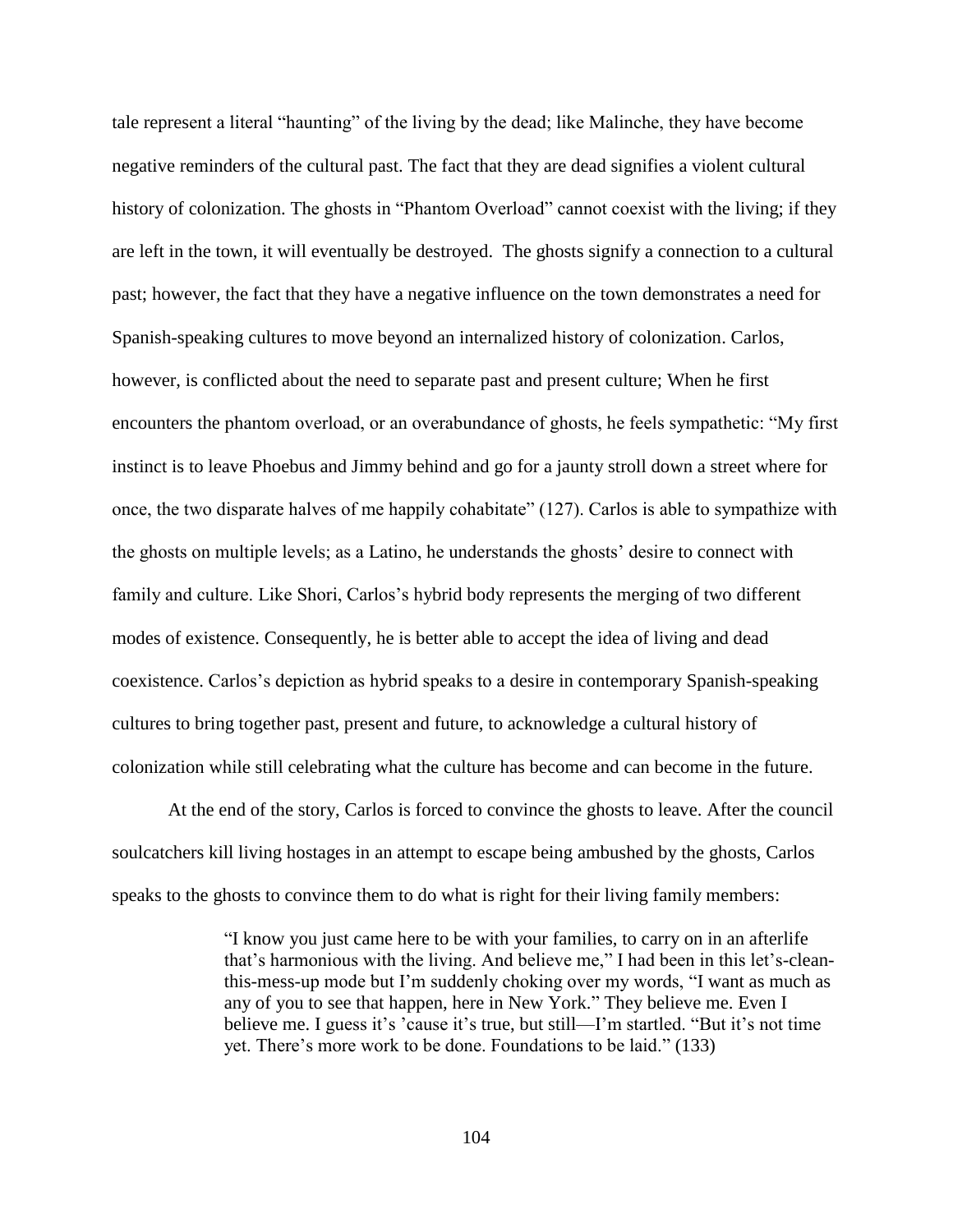The fact that Carlos reasons with the ghosts to get them to leave indicates a desire to protect the living from their cultural past and yet still move forward towards alternate descriptions of culture. His desire to see a harmonious integration of living and dead connects to his desire to find a space where his hybrid identity will be accepted. As the embodiment of past and present, Carlos represents Spanish-speaking cultures that are engaged in revising or rebuilding cultural identities in the presently to include aspects once considered negative, such as an indigenous history or issues of colonization. Carlos is the literal embodiment of a contemporary Spanishspeaking future, one that draws from past and present.

Older uses the conflict between Carlos and Silvan as a metaphor for the issues of cultural haunting and betrayal. At the end of the story, Carlos tracks down the man who betrayed the ghosts, Silvan, with the intention to kill him. He is stopped by Gordo, who repeats his admonition that it is easier to blame one of our own. Gordo reminds Carlos of the need to move beyond a binary of citizen/traitor; contemporary Spanish-speaking cultures cannot afford to alienate those who have immigrated to other countries or who work with outside agencies. Like Carlos, Silvan is forced to work within a system of oppression, yet blaming him does not erase the issues of racism and unequal resources within the ghost bureaucracy. Both men represent a perceived betrayal—a Malinche—through the lens of cultural history. However, both men also represent an opportunity to change perceived views in Latino and Spanish-Speaking cultures. Carlos's decision not to kill Silvan and his reference to a day when the living and dead can coexist demonstrate a desire to overcome the effects of internal colonization and create a new, more accepting cultural history.

"Phantom Overload" represents an important shift in Latina/o SFF towards an acceptance of SFF genres and themes as part of a Latina/o cultural heritage. As a Latino, Older represents a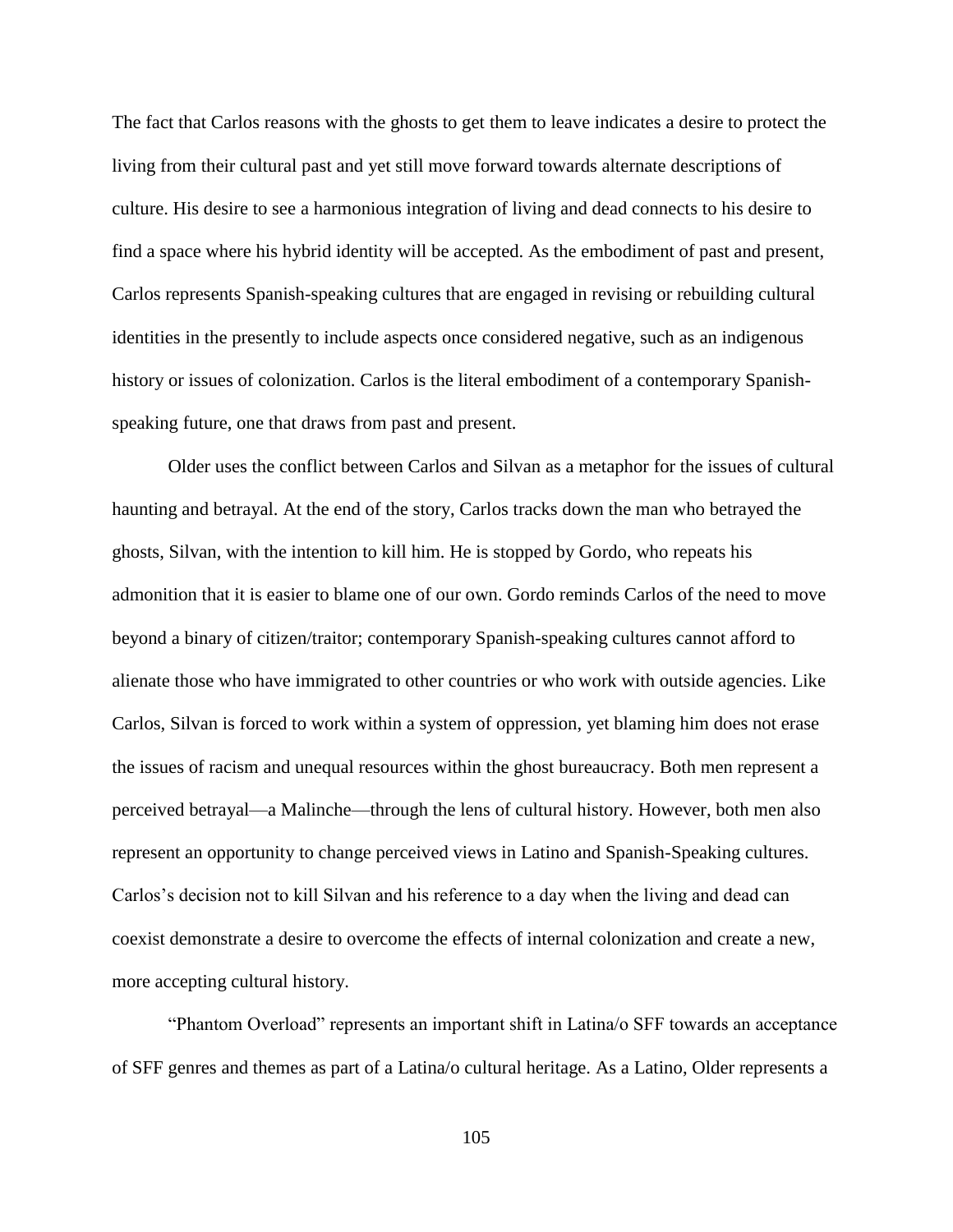hybrid ethnicity; that fact that he chooses to combine SFF and magical realism shows his multiethnic influences and the history of fantasy writing in Spanish-speaking cultures. As a Nuyorican, Older also highlights the interactions of Spanish-speaking cultures and the diversity of New York City. Carlos's undead status represents an important debate for people of Spanishspeaking heritage living in the U.S.: how to maintain a connection to a cultural heritage while still moving forward towards fluid depictions of Spanish-speaking cultures. The fact that Carlos can communicate with the living and dead allows him to embrace all sides of his cultural identity. However, the fact that Older chooses to have the Latin American ghosts leave for the good of the living community demonstrates the danger of cultural stagnation; Spanish-speaking cultures must not focus on past cultural events at the expense of the future. Older's work shows how Latina/o authors can utilize influences from multiple sources without sacrificing a connection to their cultural heritage. His choice to write SFF allows him to create a future that highlights the consequences of internalized colonization and a fear of hybridity.

# **Does Undead Equal Future Uncertainty?**

Butler and Older both utilize the SFF genres to represent a contemporary view of U.S. ethnicity. From new ethnic immigrants to second and third generation citizens, ethnic Americans each have widely different experiences with and connections to their race, ethnicity and cultural history. Depicting hybrid characters allows both authors to expand the boundaries of race and ethnicity, moving beyond static representations or binaries. Each author also uses SFF themes to move away from a primary focus on race or ethnicity in their texts; Butler puts aside references to African American culture, instead focusing on human/Ina relationships, while Older uses the concept of soulcatching to force the cultural past out of his story. The hybrid elements of both texts suggest bodies in flux; a literal representation of ever-changing ethnic and racial identities.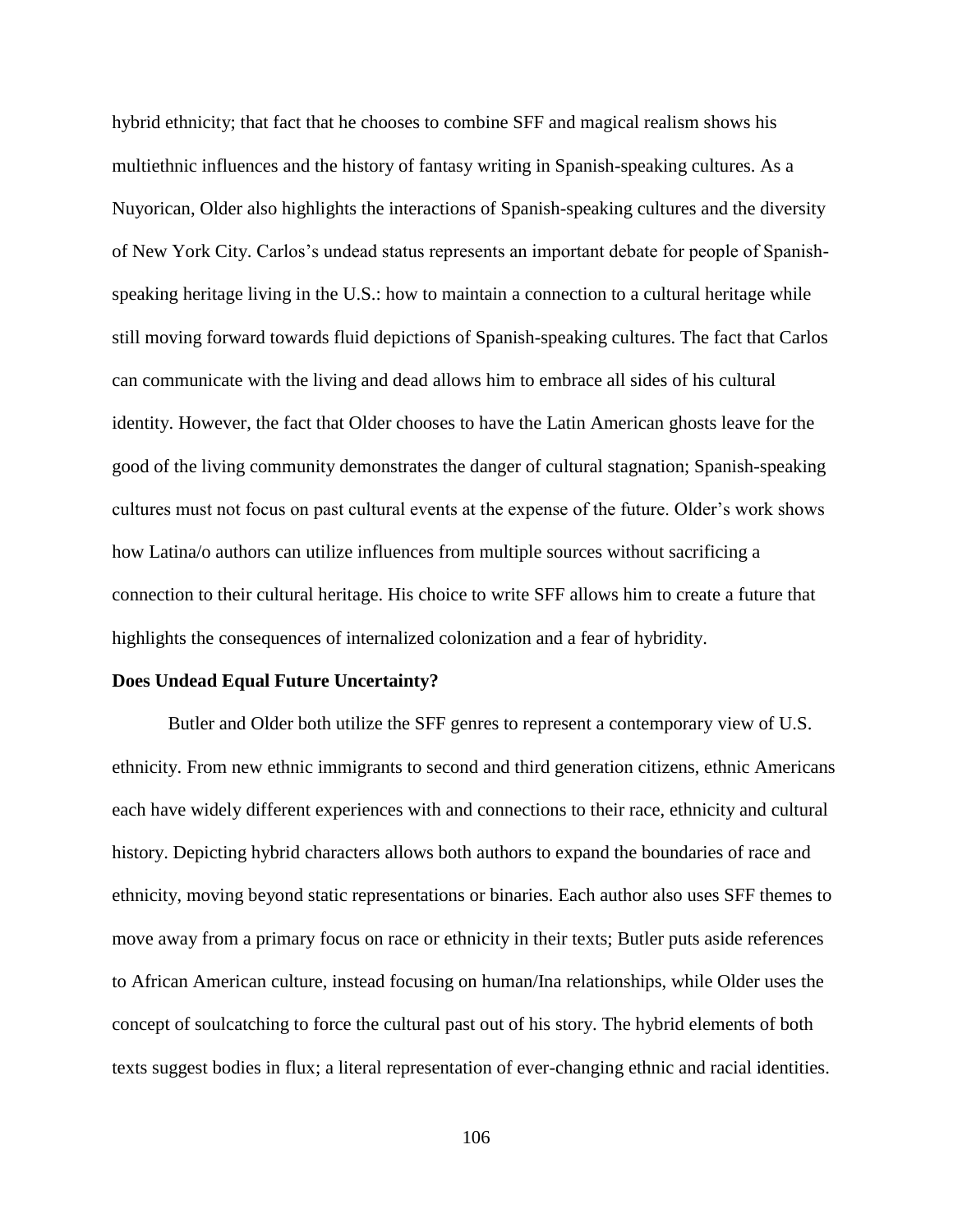The choice to represent race and ethnicity in SFF texts has the possibility to create a space for race and ethnicity in SFF, as well as a space to explore complex or contradictory representations of race and ethnicity that challenge essentialist descriptions. Butler and Older identify with the SFF genres because they recognize that their identities and cultural experiences cannot be contained within one racial category or genre.

Rather than setting their texts in a distant future, both authors use settings that seem relatively familiar, employing one fantastic element of difference. It is possible that Butler and Older choose not to set their SFF texts too far in the future because they are uncertain about what will happen to race and ethnicity in the future. Since SFF has a history of writings depicting "race-blind" futures, or futures where issues of race or ethnicity have been overcome,<sup>44</sup> SFF authors who choose to depict futures with racial/ethnic elements run the risk of creating static, essentialist depictions of race and ethnicity in the name of inclusion. Setting texts in a distant future or on another planet also requires more explanation of technology and alien races, which may take away from depictions of social issues. Butler and Older each use a realistic setting to create futures that could happen tomorrow; however, the futures they imagine focus both on highlighting racial/ethnic issues and creating complex depictions of race/ethnicity. Butler imagines a future where issues of race can be overcome in the name of a diverse, mutualistic society. Her future is not race-blind, but it also does not focus solely on issues of race. Older's future focuses on overcoming ethnic issues within Spanish-speaking communities and embracing a hybrid, multiethnic experience. Both futures are significant in that they do not allow for static depictions of race and ethnicity.

l

<sup>&</sup>lt;sup>44</sup> In his introduction to the Science Fiction Studies special issue of Afrofuturism, Mark Bould argues that a "raceblind" future still dominates the SF genre. See my full discussion of race-blind futures with examples in the introduction on page thirteen.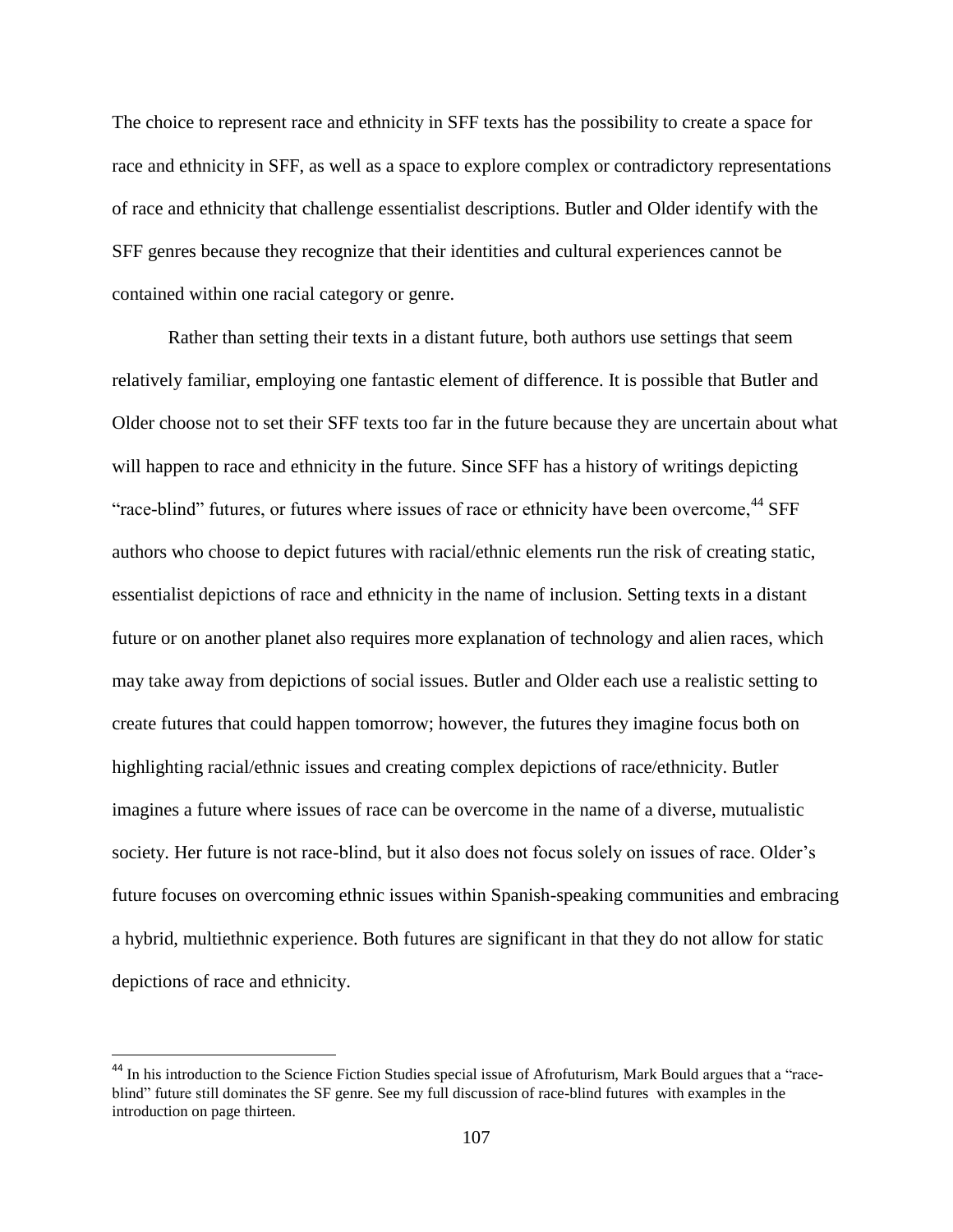The undead figure has, at times, served as a metaphor for cultural fears about othered groups. Butler and Older's undead representations highlight the ways that undead figures can also serve as metaphors for an acceptance of change. Shori and Carlos are each tentatively accepted by their communities by the end of the narratives. Shori is given her rightful place as an Ina woman and begins to build her interracial human/Ina community. Carlos's plea to the ghosts is accepted and the council member responsible for the conflicts is killed. Both circumstances point to the beginnings of change and the acceptance of hybridity. Butler and Older take a SFF trope typically used to depict mindless hordes of othered people threatening civilization and turn it upside down; the "civilized" beings become the monsters while the hybrid undead characters become the rational beings advocating for necessary social change. Though neither author fully articulates what their changed societies will look like, this move towards texts that encourage and highlight new racial and ethnic possibilities is significant. *Fledgling* and "Phantom Overload" demonstrate important ways that ethnic American authors can contribute to the representation of undead figures, race, ethnicity and the overall genre of SFF.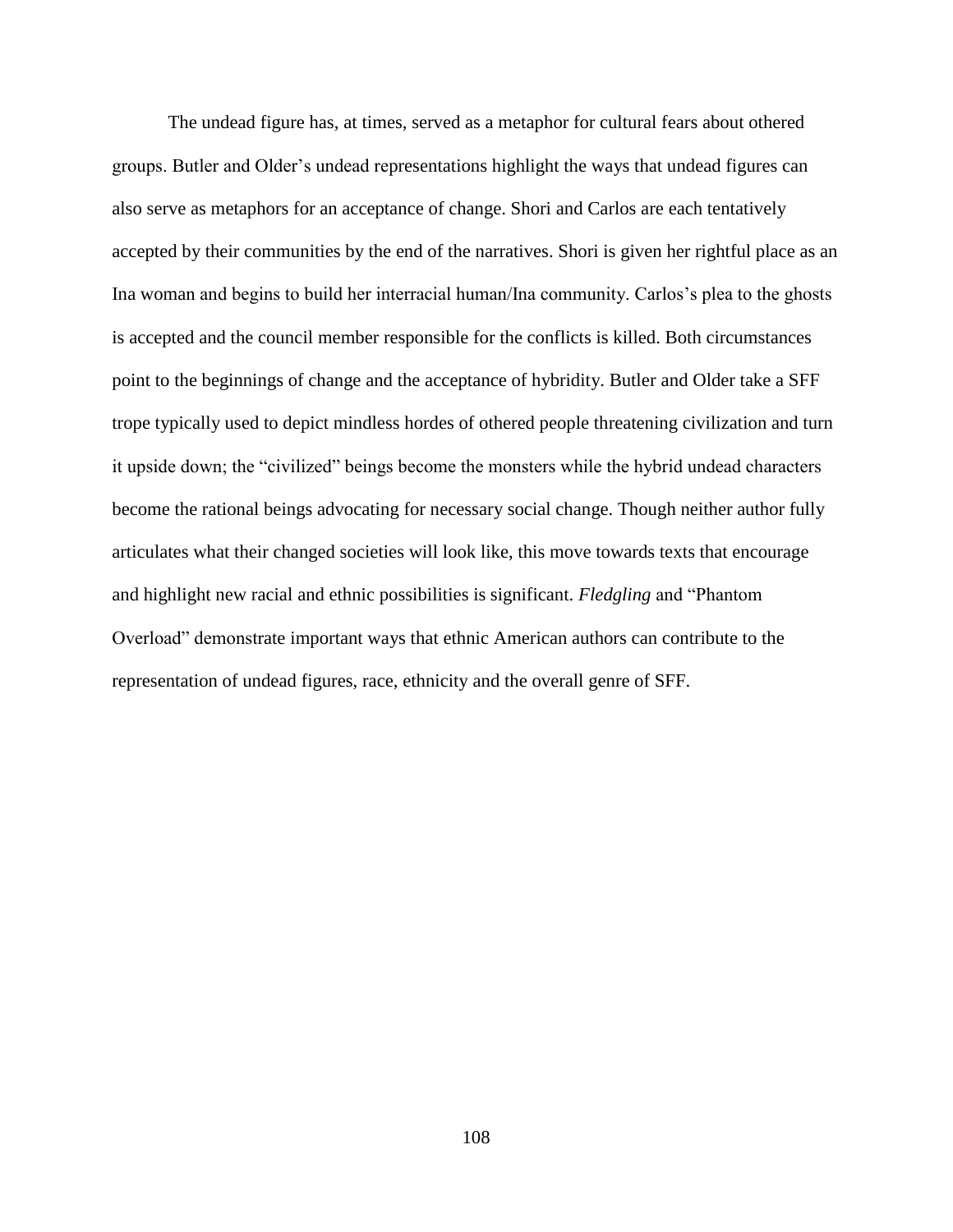# **CHAPTER FOUR**

# **SPACE TRAVEL AND FOURTH WORLD REPRESENTATION IN CELU AMBERSTONE'S "REFUGEES" AND ROSURA SÁNCHEZ AND BEATRICE PITA'S**

#### *LUNAR BRACEROS 2125-2148*

*The constraints of traditional points of view in mainstream SF have it both ways: you're an alien if we invade your realm from our far-away homeland, and you're an alien if you come to our homeland from far away. Indigenous people thus experience a double bind. They become other as a colonized culture, and they become other as a diasporic culture.* —Grace L. Dillon

*For many people in self-avowedly multicultural nations such as the United States, their status as migrants, be it forced or economic, recent or later generational, means that "home" has become a complex, multiple and sometimes fraught notion.* —Helen Addison-Smith

This chapter looks at themes of space travel and diasporic relations in Celu Amberstone's "Refugees" and Rosura Sánchez and Beatrice Pita's *Lunar Braceros 2125-2148.* "Refugees" tells the story of a group of Canadians who are relocated to a new planet by aliens after the destruction of Earth. The refugees refuse to trust the aliens or the indigenous human population who were brought to the planet previously. *Lunar Braceros* is the story of a mixed-race group of people who sign contracts to work on the moon. The braceros quickly learn that they have been brought to the moon under false pretenses and that their lives are in danger. Each text takes a different approach; while "Refugees" sets its story on a distant planet, *Lunar Braceros* takes place on the more familiar terrain of the moon. "Refugees" includes an alien presence, while *Lunar Braceros* focuses on a dystopic portrayal of humanity. However, both texts represent a contemporary view of space travel which focuses on the consequences of the characters' displacement from Earth. Amberstone and Sánchez/Pita suggest that moving humans to another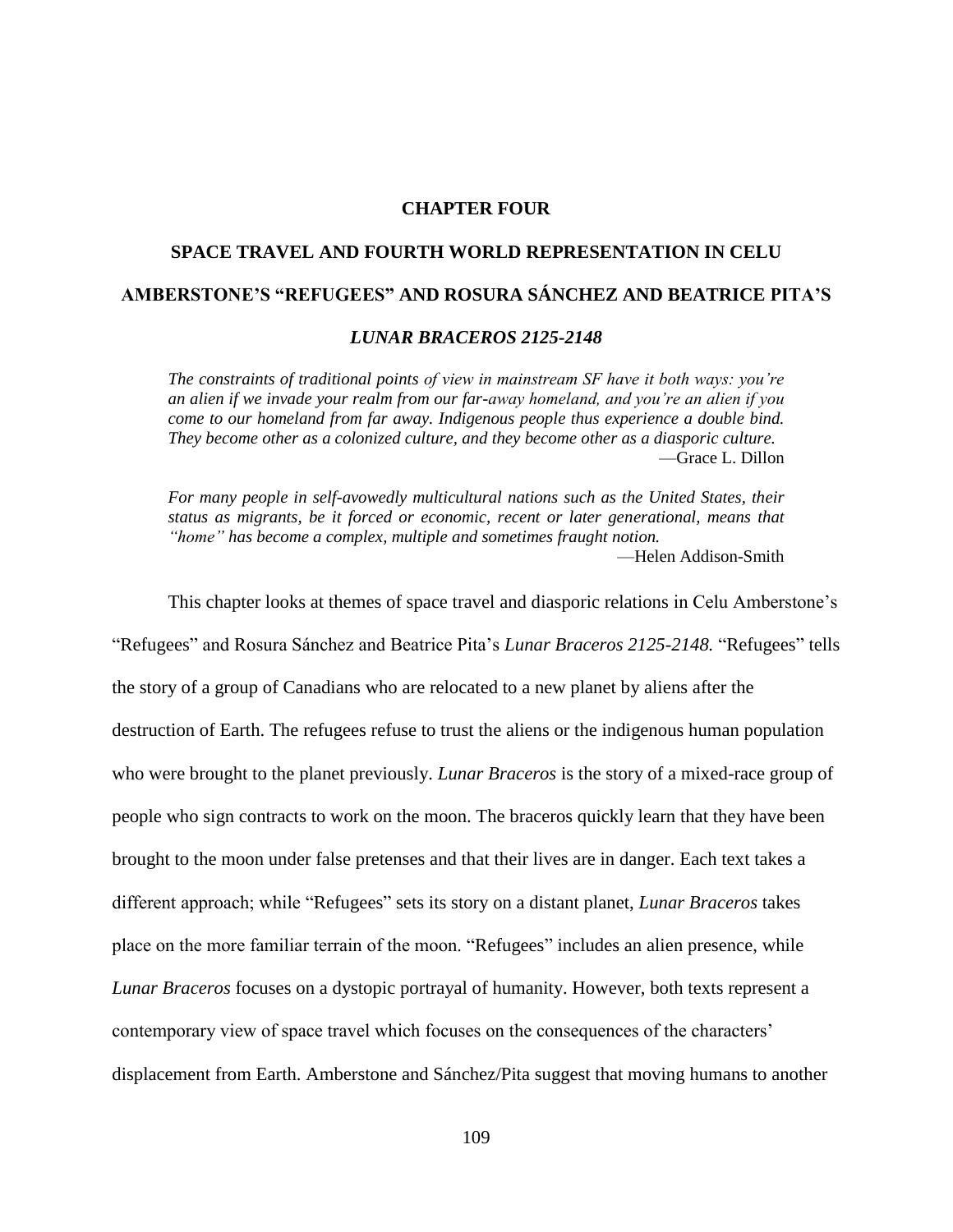planet does not erase the painful experiences of colonization and diaspora. These authors demonstrate how ethnic SFF texts can offer a hybrid, post-colonial consciousness to depictions of space travel and alien encounters.

"Refugees" and *Lunar Braceros* bring together the experiences of indigenous and migrant<sup>45</sup> peoples in the spirit of Guillermo Gómez-Peña's Fourth World theory, described as "a conceptual place where the indigenous inhabitants of the Americas meet with the diasporic communities" (7). Gómez-Peña argues that the metaphor of the Fourth World is necessary to "oppose the old colonial dichotomy of First World/Third World" and to represent the multinational, multiethnic space of the present-day Americas:

> In the Fourth World, there is very little place for static identities, fixed nationalities, "pure" languages, or sacred cultural traditions. The Members of the Fourth World live between and across various cultures, communities, and countries. And our identities are constantly being reshaped by this kaleidoscopic experience. (7)

By arguing for a more complex, multifaceted ethnic and cultural tradition, Gómez-Peña is able to highlight spaces influenced by the cultural practices of many ethnicities. Such a theory works well for discussion of ethnicity and culture in SFF; "Refugees" and *Lunar Braceros* each depict Fourth World scenarios where different cultures or species are brought together and forced to redefine their ethnic or cultural identities.

One of the most important aspects of Gómez-Peña's Fourth World theory is that it creates a space in which indigenous and migrant peoples can come together to expose the consequences

 $\overline{a}$ 

<sup>&</sup>lt;sup>45</sup> While I realize that the terms "migrant," "exiled," and "immigrant" each refer to different ethnic and cultural groups, each with their own experience of displacement, for the purposes of this reading I will refer to these groups as migrant peoples, meaning peoples who have moved from one country to live in another. I will use the term "indigenous" to refer to the first peoples of the American and "Native American" to refer to specific institutions that effect indigenous populations in the U.S., such as Native American reservations. I ultimately argue that indigenous peoples and migrant peoples should both be considered diasporic; I choose to use this categorization because both groups are defined by movement (whether forced or voluntary) and a connection to a lost homeland. I will further define my argument for indigenous peoples as diasporic later in the chapter.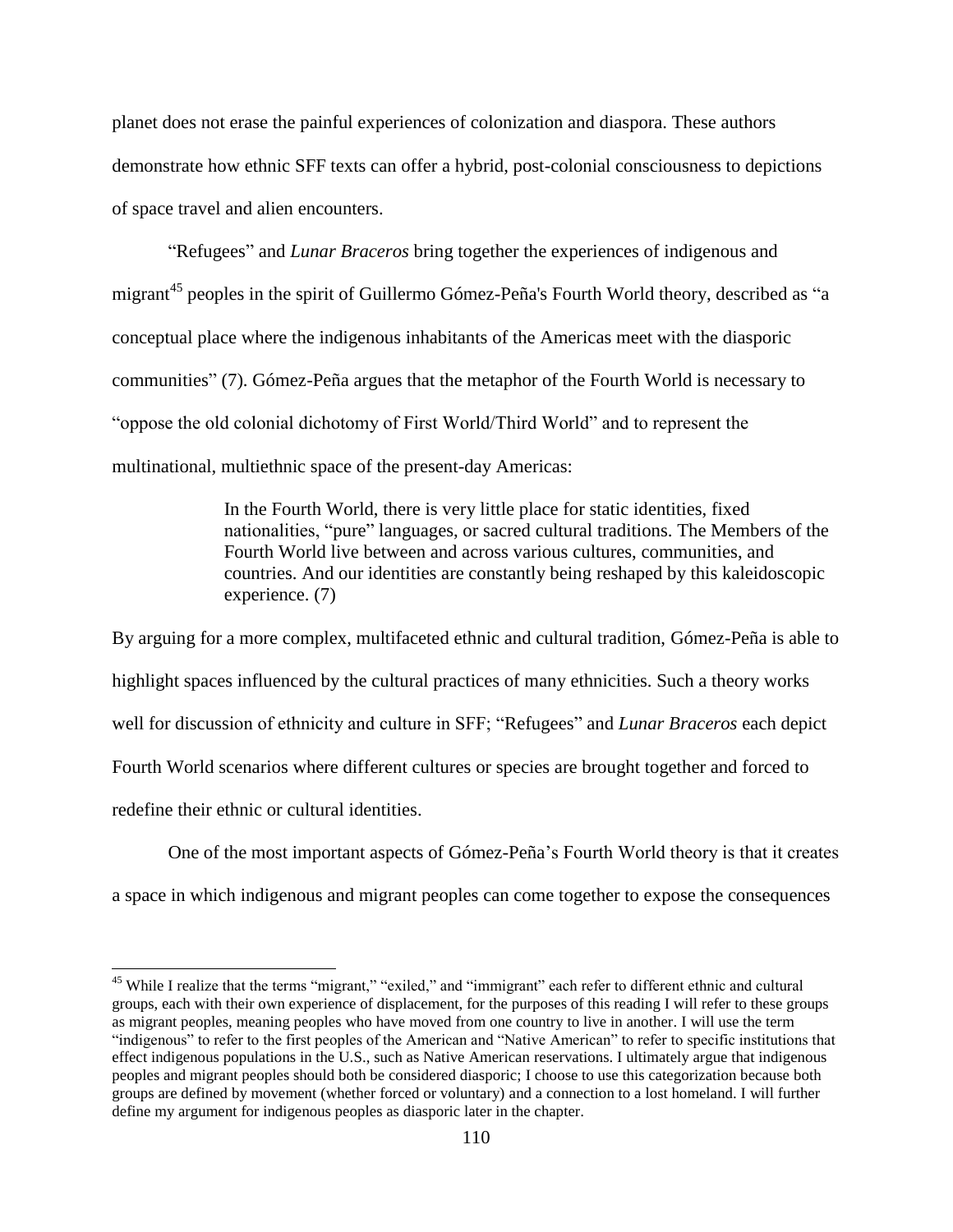of colonization. Colonization is described by Aimé Césaire as a total domination of the social functions of an indigenous culture by an occupying culture:

> This is worth being insisted upon: a civilization is a coordinated ensemble of social functions. There are technical functions, intellectual functions, and functions of organization and coordination. To say that the colonizer substitutes his civilization for the native civilization can only mean one thing: that the colonizing nation ensures to the colonized nation, that is to the natives in their own country, the fullest mastery over these different functions. (135)

Césaire argues that the process of "civilizing" a native population becomes an excuse for the colonizing culture to devalue and, ultimately, gain control of the political, economic, and social functions of another culture (138). An indigenous culture thus finds itself "emptied" of its culture, forced to adapt to new cultural circumstances in order to survive (131). Césaire's description of colonization as resulting in a loss of indigenous culture links it to the experience of diaspora, where peoples must work to maintain their cultural values while living in new spaces. Migrant peoples often also have an unequal relationship with the dominant culture of their host country. Whether the decision to move is by choice or force, the unequal relationship between the dominant and indigenous/migrant cultures creates similar issues for indigenous and migrant cultures. Such a relationship is presented in the connections between indigenous and migrant cultures that occur in "Refugees" and *Lunar Braceros*; at specific points in both texts, indigenous and migrant peoples work together to create safe spaces and preserve cultural traditions.

Often, diaspora is presented as opposed to indigenous cultures. Since many indigenous peoples are viewed as "stress[ing] continuity of habitation, aboriginality, and often a 'natural' connection to the land" (Clifford 252), they are viewed as the opposite of migrant cultures, which are defined by a loss of connection to their homeland. However, Thomas Foster notes that Gómez-Peña's Fourth World theory speaks to the similarities in the present-day social conditions of both groups: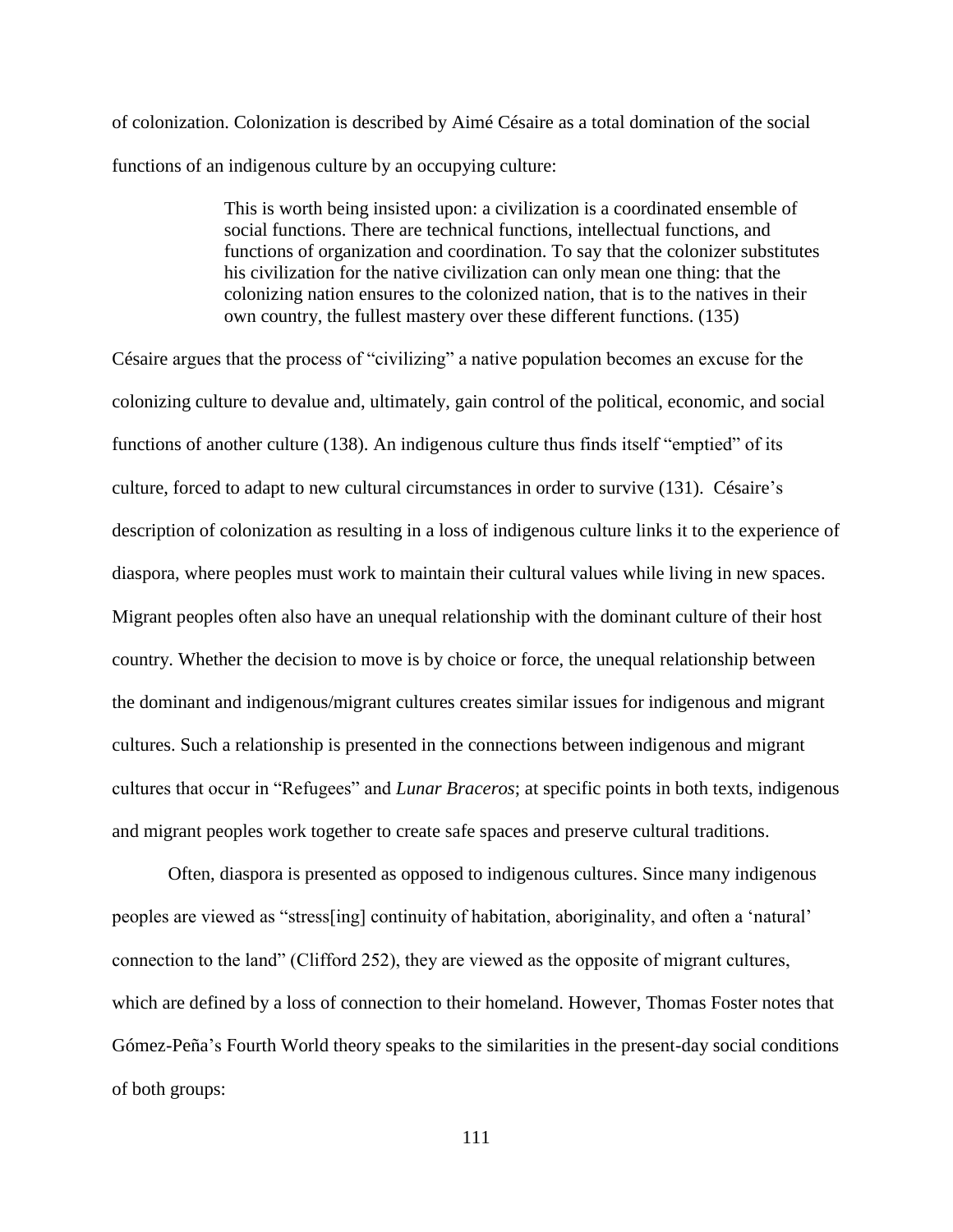The basis for this seemingly paradoxical linkage is a non-national understanding of these groups, since in many modern nation-states native peoples have been dispossessed of their original land claims and have begun to use Fourth World to identify themselves with other such populations across national boundaries. In this way, Gómez-Peña redefines the meaning of indigenous so that both migrant and native groups can be understood as occupying a 'conceptual' rather than a material space, and the main characteristic of conceptual space is that it is not defined by clear boundaries between insides and outsides. (46)

Gómez-Peña argues that indigenous peoples and migrant peoples share similar diasporic experiences. Indigenous and migrant peoples have both been forced to move away from their homelands and are defined by a desire to rebuild cultural traditions that have been purged as a result of colonization.

Peña's Fourth World theory creates a space that opens borders and focuses on the ways that people from different cultures and countries interact and influence each other. It is a theory that focuses more on the individual experiences of contemporary ethnic peoples, rather than a static, essentialized idea of ethnicity and culture. Such a theory works well for discussions of ethnicity in SFF because the experience of space travel is an experience of displacement. There are no borders in space; rather, the characters in "Refugees" and *Lunar Braceros* must cope with being relocated over vast distances. Although there are instances where characters are confined to a planet or to a certain area, there are not the permeable borders discussed in most criticisms of border culture. James Clifford notes that this distance and lack of movement is a major difference between borderlands and diaspora theories:

> . . . borderlands are distinct in that they presuppose a territory defined by a geopolitical line: two sides arbitrarily separated and policed, but also joined by legal and illegal practices of crossing and communication. Diasporas usually presuppose longer distances and a separation more like exile: a constitutive taboo on return, or its postponement to a remote future. Diasporas also connect multiple communities of a dispersed population. (246, ellipsis added)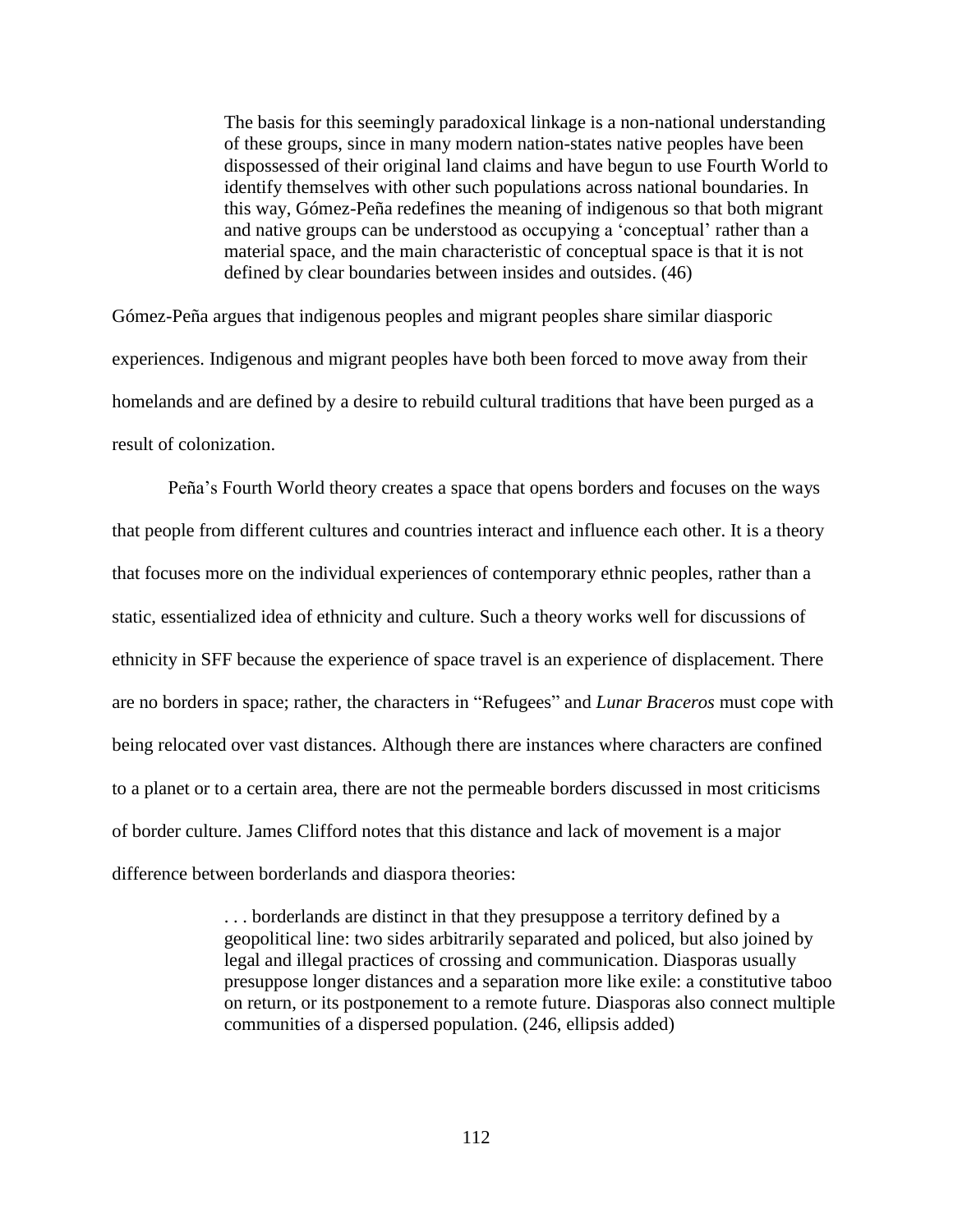Border cultures are defined by a specific geographical space; a place of contact and influence that both separates the two cultures and causes them to interact in close proximity. Border theorists define border cultures in terms of a specific location, whether it is Gloria Anzaldúa's discussion of the U.S./Mexico border in *Borderlands/La Frontera* or Mary Louise Pratt's broader discussion of "contact zones" defined as "social spaces where disparate cultures meet, clash, and grapple with each other" (4). Conversely, diasporas are defined by a larger distance from a homeland and the inability to return, whether temporarily or permanently. They are also differentiated from immigrant cultures by a lack of assimilation; while immigrants might be assimilated into a host culture over a period of decades, diasporic peoples never fully integrate into their host environment. I argue that the distance between planets, or between Earth and the moon, should be considered a larger physical space. If transnational cultures, separated by an ocean, are considered diasporic, certainly groups of peoples separated by vast stretches of space are a representation of diaspora at its extreme. The situations of displacement and lack of assimilation in "Refugees" and *Lunar Braceros* are prime examples of how ethnic SFF texts can be used to depict the conditions of diasporic peoples.

Although no one would argue that indigenous and migrant cultures are exactly the same, it is important to note the similarities between these cultures in order to recognize the continuing effects of colonialism and diaspora on present-day ethnic groups and the global economy. Bhabha notes that Postcolonial studies works to remind society of the effects of colonialism and give voice to peoples whose cultures have been unfairly defined as less advanced:

> Postcoloniality, for its part, is a salutary reminder of the persistent "neocolonial" relations within the "new" world order and the multinational division of labour. Such a perspective enables the authentication of histories of exploitation and the evolution of strategies of resistance. Beyond this, however, postcolonial critique bears witness to those countries and communities . . . constituted, if I may coin a phrase, "otherwise than modernity". Such cultures of a postcolonial *contra-*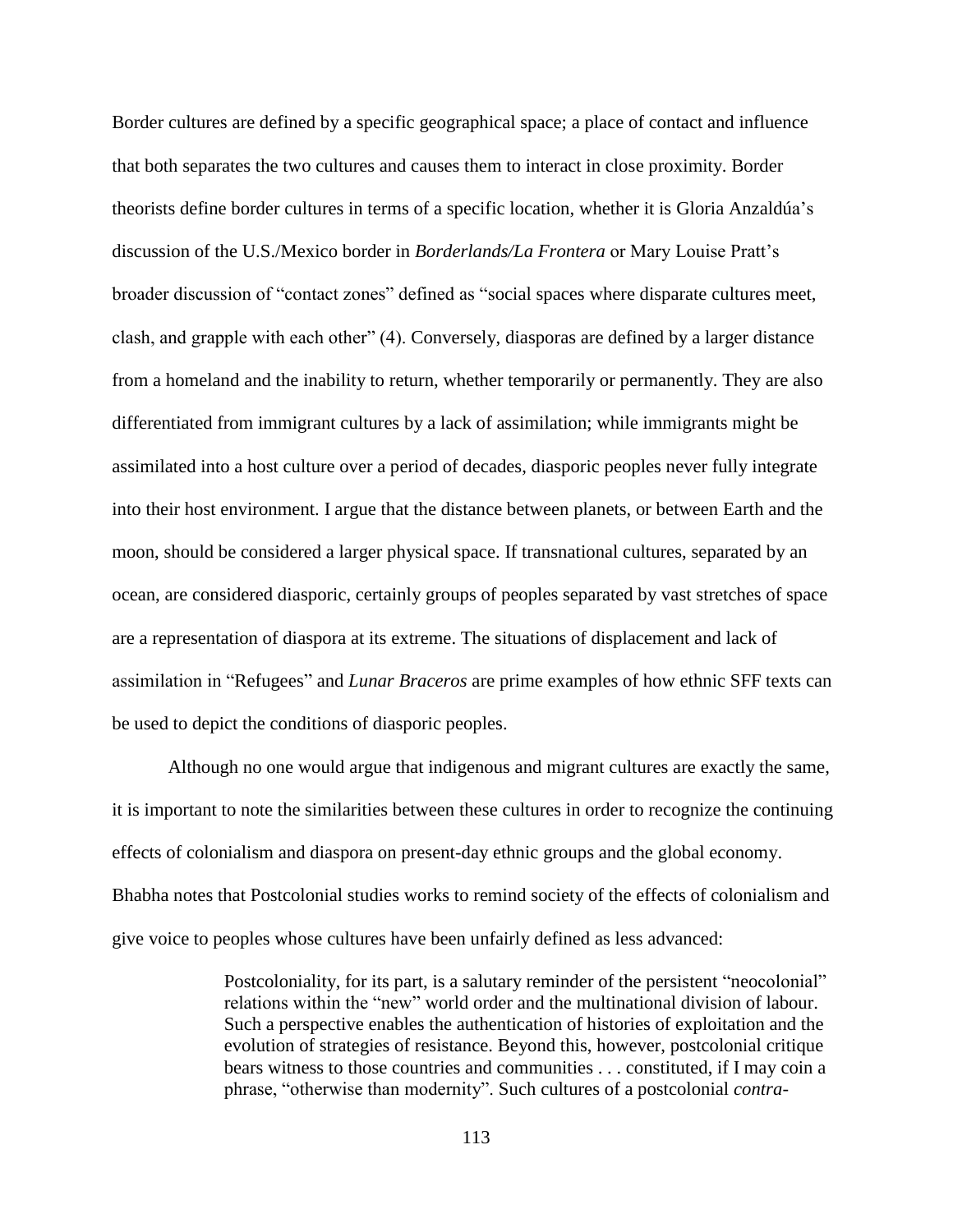*modernity* may be contingent to modernity, discontinuous or in contention with it, resistant to its oppressive, assimilationist technologies; but they also deploy the cultural hybridity of their borderline conditions to "translate", and therefore reinscribe, the social imaginary of both metropolis and modernity. (9)

Bhabha's argument about "contra-modern" countries and communities demonstrates a key assumption about modernity that postcolonial writings work to counteract. Often, technology is linked to cultural views about civilization; cultures which have access to and use technology are viewed as civilized, while those who do not are labeled as less modern. Bhabha notes that postcolonial criticisms and writings work to challenge assumptions about modernity. "Refugees" and *Lunar Braceros* are two SFF texts which represent a postcolonial view of modernity; both texts challenge assumptions about modernity by drawing connections between indigenous and migrant cultures to demonstrate how both cultures resist present-day assumptions about the superiority of "modern" cultures. One of the most useful aspects of SFF is its ability to allow authors to posit alternate futures and question the future costs of present-day technological "advances" and the suppression of alternate world views. The landscapes of "Refugees" and *Lunar Braceros* have access to technology, yet each text contains a group that either resists or refuses to be defined by technology. While there are other SFF texts which question the costs of technology, Amberstone and Sánchez/Pita's texts also highlight indigenous/diasporic communities to challenge cultural assumptions about groups not typically viewed as modern or technologically advanced. "Refugees" and *Lunar Braceros* prove that SFF writing is one way ethnic American authors can enter the conversation about U.S. cultural assumptions and policies currently affecting indigenous and migrant groups.

#### **The Final Frontier**

In his introduction to *Space and Beyond: The Frontier Theme in Science Fiction,* Gary Westfahl explains that the 1940s and 50s marked the end of the American frontier. With no more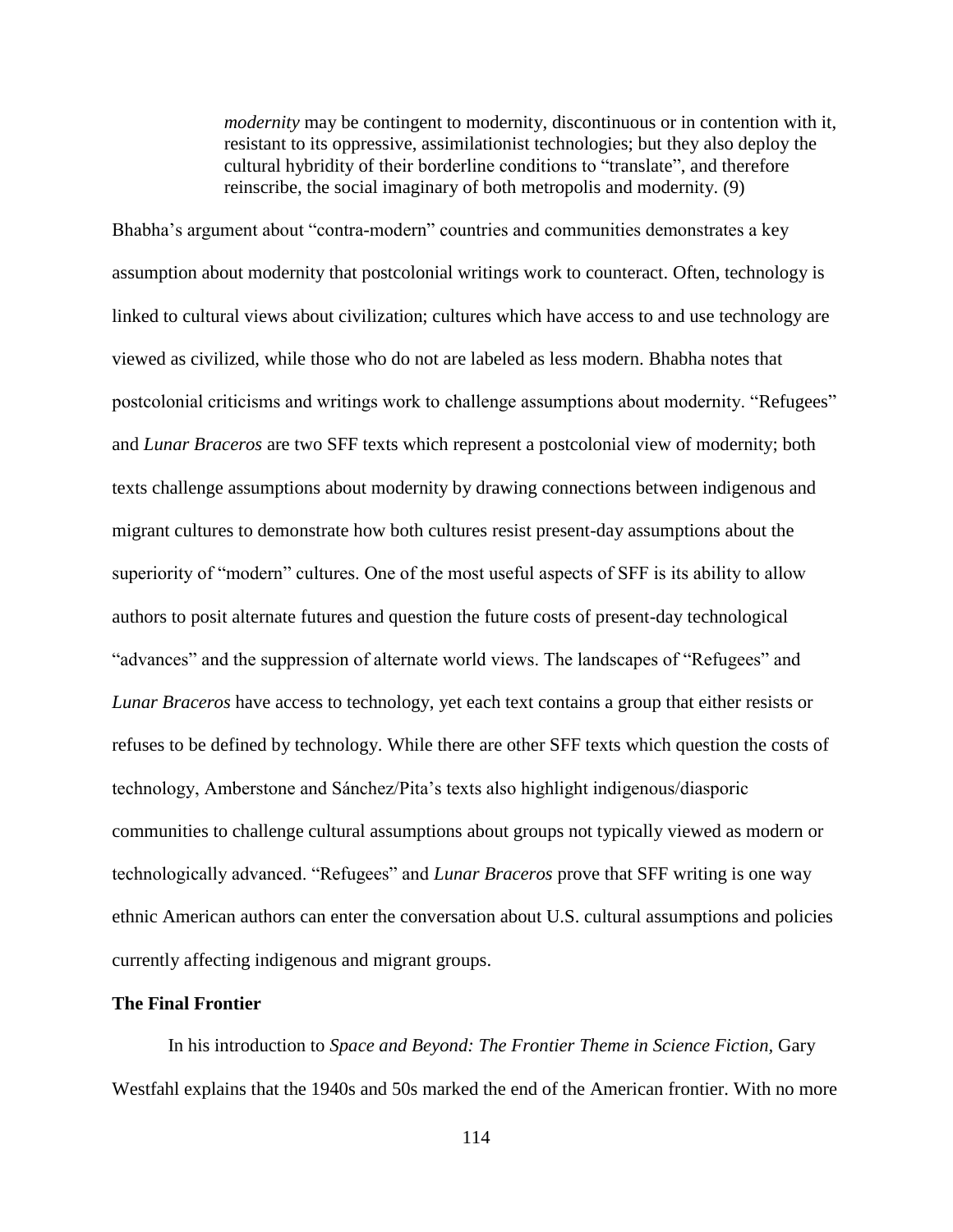uncharted territory within the U.S. to map, and many foreign countries "in no mood to play host to adventurous Americans" (2), stories of the American frontier became nostalgic markers of a bygone era. Westfahl notes that the Russian and American launches of orbital satellites revitalized American interest in exploration:

> If Earth no longer offered frontiers to inspire and strengthen Americans, space might provide those frontiers. America could once again send people into unknown territory—first as pioneers, like Lewis and Clark, and later as settlers, ready to establish new homes and exploit new resources. The characteristic American saga of exploration, expansion, and renewal could resume, this time in a new and virtually limitless arena. (2)

The idea that humans would dominate and conquer space travel, possibly meeting other intelligent alien species, created a boom in SFF writings about space travel. However, the fact that there have been no large-scale discoveries of life on other planets or mass migrations of peoples to other worlds since the beginning of space exploration means that many SFF writers are beginning to question whether space really is "the final frontier."

Westfahl goes on to argue that a re-examination of frontier rhetoric has also caused SFF authors to rethink stories of exploration and colonization: "As we now realize, the American conquest of the frontier looks like quite a different story from the viewpoint of Native Americans, and rhapsodizing about the salutary effects of civilizing unknown territories becomes not only politically incorrect, but frankly risible" (3). This shift in views about colonization has caused SFF authors and critics to revisit the history of colonial SFF writing and to question how to write stories of exploration and first contact without perpetuating colonial stereotypes. Nalo Hopkinson connects the history of SFF stories of colonization to the difficulty ethnic SFF authors often face when trying to represent their cultural history or experiences in SFF writings:

> Arguably, one of the most familiar memes of science fiction is that of going to foreign countries and colonizing the natives, and as I've said elsewhere, for many of us, that's not a thrilling adventure story; it's non-fiction, and we are on the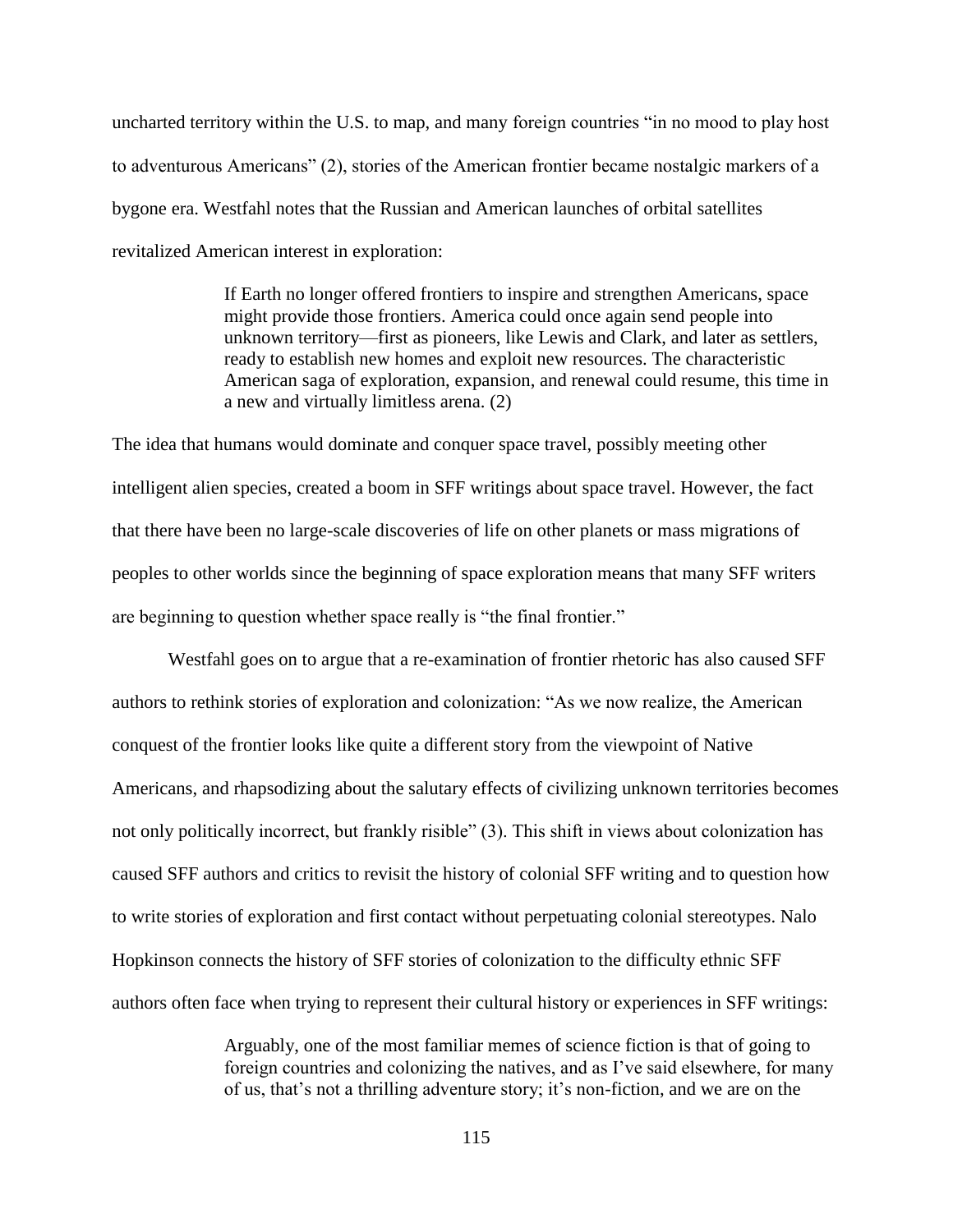wrong side of the strange-looking ship that appears out of nowhere. To be a person of colour writing science fiction is to be under suspicion of having internalized one's colonization. (7)

Rather than depicting space travel as idealized and alien species as curiosities, some ethnic SF authors explore how to utilize the SFF genre to depict alternate views of colonization. Amberstone and Sánchez/Pita understand the consequences of past U.S. explorations on the indigenous populations of the U.S. and Mexico; therefore, each author represents the negative effects of migration and colonization on both the mainstream and indigenous populations in their texts.

Rather than using the theme of space exploration as positive—humans bravely exploring space and "discovering" alien species—"Refugees" and *Lunar Braceros* represent space travel as harsh and human beings as unsuited to their new environments. Amberstone depicts her "refugees" as humans forcibly removed from Earth and "settled" on the planet Tallav'Wahir, a planet already occupied by previously displaced indigenous humans. Both groups of humans were relocated by a race of aliens known as the Benefactors, a lizard-like species who state that they saved the humans from their dying planet. The narrator of "Refugees," Qwalshina, cannot understand why the new humans refuse to adapt to life on Tallav'Wahir and why they continue to question the motives of the Benefactors. The refugees' inability to accept their new home eventually results in several deaths when some of the refugees try to escape. "Refugees" demonstrates two views of displacement: the humans who refuse to accept the new environment as home, and those who attempt to adapt by rebuilding their culture in a new environment.

Amberstone makes it clear, however, that adaptation does not come easy; the "native" population of Tallav'Wahir is not perfectly attuned to their environment and experiences hardship as a result. One of Qwalshina's first comments in the text is about her blood being an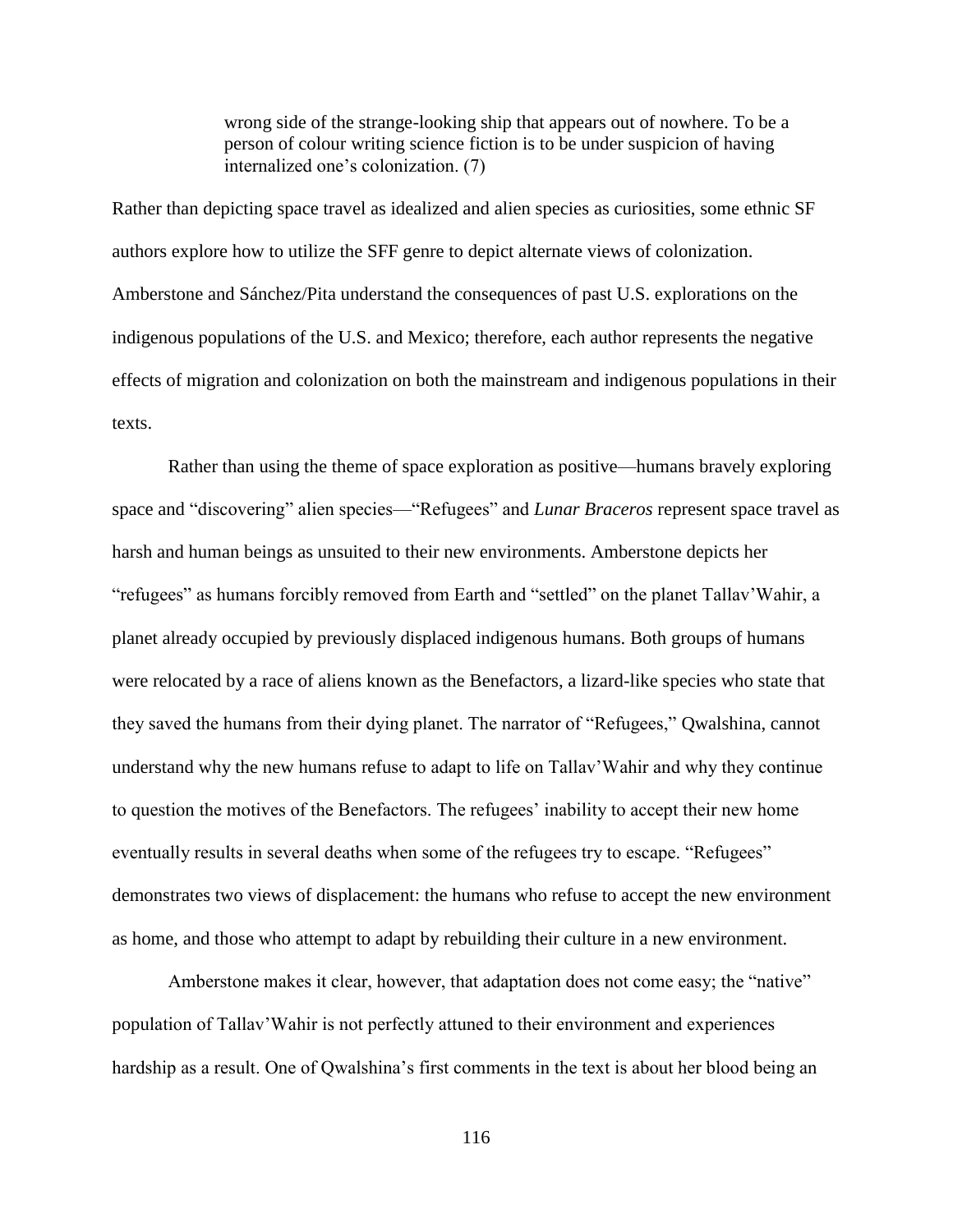"alien color on this world" (161). Shortly after, she explains that her people need the new refugees to replenish their gene pool: "Tallav'Wahir is kind, but there is something in this adoptive environment that is hard on us too. We aren't a perfect match for our new home, but the Benefactors have great hopes for us" (163). Amberstone's alien planet is not simply a different environment that humans need to adjust to; it is a harsh, alien environment that is having a negative effect on the humans that are currently residing there. Qwalshina and her people continue to try to adapt to the planet Tallav'Wahir throughout the story, symbolized by Qwalshina's blood offerings to the planet. However, Amberstone suggests at the end of the story that adaptation will have great costs and may even be impossible. Amberstone links the concept of adaptation and survival to comment on "First World" peoples' inability to accept alternate cultural views. Although they may not be successful, the fact that Qwalshina and her community, former indigenous-race Earth peoples, continue to try to adapt to their new planet demonstrates a stronger sense of survival, an ability learned as a result of their experiences with colonization. Amberstone's description also destabilizes the stereotype that all indigenous peoples are perfectly attuned to their environment.

Like Amberstone, Sánchez/Pita depict the challenges of survival and adapting to new environments. *Lunar Braceros* describes the moon as a harsh environment, far from the depictions of the Apollo 11 mission as a brave conquering of the lunar surface. The braceros, a title stemming from the informally named bracero program of Mexican migrant workers in the U.S. during and after World War II, <sup>46</sup> consist of people unable to find work in a dystopic future

 $46$  The reference to braceros specifically refers to the working conditions of contracted (and later, illegal) Mexican workers between 1942-1964. The braceros program began with a series of agreements between the U.S. and Mexico that allowed workers to be contracted out and hired by U.S. planters in need of manual labor during WWII. Mexican workers had come across the border to help U.S. farmers during WWI, and the Mexican workers brought to the U.S. during WWII were depicted as helping the war effort through their support of U.S. agriculture. During the early braceros programs, the braceros made up only 5-10 percent of agricultural labor, much less than contemporary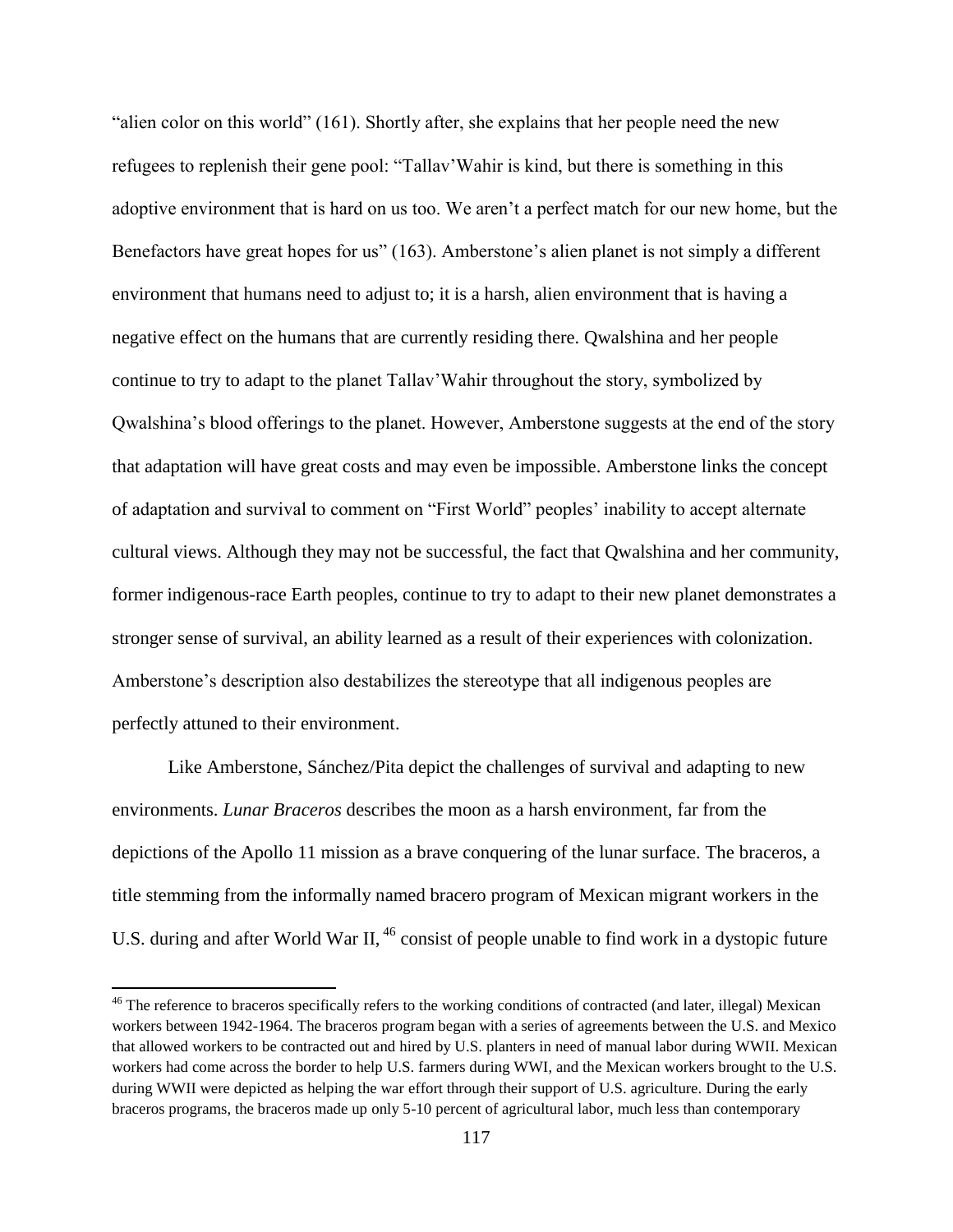where corporations control most of the world's resources. People who cannot find work are forced to live on reservations and work for free, creating a cycle of poverty that is impossible to escape. The braceros consist of mostly ethnic and poor white people looking to avoid the reservations or jail; instead, they choose to become contract workers for corporations that are dumping nuclear waste on the moon or mining for moon minerals. In return, the corporations promise to deposit salaries that the braceros can access when they return to Earth, which would allow the lunar braceros to escape their current economic situations. Many braceros dream of using the money to improve their economic situations or to help family members escape the reservations, similar to the way that twentieth century braceros agreed to come to the U.S. to better the economic situations of their families in Mexico.

Those braceros contracted to work on the moon must endure extreme temperatures and long workdays. Several braceros describe the work as dangerous and highly physical. The moon's fourteen hour days and harsh weather conditions mean that the braceros must work when the conditions allow and live in underground bunkers for long periods of time (Sánchez/Pita 43). The braceros are also monitored by audio and video equipment at all times, making the moon environment akin to the reservations most of them were trying to avoid. Once the braceros discover that the corporations are planning to kill them at the end of their contracted work period to avoid transportation and salary costs, the moon environment becomes a prison and some of the braceros become mentally compromised. Sánchez/Pita link the situation of the moon braceros to the condition of twentieth century migrant workers in order to demonstrate how physically and

undocumented workers in the U.S. today. Eventually, the braceros program lost traction when former braceros, who knew how to find work in the U.S., came across unofficially (encouraged by U.S. farmers, who wanted to hire them without the hassle of federal paperwork). Deteriorating economic conditions in Mexico encouraged more workers to migrate, despite strengthened border patrols and regulations in the U.S. and Mexico. In 1954 alone, one million undocumented workers crossed into the U.S., leading to U.S. roundups. For more information about the Mexican braceros of the twentieth century, see Deborah Coen's *Braceros: Migrant Citizens and Transnational Subjects in the Postwar United States and Mexico* (2013).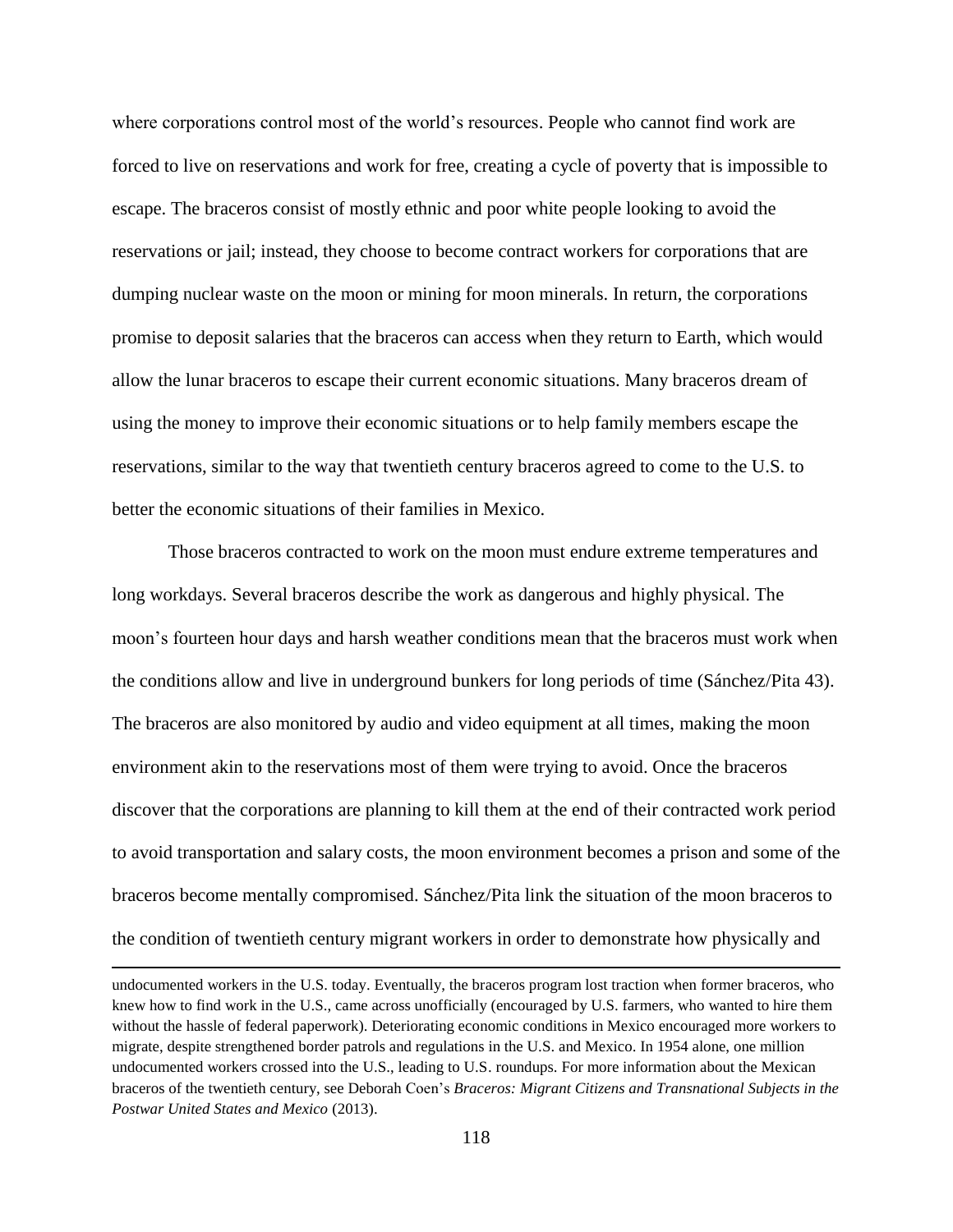psychologically scarring it can be to come into a harsh, restrictive environment not by choice, but by economic need. Sánchez/Pita's decision to use the word "braceros" to describe the contracted moon workers thus links the situation of the lunar braceros to a history of exploited U.S. labor and, as described by Lysa Rivera, "US consumerism's demand for invisible—and therefore easily disposable—forms of intense physical labor" (426). The braceros must fight to expose the plans of the corporations, which have been previously successful because of the nature of bracero labor—peoples who are contracted to work under the radar of the law and therefore have no voice or rights.

One of the reasons that adaptation in "Refugees" and *Lunar Braceros* is so difficult is because of a refusal by the dominant culture in each text to adapt their social views to new environments. In both texts, humans are transplanted to new environments, yet very few humans are willing to give up cultural assumptions or appreciate other cultures' values. Helen Addison-Smith argues that biological and social changes are linked in the process of adaptation:

> Taking as its cues scientific discourses such as those of evolution, anthropology, and biological determinism, adaptation to a particular environment is often constructed as a principle determinant of an extraterrestrial's biology and his/her/its socio-cultural formations. . . . It could be expected therefore that a dramatic change in a human's biology to suit a particular environment would also lead to a similar degree of change in their socio-cultural reality. (18, ellipsis added)

Addison-Smith argues that any change in environment must come with a change in social/cultural views; otherwise, humans may not be able to adapt successfully to the new environment. Amberstone and Sánchez/Pita each imagine space travel and life off-world as harsh, hostile environments that have negative physical and psychological effects on humans. Both texts also link the harsh physical environments to social issues that restrict the relocated humans from adapting to their new environments, suggesting that social issues are the biggest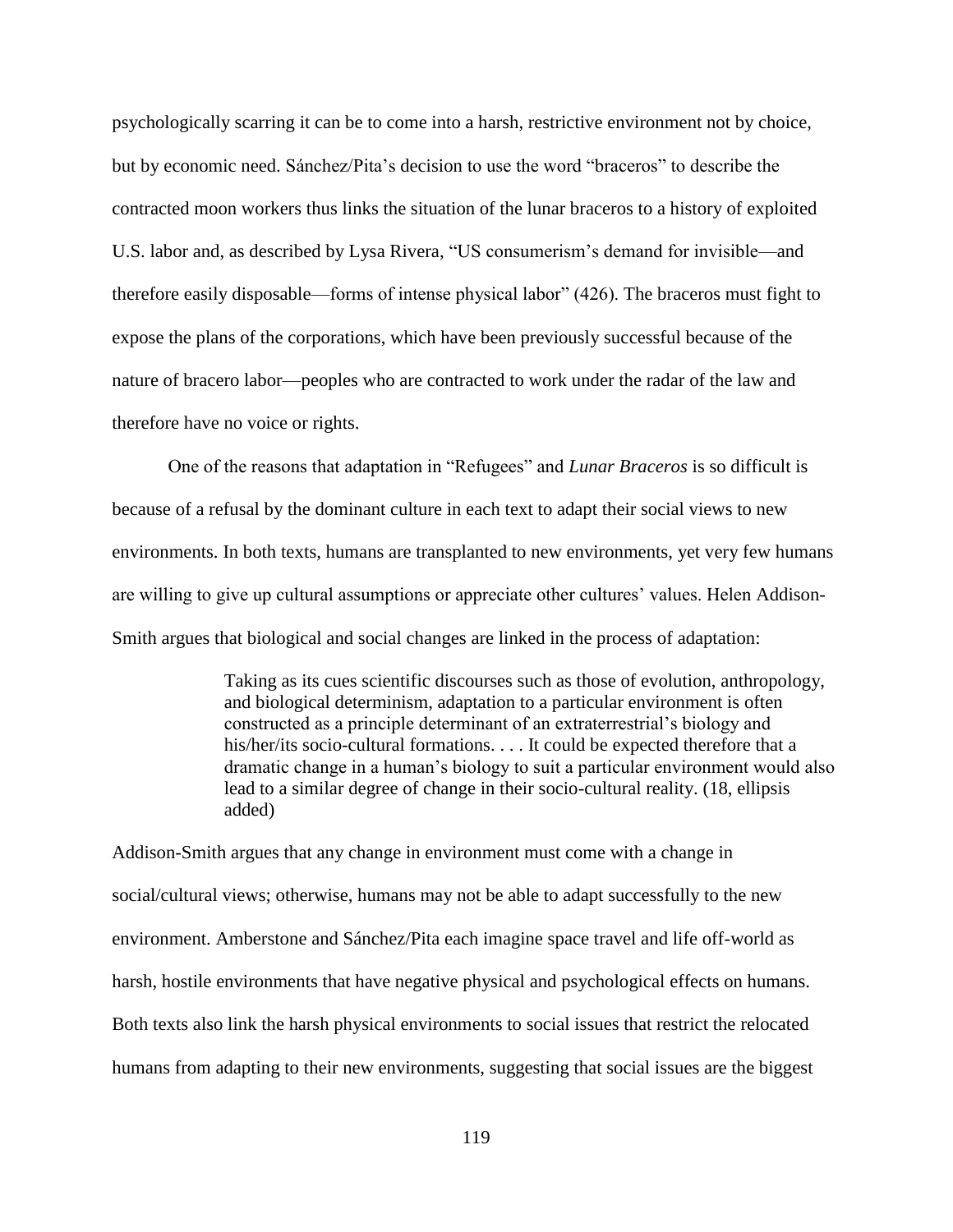hindrance to adaptation. Amberstone and Sánchez/Pita suggest that when human beings bring the race, class, and political issues of their former environments into a new environment, whether it be another country or another planet, there is little chance for successful integration or adaptation to new environments.

#### **Cultural Manipulation and Colonial Economies**

Colonization can be viewed as the opposite of adaptation; one culture, asserting its superiority, invades another people's territory and proceeds to enforce their political and cultural views. Often, the motivations for colonization are linked to economic gain. In "The Great Confinement," Foucault notes that in the seventeenth century, confinement became linked to economics; a confined people could be used as a cheap labor force in times of economic instability. Confinement was also used as a social tool to prevent uprisings of lower-class citizens (131-32). Foucault's point about class structures also applies to colonized peoples; by confining people to a controlled area, a conquered people can be manipulated into working for low wages, or even for free as slaves.

Two of the largest instances of U.S. colonization are indigenous removal practices and the acquisition of Mexican lands after the U.S./Mexican War. In both cases, the U.S. government actively worked to remove native populations from specific regions and, in the case of indigenous peoples, to relocate these peoples to smaller, specifically allocated lands. There were even many similarities in the language and enforcement of indigenous and Mexican land treaties:

> In both cases, the territorial acquisitions were sealed by solemn and idealistic treaties that belied the harsh realities of conquest. In exchange for the transfer of land and sovereignty by Mexico, the Unites States promised in the Treaty of Guadalupe Hildago that it would 'inviolably respect' the established private property rights of Mexican citizens in the conquered territory and provide them with 'guarantees equally ample as if the same belonged to the United States.' Indian tribes, in turn, relinquished large tracts of lands in exchange for financial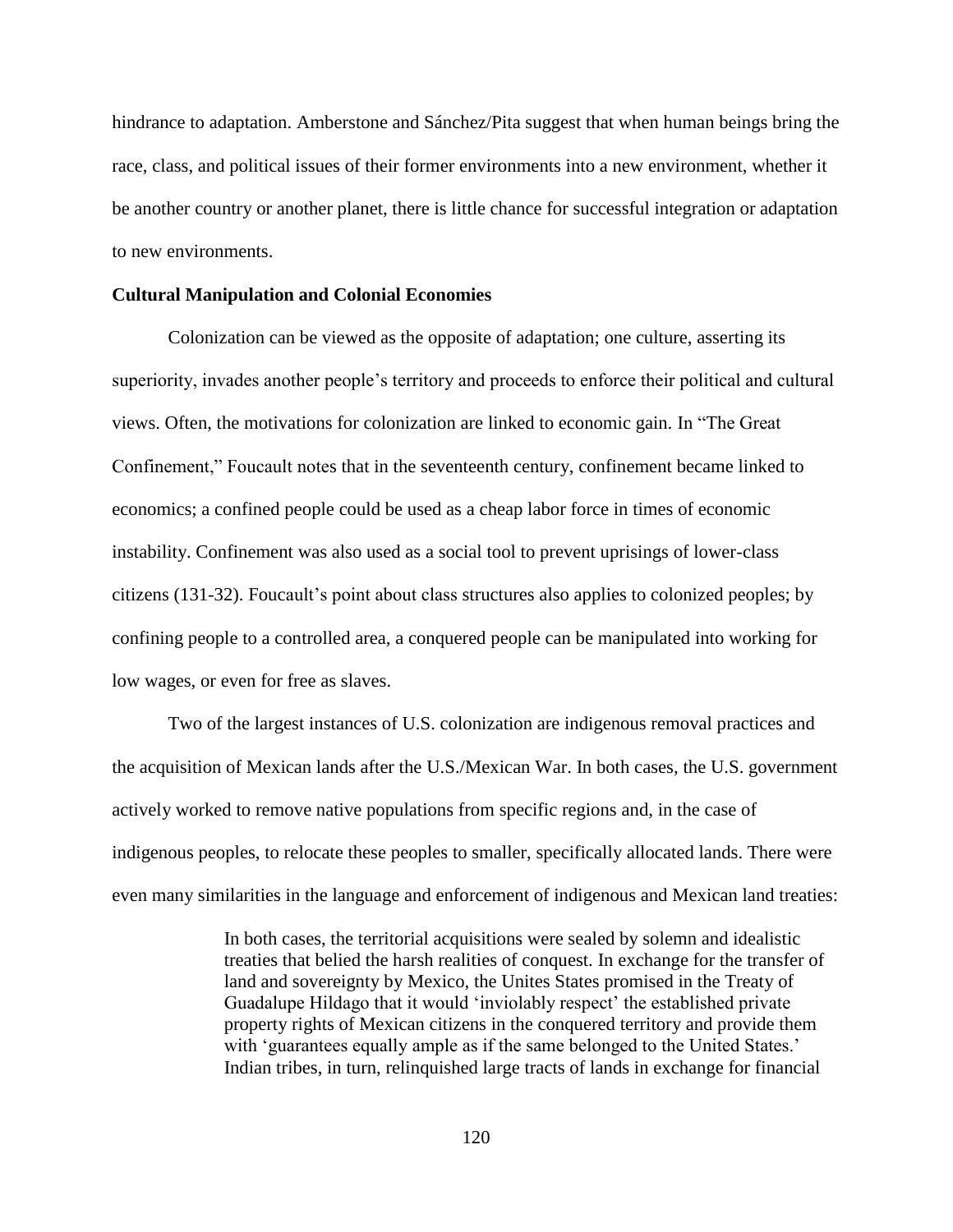compensation and treaty guarantees that smaller 'reservations' of land would be maintained as homelands for the tribes. (Klein 202)

Indigenous and Mexicans peoples each endured the consequences of broken treaty promises, which were often justified by U.S. officials through the use of racist ideologies. President Andrew Johnson commented in an address to Congress that the Indian Removal Act "[would] place a dense and civilized population in large tracts of country now occupied by a few savage hunters" (qtd. in Ferraro). Christine A. Klein also notes in "Treaties of Conquest: Property Rights, Indian Treaties, and the Treaty of Guadalupe Hildago" that Mexicans living in the newly ceded lands were also subjected to racial prejudice, often depicted as foreigners monopolizing U.S. resources: "While they were awaiting American citizenship, former Mexican citizens' rights and property were insecure and subject to discriminatory attack. During the California gold rush of the mid nineteenth century, for example, the fear that 'foreigners'—many of whom were native to California—would monopolize gold profits prompted violence, harassment, and vigilantism against those of Mexican descent" (215-16). Anti-Mexican sentiment and differing cultural views of land ownership resulted in many Mexican land claims being denied in U.S. courts.<sup>47</sup> The colonialist assumption that the U.S. had a right to lands around and west of the Mississippi, referred to as Manifest Destiny, has affected indigenous and Chicano peoples economically and culturally from the nineteenth century to the present day.

Indigenous and Mexican peoples have also experienced cultural manipulation, or instances in which the U.S. has worked actively to change aspects of their cultures. U.S. colonist assumptions that indigenous peoples did not have concepts of land ownership, property rights, and trade agreements led to the stereotype of indigenous peoples as "savage" or "simple."<sup>48</sup>

 $47$  For more information, see Paul W. Gates's "Adjudication of Spanish-Mexican Land Claims in California" (1958). <sup>48</sup> Robert J. Miller presents an extensive argument about the complexity of indigenous cultural practices in *Reservation 'Capitalism': Economic Development in Indian Country* (2012)*.*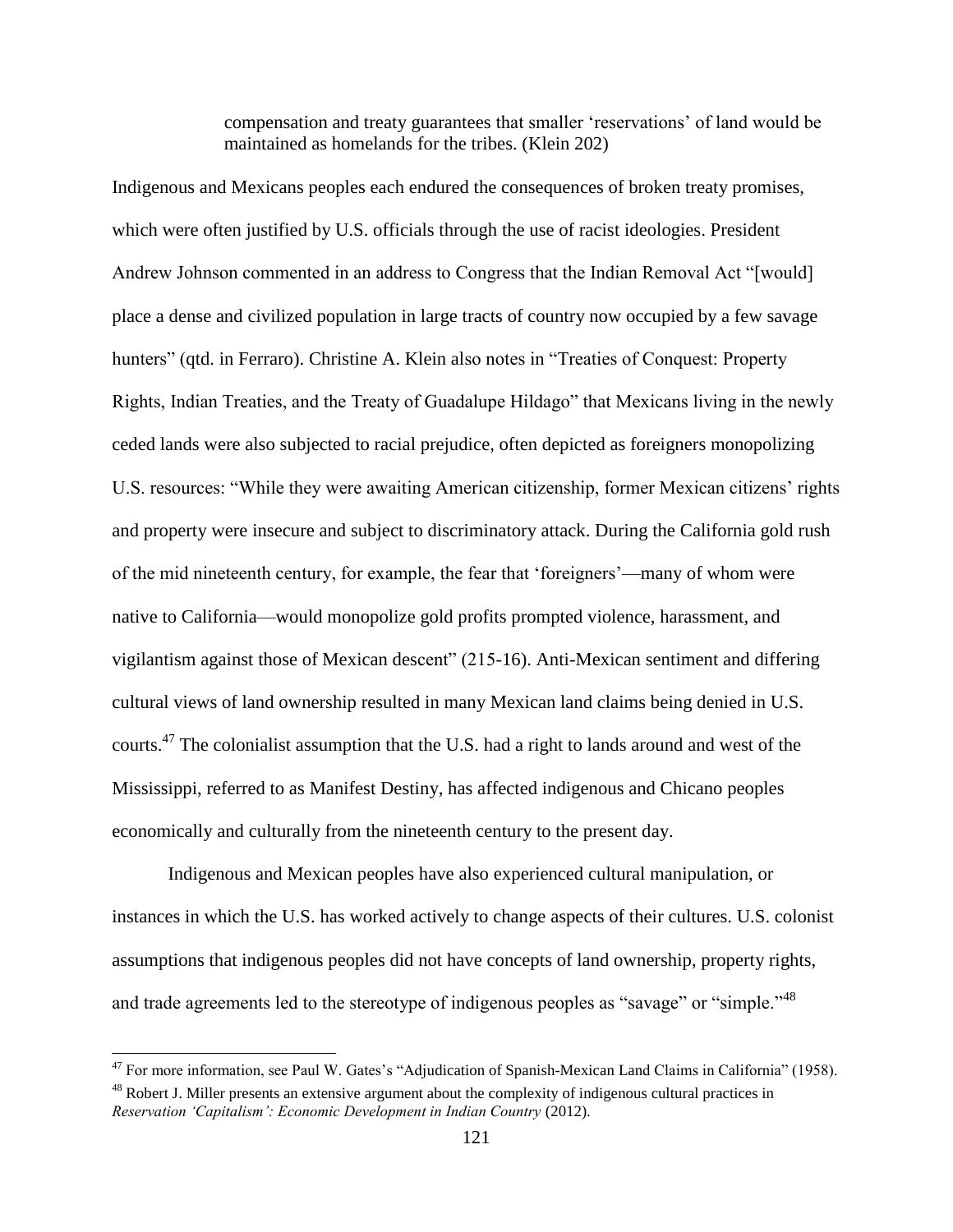Indigenous peoples were subjected to forced assimilationist practices, such as conversion to Christianity and the Indian Boarding School movement (1880-1920). Such movements were devastating to indigenous culture; indigenous children were often separated from their parents and prevented from speaking their native language in an attempt to assimilate them into U.S. culture quickly. Although Mexicans also experienced U.S. colonization, the assimilation of Mexicans living in ceded Mexican lands was more complex. Some upper-class Mexicans embraced the change in government and even encouraged intermarriage, believing that creating strong ties with prominent U.S. citizens would allow them to ensure the safety of their land claims. Manuel G. Gonzalez notes that upper-class Mexican racial prejudices against lower-class mestizos caused some Mexicans to look at intermarriage with Anglos as a positive "whitening" of their culture (91). However, most Mexicans living in ceded lands ultimately lost their land claims; some even went to the extreme of becoming bandits in retaliation for their harsh treatment by U.S. Anglos. Although Mexicans have their own vexed history of indigenous colonization,<sup>49</sup> Mexicans living in what is now the Southwest U.S. found themselves in a similar situation as indigenous peoples, fighting for their legal rights and trying to find a way to come to terms with U.S colonization.

*Lunar Braceros* and "Refugees" both depict the consequences of U.S. colonialist practices on migrant and indigenous peoples, particularly the effects on freedom of movement and land ownership. In *Lunar Braceros*, Sánchez/Pita create situations in which people are confined to specific areas and manipulated. The first is the government-regulated reservations. The confinement of the reservation workers in *Lunar Braceros* occurs because of high unemployment rates; workers unable to find a job to support themselves are forced to live on

<sup>49</sup> See the chapter "Spaniards and Native Americans Prehistory—1521" in Gonzalez's *Mexicanos: A History of Mexicans in the United States* (2009).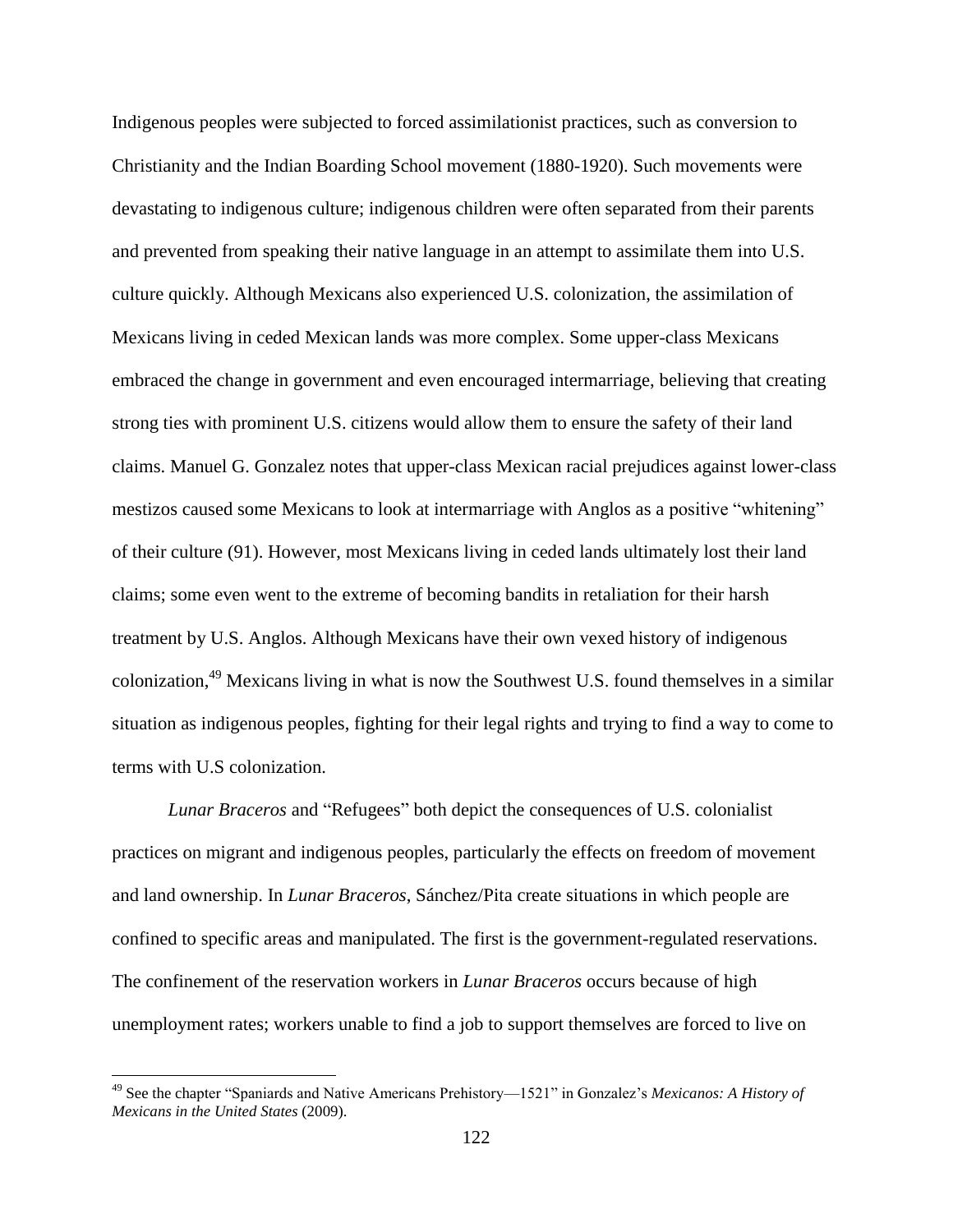reservations and work for low wages, allowing the government to limit the rights of lower class peoples while creating a cheap labor force. The government controls all aspects of reservation life. Reservation workers are monitored at all times and are never allowed to leave the reservations; workers who do not follow the rules are severely disciplined. Lydia, the narrator, describes to her son how one man was punished physically and mentally for trying to escape: "One man was locked up within a cell for a whole year; he was fed and allowed to clean himself, but no one talked to him and he lived in isolation; when he got out he had gone crazy. Isolation can kill you; we are social animals and need to interact with others; if that is taken, we are no longer human" (51). The dehumanizing aspect of the man's punishment is similar to treatment of colonized peoples or slaves in the U.S. The government keeps control of the Reservation population by restricting their environment; although the reservation workers outnumber the government-paid guards, the fear of death or punishment becomes enough to control an entire population.<sup>50</sup>

The Reservations described in *Lunar Braceros* are a purposeful combination of Native American reservation and Southern plantation, and Sánchez/Pita link the dehumanizing aspects of colonization to the theme of non-human species available in SFF. When describing the reservations, Lydia explains that "the state created internal colonial sites, the Reservations. We became a controlled laboratory labor force, like lab rats, a disciplinary society that was useful to the state" (14). The comparison of the reservation workers to lab rats highlights the dehumanization of colonization and confinement. Because the reservation workers are confined, they can be manipulated into working for the state in exchange for life and a small amount of resources. Lysa Rivera notes the figure of the colonized subject is similar to that of the cyborg,

<sup>&</sup>lt;sup>50</sup> Michel Foucault goes into an extensive reading of the connection between different means of discipline and their economic efficiency in *Discipline and Punish: The Birth of The Prison* (1977). He notes that confinement is crucial to discipline because it allows for more efficient control of a population with the least amount of manpower.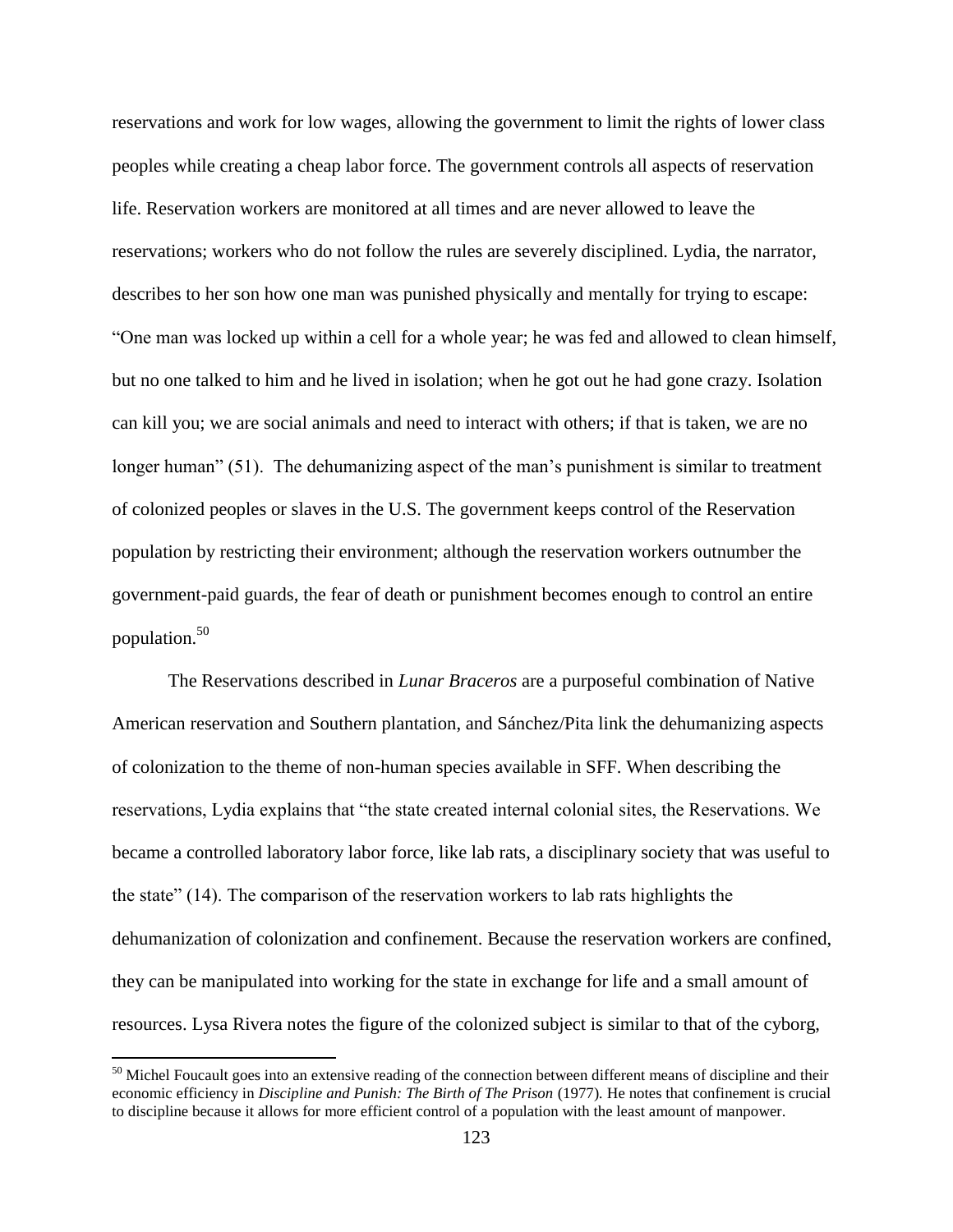"one whose labor is extracted by US capitalism at the expense of [their] very humanity" (421). The Reservation workers are forced to question their humanity when deprived of choice, a theme that reoccurs throughout *Lunar Braceros.* Lydia's discussion of isolation as dehumanizing is also a reference to U.S. slavery and the history of using eugenics as a way to justify slavery.

In "Refugees," the native people of Tallav'Wahir and the new refugees brought from Earth are both confined by the Benefactors, who control all means of space travel. When the refugees ask to leave they are told they cannot because Earth is uninhabitable. When some of the refugees ask to travel to Earth to see the destruction, they are denied. Convinced that they are being lied to, some of the refugees try to force their way onto a Benefactor ship. The ship, however, turns out to be a sentient being that kills the intruders. The fact that the Benefactors control all means of space travel and refuse to share them with the humans creates a situation where human being are being held against their will. While the benefactors claim to have the humans' best interests in mind, the fact that they do not let the humans have agency creates an unequal colonizer/colonized relationship.

Beyond economic exploitation through goods and trade, colonization also involves economic exploitations of the body—either by moving or confining bodies for labor or by manipulating bodies for economic gain. James T. Clifford notes that early anthropologists described the field as a "laboratory…a place of controlled observation and experiment" (99). Istvan Csicsery-Ronay argues in "Science Fiction and Empire" that colonization resulted in "free zones, where new techniques and instruments could be tried out by companies and bureaucracies far from the constraints of conservative national populations" (233). By confining and controlling the living situations of peoples, the governing forces of both texts are able to create what Foucault terms "docile bodies" or bodies "that may be subjected, used, transformed,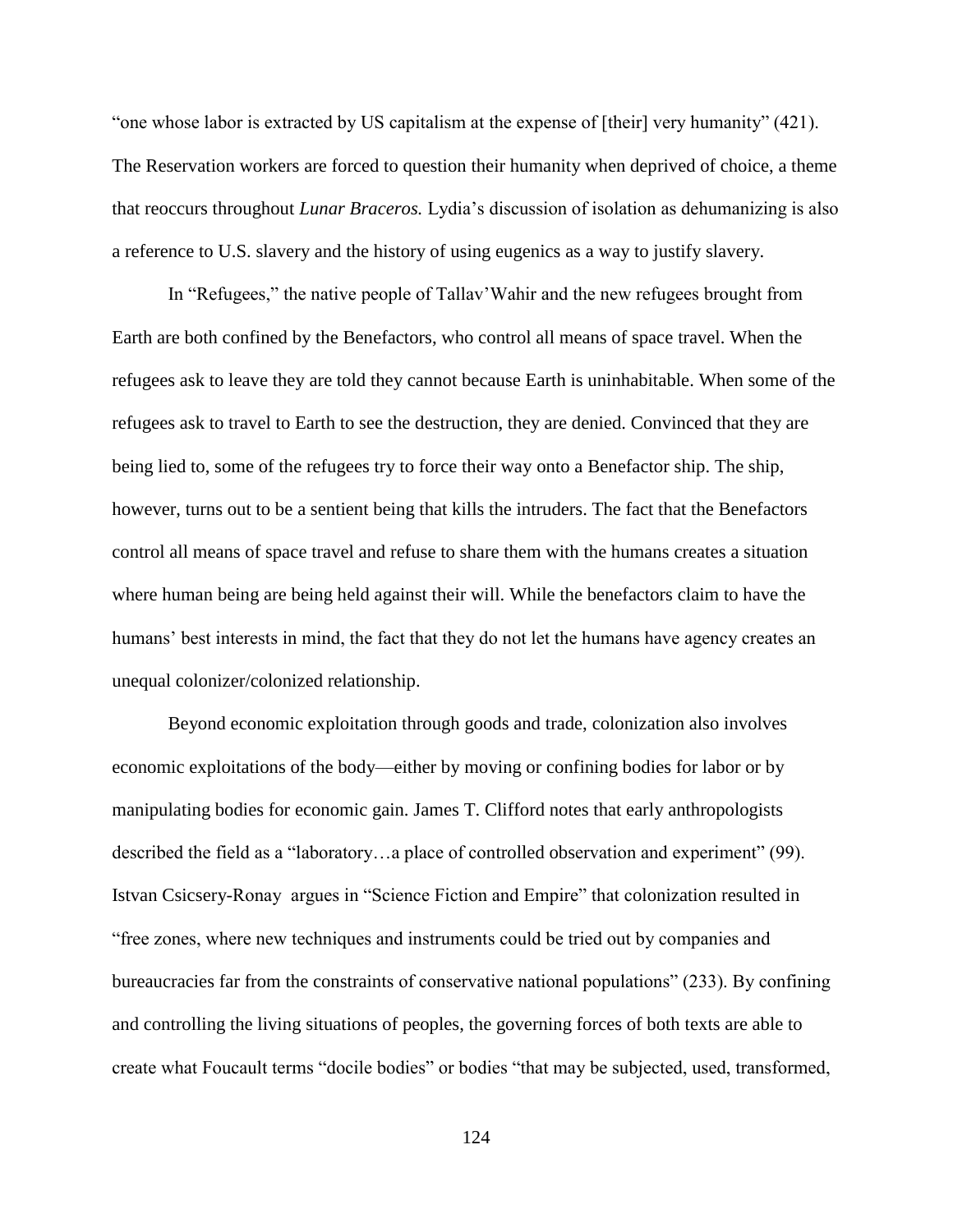and improved" (180). The humans in "Refugees" and *Lunar Braceros* find that their bodies are not under their control; they can be genetically manipulated, "enhanced" with implants, moved, and confined without their consent.

The Benfactors manipulate the humans on Tallav'Wahir, who are not in control of their bodies. When it is obvious that the relocated peoples are negatively affected by the alien environment, evidenced by a series of stillborn births, the Benefactors bring in new humans to help "reseed" the population. The Benefactors claim that they are helping the humans, but the importing of new genetic material also allows them to repopulate the planet with new genetic material. The Benefactors also implant communications technology to allow the different groups of humans to be able to communicate with each other and the Benefactors. The implants represent a physical manipulation of the refugee's bodies, enacted without consent, akin to human sterilization programs in territories such as Puerto Rico.<sup>51</sup> The fact that the implants are designed to enhance communication creates an ironic situation; the violation of the body that the refugees' experience allows the new refugees to communicate with each other, which results in their attempting to escape the planet. Although the Benefactor's motives are not clear, the implants represent a violation of the refugees' bodies justified by the Benefactor's belief in their superiority as a species. In "Refugees," the Benefactors serve as a metaphor for the history of inhumane colonial practices.

*Lunar Braceros* includes several instances where peoples have their bodies manipulated for profit. The braceros are implanted with monitors and a com system, an extreme form of surveillance that they can only disconnect for a few minutes at a time. After Lydia and Frank discover the bodies of the former bracero team, believed to be back on Earth, stuffed into waste

<sup>&</sup>lt;sup>51</sup> In the early twentieth century, sterilization was made free and legal in Puerto Rico while other birth control options were restricted. Betsy Hartmann notes in *Sterilization and Abortion* that by 1968, one-third of women of childbearing age in Puerto Rico had been sterilized.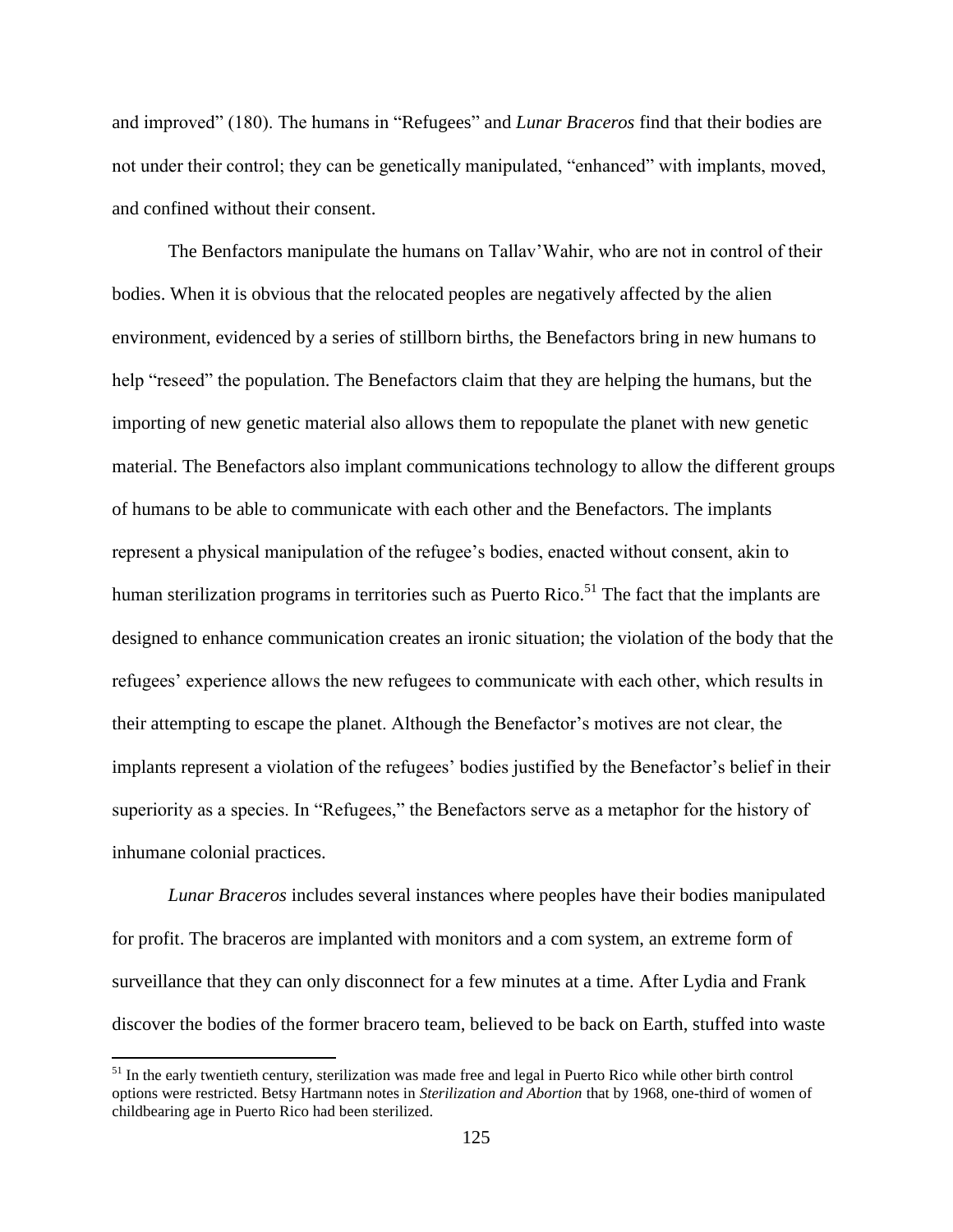containers on the moon, they both see a mirage of Frank's dead brother while driving on the moon's surface. When Lydia discovers that the mirage is being transmitted by the com system, she realizes that the technology the braceros are implanted with can also be used to manipulate their bodies. She tells Frank "Someone's messing with our minds" (67), indicating that their bosses are using the implant technology as a form of psychological control or manipulation. Part of the braceros' plan to escape the moon involves being able to circumvent the surveillance technology designed to monitor them at all times. The braceros eventually discover that implant technology is also being used to maintain social order on the moon. After they overpower the supervisor who has been monitoring them, he suffers from a seizure caused by an implant in his head. The supervisor admits that he is being coerced into helping the corporation monitor and dispose of the braceros, but also notes that he has come to enjoy his small amount of control, even though he will never be allowed to leave the moon. The social order of the moon mirrors that of a territory or colony, with the social order of an absent corporation being enforced by lower-level burocrats who are themselves coerced into compliance.

The most extreme example of cultural manipulation in *Lunar Braceros* is the corporations' harvesting of organs from a Brazilian indigenous culture. Before she is recruited to work on the moon, Lydia discovers that her partner, Gabriel, has been murdered by representatives of the corporation he was working for. Gabriel, a scientist, discovers that the project he joined in Brazil to create synthetic tissue is actually harvesting the organs of the local indigenous population. He meets with the villagers to warn them but is later captured, interrogated, tortured, und ultimately killed. Gabriel is killed because he interferes with the corporation's ability to manipulate the indigenous population for profit. The indigenous peoples are recruited under false pretenses of aid for their communities; they have no knowledge of the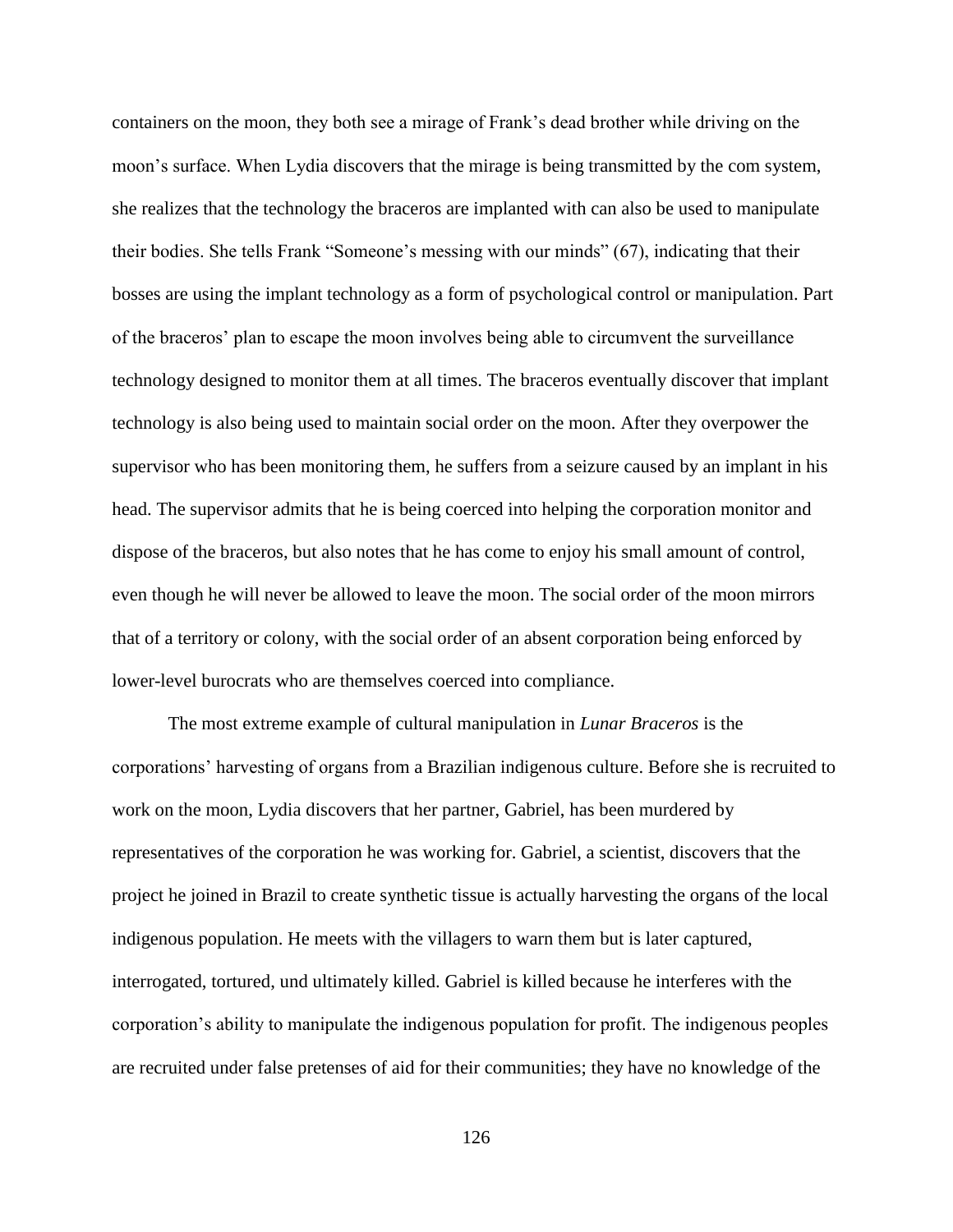organ harvesting. After Gabriel meets with an indigenous leader to expose the tactics of the corporation, the tribal leaders refuse to participate in the study any longer and retrieve their damaged people from the lab. Sánchez/Pita's example, while extreme, is not far from the U.S. funded experiments on African Americans in Tuskegee, Alabama in the 1930s or in Guatemala in the 1940s. From 1932-1972, 399 African American tenant farmers were purposely left untreated for syphilis; the survivors were paid 37,500 dollars and health benefits ("Justice" 287). In the 1940s, more than 1300 Guatemalans were intentionally exposed to syphilis, gonorrhea, and chancriod without their consent. While U.S. officials condemned the experiments, no reparations were ever made to the survivors. The fact that no U.S. politician or corporation official in these two circumstances was subject to criminal charges demonstrates how little attention is paid when the U.S. government or a corporation manipulates and kills ethnic peoples. *Lunar Braceros* uses a dystopic SFF setting to expose the ways governments and corporations manipulate cultures through lack of access to knowledge and promises of resources.

Although the indigenous communities of both texts have found ways to protect their cultural values by isolating their communities from the dominant culture, this isolation also restricts indigenous economic conditions. At certain points, the indigenous communities are forced to negotiate with outside communities and confront exploitative economic structures. The Chinganaza people work communal land and sell crafts and surplus food to obtain other necessities, such as electricity to power computers and satellite receivers. The people of Tallav'Wahir also produce crafts to be sold to the Benefactors. Grace L. Dillon notes, "the products of Qwalshina's master weaving recall reservation economics. Like Navajo blankets and other Native curiosities that fetch a profit, Tallav'Wahir commodities reflect the tourist gaze upon the postcolonial exotic" (234). Qwalshina's statement that "Some of the benefactors pay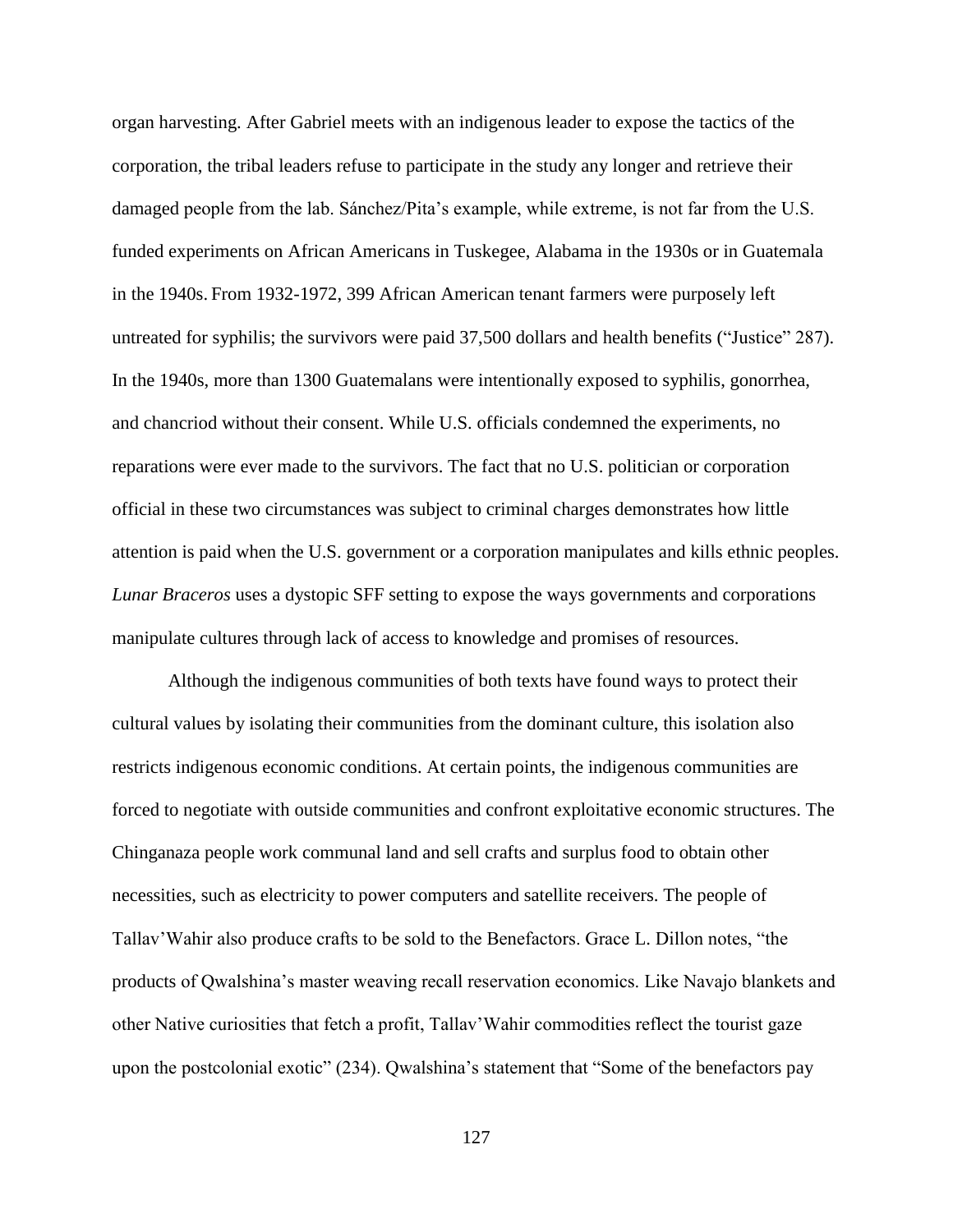high prices for our artwork on their Homeland" does not explain whether the people of Tallav'Wahir are allowed to participate in trade or economic decisions (168). Robert J. Miller argues that indigenous peoples have engaged in trade successfully for centuries, either by producing surplus agricultural items and bartering with other tribes or by working to produce objects of value to sell. However, he notes that one result of colonization is a loss of freedom to set value to items of trade; consequently, Native American groups were often severely underpaid for goods. One example is the Navajo Nation in 1981 being paid \$0.15-0.38 cents a ton for coal, while the average American supplier was paid \$70 a ton (38). Losing the ability to control trade and set prices usually creates what economists term an economic dependency, defined as "a particular condition that peripheral areas, primarily Third World countries, suffer when they engage in international trade and become nearly subservient to the stronger economic areas and remain underdeveloped and impoverished" (28). There is no indication in "Refugees" that the peoples of Tallav'Wahir are receiving compensation for their goods (at least not the "high prices" Qwalshina describes). Qwalshina's depictions of her weaving describe it as more of a hobby, which she is honored to have valued by the Benefactors. The Benefactors are also the only trade partners for the people of Tallav'Wahir, meaning that even if Qwalshina was paid for her goods, she would not have the power to set her own prices. The economy of Tallav'Wahir is based on economic dependency; Qwalshina and her people are completely dependent on the Benefactors for trade and resources.

The economic situations of the reservation workers and the indigenous peoples in *Lunar Braceros* are also based on economic dependency. Because the reservation workers are literally trapped in a space controlled by the government, they experience what economists define as "leakage" or "a situation where money leaks away from the local economy of a town, city, or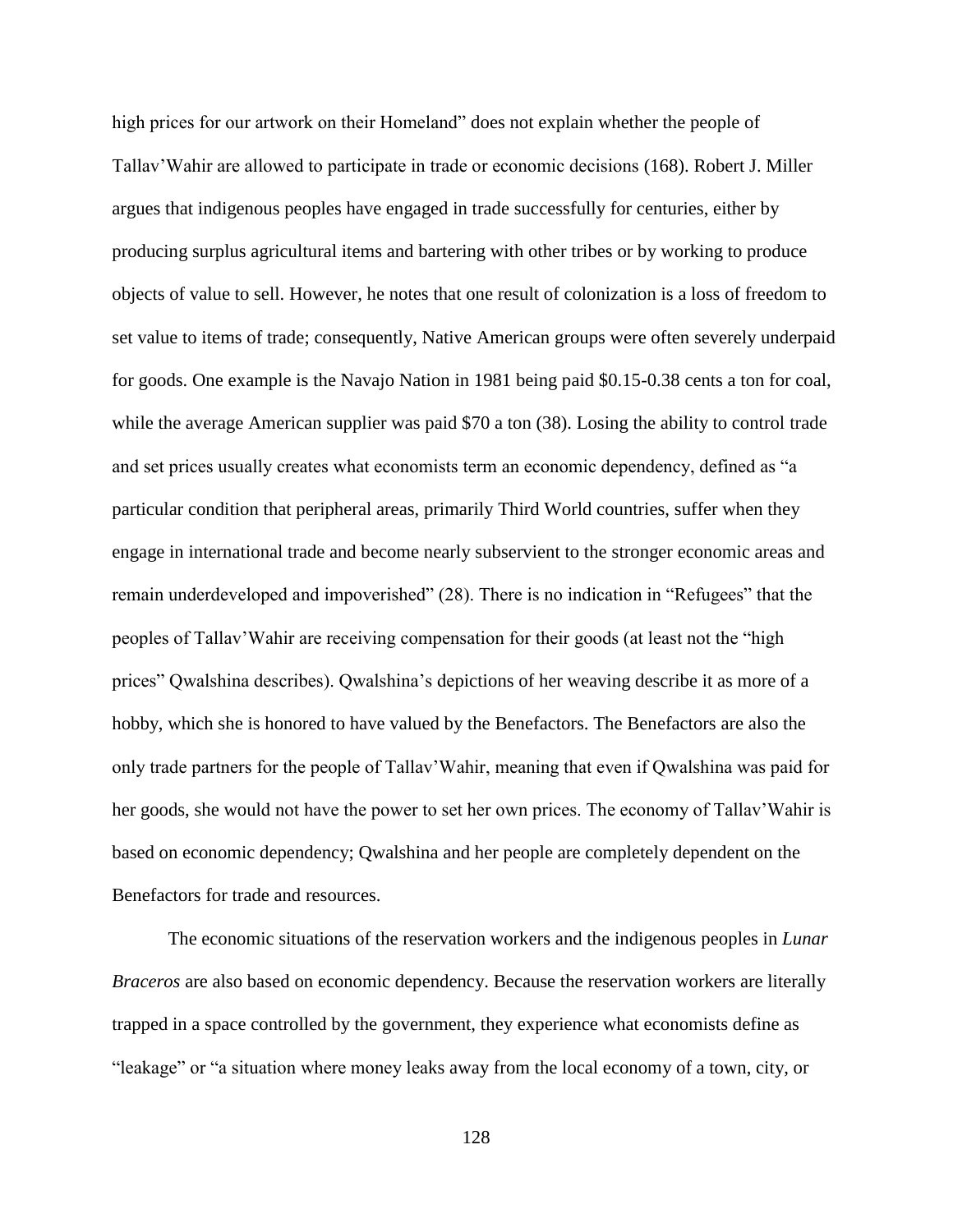state sooner than expected and sooner than is optimal" (Miller 4). Miller explains that leakage occurs when a local economy is unable or not allowed to function properly:

> Ideally . . . money should circulate in the local economy where it was received or earned five to seven times before it spins out of that community. Leakage usually occurs because consumers cannot buy the goods and services they desire in local areas. (4, ellipsis added)

Because the reservation workers can only purchase goods available on the reservation, their lives are marked by an extreme and total economic dependency. In *Lunar Braceros*, Lydia describes a situation in her childhood where she takes her little sister to the reservation mall to buy a movie. She notes that there is no money on the reservation; everything the reservation workers or their children purchase is on credit and is automatically deducted from their wages. Because the government controls both the price of goods and the salaries of the workers, the workers end up owing more money than they can earn. Lydia describes some of the families as unable to support themselves when there are multiple children and only one parent working. Children in these families are forced into work at young ages to help support the rest of the family. Such a situation mimics the living conditions on present day Native American reservations, which are plagued by much higher unemployment rates than the national average—the average being around 50 percent, as opposed to the 9-10 percent US average (Miller 2). Many present day Native Americans are not able to afford basic living standards (phone, electricity, running water) because of their inability to find work and pay the high reservation prices. Sánchez/Pita's depictions take reservation economics to its extreme, yet the situation they describe is not that far from the situations of present-day reservations in the U.S.

The indigenous community in *Lunar Braceros* attempt to circumvent the crippling economic dependency created by the Cali-Texas government and corporations by forming small trade groups and only purchasing specific goods from outside the local community. Like early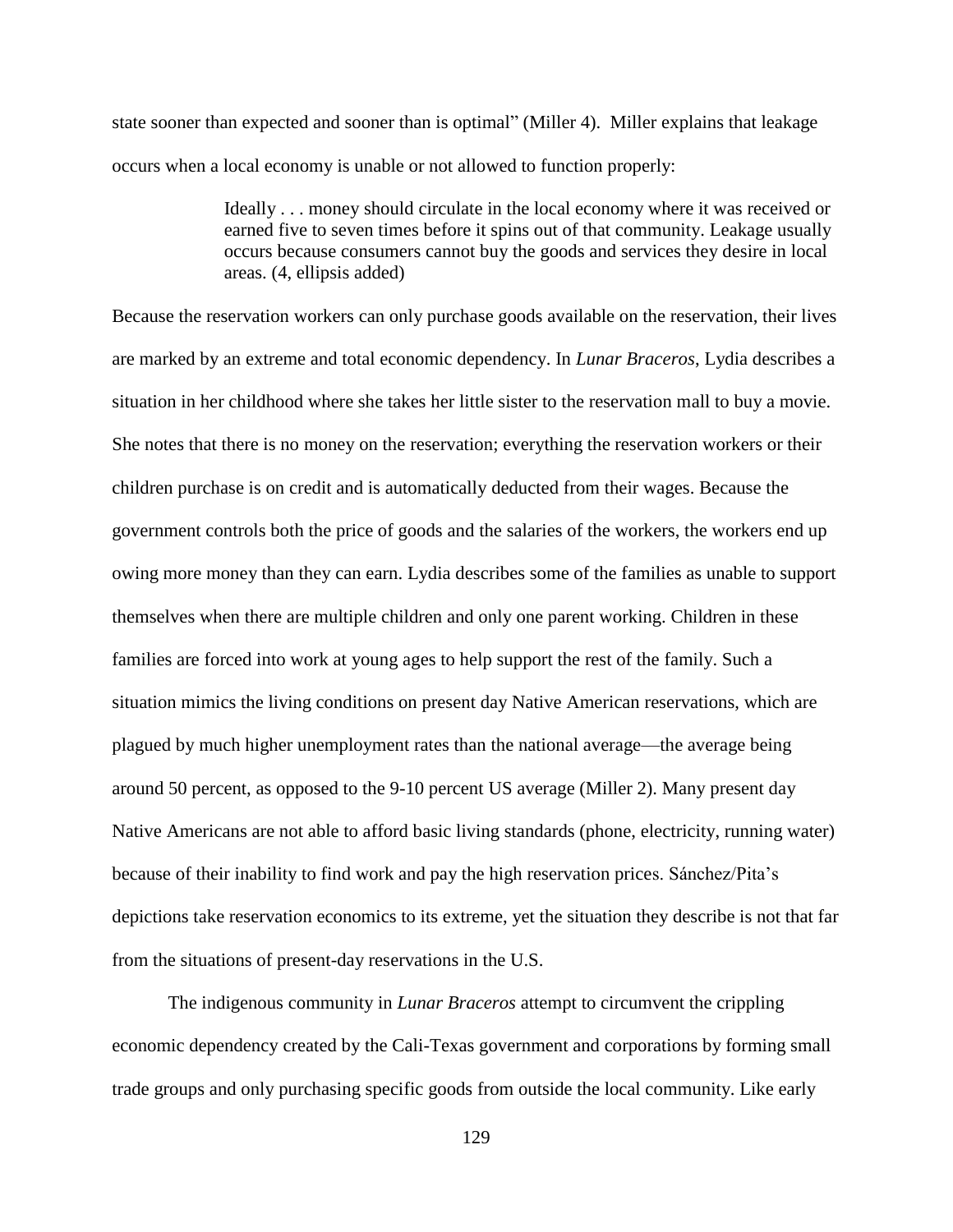American indigenous groups, they own and work communal land, and yet reserve the right to own property and manage their economic needs. A common misconception of early European settlers in the Americas is that indigenous groups were nomadic and had no concepts of land ownership and trade, when indigenous groups had, in fact, owned land and created sophisticated trade networks that spanned North America (Miller 22). Indigenous peoples bartered excess goods or manufactured goods to trade, such as clothing and blankets. The indigenous groups of *Lunar Braceros* are able to resist total economic dependency by forming trade networks similar to those of early indigenous peoples, yet they are still isolated from the main U.S. economy.

Indigenous and migrant contributions to the U.S. economy have been largely ignored, mostly due to cultural stereotypes about indigenous and migrant peoples being opposed to capitalist or modern ideologies (Alexandra Harmon et al. 701). Indigenous groups are often depicted as not valuing trade, while migrant contributions to the U.S. economy are downplayed by a culture that undervalues "disposable" labor. *Lunar Braceros* and "Refugees" both demonstrate the consequences of colonial assumptions about indigenous and migrant peoples; both groups have been forced into economic dependency, perpetuating contemporary stereotypes about ethnic groups taking undeserved resources from the U.S. government. Amberstone and Sánchez/Pita's texts use the landscapes of the moon and other worlds to draw attention to the economic disparities which continue to affect indigenous and migrant peoples in the U.S. Instead of characterizing indigenous and migrant peoples as victims, both groups are moved to an alternate environment that highlights their resourcefulness and ability to survive.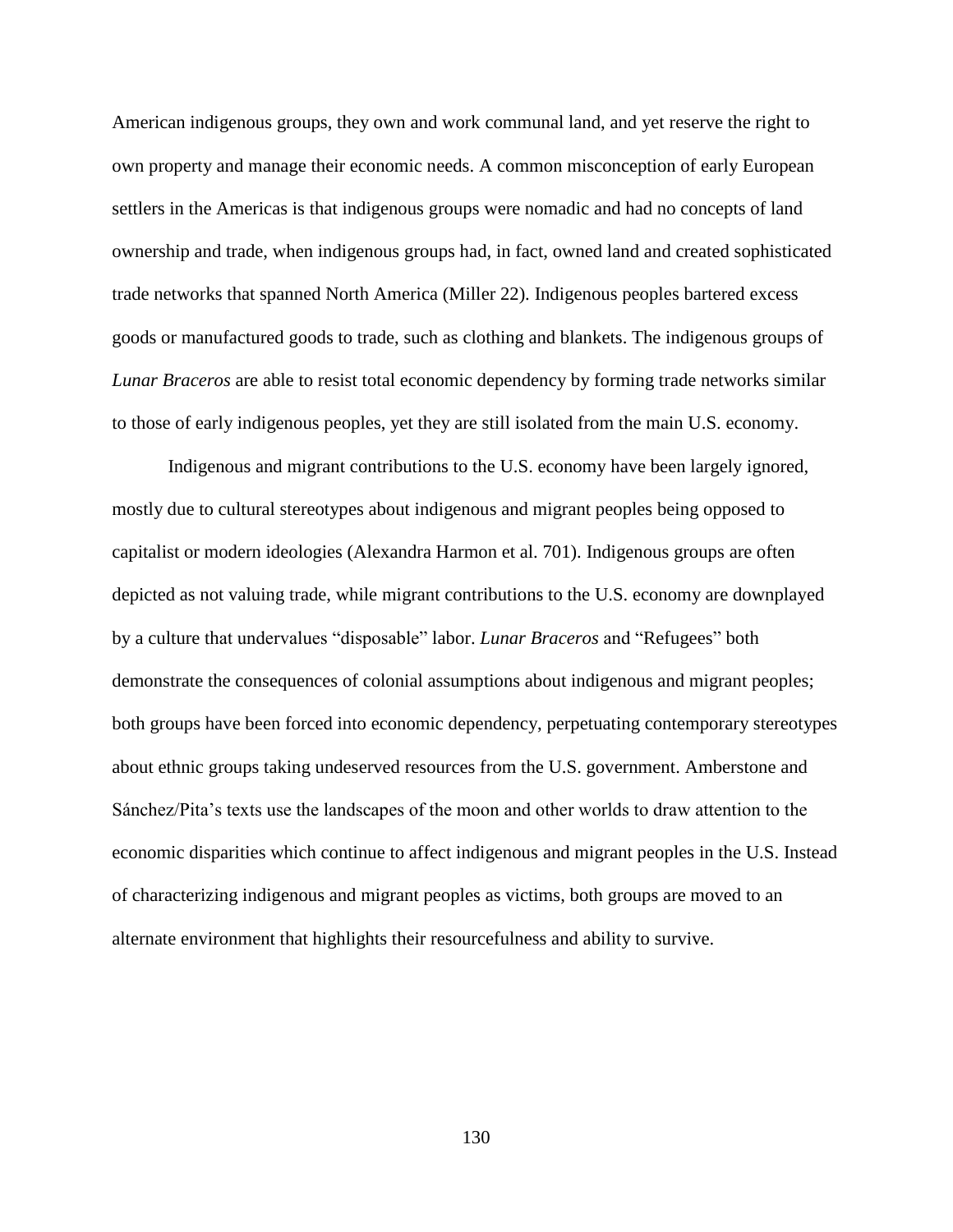# **Indigenous "Homes"**

The colonization of the Americas is often linked to the cultural appropriation of indigenous life. Helen Addison-Smith argues that early U.S. colonists adapted aspects of indigenous culture to differentiate themselves from their European ancestry:

> . . . not only were Native Americans' lands and resources colonized, their identity was adopted and transformed in order to be strategically utilized by colonists to strengthen their claims to be 'native' Americans. The formation of a uniquely North American identity can thus be understood as an adaptation of European identity through the absorption of 'Indian' identities: a new 'adapted' identity was created specifically to fit this new nation. (18, ellipsis added)

By appropriating indigenous cultural stories into the literature and political rhetoric of the early American nation, Americans were able to create a new national history that allowed the nation to distance itself from its European forefathers. The result was the figure of the "vanishing Indian" portrayed in many popular U.S. texts, such as James Fennimore Cooper's *Leatherstocking Tales*. In order for the U.S. to move on and become a "modern" nation, the indigenous population needed to be absorbed, and the atrocities committed during the colonization of the Americas needed to be suppressed. Americans could admire the indigenous population's "primitive" way of life while writing a new American history of progress through expansion and the taming of the American frontier.

Early SFF texts reflected the cultural views of their times by creating scenarios where white colonizers encountered "primitive" alien species, in effect turning indigenous peoples into aliens. Brian Attebery notes that early SFF sought to erase the presence of indigenous peoples and ease the anxieties about encountering alien others:

> Troublesome natives could also be eradicated from Earth by transforming them into aliens. When American writers such as Edgar Rice Burroughs sent their heroes to other planets, the beings they encountered on those worlds were frequently Native American in disguise—or, more precisely, reworkings of Cooper's Indians. (390)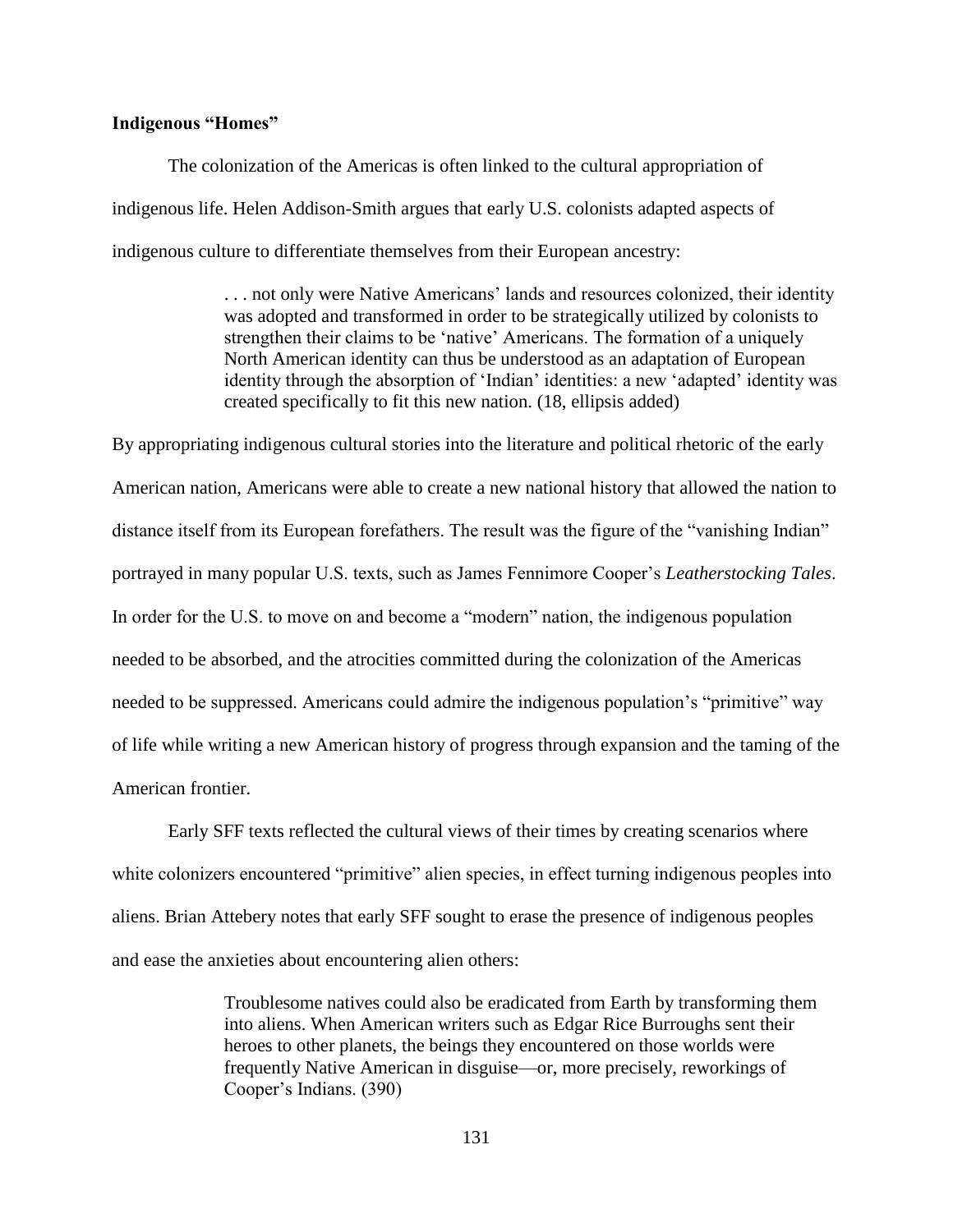Such a depiction of alien life creates a situation where othered peoples become doubly othered; not only are indigenous or ethnic peoples not present in SFF depictions of future humans, they also recognize themselves as othered in the depictions of primitive alien life. Indigenous and ethnic cultures are thus both erased and manipulated, their cultures used by SFF authors as a convenient way to create exotic, alien cultures to be viewed by their audiences.

Amberstone and Sánchez/Pita respond to previous depictions of indigenous peoples in SFF texts by specifically elevating indigenous life and cultural values in their texts. Both texts compare the resilience of indigenous cultures to the destructive tendencies of "modern" life. Such a portrayal exposes a societal rationale that Charles Taylor terms "the primary of instrumental reason," defined as the modern rationality of finding "the most economical application of means to a given end" (5). Taylor argues that such a viewpoint creates a situation where all people in a given culture could potentially be judged by their earning potential, leading to justifications of uneven wealth distributions (5). Such a viewpoint also leaves out necessary societal expenditures that may not create profit, such as environmental policies. The idea that making decisions based solely on economic gain creates negative consequences appears in both "Refugees" and *Lunar Braceros.* Each text uses the idea of indigenous cultures' respect for their environment as a way to critique modern culture and demonstrate the advantages of an indigenous lifestyle. The indigenous peoples in both novels survive, in part, because of a respect for the lands they inhabit.

One example is the conflict in "Refugees" between Qwalshina and Sleek, one of the newly arrived humans, which becomes a metaphor for the conflict between indigenous and modern lifestyles. Sleek is not impressed with the way Qwalshina and her people live, calling them "ignorant savages" and implying that they are forced to live in poverty while the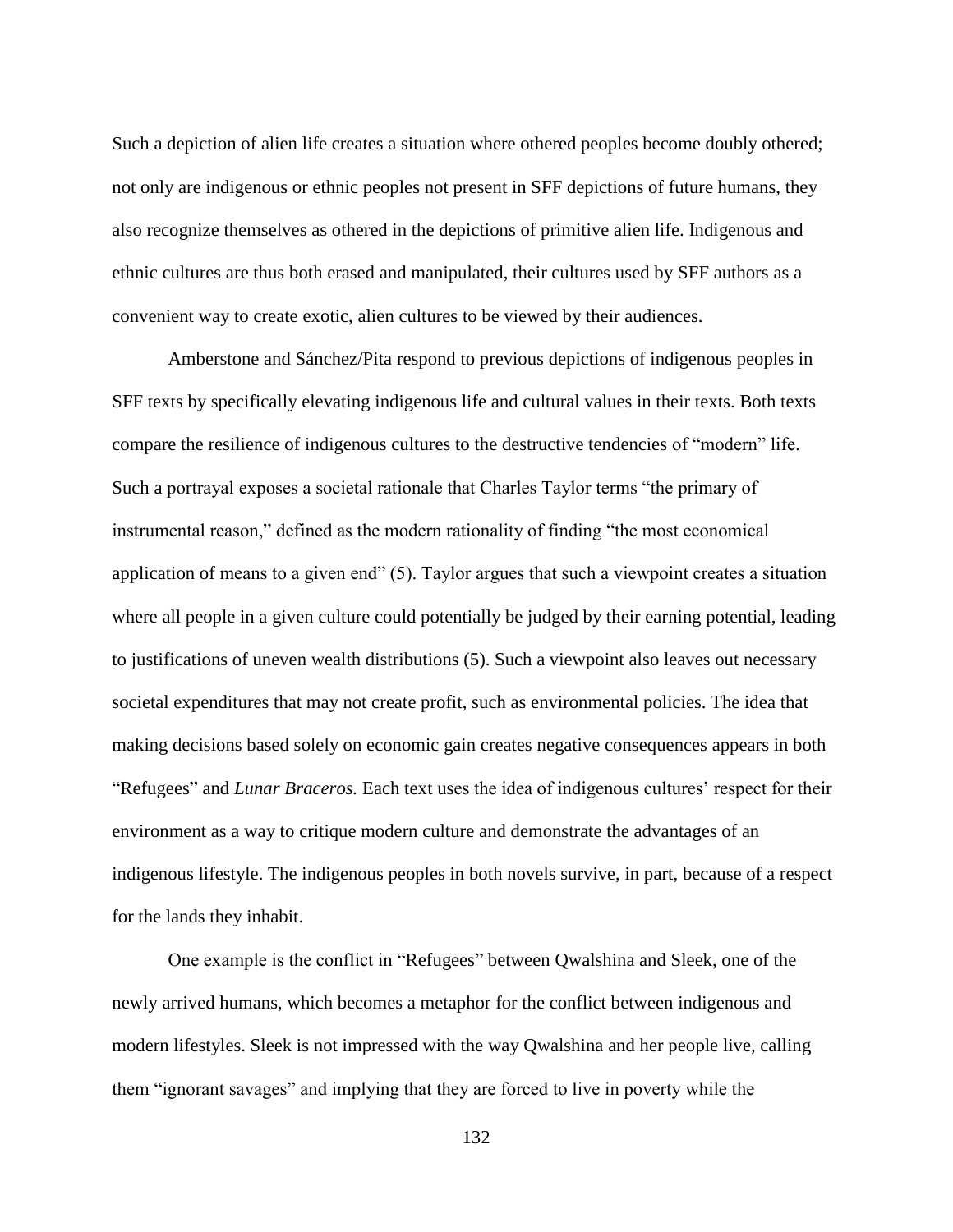Benefactors explore the galaxy with their advanced technologies. Qwalshina explains to Sleek that her people are not being forced to live an indigenous lifestyle:

> "We know about the high technologies," I told her quietly. "We use what you would call computers, air cars, and other technical things too. But to help you make the repatterning, we decided that a simple lifestyle would be best for all of us for a time. There is no shame in living close to the land in a simple way, daughter." (165)

Qwalshina's words imply that the humans living on Tallav'Wahir are able to choose which technologies they wish to use, but that, ultimately, living in harmony with the land is necessary. The Benefactors state that they had to relocate Sleek and the other refugees because Earth was destroyed. Qwalshina implies that this destruction was caused by the bad choices of the humans living on Earth and describes the planet as "a fiery cloud of poisons, a blackened cinder" (162). Immediately after her comment about living with the land, Qwalshina chides Sleek for her disdain: "Our Benefactors teach us that technology must never interfere with our communion with the Mother, lest we forget the Covenant, grow too greedy, and destroy our new home" (165). The implication is that humans must learn to live in harmony with the land in order to avoid the disaster that happened on Earth. The destruction of Earth paints modern humanity as greedy and selfish, with no consideration for the consequences of their actions. Qwalshina's words describe the Benefactors as teachers and the people of Tallav'Wahir as superior because of their mindfulness and relationship to their environment.

The indigenous population of South American that Lydia and several of the other braceros escape to after leaving the moon is also depicted as superior to the rest of Earth, which has been ravaged by the pollution and wastefulness of the corporations and modern life. Lydia describes their home, Chinganaza, as a space defined by centuries of survival:

> What we have in Chinganaza, Pedro, was won over many years. . . . It was the growth of the indigenous movement throughout the 21st century that allowed the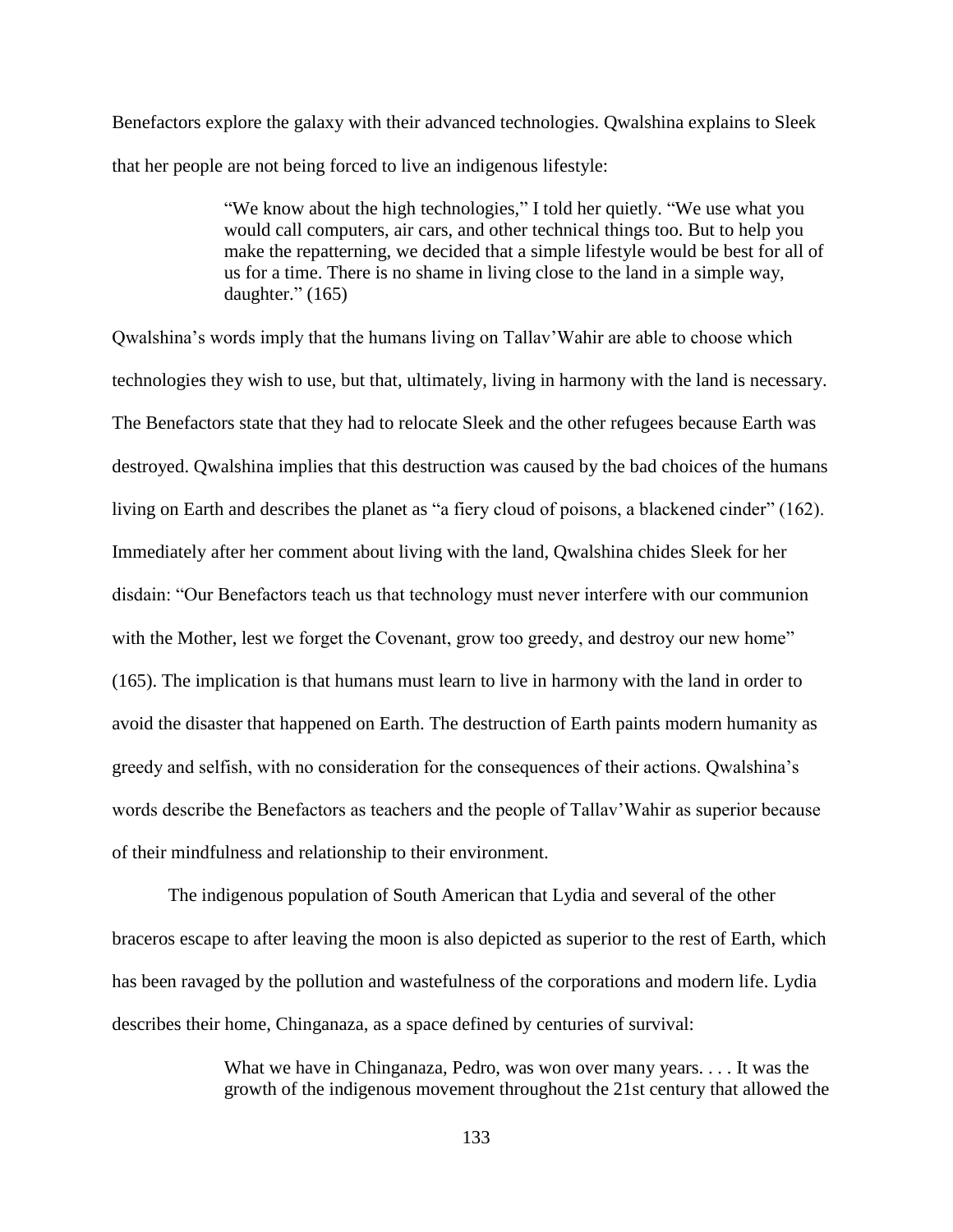Amazonian populations to limit the incursions planned by transnational mining, oil, and natural gas enterprises and kept them from destroying all the biodiversity of the area and from displacing thousand of indigenous villagers. This movement is what enabled the general autonomy of Chinganaza and its maintaining certain traditions . . . while the other indigenous cantones took the road of so-called modernization. (21, ellipsis added)

Lydia's explanation of Chinganaza's survival links it to maintaining an indigenous lifestyle by avoiding the incursions of modern corporations and their pollutants. Like the people of Tallav'Wahir, the Chinganazans use some technology, such as computers and other communication devices, to keep in contact with other communities and the outside world; however, their first concern is maintaining the land by growing their own crops and avoiding technologies that will pollute and destroy the land. The mindfulness that constitutes many indigenous cultures is what ultimately allows them to survive.

Amberstone and Sánchez/Pita's texts both stress the superiority of an indigenous lifestyle over "advanced" modern societies in order to reverse cultural stereotypes of indigenous cultures. Both texts call attention to the ways indigenous cultures link their individual identities to a sense of respect for their environment and community, allowing for a greater possibility for adaptation to new environments:

> Aboriginal notions of personhood root identity in a person's connections to the land and environment. . . . Thinking about the person as fundamentally connected to the environment dissolves the opposition between nature and culture. The human predicament then becomes one of working with powerful forces both within and outside the individual. Approached with respect, the natural environment provides not only sustenance but also sources of soothing, emotion regulation, guidance, and healing. (Kirmayer 88-89, ellipsis added)

The ability of certain indigenous cultures to respect new environments and utilize the land as a way of connecting members of a community is one reason why the indigenous populations of *Lunar Braceros* and "Refugees" are able to adapt more easily to new environments while maintaining their cultural values.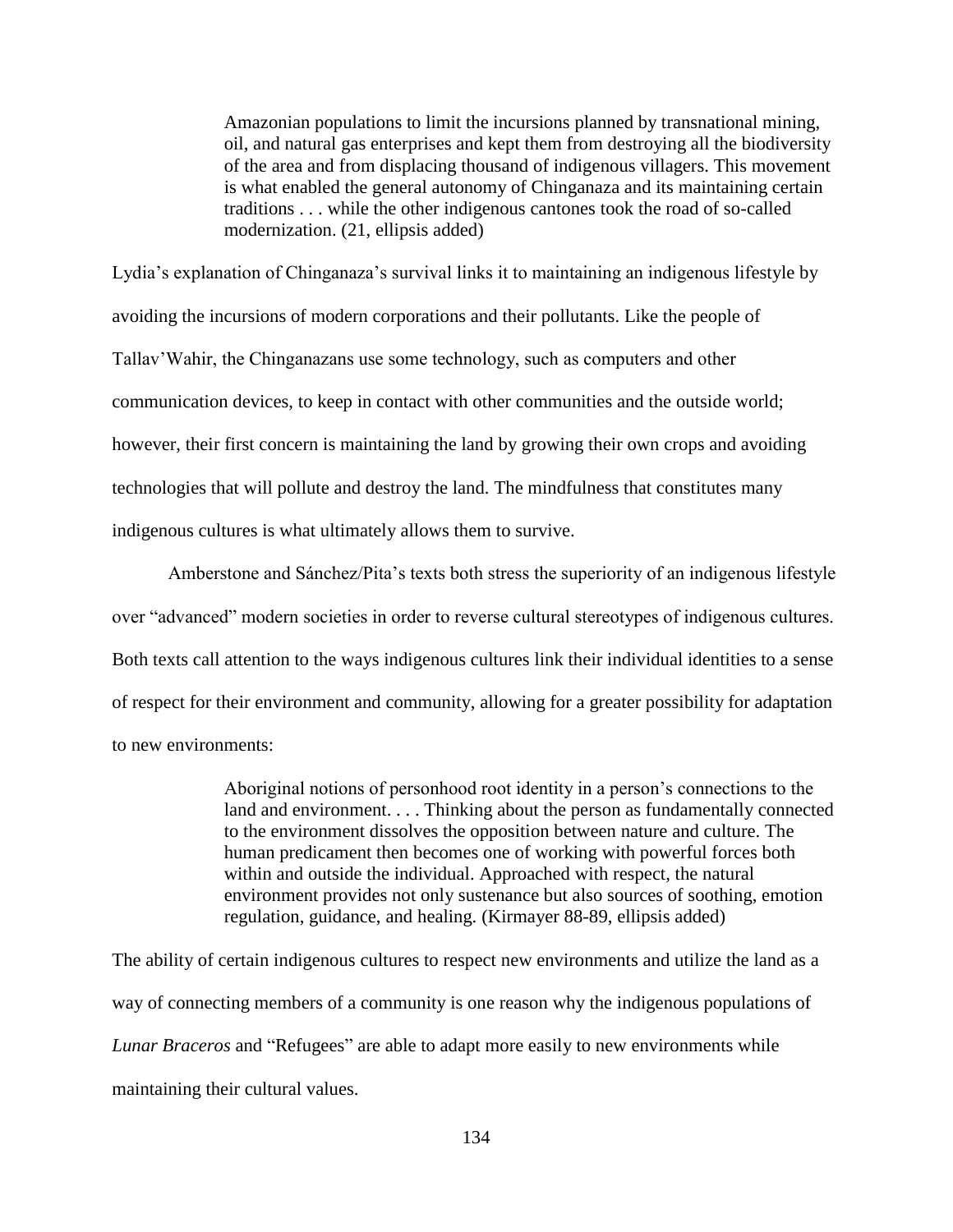#### **Interplanetary Diaspora**

In "The Future of Race: Colonialism, Adaptation and Hybridity in Mid-Century American Science Fiction," Addison-Smith notes that members of diasporic communities represent hybrid identities: "The diasporic subject's sense of homeland is displaced, attached to a place to which one feels a sense of belonging, but where one does not live—it becomes a part of one's identity rather than an actual place. Diasporas create hybrid subjects, people who combine cultures and 'ethnicities' to create new identities" (27). A member of a diasporic community must decide how much of a connection to their homeland to maintain while trying to adjust to living in a foreign environment. The struggle to maintain two identifications can leave diasporic subjects with multiple or conflicting identifications. Addison-Smith argues that such diasporic confusion becomes multiplied in SFF texts; humans colonizing other worlds become hybrids, allowing authors to question the fundamental nature of humanity (27). In "Refugees" and *Lunar Braceros,* Amberstone and Sánchez/Pita relocate diasporic communities to other planets to complicate essentialized views of civilization and humanity. Both texts represent alternate views of humanity, forcing readers to question what it means to be human away from Earth. In "Refugees," the humans struggle to maintain a connection to both their culture and humanity, while in *Lunar Braceros*, the resistance movement must decide how to enact social change in order to rebuild lost cultural connections. The characters' struggle to maintain their humanity mimics the identification difficulties of present-day diasporic peoples.

The braceros and the population of Tallav'Wahir are displaced peoples who are trying to cope with a loss of their former homes and preserve aspects of their cultural identity in the face of large-scale shifts in humanity. In Amberstone's text, the new human refugees are unable to accept the loss of Earth; this refusal causes the narrator, Qwalshina, to examine her acceptance of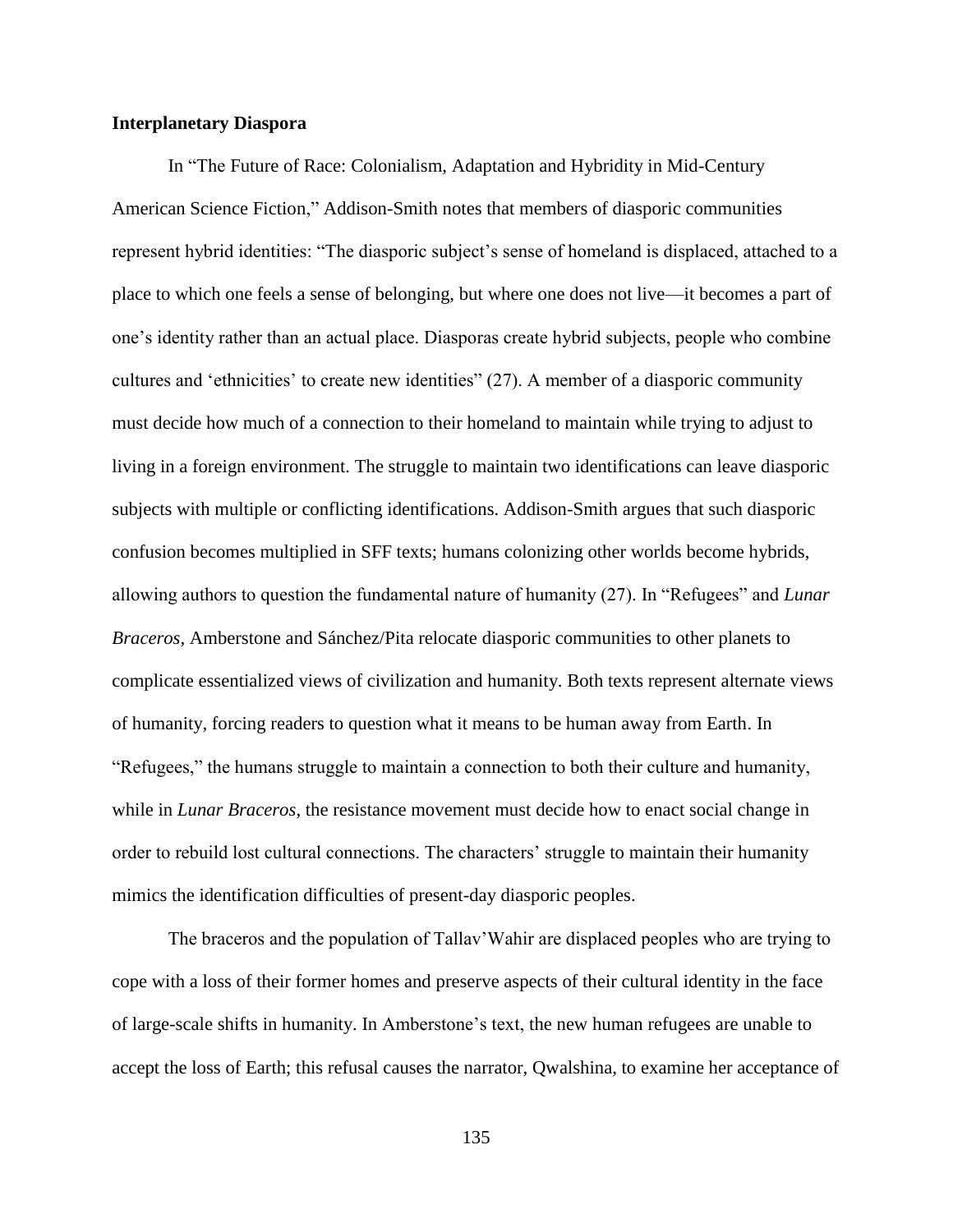the Benefactor's choices. The Benefactors instruct the people of Tallav'Wahir to take the refugees' Earth belongings, in order to prepare them for their new lives. However, Qwalshina begins to question this decision when she finds one of the refugees grieving over the loss of his wedding ring: "I went back to bed with a troubled heart. The little ring was such a small memento. Did we do right to make them give up everything? Our Benefactors advised it, but..." (167). The arrival of the refugees begins to break down Qwalshina's belief in her assimilated way of living and thinking; however, she continues to uphold her belief in Tallav'Wahir and the Benefactors. When approached by one of the refugees who has heard a rumor about Earth not being destroyed, Qwalshina assures him that the rumor is not true, stating, "There are others from Earth Mother here too, rescued from the disaster as you were. Our Benefactors only wish good for us. And, no matter our origin on Earth, we are all one people now, the children of Tallav'Wahir" (171). Eventually, the refugees' grief over the loss of their home allows her to question whether Tallav'Wahir was ever her home and if the Benefactors have been telling the truth about saving them out of compassion. Qwalshina becomes angry at the refugees for causing her to question her existence: "This new emotion I feel frightens me. What if we are living a lie—what if the people from Earth are right? I hate them!" (178). The refugees' connection to their home creates an inability for them to assimilate to their new environment and causes Qwalshina to compare the refugees connection to their former home with her forced connection to Tallav'Wahir. The reality is that Qwalshina also feels a loss of connection to her "home," her roots on Earth, and is thus unable to fully connect to her new home. Amberstone employs an alien environment to represent the grief of diasporic peoples who are forced to relocate. The Benefactors become a metaphor for colonial or governmental powers keeping diasporic groups from returning to their homes. However, the death of the refugees also represents Amberstone's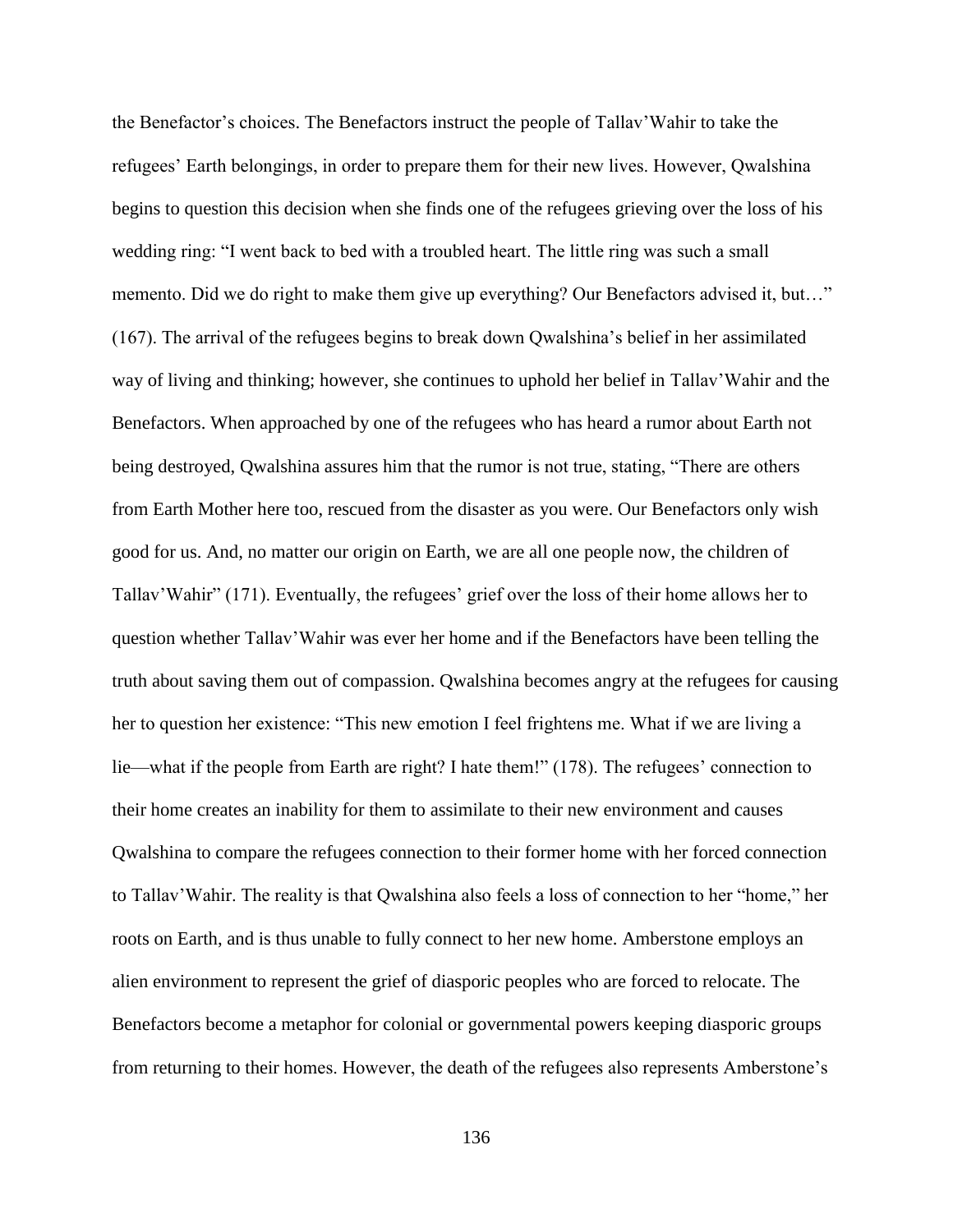warning that holding on to an essentialized view of ethnic identity can have equally negative consequences.

In *Lunar Braceros*, the braceros' connection to their lost former lifestyle and culture is used as a lifeline for their fight against injustice. Even when Lydia is placed in jail for protesting the reservations, she continues to work to expose the government's "revising historical accounts not favorable to the Cali-Texas government," demonstrating her commitment to social justice (38). She and her fellow protesters, who are still fighting by the end of the novel, are not simply protesting injustice; they are protesting the erasure of their cultural history and experience. Lydia tells the story to her son Pedro in the hopes that "one day what was being purged could be accessed and restored" (39), suggesting a desire to rebuild lost cultural connections. The braceros and reservation inhabitants are not trying to assimilate into the culture of Cali-Texas because the New World Order has no place for them. Instead, they are fighting to retain or return to a cultural moment where they had more freedom—of movement and of choice. They know that they will never be accepted as equals or given a choice—not in Cali-Texas and not on the moon. *Lunar Braceros* creates the ultimate diasporic environment in which certain races and classes of people are entirely rejected, manipulated and abused. Lydia and the other members of the resistance will ultimately have to decide how to rebuild lost cultural connections while creating new communities in the face of large-scale corporate and political control. Lydia describes the struggle as "not an individual battle. . . . It will be a collective struggle, a class struggle" (118, ellipsis added). The resistance becomes a multiethnic community working to preserve cultural connections. In the face of cultural erasure, the ethnic peoples of *Lunar Braceros* put aside cultural differences and create diverse ethnic communities that more accurately reflect the diversity of contemporary ethnic populations in the U.S.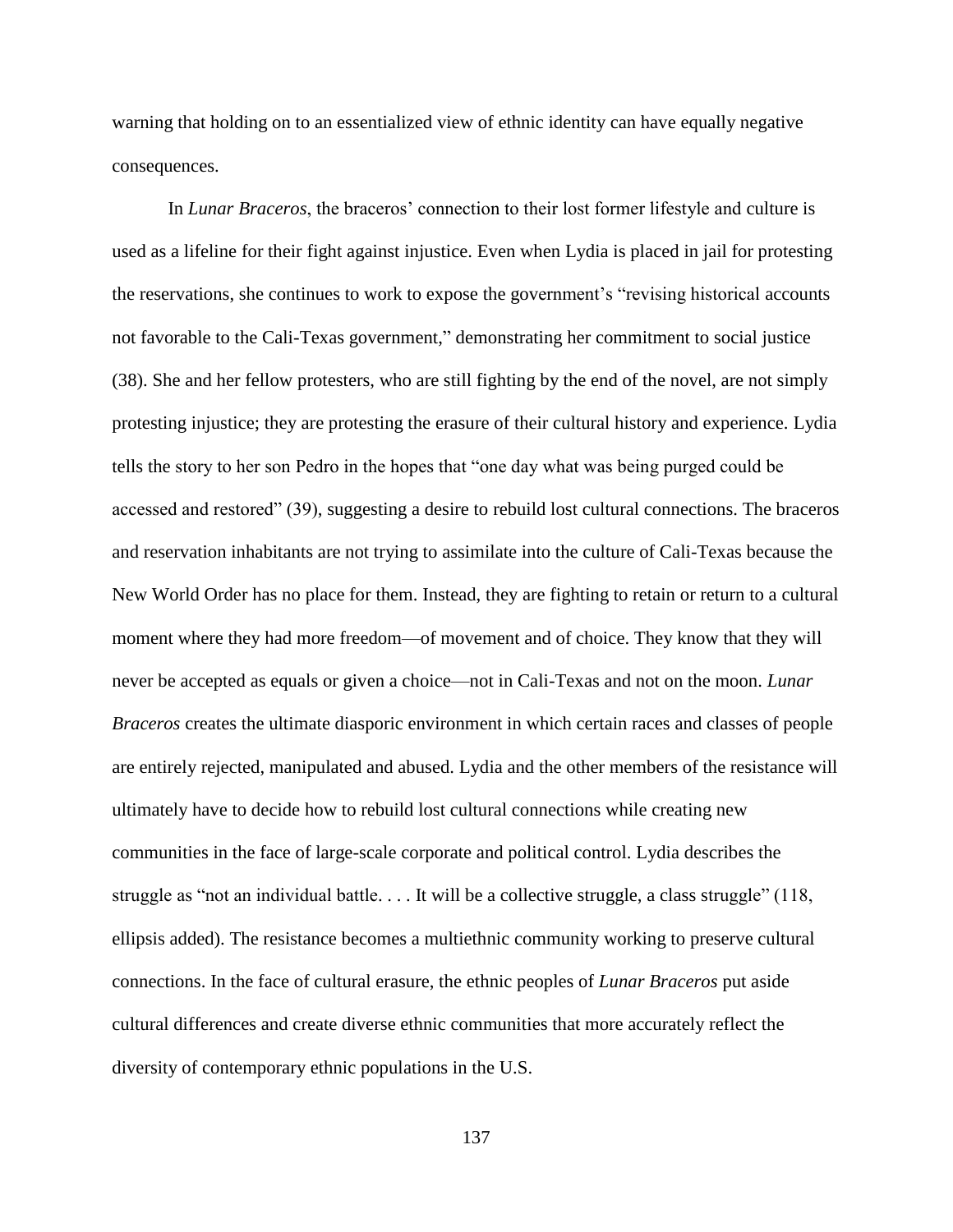# **Alien Experience**

 $\overline{\phantom{a}}$ 

Patrice Caldwell notes that, overall, SF views of aliens tend to fall into two categories: the friendly alien who comes to save humanity or the bad alien who comes to destroy humanity.<sup>52</sup> She argues that these simplistic depictions of aliens do not allow for equal alien/human relations and mainly serve to depict heroic humans or alleviate fears about human deficiencies. She concludes by noting how contemporary ethnic authors, such as Octavia Butler, are beginning to examine new ways to represent alien/human relations and stories of first contact in order to "[expose] the paradox of our readiness to accept life beyond our planet and our disinclination to confront the more alien dimensions of life within our own human experience" (101). Amberstone and Sánchez/Pita's depictions of aliens follow in this tradition of more complex depictions of aliens and alien/human relations.<sup>53</sup> *Lunar Braceros* uses wishful thinking about the possibility of alien life to point out the irony of human relations, while "Refugees" depicts a multifaceted alien/human relationship that reverses the helpful, advanced alien species stereotype. Both authors ultimately use references to aliens and alien/human relationships as metaphors for present-day power relations.

*Lunar Braceros* and "Refugees" present two widely different views of aliens. *Lunar Braceros* juxtaposes space travel and the possibility of encountering alien life with the restrictive environments of the reservation and the moon; the Reservation people and braceros often dream of meeting aliens with advanced technology, a more enlightened species that could save them

<sup>52</sup> Although some critics may argue that the alien depictions in SFF series such as *Star Trek* and *Star Wars* are more complex, there is still an underlying element of bad alien vs. good alien. The Vulcan race in *Star Trek* make first contact with humans and help them to begin space exploration. In addition, several of the helpful alien races in *Star Wars*, including the Wookies and Ewoks, are depicted in simplistic, animalistic terms and serve as foils for the brave humans.

<sup>53</sup> I recognize that there are no actual aliens in *Lunar Braceros*; instead, the possibility of alien life is used at the beginning of the novel to represent an escape from the social issues created by humanity. These symbolic aliens are employed by Sánchez/Pita to challenge the assumption that space travel and contact with alien species will erase social issues for people of color.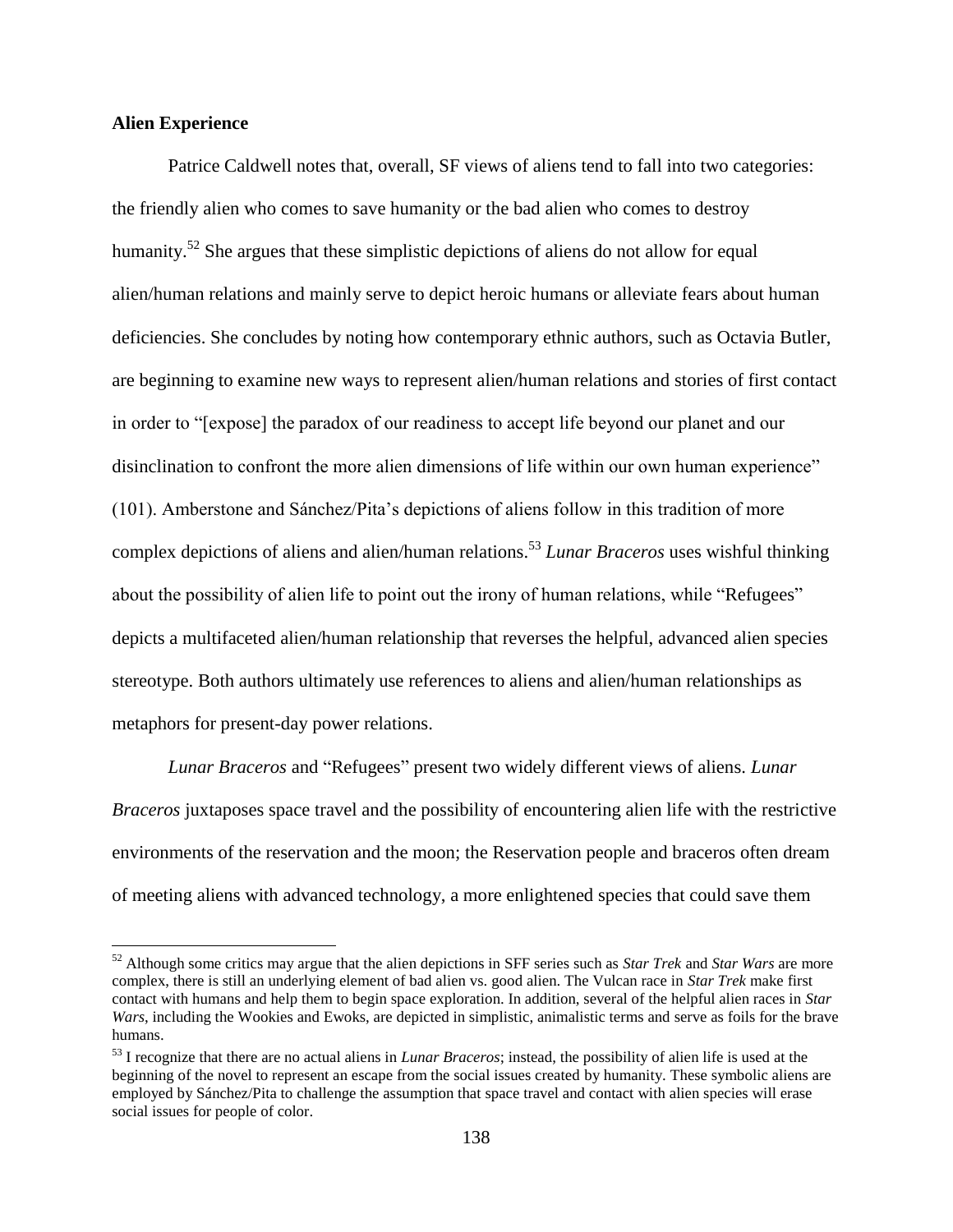from the mistakes of the government and corporations. At the beginning of the novel, space represents freedom, a place beyond the restrictions of the government and corporations. However, Lydia and the other braceros quickly discover that the moon has become a mini version of the Cali-Texas nation-state. Lydia notes that the issues that put the braceros' lives in danger are linked to capitalism and colonization:

> As a spatial fix for capital, the Moon project wasn't turning out to be too costeffective, although at an ecological level the relocation of waste was definitely giving Earth some breathing room. . . . At a social organization level the Moon modules were turning out to be recapitulation of Earth history. What was clear was that much like on Earth, on the Moon the lab director had the power to determine life and death. (59, ellipsis added)

The braceros do not find freedom or advanced intelligence on the moon; instead, they find the same restricting ideologies of profitability and class structure that they faced on the reservations. The higher-level executives of the moon project view the braceros as social "waste"—a waste of money to pay and transport—which is evidenced in the depiction of the former braceros being found dead in waste containers. *Lunar Braceros* uses the SFF themes of space travel and the desire to meet advanced civilizations to highlight the irony of the Braceros' situation; people of color finally leave Earth only to find that space travel does not consist of new societies and friendly aliens; in fact, the self-contained social structure of the moon creates more opportunities for social oppression.

"Refugees" uses the alien presence of the Benefactors to question the cost of contact with an alien species. The Benefactors appear to be the kindly alien race that saves humanity from the consequences of their poor choices. However, it becomes clear as the text progresses that the Benefactors have complete control over the humans, their environment, and their very existence. Because the Benefactors have advanced technology, they feel justified in deciding the fate of humanity. In the face of total domination by an advanced alien species, the refugees are forced to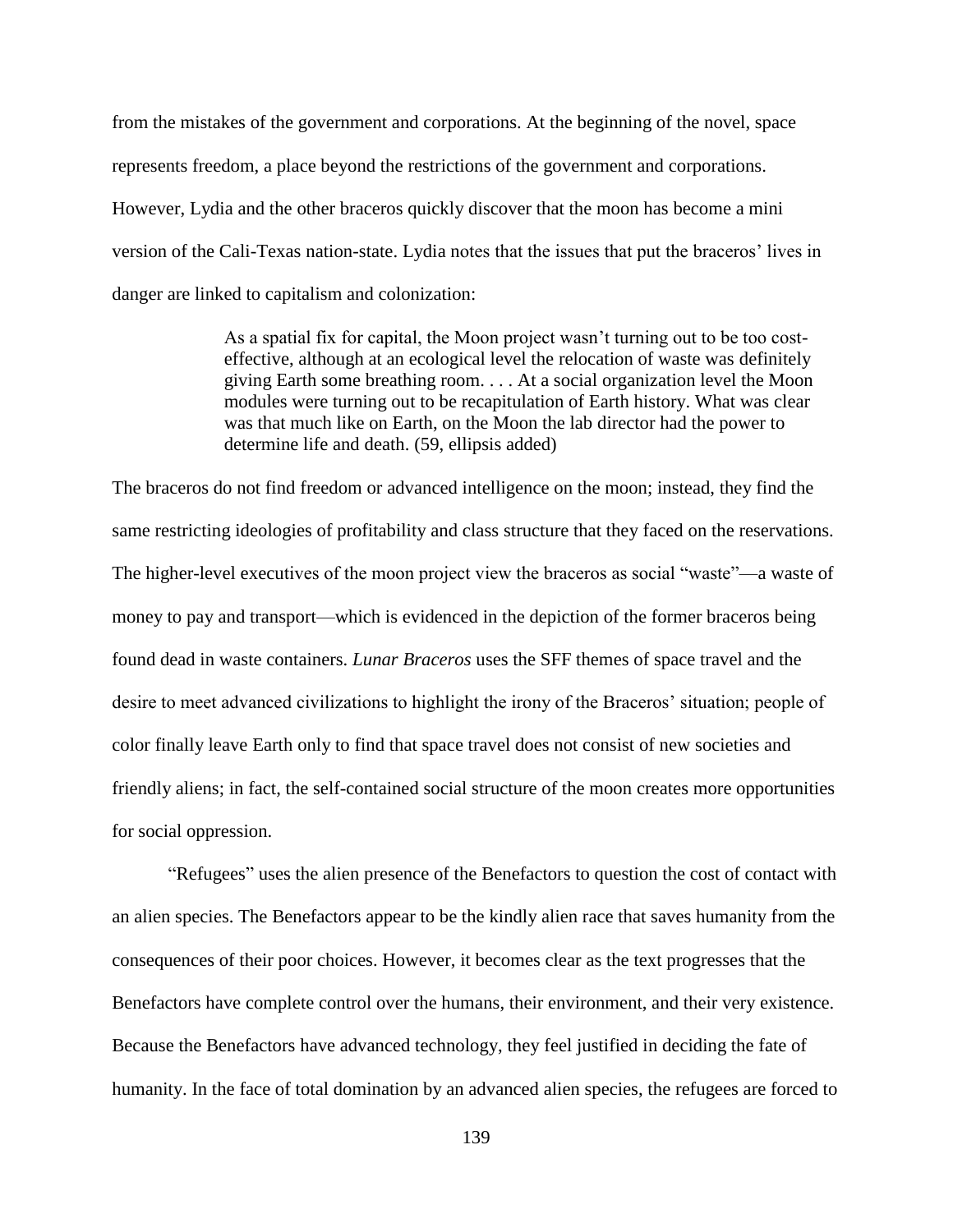question what they will have to compromise in order to exist. The Benefactors discuss the possibility of interbreeding the refugees with "another compatible species"—essentially treating the humans like livestock and forcing them to compromise the genetic patterns that define them as human. Amberstone employs the SFF tropes of alien contact and genetic manipulation to highlight the contradictory nature of identity. Are the Benefactors evil colonizers trying to manipulate the humans of Tallav'Wahir for their own benefit or an advanced species trying to help humanity survive its shortcomings? The refugees physically attack the Benefactors out of fear of what they will become if they continue to live away from Earth. The humans hold on to a static, essentialized view of humanity that is an important aspect of their identity. This struggle represents the struggles of diasporic peoples, especially indigenous peoples, to preserve a cultural identity after forced migration. However, like Vizenor's, Amberstone's choice to write a SFF text allows her to examine the consequences of an inability for diasporic groups to accept change and adapt to new environments. "Refugees" embodies the liminal space between the contradictory identifications inherent in diasporic culture. *Lunar Braceros* and "Refugees" each uses the metaphor of advanced alien species to compare the diasporic desire to recover/rebuild cultural heritage and the fear of assimilation or change. While it is important for ethnic communities to continue to preserve cultural tradition, Amberstone and Sánchez/Pita place their characters in situations where a complete recovery from cultural and social trauma is impossible in order to explore other possible configurations of ethnicity and culture. These authors ask how ethnic cultures can create a space that balances cultural tradition and the possibility for adaptation.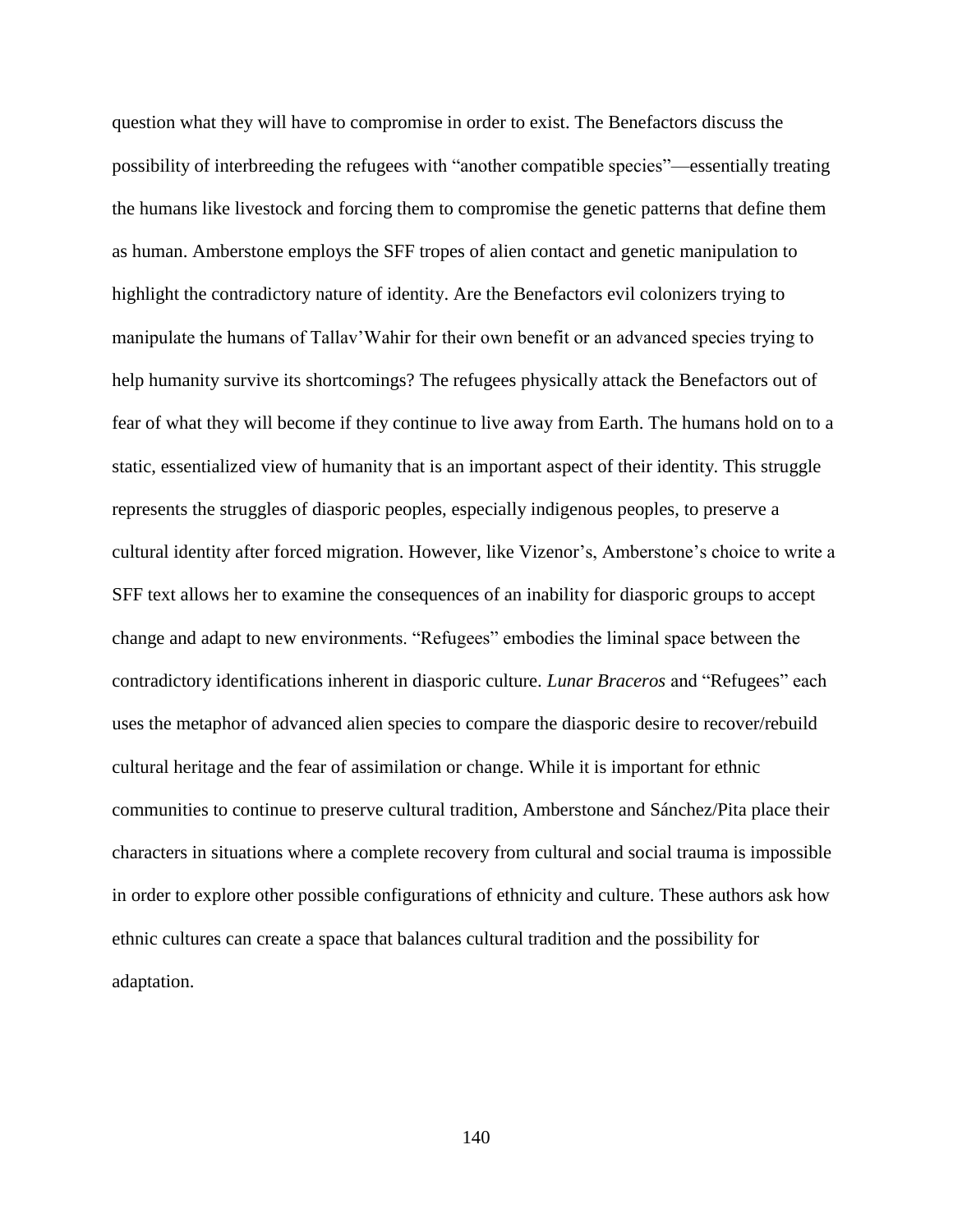## **Conclusion—Is Decolonization Possible?**

Césaire argues that addressing the consequences of colonization can be difficult because of the long-lasting psychological effects on the colonized culture: "And here it must be clearly understood that the famous inferiority complex in the colonized, which some take pleasure in pointing out, does not come about by chance. It is a result sought by the colonizer" (140). In order to rebuild a colonized culture, there must first be an acknowledgement of the political, economic, cultural and social issues created by colonization. Grace L. Dillon notes that indigenous cultures are also contending with the effects of colonization:

> It might go without saying that all forms of indigenous futurisms are narratives of *biskaabiiyang,* an Anishinaabemowin word connoting the process of "returning to ourselves," which involves discovering how personally one is affected by colonization, discarding the emotional and psychological baggage carried from its impact, and recovering ancestral traditions in order to adapt in out post-Native Apocalypse world. This process is often called "decolonization," and as Linda Tuhiwai Smith (Maori) explains, it requires *changing* rather than *imitating*  Eurowestern concepts. (10)

SFF allows authors to imagine what a decolonized society could look like, if members are willing to move beyond the effects of colonization and adapt to the new needs of their communities.

Ultimately, the braceros and the humans of Tallav'Wahir represent two different solutions to overcoming the effects of colonization. *Lunar Braceros* argues that people can enact change through organized resistance while continuing to pass on cultural memories and values to future generations. The braceros are able to overcome the corporation's plans to kill them by overcoming racial or ethnic differences and working together. Towards the end of the novel, Lydia and George leave Chinganaza, risking their lives to continue protesting the corporations and Reservations. The end of the novel depicts her son, Pedro, as eager to join them, though he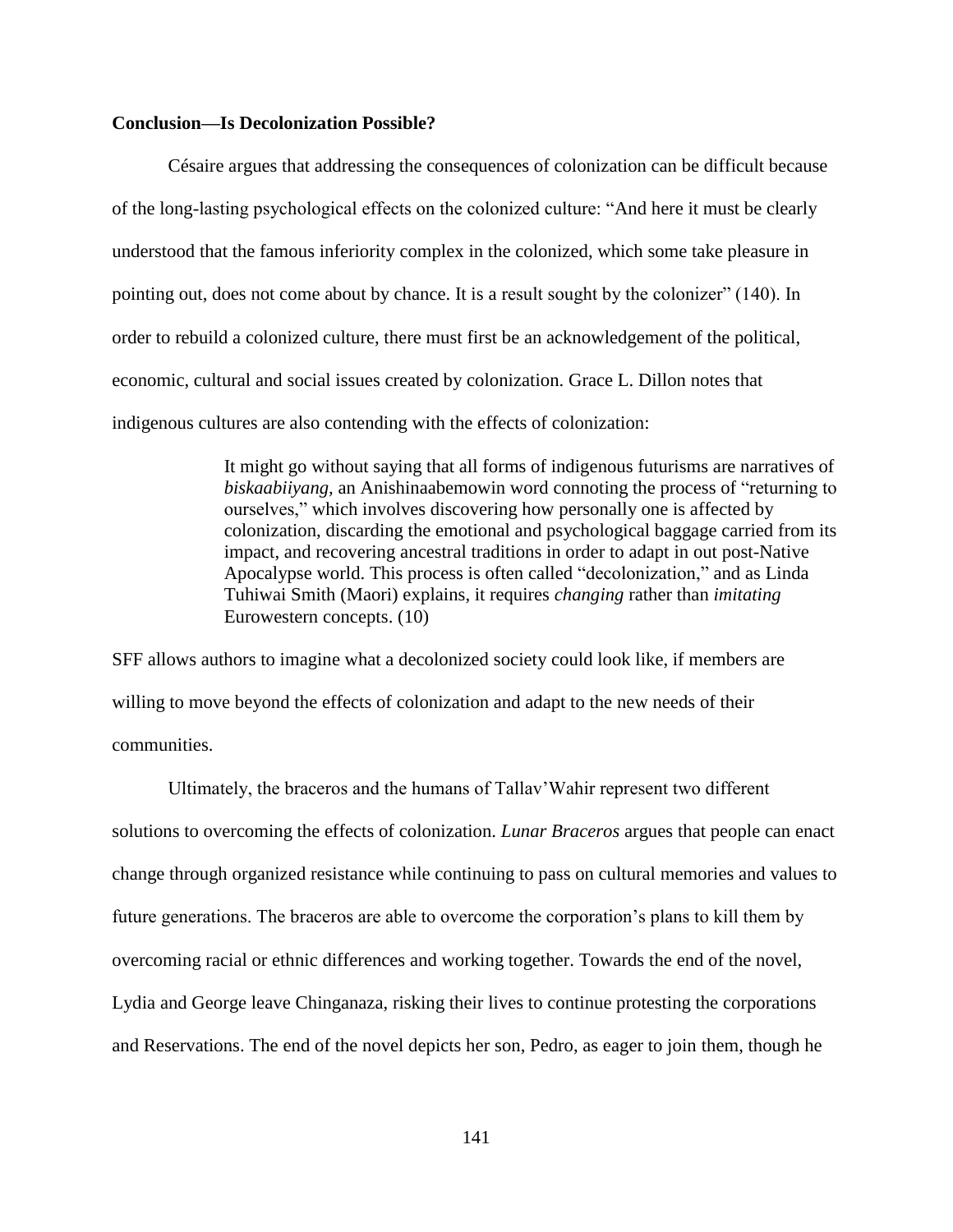does not even know if they are alive. Pedro represents humanity's future—an eager young man who can continue his parents' fight while also embodying their cultural history and memories.

"Refugees" takes a bleaker view. The Benefactors, upset over the humans' attempts to escape Tallav'Wahir, hold a meeting to decide the fate of all the humans on Tallav'Wahir. Some of the Benefactors argue that humanity is inherently flawed and should be destroyed so Tallav'Wahir can be reseeded. Others argue that Qwalshina and the other previous implants should be allowed to continue living on the planet and perhaps interbred with another species. The humans are not allowed to participate in the decision and wait anxiously for the Benefactors to tell them if they will be allowed to continue as a species. In the face of possible annihilation, Qwalshina still continues the tradition of giving her blood to the land; however, the repetition of the final line—"My blood is red, an alien color on this world"—makes the gesture seem futile, an archaic peoples clinging to tradition and unable to enact social change. Amberstone's future represents the consequences of a diasporic peoples' unwillingness or inability to change and adapt to new homelands. "Refugees" and *Lunar Braceros* demonstrate the difference between nostalgia, which causes damage to diasporic populations, and a proactive maintenance of culture coupled with an ability to adapt to new environments.

The desire to recover and rebuild lost cultural connections is a common concern for colonized and diasporic peoples. Dillon notes that the diasporic situation created on Tallav'Wahir questions the costs of recovery when combined with an inability to adapt to new circumstances: "All are aliens on Tallav'Wahir: the reptilian race of benefactors, the established albeit diasporic Native community, and these new 'fosterlings' who protest displacement from their home and question the Benefactor's motives. The tensions associated with intermingling diasporic and indigenous, *autochthonous* existences inspires contemplation: Where *is* home?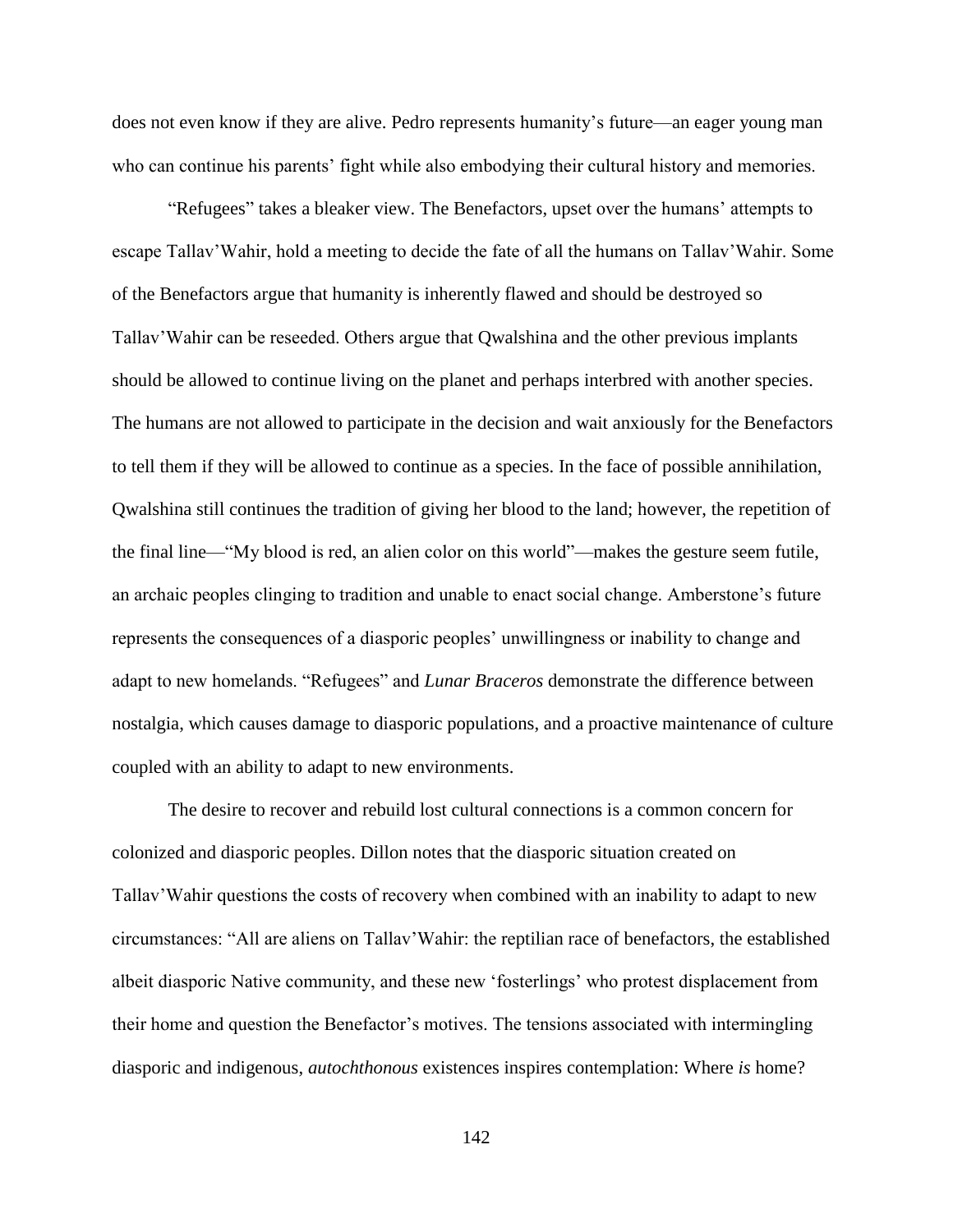Who is routed?/rooted?...Who can adjust?" (230). SFF themes work well to answer questions of adaptation and survival through their ability to move humanity away from Earth, creating situations where humans must confront new environments and species. Amberstone and Sánchez/Pita demonstrate that it is possible to write SFF that exposes the injustices of colonization while still valuing adaptation. Their texts balance a preservation of cultural values and traditions with a need for survival.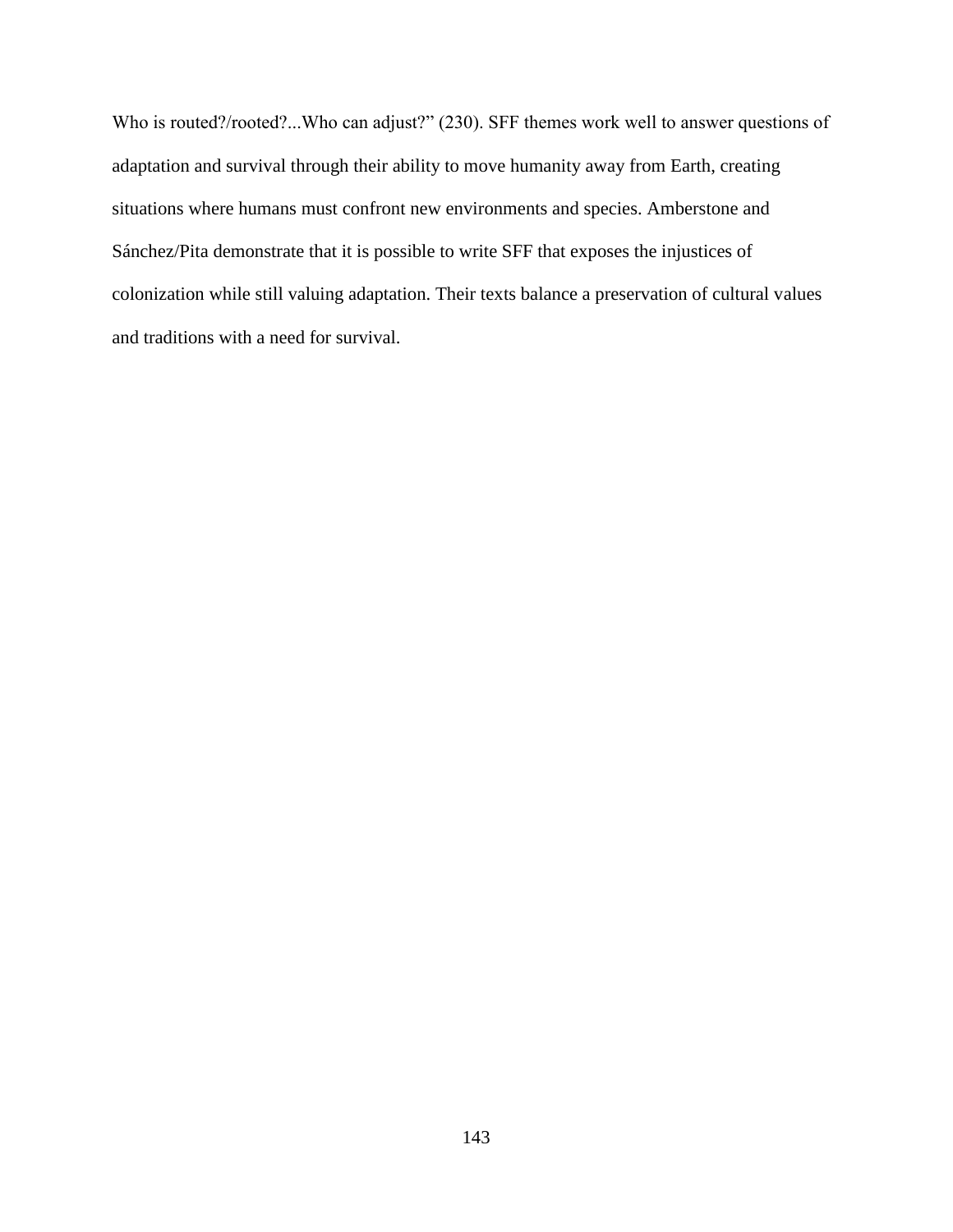### **CHAPTER FIVE**

### **CONCLUSION: "AN IMAGE OF TOMORROW"**

*When new groups enter the community (SF), they make themselves felt. They struggle for power—not only for a place on the geography of the fan community, but also for a place in the literature . . . the changing fandoms demand their own voice in the genres, and their members take their places in the industry to provide the products their members want to see.*

—Camille Bacon-Smith

*Science fiction is a genre which is continually evolving, and as it encompasses a wider range of writers and readers and it will reach a point where writing from or about a racial minority is neither subversive nor unusual but rather one of the traits which makes it a powerful literature of change.*

—Elisabeth Anne Leonard

Although there are more options for SFF fans of color today than there were in the 1960s when Samuel Delany called for more racial and ethnic representation in SFF, there is still more work needed to truly integrate narratives of race and ethnicity into SFF. Growing up in the 1980s and 1990s, I participated heavily in SFFs "geek" culture. SFF books allowed me to travel to different worlds, to imagine what it would be like to live in space or have magical powers. My friends who also read SFF introduced me to the works of J.R.R. Tolkien, Anne McCaffrey, Frank Herbert, and C.S. Lewis. The SFF section of Barnes and Noble was a treasure trove of witches, wizards, and aliens. I considered myself an oddity, a Latina girl who, through circumstance, happened to have a large number of white friends and was, therefore, privy to the mostly-white worlds of SFF. It was not until I read Junot Díaz's *The Brief Wondrous Life of Oscar Wao* that I understood I was not alone; there was at least one other Latino person who understood geek culture and dreamed of world building. This realization finally caused me to question why there were not more novels featuring characters like me, which led to a discovery of the works of Octavia Butler and Samuel Delany and the beginning of a passion for ethnic SFF. Since this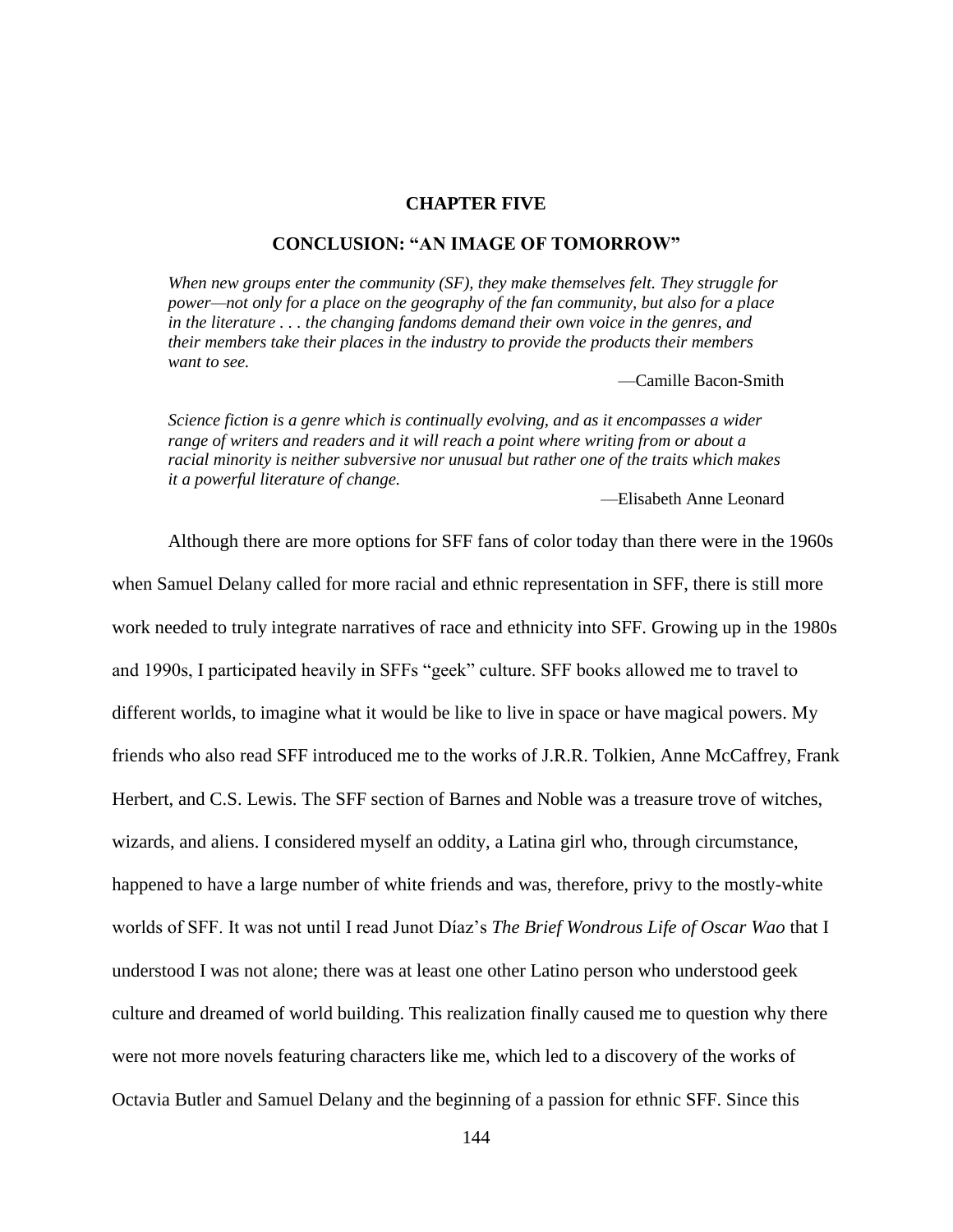moment, I have worked exhaustively to uncover works of SFF written by authors of color, in the hopes that other young people of color will one day see themselves represented at SFF conventions and in the SFF section of bookstores. My studies have involved hours of combing through SFF discussion boards, talking to SFF scholars at conferences, and contacting other SFF fans to discover new or lesser-known ethnic SFF works and anthologies.

I specifically chose to engage in a multiethnic study of SFF because I wanted to show that ethnic SFF is not limited to one race or ethnicity. One of the issues for ethnic SFF is that it is often overlooked or fragmented into multiple literary categories. Although critical works and anthologies on ethnic speculative literature are beginning to surface, there is still a need for further study, particularly in multiethnic speculative fiction. Bringing together SFF works from peoples of multiple races and ethnicities creates a more comprehensive look at the contributions of people of color to SFF; in particular, the ways that they challenge race-blind depictions of the future by creating hybrid, fluid depictions of race and ethnicity, opening discussions about the ways that race and ethnicity can adapt to present-day identifications.

The issues that my dissertation speaks to are ones of access and representation. Each of the previous chapters has discussed the ways that authors of color utilize SFF to draw attention to the ways colonization has affected and is continuing to affect representations of race and ethnicity. The struggles of peoples of color to gain equal access to resources and representation in the national consciousness is ongoing; by depicting this struggle in futuristic settings, ethnic SFF writing asks its audience to consider how the futures being depicted serve as metaphors for present-day racial and ethnic issues. Alternatively, SFF writers of color are struggling for representation within the SFF genre and for depictions of race and ethnicity that more accurately depict present-day racial and ethnic identifications. Ethnic SFF bridges the gap between past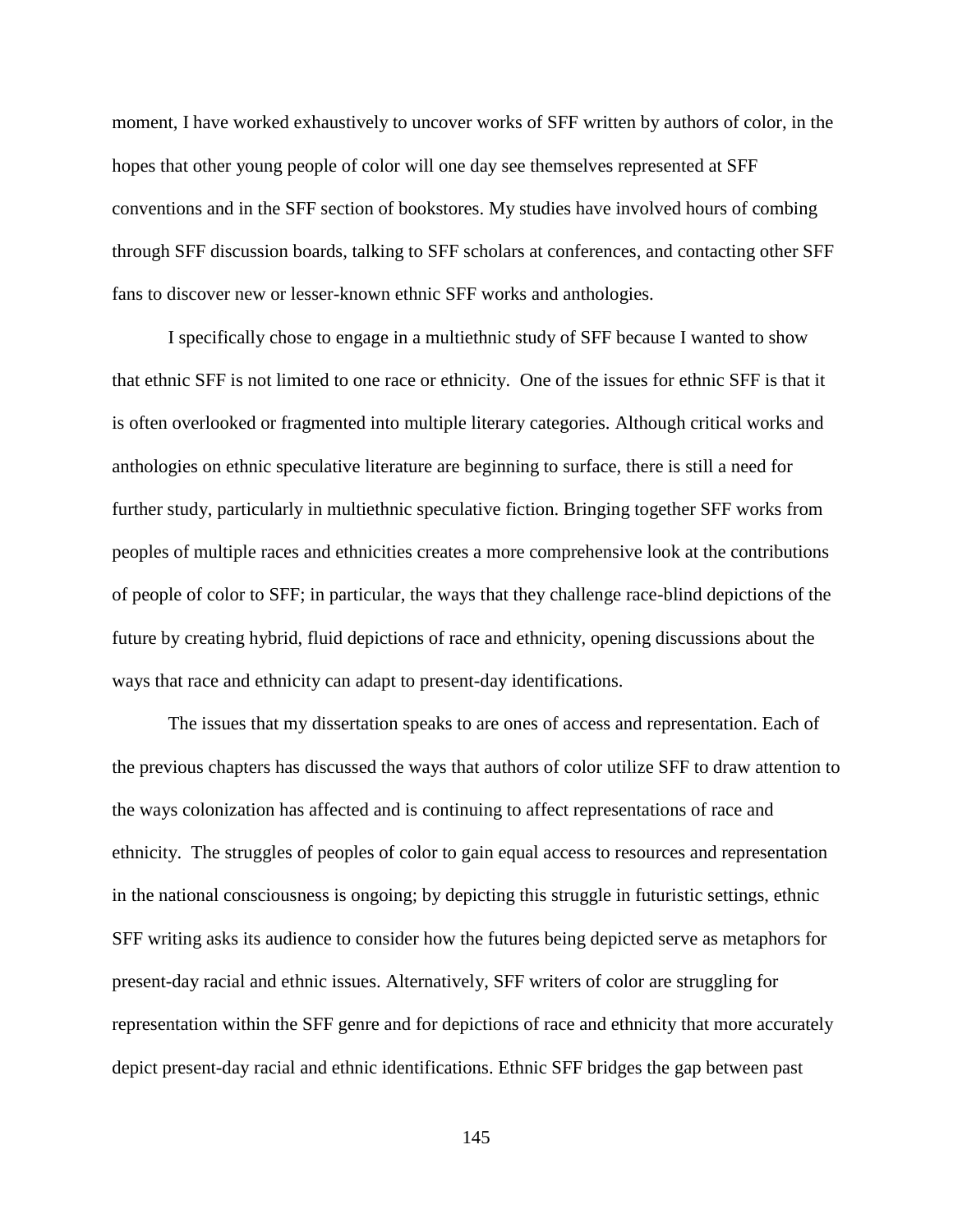representations of colonialism and present-day needs for fluid racial and ethnic representations. However, SFF audiences cannot read texts that they are unaware of. Therefore, I will take some time to speak to the main medium that is affecting access to ethnic SFF: the internet. This study would not have been possible without the internet. It is a culmination of many ethnic SFF "geeks" who, like me, grew up reading canonical SFF and who are now fighting for more representation of race and ethnicity in all aspects of the genre. Many of the texts I chose to address in this study were discovered by searching SFF message boards or ethnic SFF websites, where fans of ethnic SFF are beginning to come together and share information about ethnic SFF works. However, there is still no large, comprehensive online resource for ethnic SFF; I often found myself searching for hours to locate ethnic SFF references. The internet is an important resource for fans of ethnic SFF, and it is possible that as ethnic SFF becomes more prominent, the number of ethnic SFF websites and blogs will increase.

I would like to point to one example of a contemporary ethnic SFF anthology to discuss the larger implications of my study. Recently, Bill Campbell and Edward Austin Hall created a multicultural anthology of speculative fiction titled *Mothership: Tales from Afrofuturism and Beyond* (2013). In the introduction, Hall notes the lack of diversity in futuristic settings and his desire to create an anthology that would fill a much-needed gap in the study of speculative fiction. He also notes that the project was funded through a crowdfunding campaign, where 650 people contributed over \$15,000.00 to fund the project. The fact that a multiethnic speculative fiction project could be funded by advertising on the internet demonstrates the small but growing community of ethnic speculative literature readers who are advocating for more representation of race and ethnicity in speculative texts. Campbell and Hall's anthology includes stories by ethnic authors as well as stories featuring ethnic characters. One of the greatest contributions this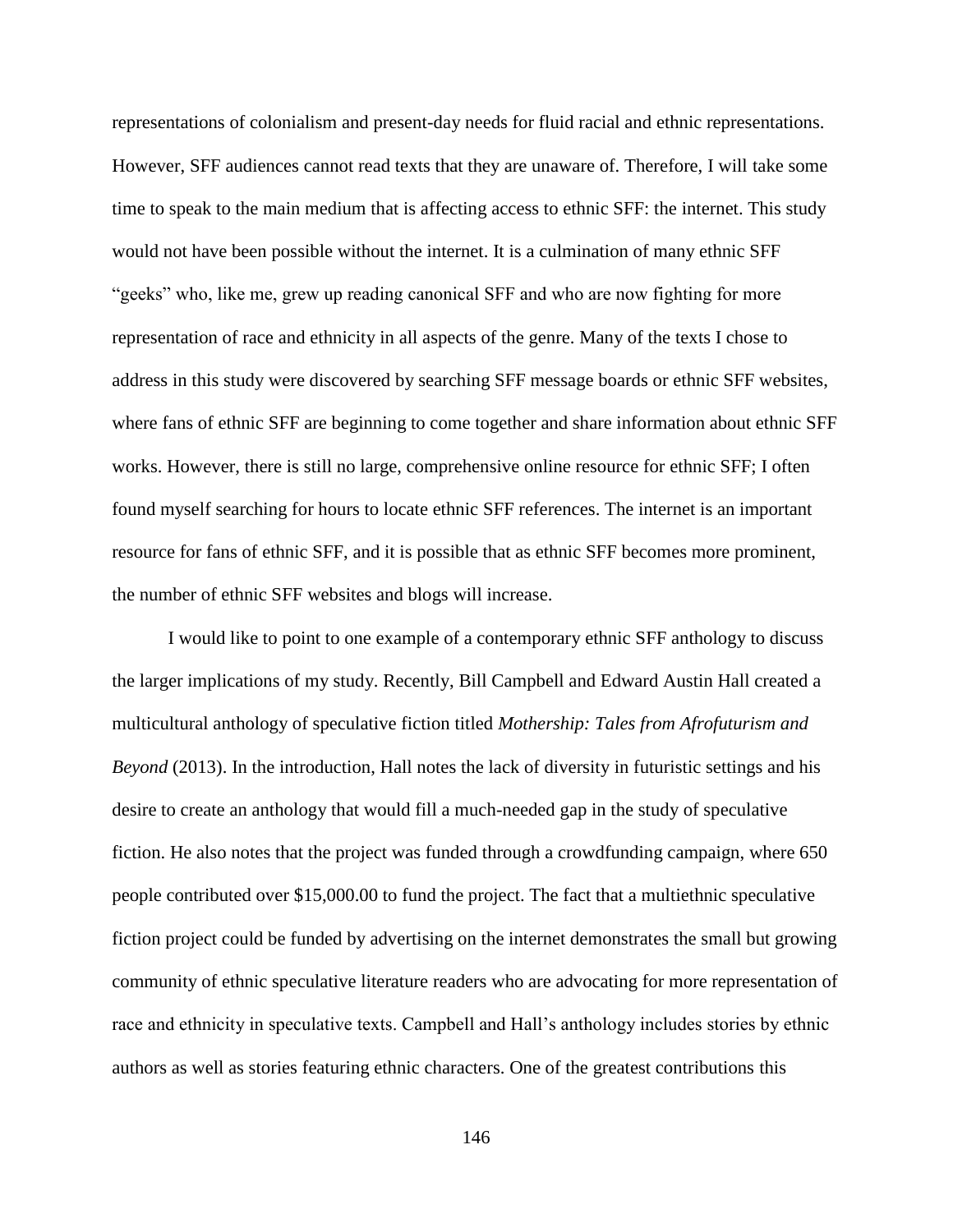anthology makes is the inclusion of Latina/o authors, including Junot Díaz and Daniel José Older. Although this collection is a great contribution to the ethnic speculative fiction community, it is not comprehensive. For example, there are no Latina, Chicana, or Native American authors in the anthology. To date, there is no comprehensive anthology of ethnic SFF, but the publication of *Mothership* signals a growing critical understanding of need to highlight connections in ethnic SFF writing. Drawing attention to similarities in ethnic SFF writing may force SFF publishers to acknowledge the influence of ethnic authors on the genre, leading to more widespread publishing. Such exposure is necessary for understanding not only the ways that race and ethnicity can be represented in futuristic settings, but also how it can influence current critical racial and ethnic discussions.

One of the struggles ethnic SFF authors and directors face when trying to create SFF featuring peoples of color is the stereotypes associated with the genre. Although SFF has become more diverse in recent decades, it is still viewed by some as a popular genre for white males. Such a depiction alienates peoples of color in two main ways: ethnic authors may hesitate to be associated with a genre that is not viewed as serious literature, and they may also be wary of contributing to a "white" genre. One of the contributing factors to the lack of ethnic identification with SFF is social and political disparities associated with technology. During the Civil Rights movement, African American musicians and authors highlighted the disparity between "the corporate profiteering of the US space program" and "the impoverishment of black urban communities" (Bould 177). Mark Bould cites lyrics from Gil Scott-Heron's song "Whitey on the Moon" (1970) as an example of African American sentiment towards the ideal of space travel: "I can't pay no doctor bill (but Whitey's on the moon)/Ten years from now I'll be payin' still (while Whitey's on the moon)" (qtd. in Bould 177). For a person of color dealing with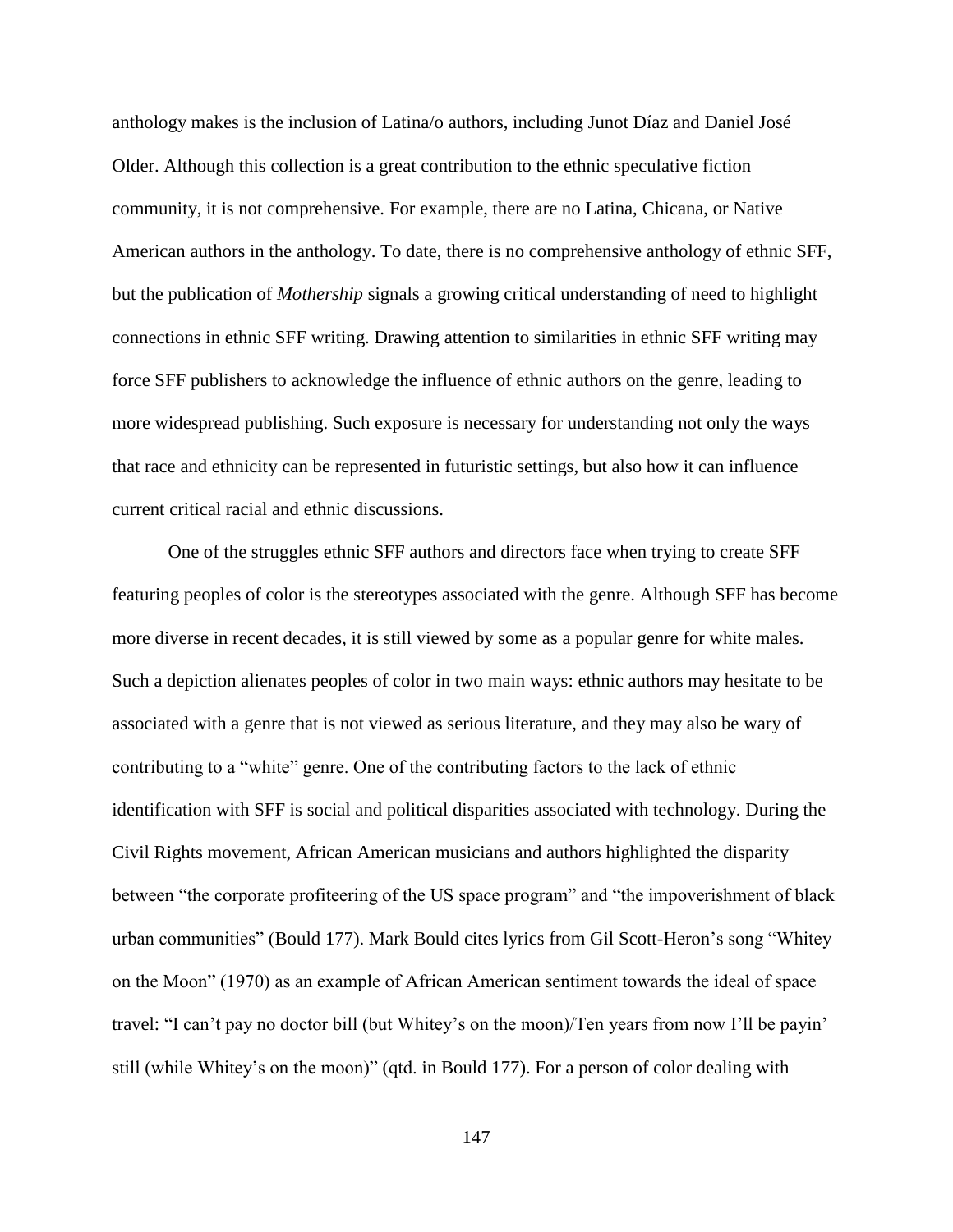economic and social disparity in the 1970s, the narratives of progress touted by proponents of the space race served as a reminder to ethnic peoples of the social disparities between racial and ethnic groups.

Junot Díaz notes in an interview with *Wired.com* that although "geek culture" is becoming popular in the U.S., it is still a minority with a smaller fan base. Díaz received widespread attention after the publication of *The Brief Wondrous Life of Oscar Wao,* a novel featuring a Dominican-American SFF loving nerdy main character. After *Oscar Wao* won the Pulitzer Prize, Díaz expressed his desire to write a SFF novel. When asked whether SFF is becoming more popular in the Dominican Republic, Díaz stated, ". . . in the Dominican Republic . . . these pursuits of comic books, of video games, of science fiction and fantasy—these things are considered children's pursuits. Now, by everyone? No. But in serious circles? Yeah, I think that there's that kind of generalization, that unhelpful, distorted generalization" (qtd. in Adams). People of color, already marginalized and alienated in U.S. culture, may be hesitant to also experience the social and economic marginalization of being associated as SFF authors. Díaz notes that the U.S. ". . . is a country that still has a very clear pecking order in how it likes to dole out privilege. I guess what I'm saying is that the day I see someone who's writing the *Hulk*  comic up for Guggenheims, or the kid who's writing strictly military science fiction being inducted into the American Academy of Arts, then I'll be like, Damn, yeah. This whole social economy of who is out vis-à-vis geeks has altered'" (qtd. in Adams). Díaz's comments speak to the difficulties ethnic SFF authors face when they are categorized as SFF authors.

Although these difficulties are significant, authors and directors of color are beginning to embrace the possibilities of SFF. In Drew Hayden Taylor's Canadian indigenous play *alterNatives*, the main character, an indigenous SFF author, discusses the advantages of writing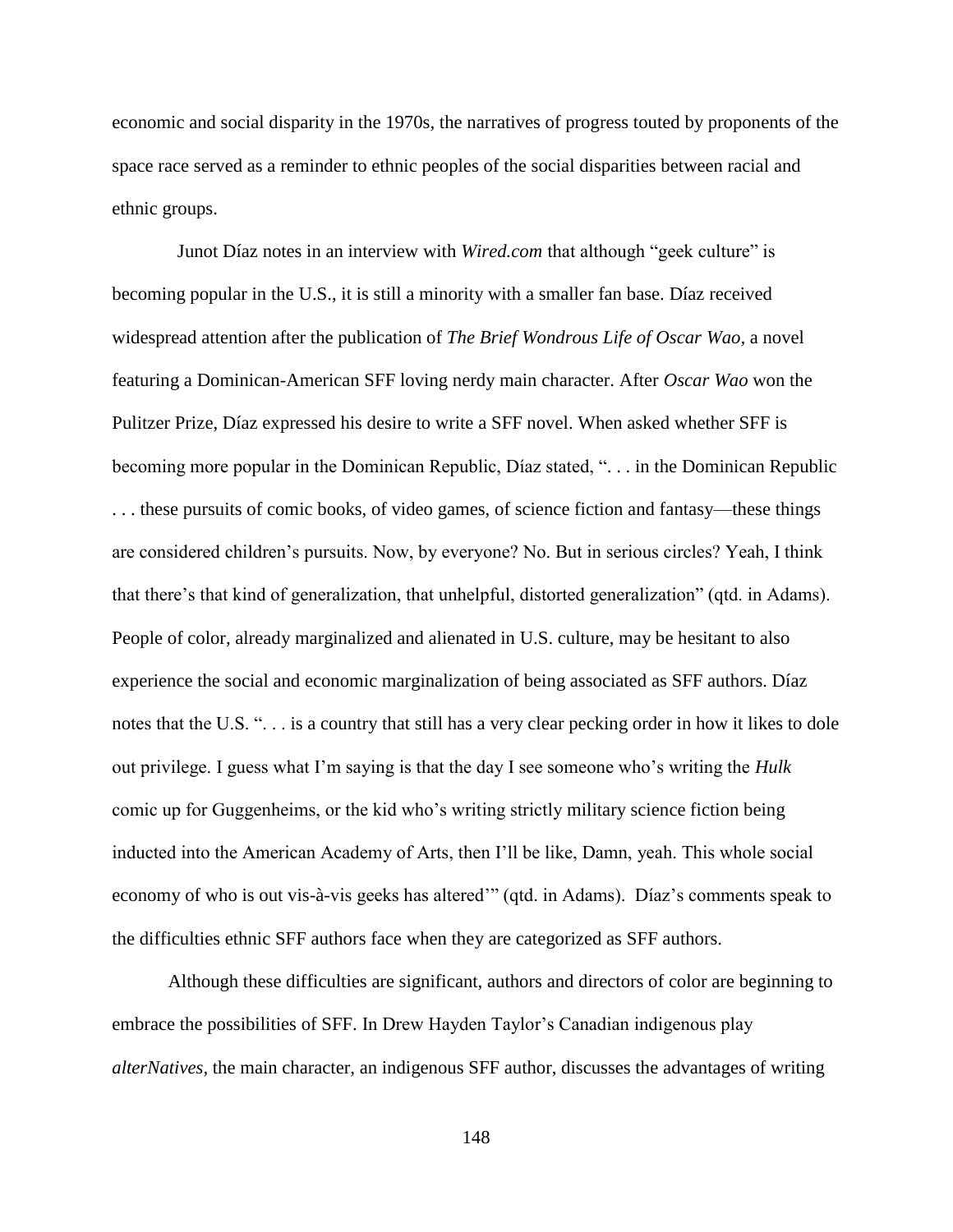SFF: "I like the concept of having no boundaries, of being able to create and develop any character, any environment or setting I want. . . . People want me to be ground-breaking, and I will be. But I'd rather do it my way, by becoming a financially comfortable writer of sci-fi who happens to be aboriginal" (qtd. in Dillon I). SFF is associated with being a genre of possibility; therefore, ethnic SFF authors are able to employ SFF writing to create alternative ethnic narratives, avoiding the expectations of publishers and audiences for historically-based ethnic narratives.

Ethnic SFF authors and directors are also able to create SFF that challenges stereotypes about peoples of color and technology. In an interview with *Crossed Genres* magazine, Alex Rivera, the director of the SFF independent film *Sleep Dealer* (2008), states that one of the influences for his works is his experiences using technology to connect to his ethnic heritage:

> I grew up in up-state New York in a house that was connected, primarily by technology, to Latin America. The connection that I had through my father to Peru was mediated largely by the television, the telephone, and home videos which were exchanged. I knew that I had Peruvian blood and Peruvian family, but my experience of that other place was very mediated.

> That's become something that I've explored in a lot of my work—the way in which immigrants who live transnational lives, in families divided between two countries and typically between the so-called first world and so-called third world—how immigrant families use technology to stitch their families back together and to create a lived experience that crosses borders. Looking at the way in which technology can destroy borders, from an emotional and experiential point of view, and the ways in which immigrants use technology specifically. ("Interview")

Rivera's statement makes an important point about race/ethnicity and technology; as technology becomes more available to groups which have not previously had access, it becomes a medium that can close the distance between diasporic groups and their homelands. Rivera demonstrates how ethnic SFF works challenge the idea that peoples of color have no connection to technology.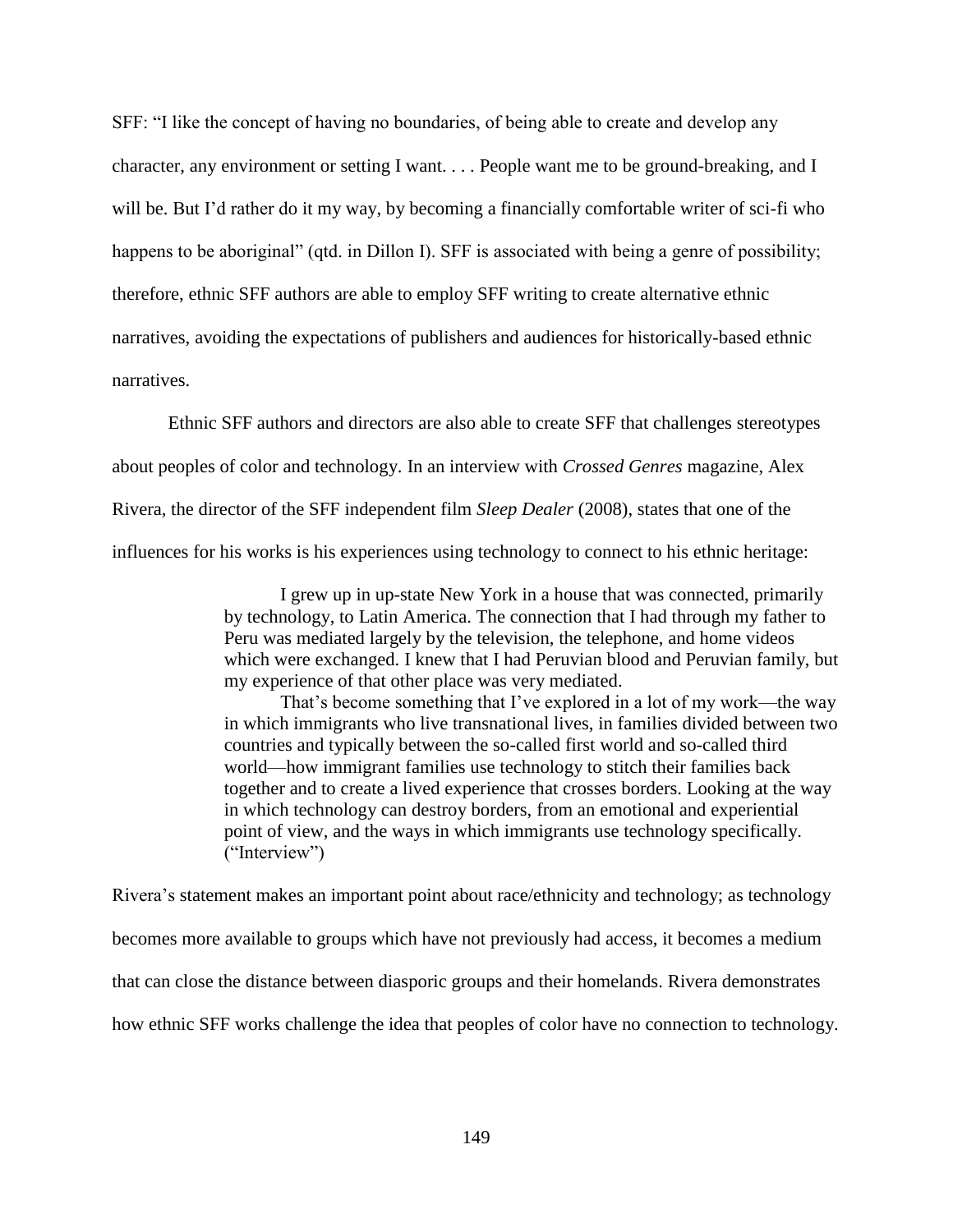One of the ways ethnic SFF authors and directors can combat the negative stigma associated with creating SFF is through the internet. The availability of affordable technologies allows ethnic SFF fans to create and advertise their works, negating the need for a publishing contract. Electronic fanzines such as *Axxón,* a SFF fanzine based in Mexico that publishes SFF writing from authors worldwide, are making SFF publication more accessible for peoples of color. Other internet-friendly mediums include small films and webseries. In 2010, DeWayne Copland and Scoff F. Evans created a black SFF superhero webseries named *CV Nation.* When asked about their reasons for creating the series, Evans states, "Very often black characters are either completely marginalized or they're like chocolate kiss versions of white characters…I wanted to create something where we get to save the world, we get the girl, or we make the decisions. All of that. You know everything the white dudes get to do" (Northern). While the Civil Rights Era did see the creation of comic books featuring black characters, such as *Blade* or the *X-Men Series,* Evans's comment is significant. *CV Nation* is a series about black superheroes written by two African American men. The ability to post their work on the internet gives Copland and Evans access to a fan base and creative control over how to depict a community of predominately black SFF characters.

Ethnic SFF is slowly gaining critical attention. The internet creates a platform for access and dissemination of ethnic SFF works, and a way for peoples of color to connect to each other and their ethnic heritage. The ability to create and download ethnic SFF works online may expose a larger audience to these works and gives ethnic SFF authors and directors more control over their creative process. The future of multiethnic SFF lies in authors and directors being able to experiment with racial and ethnic depictions, creating works that depict their specific racial or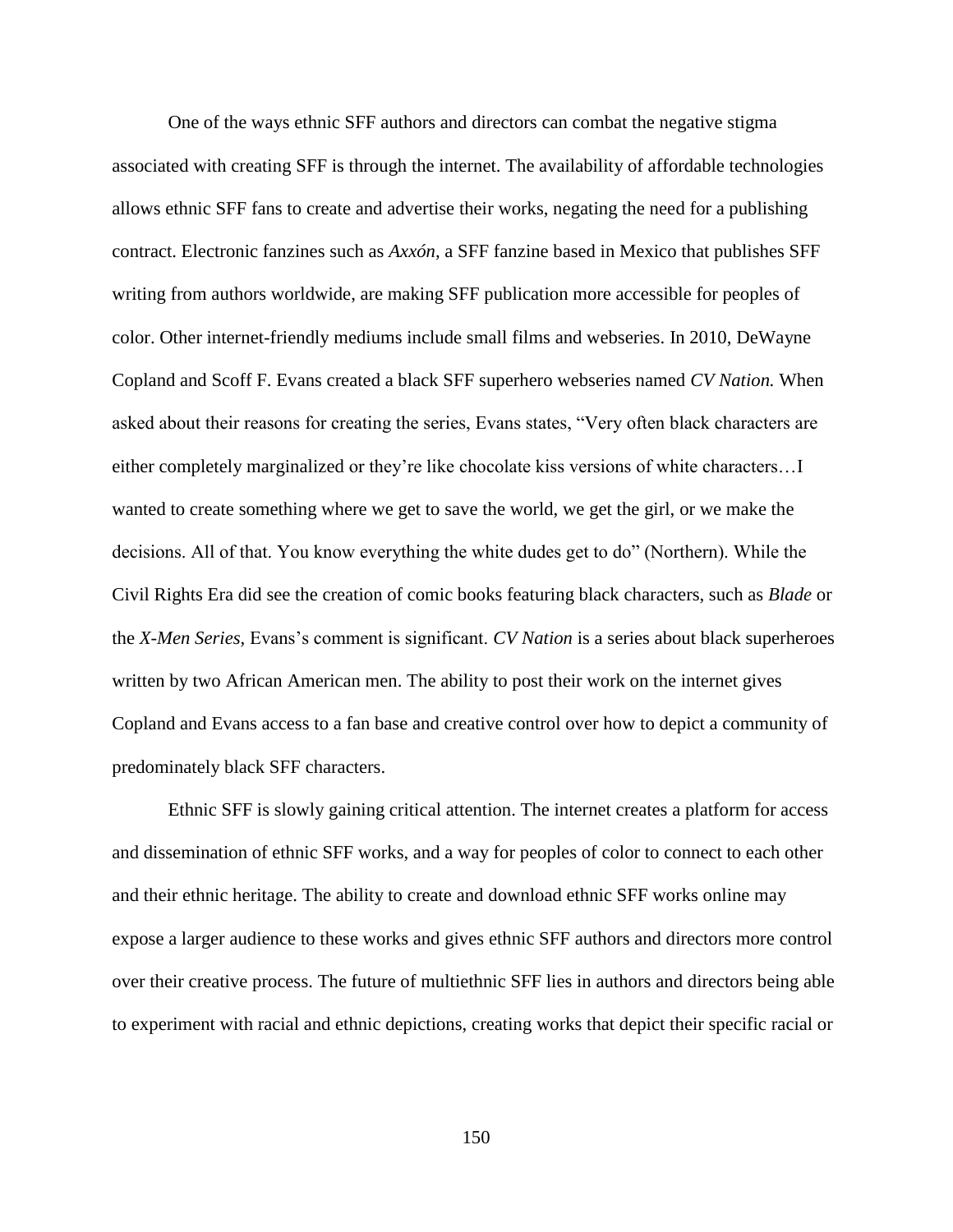ethnic identification, instead of creating characters that align with current essentialized depictions of racial and ethnic identity.

# **Ethnic SFF Fandom**

Because SFF fandom is so influential to the genre, it is important to note the ways that ethnic SFF fans are changing the face of the SFF genre. Most ethnic SFF authors started participating in the SFF genres as fans. Samuel Delany, Octavia Butler and Junot Díaz have each discussed the extensive SFF reading that inspired their writings. These writings can be viewed, in part, as a reaction to the lack of ethnic representation in SFF writings and their interest, as fans, in having SFF texts that reflect more diverse populations. Ethnic SFF writing also influences SFF fandom by creating a potential to draw fans that may not participate in the genre otherwise. The SFF fan community does not simply read SFF; it actively participates in the worlds and characters portrayed in SFF writing, movies, and T.V. shows. This participation creates a relationship between SFF creators and fans where fans help to advertise SFF works at events such as SFF conventions. It is impossible to discuss the implications of ethnic SFF writing without discussing the influence of ethnic SFF fans.

One of the defining features of SFF is its strong fan base, a community of peoples who become involved with the SFF worlds created by its authors. The popularity of online SFF communities and SFF conventions such as Comic-Con demonstrates how involved SFF fans are in the creation and dissemination of SFF works. In recent years, ethnic fans have become more present online and at U.S. conventions; these fans are fast becoming a potential fan-base for ethnic SFF authors. In the U.S., websites such as *Scifilatino.com*,

*BlackScienceFictionSociety.com*, *Blacksci-fi.com*, *iafrofuturism.com*, *afrofuturism.net* and personal blogs such as *labloga.blogspot.com* allow ethnic SFF fans a cheap, effective way to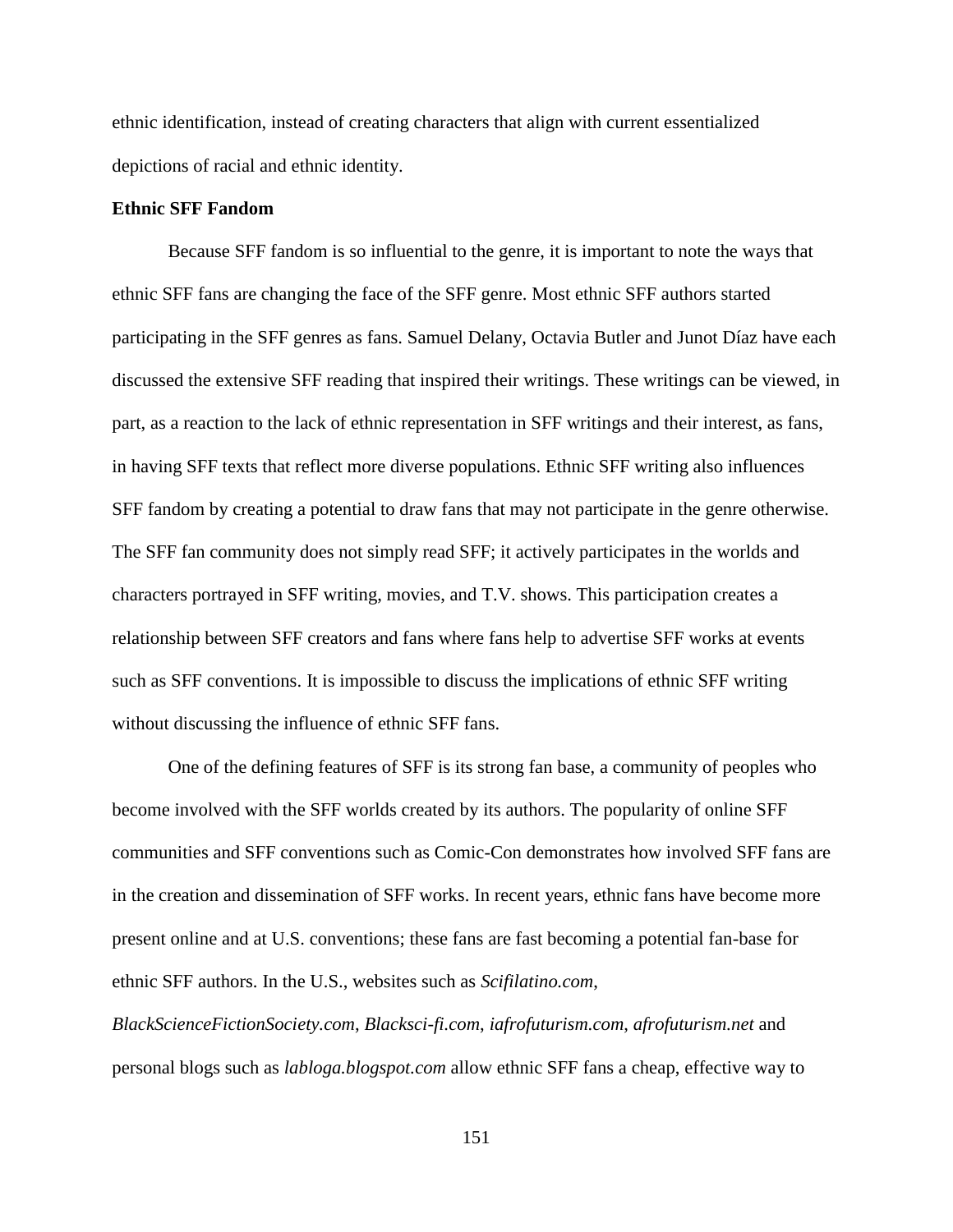share their interests in ethnic SFF by creating platforms for discussing and publishing new ethnic SFF works.

As an example of the impact that internet platforms can have on ethnic SFF communities, I want to look specifically at the website *SciFi Latino*. The website is a blog created by Sophia Flores, a SFF fan living in Puerto Rico, to discuss SFF created by or featuring Latinas/os. The site discusses T.V. shows, movies, and books that involve "a Latino participating in a significant category." The site also discusses English and Spanish language media. At the top of the site is a digital collage of Latina/o SFF T.V. and movie characters. This collage draws attention to the extensive contribution Latina/o actors have made to SFF T.V. series and movies. Flores uses the blog to advertise new Latina/o SFF works and to chronicle her experiences as a Latina SFF fan. There are many pictures and blog entries featuring her participating in her local SFF community. In addition to the website/blog, Flores has also opened Facebook and twitter sites with the *SciFi Latino* heading. This use of multiple internet mediums allows Flores to reach a larger audience; fans of her blog are directed to her Facebook site and Twitter account via links. The Facebook site currently has 204 likes and the Twitter site has 682 followers. While this is a small number compared to the overall U.S. population, the creation of sites like *SciFi Latino* allows ethnic fans of SFF to connect and share information and resources. Such a move creates a community of ethnic SFF fans and works to combat stereotypical views that people of color are not SFF fans and that, therefore, there is no market for SFF featuring ethnic characters.

It is significant that Flores is from Puerto Rico; as a gateway between U.S. and Spanishspeaking cultures, the U.S. unincorporated territory is a prime location for the fusion of ethnic cultures and SFF. Puerto Rico hosts its own annual Comic Con event and even has smaller-scale SFF conventions such as the bi-annual Kaisen Festival sponsored by Paquines, "a non-profit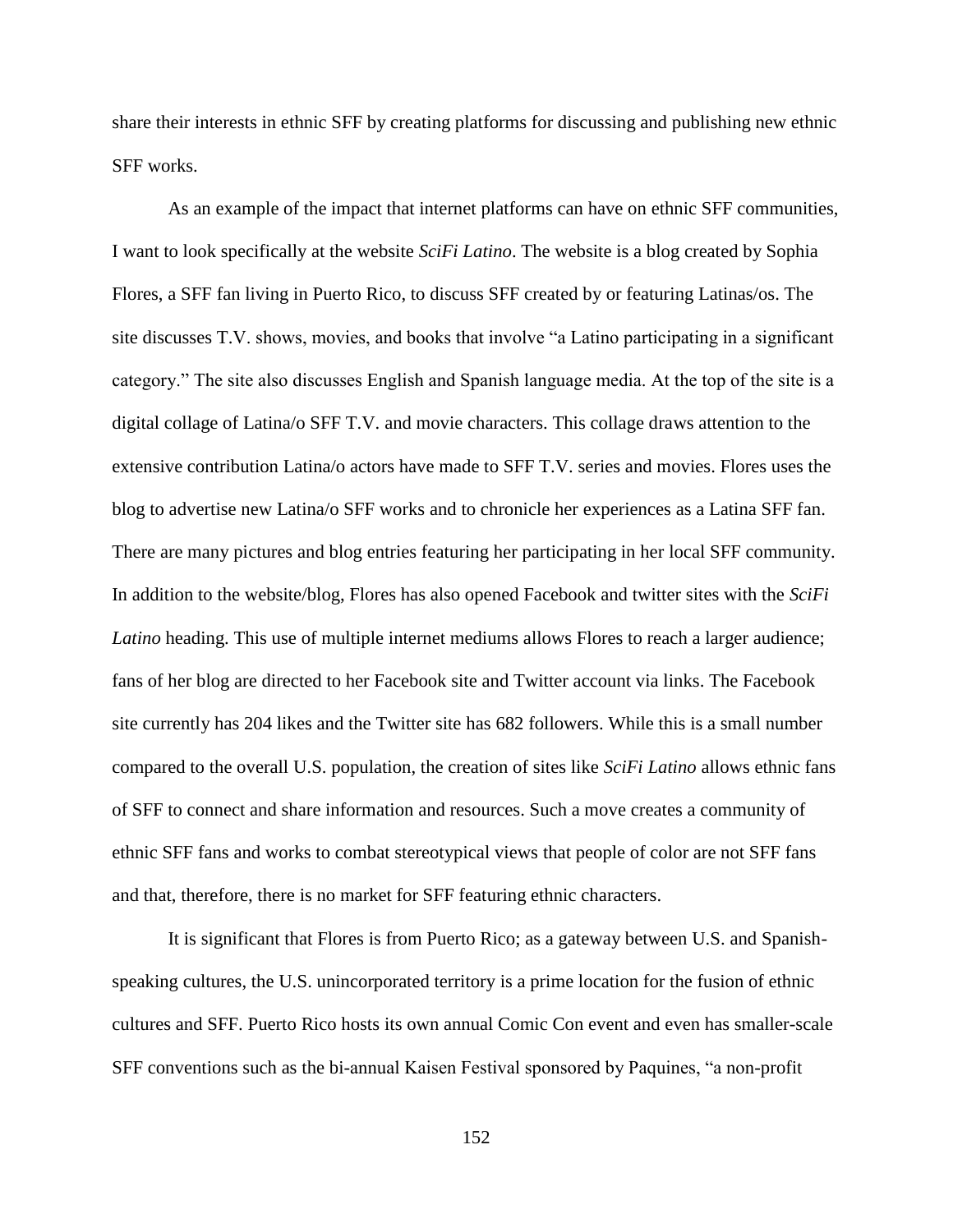organization founded to gather fans of comics, anime, science fiction and other hobbies in Puerto Rico" (Gonzalez). The foundation also hosts cosplay photo shoots and events. Cosplay, or costume play, is an important aspect of SFF fandom; fans work for months creating complicated costumes to display their love for specific SFF characters. Jason Bainbridge and Craig Norris note that cosplay is often marked by two important features: the possibility for playing with notions of identity and group participation: "the possibilities of cosplay . . . to disrupt individual identity—playing with gender, race and reality—have expanded. They now include the building of a communal identity through the embodiment of desire, via costume and performance" (6, ellipsis added). Fans of different races, ethnicities, and genders find common ground in a mutual appreciation of SFF characters and their desire to accurately portray these characters in front of an audience of peers. For Puerto Ricans to be participating in Comic Cons and cosplay gives them a significant presence as SFF fans. Cosplayers invest a lot of time and money into the portrayal of their characters; the costumes take weeks to make and the cosplayers often have to travel to other states and pay hotel and convention fees. Conventions such as Comic Con invest a lot of money into cosplay competitions to appeal to SFF fans. Additionally, the recent publicity given to cosplay through the T.V. show *Heroes of Cosplay* on the Syfy channel is also making cosplay profitable, which gives cosplayers power in the SFF marketplace. Like Campbell and Hall's crowdsourcing project, the internet and SFF fan communities provide a space for ethnic SFF fans to come together and support the SFF projects and products they are interested in.

The internet may well be the most important technological advance for ethnic SFF fans and authors. By allowing fans and authors to come together in support of common interests, the internet is building new communities of SFF fandom daily. The different, inexpensive internet platforms available to SFF fans of color allow them to quickly reach a large number of people,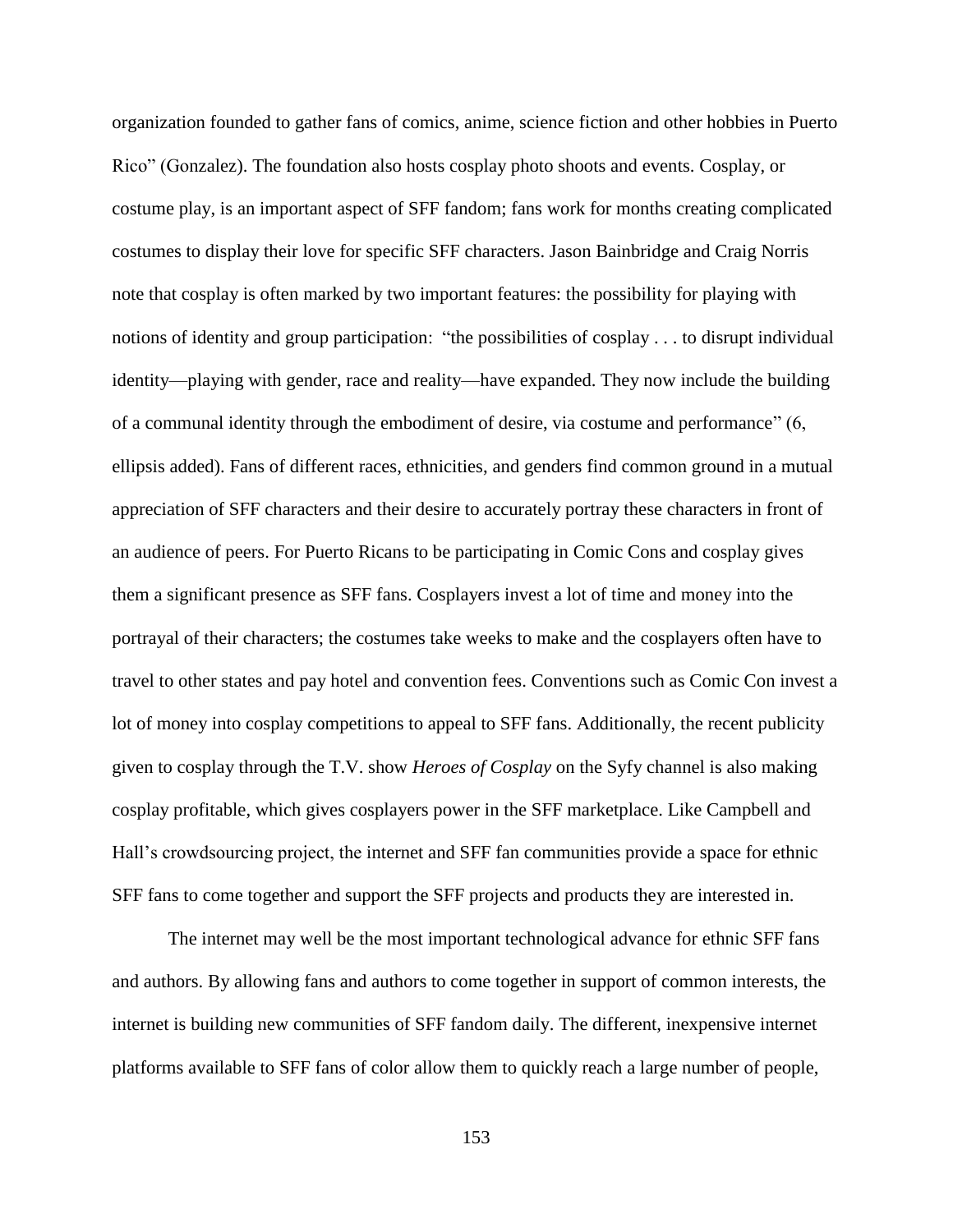which is crucial for critics and authors who wish to create fan bases or fund potential projects. SFF conventions and organizations are another medium for advertising new SFF authors and directors. In-person communities of SFF fans also meet through conventions and cosplay competitions worldwide. Both levels of community building give SFF fans a voice in the SFF marketplace, which has a large impact on the types of SFF books, films, comic books, and T.V. shows that become profitable. If SFF fans advocate for more SFF featuring and written by people of color, then the SFF genre may shift to accommodate this new demand.

## **Final Thoughts**

Representation of the future will always be speculation, a magnified image of past and present social circumstances. Race and ethnicity may change, they may be reconfigured or reimagined by SFF authors, but they will always be present in some form. SFF has the potential to be a powerful force in the conversation of what role race and ethnicity will play in the future. One of the purposes of my study has been to demonstrate how ethnic SFF complicates and enhances representations of race and ethnicity. Such depictions are necessary if critics are to argue for the relevance of racial and ethnic identifications in the twenty-first century. In an age where discussions of genetics and post-race identifications are depicting race and racism as products of the past, definitions of race and ethnicity must adapt to the political and personal needs of peoples of color today. Toni Morrison argues in "The Site of Memory" that the purpose of her works is not to create fantasy, but instead to distinguish between "fact and truth" (93). Ethnic SFF authors can reinvent their truths by creating racial and ethnic identifications that not only correct misconceptions, but imagine the potential for race and ethnicity to move away from essentialized depictions and survive as fluid, hybrid identifications.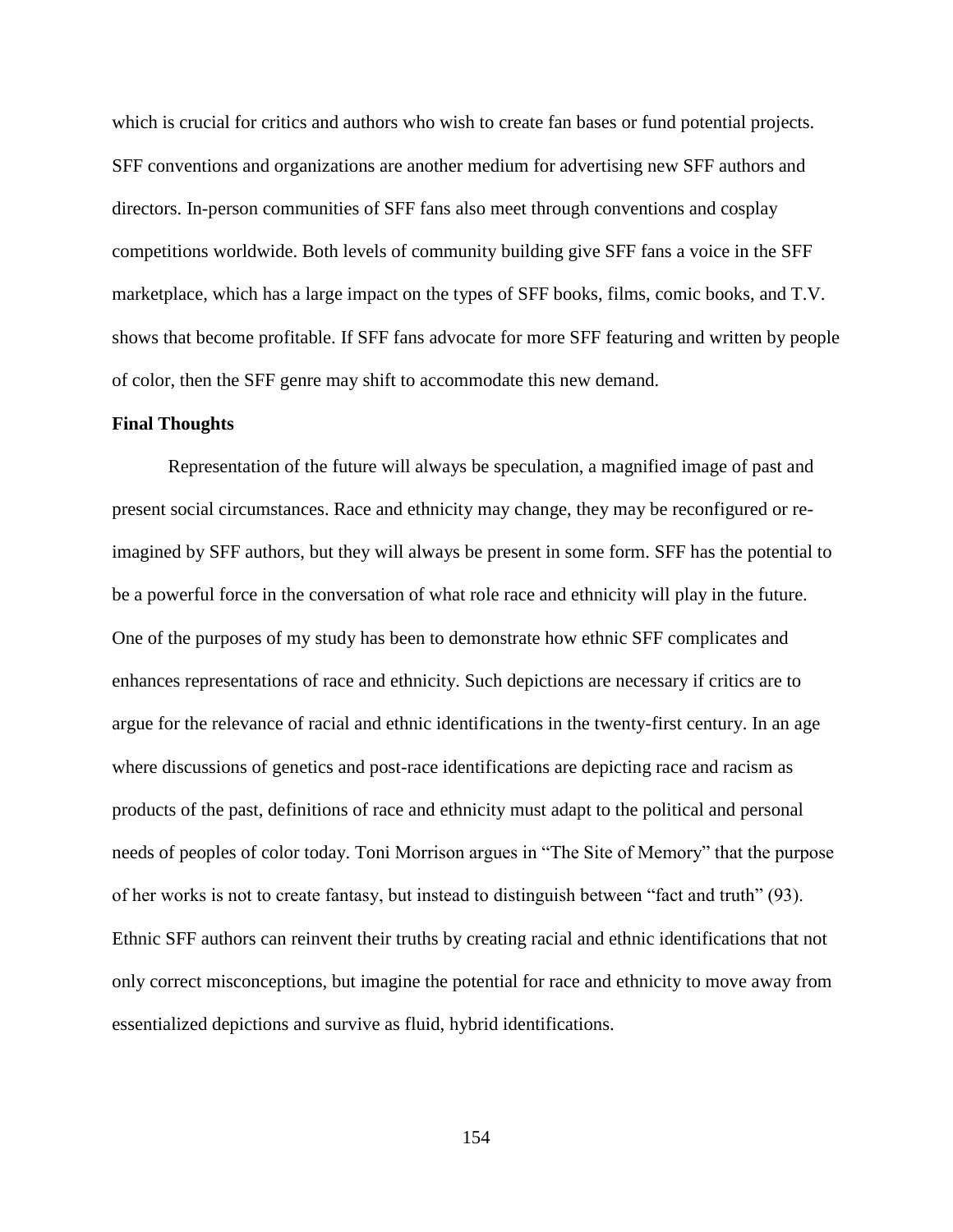#### **REFERENCES**

- Adams, John Joseph and David Barr Kirtley. "Junot Díaz Aims to Fulfill His Dream of Publishing Sci-Fi Novel with *Monstro.*" *Geeks Guide to the Galaxy.* 3 October 2012. *Wired.com.* Web. 23 Feb 2014.
- Addison-Smith, Helen. "The Future of Race: Colonialism, Adaptation and Hybridity in Mid -Century American Science Fiction." *Foundation.* Vol. 35, Issue 96 (2006): 17-30. Web. 1 July 2013.
- ---"E.T. Go Home: Indigeneity, Multiculturalism and 'Homeland' in Contemporary Science Fiction Cinema." *Papers: Explorations into Children's Literature.* Vol. 15, No 1 (2005): 27-35. Web. 1 July 2013.
- Amberstone, Celu. *Refugees. So Long Been Dreaming: Postcolonial Science Fiction and Fantasy.* Eds. Nalo Hopkinson and Uppinder Mehan. Vancouver, B.C.: Arsenal Pulp Press, 2004: 161-182. Print.
- Anderson, Kay. *Race and the Crisis of Humanism.* New York: Routledge, 2007. Print.
- Attebery, Brian. "Aboriginality In Science Fiction." *Science Fiction Studies* 3 (2005): 385. *JSTOR Arts & Sciences V*. Web. 22 June 2013.
- Bainbridge, Jason and Craig Norris. "Posthuman Drag: Understanding Cosplay as Social Networking in a Material Culture." *Intersections: Gender & Sexuality in Asia & the Pacific* 32 (2013): 6. *Omnifile Full Text Mega (H.W. Wilson).* Web 26 Feb. 2014.
- Bell, Andrea L. and Yolanda Molina-Gavilán. *Cosmos Latinos: An Anthology of Science Fiction from Latin America and Spain*, Middletown: Wesleyan University Press, 2003. Print.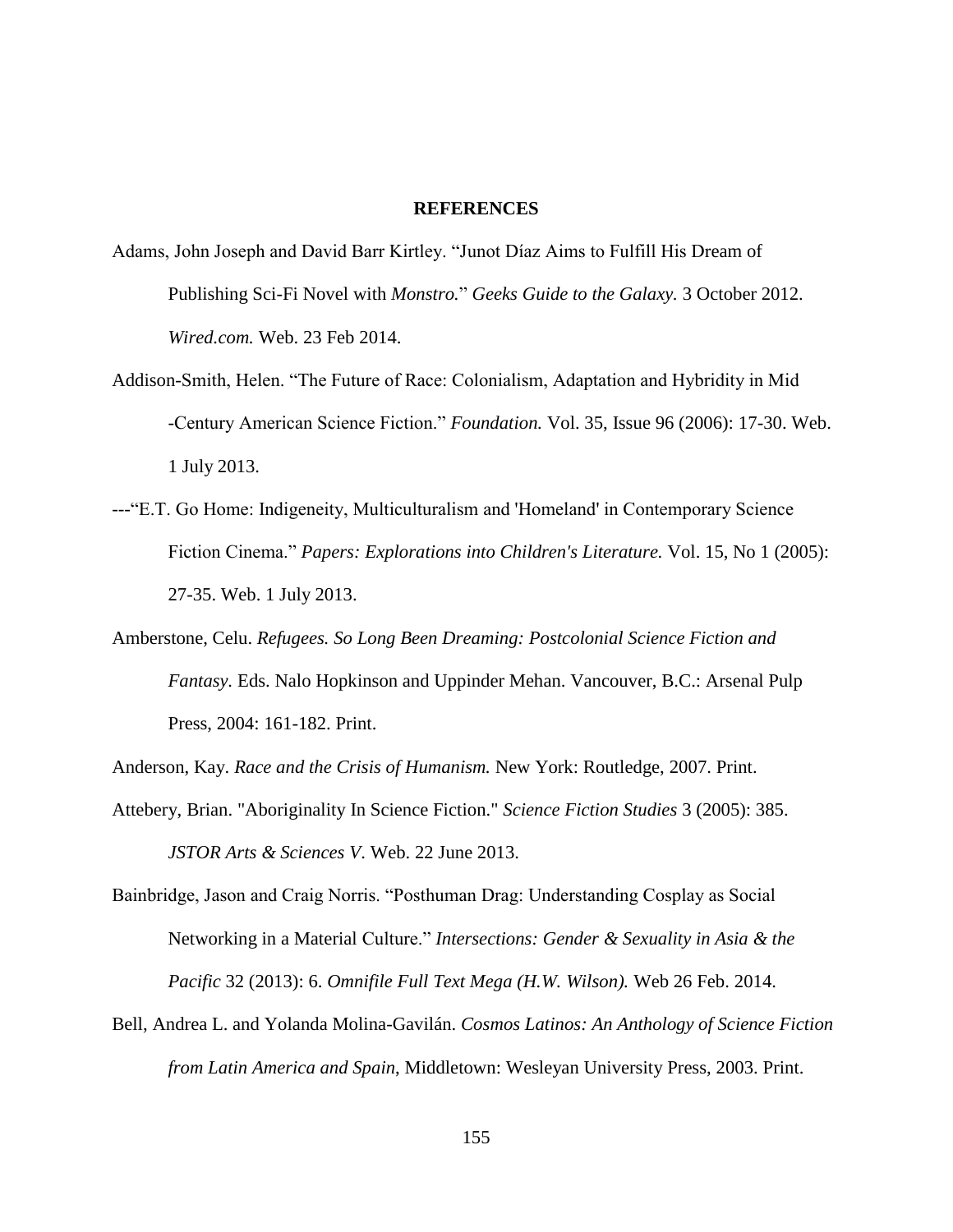Berger, James. *After the End: Representations of Post-Apocalypse.* Minneapolis: University of Minnesota Press, 1999. Print.

Bhabha, Homi K. *The Location of Culture.* London: Routledge, 1994. Print.

- Black, Hal L. and Jeffrey S. Green. "Navajo Use of Mixed-Breed Dogs for Management of Predators." *Journal of Range Management*, Vol. 38, No. 1 (Jan., 1985): 11-15. Web. 25 May 2014.
- Bould, Mark. "The Ships Landed Long Ago: Afrofuturism and Black SF." *Science Fiction Studies.* Vol. 34, Part 2 (July 2007): 177. *JSTOR Arts and Sciences V.* Web. 5 Sept. 2013.
- Brogan, Kathleen. *Cultural Haunting: Ghosts and Ethnicity in Recent American Literature.* Charlottesville: University Press of Virginia, 1998. Print.
- Brox, Ali. "'Every age has the vampire it needs': Octavia Butler's Vampiric Vision in Fledgling." *Utopian Studies.* Vol. 19, Issue 3 (2008): 391-409. Web. 19 August 2012.
- Butler, Andrew M., et al. "Symposium on Slipstream." *Science Fiction Studies* 38.1 (2011): 11 -19. *Omnifile Full Text Mega (H.W. Wilson)*. Web. 16 Mar. 2013.

Butler, Octavia. *Fledgling.* New York: Seven Stories Press, 2005. Print.

- Caldwell, Patrice. "Take Me to Your Leader: A New Future for First Contact Stories." *Space and Beyond: The Frontier Theme in Science Fiction.* Westport: Greenwood Press, 2000. Print.
- Caminero-Santangelo, Marta. "Contesting the Boundaries of 'Exile' Latino/a Literature." *World Literature Today* 3 (2000): 507. *JSTOR Arts & Sciences V*. Web. 3 June 2013.
- Campbell, Bell and Edward Austin Hall. *Mothership: Tales from Afrofuturism and Beyond.* College Park: Rosarium Publishing, 2013. Print.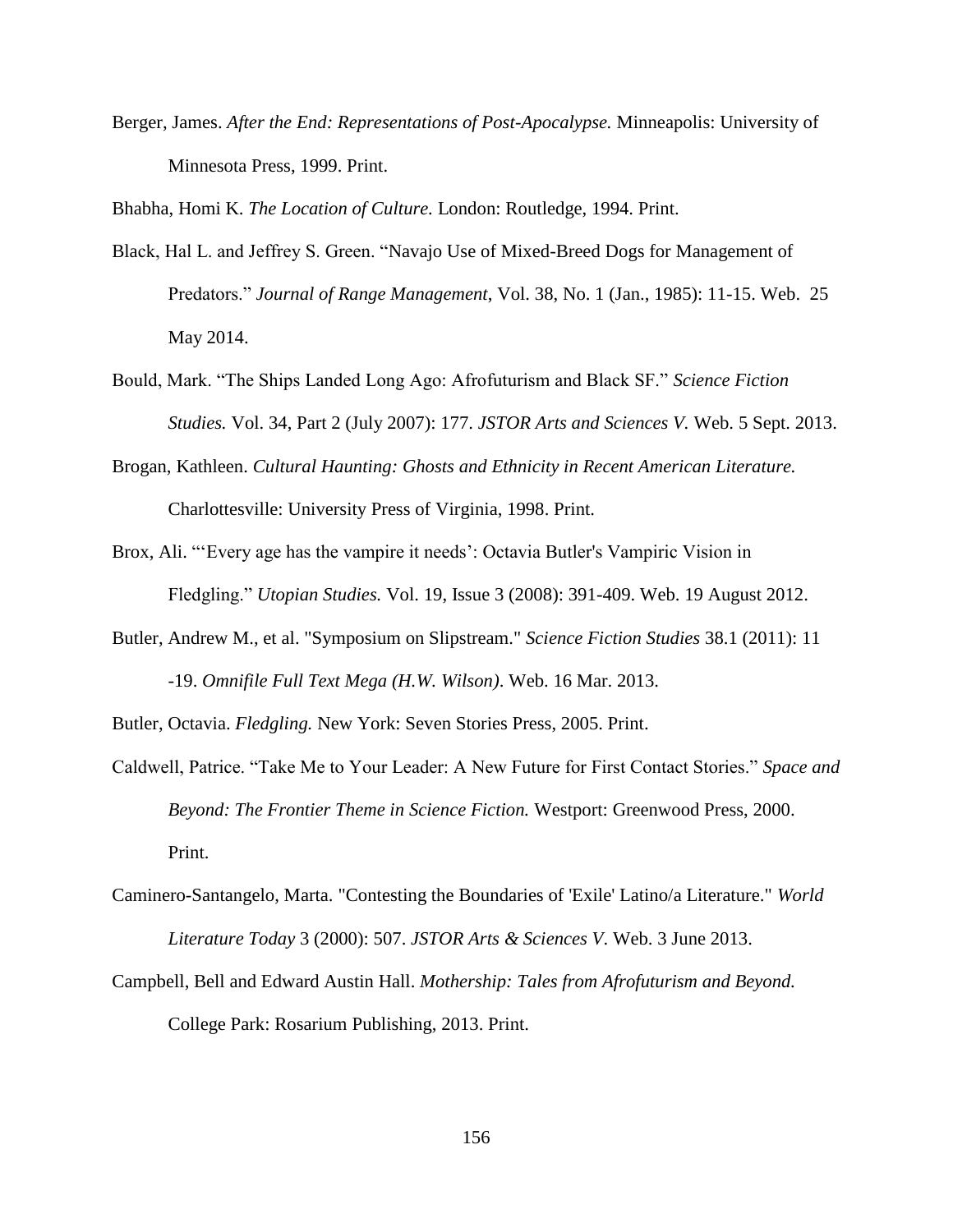- Canavan, Gerry. "Fighting a war you've already lost: Zombies and Zombis in *Firefly/Serenity* and *Dollhouse.*" *Science Fiction Film and Television.* Vol. 4, Issue 2 (Autumn 2011): 173-204. *EBSCOhost*. Web. 12 Jan 2014.
- Casey, Timothy and Harold W. Ballie. *Is Human Nature Obsolete?: Genetics, Bioengineering, and the Future of the Human Condition.* Cambridge: MIT Press, 2005. *eBook Collection (EBSCOhost)*. Web. 7 June 2013.
- Césaire, Aimé. "Culture and Colonization." *Social Text 103*. Vol. 28, No. 2 (Summer 2010): 130-141. Web. 5 Aug. 2013.
- Clifford, James T. *Routes: Travel and Translation in the Late Twentieth Century.* Cambridge: Harvard UP, 1997. Print.
- Csicsery-Ronay Jr., Istvan. *The Seven Beauties of Science Fiction.* Middletown: Wesleyan University Press, 2008. Print.
- ---"Science Fiction and Empire." *Science Fiction Studies.* Vol. 30, No. 2 (Jul., 2003): 231-245. *JSTOR.* Web. 27 July 2013.
- Comer, Todd A. "Playing at Birth: Samuel R. Delany's *Dhalgren*." *Journal of Narrative Theory 2* (2005): 172-195. *Project Muse.* Web. 25 May 2014.
- Cypess, Sandra Messinger. *La Malinche in Mexican Literature: From History to Myth* Austin: University of Texas Press, 1991. Print.
- Davis, Milton and Charles R. Saunders. *Griots: A Sword and Soul Anthology.* Canoga Park: MVmedia Publishing, 2011. Print.
- Day, Peter. *Vampires: Myths and Metaphors of Enduring Evil.* New York: New York, 2006. Ebook. *University of South Florida Libraries Catalog.* Web. 25 May 2014.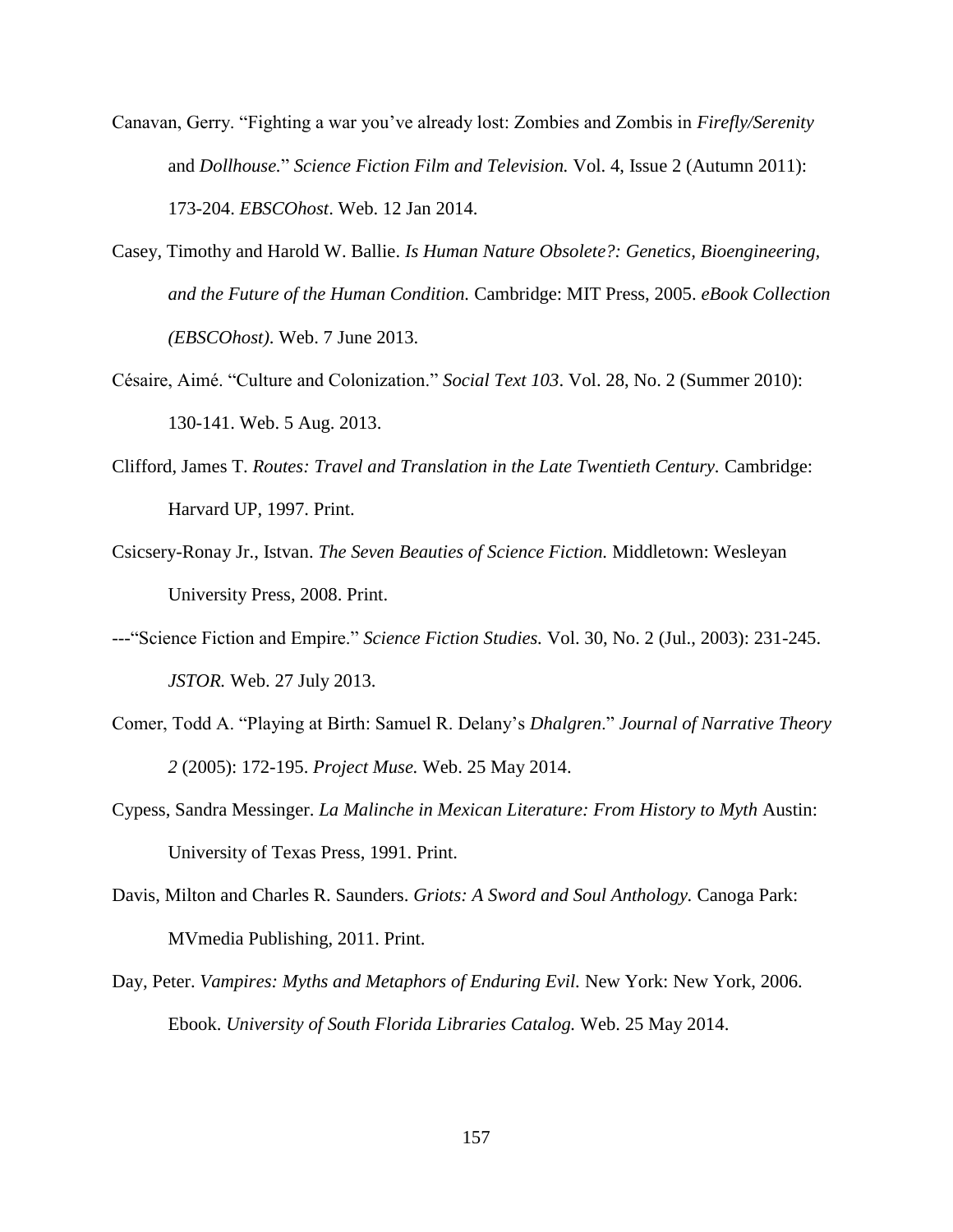Delany, Samuel R. *Dhalgren.* New York: Vintage Books, 1974.

- ---*The Jewel Hinged Jaw.* Middletown: Wesleyan University Press, 2011. *University of South Florida Libraries Catalog.* Ebook. Web. 2 Oct. 2013.
- ---*Starboard Wine: More Notes on the Language of Science Fiction.* Middletown: Wesleyan University Press, 2012. Print.
- Dillon, Grace L. "*Miindiwag* and Indigenous Diaspora: Eden Robinson's and Celu Amberstone's Forays into 'Postcolonial' Science Fiction and Fantasy." *Extrapolation.* Vol. 48, No. 2 (2007): 219-243. Web. 20 June 2012.
- ---*Walking the Clouds: An Anthology of Indigenous Science Fiction, Tucson: University of* Arizona Press, 2012. Print.
- Douglass Kilgore, De Witt. *Astrofuturism: Science, Race, and Visions of Utopia in Space.* Philadelphia: University of Pennsylvania, 2003. Print.
- Downs, Kristina. "Mirrored Archetypes: The Contrasting Cultural Roles of La Malinche And Pocahontas." *Western Folklore* 67.4 (2008): 397-414. *MLA International Bibliography*. Web. 12 June 2013.
- Dyer, Richard. *White.* New York: Routledge, 1997. Print.
- Ferraro, Vincent. "Documents Relating to American Foreign Policy: Pre-1898." Mount Holyoke College. Web. 6 April 2014. <https://www.mtholyoke.edu/acad/intrel/pre1898.htm>.
- Ferreira, Aline. "Primate Tales: Interspecies Pregnancy and Chimerical Beings." *Science Fiction Studies.* Vol. 35, No. 2 (July 2008): 223-237. Web. 1 Jan 2014.
- Ferreira, Rachel Haywood. "The First Wave: Latin American Science Fiction Discovers Its Roots." *Science Fiction Studies* 34.3 (2007): 432-462. *OmniFile Full Text Mega (H.W. Wilson)*. Web. 29 May 2013.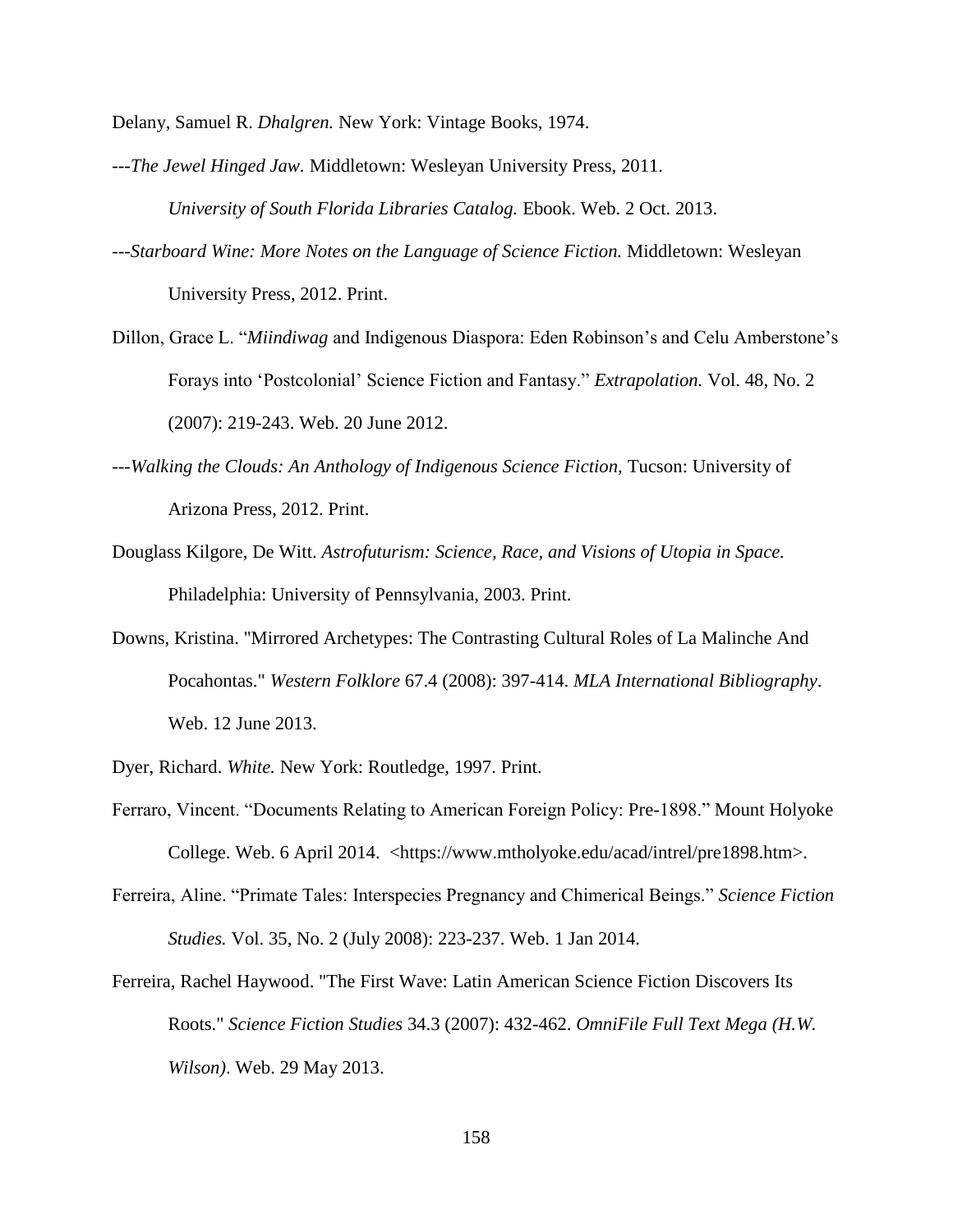- Flores-Rodriguez, Daynali. "Addressing the *Fukú* in Us: Junot Díaz and the New Novel of Dictatorship." *Antipodas* 20 (2009). *University of South Florida Libraries Catalog.* Web. 1 August 2010.
- Foster, Thomas. "Cyber-Aztecs and Cholo-Punks: Guillermo Gómez Peña's Five-Worlds Theory."*PMLA.* Vol. 117, No. 1 (Jan 2002): 43-67. *Academic One File.* Web. 15 Aug. 2013.
- Foucault, Michel. "Docile Bodies." *The Foucault Reader.* Paul Rabinow, ed. New York: Pantheon Books, 1984. Print.
- ---"The Great Confinement." *The Foucault Reader.* Paul Rabinow, ed. New York: Pantheon Books, 1984. Print.
- Freedman, Carl. *Critical Theory and Science Fiction.* Hanover: University Press of New England, 2000. Print.
- Gateward, Frances. "Daywalkin' Night Stalkin' Bloodsuckas: Black Vampires in Contemporary Film." Genders 40 (2004). 1 Nov. 2000

<http://www.genders.org/g40/g40/gateward.html>.

- Gómez-Peña, Guillermo. *The New World Border: Prophecies, Poems & Loqueras For the End of the Century.* San Francisco: City Lights Books, 1996. Print.
- Gonzalez, Luis. "Paquines: Festival Kaisen 15-16 Marzo." *Paquines.com.* Paquines. Web. 24 February 2014.
- Gonzalez, Manuel G. *Mexicanos: A History of Mexicans in the United States.* Bloomington: Indiana UP, 2009. Print.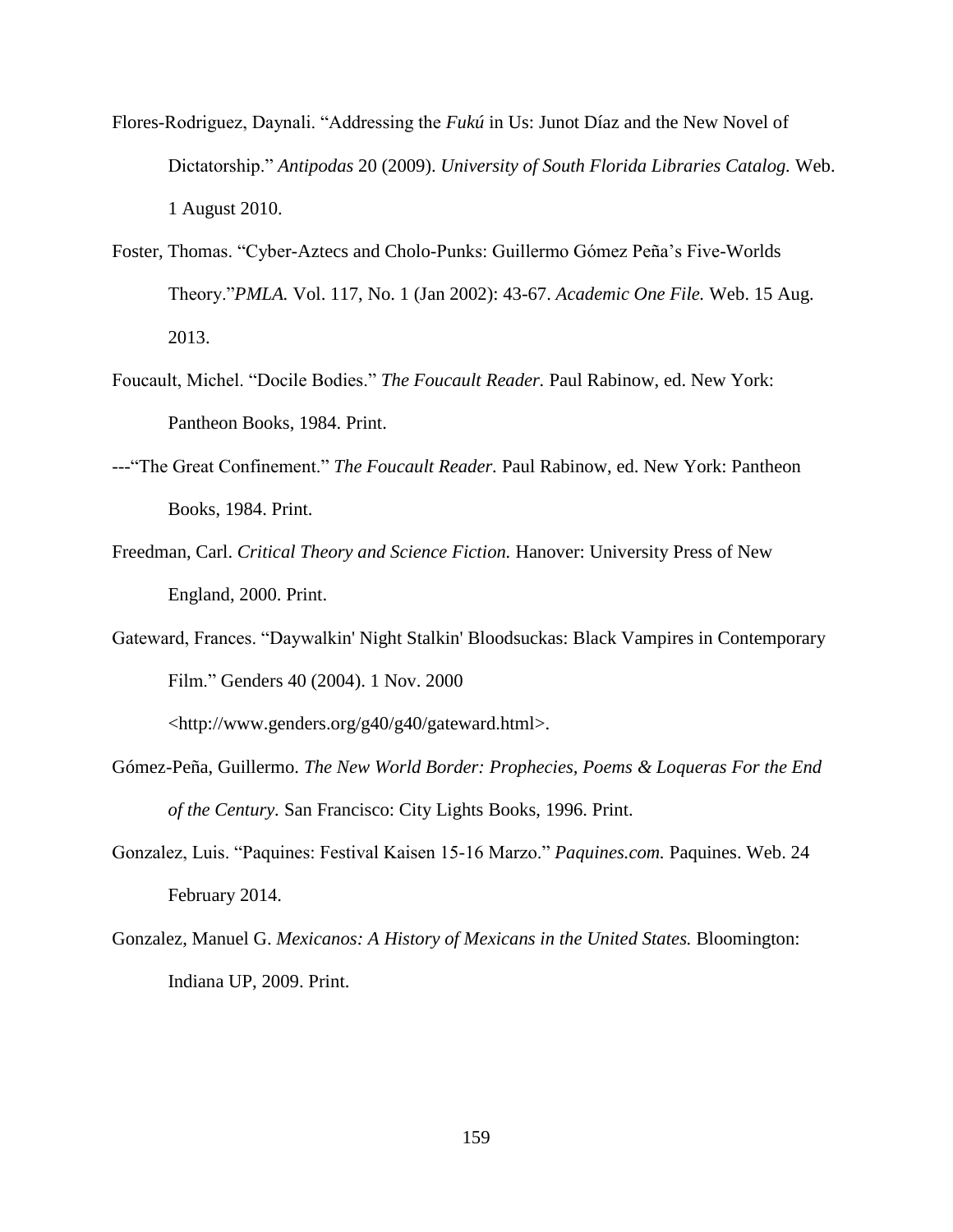- Hames-García, Michael. *Identity Complex: Making the Case for Multiplicity.* Minneapolis: University of Minnesota Press, 2011. *University of South Florida Libraries Catalog.*  Ebook. Web. 1 Dec. 2013.
- Hampton, Gregory Jerome. *Changing Bodies in the Fiction of Octavia Butler: Slaves, Aliens, and Vampires.* Lanham: Rowman & Littlefield Publishing Group, Inc., 2010. Print.
- Harmon, Alexandra, Colleen O'Neill, and Paul C. Rosier. "Interwoven Economic Histories: American Indians in A Capitalist America." *Journal of American History* 98.3 (2011): 698-722. *Academic Search Premier*. Web. 30 Aug. 2013.
- Haslam, Jason. "Memory's Guilted Cage: Delany's *Dhalgren* and Gibson's *Recognition.*" *ESC.* 32.1 (March 2006): 77-104. Web. 16 Oct. 2013.
- Heng, Geraldine. "The Invention of Race in the European Middle Ages: Race Studies, Modernity, and the Middle-Ages." *Literature Compass* 8.5 (2011): 258-274. *Academia.edu.* Web. 25 Jan. 2014.
- Hopkinson, Nalo. "Introduction." *So Long Been Dreaming: Postcolonial Science Fiction and Fantasy.* Vancouver: Arsenal Pulp Press, 2004. Print.
- Hutnyk, John. "Hybridity." *Ethnic & Racial Studies* 28.1 (2005): 79. *Publisher Provided Full Text Searching File*. Web. 2 Apr. 2013.
- Ibata, David. "'Lord' of racism? Critics view trilogy as discriminatory." *Chicago Tribune.* 12 Jan. 2003. Web. 22 Jan. 2014.
- "Interview—Alex Rivera." *Crossed Genres.* 29 Oct. 2012. Web. 26 Feb. 2014.
- Jackson, John P., Jr. and Nadine M. Weidman. "The Origins of Scientific Racism." *The Journal of Blacks in Higher Education*. No. 50 (Winter, 2005/2006): 66-79. *MLA International Bibliography*. Web. 26 Dec 2013.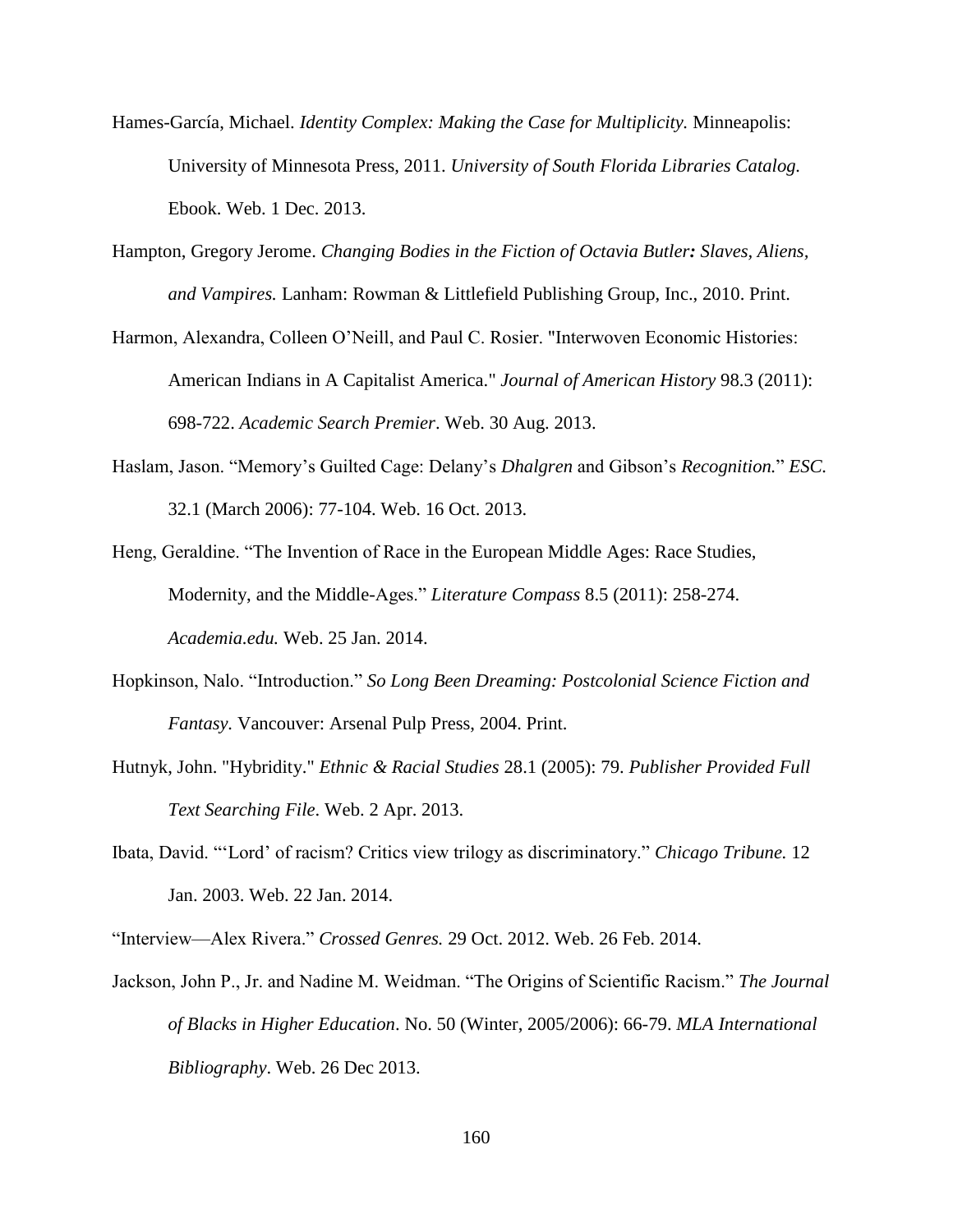- Jackson, Rosemary. *Fantasy [Electronic Resource].* Hoboken: Taylor and Francis, 2013. *University of South Florida Libraries Catalog.* Web. 26 Jan. 2014.
- Jerng, Mark Chia-Yon. "A World of Difference: Samuel R. Delany's *Dhalgren* and the Protocols of Racial Reading." *American Literature.* 83.2 (2011): 251-278. *Academic Search Premier*. Web. 20 Aug. 2012.

"Justice for All." *Nature.* Editorial. Vol. 484 (April 2012): 287. *MEDLINE.* Web. 13 Jan. 2014.

- Keady, Maureen. "Walking Backwards into the Fourth World: Survival of the Fittest in *Bearheart*." *American Indian Quarterly*. Vol. 9, No. 1 (Winter 1985): 61-65. Web. 6 March 2014.
- Kirmayer, Laurence J, et al. "Rethinking Resilience from Indigenous Perspectives." The Canadian Journal of Psychiatry. Vol. 56, No 2 (2011): 84-91. Web. 9 Aug 2013.
- Klein, Christine A. "Treaties of Conquest: Property Rights, Indian Treaties, and the Treaty of Guadalupe Hildago." *New Mexico Law Review.* Vol. 26 (Spring 1996): 201-255. Web. 15 Aug. 2013. < http://lawlibrary.unm.edu/nmlr/volumes/26/2/05\_klein\_treaties.pdf>.
- Knight, Damon. *In Search of Wonder: Essays on Modern Science Fiction.* Chicago: Advent Publications, 1967. Print.
- Lacey, Lauren J. "Octavia E. Butler on Coping with Power in 'Parable of the Sower,' 'Parable of the Talents,' and 'Fledgling.'" *Critique* Vol. 49, Issue 4 (Summer 2008): 379-394. Web. 5 December 2013.
- Laga, Barry E. "Gerald Vizenor and his heirs of Columbus: A postmodern quest for more discourse." *[American Indian Quarterly](javascript:__doLinkPostBack()*. Vol. 18 Issue 1 (Winter 1994): 71. *University of South Florida Libraries Catalog.* Web. 4 March 2013.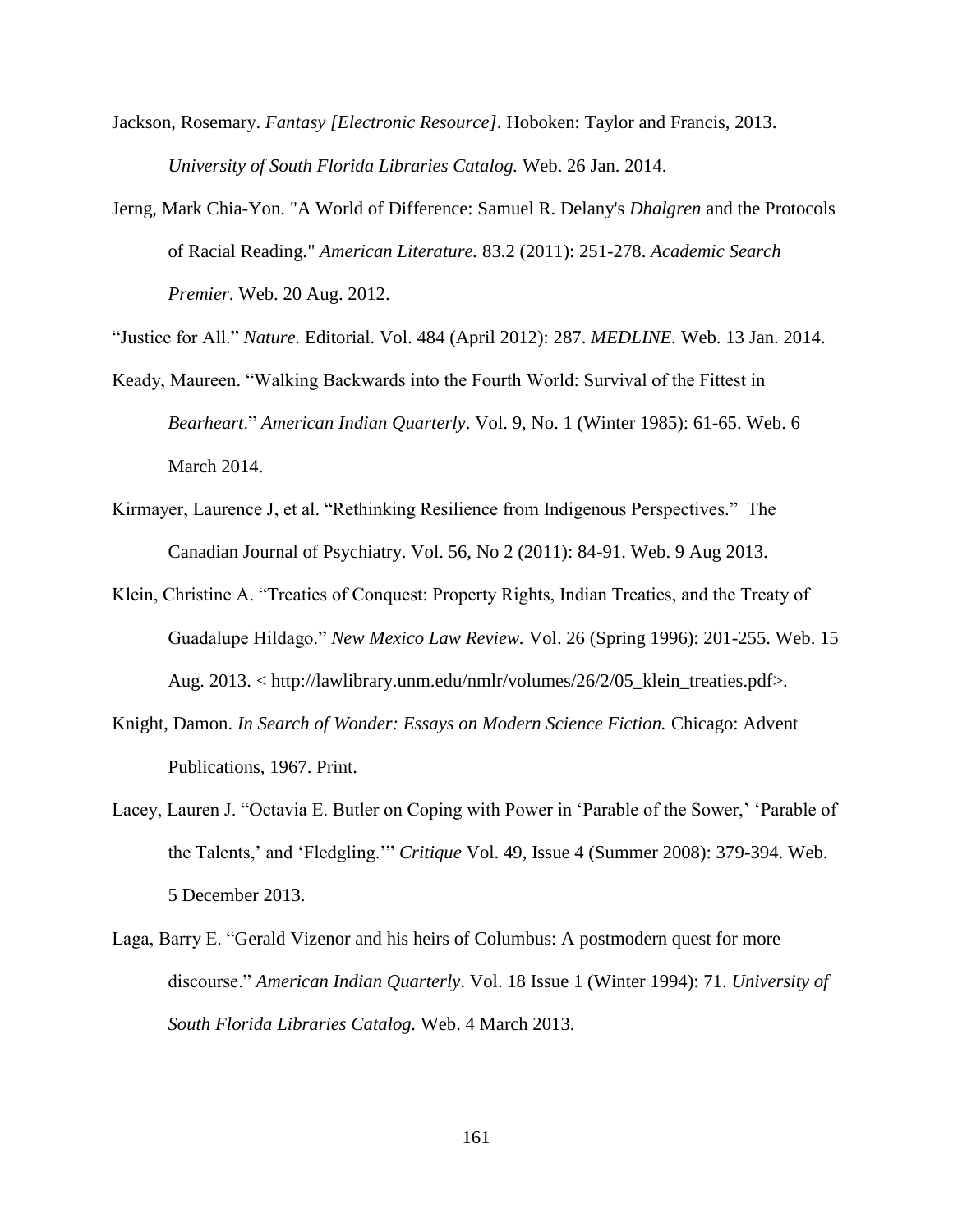- Landon, Brooks. "Dime Novels and the Cultural Work of Early SF." *Science Fiction Studies* 36.2 (2009): 198. *Humanities Full Text (H.W.Wilson).* 30 Dec. 2013.
- Le Guin, Ursula K. "Introduction." *The Left Hand of Darkness.* New York: The Berkley Publishing Group, 1976. Print.
- Lima, Lázaro. "Sleep Dealer and the Promise of Latino Futurity." *The Latino Body: An Interactive Blog to Accompany the Book.* 2 June 2009. Web. 1 May 2012.
- Lynch, Eve M. "Spectral Politics: The Victorian Ghost Story and the Domestic Servant." *The Victorian Supernatural .* Eds. Nicola Bown, Carolyn Burdett, and Pamela Thurschwell. Cambridge: Cambridge University Press, 2004. Print.
- Manjikian, Mary. *Apocalypse and Post-Politics: The Romance of the End*. Lanham: Lexington Books, 2012. *University of South Florida Libraries Catalog*. Web. 2 Oct. 2013.
- Márquez, Gabriel García. "A Very Old Man with Enormous." *The Story and Its Writer: An Introduction to Short Fiction.* Ann Charters, Ed. New York: Bedford/St. Martin's, 2011. Print.
- Mathews, Richard. *Fantasy: The Liberation of Imagination.* New York: Routledge, 2011. Online Resource *(EBL Reader).* Web. 14 May 2013.
- McAlister, Elizabeth. "Slaves, Cannibals, and Infected Hyper-Whites: The Race And Religion Of Zombies." *Anthropological Quarterly* 85.2 (2012): 457-486. *Academic Search Premier*. Web. 28 May 2013.
- McCaffrey, Anne. "Duty Calls." *The Girl Who Heard Dragons.* New York, Tom Doherty Associates, 1994. Print.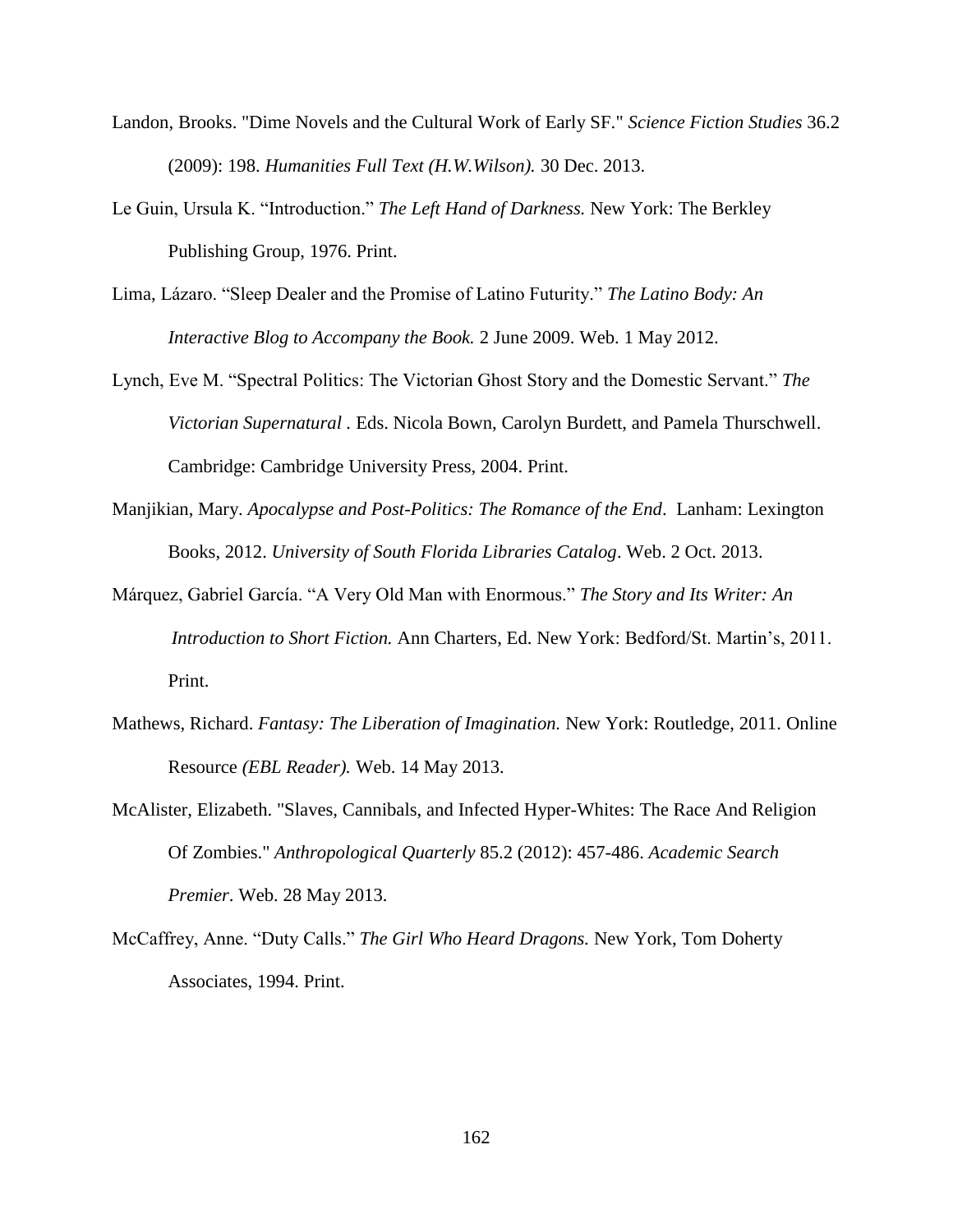- McLeod, Judyth A. *Vampires [Electronic Resource]: A Bite-Sized History.* Millers Point, N.S.W.: Murdoch Books, 2010. *University of South Florida Libraries Catalog*. Web. 24 May 2013.
- Miller, Robert J. *Reservation 'Capitalism': Economic Development in Indian Country*. Santa Barbara: Praeger, 2012. Print.
- Monsma, Bradley John. "Liminal Landscapes: Motion, Perspective, and Place in Gerald Vizenor's Fiction." *Studies in American Indian Literatures (SAIL)*. Vol. 9, No 1 (1997): 60-72. Web. 20 Oct. 2013.
- Morris, Susana M. "Black Girls are From the Future: Afrofuturist Feminism In Octavia E. Butler's Fledgling." *Women's Studies Quarterly* 40.3/4 (2012): 146-166. *OmniFile Full Text Mega (H.W. Wilson)*. Web. 9 May 2013.
- Morrison, Toni. "The Site of Memory." *Inventing the Truth: The Art and Craft of Memoir*. William Zinsser, Ed. Boston: Houghton Mifflin, 1995. Print.

"Mutualism." *Oxford English Dictionary.* Web. 2014. 25 May 2014.

- Nothern, Trodayne. "CV Nation: A Black Superhero webseries: An exclusive interview with the creators of CV Nation." *BlackSci-Fi.com*. 2014. Web. 28 Feb 2014.
- Older, Daniel José. "Phantom Overload." *Salsa Nocturna Stories.* Somerville: Crossed Genre Publications, 2012. Print.
- Paz, Octavio. *The Labyrinth of Solitude and Other Writings.* Translated by Lysander Kemp. New York: Grove Press, 1961. Print.
- Prabhu, Anjali. *Hybridity: Limits, Transformations, Prospects*. Albany: State University Press of New York, 2007. Print.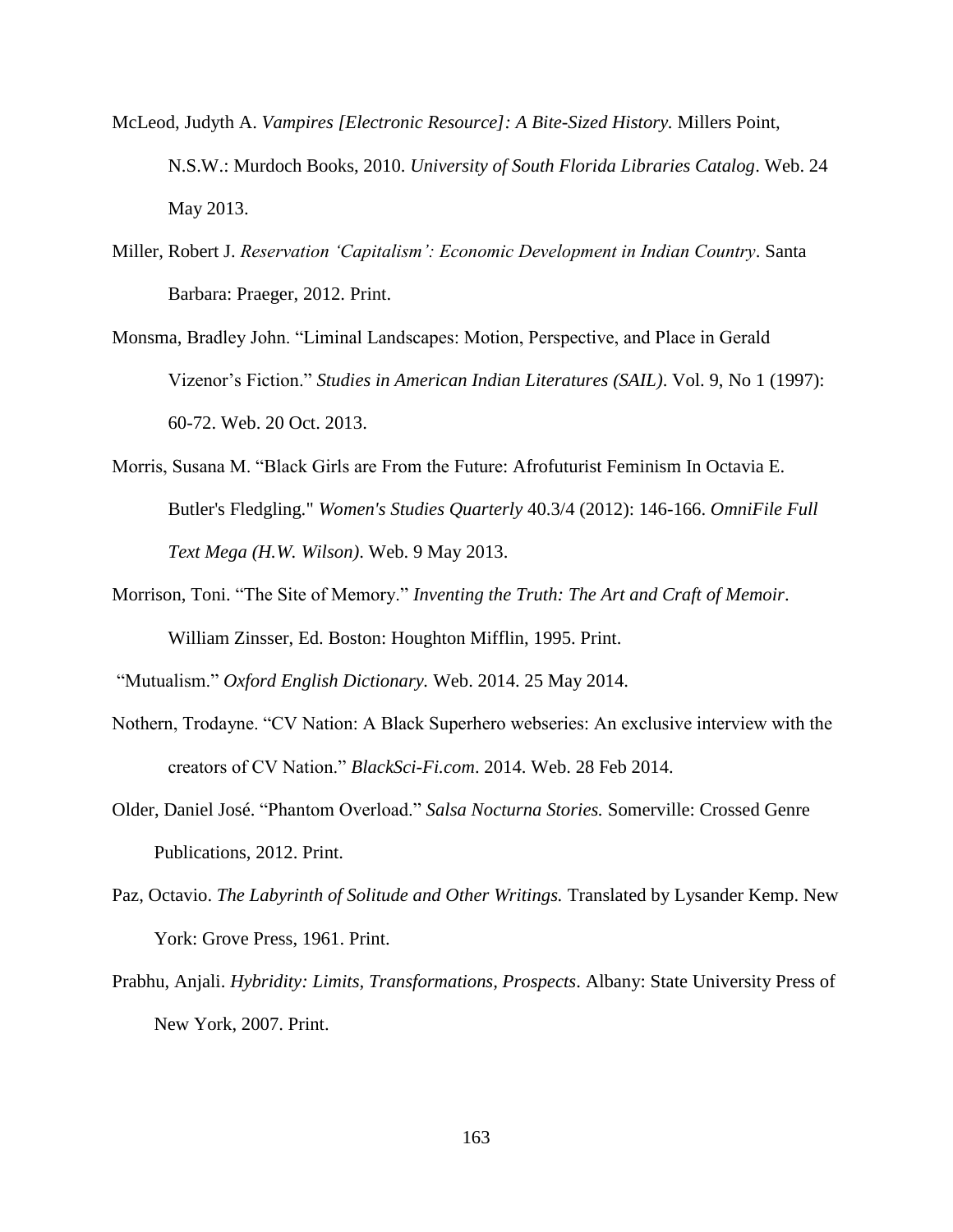- Pratt, Mary Louise. *Imperial Eyes: Travel Writing and Transculturation*. Second Edition. New York: Routledge, 1992. Print.
- ---"'Yo Soy La Malinche': Chicano Writers and the Poetics of Ethnonationalism." *Callaloo* 16.4 (1993): 859-873. Web. 9 Sept. 2013.
- Purdy, John. "A Scapehouse for Us All: Pure Gumption, Agents of Agitation and The Ecological Vision of *Bearheart: The Heirship Chronicles*." *Profils Américains* 20 (2008): 181-239. *MLA International Bibliography*. Web. 9 Oct. 2013.
- Ramírez, Catherine. "Afrofuturism/Chicanafuturism: Fictive Kin." *Aztlán: A Journal of Chicano Studies.* 33:1 (Spring 2008): 185-194. Web. 23 Feb 2014.
- Richman, William M. "Genetic Residues of Ancient Migrations: An End to Biological Essentialism and the Reification of Race." *University of Pittsburgh Law Review* 68.2 (2006): 387-447. *Index to Legal Periodicals & Books First Text (H.W. Wilson).* Web. 14 Nov. 2012.
- Rigel-Cellard. "Doubling in Gerald Vizenor's *Bearheart*: The Pilgrimage Strategy or Bunyan Revisited." *Studies in American Indian Literatures (SAIL)*. Vol. 9, No 1 (1997): 60-72. Web. 20 Oct. 2013.
- Rivera, Lysa. "Future Histories and Cyborg Labor: Reading Borderlands Science Fiction after NAFTA." *Science Fiction Studies*, Vol. 39, No. 3 (November 2012): 415-436. Web. 1 June 2013.
- Rollefson, J. Griffith. "The 'Robot Voodoo Power' Thesis: Afrofuturism and Anti-Anti Essentialism from Sun Ra TO Kool Keith." *Black Music Research Journal.* Vol. 28, No. 1 (Spring 2008): 83-109. *RILM Abstracts of Music Literature.* Web. 25 May 2014.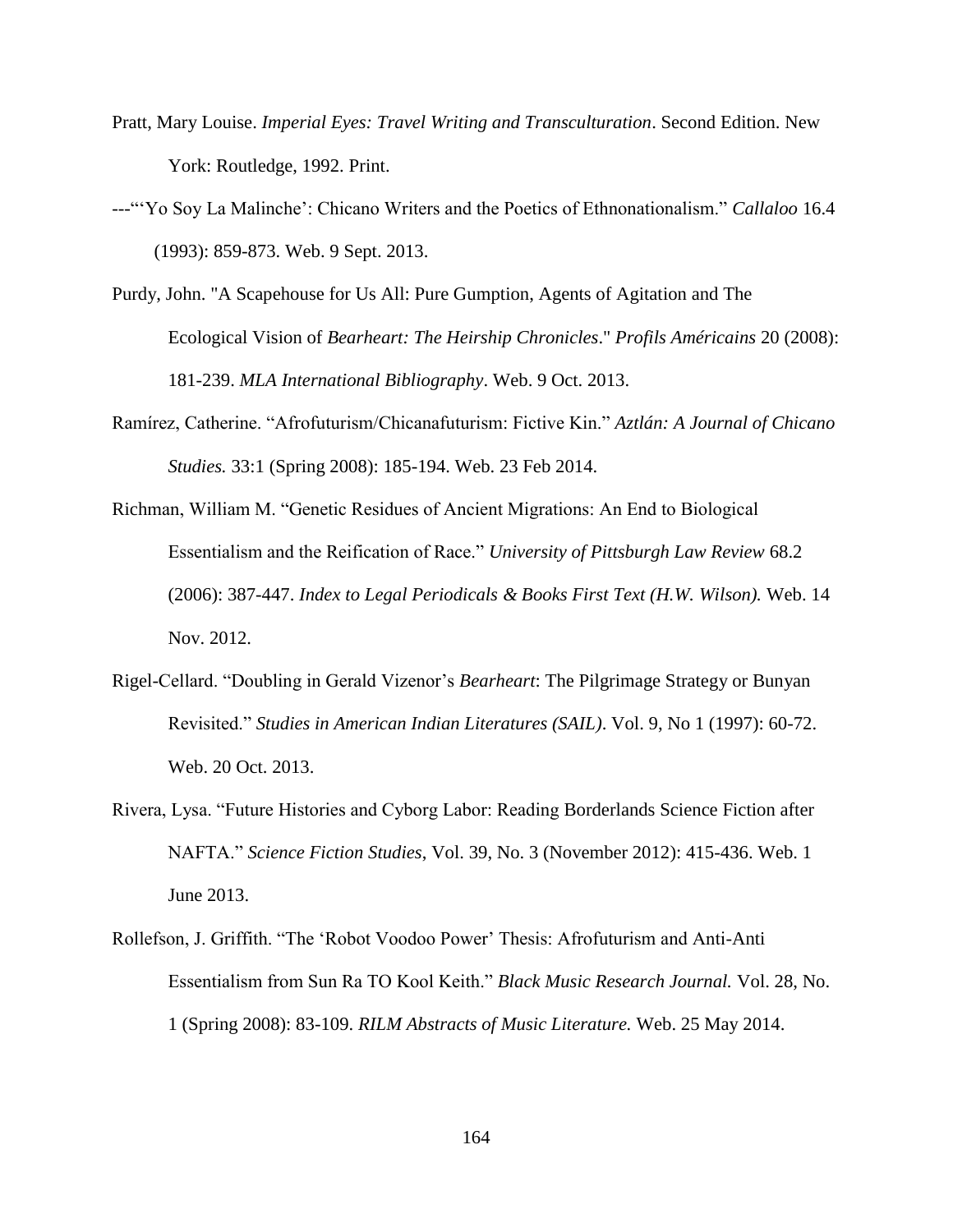Saldívar, Ramón. "Historical Fantasy, Speculative Realism and Postrace Aesthetics in Contemporary American Fiction." *American Literary History.* Vol. 23, No. 3 (Fall 2011): 574-599. *University of South Florida Libraries Catalog.* Web. 1 October 2012.

- Salvaggio, Ruth. "Octavia Butler and the Black Science-Fiction Heroine." *Black American Literature Forum* 18 (1984): 78-81. Web. 25 April 2013.
- Sánchez, Rosaura and Beatrice Pita. *Lunar Braceros 2125-2148.* National City: Calaca Press, 2009. Print.
- Smith, Andrea. "Not an Indian Tradition: The Sexual Colonization of Native Peoples." *Hypatia.* Vol. 18, No. Indigenous Women in the Americas (Spring 2003): 70-85. Web. 11 March 2014.
- Sollors, Werner. "Introduction: The Invention of Ethnicity." *The Invention of Ethnicity.* Werner Sollors, ed. New York: Oxford University Press, 1989. Print.
- Squier, Susan. "Interspecies Reproduction: Xenogenic Desire and the Feminist Implications of Hybrids." *Cultural Studies* 12.1 (1998): 360-381. *Academic Search Premier.* Web. 21 Feb. 2013.
- Suvin, Darko. "On the Poetics of the Science Fiction Genre." *College English.* Vol. 34, No. 3 (Dec. 1972): 372-382. Web. 13 March 2013.
- Strong, Melissa J. "The Limits of Newness: Hybridity in Octavia E. Butler's *Fledgling*." *Femspec* 11.1 (2011): 27-43. *OmniFile Full Text Mega (H.W. Wilson)*. Web. 13 Sept. 2013.
- Sturgis, Amy H. *The Intersection of Fantasy and Native America: From H.P. Lovecraft to Leslie Marmon Silko.* Altadena: The Mythopoeic Press, 2006. Print.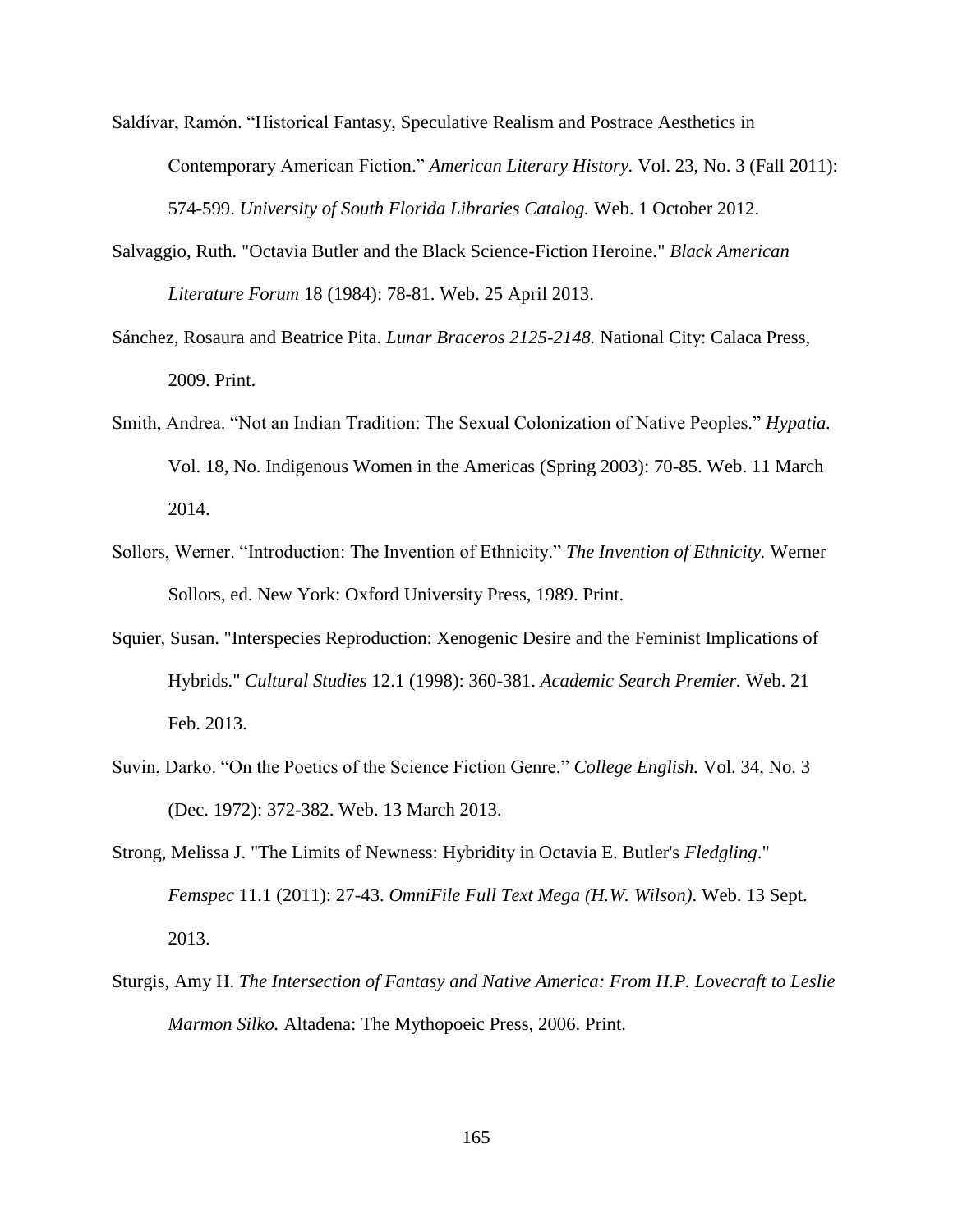Tanner, Laura E. *Intimate Violence: Reading Rape and Torture in Twentieth-Century Fiction.* Bloomington: Indiana University Press, 1994. *University of South Florida Libraries Catalog.* Web. 11 March 2014.

Taylor, Charles. *The Ethics of Authenticity.* Cambridge, Harvard UP, 1991. Print.

- Thomas, Sheree R. *Dark Matter: A Century of Speculative Fiction from the African Diaspora.* New York: Warner Books, Inc, 2000. Print.
- Todorov, Tzvetan. *The Fantastic: A Structural Approach to a Literary Genre*. Cleveland: Case Western Reserve University Press, 1973. Print.
- Tolkien, J. R. R., *On Fairy-Stories/J.R.R. Tolkien.* Verlyn Flieger and Douglas A. Anderson, eds. London: HarperCollins, 2008. eBook. *Harvard Library Bibliographic Dataset*. Web. 8 Feb. 2013.
- Trask, Haunani-Kay. "Tourism and the Prostitution of Hawaiian Culture." *Cultural Survival Quarterly.* Vol. 24, No. 1 (Spring 2000). Web. 25 May 2014.
- Vizenor, Gerald Robert. "Authored Animals: Creature Tropes in Native American Fiction." *Social Research* 62.3 (1995): 661-683. *Business Source Premier*. Web. 23 Oct 2013.
- ---*Bearheart: The Heirship Chronicles.* Minneapolis: University of Minnesota Press, 1978. Print.
- ---*Narrative Chance: Postmodern Discourse on Native American Indian Literatures.* Albuquerque: University of Oklahoma Press, 1993. eBook. *University of South Florida Libraries Catalog*. Web. 3 Oct. 2013. Print.
- *---Survivance: Narratives of Native Presence.* Lincoln: University of Nebraska Press, 2008. Print.
- Westfahl, Gary. "Introduction: Frontiers Old and New." *Space and Beyond: The Frontier Theme in Science Fiction.* Westport: Greenwood Press, 2000. Print.